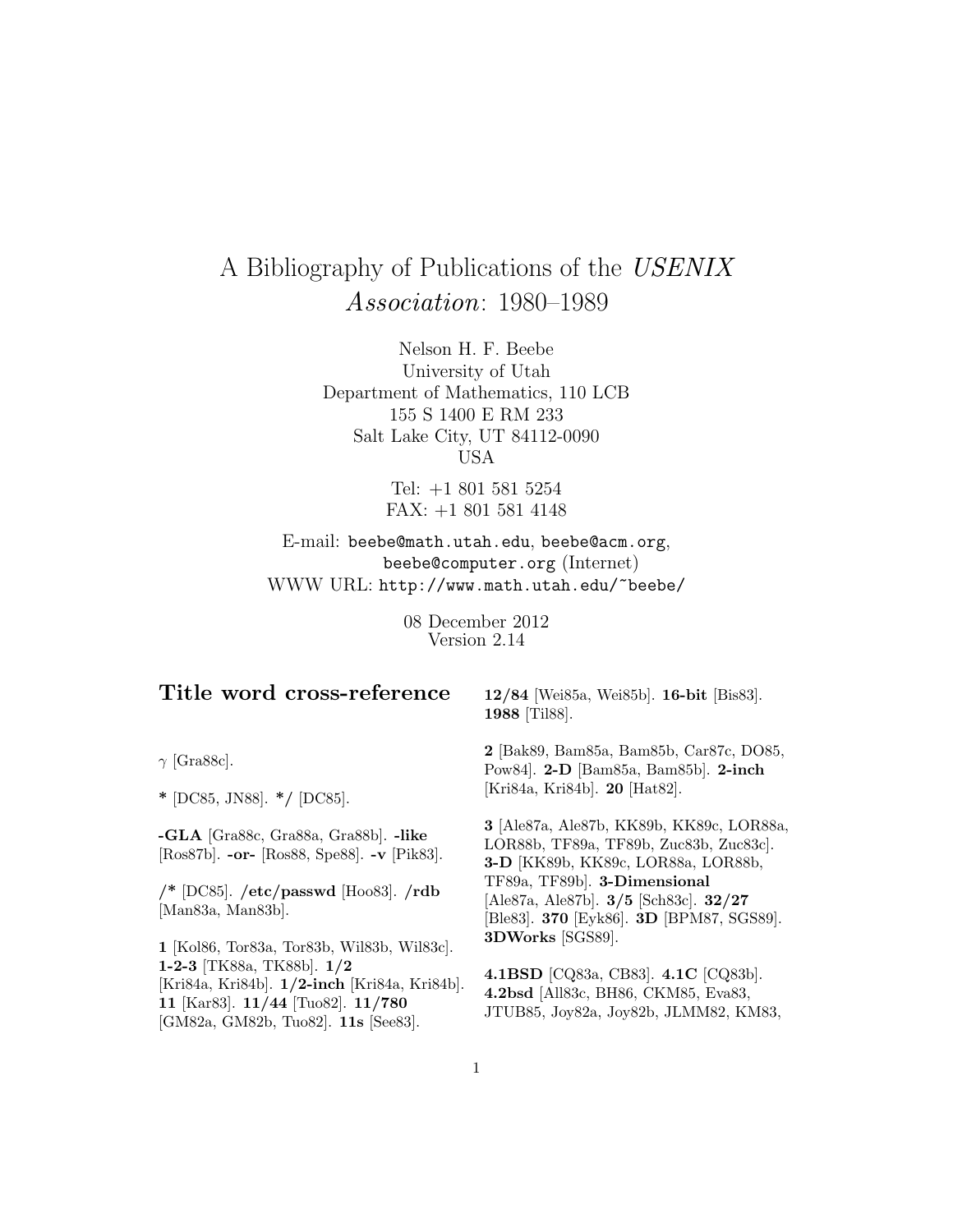Kri84a, Kri84b, Lef82, LKM84, Len86b, LS83b, MK85a, McK82b, Mos82, O'D83a, OTW85, PBL86, WG84]. **4.3BSD** [BL89, Gou86, HS89, KM86, MK85b, MK88, MKB89, Ste89b, Tre88]. **4/95** [Poz83]. **44** [Tuo82]. **4BSD** [JLSG84, Lan84]. **4GL** [Sto88].

**64** [JS89a]. **644-2332** [Lan86]. **68000/Unix** [Gar86].

**80** [Cox83]. **8x** [Ros87d].

**9** [Pre88]. **9660/HSG** [KGTM89].

**Abstract** [LC87b]. **Abstractions** [SA86a, SA86b]. **Abstracts** [USE88c]. **Academic** [Mid87]. **Accelerate** [Sch89]. **Access** [CJ88, Chr89a, Chr89b, FA88, HP89a, HP89b, Kra88a, LG88, MC85a, MC85b, Man87b, Mog89, OLJ<sup>+</sup>88, Ort88, Ric85, Win88, Lil88, MC85a]. **Accessing** [GBM87a, GBM87b]. **Account** [Abb87, FT89, PMD88, TH87]. **Accounting** [Eat88, GP88, McK88b, WH83]. **Accounts** [Bis87c]. **Accuracy** [SF86]. **Acorn** [RSSW89]. **ACSNET** [DLKE84, Lau85]. **ACSS** [Mid87]. **Active** [MN85a, MN85b]. **Activities** [McC88]. **Activity** [BG88a, Hae89, Isl83a]. **ad** [TK88a, TK88b]. **Ada** [CC86, CKK87, EST86, Fis86a, Fis86b, Gar86, Gro84, Lam83, Nyb86, SR85a, SR85b, Sch86a, Shu89]. **Adaptable** [AQ84]. **Adaptation** [Bey88]. **adapted** [Yos85]. **Adapting** [Rob84b]. **Adaptive** [Cic88]. **Adding** [HJAW88, NY88, DJM86]. **Address** [Che87b]. **Addresses** [HP85, HB86]. **Addressing** [All83c, Lau85, Sal89a]. **Administering** [Zad89]. **Administration** [Abb87, Car88d, Con88, Cyg88, Dat88, FS89, HH88, Hun88a, Joi87, Jon88, KGL89, Lil88, Ond89, Smi87b, Ste84, USE88f, USE89e, Van88, Woh88]. **Administrative** [Hei87, PL89, RW86a].

**Administrator** [EVS88a, EVS88b]. **Administrators** [USE87d]. **Advanced** [Tur87]. **Adventures** [KM84b, KM84a, Mor88d]. **Advice** [BH86]. **Advisor** [RU88a, RU88b]. **Affecting** [SM89]. **AFQL** [CS86]. **Afraid** [LK82]. **after** [JN88, O'D83a]. **AFUU** [DB88]. **Again** [PS82]. **Age** [McD87, Red85, RW86b, RW86a, Tay86]. **Aid** [Kle87, LFN<sup>+</sup>89a, LFN<sup>+</sup>89b]. **Aide** [LW89b, LW89a]. **Aided** [Tho85a, Tho85b, Wat88c]. **Aids** [RW86a, SM84]. **AIX** [CLH<sup>+</sup>89, TGB<sup>+</sup>89]. **Algorithm** [BK87, SW84a, SW84b]. **Algorithms** [MT89]. **Aliased** [Coh87]. **aliasing** [PG88c]. **All-Natural** [Har85a, Har85b]. **Allegro** [LQC87]. **Allocation** [LB89a, LB89b, ZH88, Cor82]. **Allocator** [Cap88, MK88, Smi89]. **Alpha 1** [Tho85a, Tho85b]. **Alphanumeric** [Bam85a, Bam85b]. **Alternative** [DLKE84, DO85]. **Alternatives** [FW89]. **Always** [Tay88, Til89]. **Amdahl** [Wal82a, Wal82b, Wal82c]. **Amsterdam** [KTv83]. **Analysis** [BL89, Jac83, Leb87, Mil87, Per82a, SD87]. **Analyzers** [Gra88c, Gra88a, Gra88b]. **Analyzing** [Kor89a, Kor89b]. **Anarchy** [TS87]. **Andrew** [BERS88a, Mor88b, USE88d, BERS88b, Cyg88, Hec88, How88, Kaz88, Man87a, Mor88c, PHS<sup>+</sup>88a, PHS<sup>+</sup>88b]. **Angus** [War82]. **Animated** [JHRR86]. **Animating** [Duf85]. **Animation** [BK87, Hal85b, LOR88a, LOR88b, LM83a, LM83b, Pet87, SGS89]. **Annotation** [CM86a, CM86b]. **ANSI** [Gro88, Bol88]. **ANSI/ISO** [Bol88]. **Answers** [JLMM82, Red85]. **Anti** [Coh87]. **Anti-Aliased** [Coh87]. **AOS** [WM82]. **AOS/VS** [WM82]. **APL** [Yao83]. **Apollo** [SSWW83]. **Application** [Bis88a, Hor82a, KI82, Mar84, Mee85, SM89, Sto85, UTC84]. **Applications**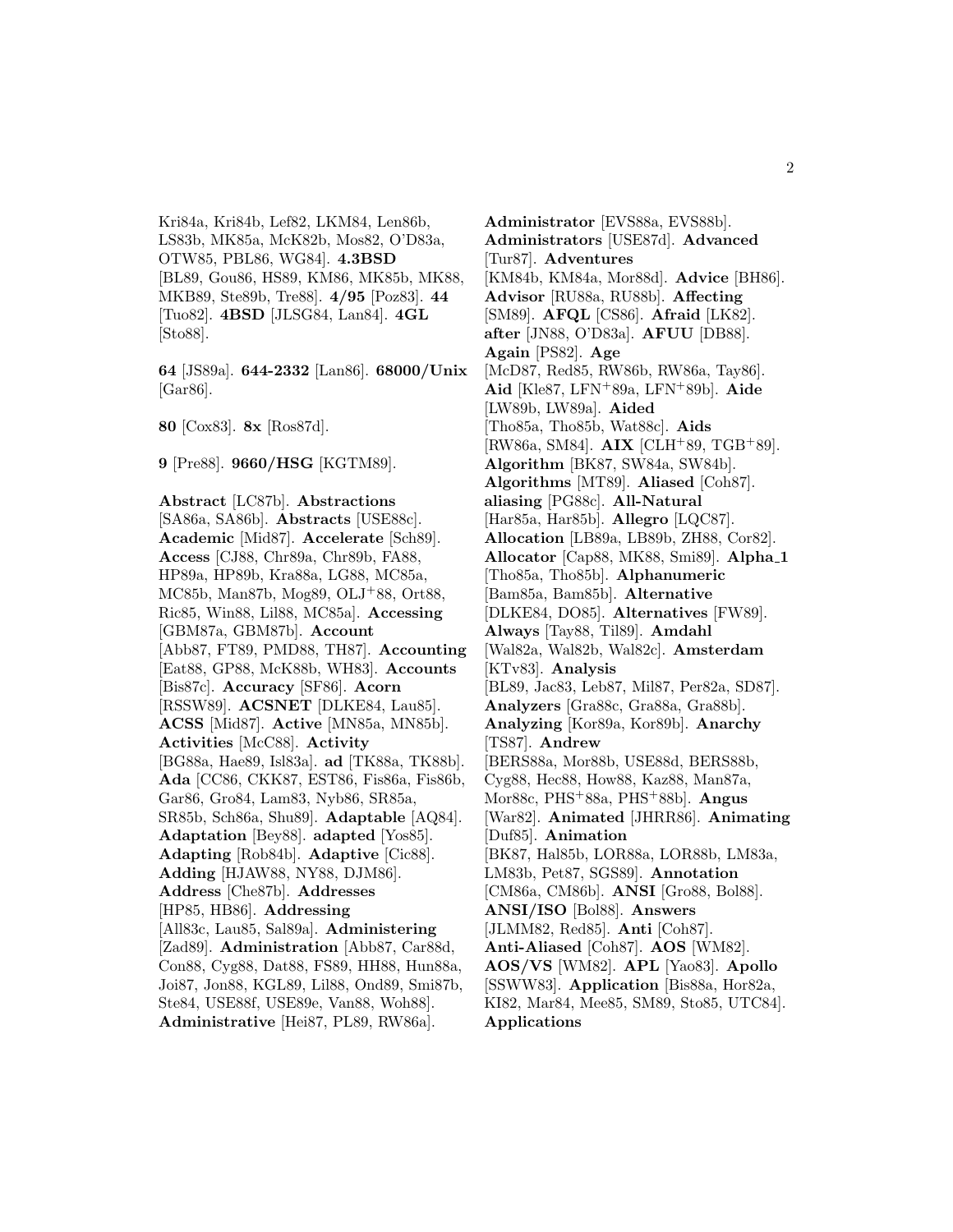[BDWW89, Bil86, BWH87, Che89, DLM<sup>+</sup>87, Gri85, HS82, Jam88, Kep85, Nor84, Rei89, SW82, Ste88a, Sun88, TBS87, Sto88]. **Applying** [VL88a, VL88b]. **Approach** [HCE88, KAH83a, Mor88e, Oti88, Son88a, Son88b, Van87, Pre85]. **Approximate** [Nac88a, Nac88b]. **April** [USE87d, USE89a, USE89j]. **Arachne** [DR89]. **ARCADE** [CDT89a, CDT89b]. **Architected** [Sal82]. **Architectural** [DNQ<sup>+</sup>83, RFH<sup>+</sup>86a, RFH<sup>+</sup>86b, Wat88a]. **Architecture** [CE89a, CE89b, Dew87, DLM<sup>+</sup>87, Fel84, GMS87, Hal85b, HQZ<sup>+</sup>87, Kle86, Ral88a, Ral88b, Req85, Tra85, TGB<sup>+</sup>89, Eyk86]. **Architectures** [Kle89]. **Area** [DGM82, Wat88b]. **Aren't** [Nac86]. **ARIEL** [HK83]. **Arithmetic** [Mor88d]. **Arizona** [USE87f]. **Army** [Mas83a, Ton87]. **Array** [Ber85, Col83, HCN85, JTUB85, DJM86]. **array-processor** [DJM86]. **arrays** [Koe88]. **Arsenal** [Per83]. **ART** [GGSW88a, GGSW88b]. **asm** [Loc87]. **Asmodeus** [EVS88b, EVS88a]. **Aspects** [FKN85a, FKN85b, Kel89, NHR84]. **Assessment** [SGH<sup>+</sup>89, Zho87]. **Assist** [BK85]. **Assistance** [MN85a, MN85b]. **Assisted** [Ges86, Ivi84a, Ivi84b]. **Association** [UE88, Sof83, Sof84, Usr82, USE85c, USE86e, USE87g]. **Associative** [Koe88]. **AT&T** [DeJ86a, DeJ86b, EST86, Isl83b, Jun85a, Jun85b]. **Atari** [Col88, GD89]. **Athena** [Abb87, Dav89b, Gee88a, Gee88b, Get84, RGL88, Tre88, Vas87a, Vas87b]. **Atlanta** [USE86c, USE86a]. **ATLAS** [Hor82a]. **Attaching** [Col83, Eng88]. **Attacks** [Duf89b]. **Audio** [Haw89a, Haw89b]. **Auditing** [Bis88b]. **August** [USE88g, USE88b]. **Austin** [USE89e]. **Australia** [Hau83]. **Australian** [DLKE84]. **Authentication** [NS88, SNS88]. **Authoring** [GBM87a, GBM87b]. **Automated**

[BC89, FT89, TH87, Vas87a, Vas87b]. **Automatic** [AN88, Gra87, Gro87, Koe84, Nac86, O'B85, Sig87]. **Automating** [Egg89, PL89]. **Automation** [Poz83]. **Automounter** [CL89]. **Autonomous** [MR88d, MR88e]. **Autumn** [USE87b]. **Availability** [Ado89]. **Avalon** [DHKW87]. **Avalon/C** [DHKW87]. **Avionics** [Mar84]. **awk** [Tut82].

**B** [Kno87, MP84, Sta87a, Sta87b, Tho86]. **B-Level** [Kno87]. **B-spline** [Sta87a, Sta87b]. **B-Splines** [Tho86]. **B1** [ST89a, ST89b, SM89]. **Back** [AGHR89a, AGHR89b, Uit87a, Uit87b]. **Backend** [Duf82]. **Backup** [AN88, Har88b, Hec88, Hom87, Hum88a, Par88b, Poe87, YKK89, Zwi88a, Zwi88b]. **Backup/Restore** [YKK89]. **Backups** [MR89]. **Bad** [Dye82a, Dye82b, SW84a, SW84b]. **Bad-Block** [SW84a, SW84b]. **Bad-Sector** [Dye82a, Dye82b]. **Balancing** [Ber86, Cab86, JS87]. **Baltimore** [USE89f, USE89b]. **Band** [Rag89a, Rag89b]. **Base** [Ben82, GBM87a, GBM87b, Hae83, Hoo83, Isa83a, Lev83, Man83a, Man83b, Ohk84, Wai82]. **Based** [AM85a, AM85b, BNB87, CE89a, CE89b, Che82, CM89a, CM89b, CP84a, CP84b, DHKW87, Gan88a, Gan88b, GGSW88a, GGSW88b, HQZ<sup>+</sup>87, HP89a, HP89b, JHRR86, JH86, KTS<sup>+</sup>86a, KTS<sup>+</sup>86b, KT88a, KT88b, Kle85, Kle87, Lew86a, Lew86b, LZ82, Man87b, Neu86a, Neu86b, Roc89a, Son88a, Son88b, STT86a, STT86b, Tra85, Wam83a, Wam83b, WRM<sup>+</sup>89, BL88a, BL88b, Epp89, KLP88a, KLP88b, LM88a, LB89a, LB89b, LOR88a, LOR88b, NLR84a, NLR84b, PG87, Sam87, McD84a, McD84b, Per87a, PY84a, PY84b, Wat88b, WH83, HK83, HK86a, HK86b, KK89a, LM88b, Mog89, SR85a, SR85b, Sti83]. **Basic** [Ric85, Bak89]. **Basis**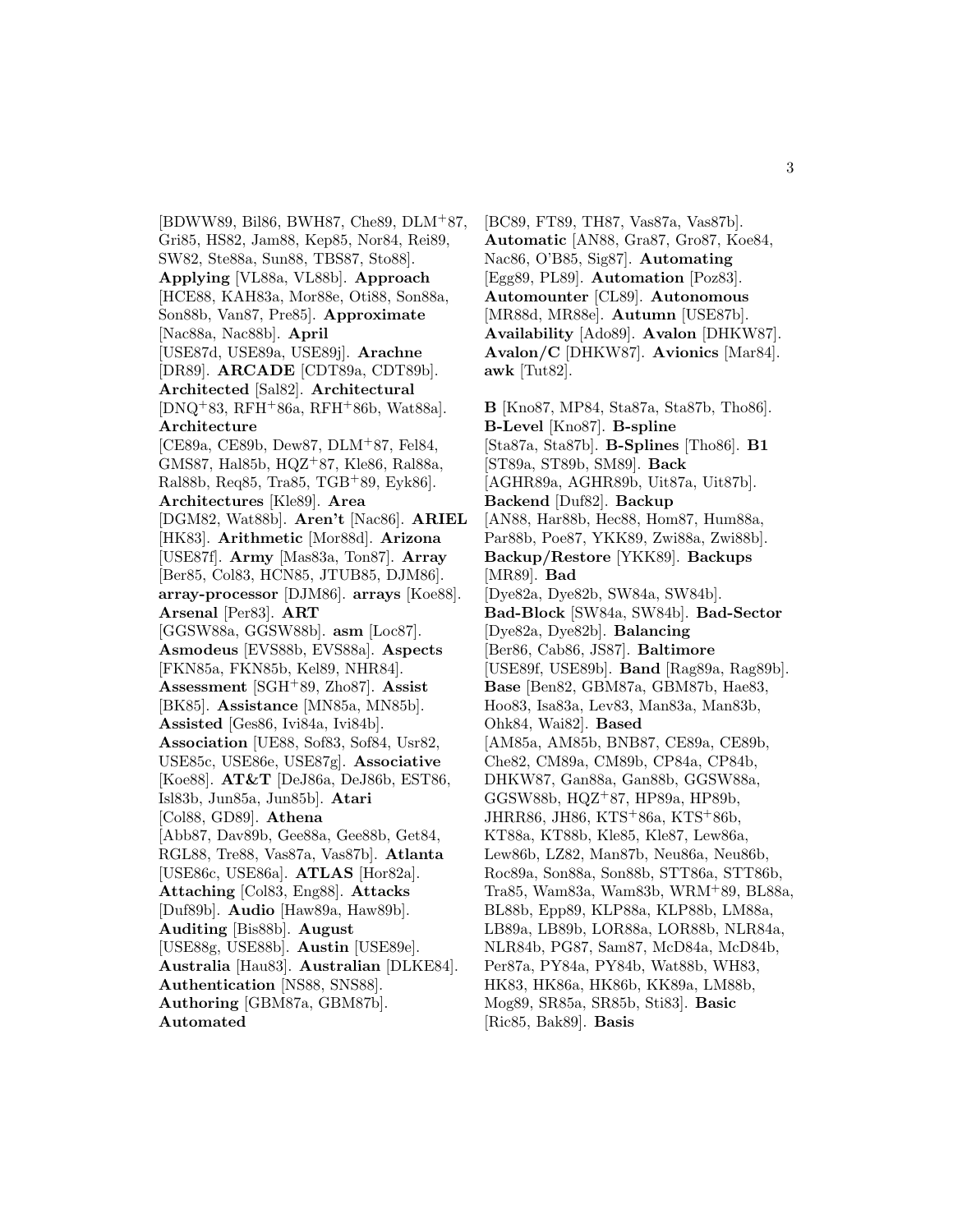[Fis86c, Fis86d, FH88]. **Batching** [Har88a]. **Battle** [TRG<sup>+</sup>87]. **BBN** [Dye82a, Dye82b, WG84]. **Bcc** [Ken83]. **Be** [Col87b, Pik88, Ros88, TK88a, TK88b]. **bed** [Ada83a, Ada83b]. **Been** [TA82]. **Behaved** [Mur88d, Mur88e]. **Behind** [RP84]. **Bell** [Car88a, Car88b, LK82, Pre88]. **Bellcore** [Con88]. **Benchmark** [Ban83, Mil86, SCW89a, SCW89b, Dro84]. **Benchmarking** [DB88, Dro82, Tuo82]. **Benchmarks** [BWH87, Dro84, Sax85a, TH82]. **Benchwarmers** [Dro82]. **Benefits** [HCE87]. **Berkeley** [Akh87, CKM85, Car88c, GZ84a, GZ84b, O'D83a, TPRZ84, Tre88, ZDS85]. **Better** [KV85, Pla89, TK88a, TK88b]. **Between** [Roc89b, Roc89c, SL88]. **Beyond** [BW88a, SH85, Ste88b]. **BIBFIND** [Moy83a, Moy83b]. **Bibliographic** [Moy83a, Moy83b]. **Big** [Miy86, PG88a, PG88b]. **Binary** [Ada83a, Ada83b, RP84]. **BIND** [BD86]. **Bit** [Ker83, Ban82, Bis83]. **bitblt** [Loc87]. **Bitmap** [BEHW86a, BEHW86b, BWH87, FL82, Pik82]. **bitmapped** [Col88]. **Blits** [Pik84a, Pik84b]. **Block** [Rob84a, SW84a, SW84b]. **BNF** [Mil87]. **Board** [Lou82, SM84]. **Book** [Don88, Don89a, Gro88, Lea89, Sal89a, Sal89b]. **B¨osendorfer** [Haw86b]. **Boston** [Usr82, USE82a, USE82b]. **Bourne** [KR85]. **Boxes** [Gle89]. **Break** [Spa89]. **Break-Ins** [Spa89]. **breaks** [Rob87]. **Bricks** [SA88]. **Bridges** [UTC84]. **Bringing** [RW86b, RW86a, TS87]. **Brings** [AGHR89a, AGHR89b]. **BRL** [Dyk87, MSM88c, MSM88a, MSM88b, MSM88d]. **BRL/USNA** [MSM88c, MSM88a, MSM88b, MSM88d]. **Broadcast** [McK88a]. **Broadcasting** [Wei84b]. **Brother** [PG88a, PG88b]. **Browser** [RRS87, WK83a, WK83b]. **Brushes** [Str87a]. **BSD** [AW89, BE89, CQ83b, Fer85, Pla89]. **Buddy**

[LB89a, LB89b]. **Budget** [Ton87]. **Buffer** [CKM85, Pea80, TBJW88]. **Bug** [Hop89, Tut83]. **Bugs** [Fil85]. **Build** [McI87]. **Building** [ACK89, BK85, LSC<sup>+</sup>88, MLRC88, Mur88d, Mur88e, SA88, USE89k, UTC84, WS83a, WS83b, WRM<sup>+</sup>89]. **Bulletin** [Lou82]. **BUMP** [MSM88c, MSM88a, MSM88b, MSM88d]. **Bus** [Cer83, Cer82]. **Business** [HS82, Wil82a, Wil82b]. **Business-Oriented** [Wil82a, Wil82b]. **Butterfly** [SC88]. **Button** [Pit89].

#### **C**

[BG88b, Lea88, Lea89, Ros87b, Tie88, AB85, AG88a, AG88b, BBT83, Bak89, BD87a, Bol88, Boy84, Bre88a, Bre88b, Bro87, Bru88, Cap88, Car87c, Che89, Con87, Cox82, Cox83, DHKW87, Dew87, DO85, DG87, Don89b, Dye82a, Dye82b, Ecc88, FKT83, Feu84, Feu85, Fis86a, Fis86b, FJ82, Fri87, Fuh87a, Fuh87b, GS87, GR85, GMW86, Gor87a, Gor87b, Gro87, Gro88, Hae89, Hop87c, Joh88a, Joh88b, KLP88a, KLP88b, KM85, Ken83, Kir87, Koe88, Kol86, Kre83, Kri86, LR84, LM88c, LS88, Lon82a, Lon82b, MLRC88, Man87b, Mey82a, Mur88d, Mur88e, O'R88, Oti88, Pow83, Raf87, Raf88a, Raf88b, RRS87, Ree82a, Ree82b, Ric87, dR85, RS87, Ros87c, RK88, Sch82, Sch83b, Sch88b, Sho87, Ste83a, Ste83b, Ste85, Sto88, Str85a, Str85b, Str87b, Str87c, SS87, Str88a, Str88b]. **C** [Str88c, Str88d, Str88e, Str88f, Str89a, Str89b, Str89c, Til83, Tri87, USE87a, USE88a, USE88k, Wal87, WS84, WM82, Woo83a, ZH88]. **C\*** [Ros87b, RS87]. **C-1** [Kol86]. **C2** [HJAW88]. **CA** [USE83a, Ass83a, Ass83b, USE85d, USE86d, USE88f, USE89c, USE89i]. **Cache** [BLMY87, Che87b]. **Caching** [Kaz88]. **CAD** [Dyk87, HQZ<sup>+</sup>87]. **CAIS** [Fis86c, Fis86d, GBH86]. **Cake** [Som88]. **California** [USE88h, USE89g]. **Call** [Kar83, Leb87, McK83c, McK83d, Rod86].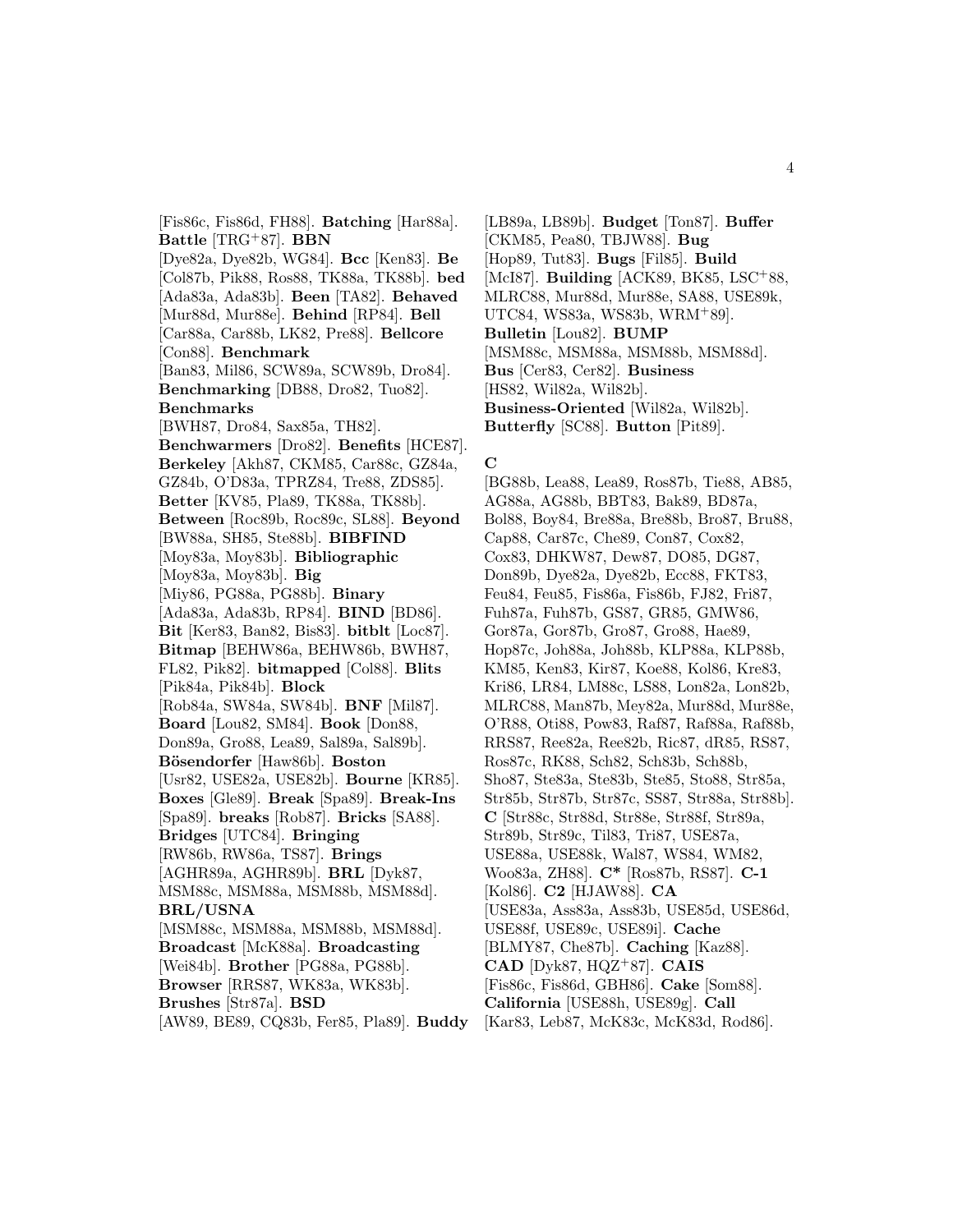**Callout** [BL88a, BL88b]. **Calls** [CLH<sup>+</sup>89, MMTW88]. **Cambridge** [USE87c]. **Camphor** [Kaz85b, Kaz85a]. **Can** [Gra88c, Gra88a, Gra88b, Les88a, O'D83c, Biv87, Ros88, Feu84]. **Canada** [Sof83]. **Can't** [DC85]. **Capabilities** [Ale87a, Ale87b]. **Capability** [Erl88, Kle85, Tra85]. **Capacity** [RWNA87, Wat88c, Wat88b]. **Capital** [Wil83a]. **CAPS** [LFN<sup>+</sup>89a, LFN<sup>+</sup>89b]. **Care** [Ham87, HB86]. **CAS** [Fun87]. **Case** [BG88b, CKM85, Car87a, Car87b, Fen87, Ham87, KL87a, KL87b, Tri87, HM89]. **Cases** [DR83b]. **CASPER** [BC88]. **cat** [Pik83]. **Catalog** [Les88c]. **CCSLAND** [Bro89a]. **CD** [KGTM89]. **CD-ROM** [KGTM89]. **CDA** [SM84]. **CDC** [LR84]. **Center** [BB87, Woh88]. **Central** [Ond89]. **Centralized** [Har87a, Har87b]. **Centuries** [Les87]. **Century** [Til87a, Til87b]. **Certifiable** [ST89a, ST89b]. **Challenge** [Hos83]. **Change** [BED<sup>+</sup>85]. **Changes** [Lon82b, Tre88]. **Changing** [BED<sup>+</sup>85, Mas88]. **CHAOS** [GGSW88a, GGSW88b]. **CHAOS-ART** [GGSW88a, GGSW88b]. **Character** [Orr83, Roc89a]. **Character-Based** [Roc89a]. **Character-Oriented** [Orr83]. **Characterization** [Miy88]. **Charge** [McK88b, Uit87a, Uit87b]. **Check** [Sax85b, Sax85c]. **Checkers** [Ros82]. **Checking** [Ken83, Cor82]. **Chips** [LS85]. **Choices** [KM83]. **CHORUS** [RAA<sup>+</sup>88]. **Circuit** [SM84]. **Circuits** [Les87]. **Circular** [Mur83]. **City** [Sof84, USE84a, USE84b]. **CLAM** [CCM87]. **Class** [Cog87, Fuh87a, Fuh87b, Gan88a, Gan88b, Gor87a, Gor87b, LS88, MLRC88, RRS87]. **Class-Based** [Gan88a, Gan88b]. **Classes** [Den89, Kir87, SS87]. **Cleaning** [TS87]. **Client** [LA89a, LA89b, Ros88]. **Client-Server** [LA89a, LA89b]. **Clients** [LR89]. **Clinic** [San89]. **Clinical** [KTS<sup>+</sup>86a, KTS<sup>+</sup>86b]. **Clipboard** [Nic85].

**Clocks** [Miy88]. **Clone** [Tan87a]. **Cloned** [Yos85]. **Cloning** [Hun88b, Hun88c, Sto87]. **Closures** [Bre88b]. **Clouds** [WRM<sup>+</sup>89]. **CMS** [TH86]. **Co** [Bar88a, Bar88b, SS87, USE86b, USE88a, USE88k]. **Co-Resident** [Bar88a, Bar88b]. **Co-routine** [SS87]. **Coast** [USJ83]. **COBOL** [CM83]. **Code** [AQ84, BBT83, Bou89, Kal82, KM85, Lor88c, Ree82a, Ree82b, Spe88, Tan87a, Les88a]. **Coding** [LFN<sup>+</sup>89a, LFN<sup>+</sup>89b, Mey82a]. **Coexistence** [JLSG84]. **Cogito** [BH86]. **cognitive** [van86]. **Collection** [Cap88]. **Collector** [WHM89]. **Color** [Ges86, Hal85a, McD84a, McD84b]. **Colorado** [USE86e]. **Columbia** [USE87g]. **Combinatorial** [Sta87a, Sta87b]. **Combining** [Gol88, SV83]. **Coming** [Hos83, McK82a]. **Command** [Bee84a, Bee84b, Der83, Per85]. **Commands** [HS89, HA84]. **Commercial** [Dun88, Kin83, SW82, UTC84]. **Commercialization** [TY82]. **Committee** [Lyc83b, Lyc83a]. **Common** [Gol88, Ecc88]. **Communicating** [Don88]. **Communication** [Gil86, Phi84, PR85, PA89, Rag89a, Rag89b, Sch89, SL88, Ste88a, Tay86]. **Communications** [Joy82a, Kee88, Lef82, Req85, Rob84b]. **Community** [Cle83a, Cle83b]. **Compare** [Mil86]. **Comparing** [Mur88c]. **Comparison** [Bih88, CQ83a, GBH86, Kle89]. **Comparisons** [Nac88a, Nac88b]. **Compatibility** [Sch83c, See83]. **Compatible** [FH88, HMP83a, HMP83b, Len86b, Zuc83b, Zuc83c]. **Competition** [Kat83]. **Compilation** [EST86]. **Compiler** [CM83, Cox82, Dew87, Gri85, KR85, KTv83, Kle89, Kri86, LR84, Pow83, Rei87a, Rei87b, Ros87c, RSW83, WM82, Woo83a]. **Compilers** [Miy88, TvK83, ZS83]. **Compound** [Ros82]. **Computation** [DW88, Pet87, Ros87b]. **Computational**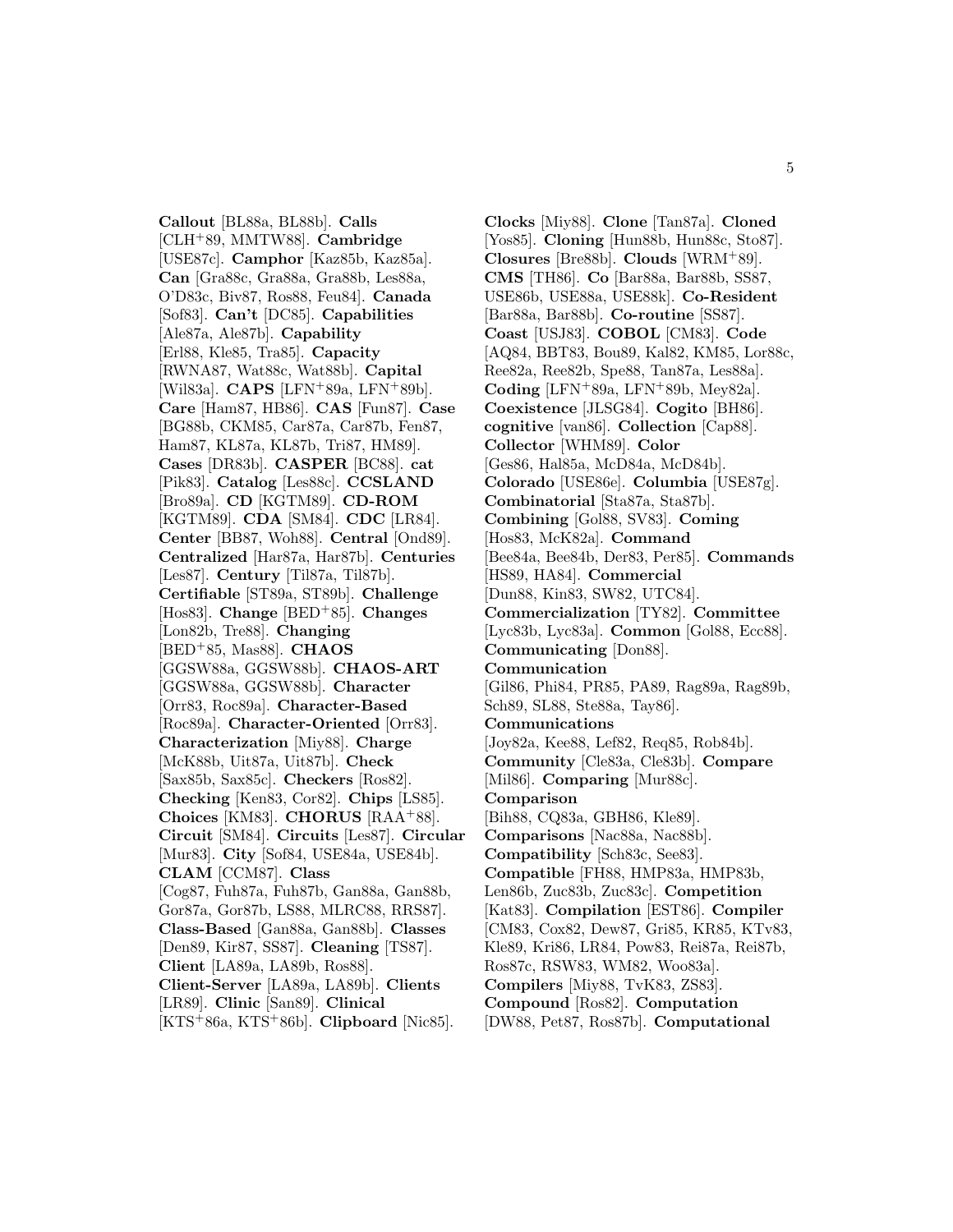[GPF<sup>+</sup>86a, GPF<sup>+</sup>86b]. **Computations** [LN88]. **Computer** [BED<sup>+</sup>85, BO83a, BO83b, Che82, Cog87, CH83a, CH83b, Ges86, Haw89a, Haw89b, Ivi84a, Ivi84b, LG88, Les88d, LM83a, LM83b, Min82a, Min82b, Miy88, O'B82, Pet87, SB88a, SB88b, Spa89, Ste84, Sul87, Tay86, Tho85a, Tho85b, USE85d, USE86d, USE87c, USE89i, Wat88c, Wil88, Don88, KL82a, Poz83]. **Computer-Aided** [Tho85a, Tho85b]. **Computers** [FT83, HZ89a, HZ89b, Lin84, SSWW83, SF86]. **Computing** [UE88, Bry88, DLM<sup>+</sup>87, HZ89a, HZ89b, HSY88, Mid87, RRSZ89, TWM86a, TWM86b, Ass88a, Ass88b, Ass88c, Ass88d, Ass89a, Ass89b, Ass89c, Ass89d]. **Concentrix** [Tes86b, Tes86a]. **Concept** [FT83]. **Concerns** [LAKS88]. **Concise** [FJ82]. **Concurrency** [Gro87, Kat82c]. **Concurrent** [HMP83b, OLJ<sup>+</sup>88, Ort88, Pik89, GR85, HMP83a]. **Conference** [Sof83, Sof84, Til88, Usr82, USE82a, USE82b, USE83a, Ass83a, USE83b, Ass83b, USE84a, USE84b, USE84c, USE85c, USE85a, USE85b, USE86e, USE86a, USE86b, USE87b, USE87f, USE87g, USE88a, USE88e, USE88h, Ass88f, USE88j, USE88k, USE89f, USE89g, USE89c, USE89b, USE85e, USE86c, USE88d]. **Conferencing** [RRSZ89, STT86a, STT86b]. **Configuration** [Bla89, DF89, Ful89b, Gle89, RWNA87, Sch86b, Sch86c, Van87, ML88]. **Configured** [Van88]. **Configuring** [HZ89a, HZ89b]. **Connect** [RCB83]. **Connecting** [Mil84a]. **Connection** [Bla83a, Del87, KNI88]. **Considerations** [EGL86, Mye86, Pat83, Rei89, Woh88]. **Considered** [Pik83]. **Consistent** [Har87d, Hil89]. **Console** [Lin88a]. **Constrained** [Per87a]. **Constructed** [BEHW86a, BEHW86b]. **Constructing** [KL87a, KL87b, UTC84]. **Construction** [CM83]. **Consulting**

[CAG89a, CAG89b, Man87a]. **Contention** [Wil82a, Wil82b]. **Contiguous** [Zuc83a].

#### **Control**

[Bih88, Bou89, Bru88, CJ88, FA88, HP89c, Hum89, Kal82, Kat82c, Kra88a, Len86b, Lib85a, Lib85b, MR88d, MR88e, Sch86a, Sho87, TRG<sup>+</sup>87, Wil82a, Wil82b, Yos85]. **Controlled** [Nac88a, Nac88b]. **Controller** [Cic88, GZ84a, GZ84b]. **Controlling** [Don88, Mil89, Tri89]. **Controls** [Elz84, LG88, Mog89]. **Convenience** [JS87]. **Conventional** [DV89]. **Conversation** [CP84a, CP84b, Mye86]. **Conversation-Based** [CP84a, CP84b]. **Conversion** [Ges86]. **Converting** [WG84]. **Cookbook** [Hag83]. **Cooperating** [BEHW86a, BEHW86b]. **Copy** [NO88a, NO88b, SM88a, SM88b]. **Copy-on-Write** [NO88a, NO88b, SM88a, SM88b]. **Core** [DC85]. **Coroutines** [dR85]. **Corrections** [DGM82]. **Correctness** [Jus89]. **Cost** [JHRR86, Tho85c, Col88]. **Counterpoint** [Pea88]. **Coupled** [BFS89, Inm85]. **cpp** [Loc87]. **CPU** [FKN85a, FKN85b, Ree81]. **CRACK** [RU88a, RU88b]. **Crash** [McK82a]. **Cray** [AO86, Eng88, Fou88, HK86a, HK86b, Par88a]. **Creating** [Smi87a]. **Creation** [Hef82]. **Criteria** [Swa83]. **Criticalness** [BSR88]. **Cron** [Har87c]. **Cross** [HCE87]. **Cross-Module** [HCE87]. **crunchers** [DJM86]. **Cscope** [Ste85]. **CSL** [Per82a]. **CSNET** [BO83a, BO83b, OL84a, OL84b, O'B85, Rei83]. **Ctrace** [Ste83b, Ste83a]. **CTSS** [AO86, Bro88]. **CTSS/POSIX** [Bro88]. **Cult** [Col87a]. **Current** [Bla83a, KL82a, KL82b]. **Curses** [Hor82b, Nyb86]. **Custom** [Gri85]. **CYBER** [LR84]. **Cycle** [Lit87]. **Cypress** [CN88].

**D** [Bam85a, Bam85b, KK89b, KK89c, LOR88a, LOR88b, TF89a, TF89b, Ber86]. **Daemon** [BC88, EVS88a, EVS88b, Fed88a, Fed88b, Len87]. **Daemons** [Jon88]. **Dallas** [Til88, USE85c, USE85b, USE88j]. **Darkly** [DR86]. **DARPA** [BD86]. **Darth**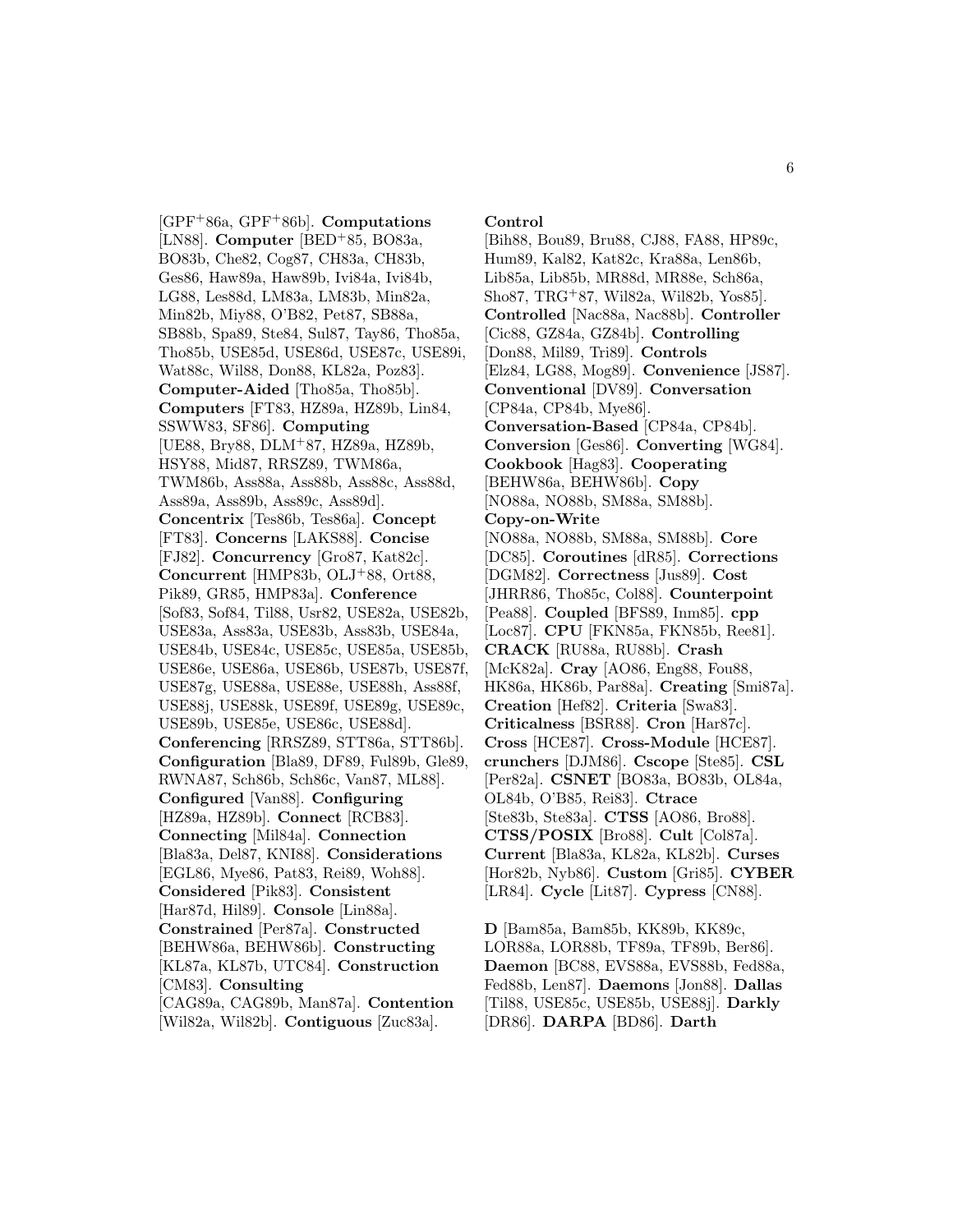[Ree82b, Ree82a]. **DASH** [AF87]. **Data** [All87, BKT89, Ben82, Bis88a, Bre88a, Con87, Gri89, Hae85a, Hae85b, Hae86a, Hae86b, Hae83, Hoo83, Isa83a, Jac83, JN88, KBT89, Kal82, Lee87b, Lev83, Man83a, Man83b, Nic85, Par87, Per82a, PG87, Pyn82a, Pyn82b, Rob84b, Ros87b, RS87, Ton87, Wai82, Dro84, GS87, Han82, Hen83, McL83, WM82]. **Data-Flow** [Hae86a, Hae86b, Hae85a, Hae85b]. **Data-Object** [BKT89]. **Data-Parallel** [Ros87b]. **Database** [Bla89, BC89, Che89, CS86, DW88, Duf82, Haw85, KL82a, Mey82b, Son88a, Son88b, Sti83, Ton87, War83, WK83a, WK83b, Sto88]. **Dataflow** [BS85a, BS85b]. **Datagram** [Mog89]. **day** [Ing87, RR85]. **DB** [War83]. **DBMS** [Kin83, TBS87]. **Dbxtool** [AM85b, AM85a]. **DC** [USE84c, USE87g, Ass88e]. **Deactivation** [FT89]. **Deadline** [BSR88]. **Deadlock** [Pea80]. **Debugger** [AM85a, AM85b, FKT83, PG87, Ste83a, Ste83b, Zim85]. **Debugger-based** [PG87]. **Debugging** [BV88, BC84, Dav89a, HR85a, HR85b, Kat89, O'R88, VM84]. **DEC** [Kri84a, Kri84b]. **December** [USE85d]. **Decentralized** [Shu89]. **Decisions** [Mor88b, Mor88c]. **DECNET** [JLSG84, Mur88c]. **Decreasing** [Len86a]. **Defined** [Bol88]. **Definition** [Pyn82a, Pyn82b, Sta87a, Sta87b]. **Definitions** [Cra83, Mil87]. **Delegating** [DM88]. **Deletion** [FT89]. **Delivering** [Den83]. **Demand** [Jun85a, Jun85b, Mil84b]. **Denver** [USE86e, USE86b, USE88a, USE88k]. **Department** [GM82a, GM82b, Ond89, Les88d]. **Dependent** [JHRR86, LGZ88]. **Description** [Ada83a, Ada83b, Bas81, Cla87a, Cla87b, FJ82, Hef82, Tes82]. **Design** [AF87, Baa88, BLK87, BWS87a, BWS87b, Big85, BL89, CRJ87, Che87c, Cic88, Col84c,

ELS88a, ESS89, FL82, LQC87, LC87a, MdM88, MK88, Mer82, Mye86, Rei89, SGK<sup>+</sup>85, Sch88a, SREC88, Sen87, SM84, TM82, Tho85a, Tho85b, VL88a, VL88b, War83]. **Designers** [War82]. **Detection** [BK88a, BK88b]. **Develop** [Wal87]. **Developing** [BDWW89, CKK87, DLM<sup>+</sup>87, FN83, Neu86a, Neu86b]. **Development** [ABB<sup>+</sup>86a, ABB<sup>+</sup>86b, Bih88, Che87a, CB83, ESS89, Gro82, Hop87c, KR85, Lor88c, Mas83b, Mas83c, NM83a, NM83b, Ohk84, Per87a, Per83, RC83, SW82, Tut83, War84, KNN88a, KNN88b, STV87]. **Device** [Alb84, Gou85, Hid83, KM82, MVB84, VM84, Wat83]. **Devices** [WO88]. **DG** [Kel89]. **DG/UX** [Kel89]. **Diagram** [MW84]. **Dial** [LP89]. **Dial-up** [LP89]. **Dialectic** [Rit87]. **Dialogue** [SE88]. **Diamond** [CFLT87]. **DIBOL** [ASS85]. **DIBOLIX** [ASS85]. **Dictionary** [Bra89, Hae83]. **Did** [LS83b]. **Diego** [USE83a, Ass83a, Ass83b, USE89g, USE89c]. **Different** [Koe87a]. **Differentiation** [Mar83]. **Digital** [Kin86, RC83]. **Dimensional** [Ale87a, Ale87b]. **Direct** [Ric85]. **Directional** [Hop87a, Hop87b]. **Directions** [Str87c, Tag83, Wat88a]. **Directly** [Eng88, Mey88]. **Directory** [Sal89a]. **Discipline** [TS87]. **Discretionary** [CJ88, LG88]. **Discuss** [RRSZ89]. **Disk** [GRS88a, GRS88b, Har88b, JSW87, KM83, LEG88, Ste89b, Van87, YKK89, Zwi89]. **Diskless** [ACF<sup>+</sup>86, CGFCKT88]. **Disks** [Eng88, Van87]. **Dispatch** [Len86a]. **Display** [Bam85a, Bam85b, JHRR86, Lew86a, Lew86b, PG87, SSNU87]. **Displays** [McG86a, McG86b]. **Distributed** [AF87, And88a, BKT89, BV88, Bar88a, Bar88b, BD86, BP84, CM86a, CM86b, CDT89a, CDT89b, DRK<sup>+</sup>89, DLM<sup>+</sup>87, Duc89, EBFH85a, EBFH85b, Ful89a, Gos86a, Gos86b, GZ84a, GZ84b, HSY88, HLW84, Hom87, JH86, JC89a, JC89b, KBT89, Ker88, LW89a, LW89b, Lee89, LSC<sup>+</sup>88, McG85,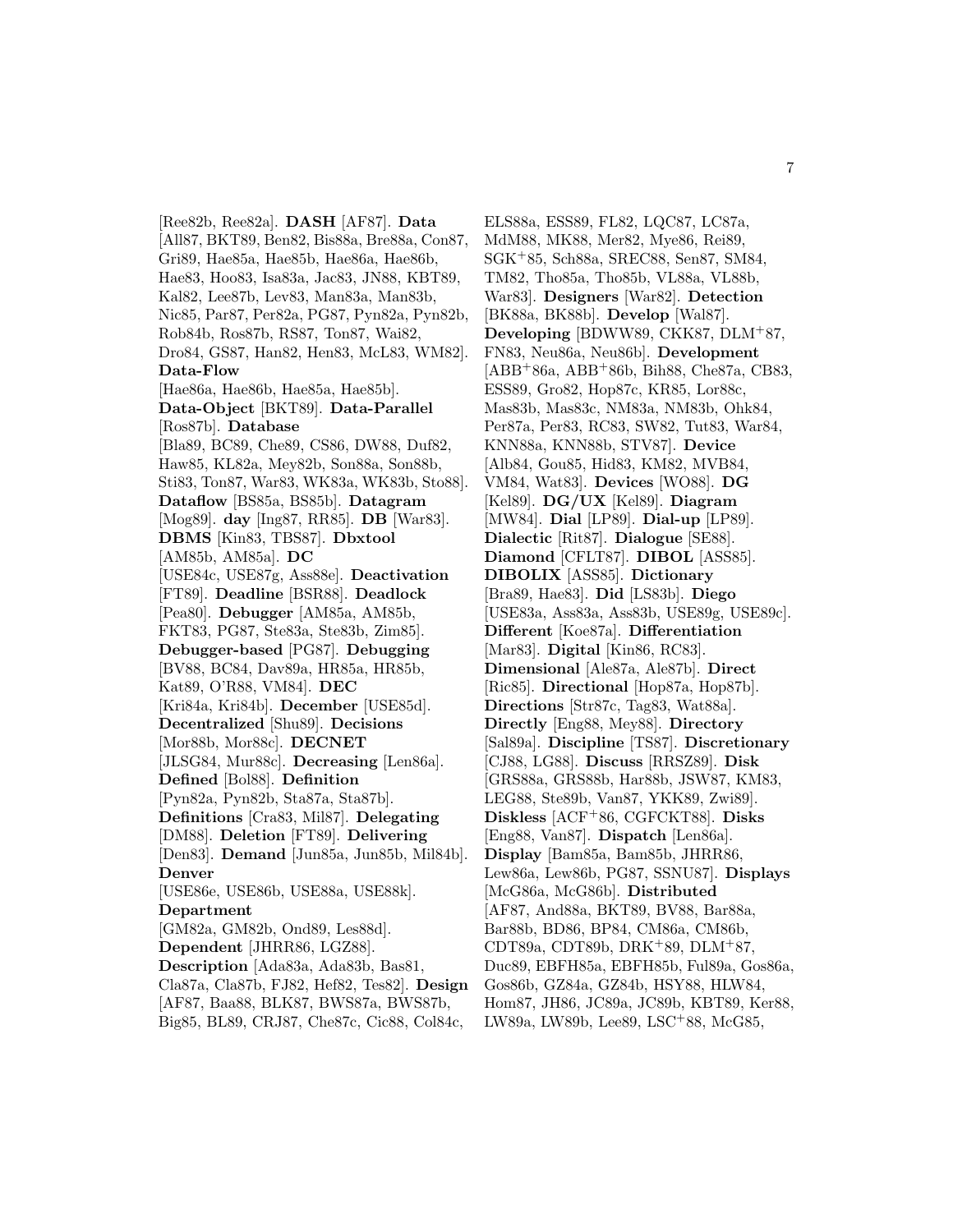MF89, Muu87, Pet87, RRSZ89, RU88a, RU88b, RK89, Rei89, RAA<sup>+</sup>88, SJL<sup>+</sup>87, Sen87, Sha89, Shu89, Smi89, Son88a, Son88b, Spe87, Sun88, STT86a, STT86b, Tal89a, Tal89b, TM82, Tay88, TR84, TWM86a, TWM86b, USE89d, USE89k, Wam83a, Wam83b, Wat88a, WRM<sup>+</sup>89, STV87]. **Distributing** [AGHR89a, AGHR89b, BFS89]. **Distribution** [Bro85, DGM82, Kim87, Koe84, Lad88a, Lad88b, Mar83, Nac86, Rod87, Sig87, TP86]. **District** [USE87g]. **DITROFF** [BD87b]. **Diverse** [JH86]. **Do** [Bou89, Dro84, Har88b, Hoo83, JN88, O'D83a]. **Document** [CM86a, CM86b, vH87]. **Documentation** [YT83, MdM88]. **Documenting** [SH85]. **Does** [Ree82a, Ree82b]. **Domain** [Hor84a, Hor84b, Lau85, Par86, TPRZ84]. **Domains** [PL89]. **done** [RR85]. **Don't** [O'D87c]. **Doomed** [Gre82a, Gre82b]. **Downtime** [Har87c]. **Draft** [Bol88]. **DRAGONMAIL** [CP84a, CP84b]. **Drawing** [Coh87]. **DREGS** [BCL<sup>+</sup>87]. **Drive** [Ste89b]. **Driven** [Bla83b, Bla83c, Hae83, Les83, Ney83a, Ney83b]. **driver** [Lau81a]. **Drivers** [Alb84, Gou85, Gur88, MVB84, VM84, Wat83]. **Dual** [GM82a, GM82b]. **Dublin** [USE87b]. **Dump** [DC85, Pla89, PK88]. **Dumping** [Haw88a, Haw88b, Vas87a, Vas87b]. **Dumps** [Jaf87]. **DUNE** [PA89]. **Duplex** [Ste86]. **duplicating** [Hun88b, Hun88c]. **Duplication** [Hal87]. **Durra** [BDWW89]. **DV** [CR89]. **Dynamic** [HF89, KGL89, Par88a, RKPP88, SW84a, SW84b, GS87]. **Dynamically** [GM89, ROS87a]. **Dynamics** [GPF<sup>+</sup>86a, GPF<sup>+</sup>86b, PF84a, PF84b, Wil87a, Wil88].

**Early** [FT83]. **Ease** [Sch86c, Sch86b]. **Eastman** [Les88d]. **Easy** [Hop87a, Hop87b]. **ED** [Mok88]. **Eddie** [Lan86]. **Edit** [SV83]. **Editing**

[Ale87a, Ale87b, BPM87, PG87, SV83]. **Edition** [HH86, PR85]. **Editor** [Ada83a, Ada83b, CFLT87, MW84, Rug82a, Rug82b, WK83a, WK83b, GS87, MD87, Sal89b]. **EE** [GM82a, GM82b]. **Eedie** [Lan86]. **Effectively** [Car88c, Nov83]. **Effects** [KM83, SM88a, SM88b]. **Efficiency** [Mur88c]. **Efficient** [BS85a, BS85b, FKV89, KLB89, PA89]. **Effort** [Lyc84, Mei84]. **Eighth** [HH86, PR85]. **Electronic** [Alt87, Bro85, HP85, Kim87, O'D83b, RRSZ89, Sal89a, SREC88, STT86a, STT86b, Tay88, van86]. **Elements** [Gle89]. **Eliminate** [Dro82]. **Elmer** [Pre82a, Pre82b, Tuo82]. **Elmer's** [Car82a, Car82b]. **Embedded** [Isa83a, Shu89]. **Embedding** [NMP82]. **Empirical** [MFS89]. **Emulate** [LS83b]. **Emulation** [PS82, SSWW83]. **Emulator** [Cap82a, Cap82b]. **Encryption** [Bis88a]. **End** [Den83, GPF<sup>+</sup>86a, GPF<sup>+</sup>86b]. **End-User** [Den83]. **Enforcing** [Mok88]. **Engine** [Che87c]. **Engineering** [Dav89b, Ela83, Les88d, MKB89, Mor88e, AG88a, AG88b]. **Engines** [Inm85]. **England** [USE88e]. **English** [Bra89]. **Enhanced** [BW88b]. **Enhancement** [LN88]. **Enhancements** [Cal83, DGM82, Goo84, HS89, Hid83, Kol86, MK85b, RW86a, Tut83]. **Enhancing** [AW89, BBT83, Hir83]. **Enough** [Nac86, Hoo83]. **Entities** [NS88]. **Entry** [Cle83a, Cle83b]. **Environment** [Ado89, Ale87a, Ale87b, AN88, BDWW89, Boy84, Bry88, CMM88, Col83, Col84b, CD85, DF89, DLM<sup>+</sup>87, FS89, FHW88, Gen86, Gin88, GM89, Gou85, Hae85a, Hae85b, Hae86a, Hae86b, Har87d, HSY88, HCN85, Hom87, HM89, vH87, JTUB85, JH86, KLP88a, KLP88b, Kaz85a, Kaz85b, Kre83, KI82, Lam83, LW89a, LW89b, Lib85a, Lib85b, LQC87, LSC<sup>+</sup>88, MLS88, McI87, Mer82, MR89, Mur88a, Mur88b, Nor88, Pat83, PL89, RRSZ89, RC83, Rod87, Sen87, Smi87a, TG86, Tay88, Tho85a, Tho85b,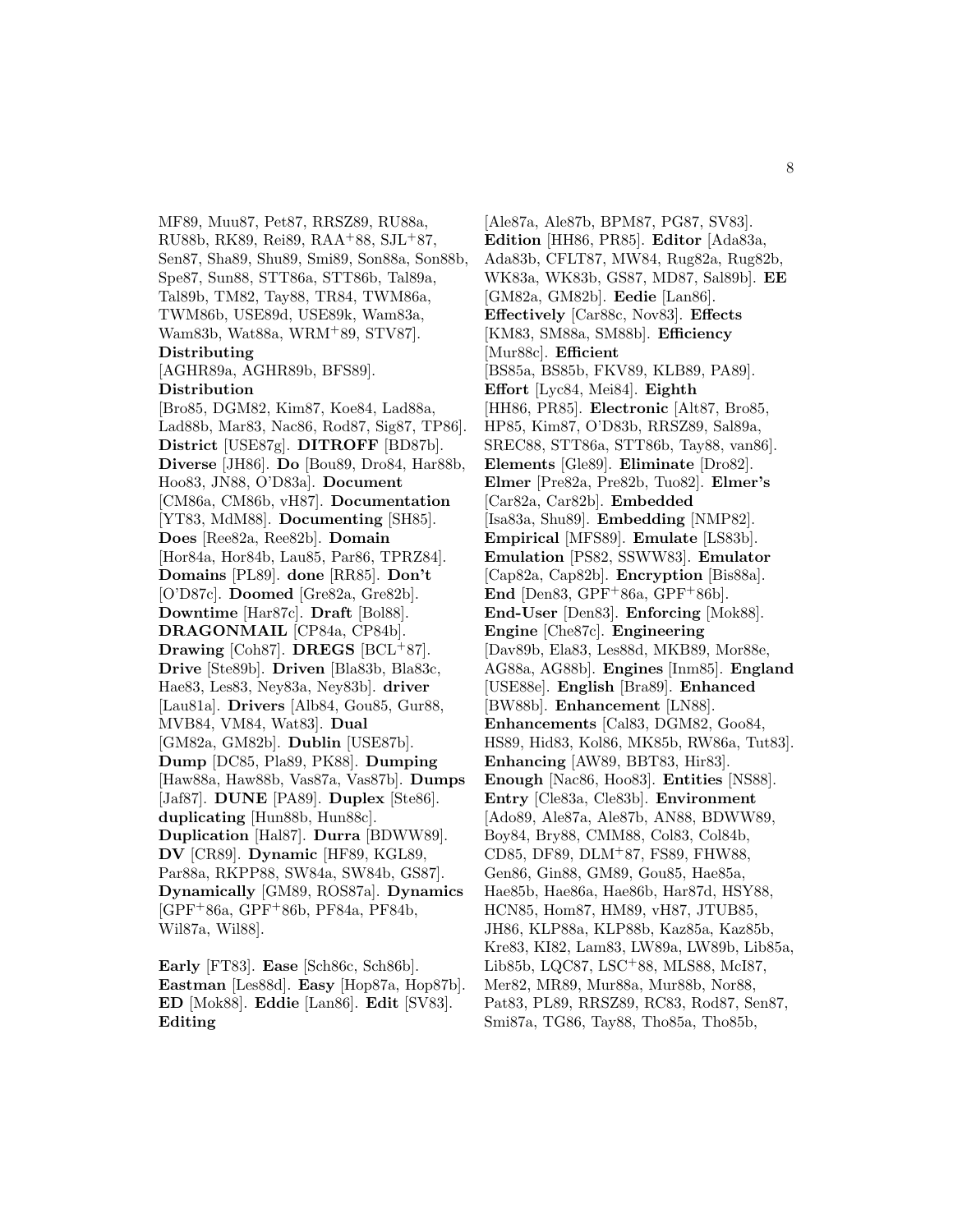Zem83, ZP89, STV87]. **Environments** [Bre83, CM86a, CM86b, Har88a, DJM86, HOG88, KNN88a, KNN88b]. **Equities** [LSC<sup>+</sup>88]. **Eradication** [Hop89]. **ergonomic** [van86]. **Error** [AF86, Gra87, RW86a]. **Establishing** [Fer85]. **etc** [Hoo83, Kod82a, Kod82b]. **Ethernet** [Fos83a, Fos83b, Sku88]. **EtherTIP** [Fos83a, Fos83b]. **Ethics** [Spa89]. **Euclid** [HMP83a, HMP83b]. **EUNET** [RCB83]. **EUNICE** [Wil83d]. **Europe** [McK83a, McK83b]. **European** [Ass89e, WB85a, WB85b]. **EUUG** [USE87b, USE88e, Ass89f]. **Evaluation** [McD87, Pod82]. **Every** [RP84]. **Everyone** [Wil87a]. **Everything** [Bal83, LK82, Tan87b]. **Evolution** [Fed83, Gin88, Str87b, Str89a, Weh83]. **Evolving** [MS89]. **Examination** [Ste85]. **Example** [Mac83a, Mac83b]. **Excelan** [NB84, Smi87b]. **Exception** [AB85, Eyk88, Mil88]. **Exceptions** [HCE88]. **Executable** [KT88a, KT88b]. **Execution** [McK83c, McK83d, Shu89]. **Exercise** [Hei87]. **Expandable** [NLR84a, NLR84b]. **Expansion** [Bol88, Hei87]. **Experience** [Bil86, CM89a, CM89b, DRK<sup>+</sup>89, Dou89, Duf89a, HJAW88, Hop87c, JLSG84, KBT89, MBBP89, Ros87c, Ste84, Tuo83, WRM<sup>+</sup>89, MdM88]. **Experiences** [Bec84, BD86, BCL<sup>+</sup>87, Bro85, CB83, CM83, Fou88, FT83, GB89, Nic89, PA89, TBS87, USE89k]. **Experiment** [Lan86, Sun89]. **Experimental** [Fos88, HK83, HC88, NHR84, SD87, Zho87]. **Experiments** [IvW87, Les88c]. **Expert** [BH86, BK88a, BK88b, PG88a, PG88b]. **Exploitation** [Gro87]. **Exptools** [Ste84]. **Extended** [CFA85, Eyk86, RS87]. **Extending** [BP88a, BP88b, FA88, Man87b, Raf87, Sho87]. **Extensible** [Gos86a, Gos86b, Kaz85a, Kaz85b, RLML86a, RLML86b, ROS87a, SE88, SREC88, Str85a, Str85b]. **Extension** [TF89a, TF89b, Zuc83b, Zuc83c].

**Extensions** [Cla88, CCF89, DHKW87, GGSW88a, GGSW88b, LH84a, LH84b, Mil88, WO88, GS87].

**F77** [MC82]. **Face** [PP85, Cla87a, Cla87b]. **Faces** [Kin86]. **Facilities** [GBH86, Gil86, RW86b]. **Facility** [BM87, BK84, Har87c, MF83, Rit88, Str85a, Str85b, Nic85]. **Factors** [MT89, SM89]. **Fall** [Ass88a, Ass89a]. **Family** [GB89, LZ82]. **Farms** [Har88b]. **Fast** [Bis88a, Gra87, Loc87, Pea88, Sun88, Woo83b]. **Faster** [BE89, PK88]. **Fault** [LA89a, LA89b]. **Fault-tolerant** [LA89a, LA89b]. **Fe** [USE87a]. **Features** [DJ88, HJAW88, MH88, Ton87]. **February** [USE89g]. **Federal** [BB87]. **Feeding** [HB86]. **Feel** [Car86, Feu84]. **Fetters** [MR88a, MR88b]. **Fewer** [MR88a, MR88b]. **Fifth** [Som88, USE88c, Ass88e, USE89i]. **Figures** [BD87b]. **File** [Ama88, BLMY87, BG88a, Bas81, BP88a, BP88b, BEHW86a, BEHW86b, Bry83a, Bry83b, CFA85, CR89, Cot87, Cyg88, FKV89, Gou86, HLW84, HP89a, HP89b, HH86, How88, Hug86, Hum88a, JN88, KGTM89, Kaz88, Kle86, Koe87a, Koe87b, KK89b, KK89c, LEG88, LL83a, LL83b, MLRC88, McK82b, Nac86, Par88b, Pat83, Pea88, Pos88, RKH86, SJL+87, Sax85b, Sax85c, SCW89a, SCW89b, Spe89, TR84, WDL87, WLS<sup>+</sup>85, Weh83, Wei84a, WO88, Wil82a, Wil82b, ZDS85, Lil88, Yos85]. **Files** [Bis88b, Kil84, Lio88, Mey88, Nac88a, Nac88b, Per82b, TRY<sup>+</sup>87, Woo83b, Lil88]. **Filesystem** [AF86, MR89, SGK<sup>+</sup>85]. **Filesystems** [Haw88a, Haw88b]. **Finding** [Woo83b]. **Fine** [MP89a, MP89b, Sau88]. **Fine-Grain** [MP89a, MP89b]. **First** [TA82, Tut82, USE88g]. **Fish** [MBS86a, MBS86b]. **Fit** [LS85]. **Fixes** [Tut83]. **FL** [USE89d]. **Flags** [Til89]. **Flamingo** [SA86b, SA86a]. **Flavors** [Ecc88]. **Flexibility** [Car82a, Car82b]. **Flexible**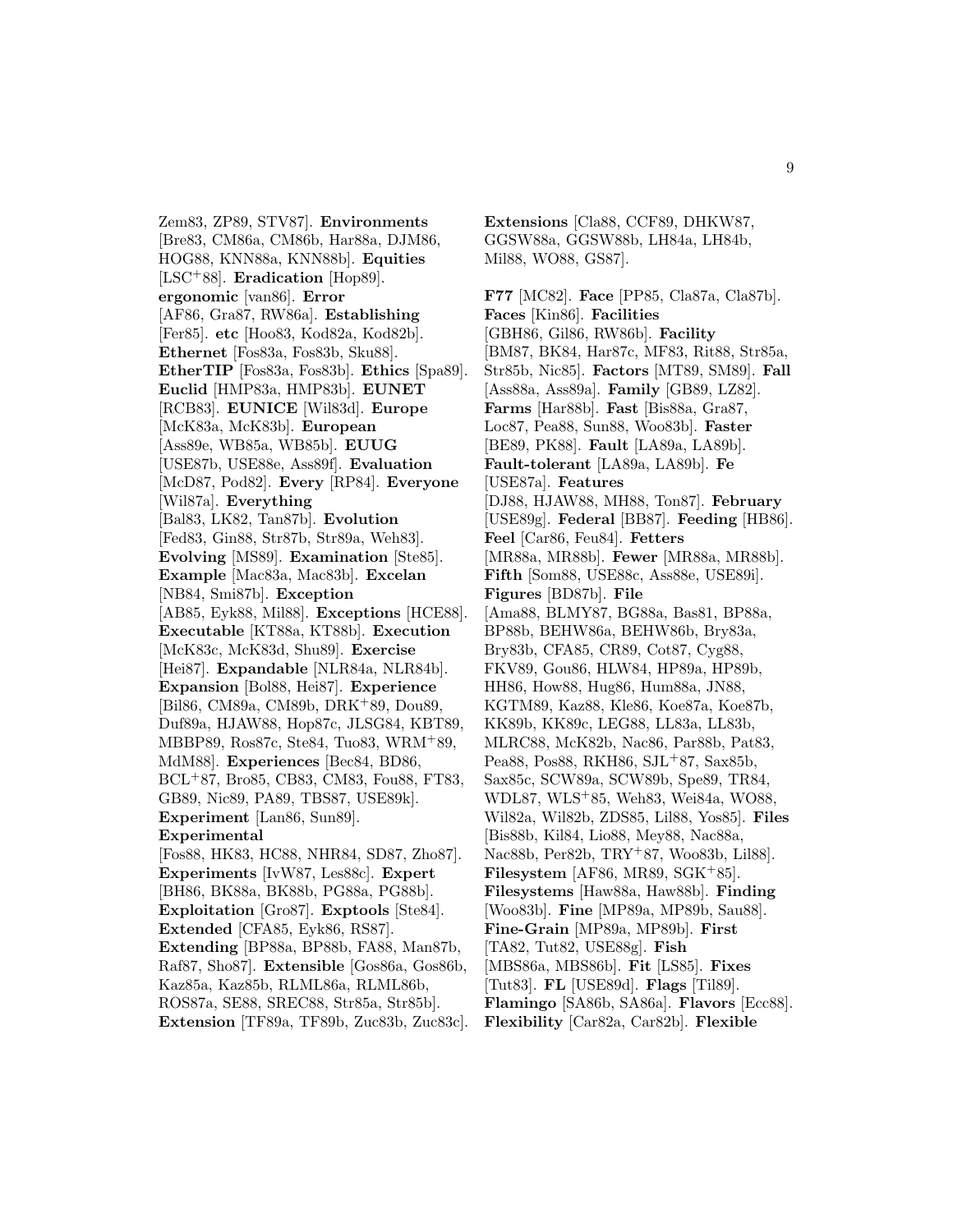[ABD<sup>+</sup>89, Chr89a, Chr89b, CS86, Har88b, Mog89]. **Flight** [PJ89a, PJ89b]. **Floating** [Gri85, Sch88b, SF86]. **flocks** [Ing87]. **Flow** [Hae86a, Hae86b, Hae85a, Hae85b]. **Fluid** [GPF<sup>+</sup>86a, GPF<sup>+</sup>86b]. **Focus** [WK83a, WK83b]. **Focus/USE** [WK83a, WK83b]. **Folding** [Hum85]. **Font** [Big85, RSSW89, WDL87]. **Force** [Les83]. **fork** [SM88a, SM88b]. **Format** [LL83a, LL83b, WDL87, Cal83]. **Formats** [Raf87]. **Formatted** [Raf88a, Raf88b]. **Formatter** [KV89]. **Formatting** [Lon82a]. **Forms** [All87, Joh87, Pyn82a, Pyn82b]. **Fort** [USE89d]. **FORTRAN** [GMW86, Ros87d]. **Forwarding** [O'B85, SW84a, SW84b]. **Foundation** [ABB<sup>+</sup>86a, ABB<sup>+</sup>86b]. **Four** [Koe87a, Kri86]. **Fourth** [Fow85, USE87c]. **FP** [MK84a, MK84b]. **FP-Shell** [MK84a, MK84b]. **Framework** [BLK87, CKK87, DS88, Nic89, OMI86]. **Francisco** [USE88h, Ass88f]. **French** [Bey88]. **Friendly** [BC88, Zem83]. **friends** [DJM86]. **Frontend** [Hae83]. **fsck** [BE89]. **Full** [Lee87b, Ste86, Kat82a, Kat82b]. **full-screen** [Kat82a, Kat82b]. **Full-Text** [Lee87b]. **Fully** [Van88]. **Fun** [Akk87]. **Functional** [Bih88, MK85b, Tur87]. **Functions** [Inm85, SF86]. **Future** [Bla83a, KL82b, Mas87, Mas88, WB85a, WB85b, Bro87].

**G** [MLS88]. **GA** [USE86a]. **Galadriel** [Lew86b, Lew86a]. **gamma** [Gra88a, Gra88b]. **Garbage** [Cap88, WHM89]. **Gated** [Fed88a, Fed88b]. **Gateways** [Mog89]. **General** [CS86, CH83a, CH83b, Han82, Isa83a, LL83a, LL83b, MH88, MK88, WM82, Hen83, McL83]. **General-Purpose** [LL83a, LL83b]. **Generalizations** [Ros87c]. **Generalized** [WDL87]. **Generated** [Hae83]. **Generation** [Bam85a, Bam85b, Cha87a, Fow85, Lan86, McG86a, McG86b, Som88]. **Generations** [Kri86]. **Generator**

[Gra88c, Gra88a, Gra88b, Per85]. **Generic** [Ale87a, Ale87b, RKH86]. **GENIX** [Nef83]. **geographers** [Biv87]. **Geometric** [Sta87a, Sta87b, Tho85a, Tho85b]. **Georgia** [USE86c]. **Geritol** [LNSZ85]. **get** [O'D83a, RR85]. **Getting** [Dav89a, Wil83a]. **GFS** [Koe87a]. **Gigabytes** [Har88b]. **Give** [BH86]. **GKS** [Ric87]. **GLA** [Gra88c, Gra88a, Gra88b]. **Glass** [DR86]. **GLO** [Neu86a, Neu86b]. **Global** [GMW86, Pow83]. **GNU** [Lea88, Tie88]. **going** [O'D83a]. **Gone** [Alt87]. **Good** [Feu84]. **GOSIP** [Bak89]. **Got** [LNSZ85]. **GOTHIC** [CMM88]. **GOTHIX** [Ker88]. **Gould** [Ble83, FT83]. **government** [Bak89]. **GPIO** [SREC88]. **gprof** [McK83c, McK83d]. **GRAB** [Les88b]. **Grain** [MP89a, MP89b]. **Granularity** [Sau88]. **Graph** [McK83c, McK83d]. **Graphical** [BWS87a, BWS87b, CCM87, Che87a, Con87, JA88, Mye86, PG87, Roc89a, SC88]. **Graphics** [Ale87a, Ale87b, And88a, BB83, BS85a, BS85b, BWH87, Cog87, Dan83a, Dan83b, GPF<sup>+</sup>86a, GPF<sup>+</sup>86b, GW86a, GW86b, Hae85a, Hae85b, Hid83, Leb87, McD84a, McD84b, McG85, PJ89a, PJ89b, Pik82, Sha83, Sul87, SSNU87, TG88, Tho85c, USE85d, USE86d, USE87c, USE89i, VL88a, VL88b, Wil88]. **Graphs** [Leb87]. **Grep** [Hum88b]. **Group** [Hag83, KL82a, Ond89, Sof83, Sof84, Usr82, Ass89e, DGM82, USJ83]. **Groups** [Car88c]. **Grouse** [Wil87b]. **Grows** [OL84a, OL84b]. **gsck** [Sax85b, Sax85c]. **Guaranteed** [RT83]. **Guardians** [DM88]. **Guest** [Rit88]. **Guide** [Dat88, Dav89a, Sax85b, Sax85c]. **Guidelines** [Hay88]. **Gurus** [Kol85].

**Hacct** [Uit87b, Uit87a]. **HACKMAN** [SB88a, SB88b]. **Hairy** [Str87a]. **Hanasemasu** [JK86]. **Handler** [AB85]. **Handling** [Bis83, Dye82a, Dye82b, Eyk88, Mil88, RW86a]. **HandS** [KNN88a, KNN88b]. **Happen** [DC85]. **Hard**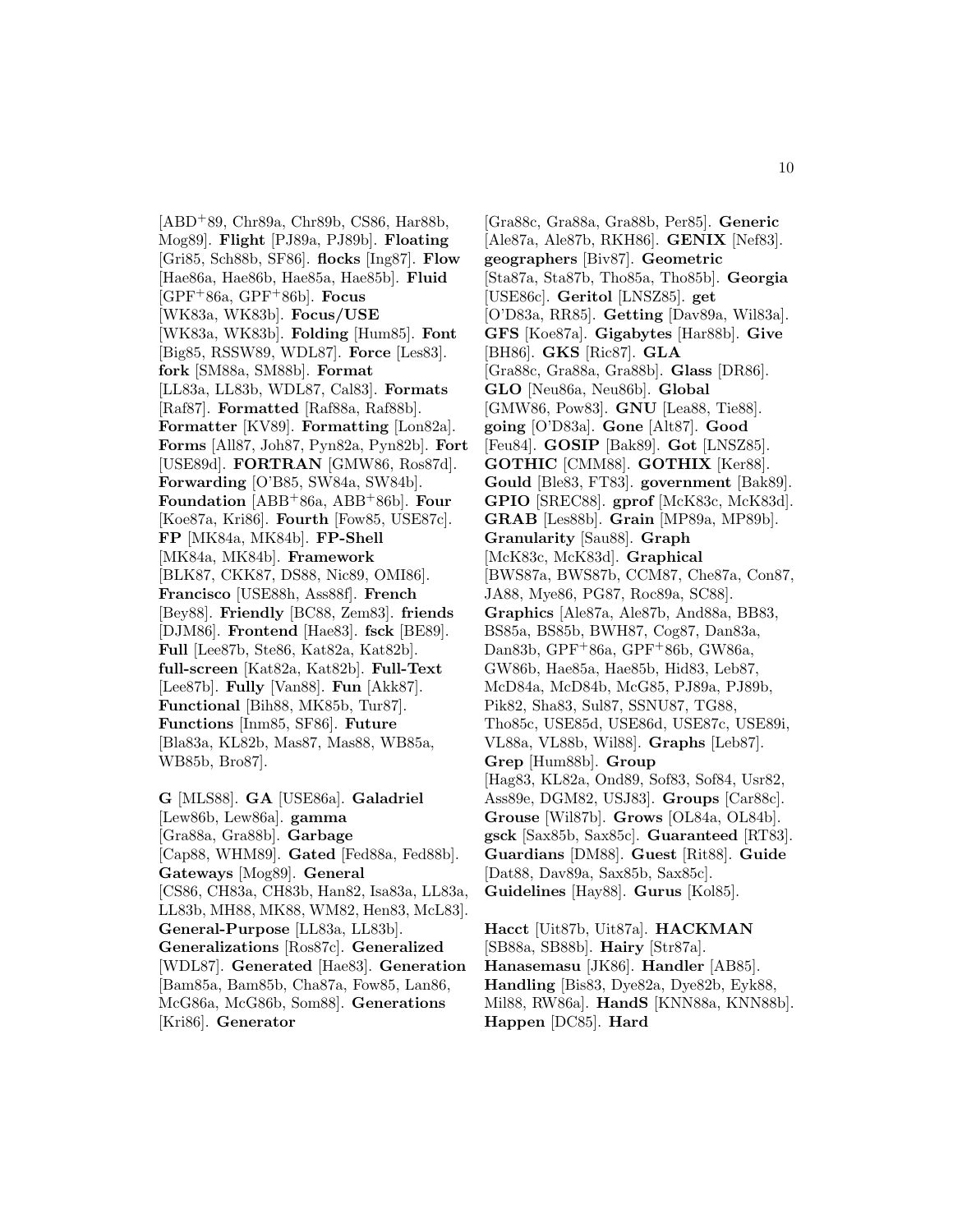[BSR88, Gro87, LLS88, Ros88]. **Hardware** [Car82a, Car82b, McG86a, McG86b, War84]. **Hardware/I** [Car82a, Car82b]. **Hardware/I-O** [Car82b, Car82a]. **Harmful** [Pik83]. **Health** [Ham87]. **Heap** [BL88a, BL88b]. **Heap-based** [BL88a, BL88b]. **Hello** [Ros88]. **Help** [Lio88, BK84]. **HEMS** [Par88c]. **Henderson** [Daw82]. **Heritage** [RP84]. **Hesiod** [Dye88]. **Heterogeneous** [BDWW89, CDT89a, CDT89b, FS89, Har88a, HH88, KGL89, MR89, PMD88, PL89, SS88]. **Heuristics** [Ste89b]. **Hewlett** [Cle83a, Cle83b]. **Hideous** [PW85]. **Hierarchic** [Tra85]. **Hierarchical** [Lib85a, Lib85b, Lor88c, Wal86a, Wal86b]. **Hierarchies** [Bry83a, Bry83b]. **Hierarchy** [FKV89, HP89a, HP89b, MLRC88]. **High** [Ado89, Bam85a, Bam85b, CCF89, Dan83a, Dan83b, GPF<sup>+</sup>86a, GPF<sup>+</sup>86b, Kol86, Min82a, Min82b, PBL86, Ren88a, Ren88b, Ren88c, Wil83b, Wil83c, Pos88]. **High-End** [GPF<sup>+</sup>86a, GPF<sup>+</sup>86b]. **High-Performance** [CCF89, GPF<sup>+</sup>86a, GPF<sup>+</sup>86b, Min82a, Min82b, Bam85a, Bam85b, PBL86]. **High-speed** [Ren88a, Ren88b, Ren88c]. **Highly** [ELS88b, Tay88]. **Hire** [SA88]. **History** [Fel84, Ker83, Pet83, SV83, Tan84]. **HITAC** [KAH83a]. **hoc** [TK88a, TK88b]. **Holes** [SB88a, SB88b]. **Home** [Opp89a, Opp89b]. **HoneyDanBer** [RW86b, RW86a]. **Hopkins** [KTS<sup>+</sup>86a, KTS<sup>+</sup>86b]. **Horses** [LG88]. **HOSE** [SC88]. **Hospital** [KTS<sup>+</sup>86a, KTS<sup>+</sup>86b, KTS<sup>+</sup>86a]. **Host** [HSHK84]. **Hosts** [Hil89, McK88a]. **HP** [KGTM89, Sto87]. **HP-SDD** [Sto87]. **HP-UX** [KGTM89]. **HP9000** [Lin84]. **HPC** [Kat89]. **HPC/VORX** [Kat89]. **HSG** [KGTM89]. **HUB** [O'D87a, O'D87b]. **hybrid** [Sto88]. **Hygiene** [Ste89a]. **HYPERchannel** [Wat88b]. **HYPERchannel-Based** [Wat88b]. **Hypercube** [CM89b, CM89a]. **Hypertext**

[Bro89b, Nic89, Wal87].

**I-O** [Car82b, Car82a]. **I/O** [DP83a, Haw89b, Orr83, Raf87, Raf88b, RLML86a, Rob84a, Str85b, vMM88, vM88, DP83b, Haw89a, Raf88a, RLML86b, Str85a]. **IAFORM** [Pyn82a, Pyn82b]. **iAPX286** [Bar83]. **IBM** [EGL86, Eng88, Tan87a, Wil83b, Wil83c]. **Icon** [Gri89]. **Ideas** [CJ88]. **Identifying** [LAKS88]. **Idle** [Lit87]. **IEC** [Dun89]. **IEEE** [USE88c]. **II** [ELS88a, HP89a, HP89b, KAH83b]. **III** [CQ83a, Dav89a, LK82, LZ82, USE89e, Zuc83b, Zuc83c]. **ILMON** [BM87]. **I'm** [Lio88]. **Image** [Bee86, Cog87, Coh87, Gom85, Kin86, Sau88]. **Imbalances** [McK88a]. **Immovable** [Les83]. **Impact** [CKM85]. **Impersonal** [Tay86]. **Implementation** [ASS85, AK88, Baa88, BKT89, BL88a, BL88b, Bar83, Bas81, Bis88a, CE89a, CE89b, Cic88, Col84a, CFA85, DF84, Fis86c, Fis86d, Hat82, Hen83, HCE87, HOG88, JC89a, JC89b, Jun85a, Jun85b, Kar83, Kep85, Ker84, KLB89, KM87, LP89, LW89a, LW89b, Len86b, Lin84, LC87a, MP84, Mor88a, NHR84, Par88c, PBL86, RK89, ROS87a, dR85, SGK<sup>+</sup>85, SW88, SCC86a, SCC86b, War83, Wil83b, Wil83c, YSF89, Cor82, Daw82]. **Implemented** [Gou86]. **Implementing** [HRO82a, BD86, DRK<sup>+</sup>89, Get86, HRO82b, Hil89, Inm85, KT88a, KT88b, Nyb86, OTW85, Par87, Ros87c, SLM89]. **Implementors** [DGM82, USJ83]. **Implets** [CN88]. **Implications** [DNQ<sup>+</sup>83]. **importation** [Egg89]. **Imposing** [Orr83]. **Improved** [Pea83]. **Improvements** [MK85b]. **Improving** [Gri85, Jus89, LKM84]. **inch** [Kri84a, Kri84b]. **Include** [Raf87]. **Incorporating** [ESS89, Kra88a]. **Incremental** [Hum88a, Par88b]. **Independent** [Hid83, KM84b, KM84a,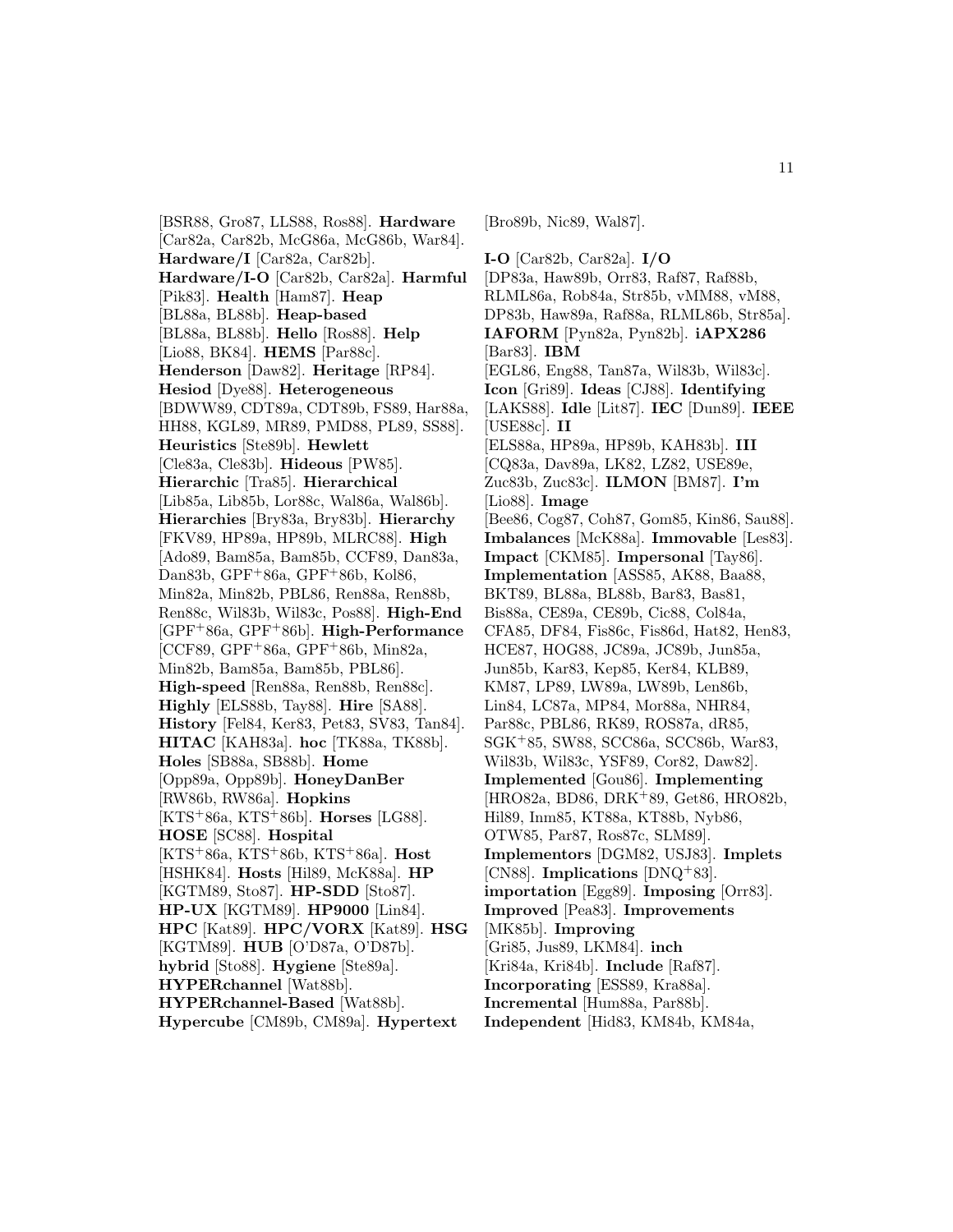KAH83a, Mac83a, Mac83b]. **Indexes** [Les88b]. **Indices** [Zho87]. **indirect** [Lau81a]. **Infinite** [Sch88b]. **Influence** [Cab86]. **Informal** [Par86]. **Information** [HK83, Hoo83, KTS<sup>+</sup>86a, KTS<sup>+</sup>86b, Lee87b, Red85, RW86b, RW86a, Wai82, WS83a, WS83b, Wat88c]. **Informix** [Kin83]. **Inheritance** [Str89b]. **Inhibit** [LG88]. **inner** [GS87]. **Inpatient** [KTS<sup>+</sup>86a, KTS<sup>+</sup>86b]. **Input** [Tuo83]. **Ins** [Spa89, RP84]. **Insecure** [NS88]. **Installation** [BH86, BC89, TP86, USE87d, USE88f, USE89e]. **Installations** [Hay88, Lee87a]. **Instruction** [Kle89, Mor88e]. **Instrumentation** [O'R88]. **Instruments** [Kod82a, Kod82b]. **Integral** [HCN85]. **Integrated** [BW89, Boy84, BPM87, Cog87]. **Integrating** [Lee89]. **Integration** [BSR88, URK85, RGDP88]. **Integrity** [Ful89a, Ton87]. **Intel** [Bar83, Lev83]. **Intelligent** [BFGK89, BNB87, FL82, Spe87]. **Interactive** [Hae85a, Hae85b, Hae86a, Hae86b, HK83, Hop89, Jac83, KAH83b, Lev83, Mye86, Phi84, Ste85, WS83a, WS83b, MD87]. **Interactivity** [Hos84]. **Interchange** [Nic85]. **Interconnecting** [SS88]. **Interface** [AW89, BEHW86a, BEHW86b, BNB87, BLSS83, CS86, ESS89, Fos83a, Fos83b, Gan86a, Gan86b, Gol88, GBM87a, GBM87b, Har85a, Har85b, IvW87, Isa83a, MN85a, MN85b, MS89, Old88a, Old88b, Oti88, Per82b, Per83, Roc89a, Rug83, SA86a, SA86b, TRY<sup>+</sup>87, Biv87, Kat82a, Kat82b]. **Interfaces** [BLK87, CCM87, KNN88a, KNN88b, SA88]. **Interfacing** [Duf82]. **Intermediate** [KM85]. **Internet** [BD86, Hed89, Mur88c, Sku88, TPRZ84]. **Interpolation** [Seq86]. **Interpret** [MC85a, MC85b]. **Interpretation** [Hef82]. **Interpreter** [Feu85, KLP88a, KLP88b, RK88].

**Interpreter-based** [KLP88a, KLP88b]. **Interpreting** [Sax85a]. **Interpretor** [BQd86]. **Interprocess** [Joy82a, PR85, PA89, Ste88a]. **InterViews** [LC87a]. **Interwindow** [Gil86]. **Introducing** [McL84]. **Introduction** [Ger82, Hed89, Rob89]. **Intruder** [HE88]. **Intrusion** [BK88a, BK88b]. **Inventing** [Spe88, Hir83]. **Inverted** [Les88b]. **Invoking** [MMTW88]. **IP** [FFH<sup>+</sup>86, Fer85, JLSG84, KM86, LP89, NB84, WG84]. **IP/TCP** [KM86]. **IPC** [BWH87]. **Ireland** [USE87b]. **Iris** [Gan88b, RHH85a, RHH85b, Gan88a]. **Iron** [Miy86]. **Irresistible** [Les83]. **IS/1** [Tor83a, Tor83b]. **IS/3** [Zuc83b, Zuc83c]. **ISAM** [Wil82a, Wil82b]. **isn't** [Hoo83]. **ISO** [Bol88, Dun89, HOG88, KGTM89]. **ISO-9660** [KGTM89]. **ISO-9660/HSG** [KGTM89]. **ISO/IEC** [Dun89]. **Isolation** [HE88]. **Issues** [AF87, Fer82, Kaz88, NSB85, SLM89, Ton87]. **Iterative** [Mer82]. **ITTDCD** [Hid83]. **ix** [SW88].

**January** [USE84c, USE85c, USE86e, USE87g, USE89g]. **Japanese** [JK86]. **Job** [KK89a, Len86b]. **Johns** [KTS<sup>+</sup>86a, KTS<sup>+</sup>86b]. **Joint** [Usr82]. **journal** [UE88]. **JTC1** [Dun89]. **JTC1/SC22/WG15** [Dun89]. **Judicial** [BB87]. **July** [Sof83, Usr82]. **June** [Sof84, USE85e, USE86c, USE87f, USE88h, USE89f]. **JUNET** [Mur88a, Mur88b]. **just** [Hoo83].

**Kanji** [JK86]. **keep** [PS89]. **Keeping** [Ing87]. **Kerberos** [SNS88]. **KERMIT** [Col84a]. **Kernel** [ABB<sup>+</sup>86a, ABB<sup>+</sup>86b, CMM88, Eyk88, FKN85a, FKN85b, FH88, GGSW88a, GGSW88b, HC88, HMP83a, HMP83b, Kel89, Kor89a, Kor89b, LJ84, LB89a, LB89b, Len86a, Lin84, LS83a, McK88b, MK88, MMTW88, NY88, NLR84a, NLR84b, PMI88, Req85, SH89, TRG<sup>+</sup>87, War84, Zim85].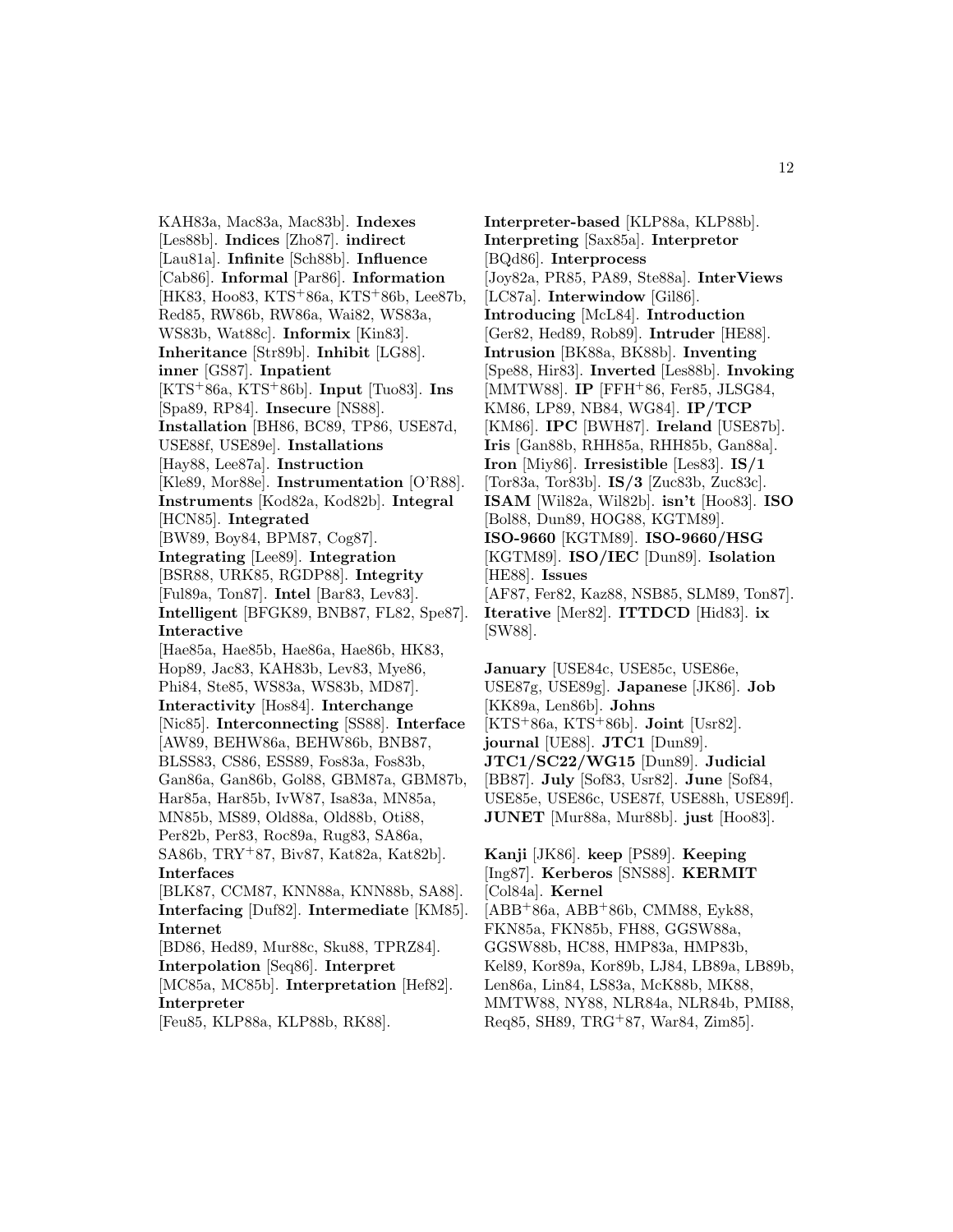**Keystroke** [WK83a, WK83b]. **Kit** [TvK83, KTv83]. **Know** [Bal83, LK82]. **Knowing** [Feu84]. **Knowledge** [GBM87a, GBM87b, HQZ<sup>+</sup>87, Ohk84, Sam87]. **Knowledge-based** [Sam87]. **Kodak** [Les88d]. **KSH** [Kor83a, Kor83b].

**Labeling** [FW89]. **Laboratories** [Ham87]. **Laboratory** [Sul87]. **Labs** [Pre88]. **Lake** [Sof84, USE84a, USE84b]. **lambda** [CB83]. **LAN** [HOG88]. **Land** [MR88d, MR88e]. **Language** [Bec84, Bey87, BQd86, Cla87a, Cla87b, CH83a, CH83b, Cox82, Cox83, DJ88, FKT83, Feu85, Gri89, HZ89a, HZ89b, HMM<sup>+</sup>88a, HMM<sup>+</sup>88b, Hor82a, Isa83a, Jen83, Joh87, KLP88a, KLP88b, KT88a, KT88b, Koe85, KM87, Kor83a, Kor83b, MP84, Mil88, Ros87b, RS87, Sch82, Sch86b, Sch86c, Ter87, Tut82]. **Large** [AF87, Bec84, Bil86, Bis83, Bob88, ELS88a, GP88, Har88b, Hun88a, Lee87a, Mar84, PMD88, PF84a, PF84b, PL89, Sim88, STA86, TP86, USE87d, USE88f, USE89e, Wat88c, ZP89]. **Large-Scale** [ELS88a, GP88]. **Latency** [Len86a]. **Latent** [Fil85]. **Later** [Lyc85]. **Lauderdale** [USE89d]. **Layered** [Lin84]. **Lazy** [Dat88, Epp89, LB89a, LB89b]. **Leading** [Kra83]. **Learn** [O'D83c]. **Learning** [WHM89, Sal89b]. **Lengths** [Zho87]. **Lessons** [Bra89]. **Level** [Bre88a, Jac84a, Jac84b, Lib85a, Lib85b, ST89a, ST89b, SM89, WO88, Epp89, MR88c, Kno87]. **Levels** [Isa83b, Lin88b]. **Leverage** [Mas87]. **LEVI** [MN85a, MN85b]. **lex** [CM83, Pax84, Jac87]. **Lexical** [Bre88b, Gra88c, Gra88a, Gra88b]. **Liability** [NSB85]. **libc** [Kuc89]. **libg** [Lea88]. **Libraries** [Arn86, DF84, GLDW87, Sun89]. **Library** [Fuh87a, Fuh87b, Gan88a, Gan88b, Gor87a, Gor87b, Lea88, Les88c, Oti88, Sch86a, Sch88b, SSNU87, Tri89]. **License** [FHW88, RP84]. **Licensing** [Isl83a, Isl83b, Mos82, OLJ<sup>+</sup>88, Ort88]. **Life** [LNSZ85, PB84, Tan87b]. **light** [Rob87].

**Lightweight**

[GM89, Kep85, O'D87a, O'D87b]. **like** [Kor89a, Ros87b, MLRC88, Bee84a, Bee84b, Kor89b, LM88a, LM88b]. **Limited** [War82]. **Limiting** [MT89]. **LINCS** [Req85]. **Linda** [KBT89]. **Line** [AW89, Coh87, CAG89a, CAG89b, Der83, Mas83b, Mas83c, Per85, ZP89, Kle87, NM83a, NM83b, Tal89a, Tal89b]. **lines** [Lau81a]. **link** [GS87]. **Linkage** [Str88b, Str88c, Str88d, Str88e, Str88f]. **Links** [Fer85, Gle89]. **Lint** [Kor89a, Kor89b]. **Lint-like** [Kor89a, Kor89b]. **LINUS** [Kra83]. **LIPs** [Ohk84]. **LISP** [DM83, Ecc88, Tri87, ZH88]. **List** [Lew86a, Lew86b, SV83, Wat83]. **List-Based** [Lew86a, Lew86b]. **Lists** [FA88, Kra88a]. **Lived** [Koe87a]. **Livermore** [Phi84]. **Load** [Ber86, Cab86, McK88a, Zho87, Zuc83a]. **Loader** [Tim85]. **Local** [GB83, Koe87a, Sal82, Wam83a, Wam83b, Wat88b]. **LOCK** [SW88]. **LOCK/ix** [SW88]. **Locking** [Bas81, GM89]. **Locus** [BP84]. **Logic** [KT88a, KT88b]. **Logic-Based** [KT88a, KT88b]. **Logical** [Kat82a, Kat82b]. **Login** [Con88, Lee87a]. **LOGIX** [Kat82c]. **Logo** [Har83]. **London** [USE88e]. **Lookalike** [All83a, All83b]. **Lookaside** [TBJW88]. **Loosely** [BFS89, Inm85]. **Loosely-Coupled** [BFS89]. **Loosing** [Ban82]. **Losing** [Lio88]. **Lot** [LNSZ85]. **Lots** [Til82]. **Louisiana** [USE89j]. **Low** [JHRR86, Les88b, Tho85c, WK83a, WK83b, Col88]. **Ltd.** [Ree82a, Ree82b]. **Lucasfilm** [HL85a, HL85b, Ree82a, Ree82b]. **Lucasfilms** [Law83a, Law83b]. **L'UNIX** [WB85a, WB85b]. **LWP** [SS88].

**M** [KAH83a]. **M-series** [KAH83a]. **M4** [MAB83]. **MA** [USE82a, USE82b, USE87c]. **Mach** [ABB<sup>+</sup>86a, ABB<sup>+</sup>86b, BL89, TRG<sup>+</sup>87, TRY<sup>+</sup>87]. **Mach/4.3BSD** [BL89]. **Machine** [BWP85, BDWW89, BLK87,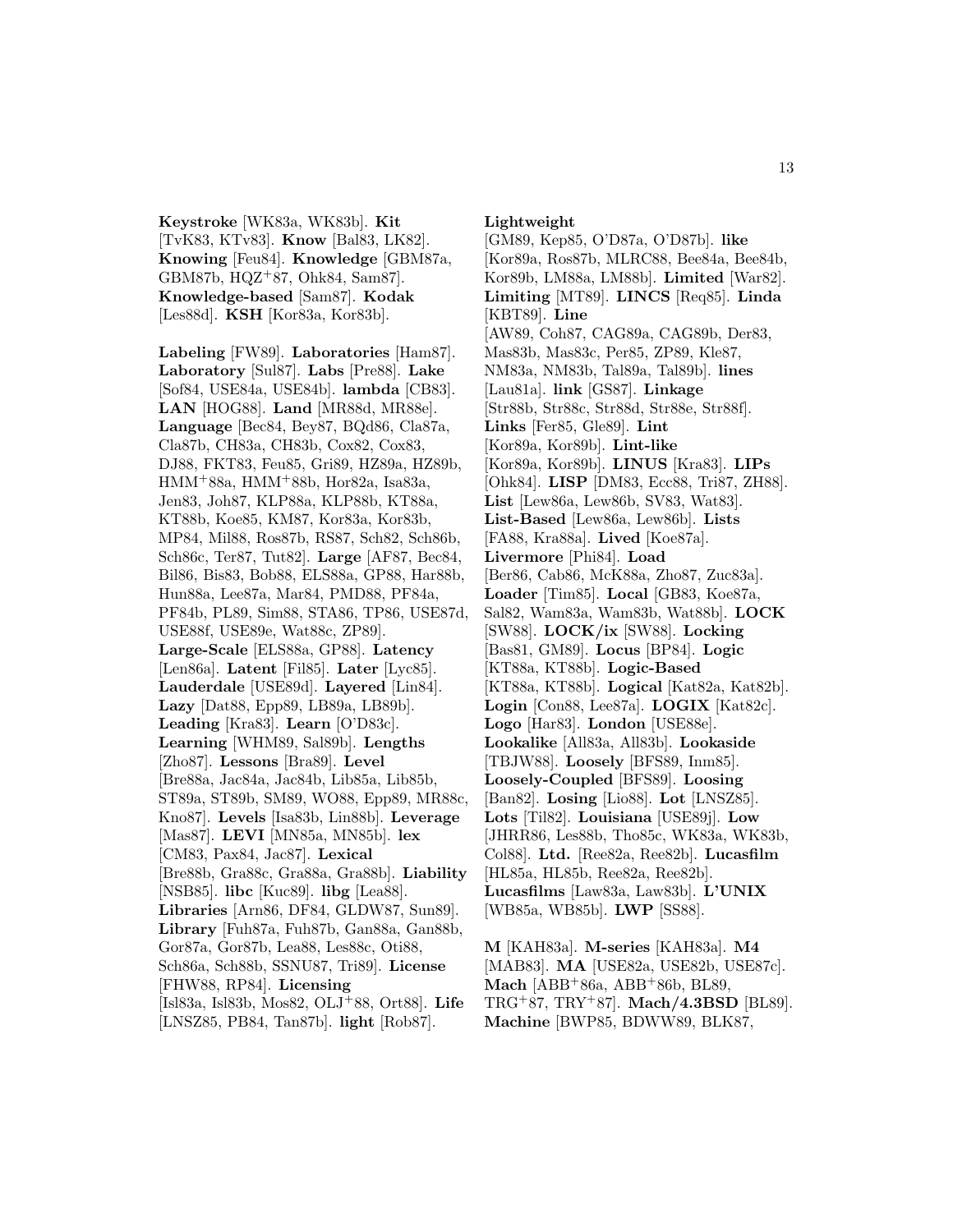DG87, Gen86, Hum89, Joi87, KAH83a, KNN88a, KNN88b, Daw82, Del87, KNI88]. **Machines** [Bis88b, Duf82, Dye82a, Dye82b, KAH83a, Ond89, WJ82]. **Macintosh** [Fri87, Seq89, SGS89]. **MacMix** [Fre85]. **Macro** [Bol88]. **Madness** [Tut83]. **Mail** [All83c, Alt87, Bis87b, CP84a, CP84b, DeJ86a, DeJ86b, HH86, HP85, IvW87, Ker84, Kim87, Man87a, O'B85, O'D83b, Par86, Sal89a, Sve83, Tay88, Wei84b, PG88c, Pre85]. **Mailer** [OK85a, OK85b]. **Mainframe** [HP89a, HP89b]. **Mainframes** [Ste86]. **Maintaining** [Har87d, Kal82, MAB83]. **Maintenance** [Bry83a, Bry83b, Kim87, TP86, Van88]. **Maintenance/Distribution** [Kim87]. **Maitre** [Ber86]. **Major** [DR86]. **Make** [Baa88, Bak89, Kin86, MAB83, Mor88b, Mor88c, DJM86, Hum87, Som88, Hir83, Fow85, Nov83]. **Makealiases** [PG88c]. **Makefiles** [MAB83]. **Makeup** [KV89]. **Making** [Kuc89, Lin88a, Nac88a, Nac88b, Sim88, TvK83]. **Malloc** [KV85]. **Man** [BLK87, Cla87a, Cla87b, Dat88, KNN88a, KNN88b, SH85]. **Man-Machine** [KNN88a, KNN88b]. **Manage** [Nic89].

**Management** [Akh87, Ben82, Bla89, BLSS83, CKM85, CS86, CR89, Cot87, DF89, ELS88a, ELS88b, Fen87, FHW88, Ful89b, Gee88a, Gee88b, Gle89, HSY88, HP89a, HP89b, HM89, KM86, Kiv84, LJ84, Lee87a, Lee87b, Lor88c, Man83a, Man83b, MF83, Mok88, Nef83, PL89, RGL88, SA86a, SA86b, SM88a, SM88b, Sti83, Tes86a, Tes86b, Tra85, USE89a, Wai82, War83, Wat88c, Wil89, YSF89, Zwi89, ML88, USE89j]. **Manager** [Bel88a, Hae86a, Hae86b, Jac84a, Jac84b, Lew86a, Lew86b, Mil84b, RHH85a, RHH85b, Wil82a, Wil82b, Bel88b, RSSW89]. **Managers** [McG85]. **Managing** [EST86, Per87a, Sle87, Woz82]. **Mandatory** [FW89]. **manipulate** [Yos85].

**Manipulating** [LC87b]. **Manipulation** [Les88c, Mil87]. **Manual**

[NM83a, NM83b, Don89a]. **Manufacturing** [Dix82, SM84]. **Many** [HZ89a, HZ89b, Hil89, TH83a, TH83b]. **Mapped** [Mey88, TRY<sup>+</sup>87]. **Mapping** [KSH83, KSH84]. **March** [Mas83a]. **Market** [Den83, FKN85a, FKN85b]. **Marketplace** [Tan87b]. **Markets** [Ela83, Kat83]. **Maryland** [USE89f, Cot87, TW84]. **MASCOT** [Jac82]. **Mass** [AN88, HP89a, HP89b]. **Mass-Storage** [AN88]. **Massively** [EGL86]. **Matches** [Car82a, Car82b]. **Math** [SF86]. **Maturation** [Fun87]. **May** [Ass88e, USE89h]. **MD** [USE89b]. **Me** [Bey87]. **Measurement** [Isa83b, RSV85]. **Measurements** [JSW87, STA87c]. **Measures** [Les88d]. **Measuring** [BG88a, LKM84]. **Mechanism** [Eyk88, Kle85]. **Media** [Mye86, BERS88a, BERS88b]. **Medical** [GBM87a, GBM87b, Ham87]. **Meet** [BL88a, BL88b]. **Meeting** [Dun89, Hos83]. **Meets** [Joh88a, Joh88b, Les83]. **Members** [LS88]. **Memory** [Akh87, BC84, Cap88, Cla88, ELS88a, FBS89, GMS87, HP89c, JC89a, JC89b, LJ84, LB89a, LB89b, MK85a, MK88, Mil84b, MF89, Mor88a, Muu87, Nef83, Par88a, RK89, SM88a, SM88b, SCC86a, SCC86b, TRY<sup>+</sup>87, Til82, ZH88]. **Menu** [Bla83b, Bla83c, Hef82, Ney83a, Ney83b]. **Menu-Driven** [Bla83b, Bla83c, Ney83a, Ney83b]. **MENUNIX** [Per82b]. **Menus** [Hop87a, Hop87b]. **Merging** [Pik82]. **Message** [BERS88a, BERS88b, PY84a, PY84b, Son88a, Son88b]. **Message-Based** [Son88a, Son88b]. **Messages** [Wil87b, RR85]. **Messaging** [DN87]. **Mether** [MF89]. **Method** [Ric85, Yos85]. **Methodology** [STA87c]. **Methods** [Cox82, Cox83]. **Mex** [RHH85b, RHH85a]. **MGR** [Uhl87]. **MH.5** [RR85]. **Micro** [Ben82, Bis83]. **Microcomputer**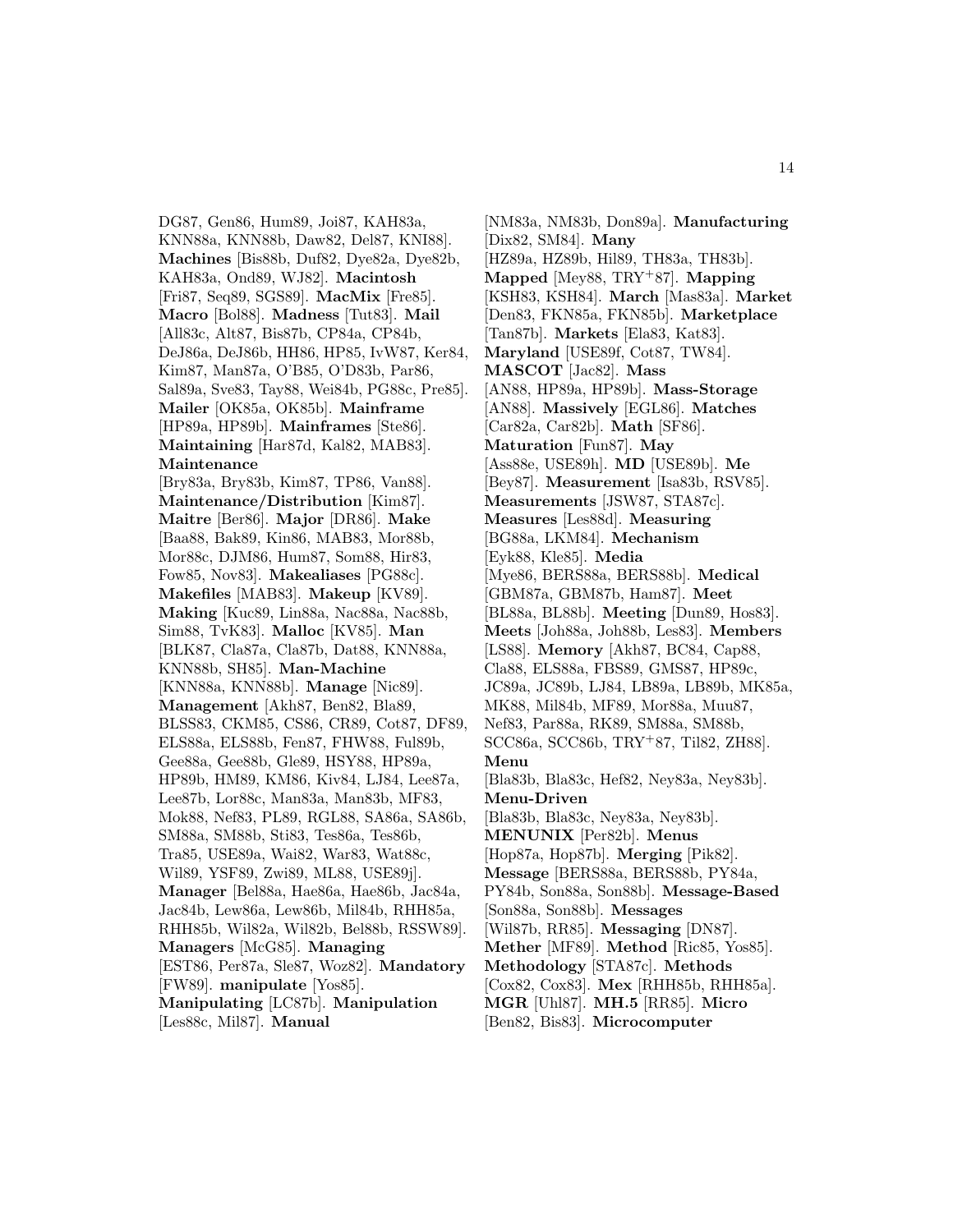[PY84a, PY84b]. **Microcomputers** [Jun85a, Jun85b, Per87a, Rob84a, Sti83]. **Microfabrication** [Seq89]. **Microprocessor** [Lyc85]. **Micros** [ACF<sup>+</sup>86, Sch83a]. **Microworlds** [BPM87]. **MIDI** [Haw86a, Haw87a]. **Migration** [AK88, Dou89, MS88, MSM88c, MSM88a, MSM88b, MSM88d]. **Mine** [Nor84]. **Mini** [Miy88]. **Mini-supercomputer** [Miy88]. **Minimal** [DR83b]. **Minimalist** [HP89c]. **Minis** [Sch83a]. **MINIX** [GD89, Tan87a]. **MIPS** [PY84a, PY84b]. **Miranda** [Tur87, Tur88]. **Miro** [HMM<sup>+</sup>88b, HMM<sup>+</sup>88a]. **Miscellaneous** [Bak89]. **Mistress** [KL82b]. **Mixed** [Bec84]. **Mixed-Language** [Bec84]. **Mixing** [Fre85]. **Mk** [Hum87]. **Mkuser** [PS89]. **MLS** [FW89]. **Mm4** [MAB83]. **MMDFII** [Kin84]. **Mode** [LS83a, War84]. **Model** [BKT89, Bam85a, Bam85b, BS85a, BS85b, BO87, BWH87, Cla89, FA88, Kno87, LA89a, LA89b]. **Modeling** [JHRR86, LOR88a, LOR88b, RWNA87, Seq85, Sta87a, Sta87b]. **Modelling** [Bru88, Con87, Wal86a, Wal86b]. **Modems** [Sle87]. **Modest** [Hos84]. **Modifications** [McK88b, Ree81]. **Modifying** [ZP89]. **Modix** [SH89]. **Modula** [DO85, Pow84]. **Modula-2** [DO85, Pow84]. **Modular** [Boy84, Seq85]. **Modularity** [KLB89]. **Module** [HCE87]. **Modules** [Zuc83a]. **Monitor** [BFGK89, HSYY89, Spe89]. **Monitoring** [BM87, Bob88, HE88, JA88, Kat89, Mey85]. **Monotonic** [LN88]. **Monterey** [USE85d, USE86d, USE88f, USE89i]. **MOS** [BP86]. **MOSIX** [BW89]. **Motel** [Hum88a]. **Mountain** [DGM82]. **Mounts** [Sau88]. **Mouse** [Fre85]. **Movie** [JHRR86]. **MP** [Eng88, Par88a]. **MS** [URK85]. **MS-DOS** [URK85]. **MSG** [Mer82]. **MSS** [HP89a, HP89b]. **MSS-II** [HP89a, HP89b]. **Multi** [BEHW86a, BEHW86b, BERS88a, BERS88b, Cra87a, Cra87b, Fed88a, Fed88b, Har87a, Har87b, HR85a, HR85b, JS89a,

JS89b, Rei89, ST89a, ST89b, Tes86a, Tes86b, FKN85a, FKN85b]. **Multi-CPU** [FKN85a, FKN85b]. **Multi-Level** [ST89a, ST89b]. **Multi-media** [BERS88a, BERS88b]. **Multi-platform** [Rei89]. **Multi-process** [HR85a, HR85b]. **Multi-Processor** [JS89a, JS89b, Tes86a, Tes86b]. **Multi-Representation** [BEHW86a, BEHW86b]. **Multi-Routing** [Fed88a, Fed88b]. **Multi-System** [Har87a, Har87b]. **Multi-User** [Cra87a, Cra87b]. **Multicasting** [Per87b]. **Multilevel** [MR88a, MR88b, MR88c]. **Multimedia** [CFLT87]. **Multiple** [HRO82a, HRO82b, Hun88a, Jac86a, Jac86b, Jaf87, KM82, Kle86, KM87, Lib87, Mil89, Pat83, Str89b]. **Multiple-Process** [HRO82a, HRO82b]. **Multiplexed** [KAH83b]. **multiplexing** [Lau81a]. **Multiplexor** [Pik84a, Pik84b]. **Multiprocessor** [BB84, BW89, BK85, BFS89, BC84, CRJ87, EBFH85a, EBFH85b, GB89, Gou85, HC88, HCN85, JC88, Kel89, LLM87, Mil86, PBL86, RSV85, SLM89, TBJW88, USE89d, USE89k, vMM88, vM88]. **Multiprocessors** [ELS88a]. **Multitasking** [Fou88, Rei89]. **Multithreaded** [Kor89a, Kor89b, MS89]. **Multiuser** [Mil86]. **Multivariable** [Cic88]. **MUSH** [Elz84]. **Music** [Fre85, Haw86a, Haw87b, Kee88, Lan86, Fox87, Fox87]. **Musings** [Spa89]. **MUSK** [Cra87a, Cra87b]. **Mutation** [CM89a, CM89b]. **MX** [Lau81a]. **My** [Bey87, Lio88].

**Name** [BD86, Dye88, PW85, TPRZ84]. **Names** [Par86]. **NAPS** [BG88b]. **Nation** [PP85]. **National** [Hag83, Kod82a, Kod82b, NMS83, SJ83]. **Native** [Ter87]. **Natural** [Har85a, Har85b]. **Navy** [Gro82, SSNU87]. **NBS** [Che82]. **Need** [Col87b, FKN85a, FKN85b]. **Needs** [BL88a, BL88b]. **Negotiating** [JLSG84].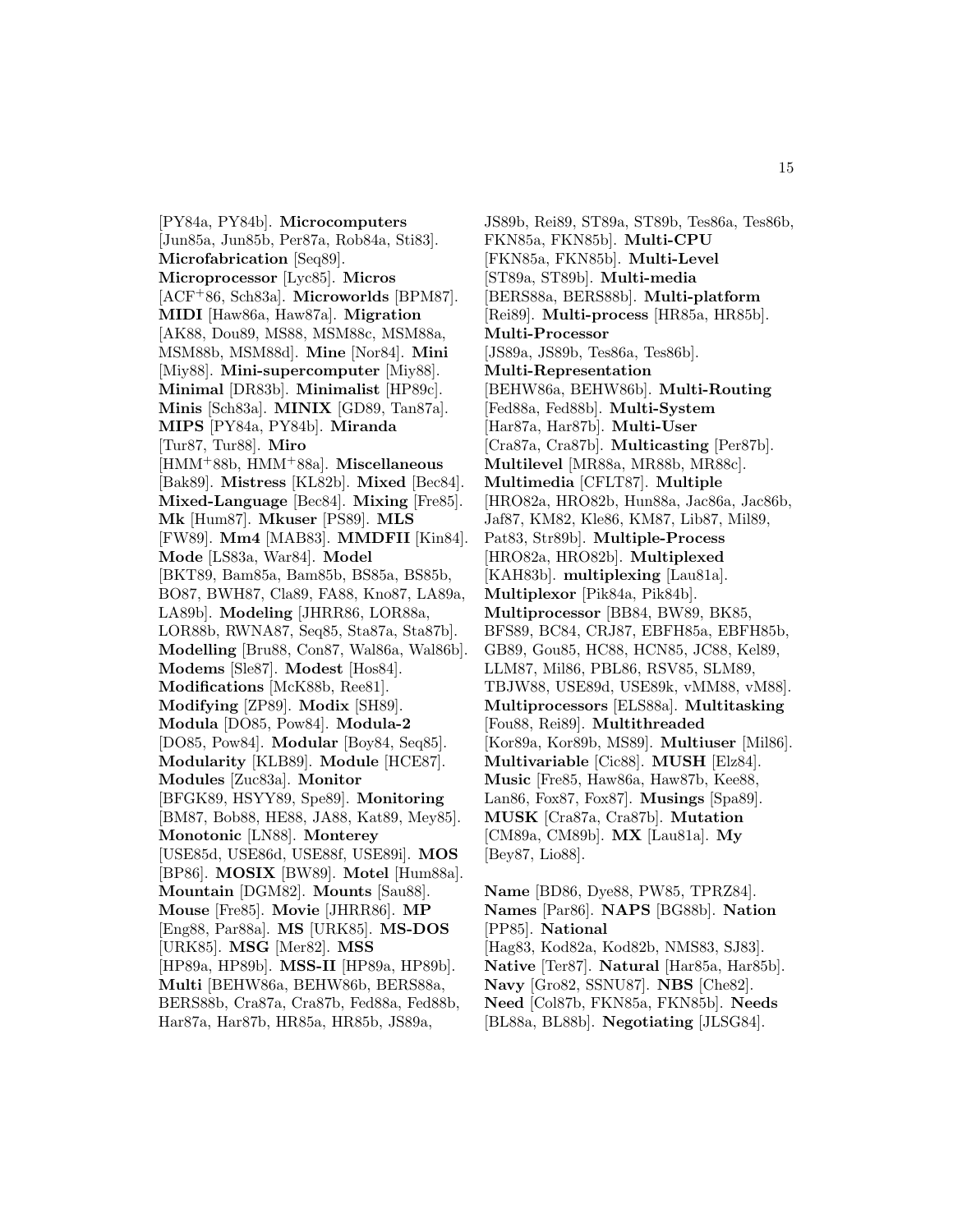**NERECO** [STV87]. **Nervous** [McK88a]. **Nest** [BSY88b, BSY88a]. **Nested** [Duc89, Epp89]. **Net** [Ker84, Lau81c]. **Netdump** [Haw88b, Haw88a]. **NETIX** [Wam83a, Wam83b]. **Netnews** [Wei85a, Wei85b, NSB85, TH86, Wei84b]. **Network** [ACF<sup>+</sup>86, BSY88a, BSY88b, BM87, Bis88b, BO83a, BO83b, BP84, DeJ86a, DeJ86b, DLM<sup>+</sup>87, Fen87, Fer85, FHW88, GB83, GZ84a, GZ84b, HS89, HH88, Hor83, Joi87, KM86, KGL89, KSH83, KSH84, Lef82, Mil84a, Muu87, Nac86, NS88, PMD88, PG88a, PG88b, Phi84, Pre88, Rod87, SGK<sup>+</sup>85, SCW89a, SCW89b, Sim88, SNS88, Sun89, TGB<sup>+</sup>89, WLS<sup>+</sup>85, Wat88b, Wei84a, Wei84b, Yam88, YSF89, Bak89, Lil88, Pre85, Gou86]. **Networked** [Pic83, Rei89, ZP89]. **Networking** [CKM85, Mul87, OMI86, Req85, RW86b, TG86, Wam83a, Wam83b, Ren88a, Ren88b, Ren88c]. **Networks** [BDWW89, MS88, Sal82, Sch89, Ste84, Sal89a]. **Newcastle** [Bla83a]. **News** [Col87b, Dun88, GRS88a, GRS88b, Hor83, Per87b, Pre82a, Pre82b, Den86, Den89, Opp89a, Opp89b, Rob87, Sch88a]. **Newsletter** [Ass89f, Ass89e]. **Next** [Cha87a, McG86a, McG86b, Haw89a, Haw89b]. **Next-Generation** [McG86a, McG86b]. **NFS** [CGFCKT88, Jus89, Lil88, RWFC86]. **NFSSTONE** [SCW89a, SCW89b]. **NIAL** [Jen83]. **NIDX** [BK88a, BK88b]. **night** [Ing87]. **Nihongo** [JK86]. **NIX** [Cap82a, Cap82b]. **NLS** [Ort88]. **NM** [USE87a]. **Non** [Pea83]. **Non-Paged** [Pea83]. **Notesfiles** [Ess85]. **Notice** [Erl88]. **Noticeable** [Kra83]. **Notification** [DEF<sup>+</sup>88]. **Notifier** [Eva86]. **NOTREACHED** [DC85]. **NOVA** [Han82]. **November** [USE86d, USE87a, USE88f, USE89i]. **Novice** [Smi87a]. **NRS** [Bro87]. **NS16000** [ZS83]. **NS16032** [SJ83]. **Number**

[McK88b, DJM86]. **number-crunchers** [DJM86]. **Numeric** [BB83]. **Numerical** [Ste88a]. **NUnix** [Tes82]. **NYU** [EGL86].

**o** [JK86, Car82a, Car82b, DP83a, DP83b, Haw89a, Haw89b, Orr83, Raf87, Raf88a, Raf88b, RLML86a, RLML86b, Rob84a, Str85a, Str85b, vMM88, vM88]. **Object** [Ale87a, Ale87b, AQ84, BKT89, Bih88, Bla89, Car87a, Car87b, CKK87, Cox82, DRK<sup>+</sup>89, Den86, Fuh87a, Fuh87b, GGSW88a, GGSW88b, Gor87a, Gor87b, JC89a, JC89b, LW89a, LW89b, Les83, LL83a, LL83b, NLR84a, NLR84b, O'D87a, O'D87b, SE88, Sha89, SGH<sup>+</sup>89, SA86a, SA86b, Str87d, Str87e, VL88a, VL88b, Wal86a, Wal86b, WRM<sup>+</sup>89]. **Object-Based** [GGSW88a, GGSW88b, WRM<sup>+</sup>89, NLR84a, NLR84b]. **Object-File** [LL83a, LL83b]. **Object-Oriented** [Ale87a, Ale87b, Bih88, Bla89, Car87a, Car87b, CKK87, Fuh87a, Fuh87b, Gor87a, Gor87b, JC89a, JC89b, LW89a, LW89b, Sha89, SGH<sup>+</sup>89, SA86a, SA86b, Str87d, Str87e, VL88a, VL88b]. **Objective** [Cox83]. **Objects** [DV89, SL88, SREC88, Sta87a, Sta87b]. **Observations** [Miy88, TBS87]. **October** [USE87c, USE88a, USE88k, USE89d]. **ODEs** [Ste88a]. **OEM** [Mee85]. **offer** [Biv87]. **Offering** [Guf83, San83]. **Offerings** [Isl83b]. **Office** [Che82, Ney83a, Ney83b, van86]. **Offs** [Kri84a, Kri84b]. **OFS** [Ama88]. **Ohio** [Woh88, Zwi88a, Zwi88b]. **OLC** [CAG89a, CAG89b]. **Old** [LNSZ85]. **On-Line** [CAG89a, CAG89b, Mas83b, Mas83c, Kle87, NM83a, NM83b, Tal89a, Tal89b]. **On-Screen** [Pyn82a, Pyn82b]. **Once** [LEG88, Spe88]. **One** [HZ89a, HZ89b, Lib87]. **Online** [Cla89, Les88c]. **Only** [Spe88]. **Ontario** [Sof83, USE83b]. **ONYX** [Cor82]. **Op** [Chr89b, Chr89a]. **Open** [CCM87, SE88, SNS88, TM82]. **Openness**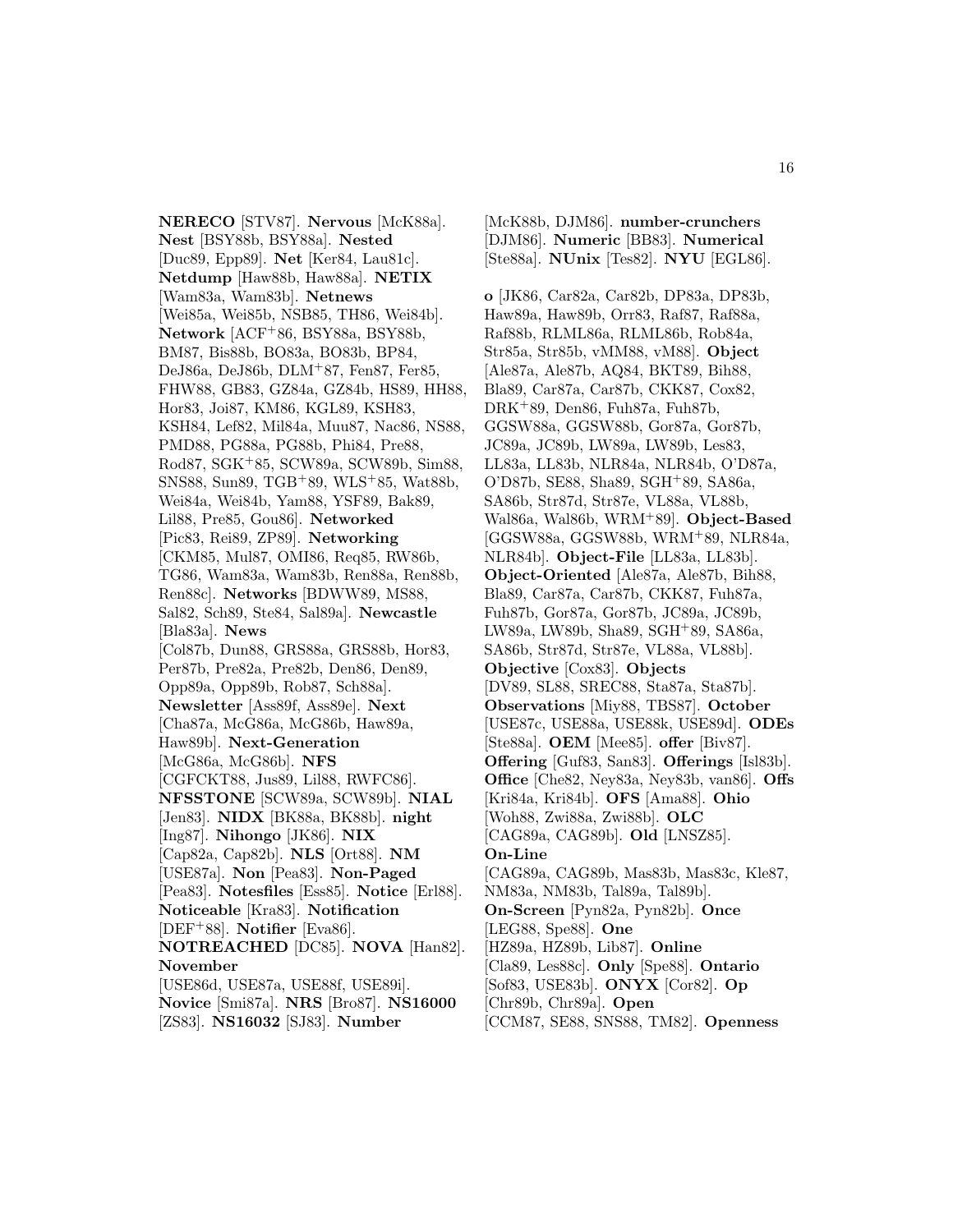[Dav88]. **Operating** [Bar88a, Bar88b, Bec84, CRJ87, CDT89a, CDT89b, Col84c, Dan83a, Dan83b, DV89, DJ88, DP83a, DP83b, EBFH85a, EBFH85b, Gie83, GB89, GD89, HK86a, HK86b, JC88, KNI88, KK89a, Kiv84, Kra88a, LM88a, LM88b, Lee89, LH84a, LH84b, MC85a, MC85b, MH88, McG85, MFS89, RL88, Ral88a, Ral88b, RKPP88, RGDP88, RAA<sup>+</sup>88, Sal88, Sam87, SLM89, Sha89, SGH<sup>+</sup>89, Shu89, ST89a, ST89b, Sve83, TM82, Tes86a, Tes86b, USE88c, Ass88e, Ups82, UJ83, Wam83a, Wam83b, WRM<sup>+</sup>89, WJ82, Don88]. **Operations** [SM88a, SM88b]. **Operators** [Win88]. **Optical** [Ama88, GRS88a, GRS88b, Kiv84, LEG88, YKK89]. **Optimization** [Rob84a]. **Optimizations** [HCE87]. **Optimizer** [AQ84, GMW86, KM85, Tim85]. **Optimizing** [Gri85, LR84, Mey82b, Pow83]. **Option** [Per85]. **Options** [Kri84a, Kri84b]. **OPUS** [Bak89]. **ORE** [Jam88]. **Oregon** [USE85e]. **Organization** [Isa83b]. **Orientation** [Duf85, Man87b]. **Oriented** [Ale87a, Ale87b, Bih88, Bla89, Car87a, Car87b, CKK87, Cox82, DRK<sup>+</sup>89, Den86, Fuh87a, Fuh87b, Gor87a, Gor87b, JC89a, JC89b, Lad88a, Lad88b, LW89a, LW89b, Orr83, Pik84a, Pik84b, Sha89, SGH<sup>+</sup>89, SA86a, SA86b, Str87d, Str87e, Sun88, VL88a, VL88b, Wil82a, Wil82b]. **Original** [AGHR89a, AGHR89b]. **Orleans** [USE89a, USE89j]. **OS/2** [Bak89, Car87c]. **OSI** [Bak89, FFH<sup>+</sup>86]. **OSx** [Bot84]. **Othello** [Col80]. **Other** [Tay86, Elz84]. **our** [LS83b]. **Out-Of-Band** [Rag89a, Rag89b]. **Outline** [RSSW89]. **Output** [KV89]. **Overhead** [Les88b]. **Overview** [CC86, Dav89c, Dyk87, GR85, How88, Joy82b, Ker88, OCD<sup>+</sup>87, PHS<sup>+</sup>88a, PHS<sup>+</sup>88b, Per85, RFH<sup>+</sup>86a, RFH<sup>+</sup>86b, Sch88a, Ter87, Tur88, WLS<sup>+</sup>85, Wat88a]. **Oxford** [Bra89].

**PA** [USE87d, USE88i, USE89h]. **Pacific** [Car88a, Car88b]. **Package** [BPM87, Dan83a, Dan83b, Der83, Dyk87, Ell85, Hor82b, Lad88a, Lad88b, Mar84, NB84, Pyn82a, Pyn82b, WH83, ZDS85]. **Packaged** [Hos84]. **Packages** [Mac83a, Mac83b]. **Packard's** [Cle83a, Cle83b]. **Packet** [NY88]. **Packets** [Les87]. **Page** [KV89]. **Paged** [Jun85a, Jun85b, Pea83]. **Pages** [SH85]. **Paging** [Mil84b]. **Panel** [Tri89]. **papers** [USE88d]. **Papillon** [Che87a]. **Paradigm** [KBT89]. **Paradigms** [LGZ88]. **Parallel** [Baa88, BO87, Bob88, Bre88a, Bry88, DG87, EGL86, ELS88b, Gle89, JTUB85, Kuc89, LM88a, LM88b, LFN<sup>+</sup>89a, LFN<sup>+</sup>89b, Muu87, Ros87b, RS87, SC88]. **Parallelization** [BL89]. **Parameterized** [Str88a, Str89c]. **Parlez** [WB85a, WB85b]. **Parlez-Vous** [WB85a, WB85b]. **PARPC** [MBBP89]. **Parser** [Bee84a, Bee84b, Gra87, HP85, Per85]. **Part** [PJ89a, PJ89b, RW86b, RW86a]. **Part-Task** [PJ89a, PJ89b]. **Partial** [Col89, DW88, Kno87]. **PARX** [LM88a, LM88b]. **Pascal** [GMW86]. **PASM** [LFN<sup>+</sup>89a, LFN<sup>+</sup>89b]. **passwd** [Hoo83, Lil88]. **Password** [And88b, Cot87, DS88, Hun88a, RU88a, RU88b]. **Past** [Mas87, Mas88, WB85a, WB85b]. **Patch** [BC89]. **Patchwork** [BS85b, BS85a]. **Path** [Fos88]. **PATHALIAS** [HB86]. **Pathname** [MC85a, MC85b]. **Paths** [Bre83]. **Pattern** [Cog87]. **PC** [SJL<sup>+</sup>87, Tan87a]. **PCTE** [KL87a, KL87b]. **PDP** [Kar83, See83, Tuo82]. **PDP-11** [Kar83, Tuo82]. **PDP-11/44** [Tuo82]. **PDP-11s** [See83]. **Peace** [Mul87]. **Peaceful** [JLSG84]. **Ped** [Rug82b, Rug82a]. **People** [McL84]. **perform** [Yos85]. **Performance** [BFGK89, Bob88, BL89, CKM85, CCF89, Dan83a, Dan83b, Dro84, Fed83, Fer82, Geo82a, Geo82b, GPF<sup>+</sup>86a, GPF<sup>+</sup>86b, Goo84, Gri85, JA88, Jus89, KM86, Kat89,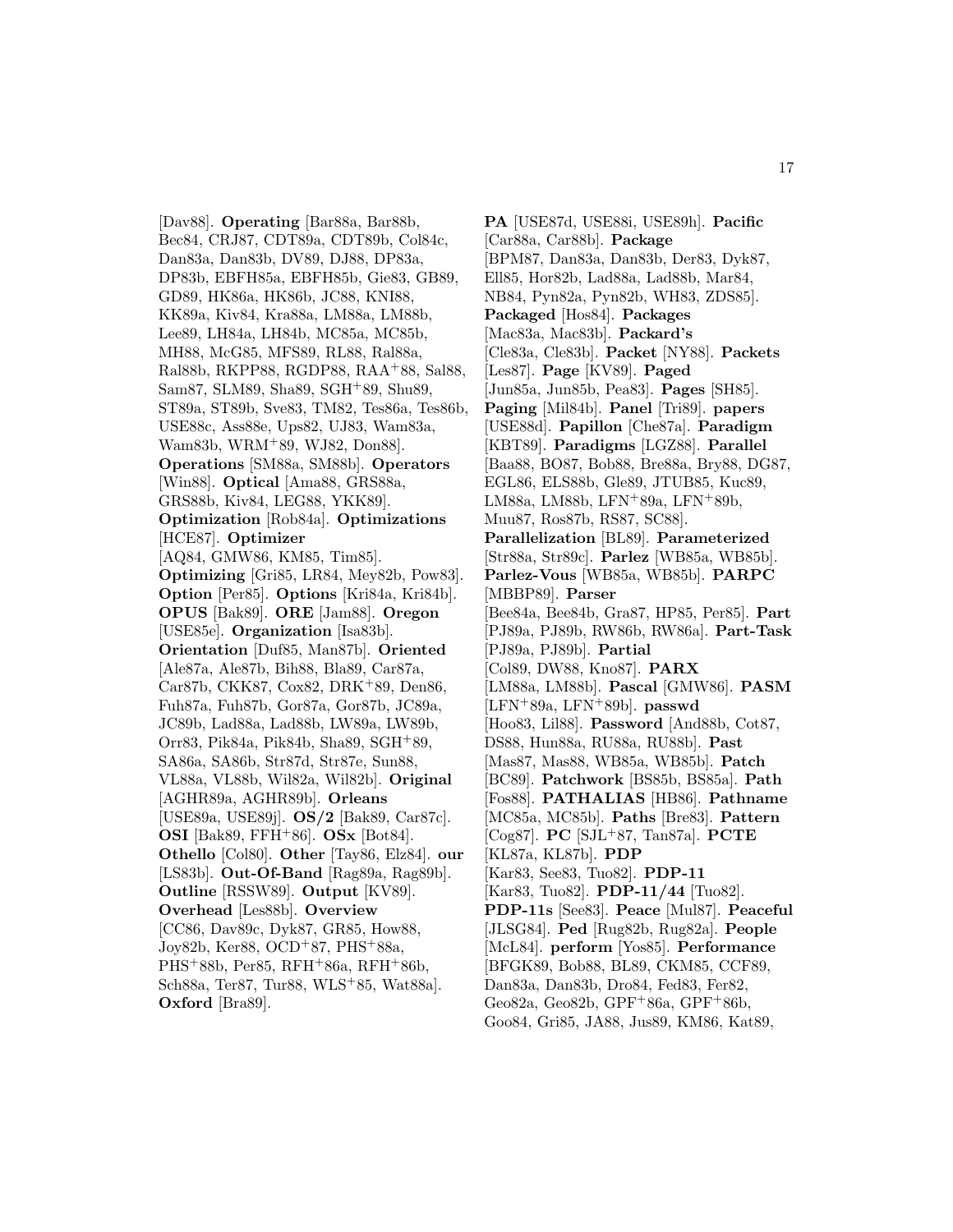Kol86, KM83, Lan84, Leb87, LLM87, LKM84, MT89, McD87, MK85b, Mey85, Min82a, Min82b, Miy88, MC82, Per87a, Pos88, RW86b, RSV85, Sam87, Sch83a, SCW89a, SCW89b, SD87, STA87c, Wil83b, Wil83c, Bam85a, Bam85b, PBL86]. **Performance-Constrained** [Per87a]. **Periodic** [Mok88]. **Perkin** [Car82a, Car82b, Pre82a, Pre82b, Tuo82]. **Perkin-Elmer** [Pre82a, Pre82b, Tuo82]. **Perkin-Elmer's** [Car82a, Car82b]. **Permissions** [MC85a, MC85b]. **Person** [Yos85]. **Personal** [Big85, Haw85, O'B82, Sha83]. **Personalizing** [Tay86]. **Perspective** [Fai86, Fun87, Lee87b, WB85a, WB85b]. **Perspectives** [SGH<sup>+</sup>89]. **PEX** [TF89a, TF89b]. **Phi** [Cap82a, Cap82b]. **PHIGS** [Bru88]. **Philadelphia** [USE87d]. **Philosophy** [BL89]. **Phoenix** [USE87f]. **Physical** [HP89c]. **Pi** [Car87b, Car86, Car87a]. **Pictorial** [Mye86]. **Pie** [Hop87a, Hop87b]. **Pipeline** [Gom85]. **Pitfalls** [DNQ<sup>+</sup>83, Don89b]. **Pittsburgh** [USE88i, USE89h]. **Place** [TA82]. **Plan** [Pre88]. **Planning** [Cha87a, Nor84, RWNA87, Wat88c]. **Plans** [Bla83a, KL82b]. **Plasm** [MBS86b, MBS86a]. **Platform** [CDT89a, CDT89b, Rei89]. **Plexus** [Pic83]. **Plotting** [And82a, And82b, Mac83a, Mac83b, Spe87]. **PLP** [HOG88]. **PMON** [JA88]. **PMothra** [CM89a, CM89b]. **Point** [Fer85, Gri85, Sch88b, SF86]. **Point-to-Point** [Fer85]. **Pointers** [LS88]. **Policies** [Lor88c]. **Policy** [FW89]. **Political** [Tan84]. **Pollster** [CM86b, CM86a]. **Polyhedra** [Hum85]. **Poor** [Cla87a, Cla87b]. **Port** [Ble83, GD89, PF84a, PF84b]. **Portability** [Fil85, O'D83c, Roc89b, Roc89c, RWFC86, Sch82, SM89, Til83, Ups82]. **Portable** [Bee84a, Bee84b, HMP83a, HMP83b, KM85,

Kri86, LR84, LZ82, Rug82a, Rug82b, RSW83,

Ste83a, Ste83b, Sve83, TvK83, Tim85]. **Porters** [DNQ<sup>+</sup>83]. **Porting** [ACF<sup>+</sup>86, CB83, Ecc88, Eyk86, Haw86b, Jun85a, Jun85b, MK85a, O'B82, VB83, WJ82]. **Portland** [USE85e, USE85a, USE88g, USE88b]. **Ports** [GB83, Sle87]. **Positioning** [Ste89b]. **POSIX** [Bro88, Dun89, Old88a, Old88b]. **Possible** [Str87c]. **Postman** [Tay88]. **Postprocessing** [KV89]. **POSTSCRIPT** [BD87b, BQd86, Hop89]. **pounds** [Dro84]. **Powerful** [WH83]. **Practical** [CQ83a]. **Practice** [LM88c]. **Pre** [Cox82]. **Pre-Compiler** [Cox82]. **Precision** [Sch88b]. **predictable** [TK88a, TK88b]. **Preemption** [Len86a]. **Preparation** [vH87]. **Preprocessor** [BD87b, Fox87, Man87b]. **Present** [Mas87, Mas88]. **Presentation** [BBT83, War82]. **Presenting** [Sau88]. **Pricing** [Isl83a]. **Prime** [WJ82]. **Primer** [Joy82a]. **Primitives** [LN88]. **Principles** [Big85]. **Printed** [SM84]. **Printer** [ZP89]. **Printing** [Gol88, JH86, Spe87, Fox87]. **Printing/Plotting** [Spe87]. **Priv** [Hei87]. **Privileges** [Elz84, Win88]. **Problem** [Har87a, Har87b, Tie88]. **Problems** [Get86, LLM87]. **Procedural** [Seq86]. **Proceedings** [Sof83, Usr82, USE82a, USE82b, USE83a, Ass83a, USE83b, Ass83b, USE84a, USE84b, USE84c, USE85c, USE85d, USE85a, USE85b, USE86d, USE86a, USE86b, USE87a, USE87b, USE87c, USE87d, USE87e, USE87f, USE88a, USE88e, Ass88e, USE88f, USE88g, USE88h, Ass88f, USE88j, USE88b, USE88i, USE89d, USE89e, USE89f, USE89g, USE89a, USE89c, USE89b, USE89h, Sof84, USE85e, USE86c, USE86e, USE87g, USE88k, USE89j]. **Process** [HRO82a, AK88, BO87, Dou89, ELS88b, HRO82b, Hun88b, Hun88c, KK89a, Len86a, Lib87, MS88, Mey85, HR85a, HR85b, RR85]. **Processes**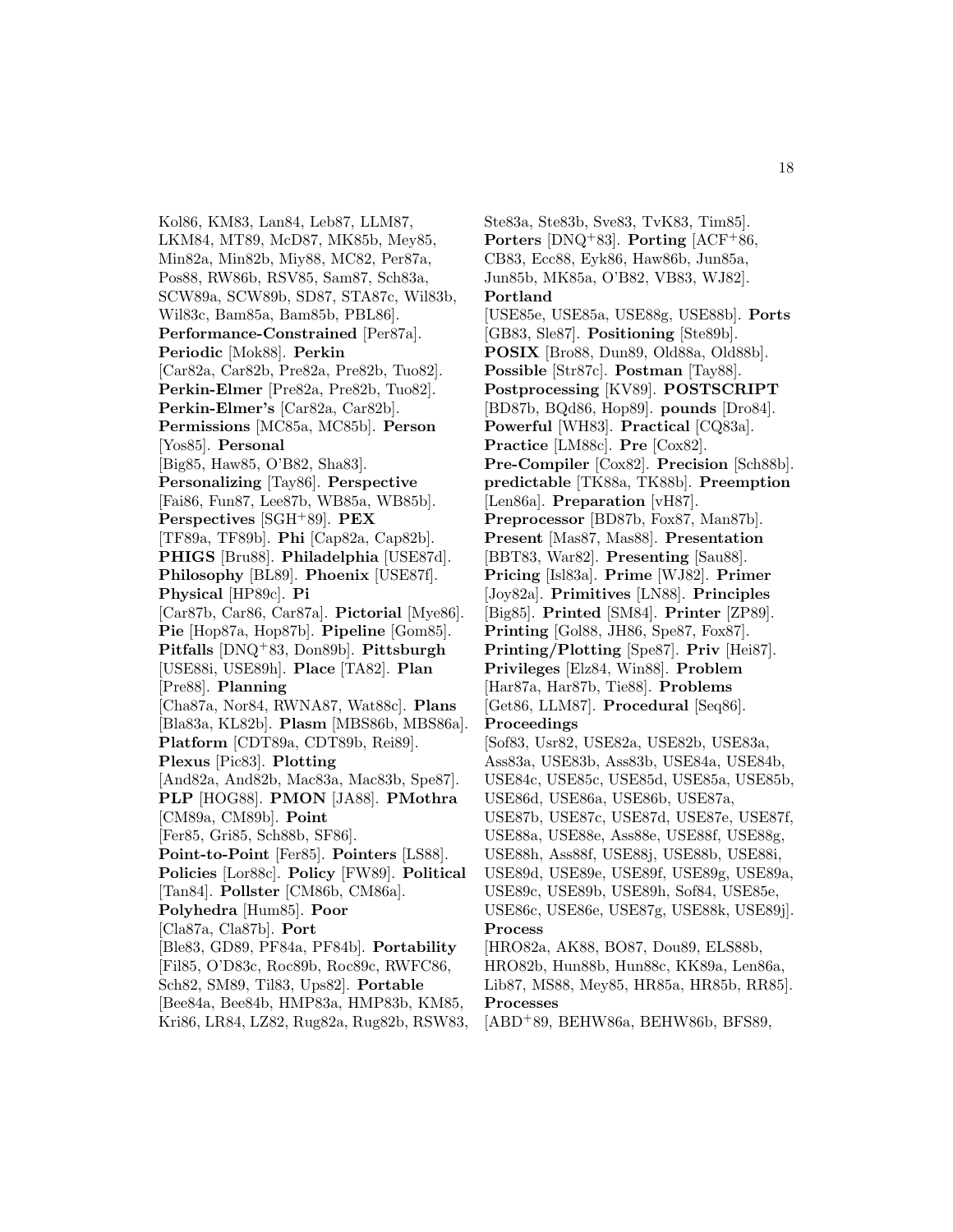Kep85, Kil84, LGZ88, Hun88b, Hun88c]. **Processing**

[Ado89, ACK89, BB83, Bar88a, Bar88b, Ber85, CCF89, Cla89, HCN85, HSYY89, JTUB85, KM87, LFN<sup>+</sup>89a, LFN<sup>+</sup>89b, RT83, Tal89a, Tal89b, USE89h, Zem83, vMM88]. **Processor** [Col83, DP83a, DP83b, GM82a, GM82b, Gri85, Jac86a, Jac86b, JS89a, JS89b, Lev83, Pat83, Tes86a, Tes86b, Bro87, DJM86]. **Processors** [Kri84a, Kri84b]. **Product** [Isl83b, Les88d, NMP82]. **Production** [Gom85]. **Productivity** [Pan88]. **Professional** [Bak89]. **Profiler** [McK83c, McK83d, ZH88]. **Program** [Bis87a, Bob88, Bry83a, Bry83b, Che89, Cra87a, Cra87b, LC87b, MC85a, MC85b, Nac88a, Nac88b, PK88, Ros88, Sax85b, Sax85c, Sch86a, Ste85]. **Programdb** [Kal82]. **Programmers** [Gra88c, Gra88a, Gra88b]. **Programming** [BS85a, BS85b, BO87, Boy84, Bre88a, Car87a, Car87b, Cox82, Cox83, DR86, DR89, Den86, DHKW87, DO85, DJ88, Don89a, Gin88, Gri89, Hae86a, Hae86b, Isa83a, Jam88, KLP88a, KLP88b, Kaz85a, Kaz85b, Koe85, Kor83a, Kor83b, Kre83, KI82, Lam83, LQC87, MP84, Pow84, Roc89a, RS87, SC88, SS87, Str87d, Str87e, Tur87, Tut82, Ros87d, Gro88, Lea89]. **Programs** [Ban83, Bih88, Bis83, DC85, Gor87a, Gor87b, Ken83, Kra88b, Kuc89, LNSZ85, Lib87, MS89, Muu87, Neu86a, Neu86b, O'R88, Per82a, Per82b, dR83a, Sch82, Ste83a, Ste83b, Wil87b, YTS88, ZH88, TH83a, TH83b]. **Progress** [Wei85a, Wei85b]. **Project** [AF87, BG88b, Bro88, Eat88, Gee88b, GP88, Jen83, Mas83a, MSM88c, MSM88a, MSM88b, MSM88d, OCD<sup>+</sup>87, PF84a, PF84b, SHH85, USE88d, Vas87b, Yos85, Abb87, Bra89, Dav89b, Gee88a, Get84, Ste89a, Vas87a, Wei85c]. **Projections** [Dro84]. **Projects** [Che82, Mil89]. **Prolog** [CLH<sup>+</sup>89]. **Prompts** [Wil87b]. **Proposal**

[Col80, Gil86, HSHK84, Hos84]. **Proposals** [O'D83b]. **Proposed** [HA84, Lon82b, USJ83]. **Protection** [FA88, Kle85]. **Protocol** [Che87c, Fed88a, Fed88b, GM89, NB84, Par87, SL88, Sku88, Ste88a, Sun88, YSF89]. **Protocols** [Duc89, FFH<sup>+</sup>86, Hed89, Mur88c, OTW85, Sch89, Yam88]. **Prototext** [Gur88]. **Prototype** [CP84a, CP84b, Fos88, MN85a, MN85b, RWNA87]. **Prototyping** [BSY88a, BSY88b, Sha89, Son88a, Son88b, Sto88]. **Pseudo** [WO88]. **Psfig** [BD87b]. **PSIBER** [Hop89]. **Psyche** [SLM89]. **Psychology** [Les83]. **Purdue** [GM82a, GM82b]. **Purdue/EE** [GM82a, GM82b]. **Purpose** [CS86, CH83a, CH83b, Isa83a, LL83a, LL83b, MH88, MK88, Pet83, Yam88]. **Putting** [BPM87]. **PWB** [KAH83b]. **PWB/II** [KAH83b].

**QDP** [And82a, And82b]. **Quaternion** [Duf85]. **Queries** [Mey82b]. **Questions** [JLMM82]. **Queue** [Zho87]. **Queuing** [KM82]. **Quick** [And82a, And82b]. **QuickPak** [Bak89]. **Quotas** [Zwi89].

**Radio** [NY88]. **RAID** [KLB89]. **Rapid** [HP89a, HP89b, BC89, WS83a, WS83b]. **RASH** [HP89a, HP89b]. **Raster** [Coh87, Dan83a, Dan83b, PBT86]. **Ratfor** [BB83, Col84a, Mar84, Nor84, Gro82]. **ratfor-T** [Gro82]. **Ray** [Del87, Muu87, Sta87a, Sta87b]. **Ray-Tracing** [Muu87, Sta87a, Sta87b]. **rdb** [Man83a, Man83b]. **RDBMS** [Ton87]. **RDOS** [Hen83]. **RDP** [Par87]. **Re** [AG88a, AG88b, Hir83]. **Re-engineering** [AG88a, AG88b]. **Re-inventing** [Hir83]. **Readers** [Ivi84a, Ivi84b]. **Reading** [Ivi84a, Ivi84b]. **Real** [HRO82a, All83a, All83b, BFGK89, BV88, BL88a, BL88b, Bar88a, Bar88b, BK88a, BK88b, BSR88, Bla83b, Bla83c, Cic88, DC85, DW88, DJ88, Geo82a, Geo82b, GB89,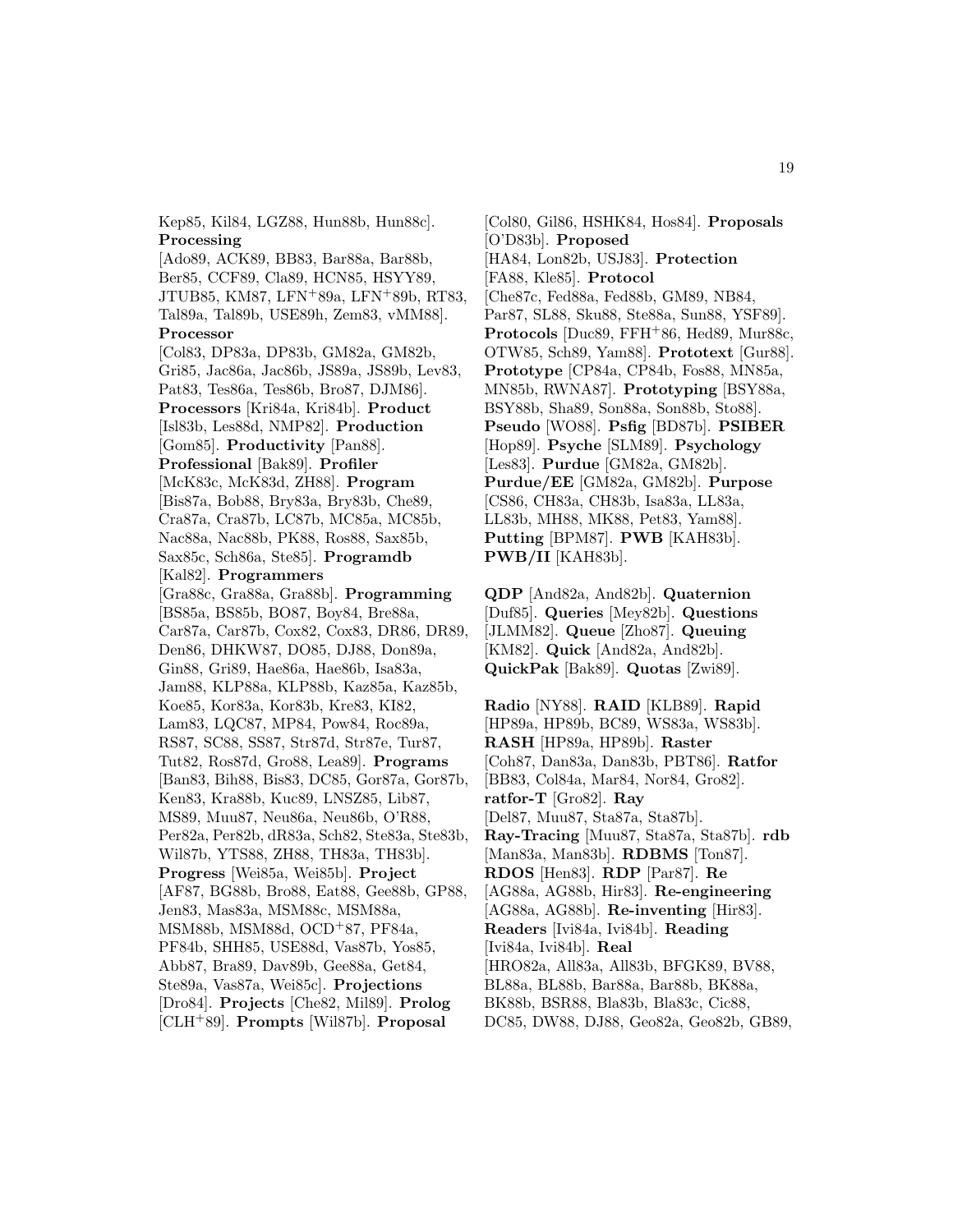GW86a, GW86b, HRO82b, Hor82a, Isa82a, Isa82b, Jam88, JS89a, JS89b, LLS88, LH84a, LH84b, MR88d, MR88e, NMP82, Oti88, Pan88, PB84, RL88, Ral88a, Ral88b, RT83, RGDP88, SB88a, SB88b, Sho87, STT86a, STT86b, TBS87, USE88c, Ass88e, Wat88a, RR85]. **Real-Time** [HRO82a, All83a, All83b, BFGK89, BV88, BL88a, BL88b, Bar88a, Bar88b, BK88a, BK88b, BSR88, Bla83b, Bla83c, Cic88, DW88, Geo82a, Geo82b, GB89, GW86a, GW86b, HRO82b, Isa82a, Isa82b, Jam88, JS89a, JS89b, LLS88, MR88d, MR88e, NMP82, Oti88, PB84, RL88, Ral88a, Ral88b, RT83, Sho87, USE88c, Ass88e, Wat88a, DJ88, LH84a, LH84b, STT86a, STT86b]. **Really** [Gro87, Ros88]. **Realtime** [Len86a, Sen87]. **Receiving** [Dun88]. **Recipe** [Fer85]. **Recognition** [Cog87]. **Recollections** [Tan86]. **Record** [Orr83]. **Record-Oriented** [Orr83]. **Recovery** [AF86, Gra87, KK89a]. **Reduction** [Kin86, Par88a]. **refer** [Tut83]. **Referee** [Col80]. **Reference** [Don89a, PF84a, PF84b, Tim85]. **Refinement** [LN88]. **Reflections** [Boh86, van86]. **Registration** [PMD88]. **Registry** [HSHK84]. **Regular** [Hum85]. **REGULUS** [All83a, All83b]. **Related** [Ral88a, Ral88b]. **Relating** [Dro84]. **Relational** [CS86, Man83a, Man83b, War83]. **Relationships** [Mur88d, Mur88e]. **Relative** [HB86]. **Release** [Ban83, Dav89b, Koe87b, MKB89, CGFCKT88, Dav89c, Wil89]. **Reliability** [MFS89]. **Reliable** [Ker84, Sim88, Par87]. **Reloadable** [Alb84]. **Remote** [AF86, BLMY87, BC89, Hug86, Lit87, Zad89]. **Remote-File** [BLMY87]. **REMRT** [Muu87]. **Render** [Pit89]. **Rendering** [Seq85]. **Replacement** [Akh87]. **Replicated** [Koe87b]. **Report** [Dun89, Ker84, Lyc83b, Rei83, SF86, Wei85a,

Wei85b]. **Representation** [BEHW86a, BEHW86b]. **reprint** [TH83b]. **Reproducing** [dR83a]. **Require** [Win88]. **Requirements** [BSR88, Miy86, Par88a]. **Rescuing** [JN88]. **Research** [BO83a, BO83b, KL82a, Law83a, Law83b, LM88c, NSB85, Sti83, Sul87]. **Resident** [Bar88a, Bar88b]. **Resource** [BW88a, BW88b, Elz84, GM89, GW86a, GW86b, Hal87, Smi89, Zho87]. **Resources** [ABD<sup>+</sup>89]. **Response** [JSW87, SM88a, SM88b]. **Responsibility** [Hom87]. **Restore** [Poe87, YKK89]. **Restoring** [Jaf87]. **Restricted** [Chr89a, Chr89b]. **Results** [JHRR86, STA87c, Tuo82]. **Retained** [SE88]. **Retaining** [Kra88b]. **Retrieval** [Lee87b, Moy83a, Moy83b, Pyn82a, Pyn82b]. **Review** [BWH87, Don88, Don89a, Gro88, Kin84, Lea89, Sal89a, Sal89b]. **Revision** [Sch86a, Yos85]. **Revisited** [AA85, Fer82, Koe87a, Nac86]. **Revolution** [AGHR89a, AGHR89b]. **RFS** [BLMY87, Cha87b, RFH<sup>+</sup>86a, RFH<sup>+</sup>86b]. **RIACS** [Bis87b]. **Rich** [Yos85]. **Ring** [Sal82]. **Rings** [Tay88]. **RISC** [HCE88]. **Robot** [Bih88]. **Robot-Control** [Bih88]. **Rocky** [DGM82]. **Rogue** [TA82]. **Roles** [Mas88]. **ROM** [KGTM89]. **Roomful** [Woz82]. **Root** [Win88]. **Rotation** [Coh87]. **Rounder** [Hir83]. **routine** [SS87]. **Routines** [Hop89]. **Routing** [Fed88a, Fed88b, Par86]. **RP3** [Bry88, EGL86]. **RPC** [Rei87a, Rei87b, SS88, Ste88a, Tie88]. **RPC/LWP** [SS88]. **RPCC** [Rei87a, Rei87b]. **RPCODE** [Ste88a]. **RT** [Muu87, SJL<sup>+</sup>87]. **Rtools** [HSY88]. **Rule** [Man87b]. **Running** [Bec84, KM83, LS83a, Tur87]. **Runtime** [HCE88, Ken83, SR85a, SR85b].

**Saber** [KLP88a, KLP88b]. **Saber-C** [KLP88a, KLP88b]. **safe**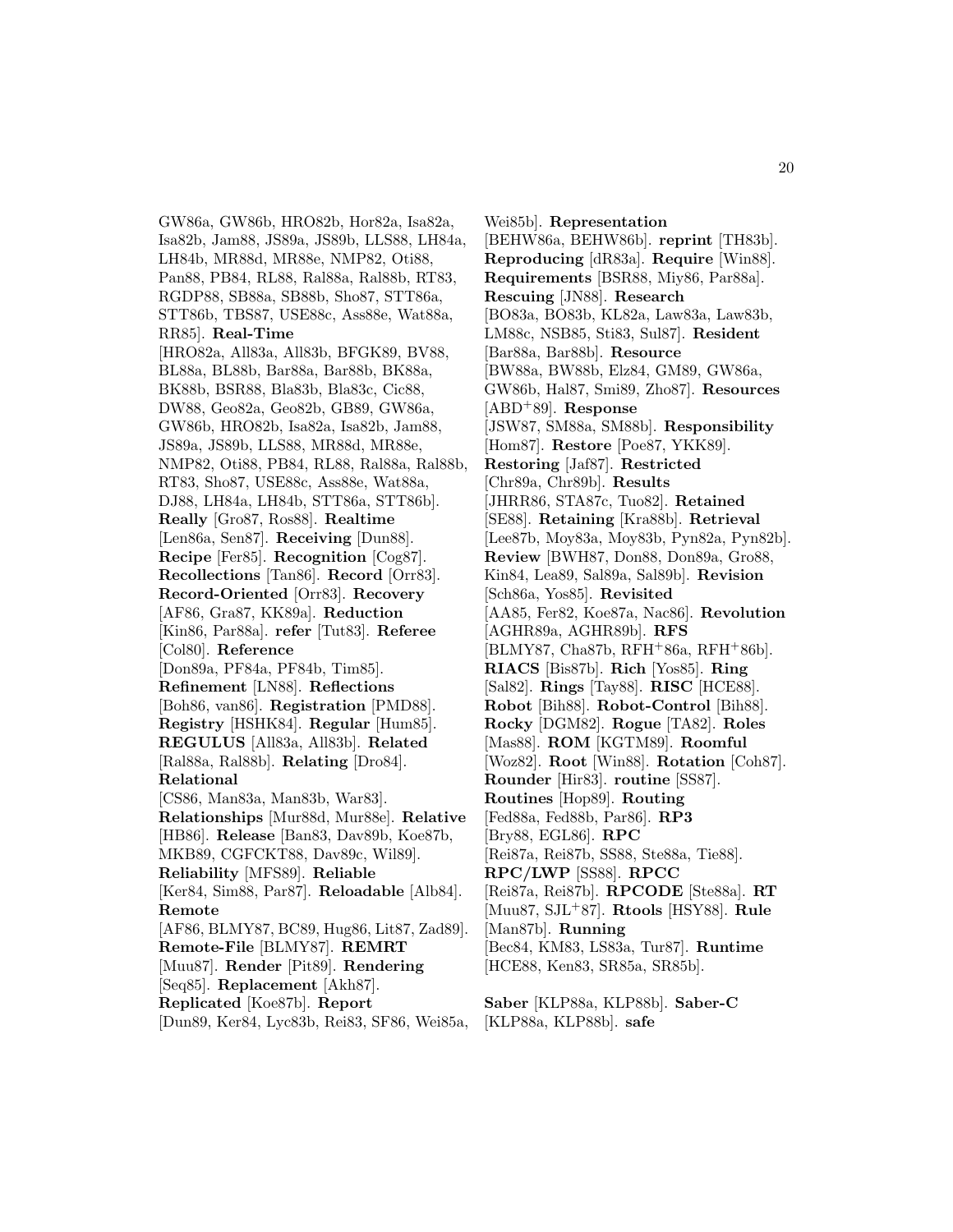[Str88b, Str88c, Str88d, Str88e, Str88f]. **SAGE** [Sal88]. **sailing** [Til89]. **Salt** [Sof84, USE84a, USE84b]. **Sample** [MBS86a, MBS86b]. **San** [USE83a, Ass83a, Ass83b, USE88h, Ass88f, USE89g, USE89c]. **Santa** [USE87a]. **Satellite** [Wei84b, Wei85a, Wei85b]. **Say** [Jac87]. **SC22** [Dun89]. **Scale** [ELS88a, GP88, Hun88a]. **Scaling** [BP86]. **Scanning** [Der83]. **Scattered** [Hal85a, Tho86]. **Scheduler** [Boh86, Jac86a, Jac86b, STA87c, TK88a, TK88b]. **Schedulers** [Pea83]. **Scheduling** [Lau81b, LGZ88, LLS88, MP89a, MP89b, Mok88, STA86]. **Scheme** [RK88]. **Science** [BO83a, BO83b, Pan88]. **Scientific** [Gri85, HS82]. **scores** [Fox87]. **Screen** [Cla87a, Cla87b, Pyn82a, Pyn82b, SV83, Kat82a, Kat82b]. **SDD** [Sto87]. **Search** [Bre83, KV85]. **Searching** [Les88c]. **SECD** [Daw82]. **Second** [USE85d]. **secret** [Les88a]. **Sector** [Dye82a, Dye82b]. **Secure** [CJL<sup>+</sup>89, Kra88b, Lin88a, ST89a, ST89b, TG86]. **Securing** [YTS88]. **Security** [And88b, Car88a, Car88b, CLH<sup>+</sup>89, DM88, Duf89b, FH88, HJAW88, HMM<sup>+</sup>88a, HMM<sup>+</sup>88b, JS87, Les88d, LAKS88, Lin88b, MR88a, MR88b, NHR84, RW86b, SB88a, SB88b, Sku88, Spe89, USE88g, USE88b, Kra83]. **SEL** [FT83]. **Selected** [SF86, USE88d]. **Selecting** [Ben82]. **Selection** [DS88, Hop87a, Hop87b]. **Self** [dR83a, YTS88]. **Self-Reproducing** [dR83a]. **Self-Securing** [YTS88]. **Sema** [Kor89a, Kor89b]. **Semaphore** [Kor89a, Kor89b]. **Semi** [PF84a, PF84b]. **Semi-Large** [PF84a, PF84b]. **Semiconductor** [SJ83]. **Sendmail** [AA85, Sch86c, Sch86b]. **Sensitivity** [SD87]. **Separate** [EST86, Mul87, vMM88]. **September** [USE88i, USE89e]. **Serial** [AW89, Sle87]. **Series** [Lin84, Wil83b, Wil83c, KAH83a]. **Series/1** [Wil83b, Wil83c]. **SERIX** [Wil83b, Wil83c].

**Servant** [EVS88a, EVS88b]. **Server** [BD86, Dye88, Epp89, FBS89, HF89, Jus89, LA89a, LA89b, SCW89a, SCW89b, TPRZ84, Ste88a]. **Server-based** [Epp89]. **Servers** [Lit87]. **Service** [DeJ86a, DeJ86b, DEF<sup>+</sup>88, Gee88a, Gee88b, Ker84, RGL88, SNS88]. **Services** [Lee89, Mid87, PG88a, PG88b, SJL<sup>+</sup>87]. **Session** [Bel88a, Bel88b, Wil89]. **Set** [FN83, Kle89, Mok88, SS87]. **SETOPT** [Per85]. **setting** [Hag83]. **Setuid** [Bis87a]. **SGID** [Win88]. **SGML** [vH87]. **Shape** [Hop89]. **Share** [Lau81b]. **Shared** [ABD<sup>+</sup>89, Arn86, BKT89, BC84, DF84, ELS88a, FBS89, GLDW87, Lib85a, Lib85b, MF89, Muu87, RK89, Sun89, TRY<sup>+</sup>87]. **Sharing** [AO86, BW88a, BW88b, Bis87c, GW86a, GW86b, Ney83a, Ney83b]. **Shell** [CC86, Col89, KR85, Kor83a, Kor83b, MLS88, SV83, MK84a, MK84b]. **Should** [Bou89, Ess85, Pik88]. **Shouldn't** [TA82]. **si** [Feu85]. **Simple** [MF83, Mog89, Par88b, Ros88, Rug83, WS84, YSF89]. **simpler** [Pre85]. **Simulation** [BSY88a, BSY88b, Mar84, PJ89a, PJ89b, RC83, WS84]. **Simulator** [JC88]. **Single** [Bot84, MR88c, Sau88, DJM86]. **Single-level** [MR88c]. **single-user** [DJM86]. **Site** [Dun88, HZ89a, HZ89b, HZ89a]. **Sites** [Zad89]. **Sketch** [Cra87a, Cra87b]. **Sky** [Kat84]. **slave** [DJM86]. **Slow** [Col87b, MT89]. **Slow-start** [MT89]. **SM** [OK85a, OK85b]. **Small** [Dun88, Kin86, OK85a, OK85b, Ree81]. **Smalltalk** [Cox82, Cox83]. **Smalltalk-80** [Cox83]. **smooth** [Til89]. **SMP** [Sin88]. **SmScript** [BQd86]. **Snocone** [Koe85]. **Softshell** [Kat82a, Kat82b]. **Software** [AG88a, AG88b, BV88, BB87, BWS87a, BWS87b, Bih88, Bla89, Bre83, Bro85, CKM85, CKK87, Che87a, Che82, DM83, DR83b, ESS89, FHW88, Gro82, Hal85b, Han82, Har87d, HSY88, Hat82, Haw86a, Haw87a, Haw87b, Hen83, HM89, Hop87c,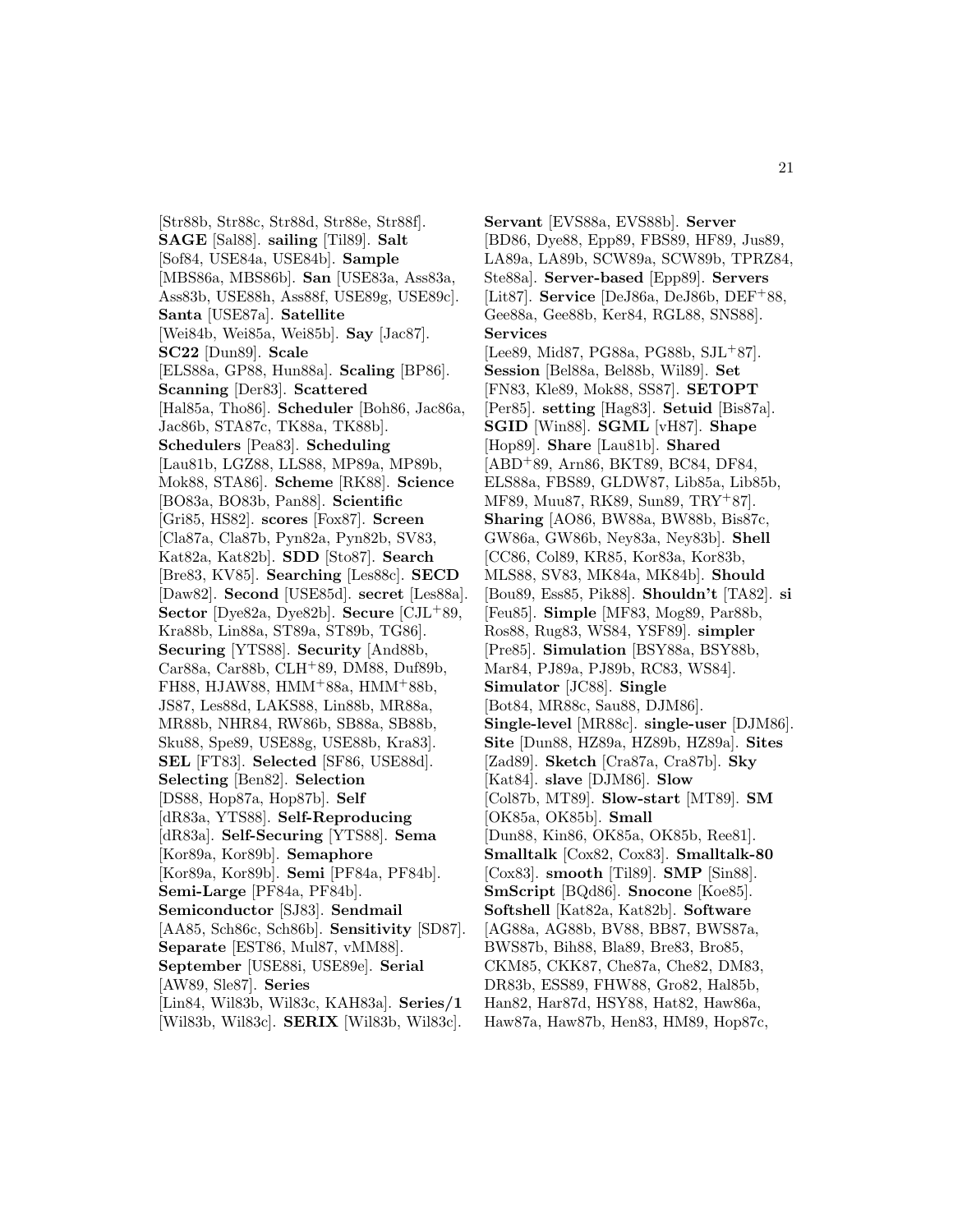Hum89, Jac83, Kee88, Koe84, Koe87b, Lad88a, Lad88b, Leb87, Les83, Les88d, Lou82, Mas83a, McG85, Mei84, Mil89, Mor88e, Nac86, NM83a, NM83b, Nic89, O'D83c, PF84a, PF84b, Per87a, Per83, Rod87, Sof83, Sof84, Sch83b, Sig87, Ste84, Sti83, Sve83, TP86, Usr82, USE82b, USE83b, Ass83b, USE84b, USE88c, Ass88e, USE89a, Wam83a, Wam83b, War84, Egg89, KNN88a, KNN88b, ML88, MdM88, STV87, USE89j]. **Sol** [Gie83]. **Solid** [Sta87a, Sta87b, Mas83b, Mas83c]. **solve** [Ste88a]. **Solving** [LLM87, Tie88]. **Some** [Bal83, Miy88, dR83a, SF86, Spa89, TH82, Tuo83, RR85]. **SOS** [SGH<sup>+</sup>89]. **Source** [BBT83, Bou89, CR89, FKT83, Fil85, Kal82, Lor88c, Tan87a, TS87, Les88a]. **Sources** [Wat83]. **Space** [Hop89, Yam88, Zwi89]. **Spaces** [Akk87]. **Spacing** [Akk88]. **Speaks** [JK86]. **Special** [Yam88]. **Specific** [PF84a, PF84b]. **Specification** [KT88a, KT88b]. **Specifying** [HMM<sup>+</sup>88a, HMM<sup>+</sup>88b, LGZ88]. **Speech** [Tuo83]. **Speed** [Ban82, Ren88a, Ren88b, Ren88c]. **Spell** [Bey88]. **Spelling** [Ros82]. **Spellings** [Ros82]. **SPIFF** [Nac88a, Nac88b]. **Spline** [Seq86, Sta87a, Sta87b]. **Splines** [Duf85, Tho86]. **Spring** [Ass88b, USE88e, Ass89b, Ass89f, Ass89e]. **Sprite** [Dou89, NO88a, NO88b, OCD<sup>+</sup>87, WO88]. **SPUDS** [Lad88b, Lad88a]. **spy** [Spe89]. **SQL** [Mey82b]. **Squads** [HF89]. **ST** [Col88, GD89]. **Stable** [Ell85]. **Standard** [Bis88a, Bol88, Gre82a, Gre82b, HA84, Kee88, Old88a, Old88b, RW87, Til84, Bak89]. **Standards** [Car88d, Cra83, Hae89, Hay88, Isa83b, Lyc83b, Lyc83a, Lyc84, Mac83a, Mac83b, McC88, Mei84, Mey82a, Pet83, Sha83, Swa83, USJ83]. **Stargate** [Wei85c]. **start** [MT89]. **Started** [Dav89a]. **State** [TWM86a, TWM86b, Zwi88a, Zwi88b]. **State-wide** [TWM86a, TWM86b]. **Stateful**

[AF86]. **Stateless** [GM89]. **Static** [Par88a]. **Status** [Bla83a, Ker84, KL82b, Lyc83b, Rei83, SHH85]. **STD** [Cer82, Cer83]. **Steal** [Spe88]. **Stellix** [TG88]. **Sticky** [Ban82]. **still** [RR85]. **Stone** [McD87]. **Storage** [AN88, Ell85, HP89a, HP89b, Kiv84, Les88b]. **Storms** [McK88a]. **straight** [PS89]. **Straightforward** [PBL86]. **Strategies** [Cab86, Mas83a]. **Strategy** [Sin88]. **Stream** [Raf87]. **STREAMS** [CE89a, CE89b, KM87, ROS87a, Rag89a, Rag89b]. **STREAMS-Based** [CE89a, CE89b]. **Strengthening** [LG88]. **StrongBox** [YTS88]. **Structure** [KBT89, TM82]. **Structured** [Big85, VL88a, VL88b]. **Structures** [BED<sup>+</sup>85, Cog87, Gri89, PG87]. **Stub** [Rei87a, Rei87b]. **Student** [TH87]. **Studies** [ESS89]. **Study** [BG88b, CKM85, Car87a, Car87b, Fen87, Ham87, Kin86, KL87a, KL87b, MFS89, SB88a, SB88b, Tri87]. **Style** [Kir87, Mey82a, Pik83, SS87, Ros87d]. **Subjects** [Ral88a, Ral88b]. **Subscription** [Lad88a, Lad88b]. **Subscription-Oriented** [Lad88a, Lad88b]. **Substrate** [O'D87a, O'D87b]. **Subsystem** [AO86, KM83, MK85a]. **successor** [Hum87]. **Suggested** [Lin88b]. **Suggestions** [Mac83a, Mac83b]. **SUID** [Kra88b, Win88]. **Suitable** [Kuc89]. **Suited** [Min82a, Min82b]. **Summer** [LS83b, Sof83, Sof84, USE82a, USE82b, USE83b, USE84a, USE84b, USE85e, USE85a, USE86c, USE86a, USE87f, Ass88c, USE88h, Ass88f, Ass89c, USE89f, USE89b]. **SUN** [Bec82, Dav89a, Lau81c, AM85a, AM85b, GMW86, Kle86, LS83b, Rei87a, Rei87b, SGK<sup>+</sup>85, TG86, WLS<sup>+</sup>85]. **SUNDEW** [Gos86a, Gos86b]. **SunNet** [Cha85]. **SunOS** [Cha87b, GLDW87, GMS87, Gin88, MF89, Mor88a]. **SunView** [GBM87a, GBM87b]. **Super** [Ben82, Bis83]. **Super-micro** [Bis83]. **Supercomputer** [And88a, Miy88, TG88, Woh88].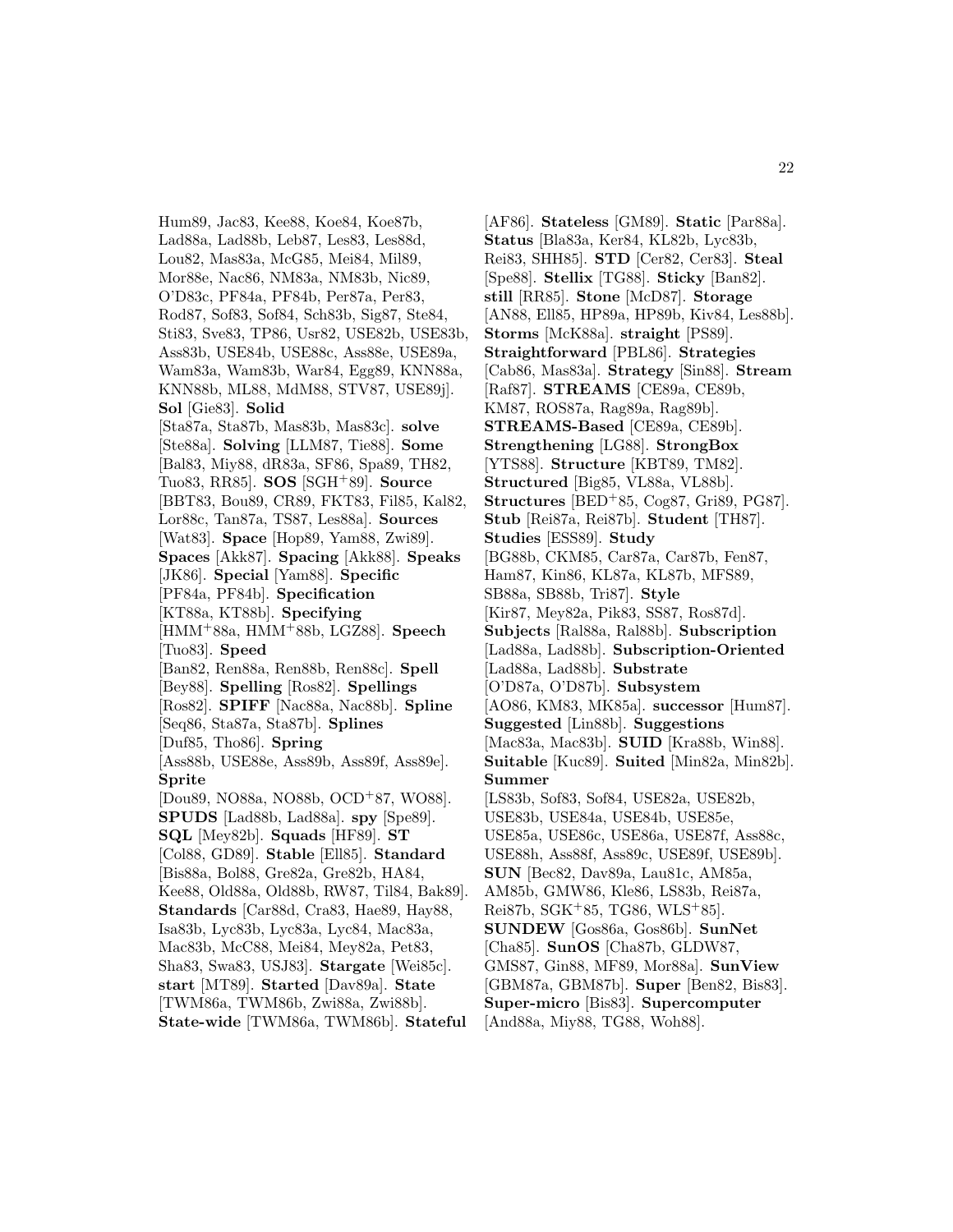**Supercomputers** [LM88a, LM88b, Ren88a, Ren88b, Ren88c, USE88i]. **Supermicro** [Gri85]. **Superminis** [Bot84]. **Superuser** [Chr89a, Chr89b, HCC<sup>+</sup>87]. **Support** [BWS87a, BWS87b, Che87a, KGTM89, Lam83, LW89a, LW89b, Man87b, MH88, MS89, Req85, RT83, San83, SE88, Ste86, YTS88]. **Supported** [Nor88]. **Supporting** [DV89, Shu89]. **Survey** [HS82]. **survive** [Les88a]. **SVID** [Fis86c, Fis86d]. **Switching** [PY84a, PY84b]. **Sydney** [Lau81c]. **Symbol** [Kal82]. **Symbolic** [AM85a, AM85b]. **Symmetric** [HC88]. **Symunix** [ELS88a]. **Synchronization** [BB87, Kaz88, RL88, TBJW88]. **Synchronized** [GM89]. **Syntactic** [FJ82]. **Syntax** [HA84, LC87b]. **Synthesis** [Bee86, PMI88]. **SYSTANT** [Boy84]. **System** [HRO82a, AK88, Ama88, ACK89, Arn86, BB84, BG88a, BH86, BFGK89, Bar88a, Bar88b, BK88a, BK88b, BK85, Bec84, Ben82, BK87, BP88a, BP88b, Bis87b, Bla83b, Bla83c, BEHW86a, BEHW86b, BWH87, BERS88a, BERS88b, Bot84, Bou89, BC84, Bro89b, BK84, BP84, BLSS83, CM86a, CM86b, CCM87, CRJ87, Car82a, Car82b, CQ83a, CQ83b, CB83, CFA85, Col84c, CP84a, CP84b, CAG89a, CAG89b, CR89, Cra83, CLH<sup>+</sup>89, Cyg88, Dat88, Dav89c, DRK<sup>+</sup>89, Del87, DV89, DLM<sup>+</sup>87, DO85, DJ88, Duf89b, DP83a, DP83b, EST86, EVS88a, EVS88b, EBFH85a, EBFH85b, Fed83, Fel84, FFH<sup>+</sup>86, Fil85, FS89, FW89, Ful89b, Gie83, GBH86, Gle89, GPF<sup>+</sup>86a, GPF<sup>+</sup>86b, Gos86a, Gos86b, GP88, GD89, GZ84a, GZ84b, HZ89a, HZ89b, HK83, HQZ<sup>+</sup>87, Har87a, Har87b, Har88a, Har88b, HRO82b, HLW84, Hef82, HA84]. **System** [HP89a, HP89b, Hil89, HH86, HK86a, HK86b, HH88, Hom87, Hop87c, Hum88a, Ivi84a, Ivi84b, JS89a, JS89b, JHRR86, JC88, Jon88, KTS<sup>+</sup>86a, KTS<sup>+</sup>86b, KNI88, KGTM89, Kar83, Ker88, KK89a, KM82, Kiv84, Kle86, Koe87b, KM87,

KAH83b, KK89b, KK89c, Kra88a, Lad88a, Lad88b, Lam83, LM88a, LM88b, Lan84, LEG88, LLM87, Lee89, LB89a, LB89b, Les88c, Lev83, LH84a, LH84b, LFN<sup>+</sup>89a, LFN<sup>+</sup>89b, LSC<sup>+</sup>88, MC85a, MC85b, Man83a, Man83b, MF83, MH88, McG85, MS89, McK82b, Mer82, Mey85, Mil84a, MFS89, MF89, Min82a, Min82b, MMTW88, Moy83a, Moy83b, NM83a, NM83b, Ney83a, Ney83b, Ohk84, OMI86, Orr83, Par88b, PMD88, Pat83, PF84a, PF84b, Pea88, Pik89, PL89, PG87, Pow84, PR85, PY84a, PY84b, RRSZ89, Ral88a, Ral88b, RC83, RLML86a, RLML86b, Rod86, RKPP88, Sal88, Sam87]. **System** [SW82, SJL<sup>+</sup>87, Sau88, Sax85b, Sax85c, SR85a, SR85b, SLM89, Seq85, Sha89,

SGH<sup>+</sup>89, Sho87, Shu89, SM84, ST89a, ST89b, Spe89, Sta87a, Sta87b, SD87, Sto87, STT86a, STT86b, Sve83, Tag83, TM82, TH87, Tes82, Tes86a, Tes86b, Tho85a, Tho85b, TBJW88, TR84, TWM86a, TWM86b, Tur87, USE87d, Uhl87, Uit87a, Uit87b, UJ83, Van88, WLS<sup>+</sup>85, Wam83a, Wam83b, War83, Wat88c, Weh83, WRM<sup>+</sup>89, Woh88, YKK89, Yos85, ZDS85, Zuc83b, Zuc83c, ZP89, vM88, Hun88b, Hun88c, PG88c, SS88, WJ82, AO86, Bal83, CGFCKT88, Cyg88, Eyk86, Goo84, Gou86, Guf83, Hec88, How88, Hug86, Kaz88, Len86b, LK82, LZ82, Mil84b, Phi84, Pos88, RKH86, RGL88, RGDP88, San83, Sch83c, Ter87, Tim85, Ton87, TW84, Ups82, Wei84a, WO88, Wil89]. **System/370** [Eyk86]. **System/Three** [Lev83]. **Systematic** [SB88a, SB88b]. **Systems** [All83c, AF87, ACK89, AQ84, BSR88, Bob88, BFS89, Bru88, CJL<sup>+</sup>89, Car88d, Che82, CS86, Cla89, CDT89a, CDT89b, CN88, Dan83a, Dan83b, DW88, Don88, Duf89a, EGL86, ELS88b, Get86, Gol88, GB89, Hal85b, Hun88a, Isa82a, Isa82b, JN88, Kaz85a, Kaz85b, Koe87a, KL82a, KM83, LP89, LW89a, LW89b, LZ82, MLRC88, Man87b, Mar84, Mas83b, Mas83c, McG85,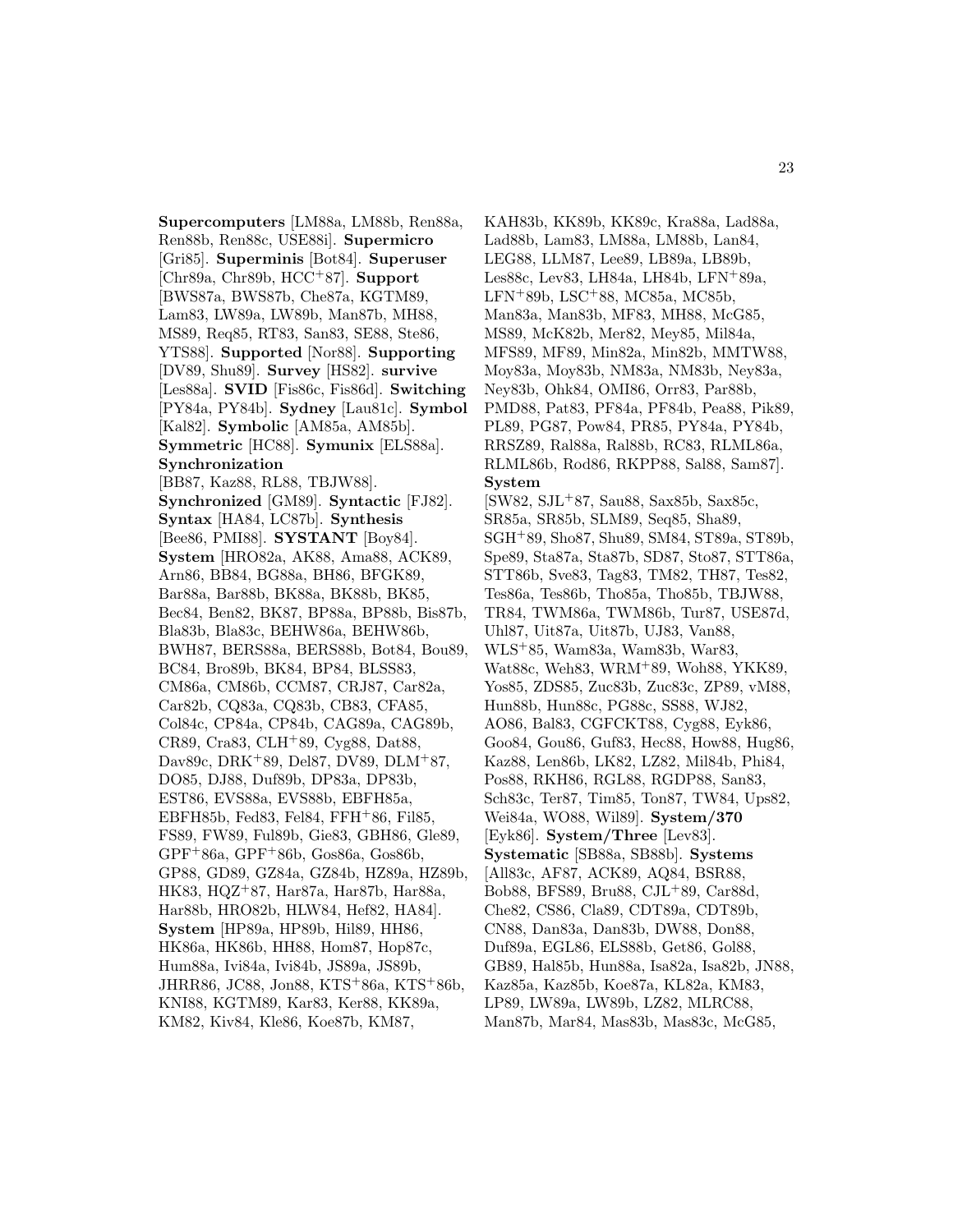MVB84, Mid87, Mil86, Nac86, O'D87c, Oti88, Pea83, Pik88, Poe87, RL88, RWNA87, RW86b, RW86a, Rob89, Roc89a, Roc89b, Roc89c, RAA<sup>+</sup>88, SS88, Sen87, Smi89, SC88, SNS88, STA86, TGB<sup>+</sup>89, USE88c, Ass88a, Ass88b, Ass88c, Ass88d, Ass88e, USE88f, Ass89a, Ass89b, Ass89c, Ass89d, USE89d, Ass89e, USE89e, USE89k, War82, WS83a, WS83b, Wat88a, WH83, Woz82, YT83, UE88, Hag83, TH83a, TH83b, SSNU87].

**T** [Gro82]. **table** [MD87]. **Tables** [Hae83]. **Tabstar** [Wai82]. **Tactical** [SSNU87]. **Tactics** [Mas83a]. **Take** [Mor88b, Mor88c]. **Taking** [McD87]. **Tales** [Tay86]. **Talking** [Tuo83]. **Talks** [Bey87]. **Tape** [Jaf87, Kri84a, Kri84b]. **Targeting** [Gar86]. **Task** [Mok88, Oti88, PJ89a, PJ89b, RL88, Sho87]. **Tasking** [BP84]. **Tasks** [PL89, Shu89]. **TCB** [SW88]. **TCP** [FFH<sup>+</sup>86, Fer85, JLSG84, KM86, MT89, NB84, WG84]. **TCP/IP** [FFH<sup>+</sup>86, Fer85, JLSG84, NB84, WG84]. **Teaching** [BD87a, Tut82]. **Technical** [FKN85a, FKN85b, Kin84, Til88, USE88d]. **technique** [Cor82]. **Techniques** [Mok88, VM84]. **Technologies** [Mas88]. **Technology** [Che82, Les83]. **Telephone** [Red85]. **Tell** [O'D87c, LK82]. **TEMPO** [GZ84a, GZ84b]. **Terminal** [FL82, Fos83a, Fos83b, Lee89, Mac83a, Mac83b, MR88c, Pik84a, Pik84b, Col88]. **Terminal-Independent** [Mac83a, Mac83b]. **Terminals** [Ney83a, Ney83b]. **Terminfo** [Hor82b]. **Test** [DR83b, Hor82a]. **Testing** [CM89a, CM89b, CLH<sup>+</sup>89, Dix82, Wat88b]. **Texas** [USE85c]. **Text** [Gur88, KV89, Lee87b, Pik84a, Pik84b, Wal86a, Wal86b, Zem83]. **Text-Oriented** [Pik84a, Pik84b]. **Them** [BED<sup>+</sup>85, Ess85]. **There** [TA82, O'D83a]. **Third** [USE86d]. **Thoughts** [Hal85a, Har85a, Har85b, Tho86]. **Threads** [BW88a, CHS89, TRG<sup>+</sup>87]. **Three**

[Lev83]. **Tightly** [Inm85]. **Tilde** [CD85]. **Time**

[HRO82a, All83a, All83b, AO86, BFGK89, BV88, BL88a, BL88b, Bar88a, Bar88b, BK88a, BK88b, BSR88, Bla83b, Bla83c, Cic88, DW88, Geo82a, Geo82b, GB89, GW86a, GW86b, GZ84a, GZ84b, HRO82b, Hor82a, Hum89, Isa82a, Isa82b, Jam88, JS89a, JS89b, JSW87, JHRR86, Kat82c, LGZ88, LLS88, MR88d, MR88e, Ney83a, Ney83b, NMP82, Oti88, PB84, RL88, Ral88a, Ral88b, RT83, RGDP88, Sho87, SM88a, SM88b, USE88c, Ass88e, Wat88a, DJ88, LH84a, LH84b, STT86a, STT86b]. **Time-sharing** [Ney83a, Ney83b]. **Timesharing** [MF83]. **Tinfoil** [ACF<sup>+</sup>86]. **Together** [BPM87]. **tolerant** [LA89a, LA89b]. **Tool** [And82a, And82b, BSY88a, BSY88b, Cha87a, CM89a, CM89b, Chr89a, Chr89b, Haw88a, Haw88b, JA88, Kor89a, Kor89b, LOR88a, LOR88b, Neu86a, Neu86b, Pax84, RWNA87, RSV85, TvK83, Tuo82, WS83a, WS83b, MdM88]. **Tool-based** [LOR88a, LOR88b]. **Toolkit** [MA88, RW87, Roc89b, Roc89c, SA88, Wal87, WS84, ML88, PHS<sup>+</sup>88a, PHS<sup>+</sup>88b, PBT86, RGDP88]. **Tools** [And88a, BB83, Bre83, Che87a, DM83, DR83b, FS89, Gro82, Han82, HSY88, Hat82, Hau83, Haw85, Hen83, Jac83, Kee88, KL87a, KL87b, Lor88c, Lou82, Mei84, O'D83c, Per83, Sch86a, Sch83a, Sch83b, SREC88, Sve83, TP86, Usr82, USE82b, USE83b, Ass83b, USE84b, UJ83, Yos85]. **Top** [Epp89]. **Top-level** [Epp89]. **TOPS** [Bee84a, Bee84b, Hat82]. **TOPS-20** [Hat82]. **TOPS-20-like** [Bee84a, Bee84b]. **Toronto** [Sof83, USE83b, KL82a]. **Tour** [Col89, Par86, See89]. **TOWER** [CE89a, CE89b]. **TRACE** [Cla88]. **TRACE/UNIX** [Cla88]. **Tracer** [Rod86]. **Tracing** [Del87, Muu87, ZDS85, Sta87a, Sta87b]. **Tracking** [Har87a, Har87b]. **Trade**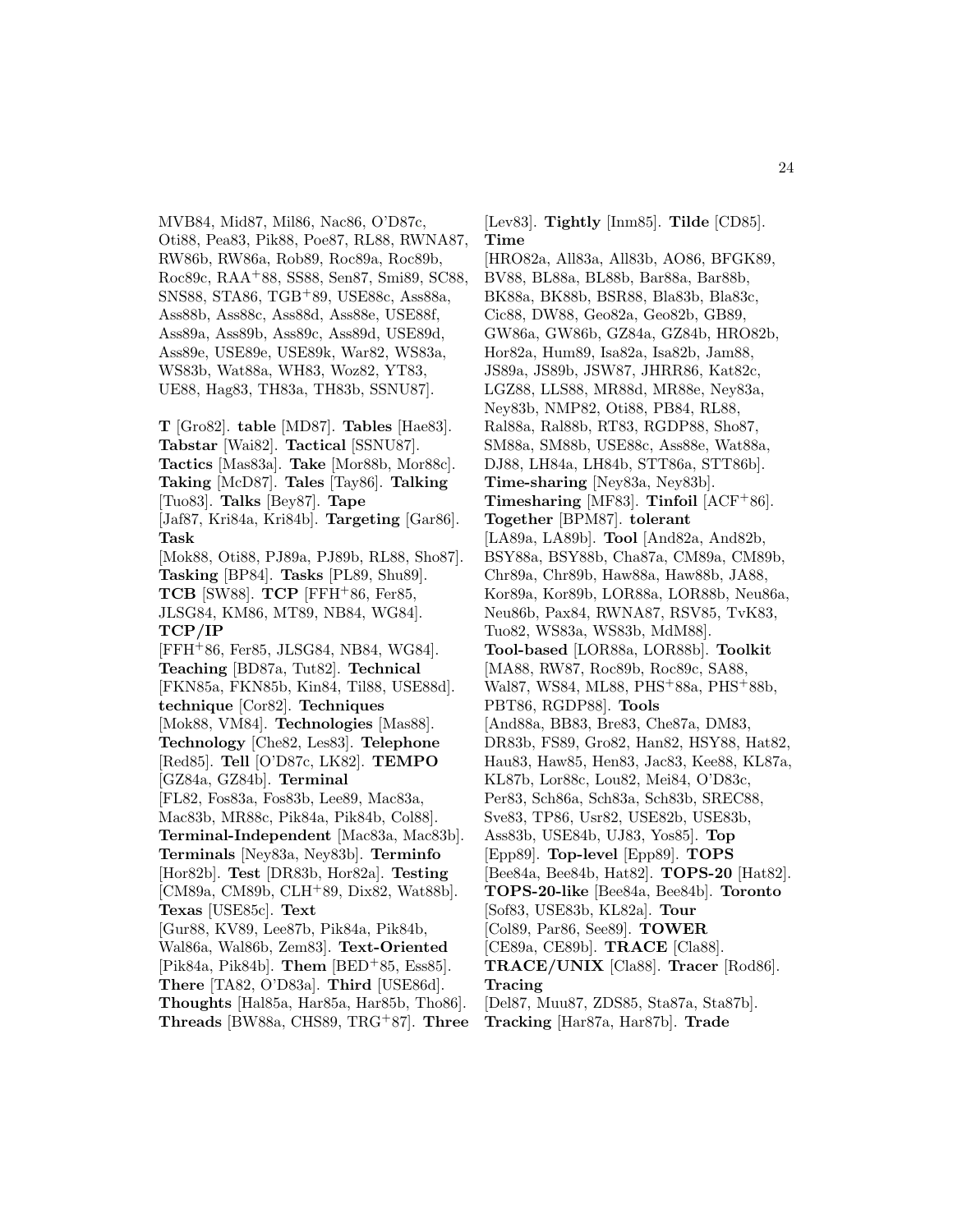[Kri84a, Kri84b]. **Trade-Offs** [Kri84a, Kri84b]. **Trading** [LSC<sup>+</sup>88]. **Training** [Hos83, Hos84]. **Transaction** [Ado89, ACK89, CCF89, Cla89, DHKW87, Epp89, Ful89a, HSYY89, LLS88, LA89a, LA89b, MH88, Sun88, Tal89a, Tal89b, USE89h]. **Transaction-Based** [DHKW87]. **Transactions** [Duc89]. **Transcending** [PL89]. **Transition** [MW84]. **Transitioning** [Nor88]. **Translation** [Gil86, LC87b, TBJW88]. **Transmission** [NSB85]. **Transparent** [DF84, Pik88, URK85, Hug86]. **Transputer** [LM88a, LM88b, Sch89]. **Transputer-based** [LM88a, LM88b]. **Traps** [Don89b]. **Tree** [Yos85]. **Trees** [CD85, Gle89, LC87b]. **Trials** [O'D83b]. **Tribulations** [O'D83b]. **Tricks** [Dav89b]. **TROFF** [Akk87, KM84b, KM84a, Akk88, Fox87, LNSZ85]. **Trojan** [LG88]. **TRS** [DP83a, DP83b]. **TRS-XENIX** [DP83a, DP83b]. **True** [Jac87]. **Trusted** [Fos88, SM89, TGB<sup>+</sup>89]. **Tty** [Bel88a, Bel88b, Lau81a, CE89a, CE89b, KM87]. **Tumult** [JS89b, JS89a]. **Tumult-64** [JS89b, JS89a]. **tunable** [Jac86a, Jac86b]. **Tuning** [Jac87, Sam87, Woh88]. **Tunis** [EBFH85b, FH88, HMP83a, HMP83b, EBFH85a]. **Tunnels** [UTC84]. **Tuples** [Kat82c]. **Turing** [CH83a, CH83b]. **Turn** [Til87a, Til87b]. **Turning** [Lit87]. **Tutorial** [Til83, Wil88]. **Tutorials** [Kle87]. **Twice** [Tay88]. **Two** [Bih88, GS87, Gol88, Les87, TH83a, TH83b]. **TX** [Til88, USE85b, USE88j, USE89e]. **Type** [Mur88d, Mur88e, Str88b, Str88c, Str88d, Str88e, Str88f]. **Type-safe** [Str88b, Str88c, Str88d, Str88e, Str88f]. **Types** [Kle86, Str88a, Str89c]. **Typesetter** [KM84b, KM84a]. **Typesetter-Independent** [KM84b, KM84a].

**UBOAT** [Kle87]. **UCSD** [LM83a, LM83b, Mer82]. **UFOS** [BFGK89].

**UIMS** [SE88]. **Ultracomputer** [EGL86]. **ULTRIX** [CHS89, Sin88, HC88, NY88]. **Uncle** [KL87a, KL87b]. **Undergraduate** [Mor88e]. **UNICOS** [Eat88, Woh88, Fou88, Rit88]. **UNICUBIX** [Seq86]. **Unification** [Dav88]. **Unified** [Roc89a]. **UNIFLEX** [Pod82]. **Uniform** [Rug83]. **UniForum** [USE84c]. **Unison** [RGDP88]. **Units** [LJ84]. **Universal** [Gur88]. **UNIverse** [Tan87b]. **University** [KL82a, Sto85, Cot87]. **UNIX** [CKM85, EST86, JLSG84, Kra83, HRO82a, ABB<sup>+</sup>86a, ABB<sup>+</sup>86b, Ado89, ASS85, Alb84, All83a, All83b, All87, AW89, Ama88, And88a, And88b, ACK89, AQ84, ACF<sup>+</sup>86, AGHR89a, AGHR89b, Arn86, AO86, BB84, BG88a, BH86, BFGK89, Ban82, BP86, BW89, BM87, Bar88a, Bar88b, Bar83, BW88a, BW88b, BK85, Bec84, Bee86, BED<sup>+</sup>85, Ber85, BP88a, BP88b, Bey87, BE89, Bis88b, Biv87, Bla83b, Bla83c, Ble83, BEHW86a, BEHW86b, Boh86, BFS89, BQd86, BNB87, Bot84, Boy84, Bro89b, Bry83a, Bry83b, BK84, BP84, Cap82a, Cap82b, Car88a, Car88b, CJL<sup>+</sup>89, Car82a, Car82b, Cer82, Cer83, CMM88, CQ83a, CQ83b, CB83, Che87b, CCD<sup>+</sup>87, Cla88, CS86, CCF89, Cle83a, Cle83b, Col83, CFA85, Col84b, Col84c, Col87a, Col89, CD85, CN88, CAG89a, CAG89b, CH83a, CH83b, Cra83, Dan83a, Dan83b]. **UNIX** [Das88, Dat88, DM88, Dav89c, Daw82, Den83, DNQ<sup>+</sup>83, Dix82, DN87, DJM86, Duf89a, Duf89b, Duf82, EGL86, ELS88b, Ela83, Erl88, Eyk86, Eyk88, Fed83, Fed88a, Fed88b, Fel84, FFH<sup>+</sup>86, FA88, Fer85, Fil85, FKN85a, FKN85b, Fis86a, Fis86b, FN83, FT83, Fun87, FH88, Ger82, Get86, GBH86, Gom85, GP88, Gre82a, Gre82b, GZ84a, GZ84b, Hae89, Hag83, HK83, Ham87, HS82, HQZ<sup>+</sup>87, Har83, Haw85, HL85a, HL85b, Haw86a, Haw87a, HRO82b, HLW84, HCC<sup>+</sup>87, HJAW88, HA84, HP89a, HP89b, HCN85, HH86, HP89c, HMP83a, HMP83b, Hoo83, Hor82a, Hos83, Hos84, Hun88b,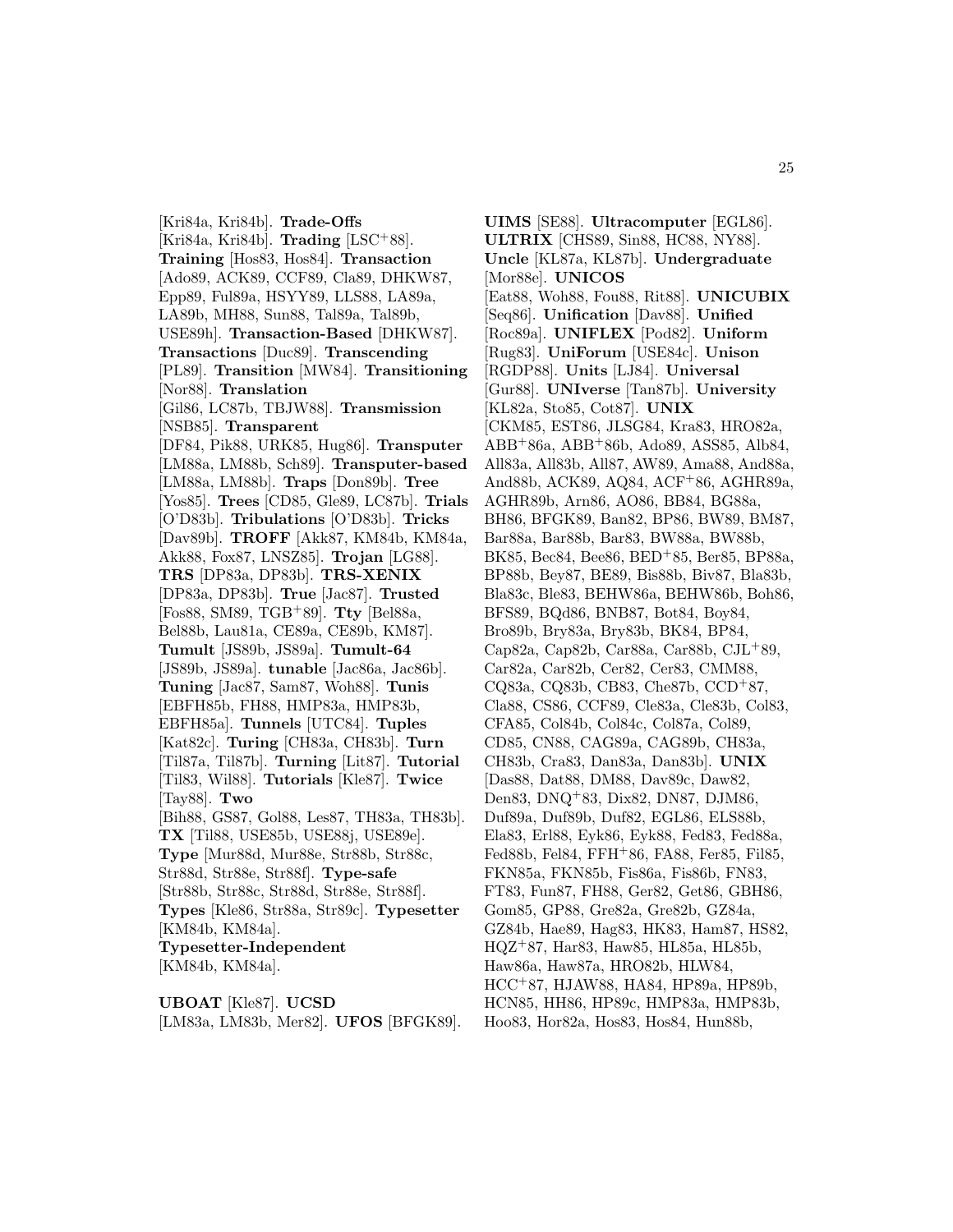Hun88c, IvW87, Isl83b, Jac84a, Jac84b, Jac87, JTUB85, Joh87, JH86, JN88, Jun85a, Jun85b, JK86, KNI88, Kar83, Kat83, Kat82a, Kat82b, Kep85, Kin83, KK89a, Kiv84, Kle86, Kod82a, Kod82b, KM87, KAH83a]. **UNIX** [Kor89a, Kor89b, Kra88a, Kra88b, KM83, Kri84a, Kri84b, KI82, LJ84, Lam83, LM88a, LM88b, Lan84, LP89, LEG88, Law83a, Law83b, LLM87, Lee89, Len87, Les88a, Les88c, Lib87, Lin84, LH84a, LH84b, LSC<sup>+</sup>88, LS83a, Lyc85, MLRC88, MC85a, MC85b, MS88, MF83, MK85a, MH88, Mas87, Mas88, McC88, McD84a, McD84b, MS89, McK82a, MK88, McL83, McL84, Mer82, Mil84a, Mil86, Min82a, Min82b, MMTW88, Miy86, Mor88d, Mul87, Mur83, NM83a, NM83b, NMS83, Ney83a, Ney83b, NLR84a, NLR84b, NMP82, O'B82, O'D83a, O'D83c, O'D83b, O'D87d, Pan88, Par88c, PS82, PMD88, Pat83, PF84a, PF84b, Pea80, Pea83, Per87a, Per82a, Per82b, PJ89a, PJ89b, Pic83, Pik82, Pik83, Pla89, Poe87, PK88, PB84, Pos88, Pow84, Poz83, PY84a, PY84b, RWNA87, RC83, RP84, Ree82a]. **UNIX** [Ree82b, Req85, Ric85, RW86b, RW86a, Rob84a, Rob84b, Rod86, RKPP88, RT83, Rug83, Sam87, SW82, San89, Sax85a, Sax85b, Sax85c, SW88, SR85a, SR85b, SH85, SSWW83, SJ83, Sku88, ST89a, ST89b, Smi83, SM88a, SM88b, Smi89, SM89, SD87, Ste88b, Sti83, STA86, STA87c, STT86a, STT86b, Tag83, Tal89a, Tal89b, TH83a, TH83b, TvK83, Tan87a, Tan84, Tan87b, TG88, TY82, Tho85a, Tho85b, TS87, Til84, Til87a, Til87b, TBS87, Tra85, Tre88, TWM86a, TWM86b, Tuo82, Tuo83, Tur87, USE88b, USE88i, Ass89e, USE89h, Uhl87, UTC84, URK85, van86, VB83, Wal82a, Wal82b, Wal82c, Wam83a, Wam83b, Wat83, Weh83, WJ82, Wil83b, Wil83c, Wil82a, Wil82b, WH83, Woz82, Yao83, YT83, YSF89, Yos85, ZDS85, Zim85, Zuc83b, Zuc83a, Zuc83c, vMM88, vM88]. **Unix** [AK88, AN88, Bil86, Car88c, Con88, Gar86,

Gen86, Har88a, Haw86b, Haw87b, Hay88, HK86a, HK86b, Hum88a, Joi87, Kle85, Kle87, Kno87, Kol86, Lau81c, Lit87, Mog89, PR85, Ree81, Rit87, Sha89, Spe89, SCC86a, SCC86b, TRG<sup>+</sup>87, TRY<sup>+</sup>87]. **UNIX-Based** [McD84a, McD84b, Per87a, PY84a, PY84b, WH83, HK83, KK89a, SR85a, SR85b, Sti83, HK86a, HK86b, Mog89]. **UNIX-Like** [MLRC88, LM88a, LM88b]. **UNIX/Prime** [WJ82]. **Unknown** [NS88]. **unofficially** [Tut83]. **Unorthodox** [Mor88e]. **Untrusted** [NS88]. **Upas** [Pre85]. **Update** [Car88d, Hae89, Hen83, Lad88a, Lad88b, McC88, Mei84]. **Uptime** [Hal87]. **USA** [Sof84, USE84c, USE85c, USE85e, USE86c, USE86e, USE87f, USE87g, USE88g, USE88h, USE88j, USE89f, USE89g]. **Usability** [ESS89]. **Usage** [HS82, Kor89a, Kor89b]. **Use** [DP83a, DP83b, Ess85, Gra88c, Gra88a, Gra88b, Hum89, Kal82, Kuc89, Til82, WK83a, WK83b]. **used** [LFN<sup>+</sup>89a, LFN<sup>+</sup>89b]. **USENET** [Fai86, GRS88a, GRS88b, Kat84, Hor83, HSHK84]. **USENIX** [Sof83, Sof84, SHH85, Til88, Usr82, Bak89]. **USENIX/Software** [USE82b, USE83b, Ass83b, USE84b]. **User** [Abb87, BLSS83, CCM87, Cra87a, Cra87b, DM88, Den83, Gan86a, Gan86b, Gol88, GBM87a, GBM87b, Har85a, Har85b, Hoo83, IvW87, Jac84a, Jac84b, Jac86a, Jac86b, Lib85a, Lib85b, LS83a, Miy86, PMD88, Per83, RW86a, Rug83, SA86a, SA86b, SA88, Ass89e, War84, WO88, Yam88, YT83, Biv87, DJM86]. **User-Interface** [GBM87a, GBM87b, Per83]. **User-Interfaces** [SA88]. **User-Level** [Jac84a, Jac84b, Lib85a, Lib85b, WO88]. **User-Mode** [War84]. **User-Space** [Yam88]. **User-tunable** [Jac86a, Jac86b]. **usernames** [PS89]. **Users** [Hag83, Les83, Nor88, Smi87a, Usr82]. **Using** [And88a, Car88c, CKK87, CM83, CLH<sup>+</sup>89, DRK<sup>+</sup>89, FT83, FH88, Gri85, HM89, Hop87c,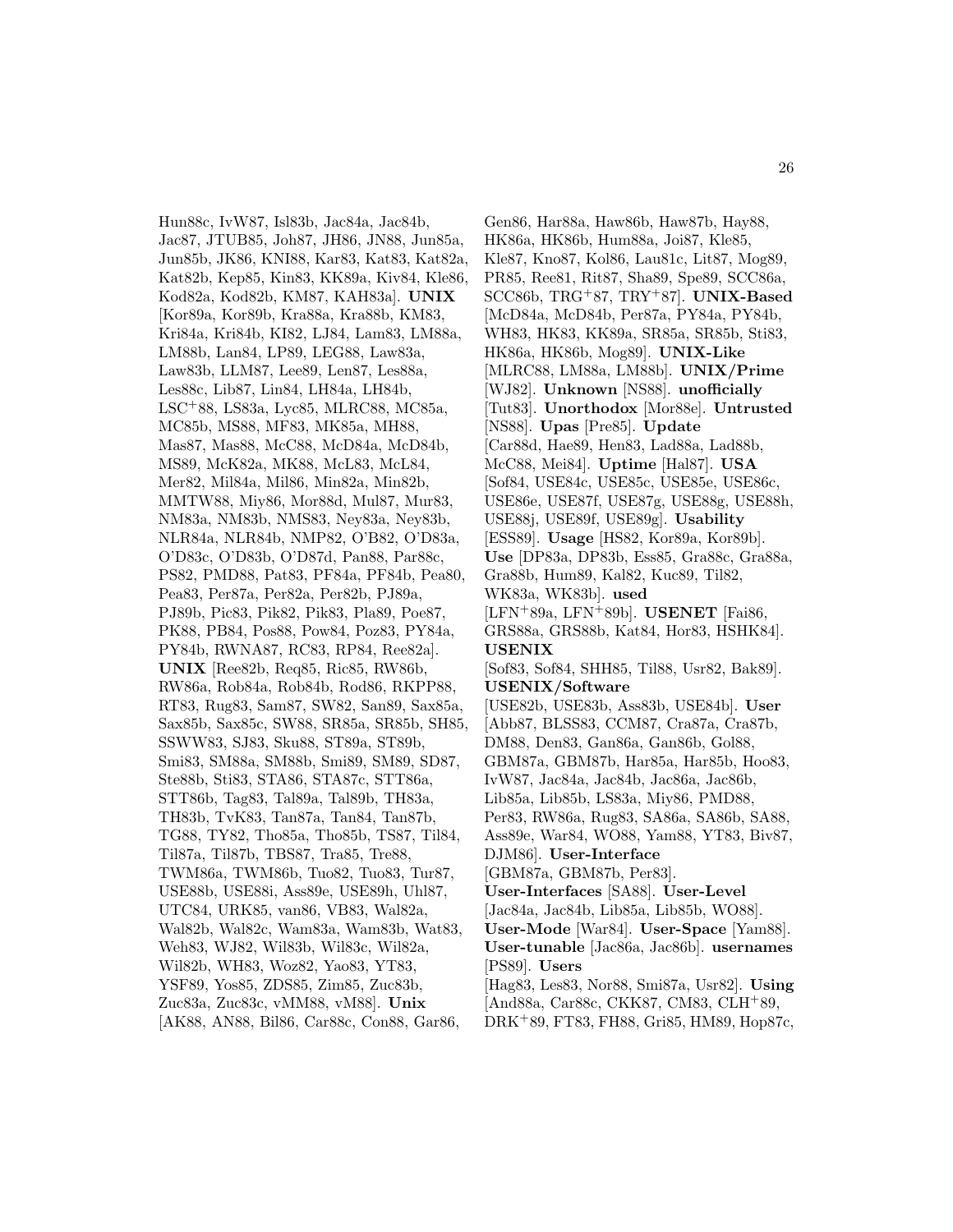Leb87, Les88c, MA88, Nic89, Nov83, Per87b, Pow84, Ros87d, Sax85b, Sax85c, Sch89, SE88, Wal87, AG88a, AG88b, Jac83, Par86]. **USNA** [MSM88c, MSM88a, MSM88b, MSM88d]. **UT** [USE84a, USE84b]. **Utah** [Sof84, PBT86]. **UTek** [McI87]. **Utilities** [MFS89, Bak89]. **Utilization** [Kle89]. **UTMOST** [Ney83a, Ney83b]. **UTS** [Wal82a, Wal82b, Wal82c]. **UUCP** [DLKE84, HSHK84, Ker84, KSH83, KSH84, NHR84, Per87b, RW86b, RW86a, SHH85]. **UUCP/Usenet** [HSHK84]. **Uwm** [Gan86b, Gan86a]. **UX** [KGTM89, Kel89].

**V** [CGFCKT88, Dav89c, KM87, Wil89, Arn86, BFGK89, Bal83, CQ83b, FW89, Goo84, Guf83, Lan84, Len86b, Mil84b, OMI86, San83, Tim85, Pik83]. **V.3** [Ste88b]. **V/MLS** [FW89]. **Vacation** [LS83b]. **Vader** [Ree82a, Ree82b]. **Validation** [FN83]. **Variable** [ABD<sup>+</sup>89]. **Variables** [Lib85a, Lib85b]. **Variant** [Ros82]. **VAX** [Cap82a, Cap82b, DJM86, GM82a, GM82b, Kri84a, Kri84b, LS83b, Tor83a, Tor83b, Tuo82, KM83]. **VAX/VMS** [Cap82a, Cap82b, Tor83a, Tor83b]. **VAX11** [See83]. **VCHK** [Bry83a, Bry83b]. **VDM** [CKK87]. **Vehicle** [MR88d, MR88e]. **Vendor** [War82]. **Venture** [Wil83a]. **Version** [FKN85a, FKN85b, KL82b, RW87, Som88, Sch83c, Wei84a]. **versus** [Sch83a, Tri87]. **Very** [AF87, Bis83, Wat88c]. **vfork** [Kar83]. **vi** [Sal89b]. **via** [Man87a, Man87b, Wei84b, Wei85a, Wei85b]. **Vice** [Koe87b]. **Video** [HK83, JHRR86]. **Videotape** [Ger82]. **View** [Ama88, O'D87d]. **Viewing** [BPM87]. **Viral** [Duf89b]. **Virology** [McI89]. **Virtual** [BWP85, Che87b, Cla88, Fos83a, Fos83b, GB83, Gen86, GMS87, JC89a, JC89b, KAH83a, MK85a, Mil84b, Mor88a, Nef83, Roc89b, Roc89c, Sve83, SCC86a, SCC86b, Tri89, UJ83, Van87, Lau81a, Ups82].

**Virtual-Memory** [SCC86a, SCC86b]. **Virtues** [AGHR89a, AGHR89b]. **Viruses** [Duf89a, LG88]. **Visual** [DR89, HMM<sup>+</sup>88a, HMM<sup>+</sup>88b]. **Visualization** [Sul87]. **Visualized** [WHM89]. **Visualizing** [LR89]. **VLIW** [CCD<sup>+</sup>87]. **VLSI** [BK85, CB83]. **VM** [TH86]. **VM/CMS** [TH86]. **VMS** [Cap82a, Cap82b, JLSG84, Tor83a, Tor83b, Woo83a]. **VMUNIX** [Fer82]. **Vnodes** [Kle86]. **VORX** [Kat89]. **VOS** [DM83, DR83b, Gro84, Pax84]. **Vous** [WB85a, WB85b]. **vs** [Bih88, Les83, Les87, WM82].

**wa** [JK86]. **Walker** [FKV89]. **want** [O'D83a]. **Wanted** [Bal83, LK82]. **Wars** [Hum88b]. **Was** [TA82, LK82]. **Washington** [USE84c, USE87g, Ass88e]. **watch** [Ing87]. **Watchdogs** [BP88a, BP88b]. **Watermark** [LB89a, LB89b]. **Watermark-based** [LB89a, LB89b]. **WEBDMS** [USE89k]. **Weight** [ABD<sup>+</sup>89]. **Well** [Mur88d, Mur88e]. **Well-Behaved** [Mur88d, Mur88e]. **West** [USJ83]. **WG15** [Dun89]. **Wheel** [Hir83, Spe88]. **Where** [McK83a, McK83b, O'D83a, TA82]. **Whither** [Kol85]. **Who** [Red85]. **wide** [TWM86a, TWM86b]. **Widget** [MA88]. **Widgets** [SA88]. **Wild** [Alt87]. **Will** [BED<sup>+</sup>85]. **Window** [AM85a, AM85b, BNB87, CJL<sup>+</sup>89, Ful89b, Gan88a, Gan88b, Get86, Gos86a, Gos86b, Jac84a, Jac84b, Lew86a, Lew86b, MF83, McG85, Neu86a, Neu86b, O'D87c, Pik88, Pik89, RHH85a, RHH85b, Rob89, Roc89a, Roc89b, Roc89c, Tes82, TW84, Tra85, Uhl87, Rob87]. **Window-Based** [AM85a, AM85b, Neu86a, Neu86b]. **Windowed** [McG86a, McG86b]. **Windowing** [Rei89, ST89a, ST89b]. **Windows** [DR86, KTS<sup>+</sup>86a, Col84b, Eva83, Gan86a, Gan86b, HL85a, HL85b, KTS<sup>+</sup>86b, MR88c, Opp89a, Opp89b, TF89a, TF89b].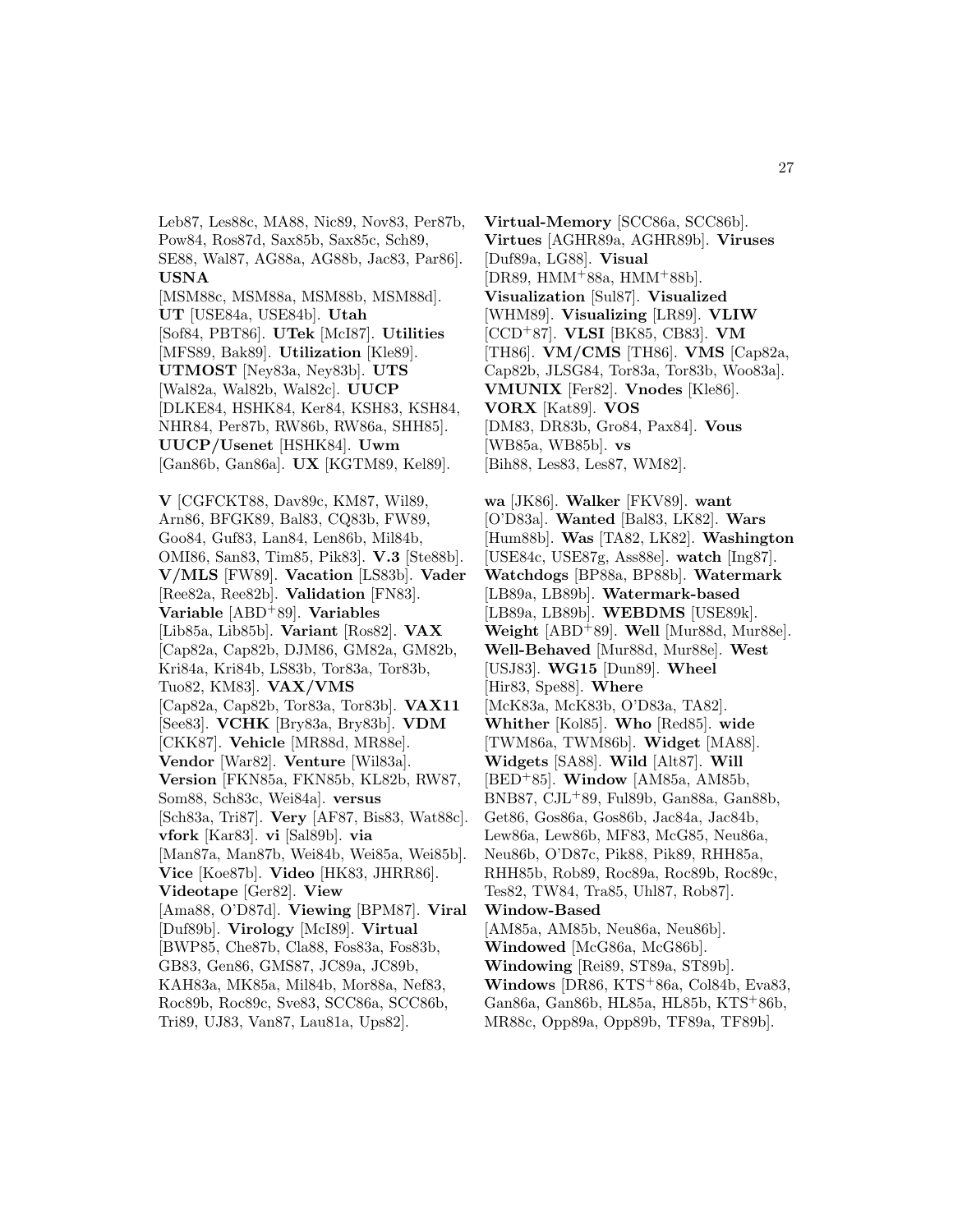**WINDX** [Col84b]. **Winter** [USE83a, Ass83a, Ass83b, USE85c, USE85b, USE86e, USE86b, USE87g, USE88d, Ass88d, Ass89d, USE89g, USE89c]. **Wire** [Lan86]. **Within** [MMTW88]. **Without** [McK88b, Pan88, Zwi89, HCC+87, Mil88]. **Word** [Les88c]. **Words** [Ros82, Tri89]. **work** [RR85]. **Workbench** [Ivi84a, Ivi84b, Smi83, Tor83a, Tor83b]. **Workload** [Cab86]. **Works** [Kee88, Lau81b]. **Workshop** [USE85d, USE86d, USE87a, USE87c, USE87d, USE88c, Ass88e, USE88f, USE88g, USE88b, USE88i, USE89d, USE89e, USE89a, USE89h, USE89k, USE89i, USE89j]. **Workspace** [SE88]. **Workstation** [Bec82, Big85, Hay88, KTS<sup>+</sup>86a, KTS<sup>+</sup>86b, Leb87, LOR88a, LOR88b, LS83b, McD84a, McD84b, PJ89a, PJ89b, Tho85c]. **Workstation-Based** [KTS<sup>+</sup>86a, KTS<sup>+</sup>86b]. **Workstations** [AM85a, AM85b, CGFCKT88, DR86, GW86a, GW86b, Lit87, NS88, Sha83, Tre88, Van88]. **Worksteps** [Ral88a, Ral88b]. **World** [Das88, O'D83c, O'D87d, Ros88, TBS87]. **Worm** [See89]. **Worth** [Dun88]. **Write** [Bis87a, LEG88, Len87, MA88, NO88a, NO88b, Ros88, SM88a, SM88b]. **Write-Once** [LEG88]. **Writer** [Smi83]. **Writing** [Kir87, MVB84, YT83]. **Written** [Feu84, HMP83a, HMP83b]. **WYSISYG** [Wal87]. **WYSIWYG** [MD87]. **X** [Eng88, Ful89b, Gan86a, Gan86b, MA88,

Par88a, RW87, SA88, TF89a, TF89b]. **X-MP** [Eng88, Par88a]. **X.25** [HOG88, Mil84a]. **X.400** [DN87]. **X11** [LR89, Opp89a, Opp89b, Ros88, Sch88a]. **X11/NeWS** [Opp89a, Opp89b, Sch88a]. **XENIX** [DP83a, DP83b, MVB84, RSW83, VM84]. **XINU** [BWP85]. **Xlib** [Don89a]. **XNS** [OTW85]. **XVT** [Roc89b, Roc89c].

**YABS** [Sim89]. **yacc**

[CM83, Joh88a, Joh88b]. **Yackos** [HF89]. **Years** [Lyc85]. **yonder** [Rob87]. **You're** [Red85]. **Yunikkusu** [JK86].

**Z** [Dan83a, Dan83b]. **Z80** [DP83a, DP83b]. **Zephyr** [DEF<sup>+</sup>88].

# **References**

#### **Allman:1985:SR**

[AA85] Eric Allman and Miriam Amos. Sendmail revisited. In USENIX Association [USE85e], pages 547–555. LCCN QA76.8.U65 U8 1985.

#### **Allman:1985:EHC**

[AB85] Eric Allman and David Been. An exception handler for C. In USENIX Association [USE85e], pages 25–45. LCCN QA76.8.U65 U8 1985.

#### **Accetta:1986:MAN**

[ABB<sup>+</sup>86a] Mike Accetta, Robert Baron, William Bolosky, David Golub, Richard Rashid, Avadis Tevanian, and Michael Young. Mach: A new kernel foundation for UNIX development. In USENIX Association [USE86c], pages 93–112.

#### **Accetta:1986:MNK**

[ABB<sup>+</sup>86b] Mike Accetta, Robert Baron, William Bolosky, David Golub, Richard Rashid, Avadis Tevanian, and Michael Young. Mach: A new kernel foundation for UNIX development. In USENIX [USE86a], pages 93– 112.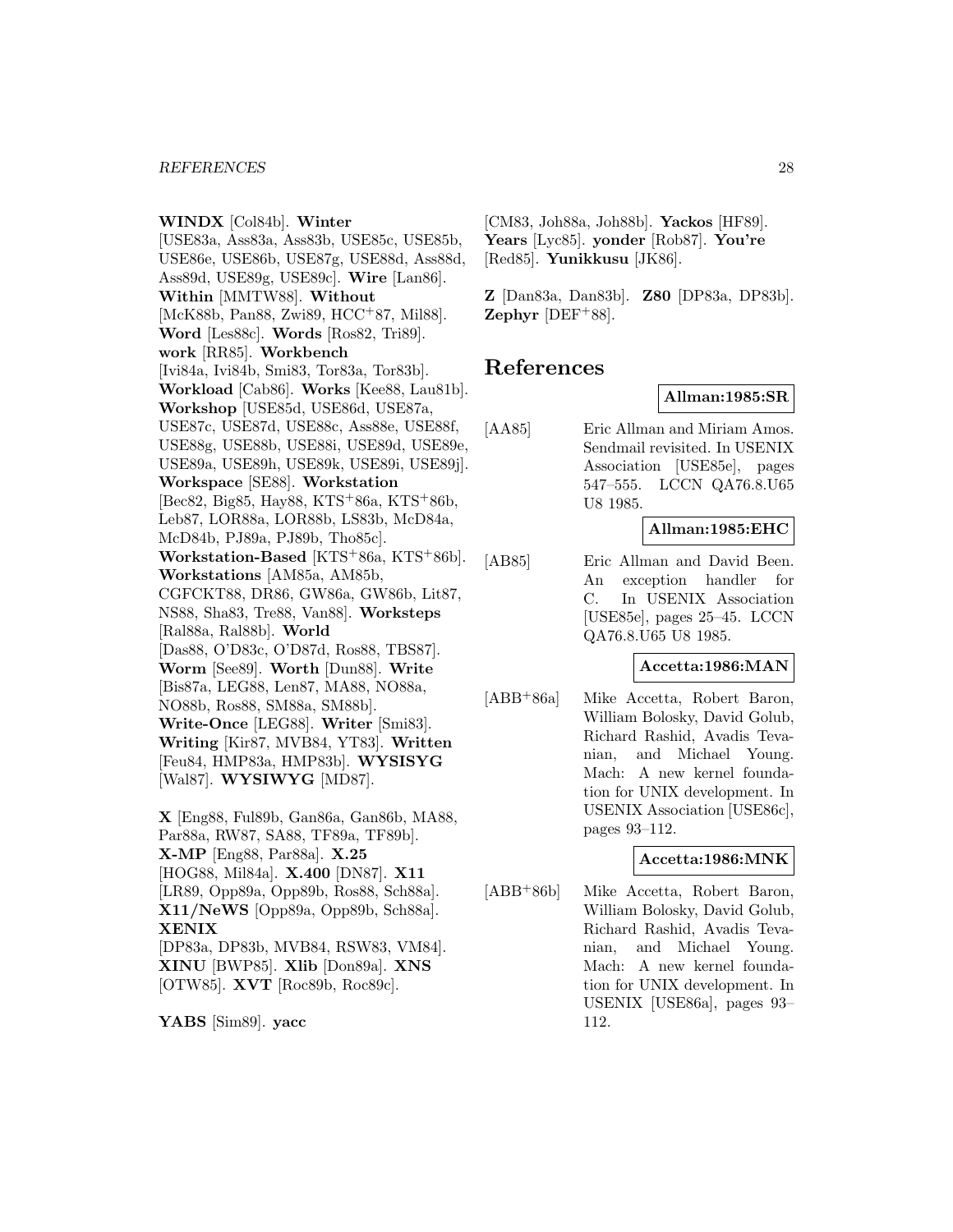### **Abbate:1987:UAA**

[Abb87] Janet Abbate. User account administration at Project Athena. In USENIX Association [USE87d], pages 28– ?? ISBN ???? LCCN TK 5105.5 L374 Bar B5-6(1991- 92).B9(1995).

# **Aral:1989:VWP**

[ABD<sup>+</sup>89] Ziya Aral, James Bloom, Thomas Doeppner, Ilya Gertner, Alan Langerman, and Greg Schaffer. Variable weight processes with flexible shared resources. In USENIX Association [USE89g], pages 405–412.

### **Appelbe:1986:PUN**

[ACF<sup>+</sup>86] W. Appelbe, D. Coleman, A. Fratkin, J. Hutchison, and W. J. Savitch. Porting UNIX to a network of diskless micros or UNIX on tinfoil. In USENIX Association [USE86c], pages 486–498.

### **Andrade:1989:BTP**

[ACK89] Juan M. Andrade, Mark T. Carges, and Kurt R. Kovach. Building a transaction processing system on UNIX systems. In USENIX Association [USE89h], pages 13–22. ISBN ???? LCCN ????

#### **Adamson:1983:DBB**

[Ada83a] A. Adamson. Description of the 'bed' binary editor. EUUG Newsletter, 3(4):12–23, Winter 1983. CODEN EONLE8. ISSN 1011-4211.

### **Adamson:1983:DBE**

[Ada83b] A. Adamson. Description of the 'bed' binary editor. EUUG Newsletter, 3(4):12–23, Winter 1983. CODEN EONLE8. ISSN 1011-4211.

### **Adolph:1989:HAU**

[Ado89] W. Stephen Adolph. High availability in a UNIX transaction processing environment. In USENIX Association [USE89h], pages 23–32. ISBN ???? LCCN ????

#### **Atlas:1986:ERS**

[AF86] Alan Atlas and Perry Flinn. Error recovery in a stateful remote filesystem. In USENIX Association [USE86c], pages 355–366.

#### **Anderson:1987:DPD**

[AF87] David P. Anderson and Domenico Ferrari. The DASH project: Design issues for very large distributed systems. ;login: the USENIX Association newsletter, 12(2):13–14, March/April 1987. CODEN LOGNEM. ISSN 1044-6397.

#### **Anderson:1988:SRE**

[AG88a] Bruce Anderson and Sanjiv Gossain. Software reengineering using C++. In USENIX Association [USE88e], pages 213–218. ISBN ???? LCCN ????

#### **Anderson:1988:SRU**

[AG88b] Bruce Anderson and Sanjiv Gossain. Software reengineering using C++. In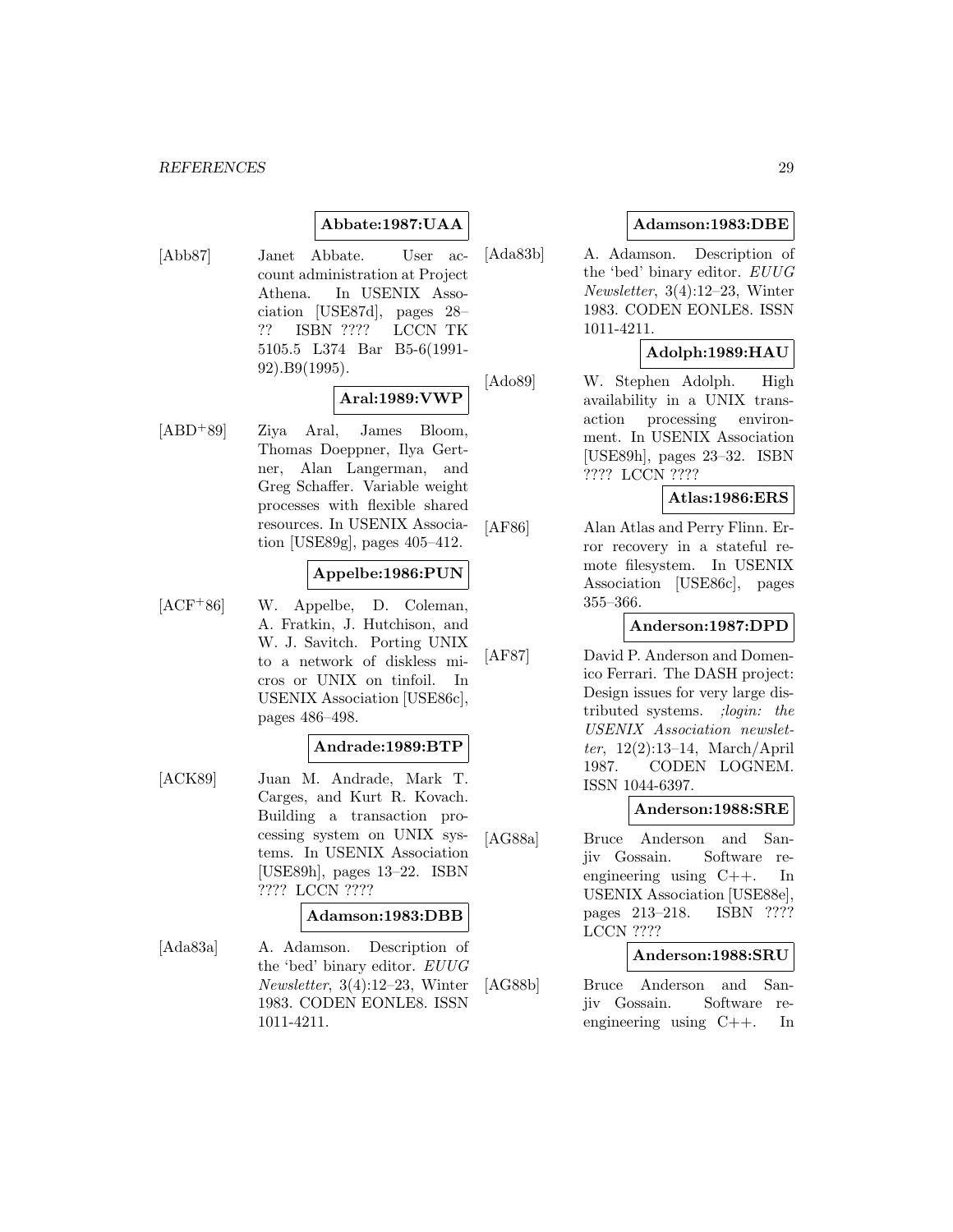USENIX Association [USE88e], pages 213–218. ISBN ???? LCCN ????

### **Armand:1989:RDU**

[AGHR89a] Francois Armand, Michel Gien, Frederic Herrmann, and Marc Rozier. Revolution 89 or "distributing UNIX brings it back to its original virtues". In USE-NIX Association [USE89d], pages 153–174. ISBN ???? LCCN ????

#### **Armand:1989:RUB**

[AGHR89b] Francois Armand, Michel Gien, Frederic Herrmann, and Marc Rozier. Revolution 89 or "distributing UNIX brings it back to its original virtues". In USE-NIX Association [USE89d], pages 153–174. ISBN ???? LCCN ????

### **Alonso:1988:PMI**

[AK88] Rafael Alonso and Kriton Kyrimis. A process migration implementation for a Unix system. In USENIX Association [USE88j], pages 365–372. ISBN ???? LCCN ????

#### **Akhtar:1987:RBM**

[Akh87] Pervaze Akhtar. A replacement for Berkeley memory management. In USENIX Association [USE87f], pages 69–79.

#### **Akkerhuis:1987:FST**

[Akk87] Jaap Akkerhuis. Fun with spaces in TROFF. EUUG Newsletter, 7(4):63–67, Winter 1987. CODEN EONLE8. ISSN 1011-4211.

### **Akkerhuis:1988:ST**

[Akk88] Jaap Akkerhuis. Spacing out on Troff. ;login: the USENIX Association newsletter, 13(1): 9–12, January/February 1988. CODEN LOGNEM. ISSN 1044-6397.

### **Alborough:1984:RUD**

[Alb84] Thomas Alborough. Reloadable UNIX device drivers. In USENIX Association [USE84c], pages 135–144. ISBN none. LCCN QA76.8.U65 U55 1984.

### **Alecci:1987:GOG**

[Ale87a] Donald V. Alecci. Generic object-oriented 3-Dimensional graphics environment with editing capabilities. In USE-NIX Association [USE87c], pages 102–?? ISBN ???? LCCN ???? Abstract only.

### **Alecci:1987:GOO**

[Ale87b] Donald V. Alecci. Generic object-oriented 3-Dimensional graphics environment with editing capabilities. In USE-NIX Association [USE87c], pages 102–?? ISBN ???? LCCN ???? Abstract only.

### **Allen:1983:RRT**

[All83a] Bill Allen. REGULUS, a realtime UNIX lookalike. In USE-NIX [USE83a], pages 268–?? Abstract only.

### **Allen:1983:RRU**

[All83b] Bill Allen. REGULUS, a realtime UNIX lookalike. In Asso-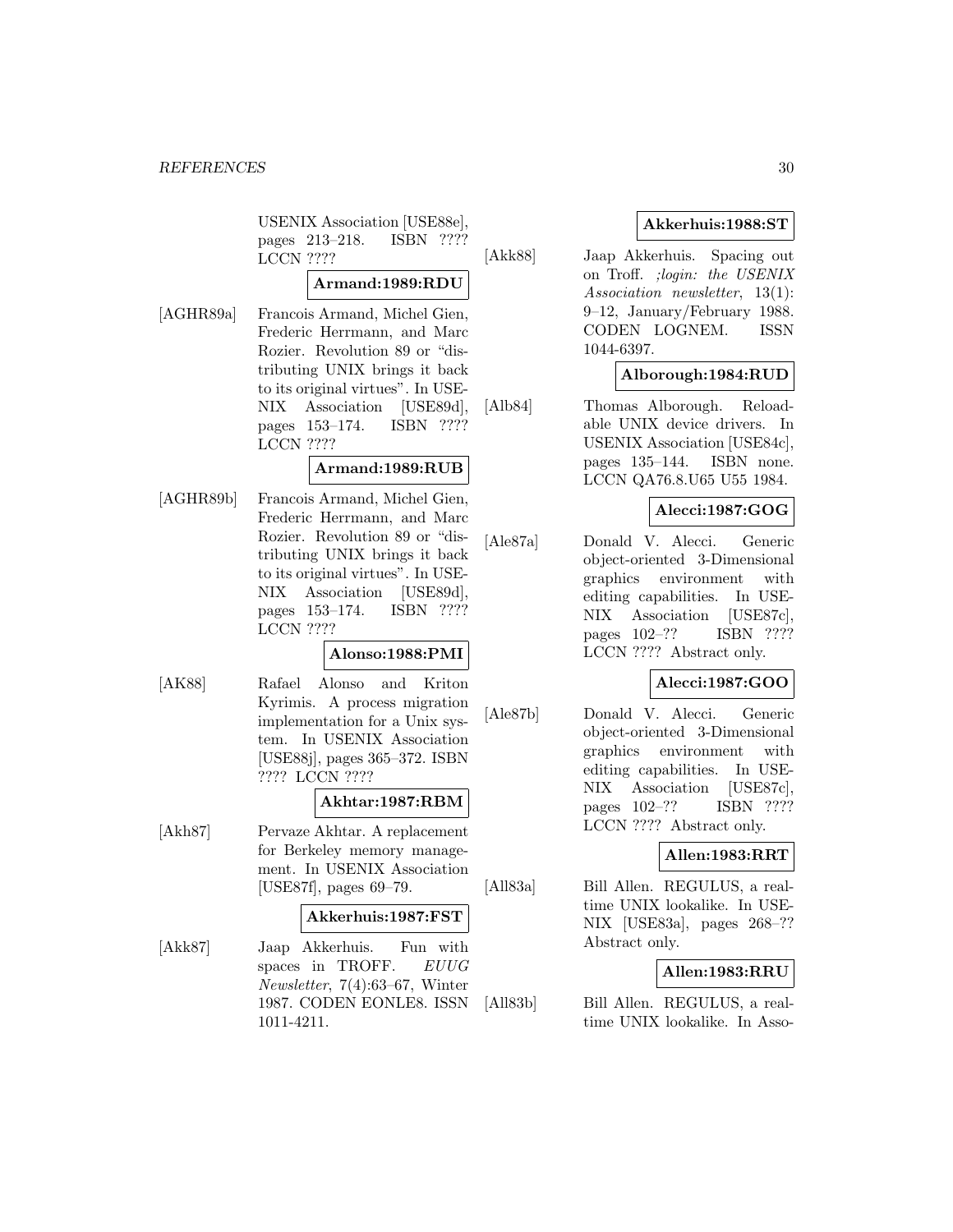#### *REFERENCES* 31

ciation [Ass83a], pages 268–?? Abstract only.

## **Allman:1983:MSA**

[All83c] Eric Allman. Mail systems and addressing in 4.2bsd. In Association [Ass83a], pages 53–62.

### **Allman:1987:UDF**

[All87] Eric Allman. UNIX: The data forms. In USENIX Association [USE87g], pages 9– 15. LCCN QA 76.76 O63 U84 1987. Cover title: Conference proceedings. Spine title: Winter 1987 USENIX Association Conference proceedings, Washington, DC.

### **Alter:1987:EMG**

[Alt87] Diane Alter. Electronic mail gone wild. In USENIX Association [USE87d], pages 24– 25. ISBN ???? LCCN TK 5105.5 L374 Bar B5-6(1991- 92).B9(1995).

#### **Adams:1985:DAW**

[AM85a] Evan Adams and Steven S. Muchnick. Dbxtool — A window-based symbolic debugger for Sun workstations. In USENIX Association [USE85e], pages 213–227. LCCN QA76.8.U65 U8 1985.

### **Adams:1985:DWB**

[AM85b] Evan Adams and Steven S. Muchnick. Dbxtool — A window-based symbolic debugger for Sun workstations. In USENIX [USE85a], pages 213– 227.

### **Amaral:1988:OOV**

[Ama88] Paolo Amaral. OFS — an optical view of a UNIX file system. In USENIX Association [USE88e], pages 203–211. ISBN ???? LCCN ????

### **Arnold:1988:AUB**

[AN88] Edward R. Arnold and Marc E. Nelson. Automatic Unix backup in a mass-storage environment. In USENIX Association [USE88j], pages 131–136. ISBN ???? LCCN ????

#### **Anderson:1982:QAQ**

[And82a] Kenneth R. Anderson. QDP — A quick plotting tool. In Usr Group [Usr82], pages 323–341.

### **Anderson:1982:QQP**

[And82b] Kenneth R. Anderson. QDP — A quick plotting tool. In USE-NIX [USE82b], pages 323–341.

### **Anderson:1988:DSG**

[And88a] H. Stephen Anderson. Distributed supercomputer graphics using UNIX tools. In USENIX Association [USE88i], pages 25–32. ISBN ???? LCCN ????

### **Anderson:1988:UPS**

[And88b] Lon E. Anderson. UNIX password security. In USENIX Association [USE88g], pages 5– 7. LCCN QA76.8.U65 U55  $1988(1)-1990(2)/$ .

### **Auerbach:1986:USC**

[AO86] Karl Auerbach and Robin O'Neill. A UNIX subsystem on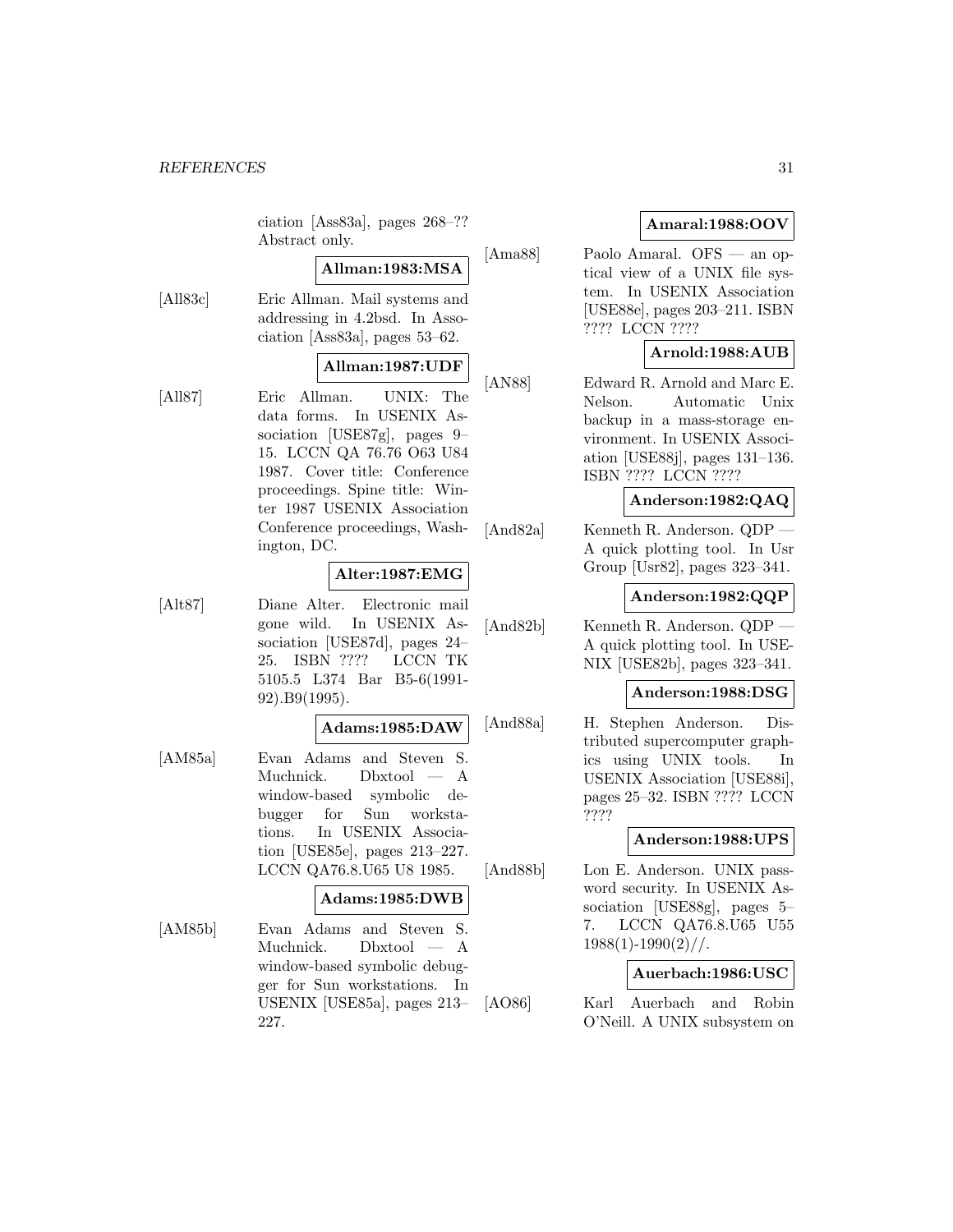the Cray Time Sharing System (CTSS). In USENIX Association [USE86e], pages 211–218.

### **Appelbe:1984:AOC**

[AQ84] Bill Appelbe and Bob Querido. An adaptable object code optimizer for UNIX systems. In Software Tools Users Group [Sof84], pages 111–118. LCCN QA76.8.U65 U83 1984.

#### **Arnold:1986:SLU**

[Arn86] James Q. Arnold. Shared libraries on UNIX system V. In USENIX Association [USE86c], pages 395–404.

### **USENIX:1983:UCPb**

[Ass83a] USENIX Association, editor. USENIX Conference Proceedings, Winter, 1983. San Diego, CA. USENIX, Berkeley, CA, USA, Winter 1983.

#### **USENIX:1983:USTb**

[Ass83b] USENIX Association, editor. USENIX/Software Tools Conference Proceedings, Winter, 1983. San Diego, CA. Software Tools User Group, Berkeley, CA, USA, Winter 1983.

**Aitken:1985:DID**

[ASS85] Gary Aitken, Christine Scott, and Kenneth Scott. DIBOLIX — an implementation of DI-BOL under UNIX. In USENIX Association [USE85c], pages 30–33.

### **USENIX:1988:CSF**

[Ass88a] USENIX Association, editor. Computing Systems, Fall, 1988. USENIX, Berkeley, CA, USA, Fall 1988.

#### **USENIX:1988:CSSa**

[Ass88b] USENIX Association, editor. Computing Systems, Spring, 1988. USENIX, Berkeley, CA, USA, Spring 1988.

#### **USENIX:1988:CSSb**

[Ass88c] USENIX Association, editor. Computing Systems, Summer, 1988. USENIX, Berkeley, CA, USA, Summer 1988.

#### **USENIX:1988:CSW**

[Ass88d] USENIX Association, editor. Computing Systems, Winter, 1988. USENIX, Berkeley, CA, USA, Winter 1988.

### **USENIX:1988:FRT**

[Ass88e] USENIX Association, editor. Fifth Real-Time Software and Operating Systems Workshop Proceedings, May 12–13, 1988. Washington, DC. USENIX, Berkeley, CA, USA, May 12– 13, 1988.

#### **USENIX:1988:UCPa**

[Ass88f] USENIX Association, editor. USENIX Conference Proceedings, Summer, 1988. San Francisco. USENIX, Berkeley, CA, USA, Summer 1988.

### **USENIX:1989:CSF**

[Ass89a] USENIX Association, editor. Computing Systems, Fall, 1989. USENIX Association, Berkeley, CA, USA, Fall 1989.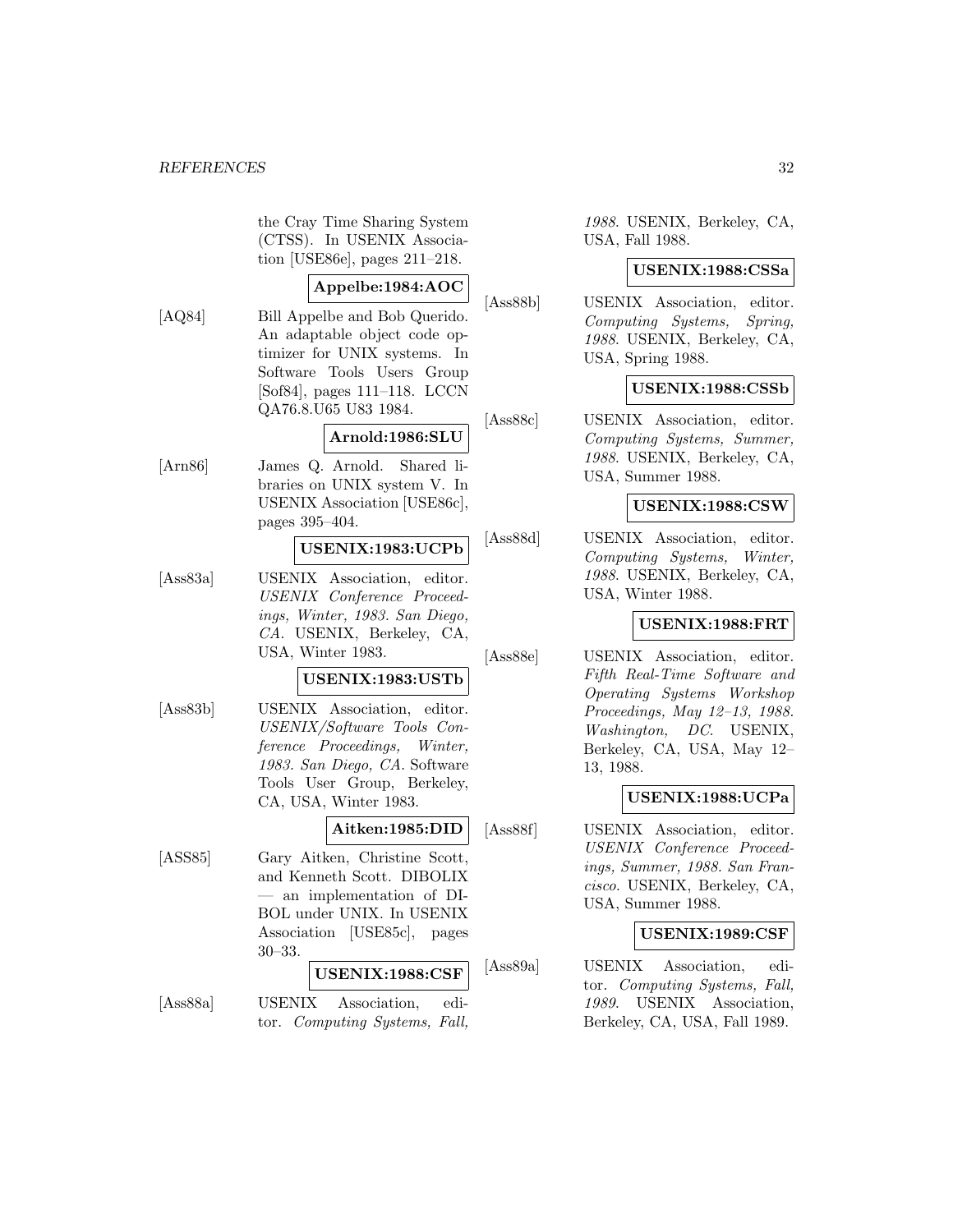#### *REFERENCES* 33

#### **USENIX:1989:CSSa**

[Ass89b] USENIX Association, editor. Computing Systems, Spring, 1989. USENIX Association, Berkeley, CA, USA, Spring 1989.

#### **USENIX:1989:CSSb**

[Ass89c] USENIX Association, editor. Computing Systems, Summer, 1989. USENIX Association, Berkeley, CA, USA, Summer 1989.

### **USENIX:1989:CSW**

[Ass89d] USENIX Association, editor. Computing Systems, Winter, 1989. USENIX, Berkeley, CA, USA, Winter 1989.

### **USENIX:1989:EUS**

[Ass89e] USENIX Association, editor. European UNIX Systems User Group Newsletter, Spring, 1989. EUUG, Berkeley, CA, USA, Spring 1989. CODEN EONLE8. ISSN 1011-4211.

#### **USENIX:1989:ENS**

[Ass89f] USENIX Association, editor. EUUG Newsletter, Spring, 1989. European UNIX Systems User Group, Berkeley, CA, USA, Spring 1989.

### **Almada:1989:EBU**

[AW89] Alfredo Almada and David H. Williams. Enhancing the 4.3 BSD UNIX serial line interface. ;login: the USENIX Asso $ciation$  newsletter,  $14(1):6-29$ , January/February 1989. CO-

DEN LOGNEM. ISSN 1044- 6397.

#### **Baalbergen:1988:DIP**

[Baa88] Erik H. Baalbergen. Design and implementation of parallel make. In Association [Ass88b], pages 135–158.

### **Baker:1989:MOM**

[Bak89] M. Steven Baker. Miscellaneous: OPUS make 5.1 (DOS and OS/2); QuickPak professional (BASIC utilities); GOSIP — the government's OSI network standard; Usenix and C++. Programmer's Journal, 7(1):92–??, January 1, 1989. ISSN 0747-5861.

### **Balter:1983:EYW**

[Bal83] Jim Balter. Everything you wanted to know about System V, and then some. In Software Tools Users Group [Sof83], pages 263–?? LCCN QA76.8.U65 U74 1983. Abstract only.

### **Bame:1985:HMA**

[Bam85a] Paul Bame. A high-performance model for 2-D alphanumeric display generation. In USENIX Association [USE85c], pages 65–68.

### **Bame:1985:HPM**

[Bam85b] Paul Bame. A high-performance model for 2-D alphanumeric display generation. In USENIX [USE85b], pages 65–68.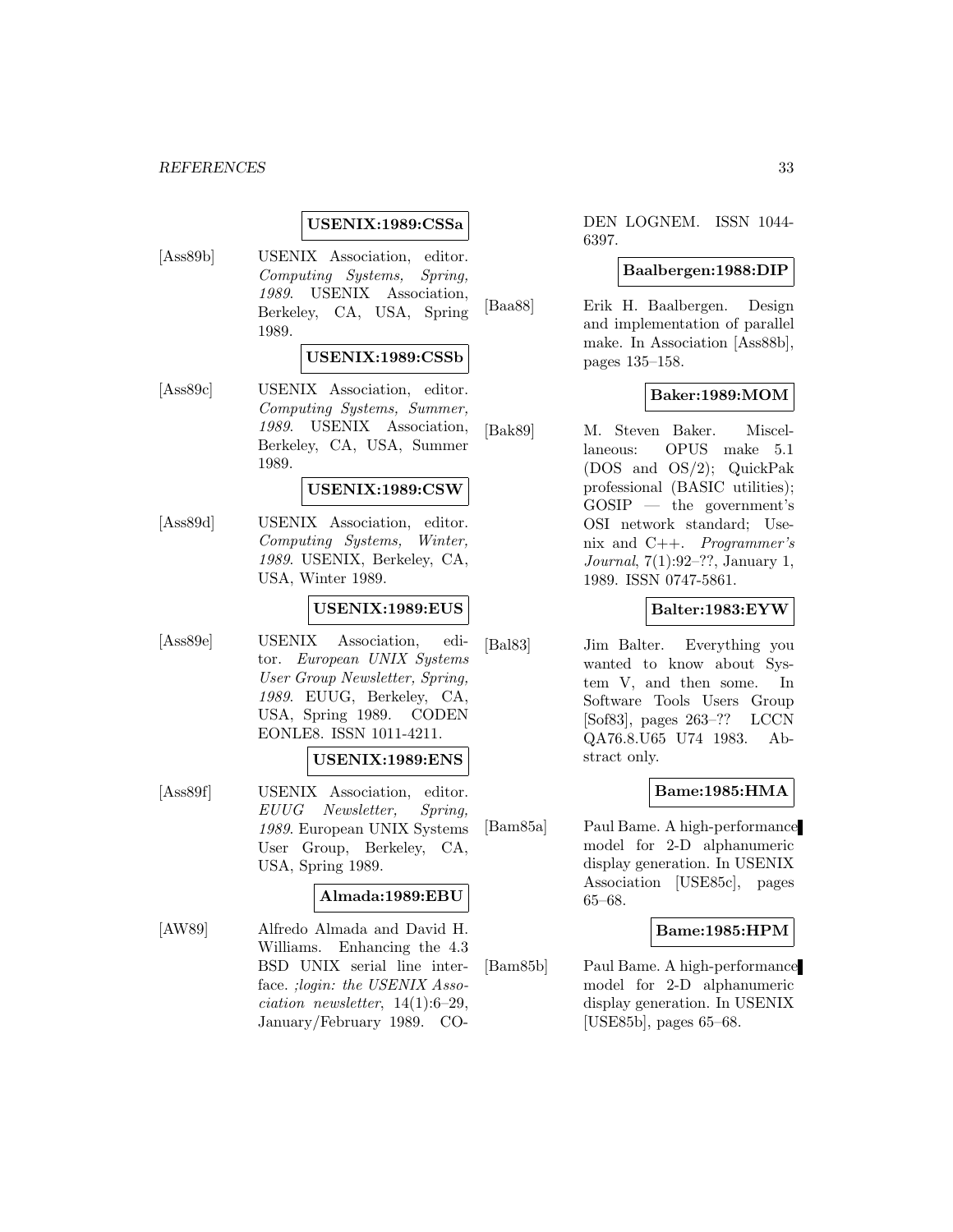### **Banahan:1982:LSB**

[Ban82] Mike Banahan. The loosing of the sticky bit, or how to speed up your UNIX. EUUG Newsletter, 2(4):125–128, Winter 1982. CODEN EONLE8. ISSN 1011- 4211.

#### **Banahan:1983:BPR**

[Ban83] Mike Banahan. Benchmark programs release 'A'. EUUG Newsletter, 3(3):20–23, Autumn 1983. CODEN EONLE8. ISSN 1011-4211.

### **Barrett:1983:IUI**

[Bar83] P. L. Barrett. An implementation of UNIX for the Intel iAPX286. In Software Tools Users Group [Sof83], pages 79– ?? LCCN QA76.8.U65 U74 1983. Abstract only.

### **Barr:1988:COS**

[Bar88a] John R. Barr. Co-resident operating system: UNIX and realtime distributed processing. In Association [Ass88e], pages 47– 53.

### **Barr:1988:CRO**

[Bar88b] John R. Barr. Co-resident operating system: UNIX and realtime distributed processing. In Association [Ass88e], pages 47– 53.

### **Bass:1981:IDF**

[Bas81] John L. Bass. Implementation description for file locking. ;login: the USENIX Association newsletter,  $6(2):11-32$ , February 1981. CODEN LOGNEM. ISSN 1044-6397.

### **Bader:1983:NRT**

[BB83] Morris Bader and William Allan Bader. New Ratfor tools for numeric and graphics processing. In Software Tools Users Group [Sof83], pages 411–417. LCCN QA76.8.U65 U74 1983. Sponsored by USENIX Association in cooperation with Software Tools Users Group.

### **Bach:1984:MUS**

[BB84] Maurice J. Bach and Steven J. Buroff. A multiprocessor UNIX system. In Software Tools Users Group [Sof84], pages 174–177. LCCN QA76.8.U65 U83 1984.

### **Becker-Berlin:1987:SSF**

[BB87] Julie Becker-Berlin. Software synchronization at the Federal Judicial Center. In USENIX Association [USE87d], pages 12–13. ISBN ???? LCCN TK 5105.5 L374 Bar B5-6(1991- 92).B9(1995).

### **Baecker:1983:EPC**

[BBT83] Ronald Baecker, Paul Breslin, and Trevor Thompson. On enhancing the presentation of C source code. In Software Tools Users Group [Sof83], pages 17– ?? LCCN QA76.8.U65 U74 1983. Abstract only.

#### **Britten:1984:MDS**

[BC84] Chet Britten and Paul Chen. Multiprocessor debugging on a shared memory system. In USENIX Association [USE84c], pages 33–38. ISBN none. LCCN QA76.8.U65 U55 1984.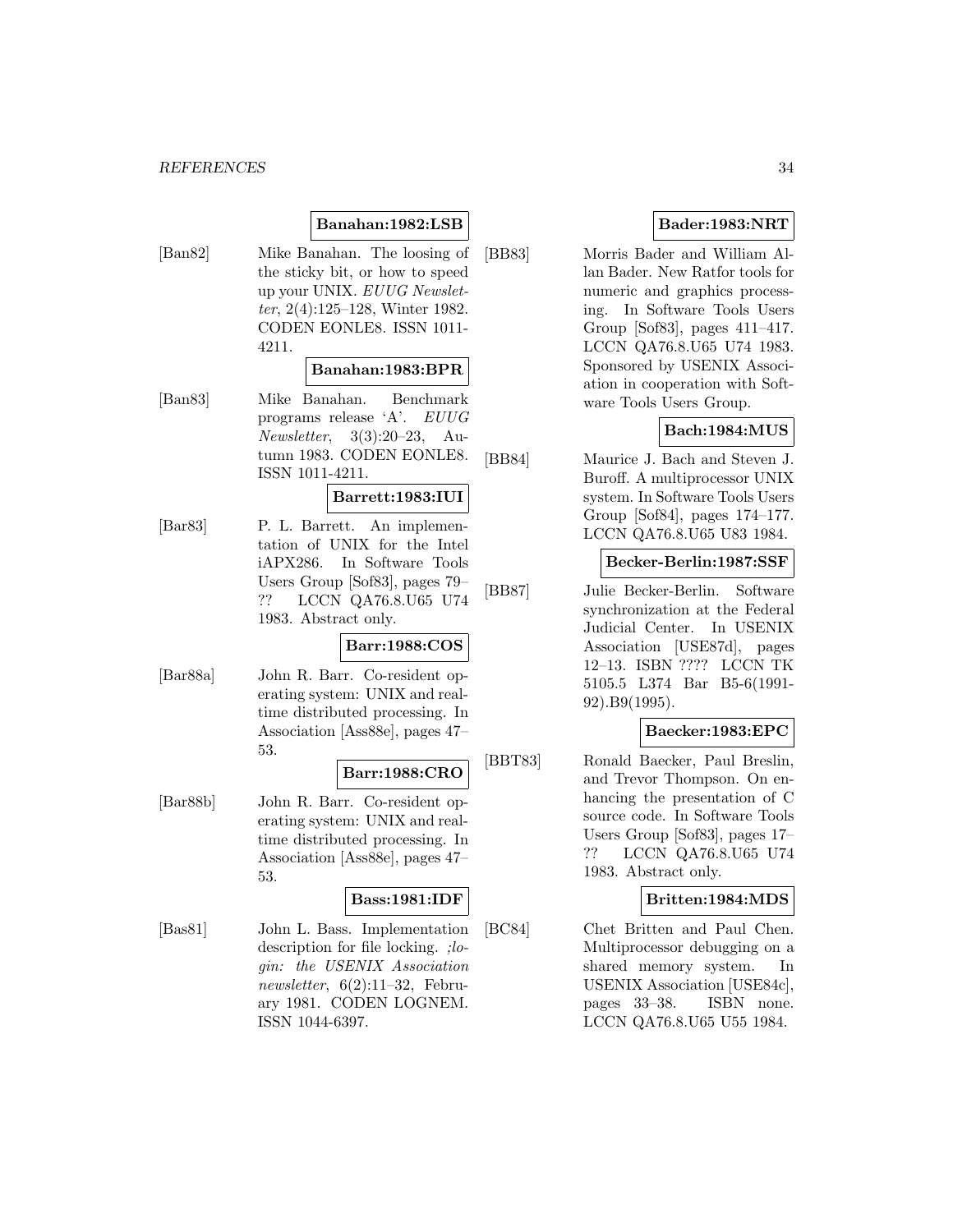### **Barkley:1988:CFD**

[BC88] Ronald E. Barkley and Danny Chen. CASPER the friendly daemon. In Association [Ass88f], pages 251–260.

### **Brand:1989:RRA**

[BC89] Russell Brand and D. Brent Chapman. RAPID: Remote automated patch installation database. In USENIX Association [USE89j], pages 77–84.

### **Bricker:1987:ED**

[BCL<sup>+</sup>87] Allan Bricker, Morgan Clark, Tad Lebeck, Barton P. Miller, and Peter Wu. Experiences with DREGS. In USENIX Association [USE87f], pages 471– 481.

### **Bloom:1986:EIB**

[BD86] James M. Bloom and Kevin J. Dunlap. Experiences implementing BIND, A distributed name server for the DARPA Internet. In USENIX Association [USE86c], pages 172–181.

### **Bar-David:1987:TC**

[BD87a] Tsvi Bar-David. Teaching C++. In USENIX Association [USE87a], pages 232–237. ISBN ???? LCCN ????

### **Batchelder:1987:PDP**

[BD87b] Ned Batchelder and Trevor Darrell. Psfig — A DITROFF preprocessor for POSTSCRIPT figures. In USENIX Association [USE87f], pages 31–42.

### **Barbacci:1989:DAH**

[BDWW89] Mario R. Barbacci, Dennis L. Doubleday, Charles B. Weinstock, and Jeannette M. Wing. Developing applications for heterogeneous machine networks: The durra environment. In Association [Ass89d], pages 7–35.

### **Bina:1989:FFB**

[BE89] Eric J. Bina and Perry A. Emrath. A faster fsck for BSD UNIX. In USENIX Association [USE89g], pages 173–185.

#### **Bechtolsheim:1982:SW**

[Bec82] Andreas Bechtolsheim. The SUN workstation. In Usr Group [Usr82], pages 61–?? Abstract only.

### **Becker:1984:ELM**

[Bec84] Richard A. Becker. Experiences with a large mixedlanguage system running under the UNIX operating system. In Software Tools Users Group [Sof84], pages 326–331. LCCN QA76.8.U65 U83 1984.

### **Bell:1985:CSC**

[BED<sup>+</sup>85] C. Gordon Bell, Steve Emmerich, Ivor Durham, Daniel P. Siewiorek, and Andrew Wilson. Computer structures are changing: Will UNIX change with them? In USENIX Association [USE85e], pages 1–4. LCCN QA76.8.U65 U8 1985.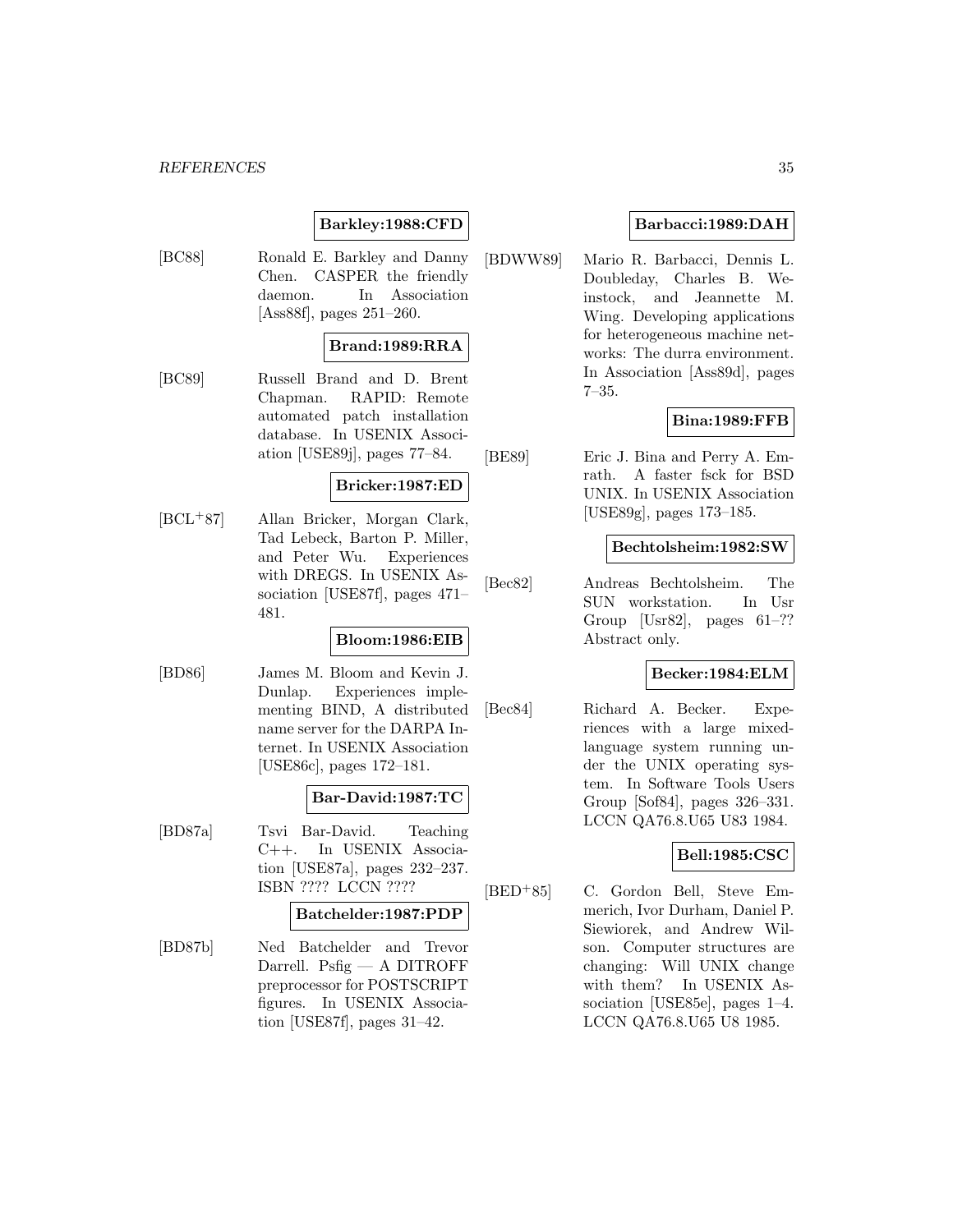### **Beebe:1984:PTC**

[Bee84a] Nelson Beebe. A portable TOPS-20-like command parser. In Software Tools Users Group [Sof84], pages 354–?? LCCN QA76.8.U65 U83 1984. Abstract only.

### **Beebe:1984:PTL**

[Bee84b] Nelson Beebe. A portable TOPS-20-like command parser. In USENIX [USE84b], pages 354–?? Abstract only.

#### **Beeker:1986:ISU**

[Bee86] Etienne Beeker. Image synthesis with UNIX. EUUG Newsletter, 6(1):4–9, Spring 1986. CO-DEN EONLE8. ISSN 1011- 4211.

### **Blewett:1986:MBI**

[BEHW86a] C. D. Blewett, J. T. Edmark, J. I. Helfman, and M. Wish. A multi-representation, bitmap interface to the UNIX file system constructed from cooperating processes. In USENIX Association [USE86d], pages 41– 48. ISBN ???? LCCN ????

### **Blewett:1986:MRB**

[BEHW86b] C. D. Blewett, J. T. Edmark, J. I. Helfman, and M. Wish. A multi-representation, bitmap interface to the UNIX file system constructed from cooperating processes. In USENIX Association [USE86d], pages 41– 48. ISBN ???? LCCN ????

### **Bellovin:1988:STM**

[Bel88a] S. M. Bellovin. The "session tty" manager. In USE-NIX Association [USE88j], pages 339–354. ISBN ???? LCCN ???? FTP - research.att.com:/dist/sessext.ps.Z; local - sessext.ps.

### **Bellovin:1988:TM**

[Bel88b] S. M. Bellovin. The "Session Tty" Manager. In Association [Ass88f], pages 339–354. URL ftp://ftp. uu.net/doc/security/att/ smb/sessext.ps; ftp:// research.bell-labs.com/dist/ sessext.ps.Z. FTP - research.att.com:/dist/sessext.ps.Z; local - sessext.ps.

### **Bender:1982:SDB**

[Ben82] Mike Bender. Selecting a data base management system for a super micro. In Usr Group [Usr82], pages 257–268.

#### **Berens:1985:APU**

[Ber85] Peter H. Berens. Array processing under UNIX. In USENIX Association [USE85e], pages 175–181. LCCN QA76.8.U65 U8 1985.

#### **Bershad:1986:LBM**

[Ber86] Brian Bershad. Load balancing with Maitre d'. ; login: the USENIX Association newsletter,  $11(1):32-45$ , January/February 1986. CODEN LOGNEM. ISSN 1044-6397.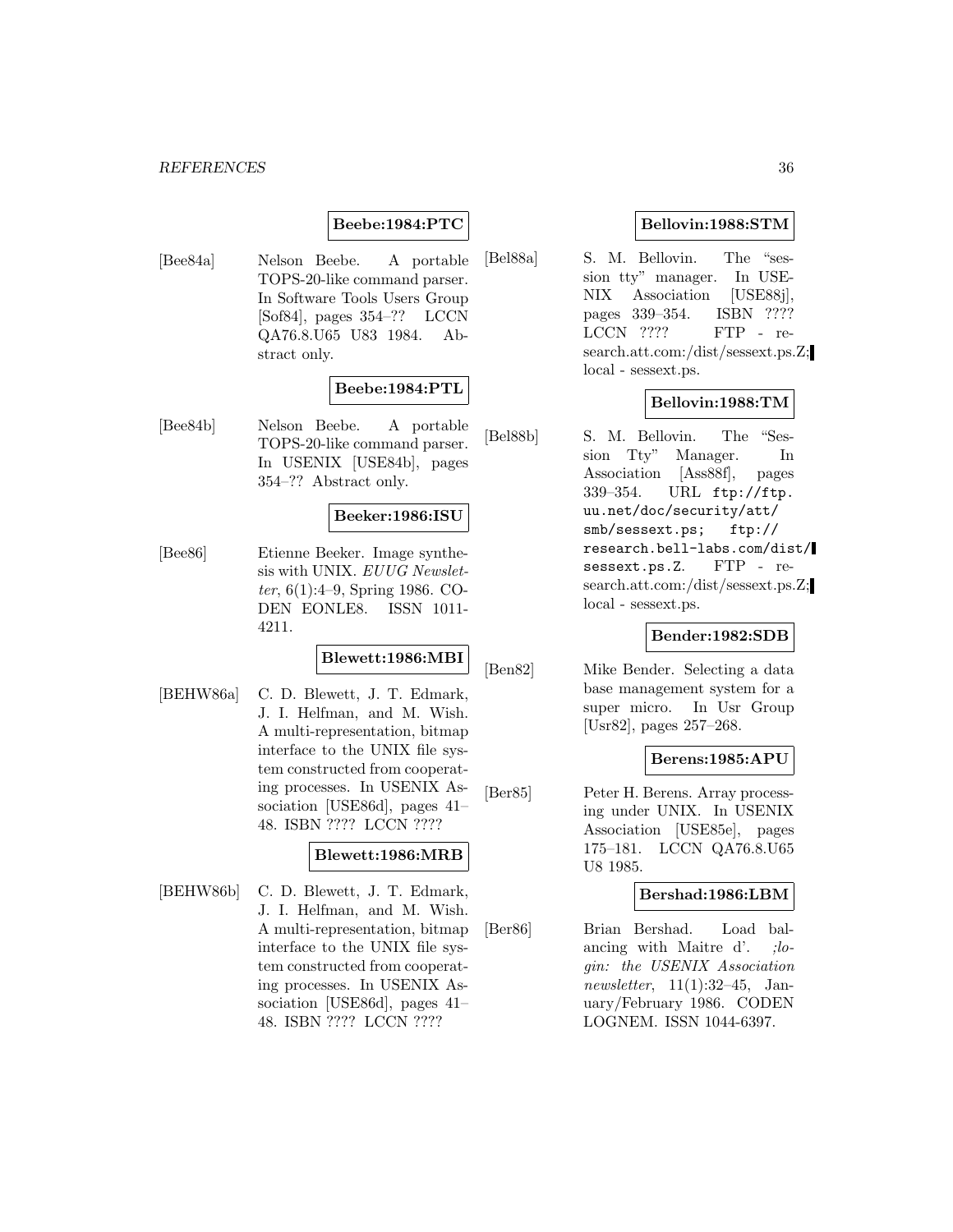#### **Borenstein:1988:MMM**

[BERS88a] Nathaniel Borenstein, Craig Everhart, Jonathan Rosenberg, and Adam Stoller. A multimedia message system for andrew. In Association [Ass88f], pages 37–42.

#### **Borenstein:1988:MMS**

[BERS88b] Nathaniel Borenstein, Craig Everhart, Jonathan Rosenberg, and Adam Stoller. A multimedia message system for Andrew. In USENIX Association [USE88j], pages 37–42. ISBN ???? LCCN ????

# **Beyls:1987:NUT**

[Bey87] Pascal Beyls. Now UNIX talks to me in my language. In USENIX Association [USE87f], pages 307–321.

# **Beyls:1988:ASF**

[Bey88] Pascal Beyls. An adaptation of spell to French. EUUG Newsletter, 8(1):11–14, Spring 1988. CODEN EONLE8. ISSN 1011- 4211.

#### **Ballance:1989:UIR**

[BFGK89] Charles Ballance, Sean Fleming, Jay Goldberg, and Nelly Karasik. UFOS: An intelligent real-time performance monitor for UNIX System V. In USENIX Association [USE89f], pages 277–286. LCCN QA 76.76 O63 U83 1989.

#### **Bonomi:1989:DPL**

[BFS89] F. Bonomi, P. J. Fleming, and P. D. Steinberg. Distributing processes in looselycoupled UNIX multiprocessor systems. In USENIX Association [USE89f], pages 61–72. LCCN QA 76.76 O63 U83 1989.

## **Bach:1988:MFS**

[BG88a] Maurice J. Bach and Ron Gomes. Measuring file system activity in the UNIX system. In USENIX Association [USE88e], pages 43–52. ISBN ???? LCCN ????

### **Berman:1988:NCP**

[BG88b] C. Berman and R. Gur.  $NAPS - A C++ project case$ study. In USENIX Association [USE88k], pages 137–152.

# **Bahill:1986:CES**

[BH86] A. Terry Bahill and Pat Harris. Cogito, an expert system to give installation advice for UNIX 4.2BSD. ; login: the USENIX Association newsletter, 11(5):4–8, September/October 1986. CODEN LOGNEM. ISSN 1044-6397.

# **Bigelow:1985:PSF**

[Big85] Charles Bigelow. Principles of structured font design for the personal workstation. *;lo*gin: the USENIX Association newsletter, 10(4):65–83, October/November 1985. CODEN LOGNEM. ISSN 1044-6397.

### **Bihari:1988:FVO**

[Bih88] Thomas E. Bihari. Functional vs. object-oriented development of robot-control software (A comparison of two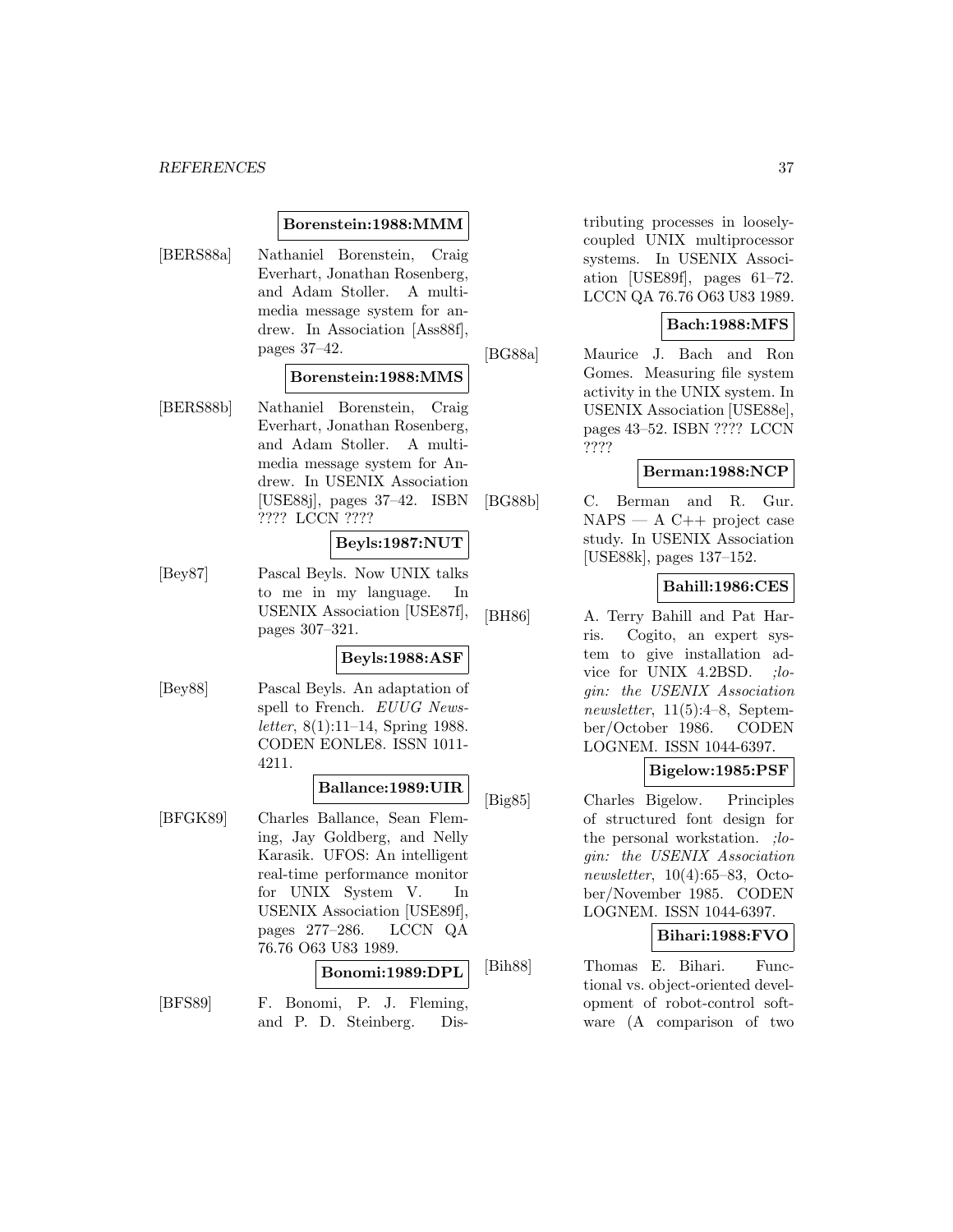robot-control programs). In Association [Ass88e], pages 80–81.

# **Bilyeu:1986:ELA**

[Bil86] Bob Bilyeu. Experience with large applications on Unix. In USENIX Association [USE86e], pages 110–?? Title listed only, no paper or abstract.

# **Bishop:1983:HVL**

[Bis83] Mitch Bishop. Handling very large programs on a 16-bit super-micro. In Association [Ass83a], pages 41–47.

# **Bishop:1987:HWS**

[Bis87a] Matt Bishop. How to write a Setuid program. ; *lo*gin: the USENIX Association newsletter,  $12(1):5-11$ , January/February 1987. CO-DEN LOGNEM. ISSN 1044- 6397. URL http://nob.cs. ucdavis.edu/~bishop/papers/ 1987-setuid/.

### **Bishop:1987:RMS**

[Bis87b] Matt Bishop. The RIACS mail system. ;login: the USENIX Association newsletter, 12(3): 3–26, May/June 1987. CODEN LOGNEM. ISSN 1044-6397.

# **Bishop:1987:SA**

[Bis87c] Matt Bishop. Sharing accounts. In USENIX Association [USE87d], pages 36–?? ISBN ???? LCCN TK 5105.5 L374 Bar B5-6(1991-92).B9(1995).

### **Bishop:1988:AFD**

[Bis88a] Matt Bishop. An application of a fast data encryption standard

implementation. In Association [Ass88c], pages 221–254.

# **Bishop:1988:AFN**

[Bis88b] Matthew A. Bishop. Auditing files on a network of UNIX machines. In USENIX Association [USE88g], pages 51– 52. LCCN QA76.8.U65 U55  $1988(1)$ -1990 $(2)$ //. Abstract only.

# **Bivand:1987:UIG**

[Biv87] Roger Bivand. A user interface for geographers — what can UNIX offer? In USENIX Association [USE87b], pages 183– 190. ISBN ???? LCCN ????

## **Butler:1984:USH**

[BK84] T. W. Butler and L. A. Kennedy. The UNIX system help facility. In Software Tools Users Group [Sof84], pages 253–257. LCCN QA76.8.U65 U83 1984.

# **Beck:1985:VAB**

[BK85] Bob Beck and Bob Kasten. VLSI assist in building a multiprocessor UNIX system. In USENIX Association [USE85e], pages 255–275. LCCN QA76.8.U65 U8 1985.

## **Bentley:1987:SAA**

[BK87] Jon L. Bentley and Brian W. Kernighan. A system for algorithm animation. In USENIX Association [USE87c], pages 13–23. ISBN ???? LCCN ????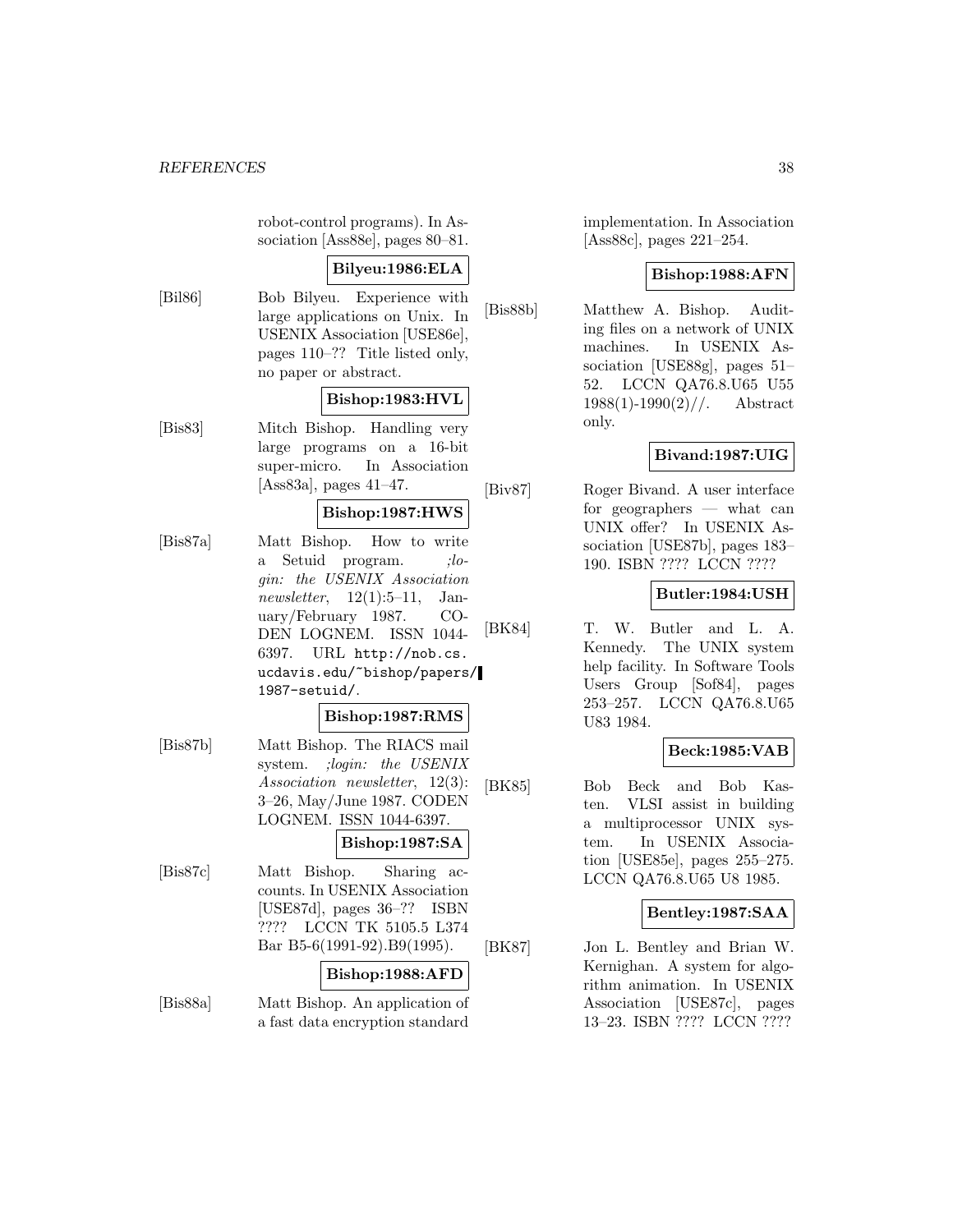# **Bauer:1988:NAR**

[BK88a] David S. Bauer and Michael E. Koblentz. NIDX — A real-time intrusion detection expert system. In Association [Ass88f], pages 261–273.

#### **Bauer:1988:NRT**

[BK88b] David S. Bauer and Michael E. Koblentz. NIDX — A real-time intrusion detection expert system. In USENIX Association [USE88j], pages 261–273. ISBN ???? LCCN ????

### **Bal:1989:DIS**

[BKT89] Henri E. Bal, M. Frans Kaashoek, and Andrew S. Tanenbaum. A distributed implementation of the shared data-object model. In USENIX Association [USE89d], pages 1–19. ISBN ???? LCCN ????

## **Barkley:1988:HBC**

[BL88a] Ronald E. Barkley and T. Paul Lee. A heap-based callout implementation to meet real-time needs. In USENIX Association [USE88j], pages 213–222. ISBN ???? LCCN ????

## **Barkley:1988:HCI**

[BL88b] Ronald E. Barkley and T. Paul Lee. A heap-based callout implementation to meet real-time needs. In Association [Ass88f], pages 213–222.

# **Boykin:1989:PMD**

[BL89] Joseph Boykin and Alan Langerman. The parallelization of Mach/4.3BSD: Design

philosophy and performance analysis. In USENIX Association [USE89d], pages 105–126. ISBN ???? LCCN ????

## **Black:1983:NCC**

[Bla83a] J. P. Black. The Newcastle Connection: Current status and future plans. In Software Tools Users Group [Sof83], pages 377–382. LCCN QA76.8.U65 U74 1983. Sponsored by USENIX Association in cooperation with Software Tools Users Group.

# **Blackett:1983:MDR**

[Bla83b] Kent Blackett. A menu-driven real-time UNIX system. In USENIX [USE83a], pages 279– 283.

#### **Blackett:1983:MRU**

[Bla83c] Kent Blackett. A menu-driven real-time UNIX system. In Association [Ass83a], pages 279– 283.

#### **Black:1989:SCM**

[Bla89] Eric Black. Software configuration management with an object-oriented database. In USENIX Association [USE89g], pages 257–272.

## **Blevins:1983:PUG**

[Ble83] Jack Blevins. The port of UNIX to the Gould 32/27. In Association [Ass83a], pages 273–278.

### **Beaudouin-Lafon:1987:FMM**

[BLK87] Michel Beaudouin-Lafon and Solange Karsenty. A framework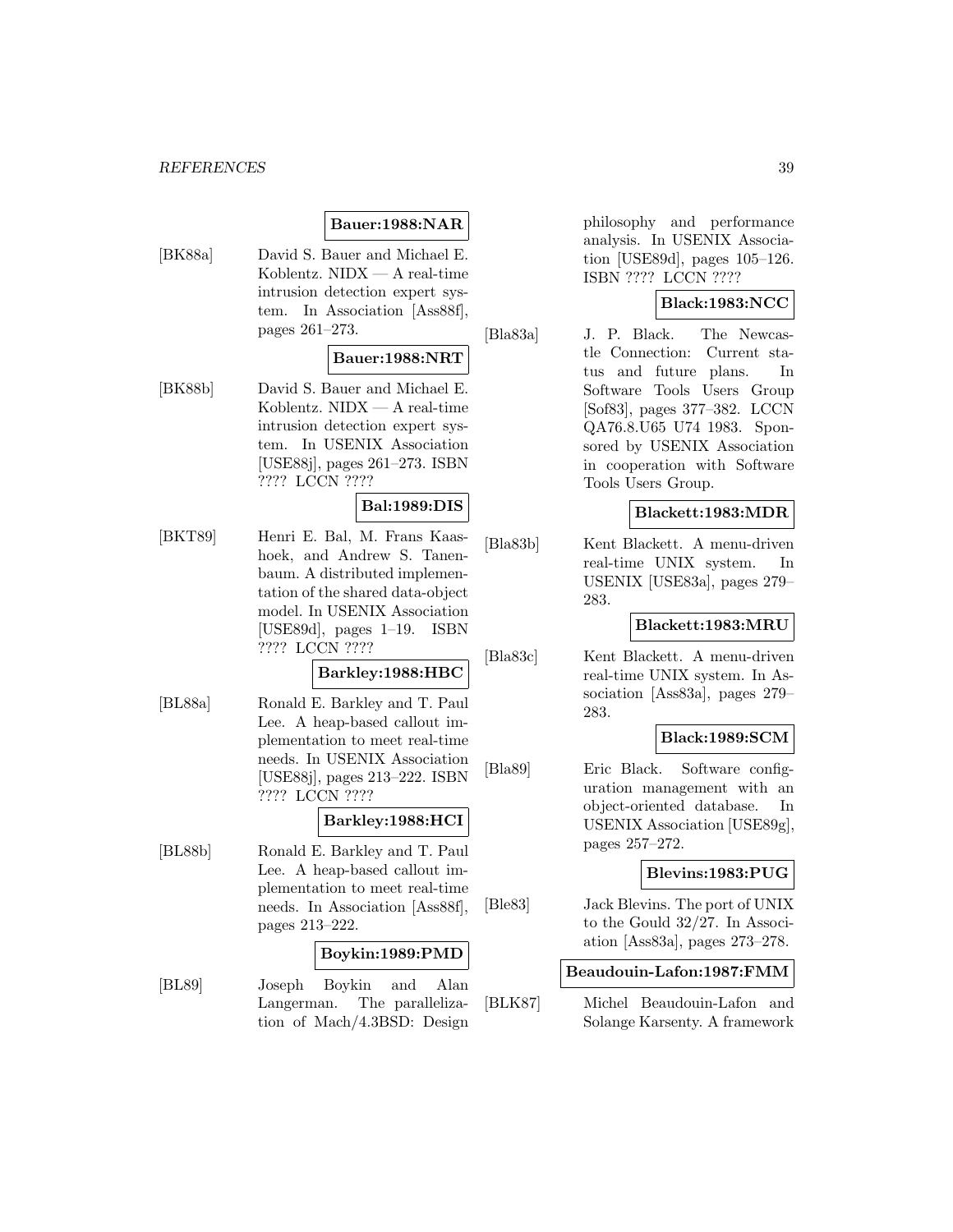for man machine interfaces design. In USENIX Association [USE87b], pages 1–10. ISBN ???? LCCN ????

### **Bach:1987:RFC**

[BLMY87] M. J. Bach, M. W. Luppi, A. S. Melamed, and K. Yueh. A remote-file cache for RFS. In USENIX Association [USE87f], pages 273–279.

# **Buxton:1983:UIM**

[BLSS83] W. Buxton, M. R. Lamb, D. Sherman, and K. C. Smith. A user interface management system. In Software Tools Users Group [Sof83], pages 177–?? LCCN QA76.8.U65 U74 1983. Abstract only.

# **Barnett:1987:IUN**

[BM87] Lewis Barnett and Michael K. Malloy. ILMON: A UNIX network monitoring facility. In USENIX Association [USE87g], pages 133–144. LCCN QA 76.76 O63 U84 1987. Cover title: Conference proceedings. Spine title: Winter 1987 USE-NIX Association Conference proceedings, Washington, DC.

## **Borthwick:1987:IWB**

[BNB87] Stuart Borthwick, John R. Nicol, and Gordon S. Blair. An intelligent, window based interface to UNIX. In USENIX Association [USE87b], pages 225– 241. ISBN ???? LCCN ????

### **Breeden:1983:CAC**

[BO83a] Laura Breeden and Mike O'Brien. CSNET: A computer

science research network. In Software Tools Users Group [Sof83], pages 371–376. LCCN QA76.8.U65 U74 1983. Sponsored by USENIX Association in cooperation with Software Tools Users Group.

# **Breeden:1983:CCS**

[BO83b] Laura Breeden and Mike O'Brien. CSNET: A computer science research network. In Association [Ass83a], pages 371–376.

# **Beck:1987:PPP**

[BO87] Bob Beck and Dave Olien. A parallel programming process model. In USENIX Association [USE87g], pages 83– 102. LCCN QA 76.76 O63 U84 1987. Cover title: Conference proceedings. Spine title: Winter 1987 USENIX Association Conference proceedings, Washington, DC.

# **Bobey:1988:MPP**

[Bob88] Kenneth Bobey. Monitoring program performance on large parallel systems. In USENIX Association [USE88i], pages 43–49. ISBN ???? LCCN ????

## **Bohannon:1986:RUS**

[Boh86] Thomas A. Bohannon. Reflections on A UNIX scheduler. ;login: the USENIX Association newsletter, 11(4):39– 45, July/August 1986. CODEN LOGNEM. ISSN 1044-6397.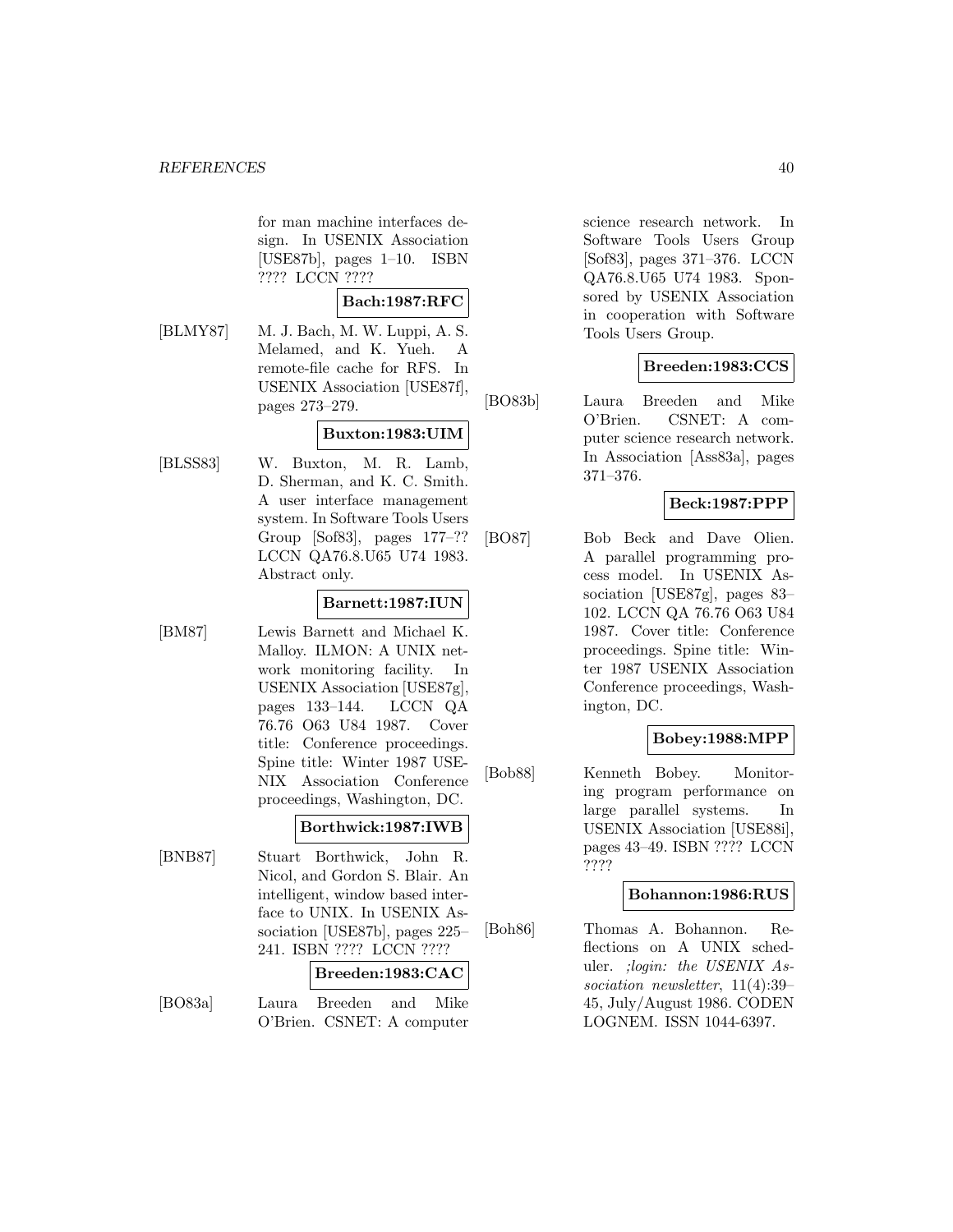# **Boldyreff:1988:MED**

[Bol88] Cornelia Boldyreff. Macro expansion as defined by the ANSI/ISO C draft standard. EUUG Newsletter, 8(2):36– 39, Summer 1988. CODEN EONLE8. ISSN 1011-4211.

## **Bott:1984:OTS**

[Bot84] Ross Bott. OSx: Towards a single UNIX system for superminis. In USENIX Association [USE84c], pages 145–167. ISBN none. LCCN QA76.8.U65 U55 1984.

### **Bourne:1989:WSC**

[Bou89] Steven R. Bourne. What a source code control system should do. In USENIX Association [USE89j], page ?? Listed in contents only, no abstract, no paper.

#### **Boyd:1984:SIP**

[Boy84] Stowe Boyd. SYSTANT: An integrated programming environment for modular C under UNIX. In Software Tools Users Group [Sof84], pages 141–150. LCCN QA76.8.U65 U83 1984.

### **Butterfield:1984:NTL**

[BP84] David A. Butterfield and Gerald J. Popek. Network tasking in the locus distributed UNIX system. In Software Tools Users Group [Sof84], pages 62–71. LCCN QA76.8.U65 U83 1984.

# **Barak:1986:MSU**

[BP86] Amnon Barak and On G. Paradise. MOS — scaling up UNIX. In USENIX Association [USE86c], pages 414–418.

### **Bershad:1988:WEUa**

[BP88a] Brian N. Bershad and C. Brian Pinkerton. Watchdogs — extending the UNIX file system. In USENIX Association [USE88j], pages 267–275. ISBN ???? LCCN ????

# **Bershad:1988:WEUb**

[BP88b] Brian N. Bershad and C. Brian Pinkerton. Watchdogs — extending the UNIX file system. In Association [Ass88b], pages 169–188.

# **Brett:1987:PIA**

[BPM87] Cliff Brett, Steve Pieper, and David Meltzer. Putting it all together: An integrated package for viewing and editing 3D microworlds. In USENIX Association [USE87c], pages 2–12. ISBN ???? LCCN ????

# **Borghi:1986:SIP**

[BQd86] Bruno Borghi, Stephane Querel, and Daniel deRauglaudre. SmScript: An interpretor for the PostScript language under UNIX. In USENIX Association [USE86c], pages 284–293.

## **Bray:1989:LNO**

[Bra89] Tim Bray. Lessons of the New Oxford English Dictionary Project. In USENIX Association [USE89g], pages 187–199. This dictionary is coded with SGML markup.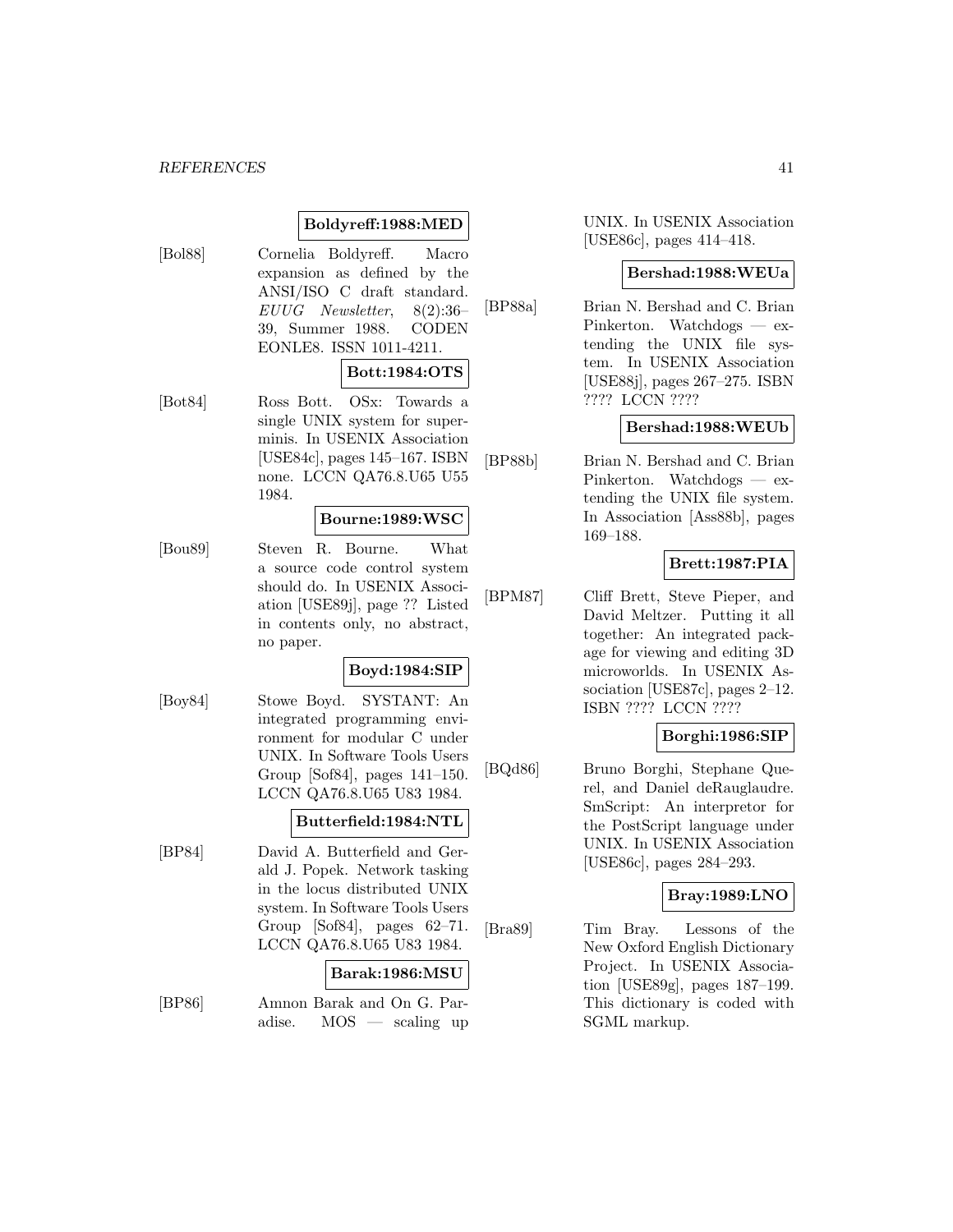### **Breckon:1983:ESP**

[Bre83] Theresa Breckon. Environments and search paths for the software tools. In Software Tools Users Group [Sof83], pages 419–424. LCCN QA76.8.U65 U74 1983. Sponsored by USENIX Association in cooperation with Software Tools Users Group.

# **Breuel:1988:DLP**

[Bre88a] Thomas M. Breuel. Data level parallel programming in C++. In USENIX Association [USE88k], pages 153–167.

### **Breuel:1988:LCC**

[Bre88b] Thomas M. Breuel. Lexical closures for C++. In USENIX Association [USE88k], pages 293– 304.

#### **Brooks:1985:EES**

[Bro85] Catherine A. Brooks. Experiences with electronic software distribution. In USENIX Association [USE85e], pages 433– 436. LCCN QA76.8.U65 U8 1985.

# **Brooks:1987:NPC**

[Bro87] Piete Brooks. An NRS processor in C and the future. EUUG Newsletter,  $7(1):65-67$ , 1987. CODEN EONLE8. ISSN 1011-4211.

#### **Brown:1988:CPP**

[Bro88] Jonathan Brown. The CTSS/ POSIX project. In USENIX Association [USE88i], pages 33–?? ISBN ???? LCCN ???? Abstract only.

#### **Bronson:1989:C**

[Bro89a] Nathaniel R. Bronson, III. CC-SLAND. In USENIX [USE89a], pages 87–94.

### **Brown:1989:HSU**

[Bro89b] P. J. Brown. A hypertext system for UNIX. In Association [Ass89d], pages 37–53.

# **Bruck:1988:MCS**

[Bru88] Dag M. Bruck. Modelling of control systems with C++ and PHIGS. In USENIX Association [USE88k], pages 183–192.

### **Bryan:1983:VAM**

[Bry83a] Scott Bryan. VCHK — A maintenance program for UNIX file hierarchies. In Software Tools Users Group [Sof83], pages 41– 44. LCCN QA76.8.U65 U74 1983. Sponsored by USENIX Association in cooperation with Software Tools Users Group.

## **Bryan:1983:VMP**

[Bry83b] Scott Bryan. VCHK — A maintenance program for UNIX file hierarchies. In Association [Ass83a], pages 41–44.

#### **Bryant:1988:RPC**

[Bry88] Ray Bryant. The RP3 parallel computing environment. In USENIX Association [USE88i], pages 69–92. ISBN ???? LCCN ????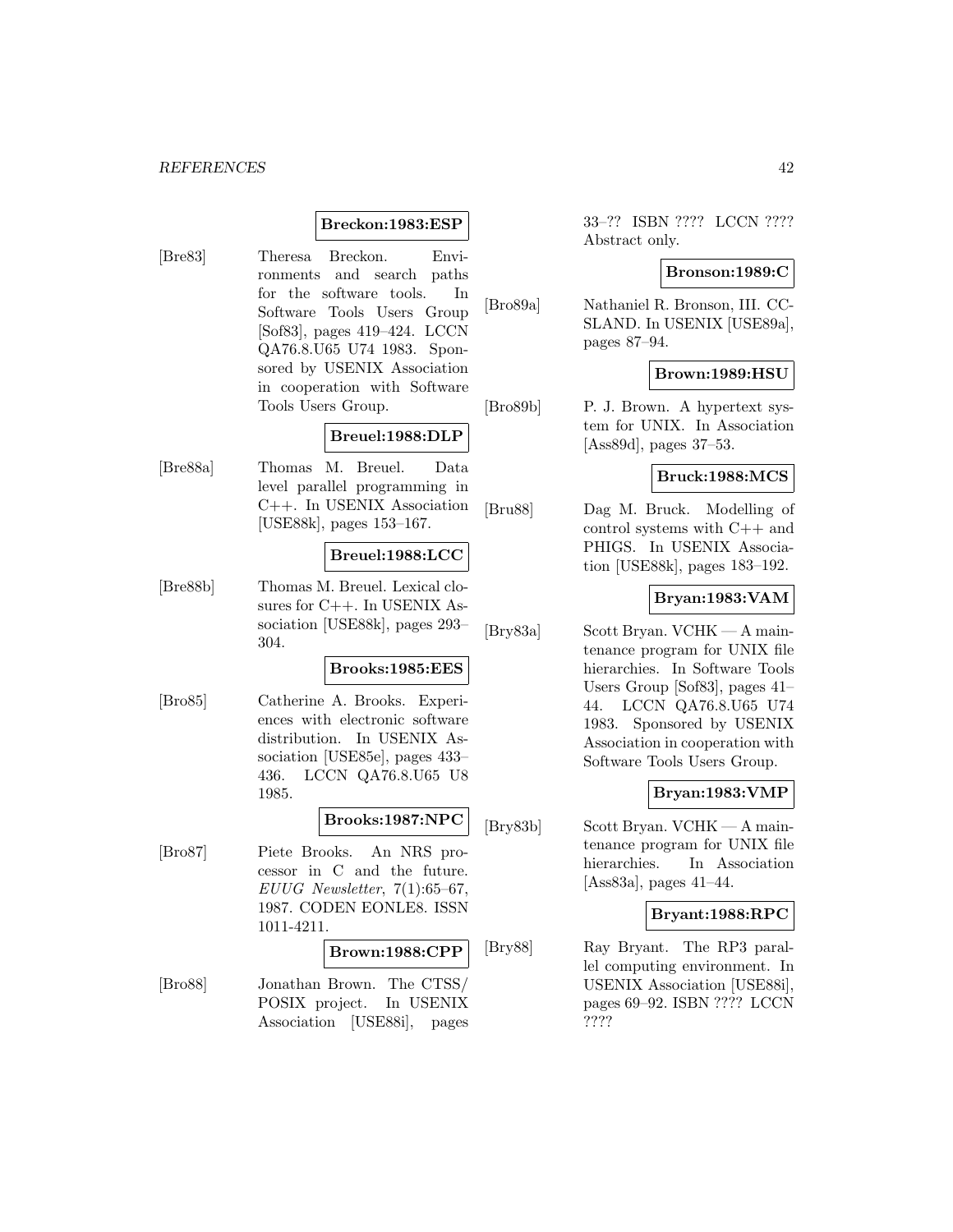# **Barzel:1985:PAD**

[BS85a] Ronen Barzel and David Salesin. Patchwork: A dataflow model for efficient graphics programming. ;login: the USE-NIX Association newsletter, 10 (4):43–53, October/November 1985. CODEN LOGNEM. ISSN 1044-6397.

## **Barzel:1985:PDM**

[BS85b] Ronen Barzel and David Salesin. Patchwork: A dataflow model for efficient graphics programming. ;login: the USE-NIX Association newsletter, 10 (4):43–53, October/November 1985. CODEN LOGNEM. ISSN 1044-6397.

### **Biyabani:1988:IDC**

[BSR88] Sara Biyabani, John A. Stankovic, and Krithi Ramamritham. The integration of deadline and criticalness requirements in hard real-time systems. In Association [Ass88e], pages 12–17.

## **Bacon:1988:NAN**

[BSY88a] David F. Bacon, Jed Schwartz, and Yechiam Yemini. Nest: A network simulation and prototyping tool. In USENIX Association [USE88j], pages 71–77. ISBN ???? LCCN ????

### **Bacon:1988:NNS**

[BSY88b] David F. Bacon, Jed Schwartz, and Yechiam Yemini. Nest: A network simulation and prototyping tool. In Association [Ass88f], pages 71–77.

# **Banda:1988:DDR**

[BV88] Venu P. Banda and Richard A. Volz. Debugging distributed real-time software. In Association [Ass88e], pages 66–70.

# **Barton:1988:BTR**

[BW88a] J. M. Barton and J. C. Wagner. Beyond threads: Resource sharing in UNIX. In USENIX Association [USE88j], pages 259–266. ISBN ???? LCCN ????

# **Barton:1988:ERS**

[BW88b] J. M. Barton and J. C. Wagner. Enhanced resource sharing in UNIX. In Association [Ass88b], pages 111–133.

### **Barak:1989:MIM**

[BW89] Amnon Barak and Richard Wheeler. MOSIX: An integrated multiprocessor UNIX. In USENIX Association [USE89g], pages 101–112.

# **Blewett:1987:NIS**

[BWH87] C. Douglas Blewett, Myron (Mike) Wish, and Jonathan I. Helfman. A new IPC system for bitmap graphics applications: Review, model, and benchmarks. In USENIX Association [USE87f], pages 159– 184.

#### **Bachrach:1985:XVM**

[BWP85] Jonathan Bachrach, John Wallerius, and Jehan-Francois Paris. A XINU virtual machine. In USENIX Associa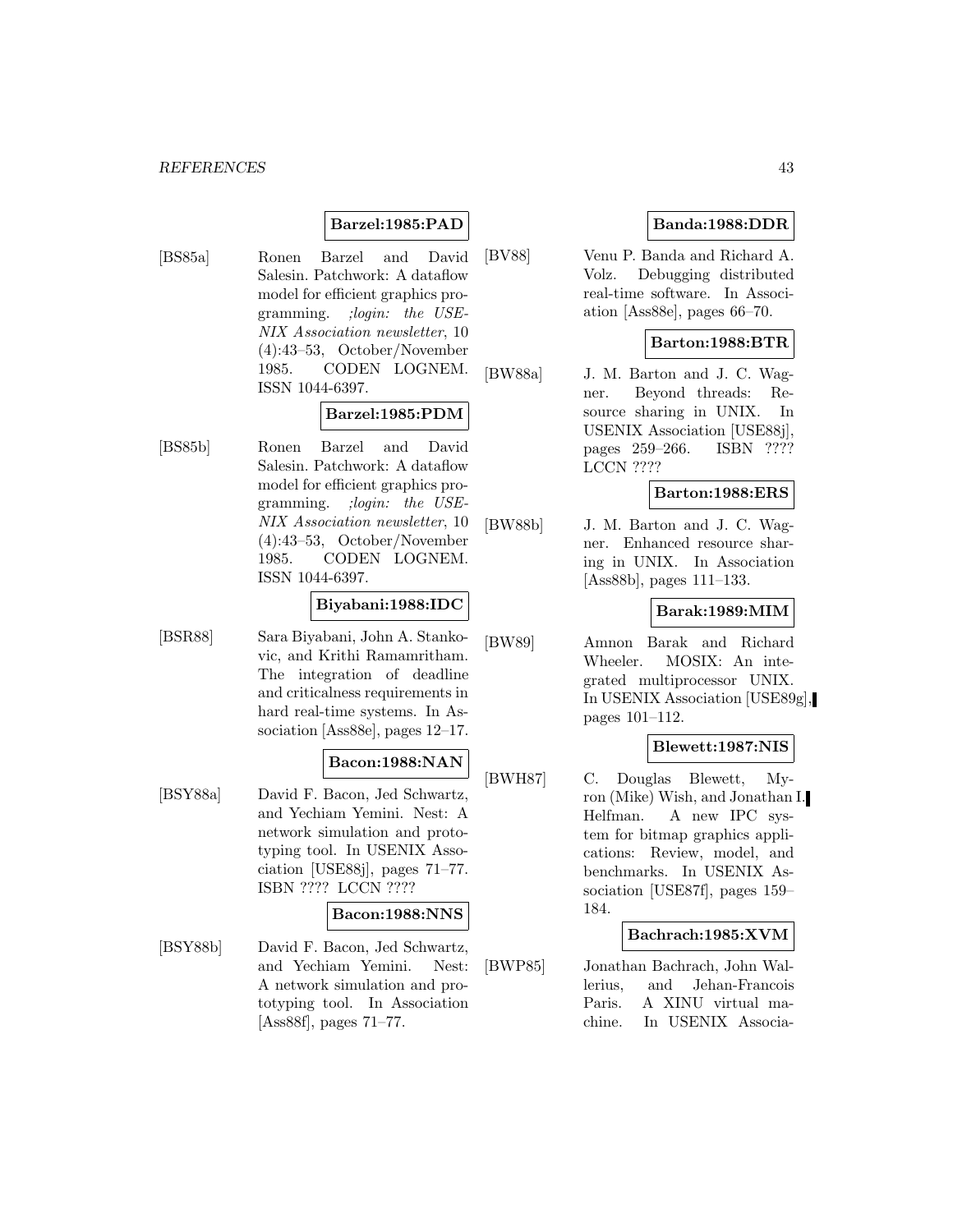tion [USE85e], pages 348–355. LCCN QA76.8.U65 U8 1985.

# **Beer:1987:DSG**

[BWS87a] Stephen Beer, Ray Welland, and Ian Sommerville. DES support for the graphical design of software. In USENIX Association [USE87b], pages 261–273. ISBN ???? LCCN ????

# **Beer:1987:SGD**

[BWS87b] Stephen Beer, Ray Welland, and Ian Sommerville. DES support for the graphical design of software. In USENIX Association [USE87b], pages 261–273. ISBN ???? LCCN ????

# **Cabrera:1986:IWL**

[Cab86] Luis-Felipe Cabrera. The influence of workload on load balancing strategies. In USENIX Association [USE86c], pages 446–458.

# **Coppeto:1989:OLC**

[CAG89a] Thomas J. Coppeto, Beth L. Anderson, and Daniel E. Geer, Jr. OLC: An online consulting system for UNIX. In USENIX [USE89b], pages 83–94. FTP - aeneas.mit.edu:/pub/usenix/olc.PS; local - olc.ps.

# **Coppeto:1989:OOC**

[CAG89b] Thomas J. Coppeto, Beth L. Anderson, and Daniel E. Geer, Jr. OLC: An online consulting system for UNIX. In USENIX Association [USE89f], pages 83–94. LCCN QA 76.76 O63 U83 1989.

URL ftp://aeneas.mit.edu/ pub/usenix/olc.PS; ftp: //ftp.uu.net/networking/ athena/usenix/olc.PS.Z. FTP - aeneas.mit.edu:/pub/usenix/olc.PS; local - olc.ps.

# **Calland:1983:EF**

[Cal83] Bob Calland. Enhancements to format. In Software Tools Users Group [Sof83], pages 7– ?? LCCN QA76.8.U65 U74 1983. Abstract only.

## **Caplinger:1982:NUE**

[Cap82a] Michael Caplinger. [Phi]NIX: A UNIX emulator for VAX/VMS. In Usr Group [Usr82], pages 249–255.

# **Caplinger:1982:PUE**

[Cap82b] Michael Caplinger. [Phi]NIX: A UNIX emulator for VAX/ VMS. In USENIX [USE82a], pages 249–255.

# **Caplinger:1988:MAG**

[Cap88] Michael Caplinger. A memory allocator with garbage collection for C. In USENIX Association [USE88j], pages 325–330. ISBN ???? LCCN ????

# **Carter:1982:PEH**

[Car82a] Joel R. Carter. Perkin-Elmer's hardware/I-O system: Flexibility that matches UNIX. In USENIX [USE82a], pages 108– ?? Abstract only.

# **Carter:1982:PHI**

[Car82b] Joel R. Carter. Perkin-Elmer's hardware/I-O system: Flexibility that matches UNIX. In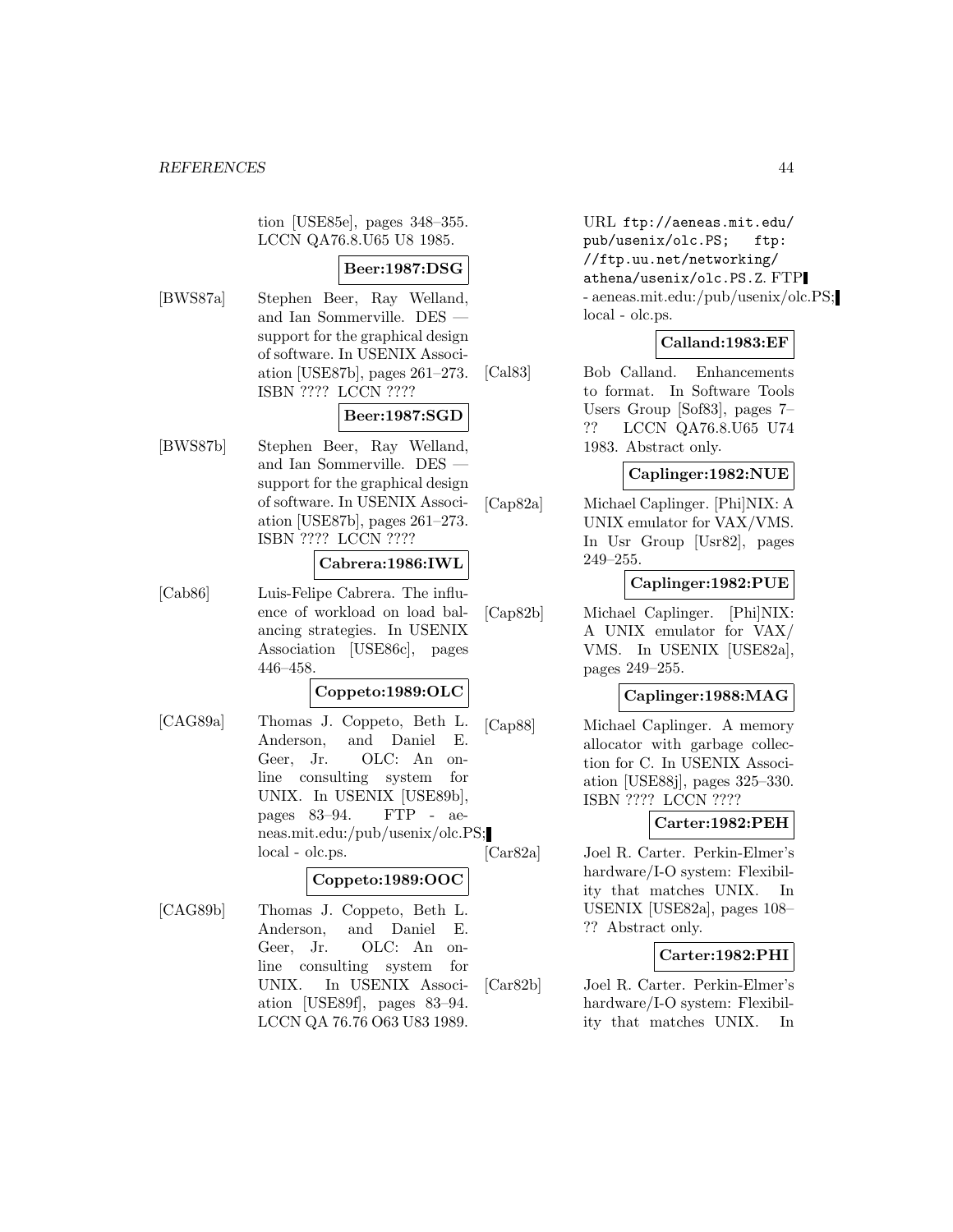Usr Group [Usr82], pages 108– ?? Abstract only.

# **Cargill:1986:FP**

[Car86] T. A. Cargill. The feel of Pi. In USENIX Association [USE86e], pages 62–71.

# **Cargill:1987:PAC**

[Car87a] T. A. Cargill. Pi: A case study in object-oriented programming. In USENIX Association [USE87a], pages 282–303. ISBN ???? LCCN ????

# **Cargill:1987:PCS**

[Car87b] T. A. Cargill. Pi: A case study in object-oriented programming. In USENIX Association [USE87a], pages 282–303. ISBN ???? LCCN ????

# **Carolan:1987:C**

[Car87c] John Carolan. C++ for OS/2. In USENIX Association [USE87a], pages 47–65. ISBN ???? LCCN ????

#### **Carlin:1988:USA**

[Car88a] Jerry M. Carlin. UNIX security at Pacific Bell. In USENIX Association [USE88g], pages 86– 87. LCCN QA76.8.U65 U55  $1988(1)$ -1990 $(2)$ //. Abstract only.

# **Carlin:1988:USP**

[Car88b] Jerry M. Carlin. UNIX security at Pacific Bell. In USENIX [USE88b], pages 86–87. Abstract only.

# **Carson:1988:UGE**

[Car88c] Scott D. Carson. Using groups effectively in Berkeley Unix. In USENIX Association [USE88j], pages 171–173. ISBN ???? LCCN ????

# **Carter:1988:USA**

[Car88d] Steve Carter. Update on systems administration standards. In USENIX Association [USE88f], pages 49–?? ISBN ???? LCCN ????

## **Chen:1983:EPU**

[CB83] Paul Chen and Chet Britten. Experiences in porting 4.1BSD UNIX to the [lambda]750 VLSI development system. In Association [Ass83a], pages 132–?? Abstract only.

# **Campbell:1986:OAS**

[CC86] Lisa M. Campbell and Mark D. Campbell. An overview of the Ada [1] shell. In USENIX Association [USE86e], pages 302– 313.

# **Clancy:1987:UV**

[CCD<sup>+</sup>87] Patrick Clancy, Benjamin F. Cutler, J. Christopher Dodd, Douglas W. Gilmore, Robert P. Nix, John J. O'Donnell, and Christopher P. Ryland. UNIX on a VLIW. In USENIX Association [USE87f], pages 225– 241.

## **Clay:1989:UEH**

[CCF89] Larry Clay, George Copeland, and Mike Franklin.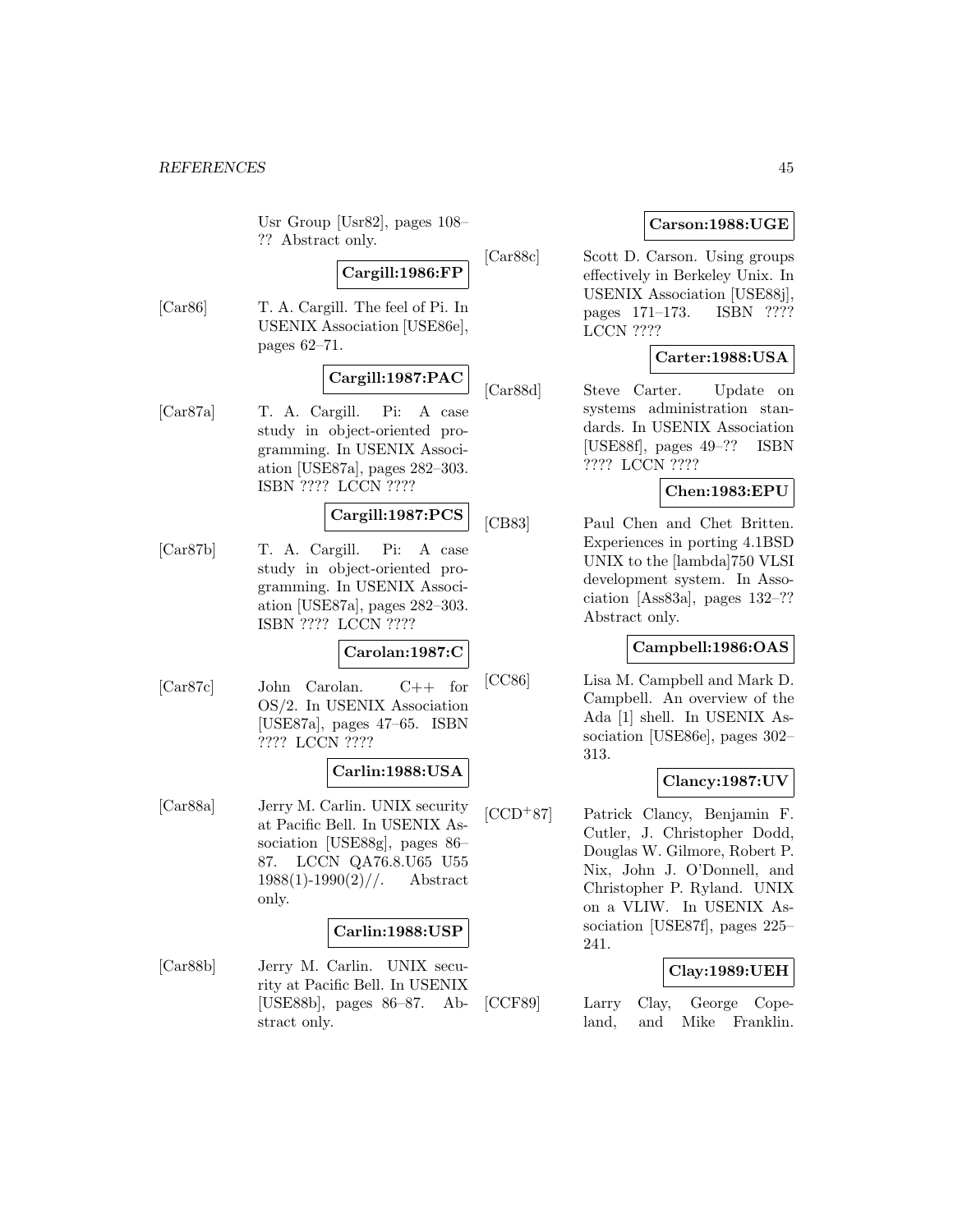UNIX extensions for highperformance transaction processing. In USENIX Association [USE89h], pages 73–80. ISBN ???? LCCN ????

# **Call:1987:COS**

[CCM87] Lisa A. Call, David L. Cohrs, and Barton P. Miller. CLAM — an open system for graphical user interfaces. In USENIX Association [USE87a], pages 305– 326. ISBN ???? LCCN ????

## **Comer:1985:TTU**

[CD85] Douglas Comer and Ralph E. Droms. Tilde trees in the UNIX environment. In USENIX Association [USE85c], pages 23–29.

# **Cohn:1989:AAP**

[CDT89a] David L. Cohn, William P. Delaney, and Karen M. Tracey. ARCADE: A platform for heterogeneous distributed operating systems. In USENIX Association [USE89d], pages 373– 390. ISBN ???? LCCN ????

$$
{\rm Cohn:} 1989{:}\mathrm{APH}
$$

[CDT89b] David L. Cohn, William P. Delaney, and Karen M. Tracey. ARCADE: A platform for heterogeneous distributed operating systems. In USENIX Association [USE89d], pages 373– 390. ISBN ???? LCCN ????

## **Campbell:1989:TSB**

[CE89a] Mark. D. Campbell and Tracy R. Edmonds. TOWER STREAMS-Based TTY: Architecture and implementation. In USENIX [USE89b], pages 15– 27.

# **Campbell:1989:TST**

[CE89b] Mark. D. Campbell and Tracy R. Edmonds. TOWER STREAMS-Based TTY: Architecture and implementation. In USENIX Association [USE89f], pages 15–27. LCCN QA 76.76 O63 U83 1989.

# **Cerofolini:1982:USB**

[Cer82] Luigi Cerofolini. UNIX for the STD bus. EUUG Newsletter, 2(4):49–51, Winter 1982. CO-DEN EONLE8. ISSN 1011- 4211.

# **Cerofolini:1983:USB**

[Cer83] Luigi Cerofolini. UNIX for the STD bus. In Association [Ass83a], pages 185–?? Abstract only.

## **Cole:1985:IEF**

[CFA85] Clement T. Cole, Perry B. Flinn, and Alan B. Atlas. An implementation of an extended file system for UNIX. In USENIX Association [USE85e], pages 131–149. LCCN QA76.8.U65 U8 1985.

## **Crowley:1987:DME**

[CFLT87] Terrence Crowley, Harry Forsdick, Matt Landau, and Virginia Travers. The Diamond multimedia editor. In USENIX Association [USE87f], pages 1– 18.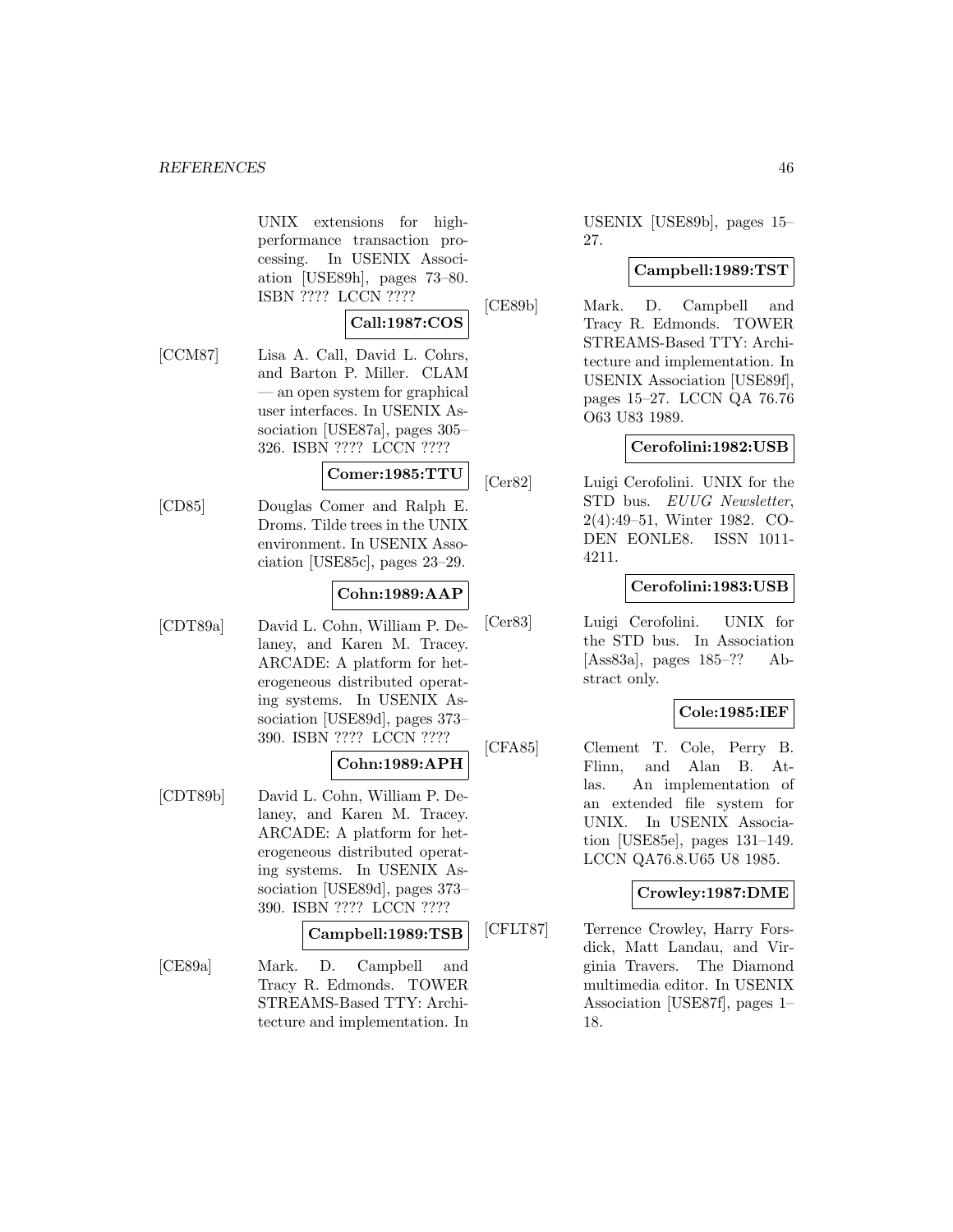### **Cranmer-Gordon:1988:SVR**

[CGFCKT88] Robert Cranmer-Gordon, Bill Fraser-Campbell, Mike Kelly, and Peter Tyrell. System V Release 3, diskless workstations and NFS. In USENIX Association [USE88e], pages 301–310. ISBN ???? LCCN ????

# **Cordy:1983:TAN**

[CH83a] J. R. Cordy and R. C. Holt. Turing: A new general purpose computer language under UNIX. In Software Tools Users Group [Sof83], pages 249–254. LCCN QA76.8.U65 U74 1983. Sponsored by USENIX Association in cooperation with Software Tools Users Group.

## **Cordy:1983:TNG**

[CH83b] J. R. Cordy and R. C. Holt. Turing: A new general purpose computer language under UNIX. In Association [Ass83a], pages 249–254.

#### **Chang:1985:S**

[Cha85] JoMei Chang. SunNet. In USENIX Association [USE85e], pages 71–78. LCCN QA76.8.U65 U8 1985.

# **Chahley:1987:NGP**

[Cha87a] Richard Chahley. Next generation planning tool. In USENIX Association [USE87d], pages 19–?? ISBN ???? LCCN TK 5105.5 L374 Bar B5-6(1991- 92).B9(1995).

## **Chartock:1987:RS**

[Cha87b] Howard Chartock. RFS in SunOS. In USENIX Association [USE87f], pages 281–290.

## **Chernick:1982:NPS**

[Che82] Mike Chernick. NBS projects on software technology and computer based office systems. In Usr Group [Usr82], pages 342–?? Abstract only.

## **Chedgey:1987:PST**

[Che87a] Chris Chedgey. Papillon support tools for the development of graphical software. In USENIX Association [USE87b], pages 59–71. ISBN ???? LCCN ????

# **Cheng:1987:VAC**

[Che87b] Ray Cheng. Virtual address cache in UNIX. In USENIX Association [USE87f], pages 217– 224.

# **Chesson:1987:PED**

[Che87c] Greg Chesson. Protocol engine design. In USENIX Association [USE87f], pages 209–215.

## **Chen:1989:CPD**

Yih-Farn Chen. The C program database and its applications. In USENIX Association [USE89f], pages 157–171. LCCN QA 76.76 O63 U83 1989.

# **Christiansen:1989:OAF**

[Chr89a] Tom Christiansen. Op: A flexible tool for restricted superuser access. In USENIX Association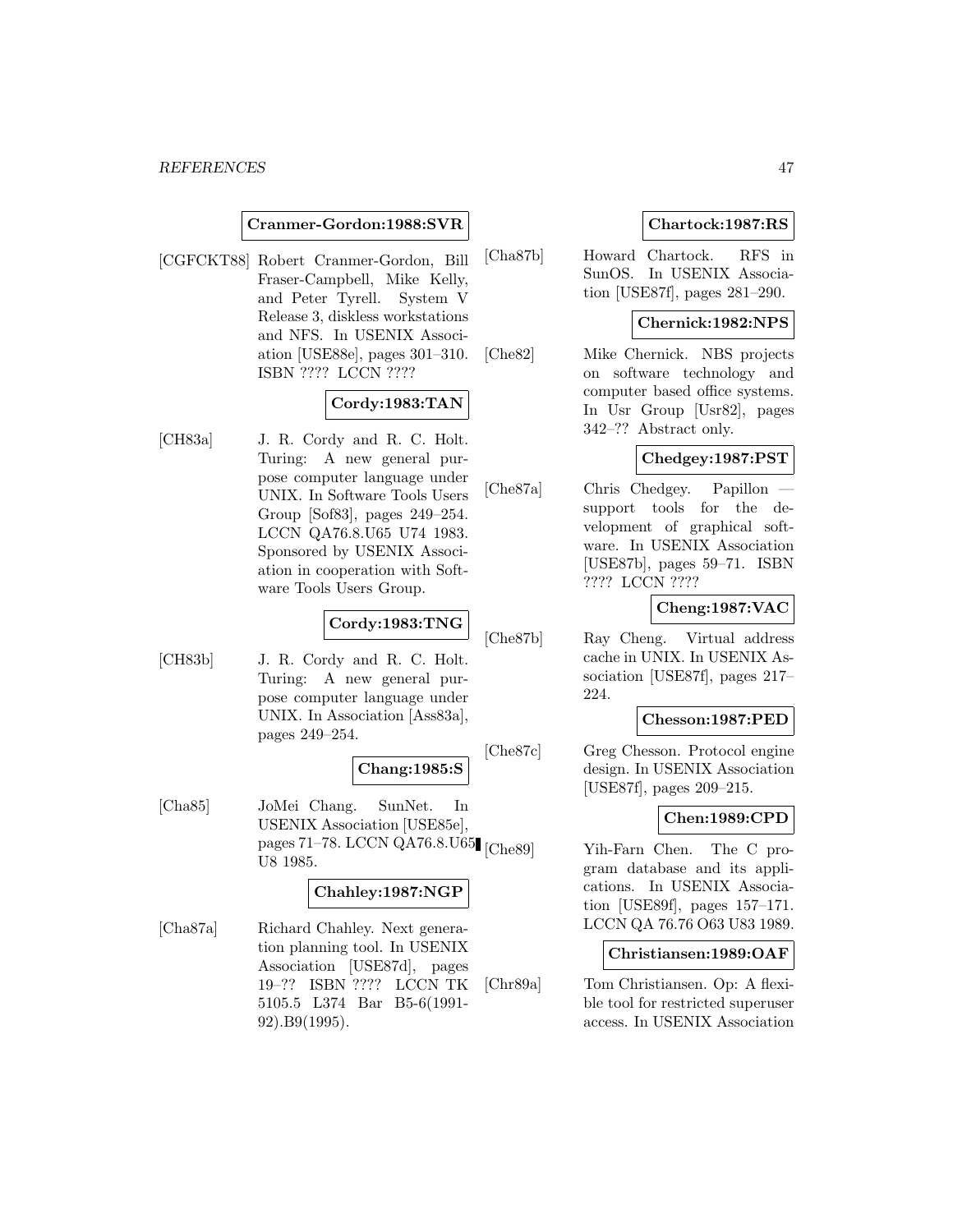[USE89e], pages 89–94. ISBN ???? LCCN ????

#### **Christiansen:1989:OFT**

[Chr89b] Tom Christiansen. Op: A flexible tool for restricted superuser access. In USENIX Association [USE89e], pages 89–94. ISBN ???? LCCN ????

### **Conde:1989:UT**

[CHS89] Daniel S. Conde, Felix S. Hsu, and Ursula Sinkewicz. ULTRIX threads. In USENIX Association [USE89f], pages 257–268. LCCN QA 76.76 O63 U83 1989.

# **Ciccarella:1988:DIR**

[Cic88] Gianfranco Ciccarella. Design and implementation of a real-time multivariable adaptive controller. In Association [Ass88e], pages 82–86.

## **Carson:1988:NID**

[CJ88] Mark E. Carson and Wen-Der Jiang. New ideas in discretionary access control. In USENIX Association [USE88g], pages 35– 37. LCCN QA76.8.U65 U55  $1988(1)$ -1990 $(2)$ //.

# **Carson:1989:SWS**

[CJL<sup>+</sup>89] Mark E. Carson, Wen-Der Jiang, Jeremy G. Liang, Gary L. Luckenbaugh, and Debra H. Yakov. Secure window systems for UNIX. In USENIX Association [USE89g], pages 441–455. An architecture for a CMW based on Trusted

XENIX and a text-based windowing system. Also mentions some X related issues.

# **Chedgey:1987:DAS**

[CKK87] Chris Chedgey, Seamus Kearney, and Hans-Jurgen Kugler. Developing Ada software using VDM in an object-oriented framework. In USENIX Association [USE87b], pages 41–58. ISBN ???? LCCN ????

# **Cabrera:1985:IBM**

[CKM85] Luis Felipe Cabrera, Michael J. Karels, and David Mosher. The impact of buffer management on networking software performance in Berkeley UNIX 4.2BSD: A case study. In USENIX Association [USE85e], pages 507–518. LCCN QA76.8.U65 U8 1985.

# **Callaghan:1989:A**

[CL89] Brent Callaghan and Tom Lyon. The Automounter. In USENIX Association [USE89g], pages 43–51.

## **Clanton:1987:FAP**

[Cla87a] Chuck Clanton. FACE: A poor man's screen description language. In USENIX Association [USE87c], pages 101–?? ISBN ???? LCCN ???? Abstract only.

## **Clanton:1987:FPM**

[Cla87b] Chuck Clanton. FACE: A poor man's screen description language. In USENIX Association [USE87c], pages 101–?? ISBN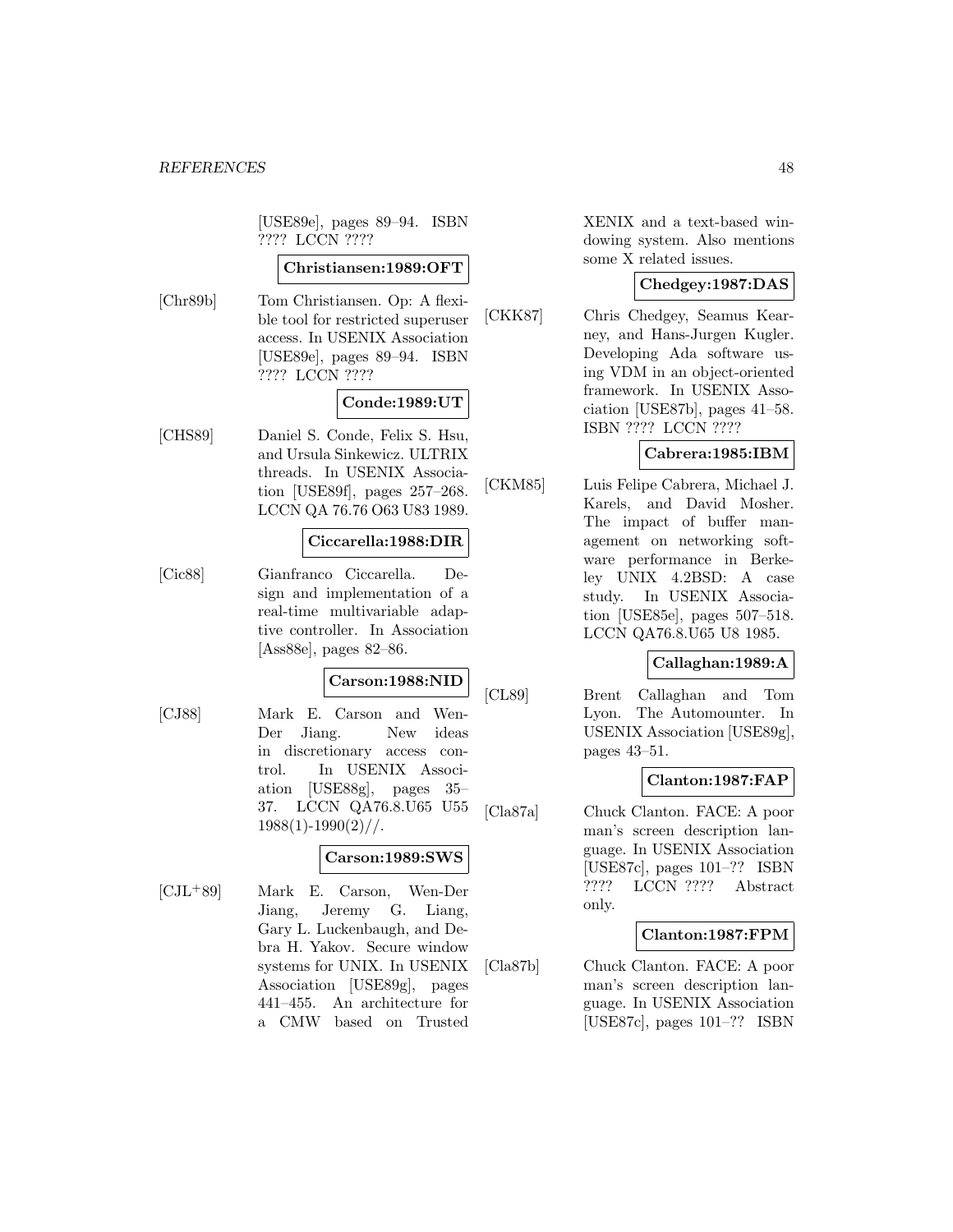???? LCCN ???? Abstract only.

#### **Clancy:1988:VME**

[Cla88] Patrick Clancy. Virtual memory extensions in TRACE/ UNIX. In USENIX Association [USE88i], pages 137–150. ISBN ???? LCCN ????

## **Claybrook:1989:TMO**

[Cla89] Bill Claybrook. A transaction model for online transaction processing systems. In USE-NIX Association [USE89h], pages 33–44. ISBN ???? LCCN ????

### **Clegg:1983:HEU**

[Cle83a] Frederick W. Clegg. Hewlett– Packard's entry into the UNIX community. In Association [Ass83a], pages 119–131.

## **Clegg:1983:HPE**

[Cle83b] Frederick W. Clegg. Hewlett– Packard's entry into the UNIX community. In USENIX [USE83a], pages 119–131.

### **Cugini:1989:STA**

[CLH<sup>+</sup>89] Janet A. Cugini, Shau-Ping Lo, Matthew S. Hecht, Chii-Ren Tsai, Virgil D. Gligor, Radhakrishna Aditham, and T. John Wei. Security testing of AIX system calls using Prolog. In USENIX Association [USE89f], pages 223–237. LCCN QA 76.76 O63 U83 1989.

## **Conant:1983:CCC**

[CM83] Robert E. Conant and Herbert G. Mayer. COBOL compiler construction experiences using lex and yacc. In Association [Ass83a], pages 69–98.

# **Cabrera:1986:PAD**

[CM86a] Luis-Felipe Cabrera and Eric Mowat. Pollster: A document annotation system for distributed environments. In USENIX Association [USE86c], pages 142–158.

# **Cabrera:1986:PDA**

[CM86b] Luis-Felipe Cabrera and Eric Mowat. Pollster: A document annotation system for distributed environments. In USENIX [USE86a], pages 142– 158.

# **Choi:1989:EPA**

[CM89a] ByoungJu Choi and Aditya P. Mathur. Experience with PMothra: A tool for mutation based testing on a Hypercube. In USENIX Association [USE89d], pages 237–253. ISBN ???? LCCN ????

# **Choi:1989:EPT**

[CM89b] ByoungJu Choi and Aditya P. Mathur. Experience with PMothra: A tool for mutation based testing on a hypercube. In USENIX Association [USE89d], pages 237–253. ISBN ???? LCCN ????

## **Certen:1988:UEG**

[CMM88] Pascale Le Certen, Beatrice Michel, and Gilles Muller. A UNIX environment for the GOTHIC kernel. In USENIX Association [USE88e], pages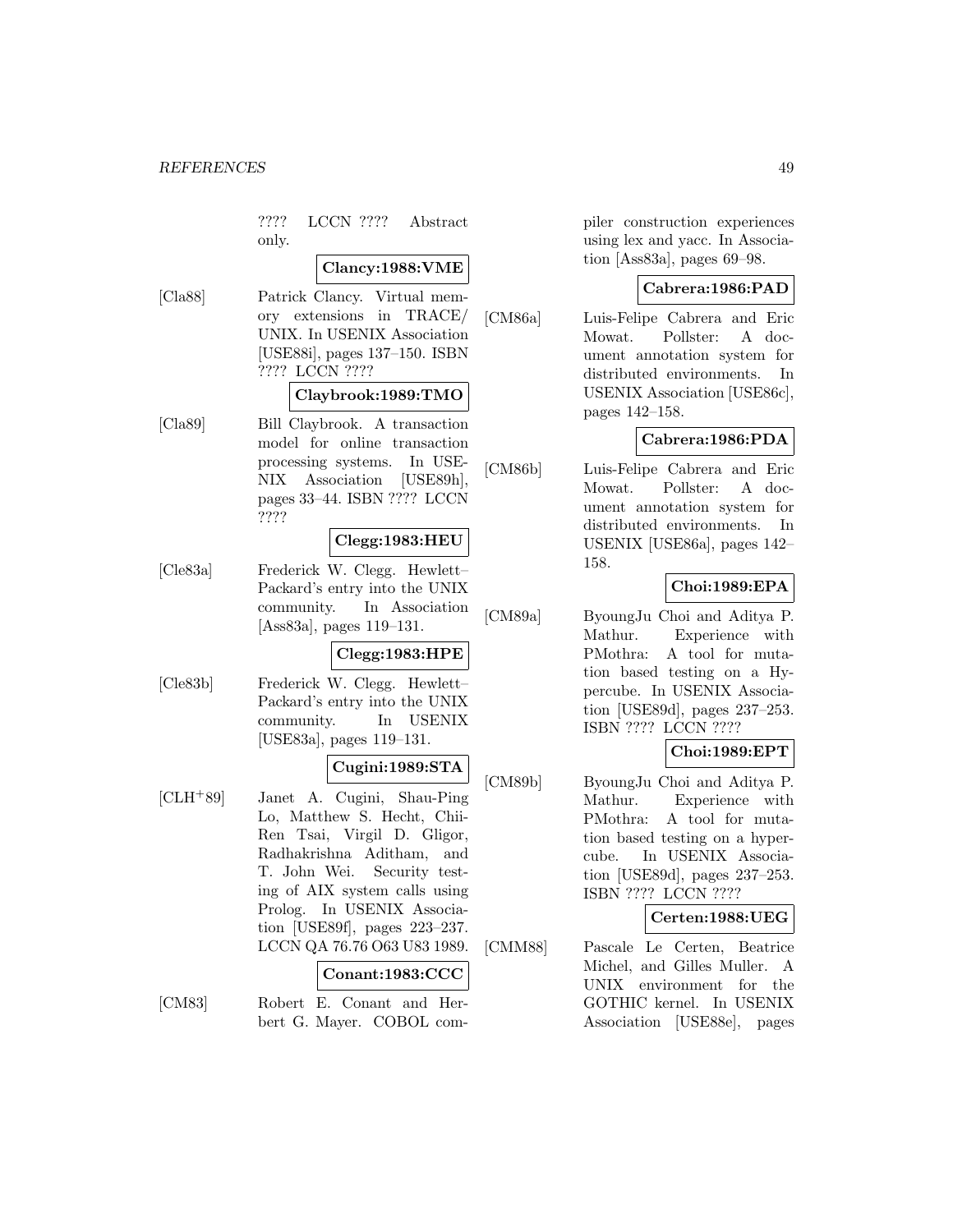219–229. ISBN ???? LCCN ????

# **Comer:1988:USC**

[CN88] Douglas Comer and Thomas Narten. UNIX systems as Cypress implets. In USENIX Association [USE88j], pages 55– 62. ISBN ???? LCCN ????

# **Coggins:1987:ICS**

[Cog87] James M. Coggins. Integrated class structures for image pattern recognition and computer graphics. In USENIX Association [USE87a], pages 240–245. ISBN ???? LCCN ????

# **Cohen:1987:RIR**

[Coh87] Ephraim Cohen. Raster image rotation and anti-aliased line drawing. In USENIX Association [USE87c], pages 38–48. ISBN ???? LCCN ????

# **Collyer:1980:POR**

[Col80] Geoff Collyer. A proposal for an Othello referee. ;login: the USENIX Association newsletter, 5(6):10–13, August 1980. CODEN LOGNEM. ISSN 1044-6397.

#### **Cole:1983:AAP**

[Col83] Clement T. Cole. Attaching an array processor in the UNIX environment. In Software Tools Users Group [Sof83], pages 135–?? LCCN QA76.8.U65 U74 1983. Abstract only.

# **Cole:1984:RIK**

[Col84a] Allen Cole. A Ratfor implementation of KERMIT. In Software Tools Users Group [Sof84], pages 355–367. LCCN QA76.8.U65 U83 1984.

### **Collins:1984:WWU**

[Col84b] Peter E. Collins. WINDX — Windows for the UNIX environment. In Software Tools Users Group [Sof84], pages 159–165. LCCN QA76.8.U65 U83 1984.

# **Collinson:1984:DUO**

[Col84c] Peter Collinson. On the design of the UNIX operating system. ;login: the USENIX Association newsletter,  $9(3):12-13$ , July 1984. CODEN LOGNEM. ISSN 1044-6397.

# **Collinson:1987:UC**

[Col87a] Peter Collinson. UNIX: The cult. In USENIX Association [USE87g], pages 22–28. LCCN QA 76.76 O63 U84 1987. Cover title: Conference proceedings. Spine title: Winter 1987 USENIX Association Conference proceedings, Washington, DC.

## **Collyer:1987:NNS**

[Col87b] Geoff Collyer. News need not be slow. In USENIX Association [USE87g], pages 181– 190. LCCN QA 76.76 O63 U84 1987. Cover title: Conference proceedings. Spine title: Winter 1987 USENIX Association Conference proceedings, Washington, DC.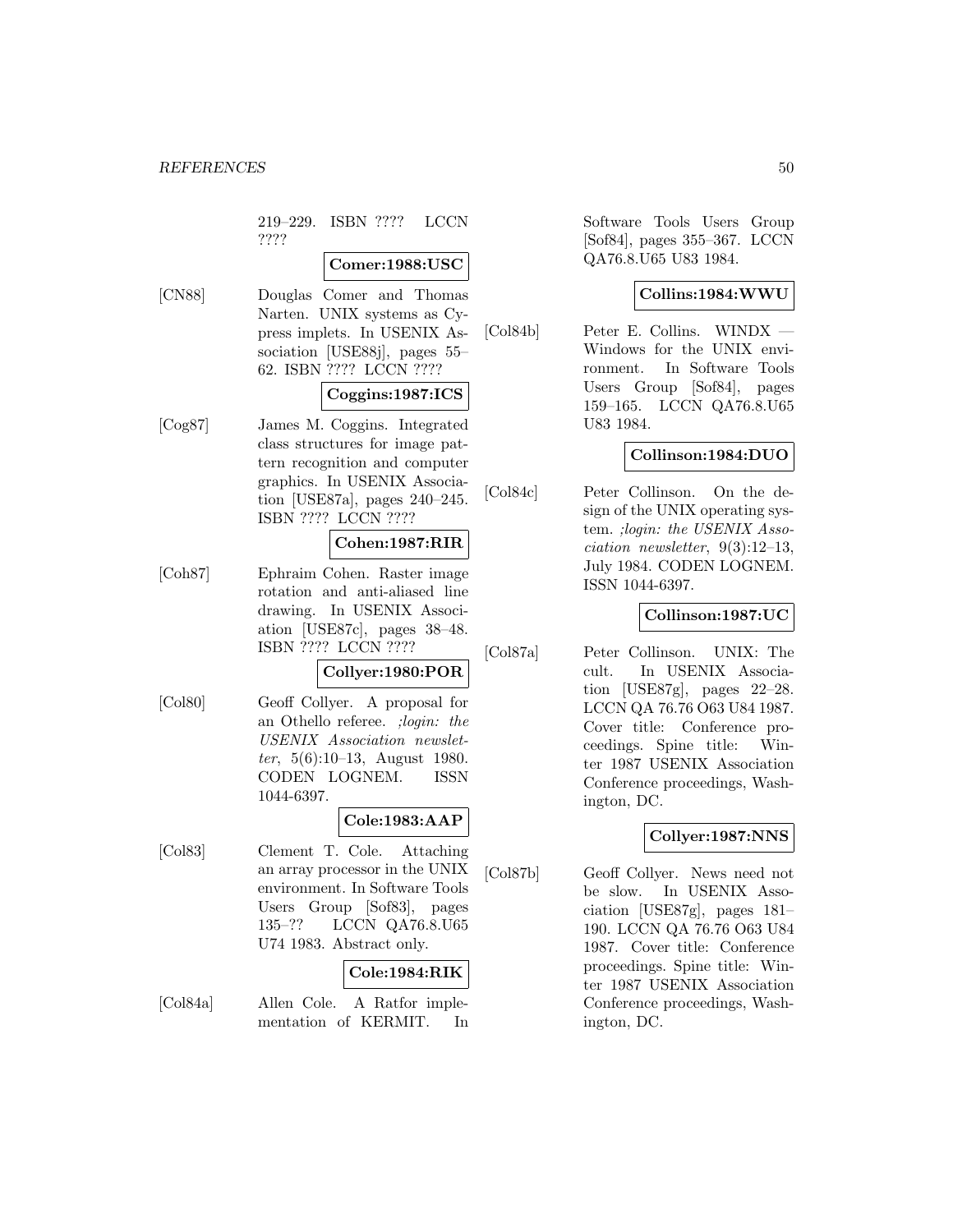# **Collinson:1988:LCB**

[Col88] Peter Collinson. A low cost bitmapped terminal on the Atari ST. In Association [Ass88f], pages 355–364.

# **Collyer:1989:PTT**

[Col89] Geoff Collyer. A partial tour through the UNIX shell. In USENIX Association [USE89g], pages 343–353.

### **Conrad:1987:MGD**

[Con87] Al Conrad. Modelling graphical data with C++. In USENIX Association [USE87a], pages 238–239. ISBN ???? LCCN ????

### **Connelly:1988:ULA**

[Con88] Wayne C. Connelly. Unix login administration at Bellcore. In USENIX Association [USE88f], pages 13–15. ISBN ???? LCCN ????

#### **Cornah:1982:OIA**

[Cor82] Tony Cornah. An ONYX implementation of an allocation checking technique. EUUG Newsletter, 2(4):129–131, Winter 1982. CODEN EONLE8. ISSN 1011-4211.

# **Cottrell:1987:PFM**

[Cot87] Pete Cottrell. Password file management at the University of Maryland. In USENIX Association [USE87d], pages 32– 33. ISBN ???? LCCN TK 5105.5 L374 Bar B5-6(1991- 92).B9(1995).

# **Cox:1982:OOP**

[Cox82] Brad J. Cox. The object oriented pre-compiler: Programming Smalltalk 80 methods in C language. In Usr Group [Usr82], pages 44–?? Abstract only.

# **Cox:1983:OCP**

[Cox83] Brad J. Cox. Objective C: Programming Smalltalk-80 methods in C language. In Software Tools Users Group [Sof83], pages 236–?? LCCN QA76.8.U65 U74 1983. Abstract only.

# **Comer:1984:DAP**

[CP84a] Douglas E. Comer and Larry L. Peterson. DRAGONMAIL: A prototype conversation-based mail system. In Software Tools Users Group [Sof84], pages 42– 51. LCCN QA76.8.U65 U83 1984.

# **Comer:1984:DPC**

[CP84b] Douglas E. Comer and Larry L. Peterson. DRAGONMAIL: A prototype conversation-based mail system. In USENIX [USE84a], pages 42–51.

## **Chambers:1983:USI**

[CQ83a] John Chambers and John Quarterman. UNIX System III and 4.1BSD; a practical comparison. In Association [Ass83a], pages 25–38.

# **Chambers:1983:USV**

[CQ83b] John Chambers and John Quarterman. UNIX sys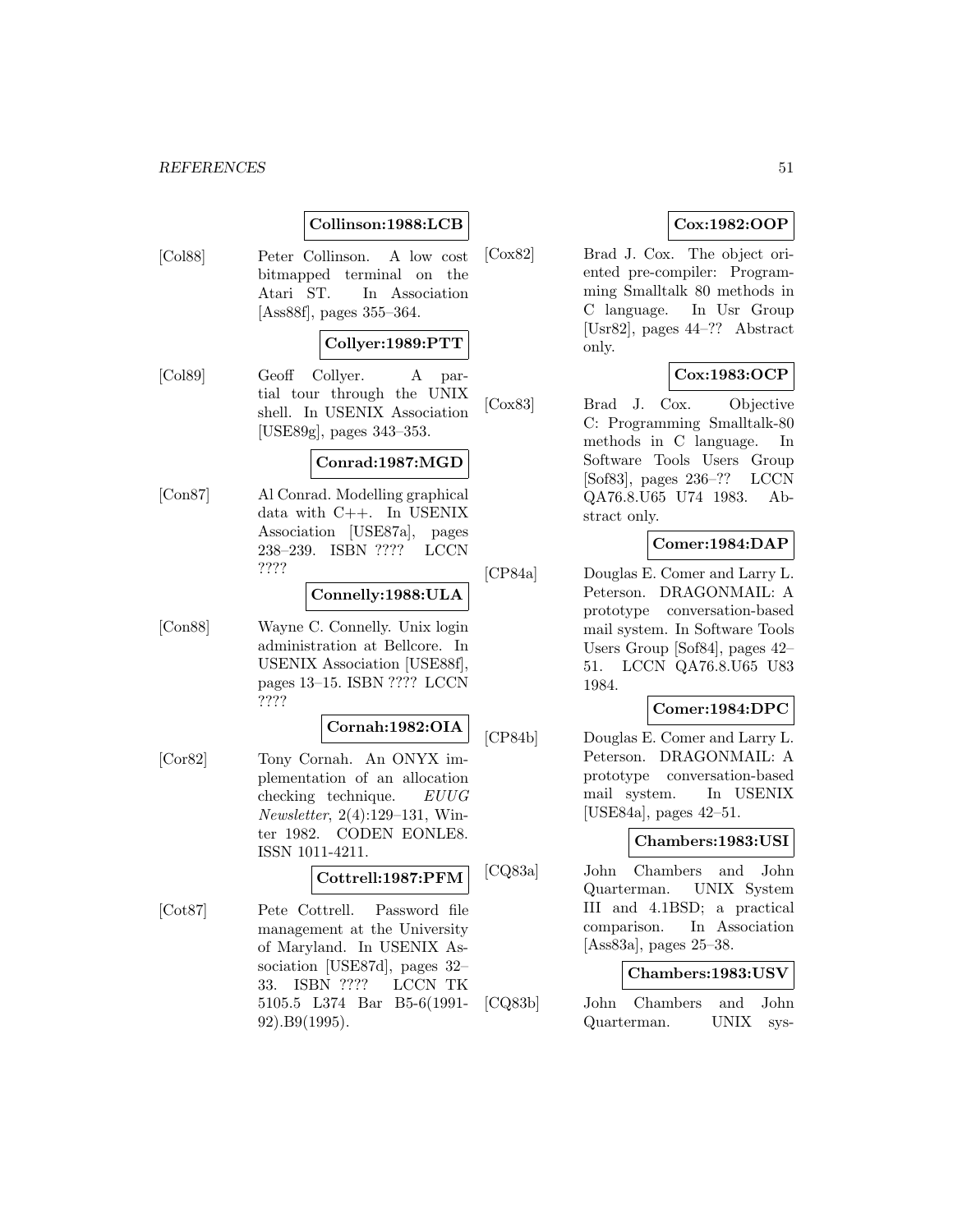tem V and 4.1C BSD. In Software Tools Users Group [Sof83], pages 265–291. LCCN QA76.8.U65 U74 1983. Sponsored by USENIX Association in cooperation with Software Tools Users Group.

### **Costantinidis:1989:DSS**

[CR89] Peter Costantinidis, Jr. and Hamish Reid. The DV system of source file management. In USENIX Association [USE89j], pages 29–38.

### **Cragun:1983:USD**

[Cra83] Don Cragun. UNIX system definitions and standards. In Association [Ass83a], pages 112– ?? Abstract only.

## **Crampton:1987:MMS**

[Cra87a] Chris Crampton. MUSK — a multi-user sketch program. In USENIX Association [USE87b], pages 17–29. ISBN ???? LCCN ????

# **Crampton:1987:MMU**

[Cra87b] Chris Crampton. MUSK — a multi-user sketch program. In USENIX Association [USE87b], pages 17–29. ISBN ???? LCCN ????

#### **Campbell:1987:DMO**

[CRJ87] Roy Campbell, Vincent Russo, and Gary Johnston. The design of a multiprocessor operating system. In USENIX Association [USE87a], pages 109–125. ISBN ???? LCCN ????

# **Clark:1986:AAF**

[CS86] Paul Clark and Andrew Simms. AFQL — A flexible, general purpose interface to relational database management systems under UNIX. EUUG Newsletter, 6(3):7–25, Winter 1986. CODEN EONLE8. ISSN 1011- 4211.

# **Cyganik:1988:SAA**

[Cyg88] Marybeth Schultz Cyganik. System administration in the Andrew File System. In USENIX Association [USE88f], pages 67–69. ISBN ???? LCCN ????

## **Daniel:1983:ZAH**

[Dan83a] Steve Daniel. Z — A high performance raster graphics package for UNIX operating systems. In Software Tools Users Group [Sof83], pages 135–?? LCCN QA76.8.U65 U74 1983. Abstract only.

# **Daniel:1983:ZHP**

[Dan83b] Steve Daniel. Z — A high performance raster graphics package for UNIX operating systems. In Association [Ass83a], pages 135–?? Abstract only.

## **Das:1988:UAW**

[Das88] Sunil K. Das. UNIX around the world. In USENIX Association [USE88e], pages 1–6. ISBN ???? LCCN ????

# **Datdeva:1988:LMG**

[Dat88] Bjorn Datdeva. Lazy man's guide to UNIX system admin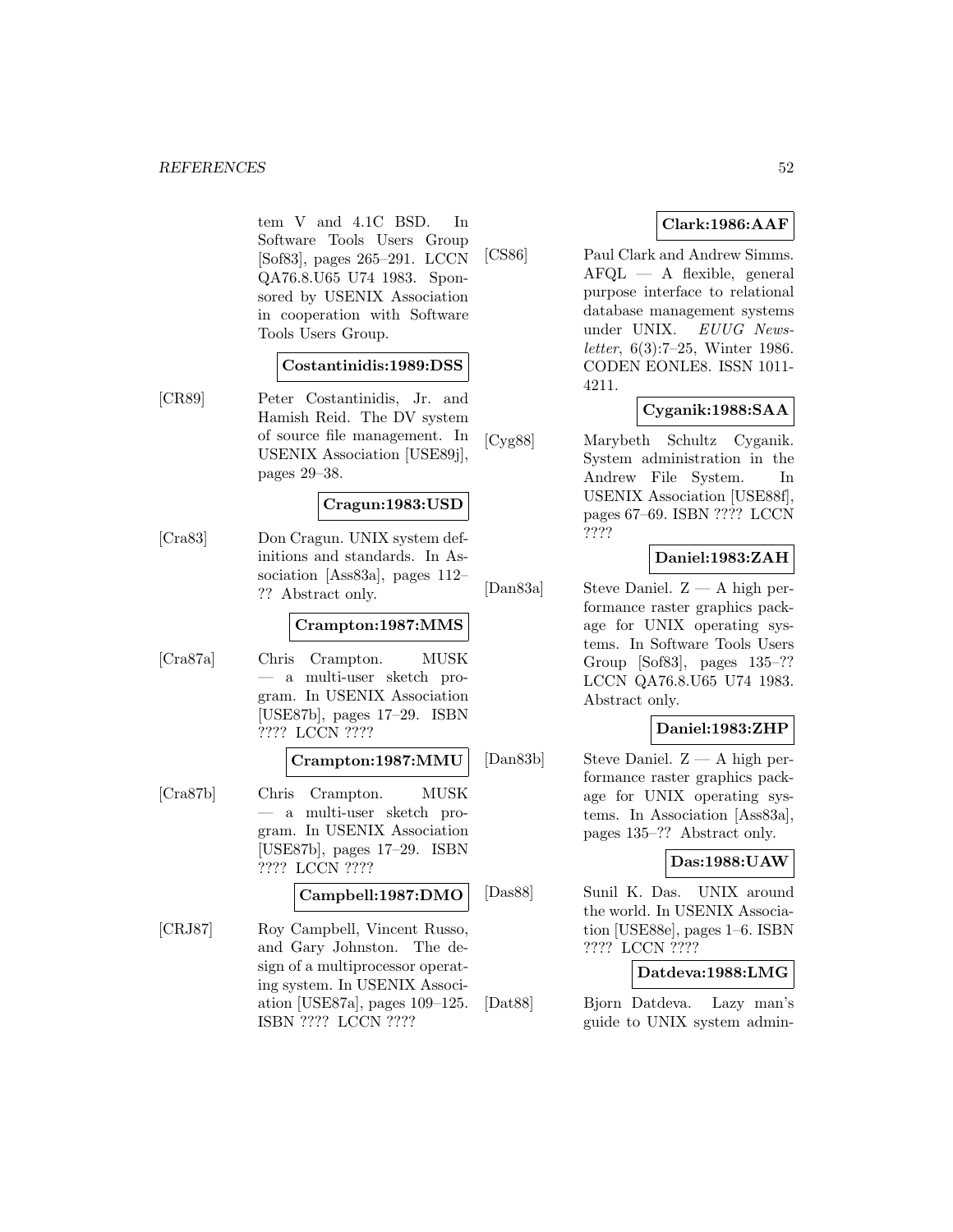istration. In USENIX Association [USE88f], pages 25–?? ISBN ???? LCCN ???? Abstract only.

# **Davis:1988:UO**

[Dav88] Janet Davis. Unification and openness. EUUG Newsletter, 8 (2):69–72, Summer 1988. CO-DEN EONLE8. ISSN 1011- 4211.

# **Davey:1989:GSD**

[Dav89a] David F. Davey. Getting started and debugging guide for SUN III. Australian UNIX systems User Group Newsletter, 10 (1):17–38, February 1989.

## **Davis:1989:PAR**

[Dav89b] Don Davis. Project Athena's release engineering tricks. In USENIX Association [USE89j], pages 101–106.

### **Davis:1989:OUS**

[Dav89c] Janet Davis. Overview of UNIX System V Release 4.0. EUUG Newsletter, 9(1):74–78, Spring 1989. CODEN EONLE8. ISSN 1011-4211.

**Dawson:1982:IHS**

[Daw82] Mark Dawson. An implementation of Henderson's SECD machine under UNIX. EUUG Newsletter, 2(4):33–39, Winter 1982. CODEN EONLE8. ISSN 1011-4211.

#### **Doduc:1988:BA**

[DB88] Nhuan Doduc and Christophe Binot. Benchmarking in the

AFUU. EUUG Newsletter, 8 (1):15–18, Spring 1988. CO-DEN EONLE8. ISSN 1011- 4211.

# **Darwin:1985:CHN**

[DC85] Ian Darwin and Geoff Collyer. Can't happen or /\* NOTREACHED \*/ or real programs dump core. In USENIX Association [USE85c], pages 136–151.

# **DellaFera:1988:ZNS**

[DEF<sup>+</sup>88] C. Anthony DellaFera, Mark W. Eichin, Robert S. French, David C. Jedlinsky, John T. Kohl, and William E. Sommerfeld. The Zephyr notification service. In USENIX Association [USE88j], pages 213–219. ISBN ???? LCCN ????

## **DeJager:1986:AMS**

[DeJ86a] Dale S. DeJager. The AT&T mail service and network. In USENIX [USE86a], pages 377– 390.

# **DeJager:1986:ATM**

[DeJ86b] Dale S. DeJager. The AT&T mail service and network. In USENIX Association [USE86c], pages 377–390.

## **Delaney:1987:RTC**

[Del87] Hubert C. Delaney. Ray tracing on the Connection Machine system. In USENIX Association [USE87c], pages 37–?? ISBN ???? LCCN ???? Abstract only.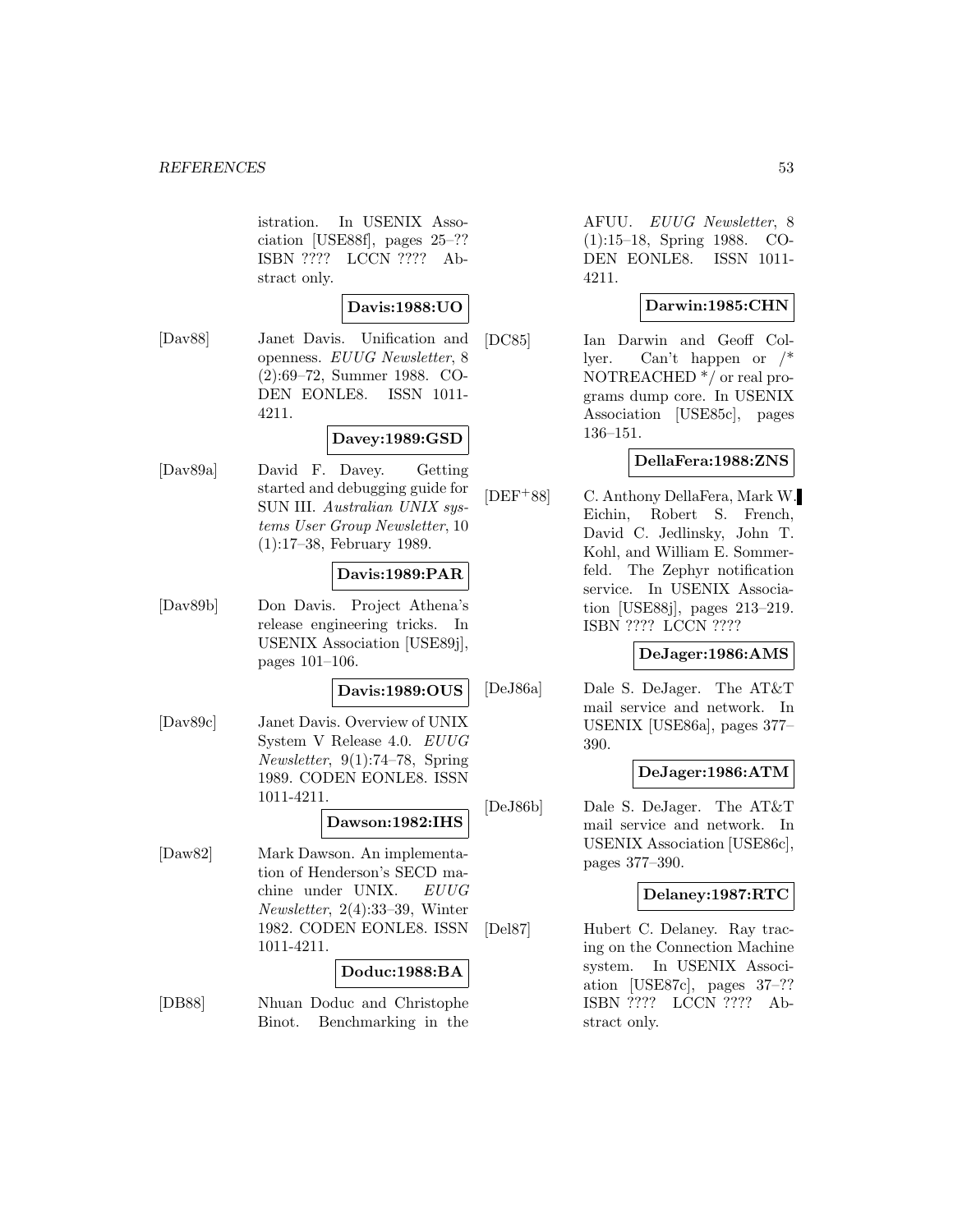# **Denny:1983:DUE**

[Den83] Michael Denny. Delivering UNIX to the end-user market. In Association [Ass83a], pages 311–312. Abstract and summary.

# **Densmore:1986:OOP**

[Den86] Owen M. Densmore. Object oriented programming in NeWS. In USENIX Association [USE86d], pages 117–135. ISBN ???? LCCN ????

#### **Densmore:1989:NC**

[Den89] Owen Densmore. NeWS classes. In USENIX Association [USE89i], pages 37–68. ISBN ???? LCCN ????

### **Deroo:1983:CLS**

[Der83] Jerry J. Deroo. A command line scanning package. In Software Tools Users Group [Sof83], pages 387–392. LCCN QA76.8.U65 U74 1983. Sponsored by USENIX Association in cooperation with Software Tools Users Group.

#### **Dewhurst:1987:ACC**

[Dew87] S. C. Dewhurst. The architecture of a C++ compiler. In USENIX Association [USE87a], pages 35–45. ISBN ???? LCCN ????

#### **Downing:1984:TIS**

[DF84] Curtis B. Downing and Frank Farance. Transparent implementation of shared libraries. In USENIX Association [USE84c], pages 209–222.

ISBN none. LCCN QA76.8.U65 U55 1984.

# **Dart:1989:CME**

[DF89] Susan A. Dart and Peter Feiler. Configuration management of an environment. In USENIX Association [USE89j], pages 85–?? Abstract only.

## **Doeppner:1987:CPM**

[DG87] Thomas W. Doeppner, Jr. and Alan J. Gebele. C++ on a parallel machine. In USENIX Association [USE87a], pages 95– 107. ISBN ???? LCCN ????

## **Domenico:1982:RMA**

[DGM82] Ben Domenico, Ken Garnett, and Bill Meine. Rocky Mountain Area Implementors Group — corrections and enhancements for the distribution. In Usr Group [Usr82], pages 342– 354.

# **Detlefs:1987:ACC**

[DHKW87] David Detlefs, Maurice Herlihy, Karen Kietzke, and Jeanette Wing. Avalon/ $C++: C++$  extensions for transaction-based programming. In USENIX Association [USE87a], pages 451– 459. ISBN ???? LCCN ????

### **Dixon:1982:UMT**

[Dix82] Jack Dixon. UNIX and manufacturing testing. In Usr Group [Usr82], pages 177–?? Abstract only.

# **Donner:1988:LOS**

[DJ88] Marc D. Donner and David H. Jameson. Language and oper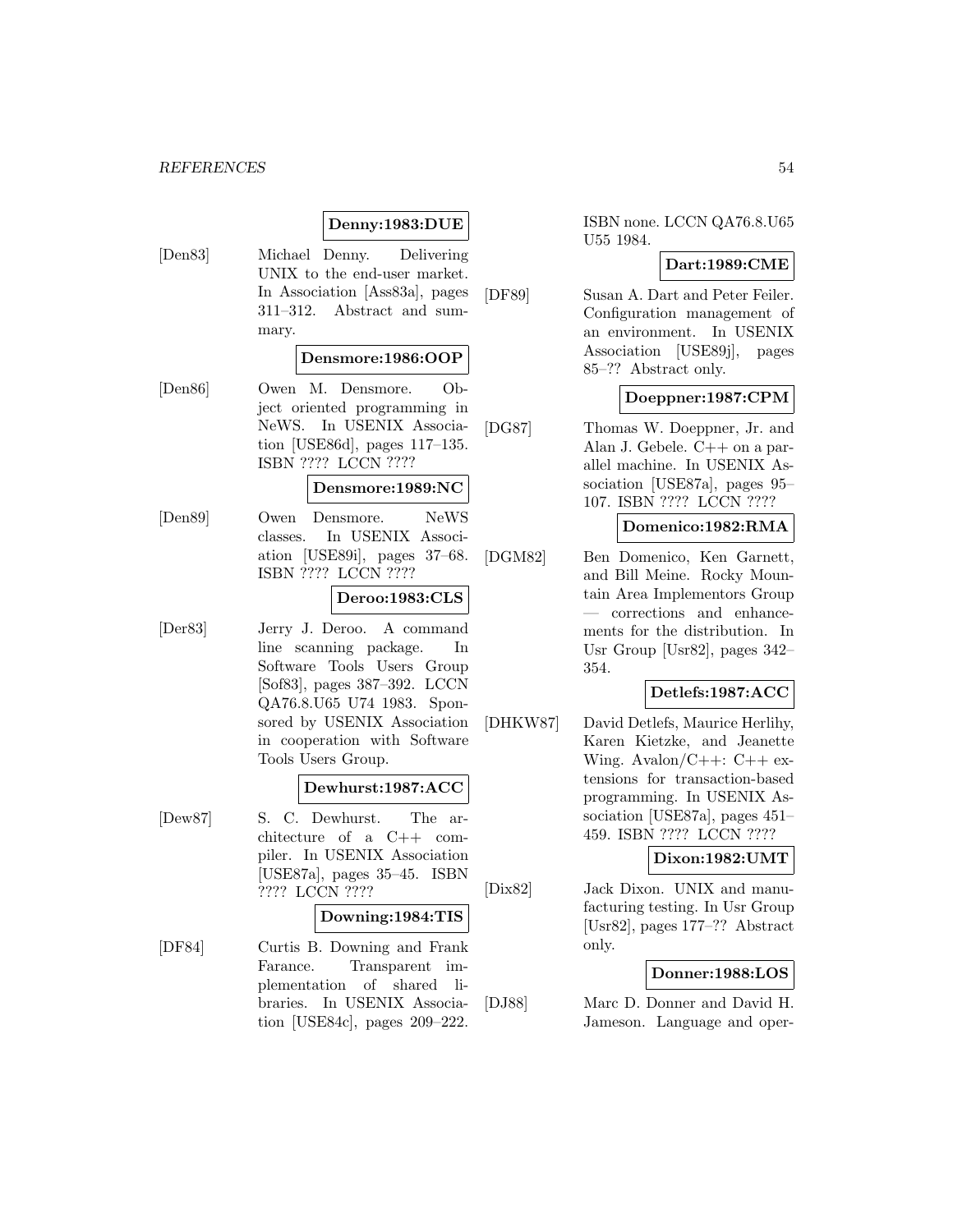ating system features for realtime programming. In Association [Ass88d], pages 33–62.

# **Dudek:1986:HMF**

[DJM86] Gregory Dudek, Michael Jenkin, and Howard Marcus. How to make friends with numbercrunchers: adding single-user array-processor slave environments to VAX UNIX. In USENIX Association [USE86c], pages 200–208.

# **Dick-Lauder:1984:AAA**

[DLKE84] Piers Dick-Lauder, R. J. Kummerfeld, and Robert Elz. AC-SNET — the Australian alternative to UUCP. In Software Tools Users Group [Sof84], pages 11–17. LCCN QA76.8.U65 U83 1984.

# **Dineen:1987:NCA**

[DLM<sup>+</sup>87] Terence H. Dineen, Paul J. Leach, Nathaniel W. Mishkin, Joseph N. Pato, and Geoffrey L. Wyant. The network computing architecture and system: An environment for developing distributed applications. In USENIX Association [USE87f], pages 385–398.

# **Dolan:1983:LST**

[DM83] Charlie Dolan and Dave Martin. LISP for the software tools VOS. In Association [Ass83b], pages 15–?? Listing only, no abstract or paper available.

# **Davida:1988:UGD**

[DM88] George I. Davida and Brian J. Matt. UNIX guardians: Delegating security to the user. In USENIX Association [USE88g], pages 14– 23. LCCN QA76.8.U65 U55  $1988(1)$ -1990 $(2)$ //.

# **Draskoy:1987:XMU**

[DN87] Andrew Draskoy and Gerald Neufeld. X.400 messaging on UNIX. In USENIX Association [USE87f], pages 111–115.

# **Dickey:1983:AIU**

[DNQ<sup>+</sup>83] Matt Dickey, Greg Noel, Bob Querido, Bill Appelbe, and Jim McGinness. Architectural implications of UNIX (or pitfalls for UNIX porters!). In Association [Ass83a], pages 307–?? Abstract only.

# **Djavaheri:1985:MAC**

[DO85] Morris Djavaheri and Stan Osborne. Modula-2 — an alternative to C for system programming. In USENIX Association [USE85c], pages 34–42.

# **Donner:1988:BRO**

[Don88] Marc D. Donner. Book review: Operating Systems: Communicating with and Controlling the Computer. *;login:* the USENIX Association newsletter, 13(6):13–??, November/ December 1988. CODEN LOGNEM. ISSN 1044-6397.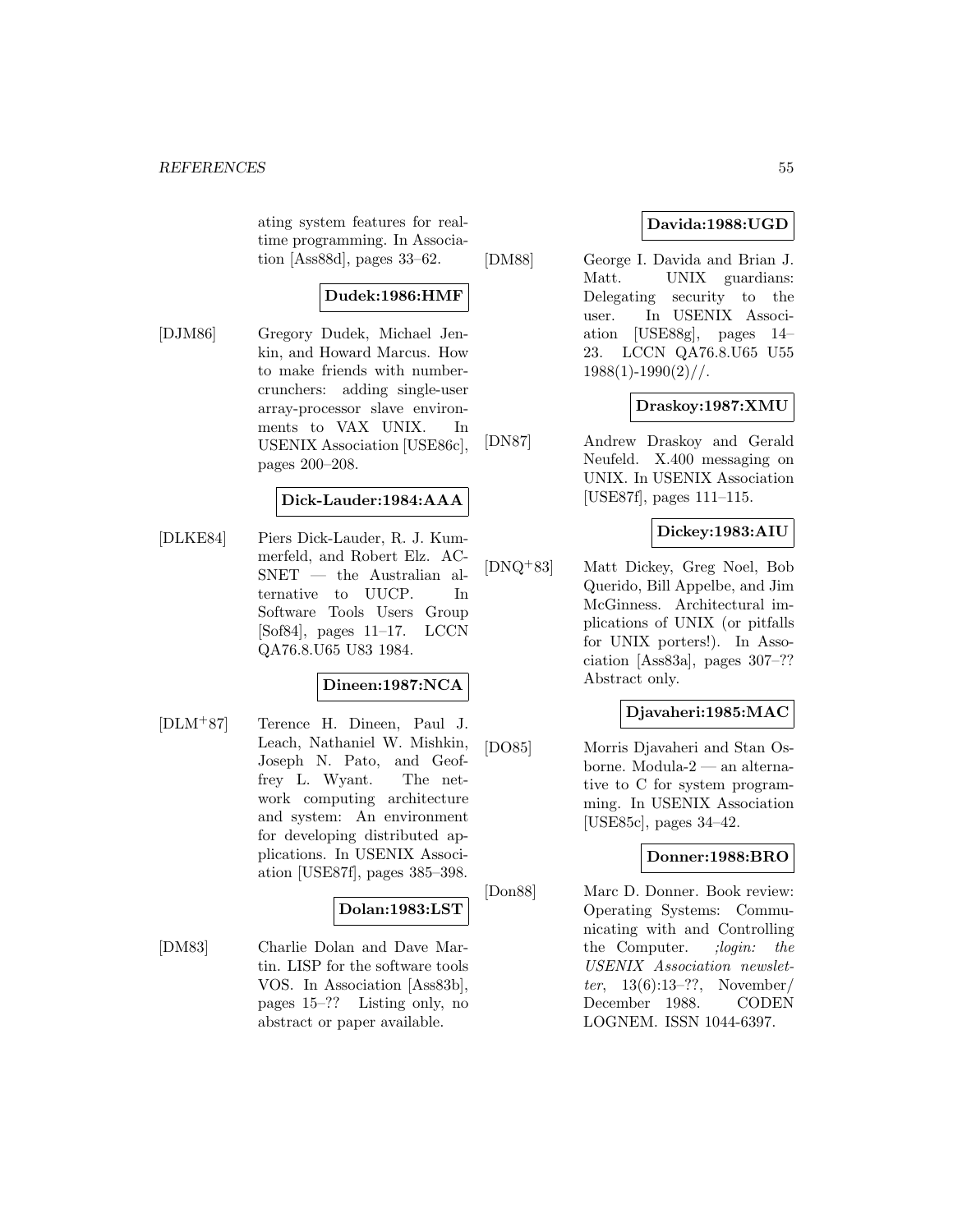# **Donner:1989:BRX**

[Don89a] Marc D. Donner. Book review: Xlib Programming Manual and Xlib Reference Manual. ;login: the USENIX Association newsletter, 14(4):16– ??, July/August 1989. CODEN LOGNEM. ISSN 1044-6397.

# **Donner:1989:CTP**

[Don89b] Marc D. Donner. C traps and pitfalls. ;login: the USENIX Association newsletter, 14(2): 9–??, March/April 1989. CO-DEN LOGNEM. ISSN 1044- 6397.

#### **Douglis:1989:EPM**

[Dou89] Fred Douglis. Experience with process migration in Sprite. In USENIX Association [USE89d], pages 59–72. ISBN ???? LCCN ????

### **Dunietz:1983:UZO**

[DP83a] Jerry Dunietz and Robert Powell. The use of the Z80 I/O processor by the TRS-XENIX operating system. In Software Tools Users Group [Sof83], pages 101–108. LCCN QA76.8.U65 U74 1983. Sponsored by USENIX Association in cooperation with Software Tools Users Group.

#### **Dunietz:1983:UZP**

[DP83b] Jerry Dunietz and Robert Powell. The use of the Z80 I/O processor by the TRS-XENIX operating system. In Association [Ass83a], pages 101–108.

# **Ridder:1983:SSP**

[dR83a] Theo de Ridder. Some selfreproducing programs. EUUG Newsletter, 3(4):9–11, Winter 1983. CODEN EONLE8. ISSN 1011-4211.

# **Domenico:1983:MTC**

[DR83b] Ben Domenico and Russell K. Rew. Minimal test cases for the VOS software tools. In Software Tools Users Group [Sof83], pages 393–409. LCCN QA76.8.U65 U74 1983. Sponsored by USENIX Association in cooperation with Software Tools Users Group.

# **Ridder:1985:YAI**

[dR85] Theo de Ridder. Yet another implementation of coroutines for C. EUUG Newsletter, 5(2): 1–8, Summer 1985. CODEN EONLE8. ISSN 1011-4211.

# **Daniel:1986:PWM**

[DR86] Stephen Daniel and C. Durward Rogers. Programming with windows on the major workstations or through a glass darkly. In USENIX Association [USE86c], pages 441–445.

#### **Danskin:1989:VPA**

[DR89] John Danskin and Sally N. Rosenthal. Visual programming with Arachne. In USE-NIX Association [USE89i], pages 69–82. ISBN ???? LCCN ????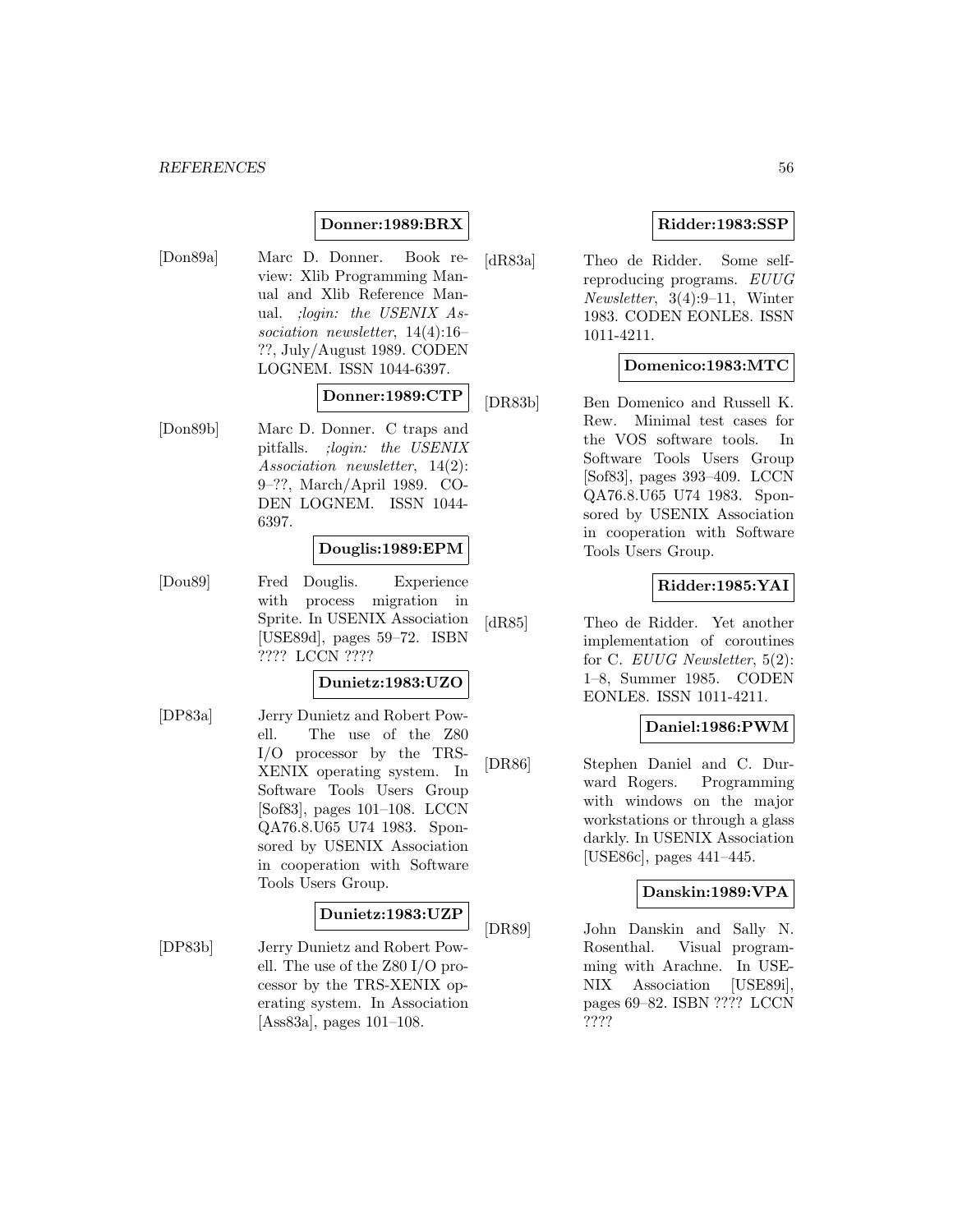# **DeCouchant:1989:EIU**

[DRK<sup>+</sup>89] Dominique DeCouchant, Michel Riveill, Sacha Krakowiak, Chris Horn, Edward Finn, and Neville Harris. Experience with implementing and using an object oriented distributed system. In USENIX Association [USE89d], pages 301–310. ISBN ???? LCCN ????

#### **Dronek:1982:BEB**

[Dro82] Eugene F. Dronek. Benchmarking to eliminate the benchwarmers. In Usr Group [Usr82], pages 235–?? Abstract only.

### **Dronek:1984:RBP**

[Dro84] Gene Dronek. Relating benchmarks to performance projections, or what do you do with 20 pounds of benchmark data? In Software Tools Users Group [Sof84], pages Addendum 12– 25. LCCN QA76.8.U65 U83 1984. Abstract p. 227, paper in Addendum pp. 12–25.

# **DeAlvare:1988:FPS**

[DS88] Ana Maria De Alvare and E. Eugene Schultz, Jr. A framework for password selection. In USENIX Association [USE88g], pages 8– 9. LCCN QA76.8.U65 U55  $1988(1)$ -1990 $(2)$ //. Abstract only.

#### **Duchamp:1989:PDN**

[Duc89] Dan Duchamp. Protocols for distributed and nested transactions. In USENIX Association [USE89h], pages 45–53. ISBN ???? LCCN ????

# **Duffy:1982:IUB**

[Duf82] Michael E. Duffy. Interfacing UNIX to backend database machines. In Usr Group [Usr82], pages 19–28.

# **Duff:1985:QSA**

[Duf85] Tom Duff. Quaternion splines for animating orientation. In USENIX Association [USE85d], pages 54–62. ISBN ???? LCCN ????

# **Duff:1989:EVU**

[Duf89a] Tom Duff. Experience with viruses on UNIX systems. In Association [Ass89b], pages 155–171.

# **Duff:1989:VAU**

[Duf89b] Tom Duff. Viral attacks on UNIX system security. In USE-NIX Association [USE89g], pages 165–171.

## **Dunlop:1988:RNA**

[Dun88] Dominic Dunlop. Receiving news at a small commercial site: Is it worth it? EUUG Newsletter, 8(2):66–68, Summer 1988. CODEN EONLE8. ISSN 1011-4211.

# **Dunlop:1989:RII**

[Dun89] Dominic Dunlop. Report on ISO/IEC JTC1/SC22/WG15 (POSIX) meeting. ;login: the USENIX Association newsletter, 14(6):25–??, November/ December 1989. CODEN LOGNEM. ISSN 1044-6397.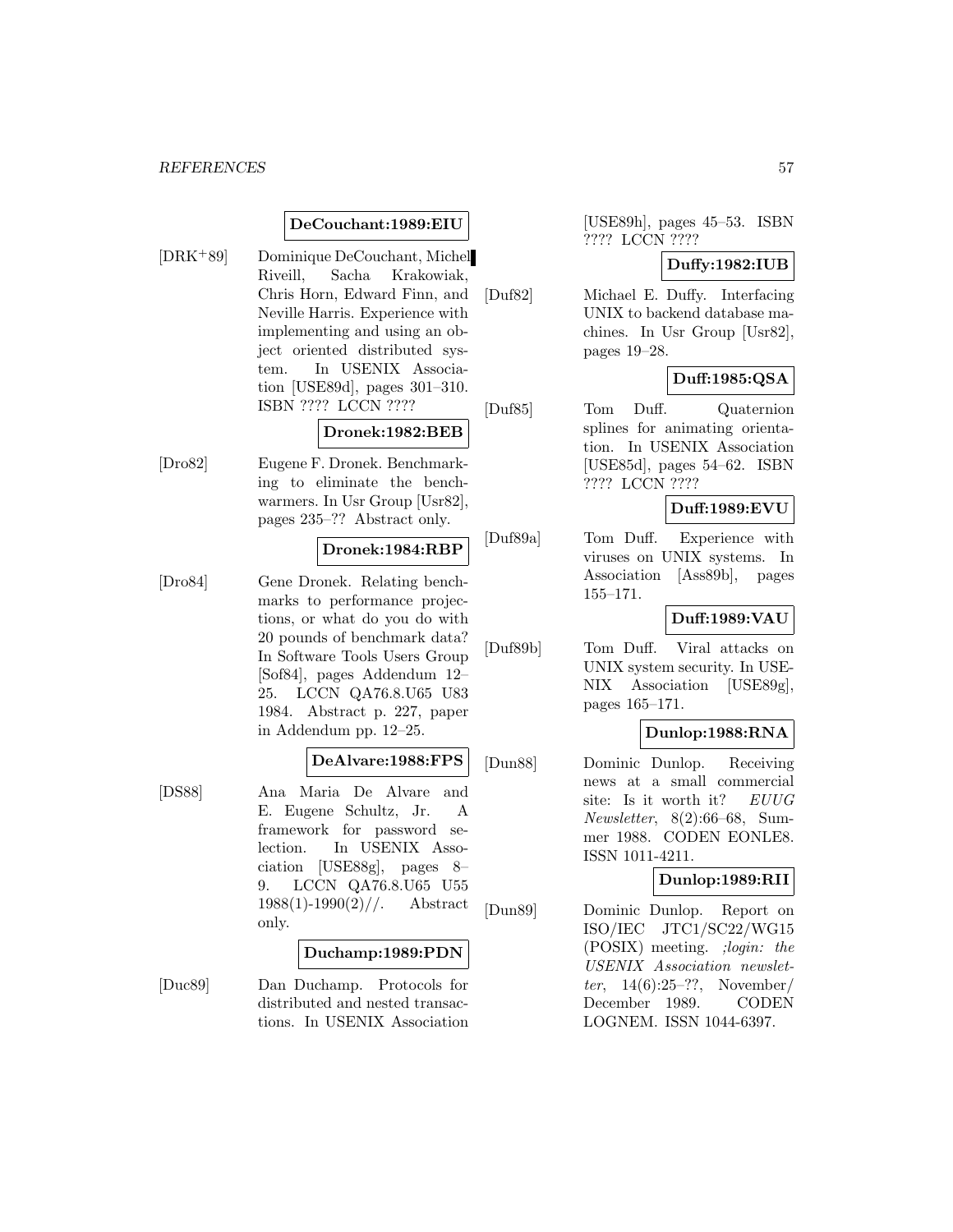# **Dewan:1989:SOC**

[DV89] Prasun Dewan and Eric Vasilik. Supporting objects in a conventional operating system. In USENIX Association [USE89g], pages 273–285.

## **Davidson:1988:PCR**

[DW88] Susan B. Davidson and Aaron Watters. Partial computation in real-time database systems. In Association [Ass88e], pages 117–121.

#### **Dyer:1982:BHB**

[Dye82a] Steve Dyer. Bad-sector handling on the BBN C machines. In Usr Group [Usr82], pages 69–78.

# **Dyer:1982:BSH**

[Dye82b] Steve Dyer. Bad-sector handling on the BBN C machines. In USENIX [USE82a], pages 69–78.

#### **Dyer:1988:HNS**

[Dye88] Stephen P. Dyer. The Hesiod name server. In USENIX Association [USE88j], pages 183– 189. ISBN ???? LCCN ????

# **Dykstra:1987:BCP**

[Dyk87] Phillip C. Dykstra. The BRL CAD package — an overview. In USENIX Association [USE87c], pages 73–80. ISBN ???? LCCN ????

### **Eaton:1988:PAU**

[Eat88] Charles K. Eaton. Project accounting on UNICOS. In USENIX Association [USE88j],

pages 163–169. ISBN ???? LCCN ????

## **Ewens:1985:TAD**

[EBFH85a] P. Ewens, D. R. Blythe, M. Funkenhauser, and R. C. Holt. Tunis: A distributed multiprocessor operating system. In USENIX Association [USE85e], pages 247–254. LCCN QA76.8.U65 U8 1985.

# **Ewens:1985:TDM**

[EBFH85b] P. Ewens, D. R. Blythe, M. Funkenhauser, and R. C. Holt. Tunis: A distributed multiprocessor operating system. In USENIX [USE85a], pages 247–254.

### **Eccles:1988:PCL**

[Ecc88] Joseph Eccles. Porting from Common Lisp with Flavors to C++. In USENIX Association [USE88k], pages 31–40.

# **Eggert:1989:AIS**

[Egg89] Paul R. Eggert. Automating the importation of software. In USENIX Association [USE89j], pages 115–118.

### **Edler:1986:CMP**

[EGL86] Jan Edler, Allan Gottlieb, and Jim Lipkis. Considerations for massively parallel UNIX systems on the NYU Ultracomputer and IBM RP3. In USENIX Association [USE86e], pages 193–210.

# **Elahian:1983:NUM**

[Ela83] Camran Elahian. New UNIX markets in engineering. In As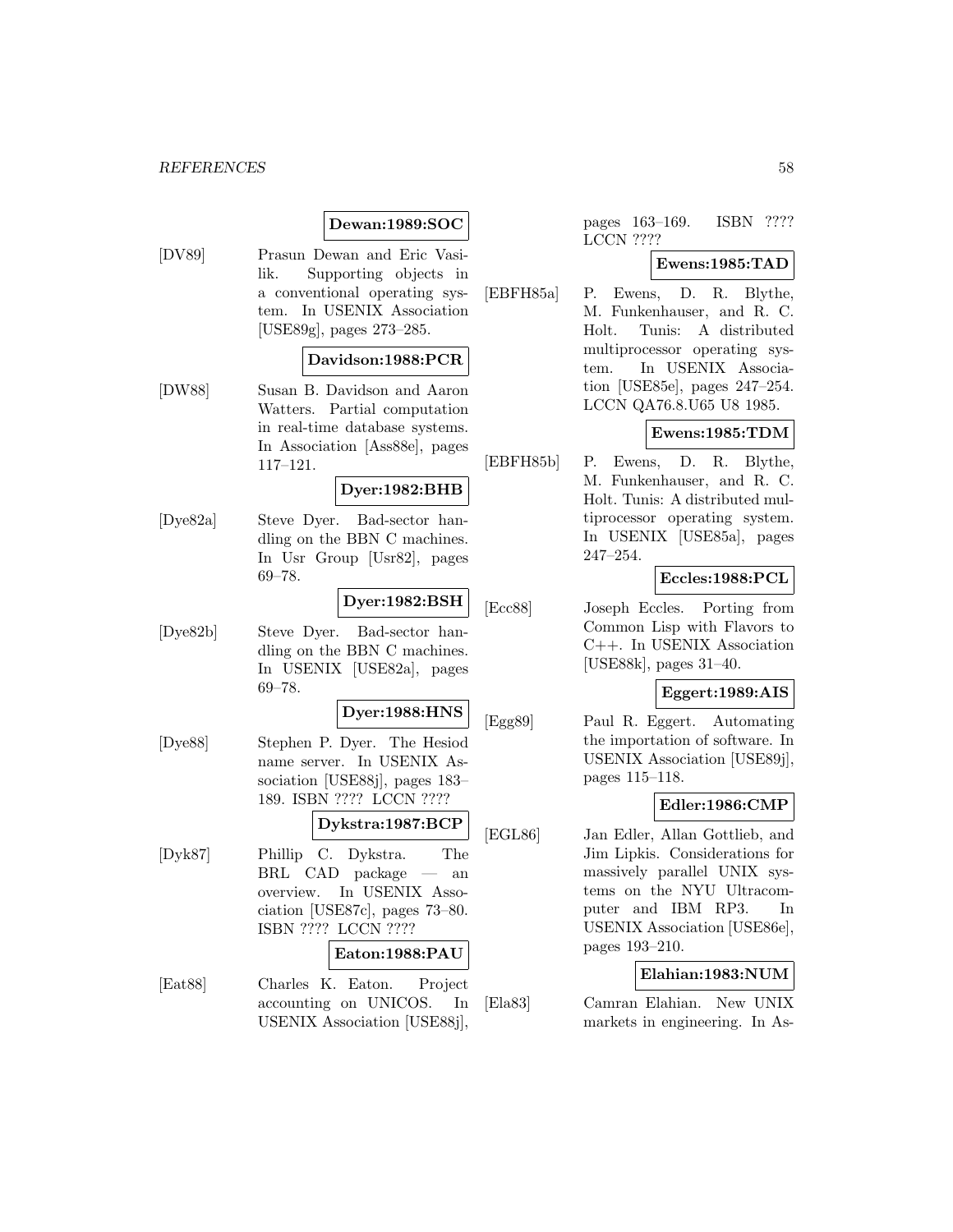sociation [Ass83a], pages 313– ?? Abstract only.

# **Ellis:1985:SSP**

[Ell85] Bruce Ellis. A stable storage package. In USENIX Association [USE85e], pages 209–212. LCCN QA76.8.U65 U8 1985.

# **Edler:1988:MMS**

[ELS88a] Jan Edler, Jim Lipkis, and Edith Schonberg. Memory management in Symunix II: A design for large-scale shared memory multiprocessors. In USENIX Association [USE88i], pages 151–168. ISBN ???? LCCN ????

# **Edler:1988:PMH**

[ELS88b] Jan Edler, Jim Lipkis, and Edith Schonberg. Process management for highly parallel UNIX systems. In USENIX Association [USE88i], pages 1–17. ISBN ???? LCCN ????

## **Elz:1984:RCP**

[Elz84] Robert Elz. Resource controls, privileges, and other MUSH. In Software Tools Users Group [Sof84], pages 183–191. LCCN QA76.8.U65 U83 1984.

#### **Engert:1988:AID**

[Eng88] Douglas E. Engert. Attaching IBM disks directly to a Cray X-MP. In USENIX Association [USE88i], pages 227–229. ISBN ???? LCCN ????

# **Eppinger:1989:NTL**

[Epp89] Jeffrey L. Eppinger. The nested top-level lazy serverbased transaction. In USENIX Association [USE89h], pages 81–82. ISBN ???? LCCN ????

# **Erlinger:1988:NCU**

[Erl88] Michael A. Erlinger. A notice capability for UNIX. In USENIX Association [USE88f], pages 21–22. ISBN ???? LCCN ????

# **Essick:1985:NWY**

[Ess85] Raymond B. Essick, IV. Notesfiles: Why you should use them. In USENIX [USE85b], pages 195–200.

## **Ehrlich:1989:IUS**

[ESS89] Kate Ehrlich, Barbara Stanley, and Tim Shea. Incorporating usability studies and interface design into software development. In USENIX Association [USE89f], pages 133–145. LCCN QA 76.76 O63 U83 1989.

# **Elsesser:1986:MSC**

[EST86] G. W. Elsesser, M. S. Safran, and T. Tieger. Managing separate compilation in AT&T's UNIX Ada system. In USENIX Association [USE86e], pages 252–260.

## **Evans:1983:W**

[Eva83] Steven R. Evans. Windows with 4.2BSD. In Association [Ass83a], pages 260–?? Abstract only.

## **Evans:1986:N**

[Eva86] Steve Evans. The Notifier. In USENIX Association [USE86c], pages 344–354.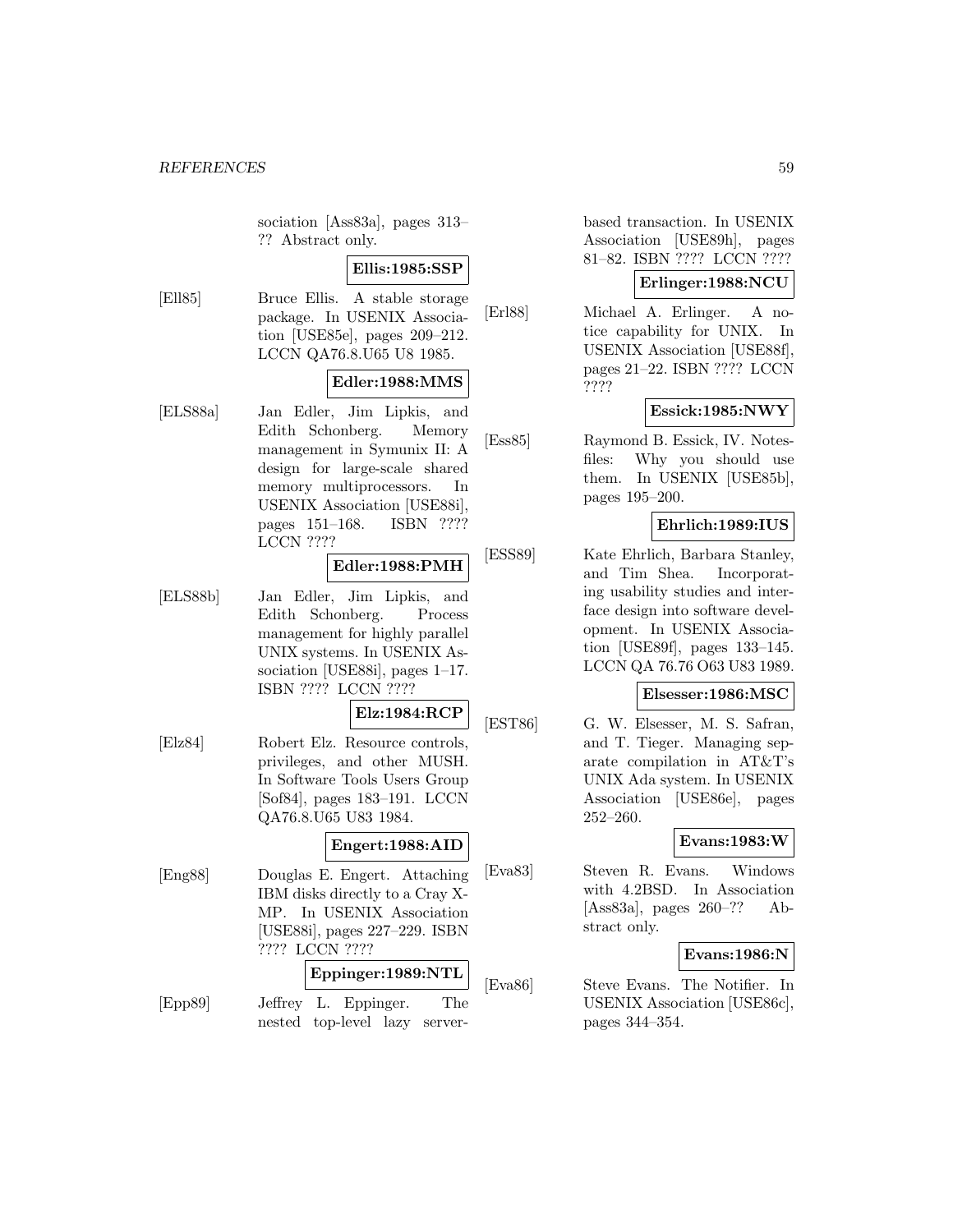## **Epstein:1988:AAD**

[EVS88a] Mark E. Epstein, Curt Vandetta, and John Sechrest. Asmodeus — A daemon servant for the system administrator. In Association [Ass88f], pages 377–391.

#### **Epstein:1988:ADS**

[EVS88b] Mark E. Epstein, Curt Vandetta, and John Sechrest. Asmodeus — A daemon servant for the system administrator. In USENIX Association [USE88j], pages 377–391. ISBN ???? LCCN ????

# **Eykholt:1986:PUS**

[Eyk86] Joseph R. Eykholt. Porting UNIX to the System/370 Extended Architecture. In USENIX Association [USE86e], pages 157–164.

#### **Eykholt:1988:NEH**

[Eyk88] Joseph R. Eykholt. A new exception handling mechanism for the UNIX kernel. In USENIX Association [USE88j], pages 291–295. ISBN ???? LCCN ????

# **Fernandez:1988:EUP**

[FA88] Gary Fernandez and Larry Allen. Extending the UNIX protection model with access control lists. In Association [Ass88f], pages 119–132.

### **Fair:1986:PU**

[Fai86] Erik E. Fair. A perspective on the USENET. :login: the USENIX Association newsletter, 11(1):46–52, January/February 1986. CODEN LOGNEM. ISSN 1044-6397.

# **Forin:1989:SMS**

[FBS89] Alessandro Forin, Joseph Barrera, and Richard Sanzi. The shared memory server. In USE-NIX Association [USE89g], pages 229–243.

# **Feder:1983:EUS**

[Fed83] Jerome Feder. Evolution of UNIX system performance. In Association [Ass83a], pages 110–111. Abstract only.

# **Fedor:1988:GAM**

[Fed88a] Mark S. Fedor. Gated: A multirouting protocol daemon for UNIX. In Association [Ass88f], pages 365–376.

# **Fedor:1988:GMR**

[Fed88b] Mark S. Fedor. Gated: A multi-routing protocol daemon for UNIX. In USENIX Association [USE88j], pages 365–376. ISBN ???? LCCN ????

# **Feldman:1984:AHU**

[Fel84] Stuart I. Feldman. An architecture history of the UNIX system. In Software Tools Users Group [Sof84], pages xi–xvi. LCCN QA76.8.U65 U83 1984.

### **Fenlon:1987:CSN**

[Fen87] M. K. Fenlon. A case study of network management. In USE-NIX Association [USE87d], pages 2–3. ISBN ???? LCCN TK 5105.5 L374 Bar B5- 6(1991-92).B9(1995).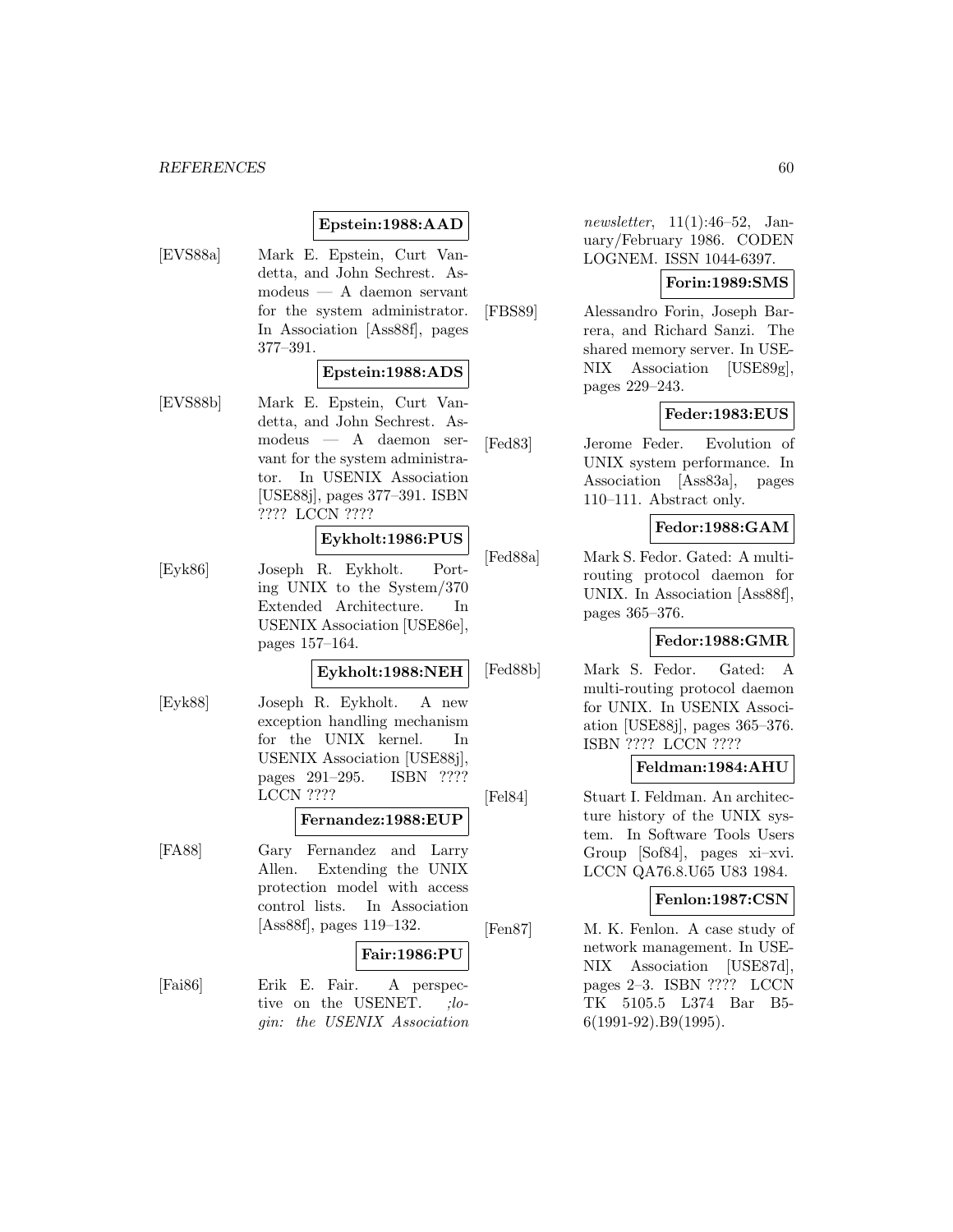# **Ferrin:1982:PIV**

[Fer82] Thomas E. Ferrin. Performance issues of VMUNIX revisited. ;login: the USENIX Association newsletter, 7(5):3– 6, November 1982. CODEN LOGNEM. ISSN 1044-6397.

# **Ferrin:1985:REP**

[Fer85] Thomas Ferrin. A recipe for establishing point-to-point TCP/ IP network links with 4.2 BSD UNIX. In USENIX Association [USE85e], pages 113–117. LCCN QA76.8.U65 U8 1985.

## **Feuer:1984:YCF**

[Feu84] Alan R. Feuer. You CAN feel good knowing it is written in C. In USENIX Association [USE84c], pages 57–64. ISBN none. LCCN QA76.8.U65 U55 1984.

#### **Feuer:1985:SIC**

[Feu85] Alan R. Feuer. si — an interpreter for the C language. In USENIX Association [USE85e], pages 47–55. LCCN QA76.8.U65 U8 1985.

# **Fenart:1986:OTI**

[FFH<sup>+</sup>86] Jean Marc Fenart, Marc Fievet, Christian Huitema, Bernard Martin, Annie Remille, and Guy Vaysseix. OSI and TCP/ IP protocols on a UNIX system. In USENIX Association [USE86c], pages 46–58.

# **Funkenhauser:1988:UTU**

[FH88] M. J. Funkenhauser and R. C. Holt. Using TUNIS, A UNIX

compatible kernel, as a basis for security. In USENIX Association [USE88g], pages 70– 77. LCCN QA76.8.U65 U55  $1988(1)-1990(2)/$ .

### **French:1988:SLM**

[FHW88] Andrew H. French, Antoinette F. Hershey, and Edward J. Wilkens. Software license management in a network environment. In USENIX Association [USE88g], pages 68– 69. LCCN QA76.8.U65 U55  $1988(1)$ -1990 $(2)$ //. Abstract only.

### **Filipski:1985:LSB**

[Fil85] Alan Filipski. Latent source bugs and UNIX system portability. In USENIX Association [USE85c], pages 125–130.

## **Fischer:1986:ACU**

[Fis86a] Herman Fischer. Ada, "C", and UNIX. In USENIX [USE86b], pages 225–240.

#### **Fischer:1986:AU**

[Fis86b] Herman Fischer. Ada, "C", and UNIX. In USENIX Association [USE86e], pages 225–240.

# **Fischer:1986:SAB**

[Fis86c] Herman Fischer. SVID as A basis for CAIS implementation. In USENIX Association [USE86e], pages 294–301.

# **Fischer:1986:SBC**

[Fis86d] Herman Fischer. SVID as A basis for CAIS implementation. In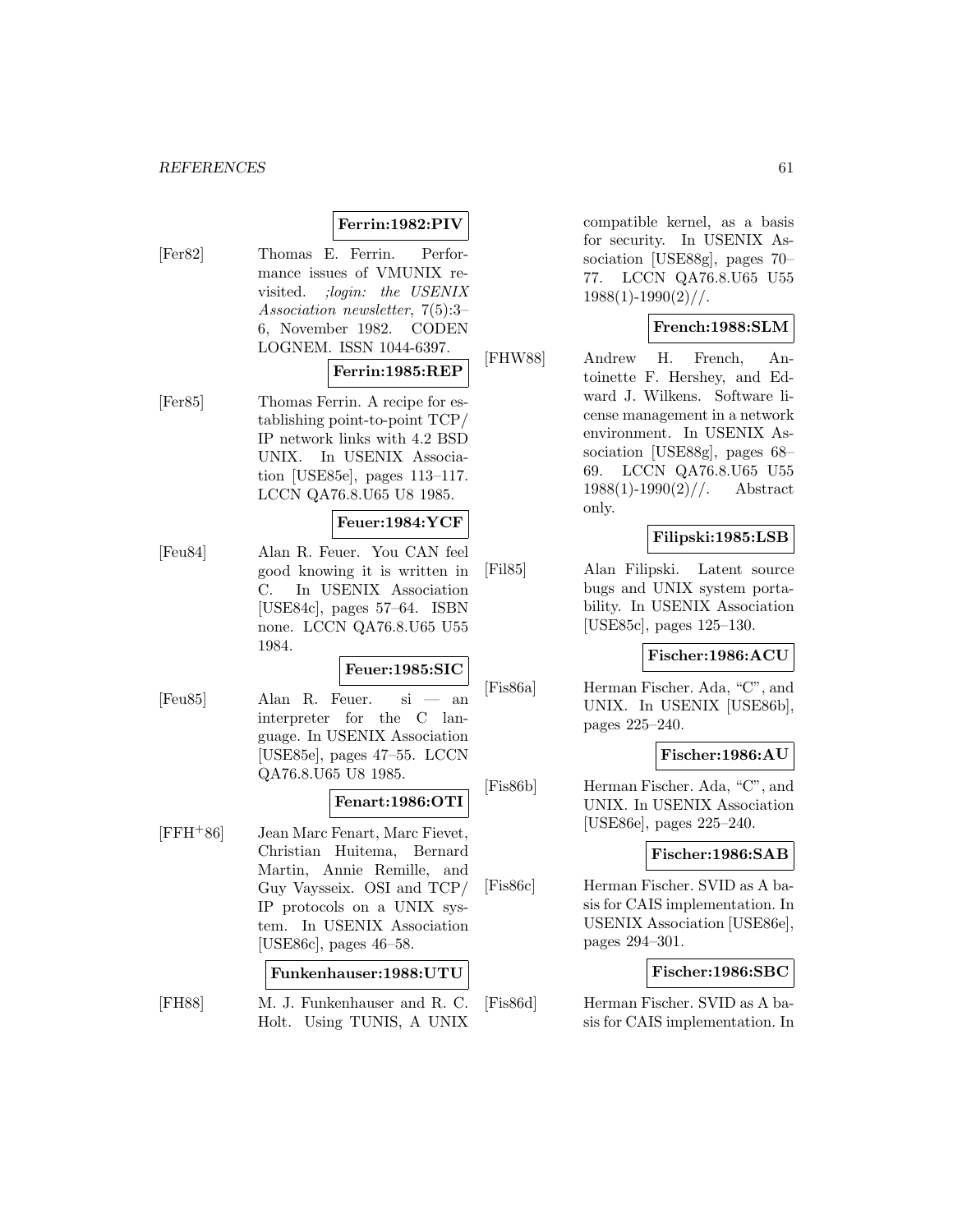USENIX [USE86b], pages 294– 301.

### **Fitzhorn:1982:CTC**

[FJ82] Patrick A. Fitzhorn and Gearold R. Johnson. C: Toward a concise syntactic description. EUUG Newsletter, 2 (4):54–69, Winter 1982. CO-DEN EONLE8. ISSN 1011- 4211.

# **Finger:1985:MCV**

[FKN85a] Eric J. Finger, Mihcael M. Krueger, and Alan F. Nugent. A Multi-CPU version of the UNIX kernel — technical aspects and market need. In USE-NIX [USE85b], pages 11–22.

# **Finger:1985:MVU**

[FKN85b] Eric J. Finger, Mihcael M. Krueger, and Alan F. Nugent. A Multi-CPU version of the UNIX kernel — technical aspects and market need. In USENIX Association [USE85c], pages 11–22.

# **Farley:1983:CSL**

[FKT83] Michael Farley, Paul Kunkel, and Trevor Thompson. A C source language debugger. In Software Tools Users Group [Sof83], pages 31–40. LCCN QA76.8.U65 U74 1983. Sponsored by USENIX Association in cooperation with Software Tools Users Group.

#### **Fowler:1989:EFH**

[FKV89] Glenn S. Fowler, David G. Korn, and K.-Phong Vo. An efficient file hierarchy walker. In USENIX Association [USE89f], pages 173–188. LCCN QA 76.76 O63 U83 1989.

# **Fortier:1982:DIB**

[FL82] Richard Fortier and Anthony Lake. Design of an intelligent bitmap terminal. In Usr Group [Usr82], pages 51–60.

## **Fostel:1983:DUV**

[FN83] Gary Fostel and Alison Naylor. Developing a UNIX validation set. In Software Tools Users Group [Sof83], pages 329–339. LCCN QA76.8.U65 U74 1983. Sponsored by USENIX Association in cooperation with Software Tools Users Group.

## **Foster:1983:EAV**

[Fos83a] Dick Foster. EtherTIP A virtual terminal interface to Ethernet. In Software Tools Users Group [Sof83], pages 311–?? LCCN QA76.8.U65 U74 1983. Abstract only.

### **Foster:1983:EVT**

[Fos83b] Dick Foster. EtherTIP A virtual terminal interface to Ethernet. In Association [Ass83a], pages 311–?? Abstract only.

# **Foster:1988:ETP**

[Fos88] Brian Foster. An experimental trusted path prototype. In USENIX Association [USE88g], pages 53– 56. LCCN QA76.8.U65 U55  $1988(1)-1990(2)/$ .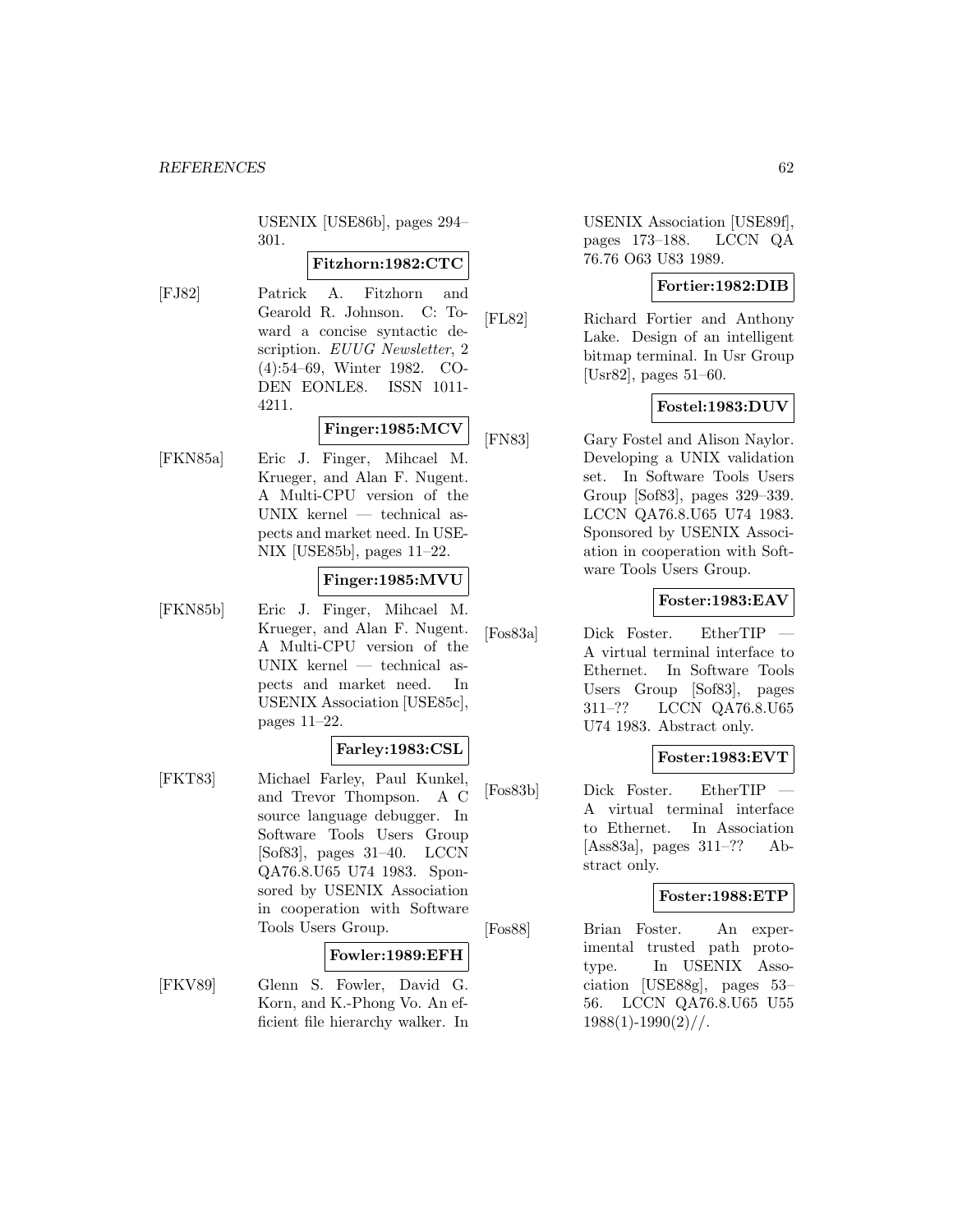# **Fouts:1988:MUU**

[Fou88] Martin Fouts. Multitasking under UniCos: Experiences with the Cray 2. In USENIX Association [USE88i], pages 121–131. ISBN ???? LCCN ????

### **Fowler:1985:FGM**

[Fow85] Glenn S. Fowler. The fourth generation Make. In USENIX Association [USE85e], pages 159–174. LCCN QA76.8.U65 U8 1985.

# **Foxley:1987:MTP**

[Fox87] Eric Foxley. Music: A Troff preprocessor for printing music scores. EUUG Newsletter, 7(2): 7–23, 1987. CODEN EONLE8. ISSN 1011-4211.

# **Freed:1985:MMM**

[Fre85] Adrian Freed. MacMix: Mixing music with a mouse. In USE-NIX Association [USE85d], pages 23–37. ISBN ???? LCCN ????

## **Friedenbach:1987:CM**

[Fri87] Ken Friedenbach. C++ on the Macintosh. In USENIX Association [USE87a], pages 67–76. ISBN ???? LCCN ????

#### **Finkel:1989:TSA**

[FS89] Raphael Finkel and Brian Sturgill. Tools for system administration in a heterogeneous environment. In USENIX Association [USE89e], pages 15–29. ISBN ???? LCCN ???? n.

# **Franke:1983:EEU**

[FT83] Deborah L. Franke and Thomas R. Truscott. Early experiences using UNIX on the Gould SEL concept computers. In Software Tools Users Group [Sof83], pages 341–347. LCCN QA76.8.U65 U74 1983. Sponsored by USENIX Association in cooperation with Software Tools Users Group.

# **Foree:1989:AAD**

[FT89] Don Foree and Margaret Tiano. Automated account deactivation and deletion. In USENIX Association [USE89e], pages 31–33. ISBN ???? LCCN ???? n.

## **Fuhrman:1987:OCL**

[Fuh87a] Ken Fuhrman. Object-oriented class library for C++. In USE-NIX Association [USE87a], pages 209–231. ISBN ???? LCCN ????

## **Fuhrman:1987:OOC**

[Fuh87b] Ken Fuhrman. Object-oriented class library for C++. In USE-NIX Association [USE87a], pages 209–231. ISBN ???? LCCN ????

# **Fulton:1989:DTI**

[Ful89a] Dorm Fulton. Distributed transaction integrity. In USE-NIX Association [USE89h], pages 55–61. ISBN ???? LCCN ????

# **Fulton:1989:CMX**

[Ful89b] Jim Fulton. Configuration management in the X window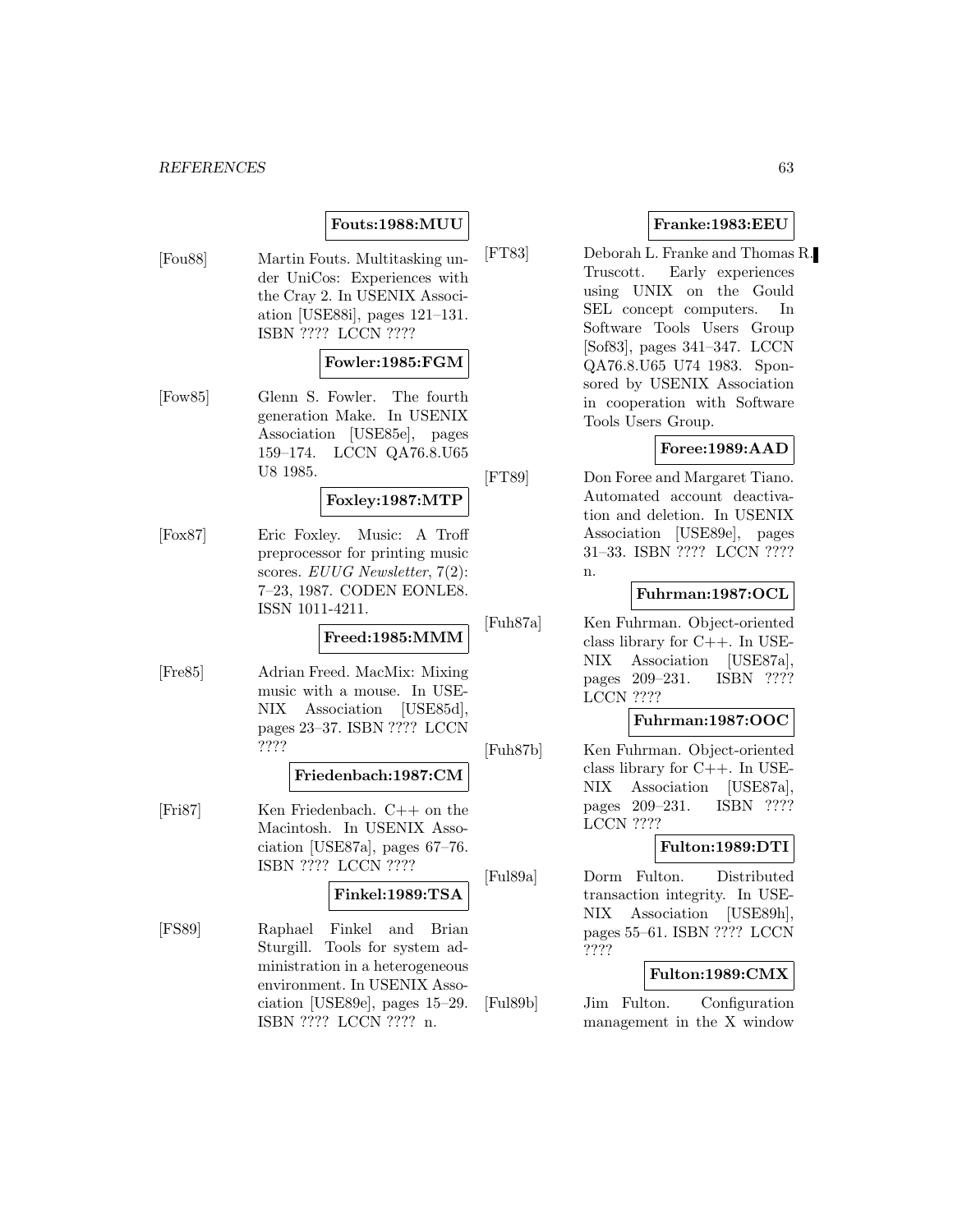system. In USENIX Association [USE89j], pages 107–113.

# **Funk:1987:CPM**

[Fun87] Susan A. Funk. CAS perspective on the maturation of UNIX. In USENIX Association [USE87f], pages 95–104.

# **Flink:1989:SVM**

[FW89] Charles W. Flink, II and Jonathan D. Weiss. System V/MLS labeling and mandatory policy alternatives. In USENIX [USE89c], pages 413– 427.

#### **Gancarz:1986:UAU**

[Gan86a] Michael Gancarz. Uwm: A user interface for X Windows. In USENIX Association [USE86c], pages 429–440.

#### **Gancarz:1986:UUI**

[Gan86b] Michael Gancarz. Uwm: A user interface for X Windows. In USENIX [USE86a], pages 429– 440.

# **Gansner:1988:IAC**

[Gan88a] E. R. Gansner. Iris: A classbased window library. In USE-NIX Association [USE88k], pages 283–292.

### **Gansner:1988:ICB**

[Gan88b] E. R. Gansner. Iris: A classbased window library. In USE-NIX [USE88a], pages 283–292.

#### **Gart:1986:TAU**

[Gar86] Mitchell Gart. Targeting Ada to 68000/Unix. In USENIX Association [USE86c], pages 261– 274.

# **Gafke:1983:LNV**

[GB83] Gary Gafke and Eric Bergan. Local network with virtual ports. In Software Tools Users Group [Sof83], pages 293–?? LCCN QA76.8.U65 U74 1983. Abstract only.

# **Gopinath:1989:EFM**

[GB89] Prabha Gopinath and Thomas Bihari. Experiences with a family of multiprocessor real-time operating systems. In USENIX Association [USE89d], pages 205–225. ISBN ???? LCCN ????

# **Gill:1986:CUC**

[GBH86] Helen Gill, Rebecca Bowerman, and Chuck Howell. A comparison of UNIX and CAIS system facilities. In USENIX Association [USE86e], pages 275–293.

### **Groundwater:1987:SUA**

[GBM87a] Neil P. Groundwater, Neil Bodick, and Andre Marquis. A SunView user-interface for authoring and accessing a medical knowledge base. In USENIX Association [USE87b], pages 93–104. ISBN ???? LCCN ????

#### **Groundwater:1987:SUI**

[GBM87b] Neil P. Groundwater, Neil Bodick, and Andre Marquis. A SunView user-interface for authoring and accessing a medical knowledge base. In USENIX Association [USE87b], pages 93–104. ISBN ???? LCCN ????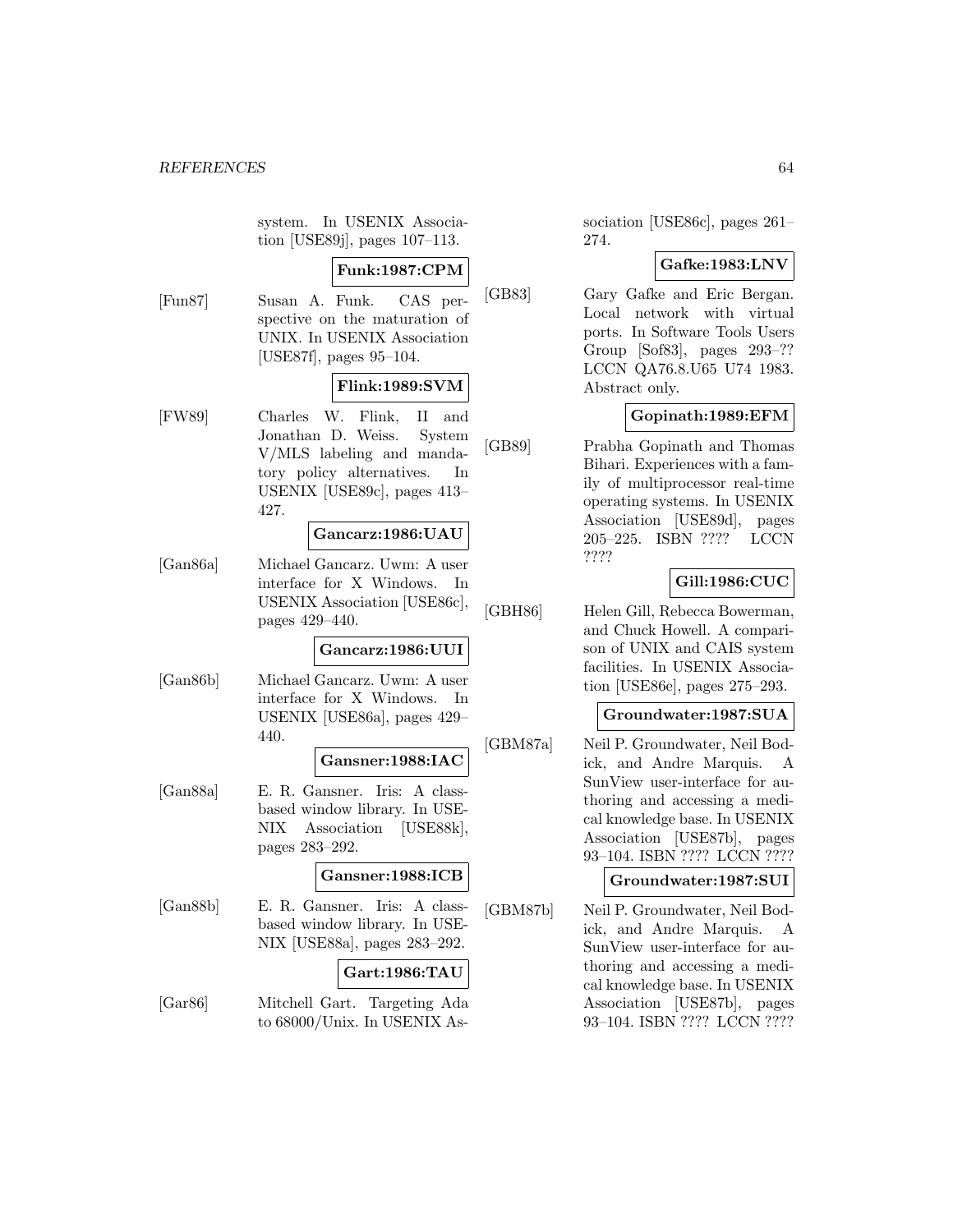# **Gull:1989:PMO**

[GD89] Aarron Gull and Sunil K. Das. A port of the MINIX operating system to the Atari ST. In Association [Ass89e], pages 2–14. CODEN EONLE8. ISSN 1011- 4211.

### **Geer:1988:SMA**

[Gee88a] Daniel E. Geer, Jr. Service management at Project Athena. In USENIX Association [USE88f], pages 71–?? ISBN ???? LCCN ????

### **Geer:1988:SMP**

[Gee88b] Daniel E. Geer, Jr. Service management at project Athena. In USENIX Association [USE88f], pages 71–?? ISBN ???? LCCN ????

## **Genter:1986:UVM**

[Gen86] Robert E. (Rick) Genter. Unix as a virtual machine environment. In USENIX Association [USE86c], pages 475–485.

## **George:1982:RP**

[Geo82a] Johann George. Real-time performance. In Usr Group [Usr82], pages 15–?? Abstract only.

## **George:1982:RTP**

[Geo82b] Johann George. Real-time performance. In USENIX [USE82a], pages 15–?? Abstract only.

# **Gerkin:1982:IUV**

[Ger82] Fred Gerkin. Introduction to UNIX — videotape. In Usr Group [Usr82], pages 108–?? Abstract only.

#### **Geshwind:1986:CAC**

[Ges86] David M. Geshwind. Computer assisted color conversion. In USENIX Association [USE86d], pages 137–144. ISBN ???? LCCN ????

# **Gettys:1984:PA**

[Get84] James Gettys. Project Athena. In Software Tools Users Group [Sof84], pages 72–77. LCCN QA76.8.U65 U83 1984.

# **Gettys:1986:PIW**

[Get86] James Gettys. Problems implementing window systems in UNIX. In USENIX Association [USE86e], pages 89–97.

## **Gheith:1988:CCA**

[GGSW88a] Ahmed Gheith, Prabha Gopinath, Karsten Schwan, and Peter Wiley. CHAOS and CHAOS-ART — extensions to an object-based kernel. In Association [Ass88e], pages 32–41.

# **Gheith:1988:CCE**

[GGSW88b] Ahmed Gheith, Prabha Gopinath, Karsten Schwan, and Peter Wiley. CHAOS and CHAOS-ART — extensions to an object-based kernel. In Association [Ass88e], pages 32–41.

# **Gien:1983:SOS**

[Gie83] Michel Gien. The Sol operating system. In Software Tools Users Group [Sof83], pages 75– 78. LCCN QA76.8.U65 U74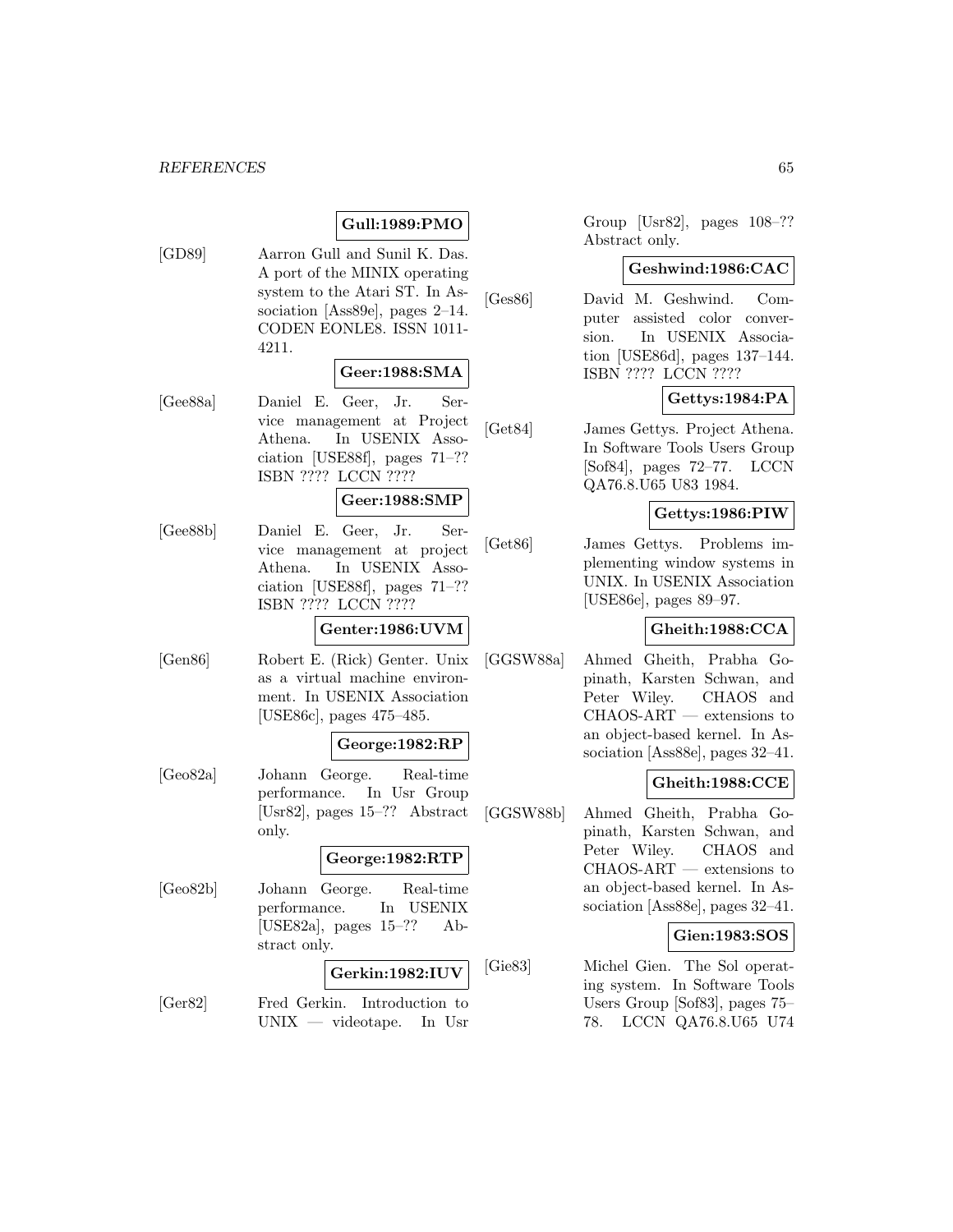1983. Sponsored by USENIX Association in cooperation with Software Tools Users Group.

# **Gill:1986:PIC**

[Gil86] Daniel P. Gill. A proposal for interwindow communication and translation facilities. In USENIX Association [USE86e], pages 79–88.

# **Gingell:1988:ESP**

[Gin88] Robert A. Gingell. Evolution of the SunOS programming environment. In USENIX Association [USE88e], pages 255–269. ISBN ???? LCCN ????

# **Gingell:1987:SLS**

[GLDW87] Robert A. Gingell, Meng Lee, Xuong T. Dang, and Mary S. Weeks. Shared libraries in SunOS. In USENIX Association [USE87f], pages 131–145.

# **Glew:1989:BLP**

[Gle89] Andy Glew. Boxes, links, and parallel trees: Elements of a configuration management system. In USENIX Association [USE89j], pages 17–28.

# **Goble:1982:WNA**

[GM82a] George Goble and Michael H. Marsh. What's new at Pur $due/EE$  department  $- A$  dual processor VAX 11/780. In Usr Group [Usr82], pages 113–138.

## **Goble:1982:WNP**

[GM82b] George Goble and Michael H. Marsh. What's new at Purdue/  $EE$  department  $-$  A dual processor VAX 11/780. In USE-NIX [USE82a], pages 113–138.

# **Gloor:1989:DSL**

[GM89] Peter Gloor and Rudolf Marty. Dynamically synchronized locking — a lightweight locking protocol for resource locking in a stateless environment. In USE-NIX Association [USE89g], pages 13–27.

# **Gingell:1987:VMA**

[GMS87] Robert A. Gingell, Joseph P. Moran, and William A. Shannon. Virtual memory architecture in SunOS. In USENIX Association [USE87f], pages 81– 94.

## **Ghodssi:1986:GOS**

[GMW86] Vida Ghodssi, Steven S. Muchnick, and Alex Wu. Global optimizer for Sun FORTRAN, C & Pascal. In USENIX Association [USE86c], pages 318–334.

# **Goldberg:1988:CTP**

[Gol88] Dave Goldberg. Combining two printing systems under a common user interface. In USENIX Association [USE88f], pages 29–31. ISBN ???? LCCN ????

# **Gomez:1985:UIP**

[Gom85] Julian E. Gomez. A UNIX image production pipeline. ;login: the USENIX Association newsletter, 10(4):40–42, October/November 1985. CODEN LOGNEM. ISSN 1044-6397.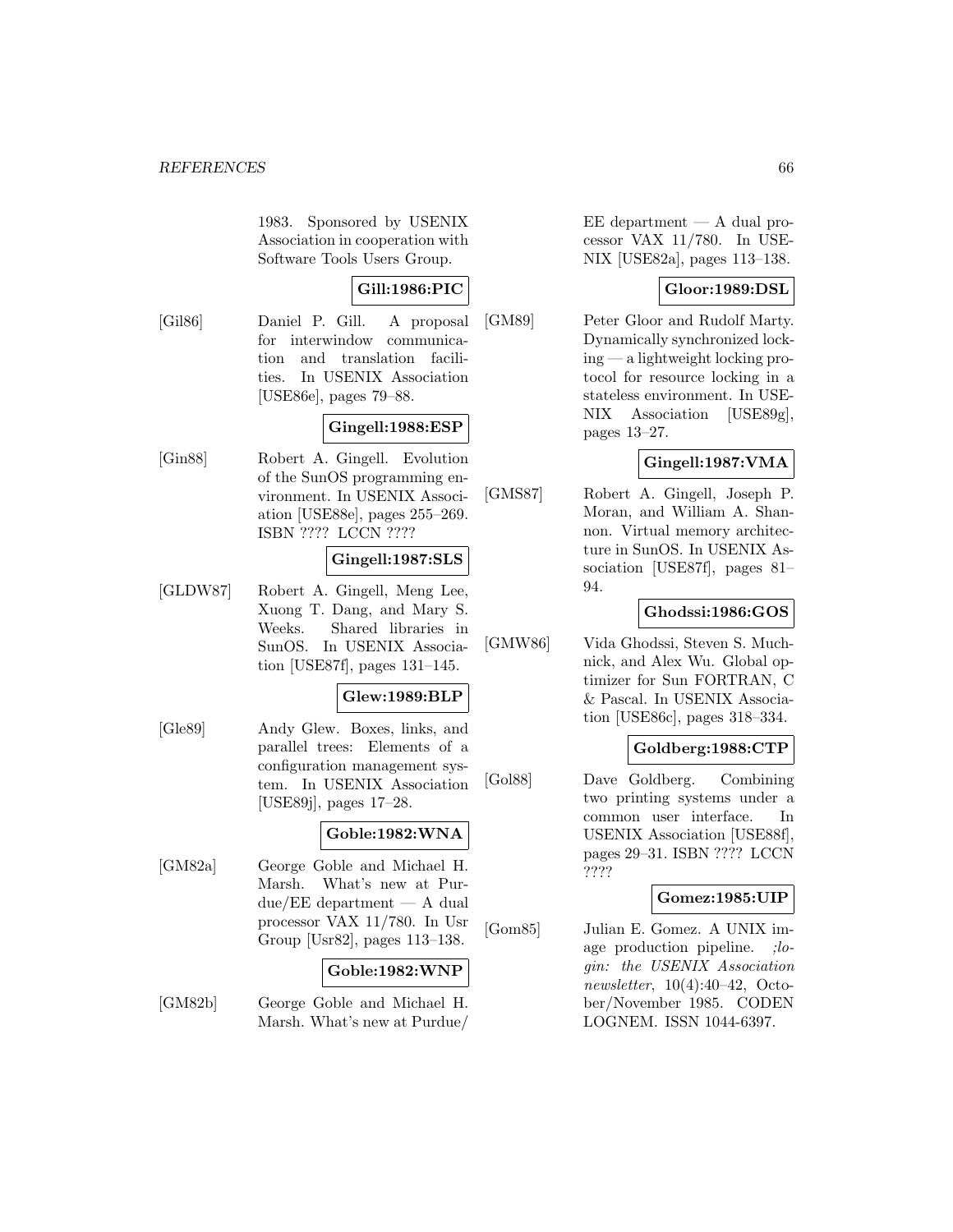# **Goodwin:1984:SVP**

[Goo84] Ken Goodwin. System V performance enhancements. ;login: the USENIX Association news*letter*, 9(3):6–11, July 1984. CODEN LOGNEM. ISSN 1044-6397.

# **Gorlen:1987:OCL**

[Gor87a] Keith E. Gorlen. An objectoriented class library for C++ programs. In USENIX Association [USE87a], pages 181–207. ISBN ???? LCCN ????

# **Gorlen:1987:OOC**

[Gor87b] Keith E. Gorlen. An objectoriented class library for C++ programs. In USENIX Association [USE87a], pages 181–207. ISBN ???? LCCN ????

## **Gosling:1986:SAD**

[Gos86a] James Gosling. SUNDEW: A distributed and extensible window system. In USENIX Association [USE86e], pages 98–103.

# **Gosling:1986:SDE**

[Gos86b] James Gosling. SUNDEW: A distributed and extensible window system. In USENIX [USE86b], pages 98–103.

## **Gould:1985:DDM**

[Gou85] Ed Gould. Device drivers in a multiprocessor environment. In USENIX Association [USE85e], pages 357–360. LCCN QA76.8.U65 U8 1985.

# **Gould:1986:NFS**

[Gou86] Ed Gould. The Network File System implemented on 4.3BSD. In USENIX Association [USE86c], pages 294–298.

# **Gray:1988:PAL**

[GP88] W. H. Gray and A. K. Powers. Project accounting on a large-scale UNIX system. In USENIX Association [USE88f], pages 7–12. ISBN ???? LCCN ????

# **Gomez:1986:HEH**

[GPF<sup>+</sup>86a] Julian E. Gomez, Frank Preston, Steve Fine, Tony Hasegawa, Bock Lee, and Blaine Walker. A high-end high-performance graphics system for computational fluid dynamics. In USENIX Association [USE86d], pages 13–14. ISBN ???? LCCN ????

# **Gomez:1986:HHG**

[GPF<sup>+</sup>86b] Julian E. Gomez, Frank Preston, Steve Fine, Tony Hasegawa, Bock Lee, and Blaine Walker. A high-end high-performance graphics system for computational fluid dynamics. In USENIX Association [USE86d], pages 13–14. ISBN ???? LCCN ????

## **Gehani:1985:CCO**

[GR85] N. H. Gehani and W. D. Roome. Concurrent C — an overview. In USENIX Association [USE85c], pages 43–50.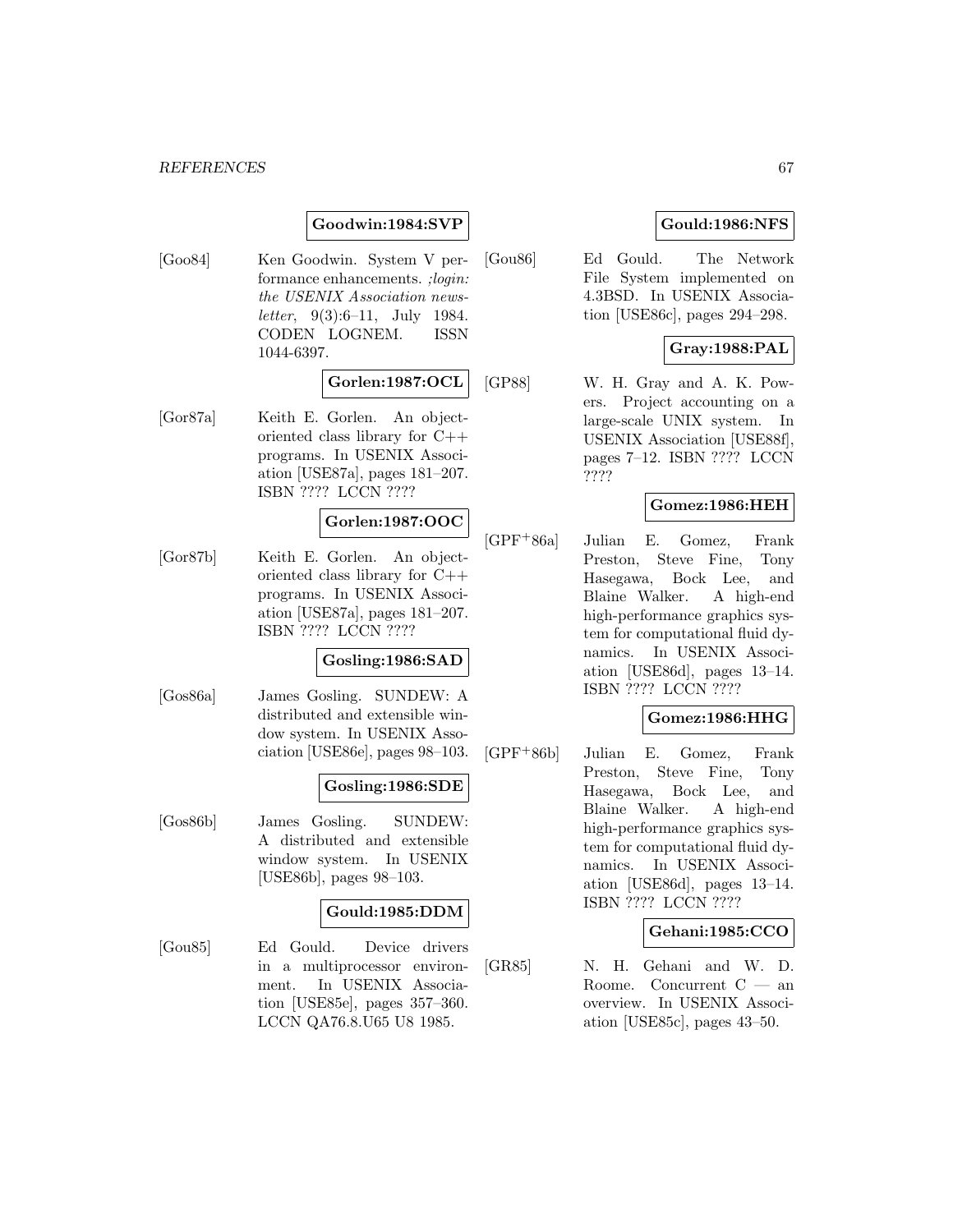# **Gray:1987:AER**

[Gra87] Robert W. Gray. Automatic error recovery in a fast parser. In USENIX Association [USE87f], pages 337–346.

# **Gray:1988:GAG**

[Gra88a] Robert W. Gray. [gamma]-  $GLA - A$  generator for lexical analyzers that programmers can use. In Association [Ass88f], pages 147–160.

# **Gray:1988:GGG**

[Gra88b] Robert W. Gray. [gamma]- GLA — A generator for lexical analyzers that programmers can use. In USENIX Association [USE88j], pages 147–160. ISBN ???? LCCN ????

#### **Gray:1988:AGL**

[Gra88c] Robert W. Gray.  $\gamma$ -GLA-A generator for lexical analyzers that programmers can use. In USENIX Association [USE88h], pages 147–160.

## **Greenberg:1982:IUS**

[Gre82a] Robert B. Greenberg. Is UNIX as a standard doomed? In Usr Group [Usr82], pages 280–281. Abstract only.

## **Greenberg:1982:USD**

[Gre82b] Robert B. Greenberg. Is UNIX as a standard doomed? In USENIX [USE82a], pages 280– 281. Abstract only.

### **Gridley:1985:IPS**

[Gri85] Curt Gridley. Improving the performance of scientific applications on a supermicro using a custom floating point processor and an optimizing compiler. In USENIX Association [USE85e], pages 597–610. LCCN QA76.8.U65 U8 1985.

## **Griswold:1989:DSI**

[Gri89] Ralph E. Griswold. Data structures in the Icon programming language. In Association [Ass89a], pages 339–365.

# **Groundwater:1982:NSD**

[Gro82] Neil P. Groundwater. Navy software development with ratfor-T and software tools. In Usr Group [Usr82], pages 342– ?? Abstract only.

### **Groundwater:1984:AYA**

[Gro84] Neil Groundwater. Ada? yet another VOS? In Software Tools Users Group [Sof84], pages 353–?? LCCN QA76.8.U65 U83 1984. Abstract only.

# **Grob:1987:AEC**

[Gro87] Lori S. Grob. Automatic exploitation of concurrency in C: Is it really so hard? In USENIX Association [USE87b], pages 209–223. ISBN ???? LCCN ????

# **Gronke:1988:BRP**

[Gro88] Ed Gronke. Book review: Programming in ANSI C. ;login: the USENIX Association newsletter, 13(6):12–??, November/ December 1988. CODEN LOGNEM. ISSN 1044-6397.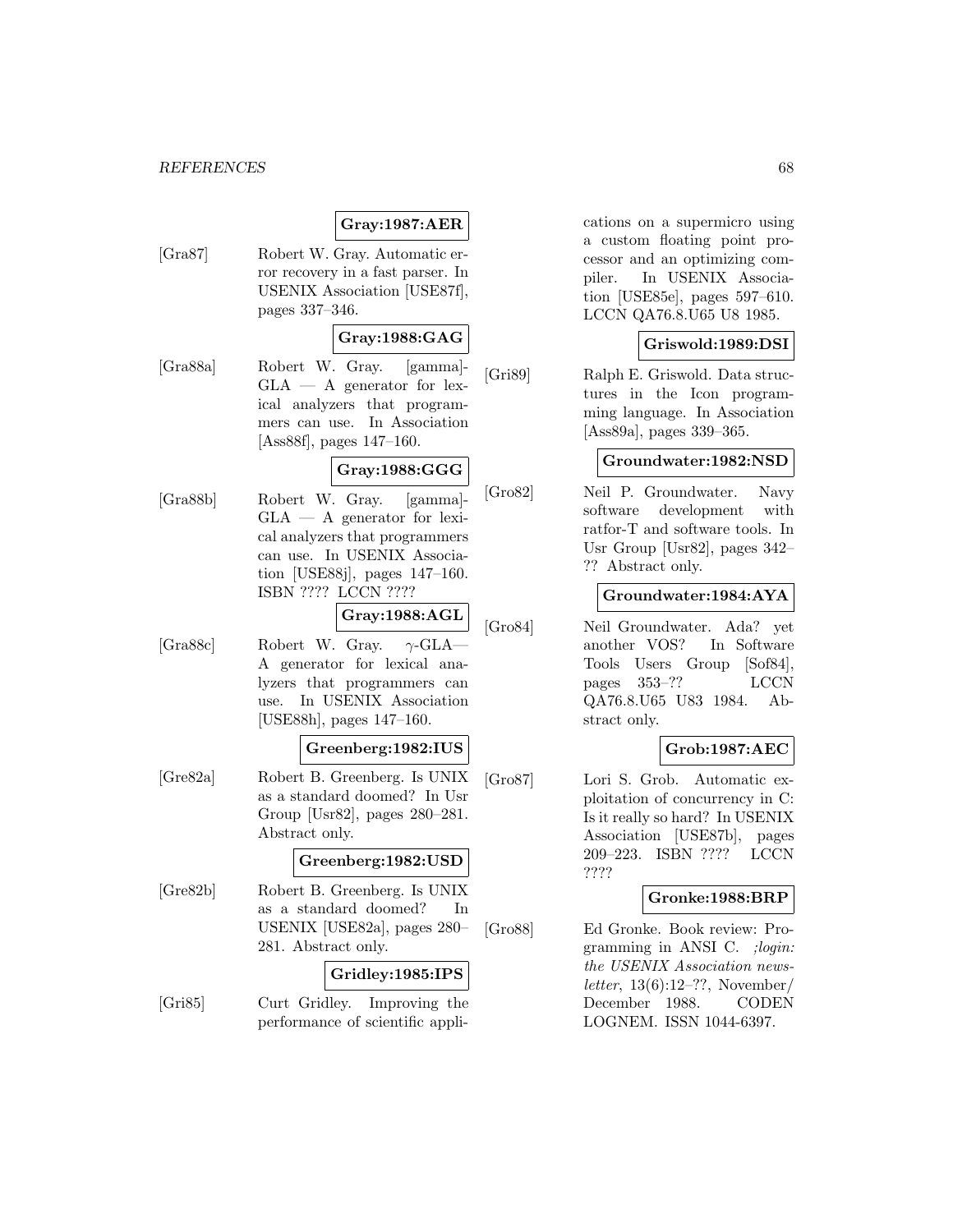# **Garribo:1988:UNO**

[GRS88a] A. Garribo, L. Regoli, and G. Succi. UNO: USENET news on optical disk. In USENIX Association [USE88e], pages 97– 103. ISBN ???? LCCN ????

#### **Garribo:1988:UUN**

[GRS88b] A. Garribo, L. Regoli, and G. Succi. UNO: USENET news on optical disk. In USENIX Association [USE88e], pages 97– 103. ISBN ???? LCCN ????

#### **Gautron:1987:TEC**

[GS87] Philippe Gautron and Marc Shapiro. Two extensions to C++: A dynamic link editor and inner data. In USENIX Association [USE87a], pages 23– 32. ISBN ???? LCCN ????

### **Guffy:1983:SVO**

[Guf83] W. R. Guffy. System V offering. In Association [Ass83a], pages 48–?? Abstract only.

#### **Guruprasad:1988:PUT**

[Gur88] V. Guruprasad. Prototext: Universal text drivers. In Association [Ass88f], pages 331–338.

#### **Grossman:1986:RRS**

[GW86a] Mark S. Grossman and Glen E. Williams. Real-time resource sharing for graphics workstations. In USENIX Association [USE86e], pages 23–33.

#### **Grossman:1986:RTR**

[GW86b] Mark S. Grossman and Glen E. Williams. Real-time resource

sharing for graphics workstations. In USENIX [USE86b], pages 23–33.

# **Gusella:1984:TAN**

[GZ84a] Riccardo Gusella and Stefano Zatti. TEMPO — A network time controller for a distributed Berkeley UNIX system. In Software Tools Users Group [Sof84], pages 78–85. LCCN QA76.8.U65 U83 1984.

## **Gusella:1984:TNT**

[GZ84b] Riccardo Gusella and Stefano Zatti. TEMPO — A network time controller for a distributed Berkeley UNIX system. In USENIX [USE84a], pages 78– 85.

### **Hemenway:1984:PSS**

[HA84] Kathleen Hemenway and Helene Armitage. Proposed syntax standard for UNIX system commands. In USENIX Association [USE84c], pages 89–98. ISBN none. LCCN QA76.8.U65 U55 1984.

## **Haenlin:1983:DBF**

[Hae83] Edward Haenlin. A data base frontend, driven by tables generated from a data dictionary. In Software Tools Users Group [Sof83], pages 313–320. LCCN QA76.8.U65 U74 1983. Sponsored by USENIX Association in cooperation with Software Tools Users Group.

# **Haeberli:1985:DEI**

[Hae85a] Paul Haeberli. A data-flow environment for interactive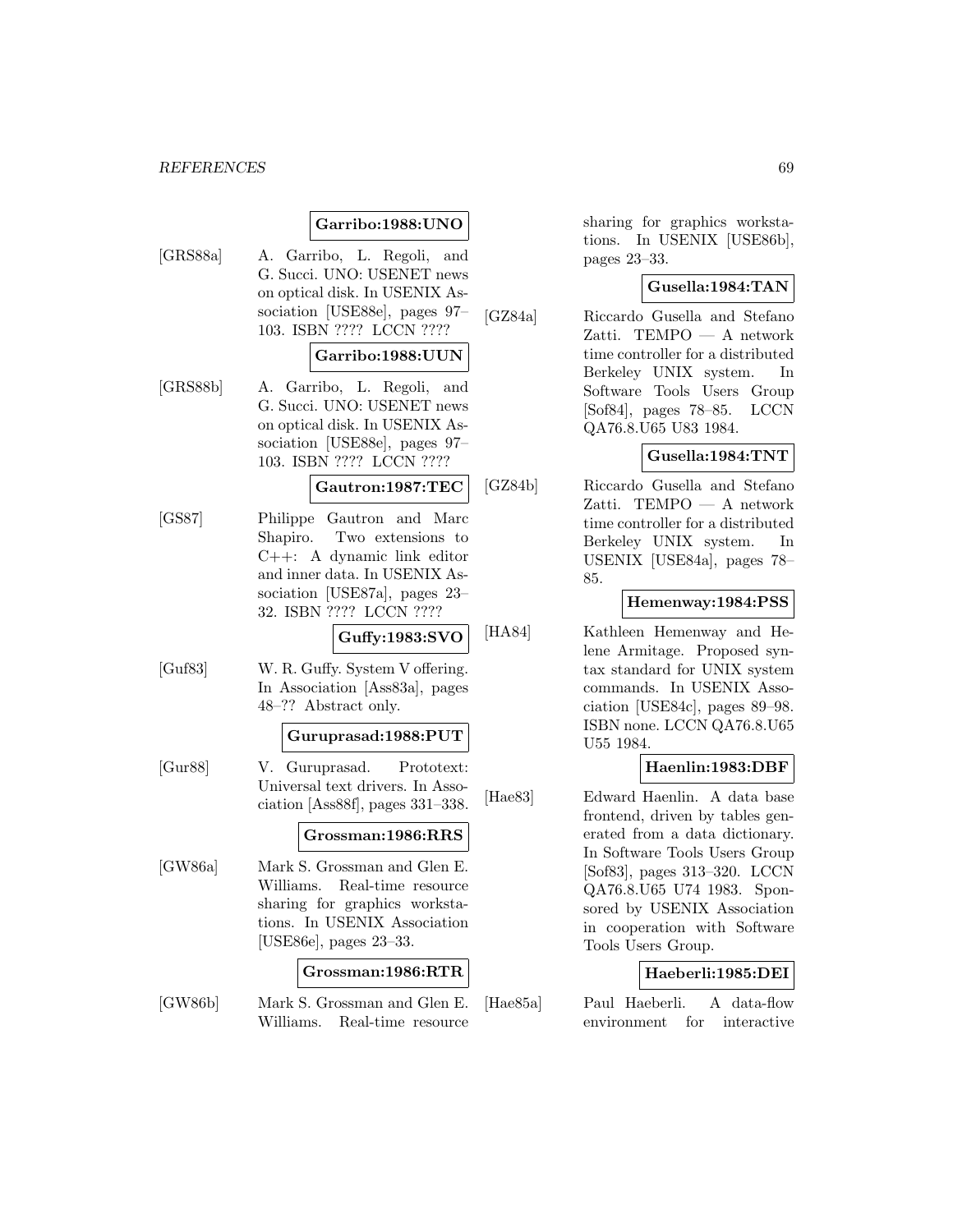graphics. In USENIX Association [USE85d], pages 1–12. ISBN ???? LCCN ????

# **Haeberli:1985:DFE**

[Hae85b] Paul Haeberli. A data-flow environment for interactive graphics. In USENIX Association [USE85d], pages 1–12. ISBN ???? LCCN ????

# **Haeberli:1986:DFM**

[Hae86a] Paul E. Haeberli. A dataflow manager for an interactive programming environment. In USENIX [USE86a], pages 419– 428.

### **Haeberli:1986:DMI**

[Hae86b] Paul E. Haeberli. A dataflow manager for an interactive programming environment. In USENIX Association [USE86c], pages 419–428.

# **Haemer:1989:UUC**

[Hae89] Jeffrey S. Haemer. An update on UNIX and C standards activity. ;login: the USENIX Association newsletter, 14(6):31– 45, November/December 1989. CODEN LOGNEM. ISSN 1044-6397.

### **Hagen:1983:CSN**

[Hag83] Teus Hagen. Cookbook for setting up a national UNIX systems users group. EUUG Newsletter, 3(2):7–10, Summer 1983. CODEN EONLE8. ISSN 1011- 4211.

#### **Hall:1985:STC**

[Hal85a] Roy Hall. Scattered thoughts on color. In USENIX Associ-

ation [USE85d], pages 63–75. ISBN ???? LCCN ????

## **Hall:1985:SAA**

[Hal85b] Roy Hall. Software architecture for animation systems. ; login: the USENIX Association newsletter, 10(4):35–39, October/November 1985. CODEN LOGNEM. ISSN 1044-6397.

# **Hall:1987:RDU**

[Hal87] Pennie Hall. Resource duplication for 100% uptime. In USE-NIX Association [USE87d], pages 43–?? ISBN ???? LCCN TK 5105.5 L374 Bar B5- 6(1991-92).B9(1995).

## **Hamburger:1987:UHC**

[Ham87] Sheldon Hamburger. UNIX in health care: Medical laborato $ries - A case study. In USE-$ NIX Association [USE87g], pages 192–195. LCCN QA 76.76 O63 U84 1987. Cover title: Conference proceedings. Spine title: Winter 1987 USE-NIX Association Conference proceedings, Washington, DC.

# **Hanshew:1982:STD**

[Han82] Jon Hanshew. The software tools on the Data General NOVA. In Usr Group [Usr82], pages 285–289.

# **Harvey:1983:UL**

[Har83] Brian Harvey. UNIX logo. In Association [Ass83a], pages 145–150.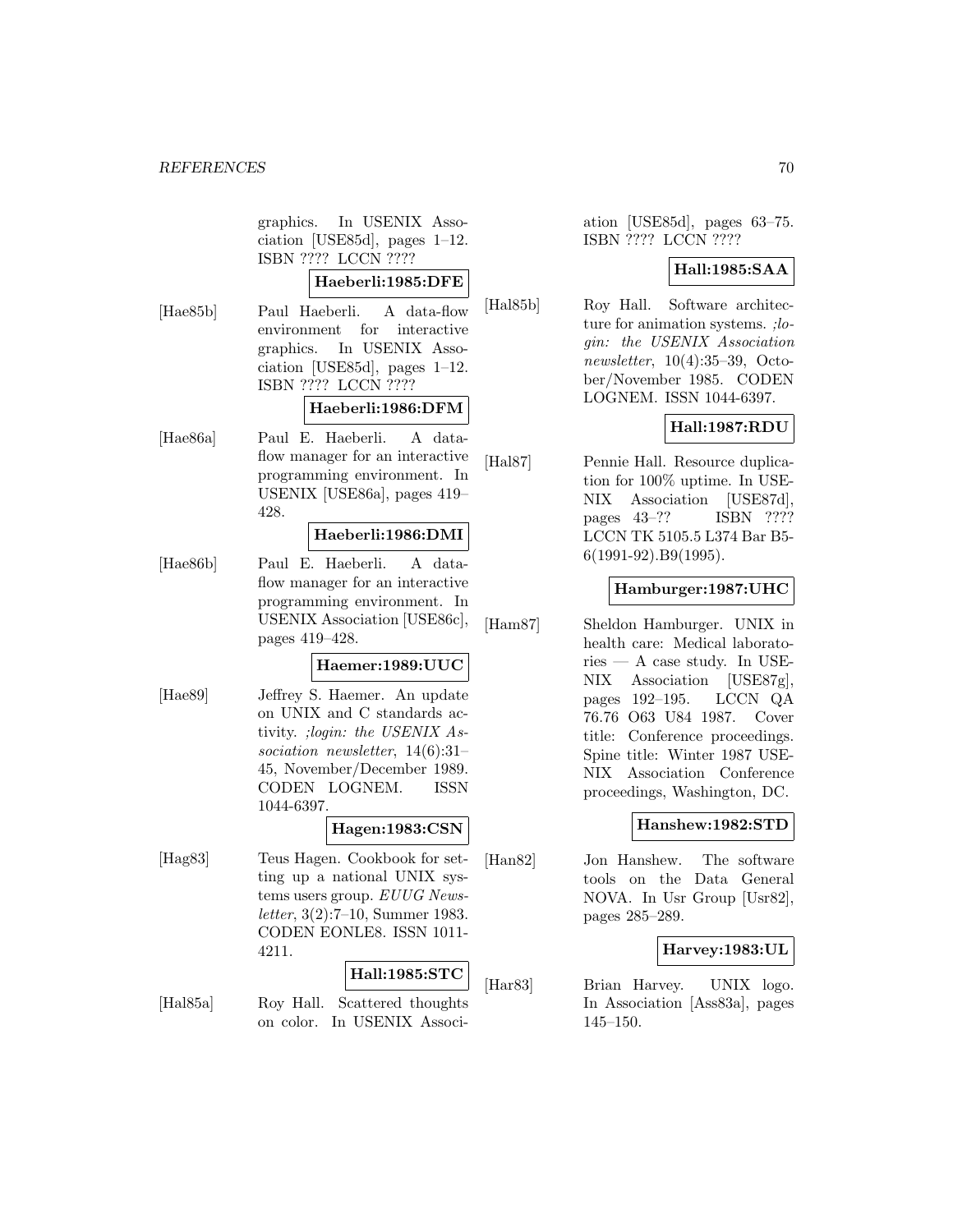# **Harris:1985:TAN**

[Har85a] Marion O. Harris. Thoughts on an all-natural user interface. In USENIX [USE85a], pages 343– 347.

### **Harris:1985:TAU**

[Har85b] Marion O. Harris. Thoughts on an all-natural user interface. In USENIX Association [USE85e], pages 343–347. LCCN QA76.8.U65 U8 1985.

**Harkness:1987:CMP**

[Har87a] Ken Harkness. A centralized multi-system problem tracking system. In USENIX Association [USE87d], pages 40– ?? ISBN ???? LCCN TK 5105.5 L374 Bar B5-6(1991- 92).B9(1995).

#### **Harkness:1987:CMS**

[Har87b] Ken Harkness. A centralized multi-system problem tracking system. In USENIX Association [USE87d], pages 40– ?? ISBN ???? LCCN TK 5105.5 L374 Bar B5-6(1991- 92).B9(1995).

## **Harkness:1987:CFD**

[Har87c] Ken Harkness. A Cron facility for downtime. In USENIX Association [USE87d], pages 41– 42. ISBN ???? LCCN TK 5105.5 L374 Bar B5-6(1991- 92).B9(1995).

# **Harrison:1987:MCS**

[Har87d] Helen E. Harrison. Maintaining a consistent software environment. In USENIX Association

[USE87d], pages 16–17. ISBN ???? LCCN TK 5105.5 L374 Bar B5-6(1991-92).B9(1995).

## **Harrison:1988:BSH**

[Har88a] Helen E. Harrison. A batching system for heterogeneous Unix environments. In USENIX Association [USE88f], pages 23– 24. ISBN ???? LCCN ????

# **Harrison:1988:FBS**

[Har88b] Helen E. Harrison. A flexible backup system for large disk farms or what to do with 20 gigabytes. In USENIX Association [USE88f], pages 33–34. ISBN ???? LCCN ????

### **Hathaway:1982:STT**

[Hat82] Steve Hathaway. Software tools TOPS-20 implementation. In Usr Group [Usr82], pages 291– 301.

### **Hausman:1983:TA**

[Hau83] Paul Hausman. Tools in Australia. In Association [Ass83b], pages 14–?? Abstract only.

## **Hawley:1985:UTP**

[Haw85] Michael J. Hawley. UNIX tools for a personal database. In USENIX Association [USE85e], pages 333–341. LCCN QA76.8.U65 U8 1985.

## **Hawley:1986:MMS**

[Haw86a] Michael Hawley. MIDI music software for UNIX. In USENIX Association [USE86c], pages 1– 12.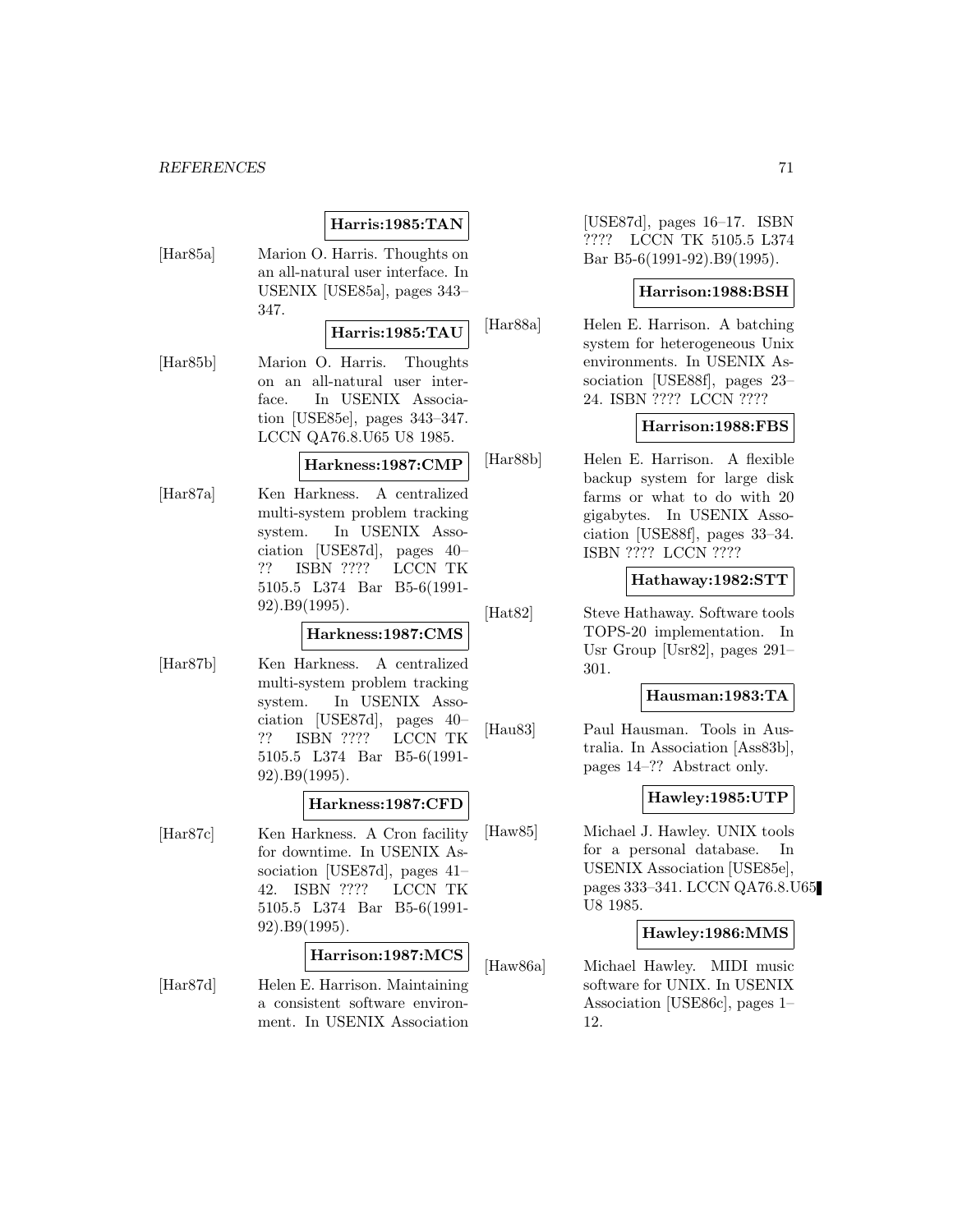# **Hawley:1986:PUB**

[Haw86b] Michael Hawley. Porting Unix to the Bösendorfer. In USENIX Association [USE86d], pages 83–90. ISBN ???? LCCN ????

### **Hawley:1987:MMSa**

[Haw87a] Michael Hawley. More MIDI software for UNIX. In USENIX Association [USE87b], pages 201–208. ISBN ???? LCCN ????

### **Hawley:1987:MMSb**

[Haw87b] Michael Hawley. More music software for Unix. In USENIX Association [USE87c], pages 1– ?? ISBN ???? LCCN ???? Abstract only.

### **Hawley:1988:NAT**

[Haw88a] D. Ryan Hawley. Netdump: A tool for dumping filesystems. In USENIX Association [USE88f], pages 27–?? ISBN ???? LCCN ???? man page only.

# **Hawley:1988:NTD**

[Haw88b] D. Ryan Hawley. Netdump: A tool for dumping filesystems. In USENIX Association [USE88f], pages 27–?? ISBN ???? LCCN ???? man page only.

#### **Hawley:1989:ANC**

[Haw89a] Michael Hawley. Audio I/O with the NeXT computer. ;login: the USENIX Association newsletter, 14(6):19– 23, November/December 1989. CODEN LOGNEM. ISSN 1044-6397.

# **Hawley:1989:AON**

[Haw89b] Michael Hawley. Audio I/O with the NeXT computer. ;login: the USENIX Association newsletter, 14(6):19– 23, November/December 1989. CODEN LOGNEM. ISSN 1044-6397.

## **Hayes:1988:SGU**

[Hay88] James Hayes. Standards and guidelines for Unix workstation installations. In USENIX Association [USE88f], pages 51–61. ISBN ???? LCCN ????

### **Honeyman:1986:PCF**

[HB86] Peter Honeyman and Steven M. Bellovin. PATHALIAS or the care and feeding of relative addresses. In USENIX Association [USE86c], pages 126–141.

## **Hamilton:1988:ESM**

[HC88] Graham Hamilton and Daniel S. Conde. An experimental symmetric multiprocessor Ultrix kernel. In USENIX Association [USE88j], pages 283–290. ISBN ???? LCCN ????

#### **Hecht:1987:US**

[HCC<sup>+</sup>87] M. S. Hecht, M. E. Carson, C. S. Chandersekaran, R. S. Chapman, L. J. Dotterrer, V. D. Gligor, W. D. Jiang, A. Johri, G. L. Luckenbaugh, and N. Vasudevan. UNIX without the superuser. In USENIX Association [USE87f], pages 243–256.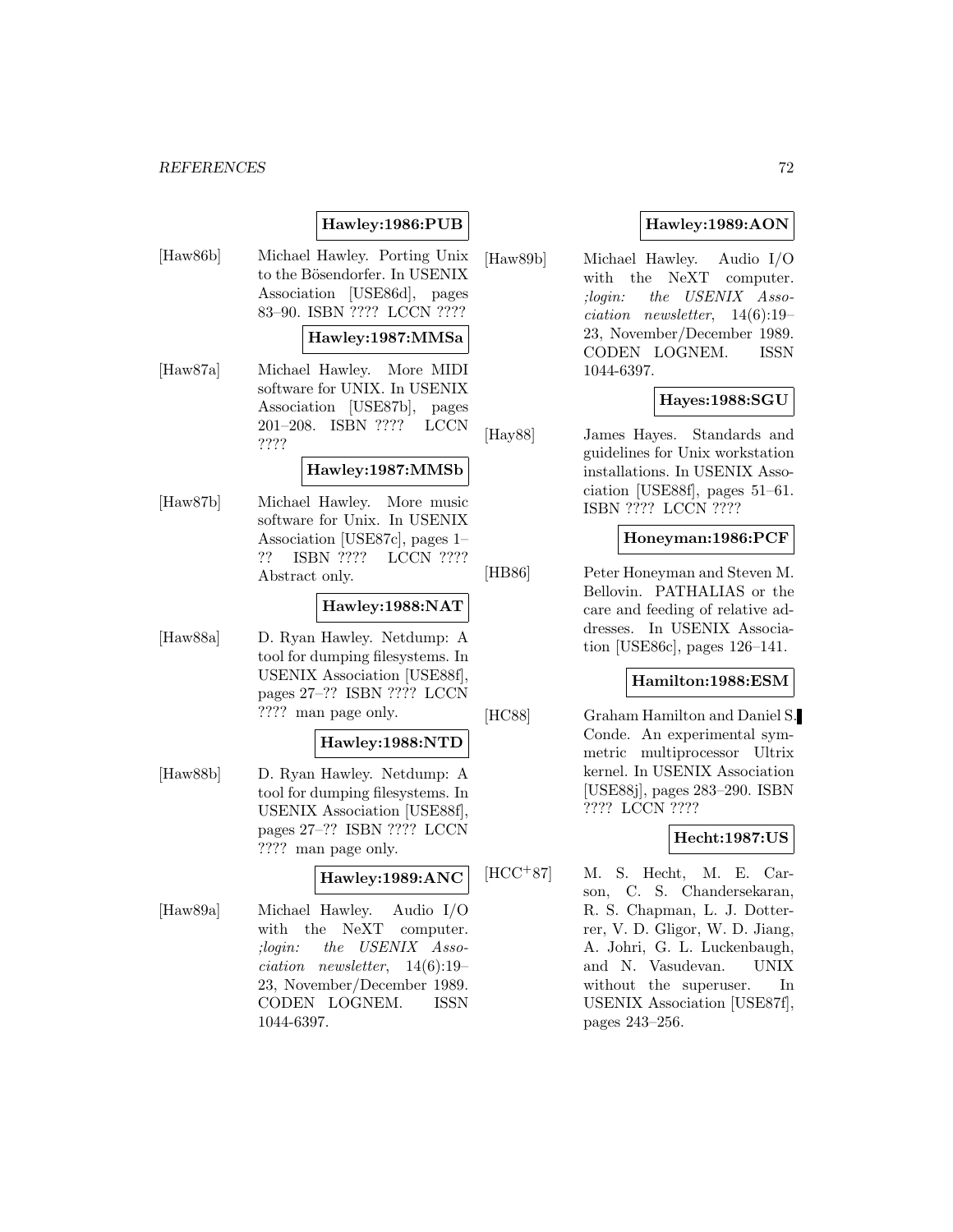## **Himelstein:1987:CMO**

[HCE87] Mark I. Himelstein, Fred C. Chow, and Kevin Enderby. Cross-module optimizations: Its implementation and benefits. In USENIX Association [USE87f], pages 347–356.

## **Himelstein:1988:RAR**

[HCE88] Mark Himelstein, Steven Correll, and Kevin Enderby. A RISC approach to runtime exceptions. In Association [Ass88f], pages 239–249.

## **Hewson:1985:IAP**

[HCN85] Denise Hewson, Gregory Cullen, and Alan Nugent. Integral array processing in a multiprocessor UNIX environment. In USENIX Association [USE85e], pages 183–187. LCCN QA76.8.U65 U8 1985.

#### **Hansen:1988:IIM**

[HE88] Stephen Hansen and Michael Eldredge. Intruder isolation and monitoring. In USENIX Association [USE88g], pages 63–64. LCCN QA76.8.U65 U55  $1988(1)$ -1990 $(2)$ //. Abstract only.

## **Hecht:1988:ABS**

[Hec88] Stephen Hecht. Andrew Backup System. In USENIX Association [USE88f], pages 35–38. ISBN ???? LCCN ????

## **Hedrick:1989:IIP**

[Hed89] Charles L. Hedrick. Introduction to the Internet protocols.

Australian UNIX systems User Group Newsletter, 10(1):66–96, February 1989.

## **Heffler:1982:DMC**

[Hef82] Michael J. Heffler. Description of a menu creation and interpretation system. In Usr Group [Usr82], pages 235–?? Abstract only.

## **Heilman:1987:PEA**

[Hei87] Eric Heilman. Priv: An exercise in administrative expansion. In USENIX Association [USE87d], pages 38–39. ISBN ???? LCCN TK 5105.5 L374 Bar B5-6(1991-92).B9(1995).

#### **Henshew:1983:UST**

[Hen83] John Henshew. Update on software tools implementation Data General's RDOS. In Association [Ass83b], pages 14–?? Abstract only.

### **Hensgen:1989:DSS**

[HF89] Debra Hensgen and Raphael Finkel. Dynamic server squads in Yackos. In USENIX Association [USE89d], pages 73–89. ISBN ???? LCCN ????

## **Hitz:1986:MFS**

[HH86] David Hitz and Peter Honeyman. A mail file system for Eighth Edition UNIX. In USENIX Association [USE86c], pages 391–394.

## **Hofkin:1988:SAH**

[HH88] Bob Hofkin and W. Terry Hardgrave. System adminis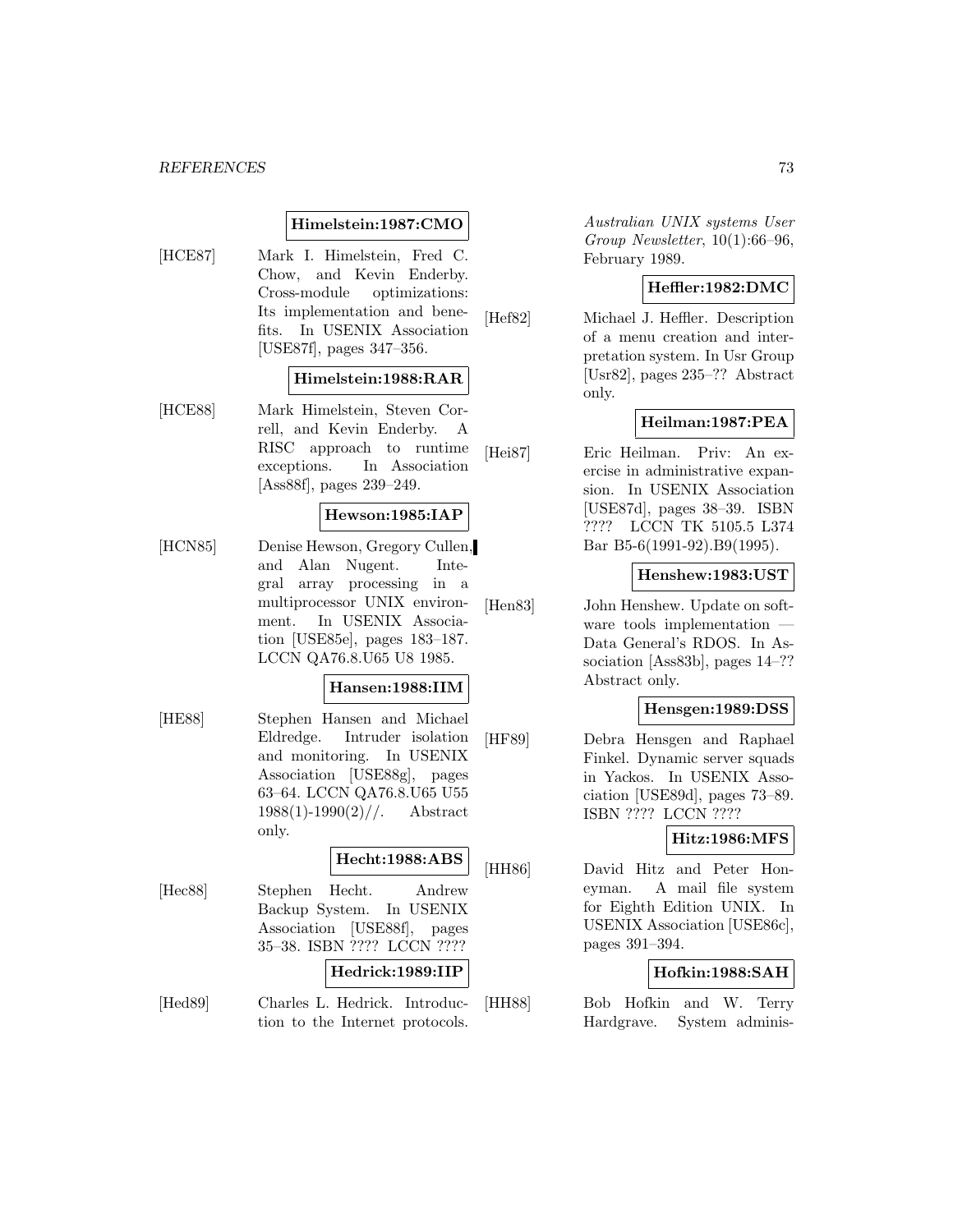tration in a heterogeneous network. In USENIX Association [USE88j], pages 119–123. ISBN ???? LCCN ????

## **Hidley:1983:DIG**

[Hid83] Greg Hidley. Device independent graphics enhancements at ITTDCD. In Association [Ass83a], pages 247–250.

## **Hillery:1989:ICS**

[Hil89] Nathan H. Hillery. Implementing a consistent system over many hosts. In USENIX Association [USE89e], pages 69–73. ISBN ???? LCCN ????

### **Hirgelt:1983:EMR**

[Hir83] Edward Hirgelt. Enhancing MAKE or re-inventing a rounder wheel. In Software Tools Users Group [Sof83], pages 45–58. LCCN QA76.8.U65 U74 1983. Sponsored by USENIX Association in cooperation with Software Tools Users Group.

## **Hecht:1988:EAC**

[HJAW88] Matthew S. Hecht, Abhai Johri, Radhakrishna Aditham, and T. John Wei. Experience adding C2 security features to UNIX. In Association [Ass88f], pages 133–146.

## **Haight:1983:AEU**

[HK83] R. C. Haight and D. B. Knudsen. ARIEL: An experimental UNIX-based interactive video information system. In Association [Ass83a], pages 167–168. Abstract only.

## **Hoel:1986:UBO**

[HK86a] Timothy W. Hoel and Bruce A. Keller. A Unix-based operating system for the Cray 2. In USE-NIX [USE86b], pages 219–224.

## **Hoel:1986:UOS**

[HK86b] Timothy W. Hoel and Bruce A. Keller. A Unix-based operating system for the Cray 2. In USENIX Association [USE86e], pages 219–224.

## **Hawley:1985:WUA**

[HL85a] Michael J. Hawley and Samuel J. Leffler. Windows for UNIX at Lucasfilm. In USENIX Association [USE85e], pages 393–406. LCCN QA76.8.U65 U8 1985.

## **Hawley:1985:WUL**

[HL85b] Michael J. Hawley and Samuel J. Leffler. Windows for UNIX at Lucasfilm. In USENIX [USE85a], pages 393–406.

## **Hecht:1984:DFS**

[HLW84] Matthew S. Hecht, John R. Levine, and Justin C. Walker. A distributed file system for UNIX. In USENIX Association [USE84c], pages 23–32. ISBN none. LCCN QA76.8.U65 U55 1984.

## **Honda:1989:SMU**

[HM89] Masahiro Honda and Terrence Miller. Software management using a CASE environment. In USENIX Association [USE89j], pages 11–16.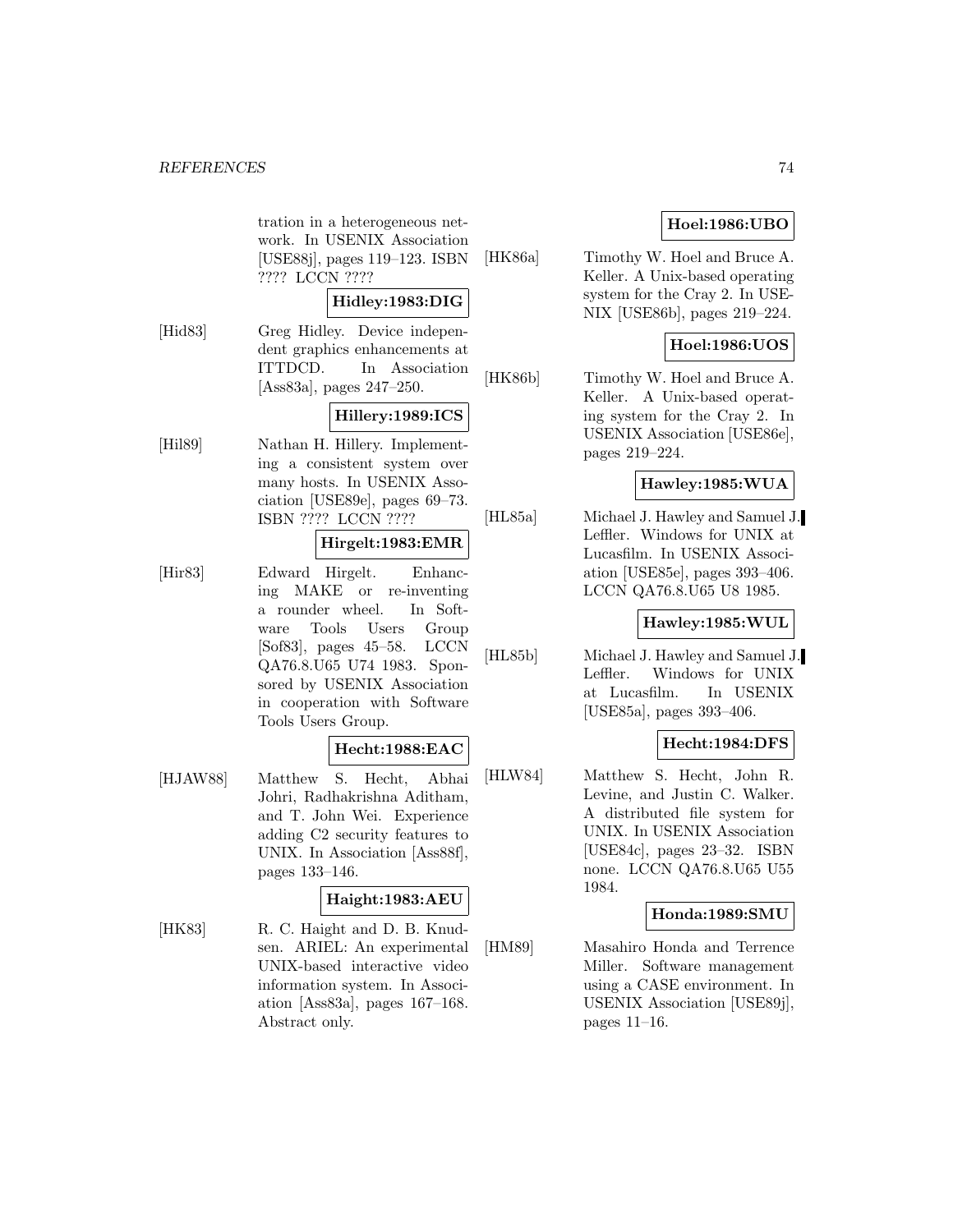## **Heydon:1988:MAV**

[HMM<sup>+</sup>88a] C. A. Heydon, M. W. Maimone, A. F. Moorman, J. D. Tygar, and J. M. Wing. Miro: A visual language for specifying security. In USENIX Association [USE88g], pages 49– ?? LCCN QA76.8.U65 U55  $1988(1)$ -1990 $(2)$ //. Abstract only.

## **Heydon:1988:MVL**

[HMM<sup>+</sup>88b] C. A. Heydon, M. W. Maimone, A. F. Moorman, J. D. Tygar, and J. M. Wing. Miro: A visual language for specifying security. In USENIX [USE88b], pages 49–?? Abstract only.

## **Holt:1983:TAP**

[HMP83a] R. C. Holt, M. P. Mendel, and S. G. Perelgut. TUNIS: A portable, UNIX compatible kernel written in Concurrent Euclid. In Software Tools Users Group [Sof83], pages 61– 74. LCCN QA76.8.U65 U74 1983. Sponsored by USENIX Association in cooperation with Software Tools Users Group.

## **Holt:1983:TPU**

[HMP83b] R. C. Holt, M. P. Mendel, and S. G. Perelgut. TUNIS: A portable, UNIX compatible kernel written in concurrent Euclid. In Association [Ass83a], pages 61–74.

## **Hussain:1988:IXP**

[HOG88] S. A. Hussain, J. Olnes, and T. Grimstad. Implementation

of X.25 PLP in ISO 8802 LAN environments. In USENIX Association [USE88e], pages 89– 95. ISBN ???? LCCN ????

### **Hommel:1987:SBD**

[Hom87] Carlton B. Hommel. System backup in a distributed responsibility environment. In USE-NIX Association [USE87d], pages 8–?? ISBN ???? LCCN TK 5105.5 L374 Bar B5- 6(1991-92).B9(1995).

## **Hoover:1983:UID**

[Hoo83] Clyde W. Hoover. A user information data base for UNIX (what to do when /etc/passwd just isn't enough). In Software Tools Users Group [Sof83], pages 121–134. LCCN QA76.8.U65 U74 1983. Sponsored by USENIX Association in cooperation with Software Tools Users Group.

## **Hopkins:1987:DSE**

[Hop87a] Don Hopkins. Directional selection is easy as pie menus! In USENIX Association [USE87c], pages 103–?? ISBN ???? LCCN ???? Abstract only.

## **Hopkins:1987:DSI**

[Hop87b] Don Hopkins. Directional selection is easy as pie menus! In USENIX Association [USE87c], pages 103–?? ISBN ???? LCCN ???? Abstract only.

## **Hopkins:1987:EUC**

[Hop87c] William E. Hopkins. Experience in using C++ for software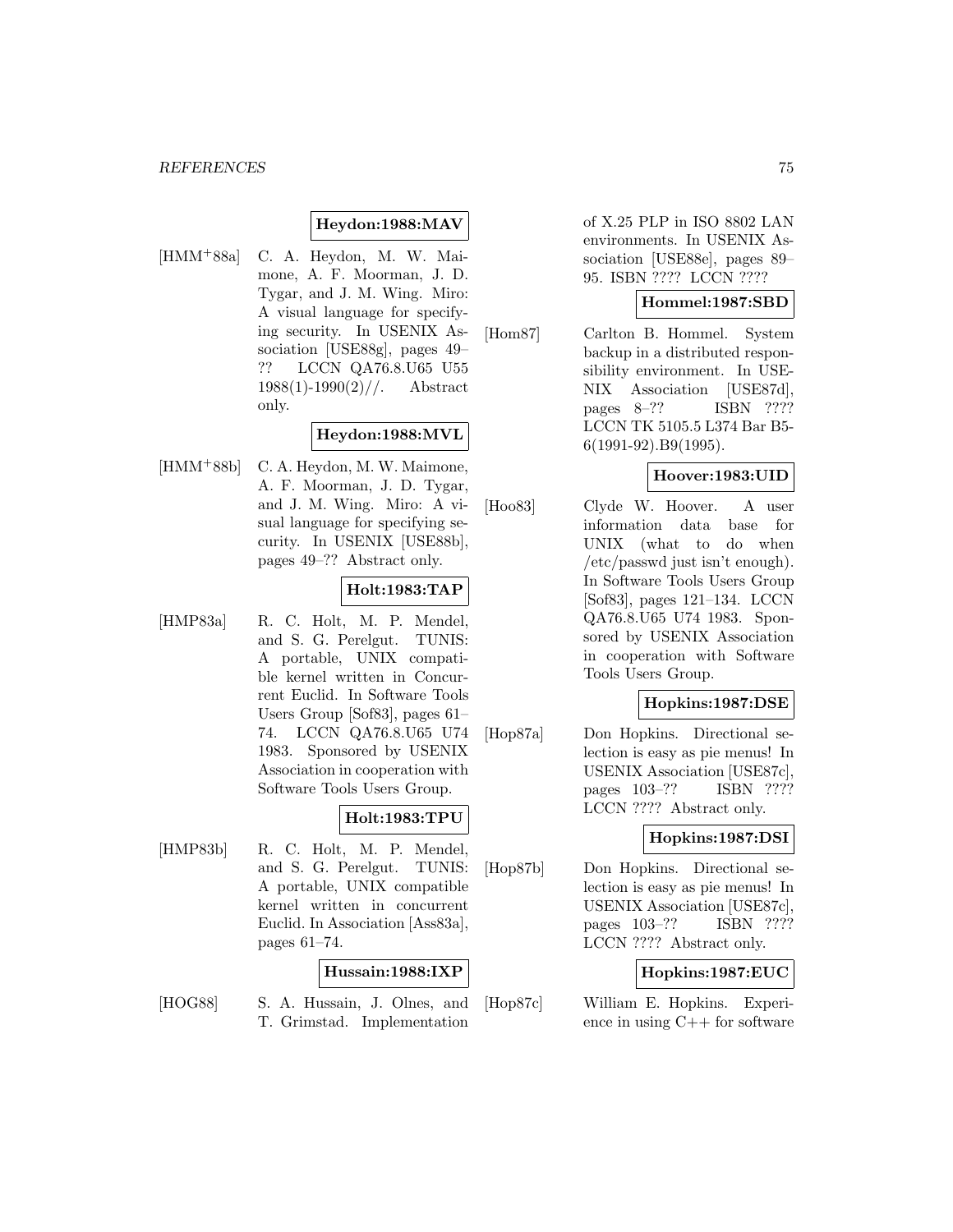system development. In USE-NIX Association [USE87a], pages 327–344. ISBN ???? LCCN ????

## **Hopkins:1989:SPS**

[Hop89] Don Hopkins. The shape of PSIBER space: PostScript interactive bug eradication routines. In USENIX Association [USE89i], pages 129–147. ISBN ???? LCCN ????

## **Horbal:1982:ATL**

[Hor82a] Mark T. Horbal. ATLAS test language — A real time application under UNIX. In Usr Group [Usr82], pages 165–176.

#### **Horton:1982:NCT**

[Hor82b] Mark Horton. The new Curses and Terminfo package. In Usr Group [Usr82], pages 79–91.

### **Horton:1983:UNN**

[Hor83] Mark R. Horton. Usenet: The network news. ;login: the USE-NIX Association newsletter, 8 (3):10–13, June 1983. CODEN LOGNEM. ISSN 1044-6397.

## **Horton:1984:WD**

[Hor84a] Mark R. Horton. What is a domain? In USENIX [USE84a], pages 368–372.

## **Horton:1984:WID**

[Hor84b] Mark R. Horton. What is a domain? In Software Tools Users Group [Sof84], pages 368–372. LCCN QA76.8.U65 U83 1984.

## **Hosler:1983:MCU**

[Hos83] Jay R. Hosler. Meeting the coming UNIX training challenge. In Association [Ass83a], pages 177–184.

## **Hosler:1984:IPU**

[Hos84] Jay Hosler. Interactivity in packaged UNIX training: A modest proposal. In Software Tools Users Group [Sof84], pages 346–349. LCCN QA76.8.U65 U83 1984.

## **Howard:1988:OAF**

[How88] John H. Howard. On overview of the Andrew File System. In USENIX Association [USE88j], pages 23–26. ISBN ???? LCCN ????

## **Honeyman:1985:PEM**

[HP85] Peter Honeyman and Pat E. Parseghian. A parser for electronic mail addresses. In USENIX Association [USE85c], pages 184–190.

## **Henderson:1989:MIR**

[HP89a] Robert L. Henderson and Alan Poston. MSS-II and RASH — A mainframe UNIX based mass storage system with a rapid access storage hierarchy file management system. In USENIX [USE89c], pages 65–84.

## **Henderson:1989:MRA**

[HP89b] Robert L. Henderson and Alan Poston. MSS-II and RASH — A mainframe UNIX based mass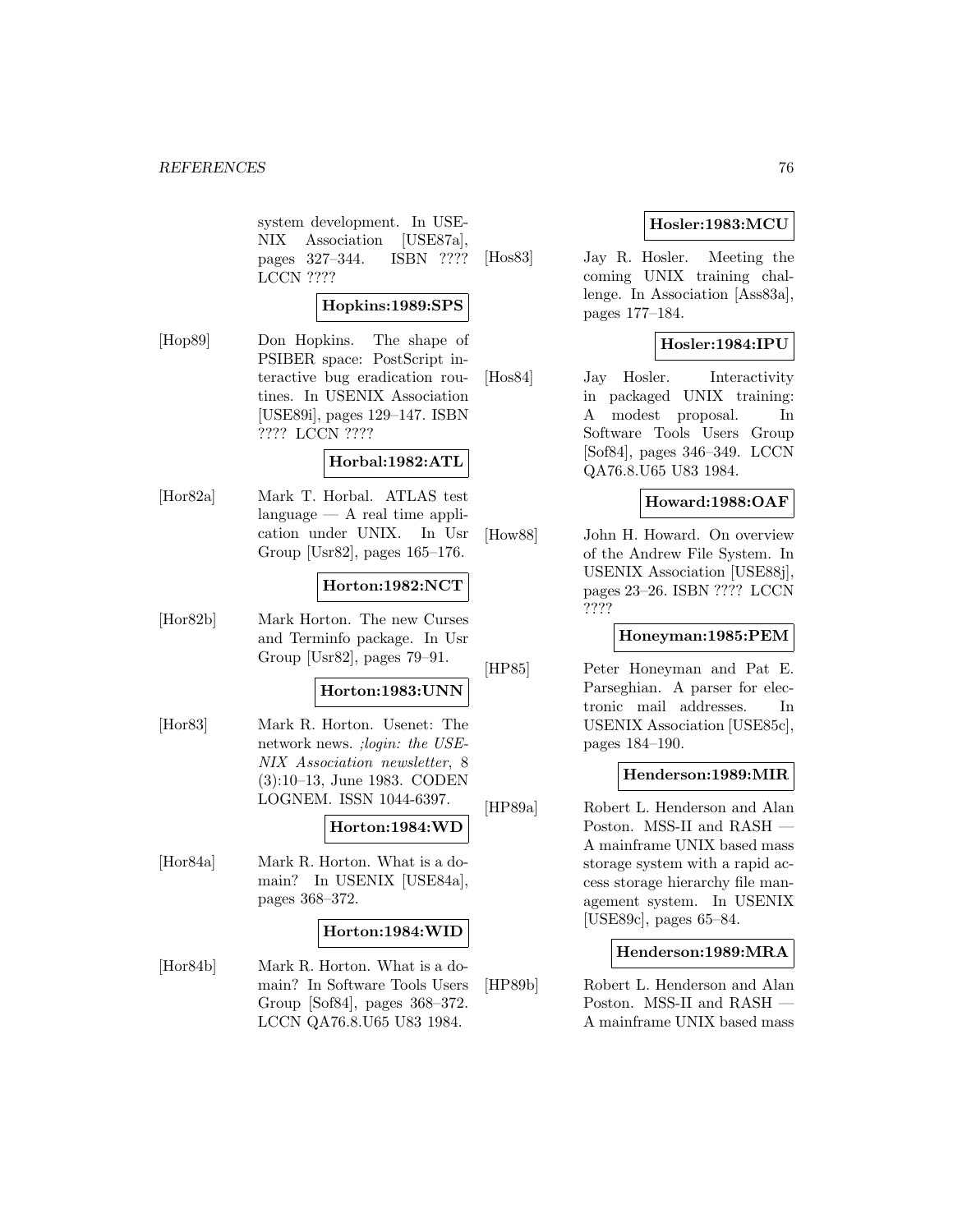storage system with a rapid access storage hierarchy file management system. In USENIX Association [USE89g], pages 65–84.

## **Holderbaugh:1989:MPM**

[HP89c] Mark C. Holderbaugh and Scott E. Preece. Minimalist physical memory control in UNIX. In USENIX Association [USE89g], pages 245–256.

## **Hanrot:1987:KBC**

[HQZ<sup>+</sup>87] S. Hanrot, P. Quintrand, J. Zoller, E. Chouraqui, P. Dugerdil, P. Francois, and M. Ricard. A knowledge based CAD system in architecture on UNIX. In USENIX Association [USE87b], pages 169–181. ISBN ???? LCCN ????

## **Himelstein:1985:MD**

[HR85a] Mark Himelstein and Peter Rowell. Multi-process debugging. In USENIX Association [USE85e], pages 155–158. LCCN QA76.8.U65 U8 1985.

## **Himelstein:1985:MPD**

[HR85b] Mark Himelstein and Peter Rowell. Multi-process debugging. In USENIX [USE85a], pages 155–158.

## **AVHays:1982:IMP**

[HRO82a] A. V. Hays, Jr., B. J. Richmond, and L. M. Optican. Implementing a multiple-process real-time system under UNIX. In USENIX [USE82a], pages 15–?? Abstract only.

## **Hays:1982:IMR**

[HRO82b] A. V. Hays, Jr., B. J. Richmond, and L. M. Optican. Implementing a multiple-process real-time system under UNIX. In Usr Group [Usr82], pages 15–?? Abstract only.

## **Hanley:1982:SUU**

[HS82] James R. Hanley and Jeffry A. Scott. A survey of UNIX usage in scientific and business applications. In Usr Group [Usr82], pages 281–?? Abstract only.

## **Harrison:1989:ENC**

[HS89] Helen E. Harrison and Tim Seaver. Enhancements to 4.3BSD network commands. In USENIX Association [USE89e], pages 49–51. ISBN ???? LCCN ????

## **Horton:1984:PUU**

[HSHK84] Mark R. Horton, Karen Summers-Horton, and Berry Kercheval. Proposal for a UUCP/Usenet registry host. In Software Tools Users Group [Sof84], pages 373–?? LCCN QA76.8.U65 U83 1984. Abstract only.

## **Harrison:1988:RTS**

[HSY88] Helen E. Harrison, Stephen P. Schaefer, and Terry S. Yoo. Rtools: Tools for software management in a distributed computing environment. In Association [Ass88f], pages 85–93.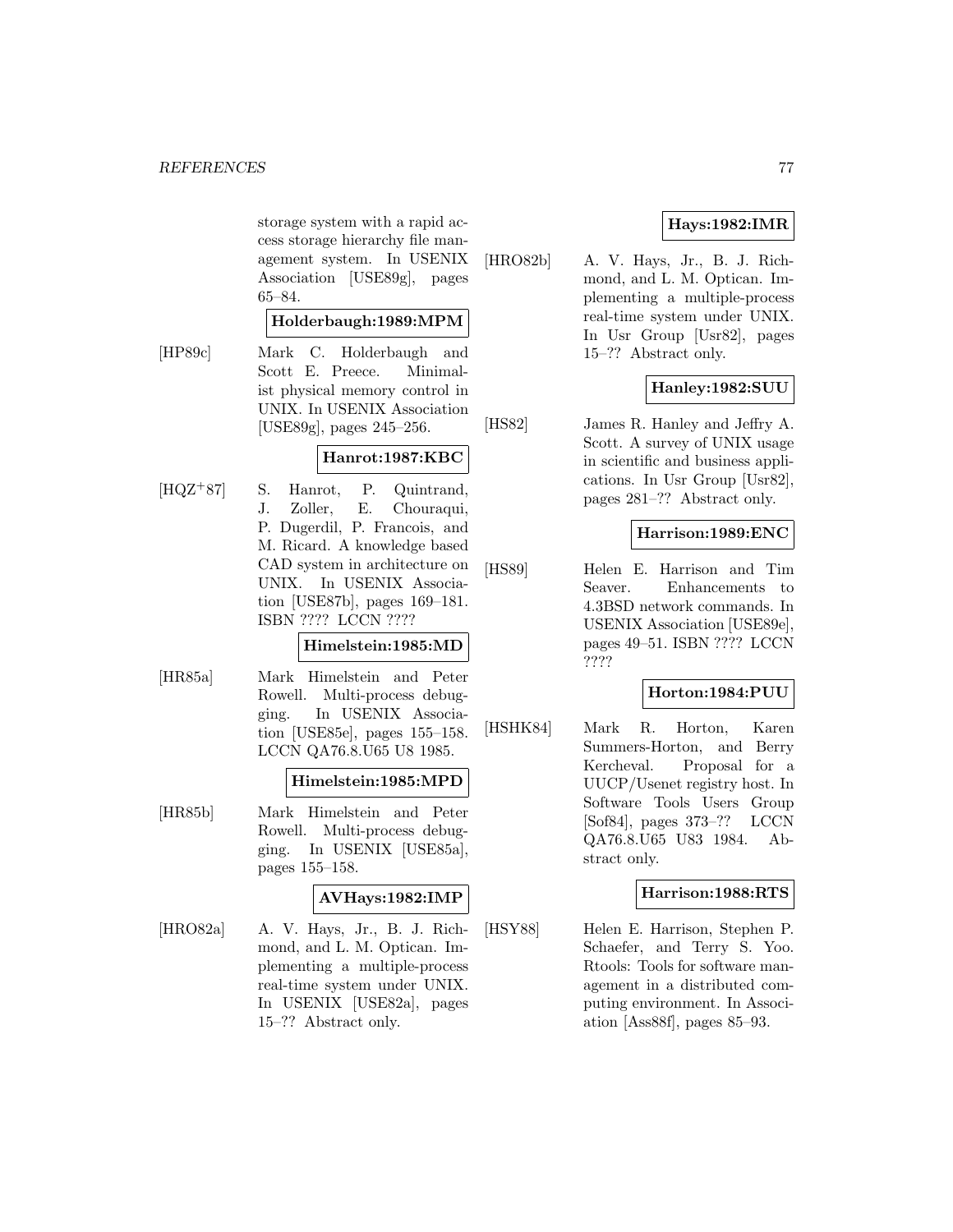## **Hydar:1989:TPM**

[HSYY89] Dan Hydar, David Scott, Felix Yang, and Morris Yeh. A transaction processing monitor. In USENIX Association [USE89h], pages 1–6. ISBN ???? LCCN ????

#### **Hughes:1986:TRF**

[Hug86] Ronald P. Hughes. The Transparent Remote File System. In USENIX Association [USE86c], pages 306–317.

## **Hume:1985:FRP**

[Hum85] Andrew Hume. Folding regular polyhedra. In USENIX Association [USE85d], pages 76–81. ISBN ???? LCCN ????

### **Hume:1987:MSM**

[Hum87] Andrew Hume. Mk: a successor to make. In USENIX Association [USE87f], pages 445–457.

#### **Hume:1988:FMI**

[Hum88a] Andrew Hume. The file motel — an incremental backup system for Unix. In Association [Ass88f], pages 61–72.

### **Hume:1988:GW**

[Hum88b] Andrew Hume. Grep wars. In USENIX Association [USE88e], pages 237–245. ISBN ???? LCCN ????

### **Hume:1989:UTM**

[Hum89] Andrew G. Hume. The use of a time machine to control software. In USENIX Association [USE89j], pages 119–124.

## **Hunter:1988:PAM**

[Hun88a] Bruce H. Hunter. Password administration for multiple large scale systems. In USENIX Association [USE88f], pages 1–?? ISBN ???? LCCN ????

## **Hunter:1988:PCA**

[Hun88b] Chad Hunter. Process cloning: A system for duplicating UNIX processes. In USENIX Association [USE88j], pages 373–379. ISBN ???? LCCN ????

### **Hunter:1988:PCS**

[Hun88c] Chad Hunter. Process cloning: A system for duplicating UNIX processes. In Association [Ass88f], pages 373–379.

#### **Hagemark:1989:SAL**

[HZ89a] Bent Hagemark and Kenneth Zadeck. Site: A language and system for configuring many computers as one computing site. In USENIX Association [USE89e], pages 1–14. ISBN ???? LCCN ????

## **Hagemark:1989:SLS**

[HZ89b] Bent Hagemark and Kenneth Zadeck. Site: A language and system for configuring many computers as one computing site. In USENIX Association [USE89e], pages 1–14. ISBN ???? LCCN ????

#### **Ingham:1987:KWF**

[Ing87] Kenneth Ingham. Keeping watch over the flocks by night (and day). In USENIX Association [USE87f], pages 105–110.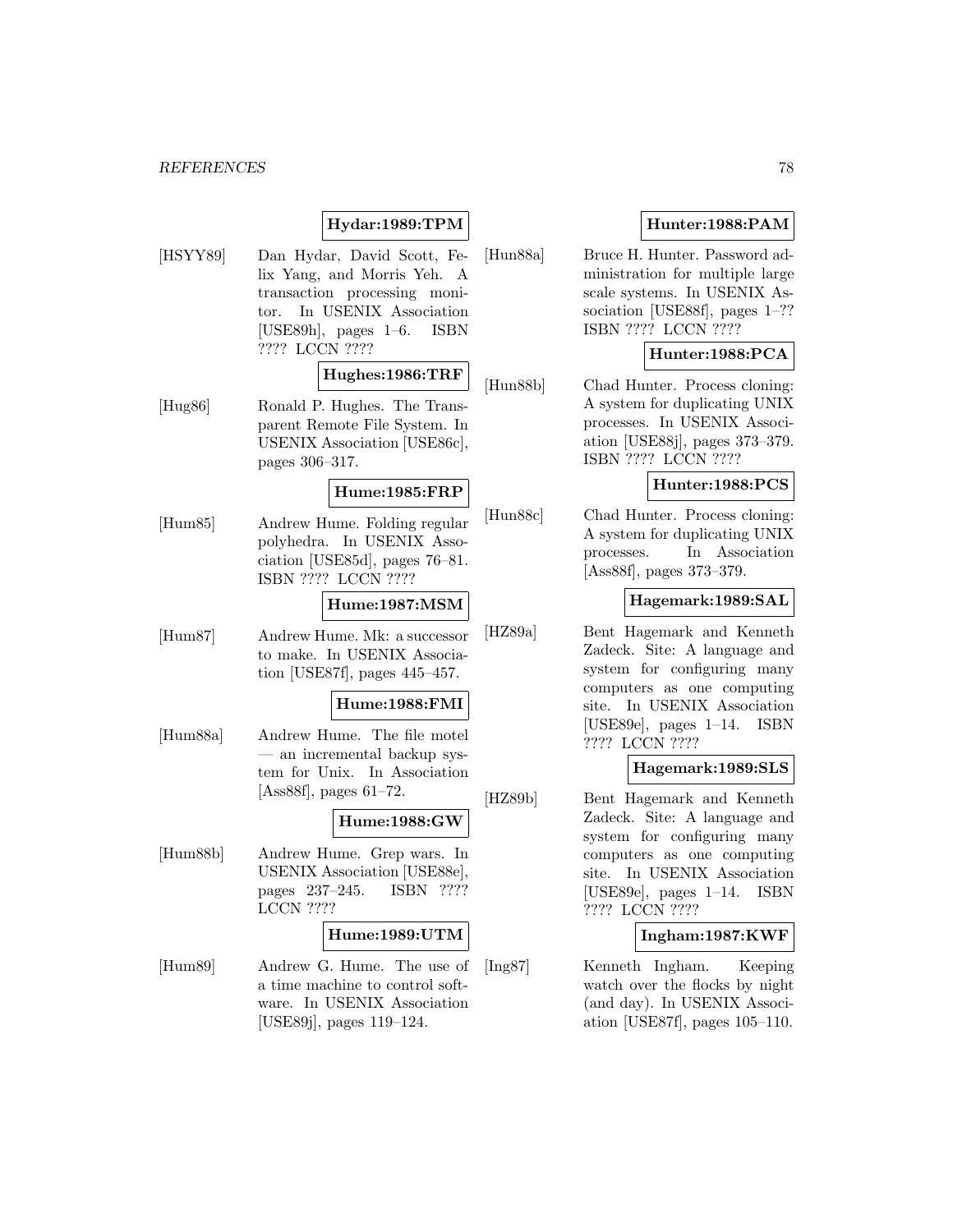## **Inman:1985:ILC**

[Inm85] Jack Inman. Implementing loosely coupled functions on tightly coupled engines. In USENIX Association [USE85e], pages 277–298. LCCN QA76.8.U65 U8 1985.

## **Isaak:1982:RS**

[Isa82a] Jim Isaak. Real-time systems. In Usr Group [Usr82], pages 15–?? Abstract only.

## **Isaak:1982:RTS**

[Isa82b] Jim Isaak. Real-time systems. In USENIX [USE82a], pages 15–?? Abstract only.

#### **Isaacson:1983:GPP**

[Isa83a] Joel Isaacson. A general purpose programming language with an embedded data base interface. In Software Tools Users Group [Sof83], pages 247–?? LCCN QA76.8.U65 U74 1983. Abstract only.

#### **Isaak:1983:SOL**

[Isa83b] Jim Isaak. Standards organization: Levels and measurement. In Association [Ass83a], pages 348–349. Abstract only.

## **Isley:1983:LAP**

[Isl83a] Larry K. Isley. Licensing activity and pricing. In Association [Ass83a], pages 49–50. Abstract only.

## **Isley:1983:ULN**

[Isl83b] Larry K. Isley. UNIX licensing and new AT&T product

offerings. In Software Tools Users Group [Sof83], pages 3– ?? LCCN QA76.8.U65 U74 1983. Abstract only.

## **Ivie:1984:RWA**

[Ivi84a] Evan L. Ivie. The readers workbench — A system for computer assisted reading. In Software Tools Users Group [Sof84], pages 270–279. LCCN QA76.8.U65 U83 1984.

## **Ivie:1984:RWS**

[Ivi84b] Evan L. Ivie. The readers workbench — A system for computer assisted reading. In USE-NIX [USE84a], pages 270–279.

## **Innocent:1987:EUI**

[IvW87] Peter R. Innocent, Gerrit C. van der Veer, and Yvonne Waern. Experiments with the user interface for UNIX mail. In USENIX Association [USE87b], pages 73–91. ISBN ???? LCCN ????

## **Jatkowski:1988:PGP**

[JA88] Paul Jatkowski and Mike Akre. PMON: Graphical performance monitoring tool. In USENIX Association [USE88j], pages 111–118. ISBN ???? LCCN ????

#### **Jackson:1982:M**

[Jac82] Ken Jackson. MASCOT. In Usr Group [Usr82], pages 93– 106.

## **Jacobson:1983:IDA**

[Jac83] Van Jacobson. Interactive data analysis using the software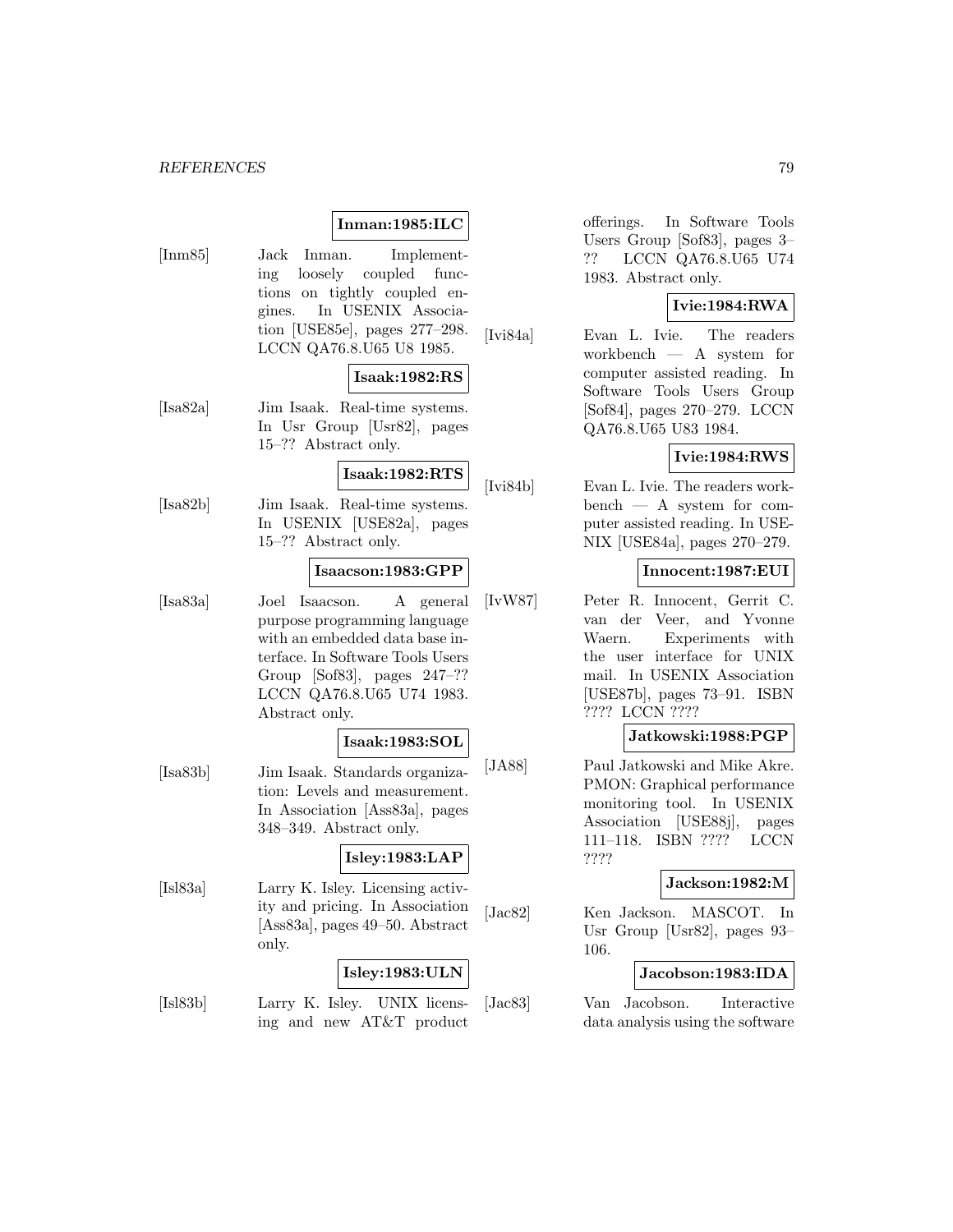tools. In Association [Ass83b], pages 8–?? Abstract only.

## **Jacob:1984:ULW**

[Jac84a] Robert J. K. Jacob. User-level window manager for UNIX. In USENIX Association [USE84c], pages 123–134. ISBN none. LCCN QA76.8.U65 U55 1984.

## **Jacob:1984:UWM**

[Jac84b] Robert J. K. Jacob. User-level window manager for UNIX. In USENIX Association [USE84c], pages 123–134. ISBN none. LCCN QA76.8.U65 U55 1984.

### **Jacobs:1986:UMP**

[Jac86a] Herb Jacobs. A user-tunable multiple processor scheduler. In USENIX Association [USE86e], pages 183–191.

### **Jacobs:1986:UTM**

[Jac86b] Herb Jacobs. A user-tunable multiple processor scheduler. In USENIX [USE86b], pages 183– 191.

## **Jacobson:1987:TUL**

[Jac87] Van Jacobson. Tuning UNIX Lex or it's NOT true what they say about Lex. In USENIX Association [USE87g], pages 163–164. LCCN QA 76.76 O63 U84 1987. URL https://www.tuhs.org/ Archive/Documentation/Papers/ TuningUnixLex\_Jacobson\_USENIXen83 Winter\_1987\_pp163\_164.pdf. Abstract only.

## **Jaffee:1987:RMT**

[Jaf87] Harris Jaffee. Restoring from multiple tape dumps. In USE-NIX Association [USE87d], pages 9–?? ISBN ???? LCCN TK 5105.5 L374 Bar B5- 6(1991-92).B9(1995).

## **Jameson:1988:OPR**

[Jam88] David H. Jameson. ORE: Programming real-time applications. In Association [Ass88e], pages 23–26.

### **Johnston:1988:MOS**

[JC88] Gary M. Johnston and Roy H. Campbell. A multiprocessor operating system simulator. In USENIX Association [USE88k], pages 169–182.

#### **Johnston:1989:OID**

[JC89a] Gary M. Johnston and Roy H. Campbell. An object-oriented implementation of distributed virtual memory. In USENIX Association [USE89d], pages 39–57. ISBN ???? LCCN ????

## **Johnston:1989:OOI**

[JC89b] Gary M. Johnston and Roy H. Campbell. An object-oriented implementation of distributed virtual memory. In USENIX Association [USE89d], pages 39–57. ISBN ???? LCCN ????

## **Jenkins:1983:NLP**

M. A. Jenkins. The NIAL language project. In Association [Ass83a], pages 331–332.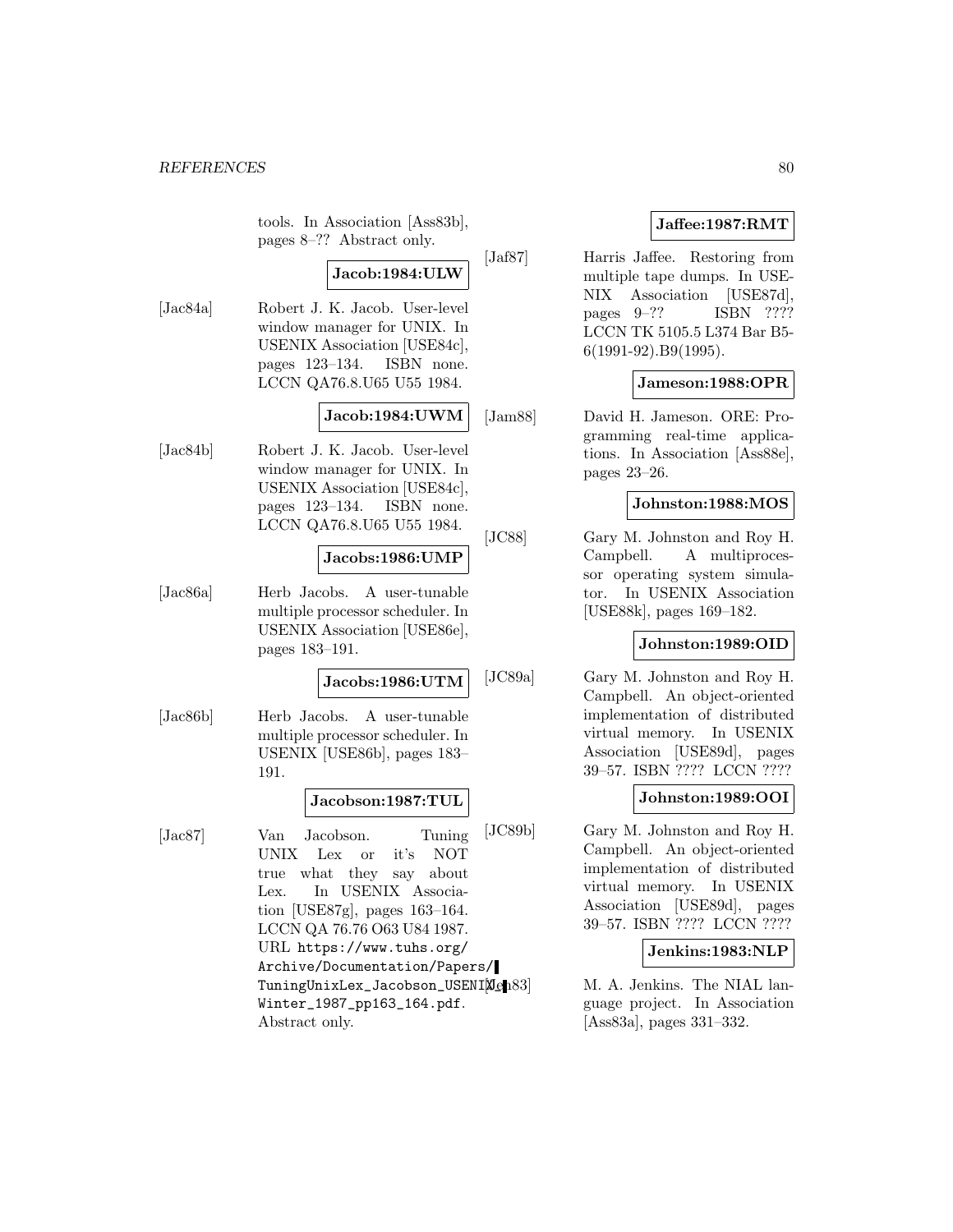## **Johnston:1986:UBD**

[JH86] William E. Johnston and Dennis E. Hall. UNIX based distributed printing in a diverse environment. In USENIX Association [USE86c], pages 514– 528.

### **Johnston:1986:LCV**

[JHRR86] William E. Johnston, Dennis E. Hall, Fritz Renema, and David Robertson. A low cost, video based, animated movie system for the display of time dependent modeling results. In USENIX Association [USE86d], pages 91–115. ISBN ???? LCCN ????

## **Jung:1986:KUY**

[JK86] Robert S. Jung and Joseph T. Kalash. Kanji UNIX: Yunikkusu wa Nihongo o Hanasemasu (UNIX speaks Japanese). In USENIX Association [USE86c], pages 209–222.

## **Joy:1982:QA**

[JLMM82] Bill Joy, Sam Leffler, Kirk McKusick, and David Mosher. 4.2BSD questions and answers. In Usr Group [Usr82], pages 32–33.

## **Jacobson:1984:UTI**

[JLSG84] Van Jacobson, Craig Leres, Joseph Sventek, and Wayne Graves. 4BSD UNIX TCP/ IP and VMS DECNET: Experience in negotiating a peaceful coexistence. In Software Tools Users Group [Sof84], pages

323–325. LCCN QA76.8.U65 U83 1984. Abstract only.

#### **Joyce:1988:RDU**

[JN88] Jim Joyce and Bob Nystrom. Rescuing data in UNIX file systems (what to do after rm \*). In USENIX Association [USE88j], pages 331–334. ISBN ???? LCCN ????

## **Johnson:1987:ULF**

[Joh87] Stephen C. Johnson. UNIX: The language forms. In USE-NIX Association [USE87g], pages 16–20. LCCN QA 76.76 O63 U84 1987. Cover title: Conference proceedings. Spine title: Winter 1987 USENIX Association Conference proceedings, Washington, DC.

## **Johnson:1988:YMCa**

[Joh88a] Stephen C. Johnson. Yacc meets C++. In USENIX Association [USE88e], pages 53–57. ISBN ???? LCCN ????

### **Johnson:1988:YMCb**

[Joh88b] Stephen C. Johnson. Yacc meets C++. In Association [Ass88b], pages 159–167.

## **Joiret:1987:AUM**

[Joi87] Denis Joiret. Administration of a Unix machine network. In USENIX Association [USE87d], pages 1–?? ISBN ???? LCCN TK 5105.5 L374 Bar B5-6(1991-92).B9(1995).

## **Jones:1988:SAD**

[Jon88] Von Jones. System administration daemons. In USENIX As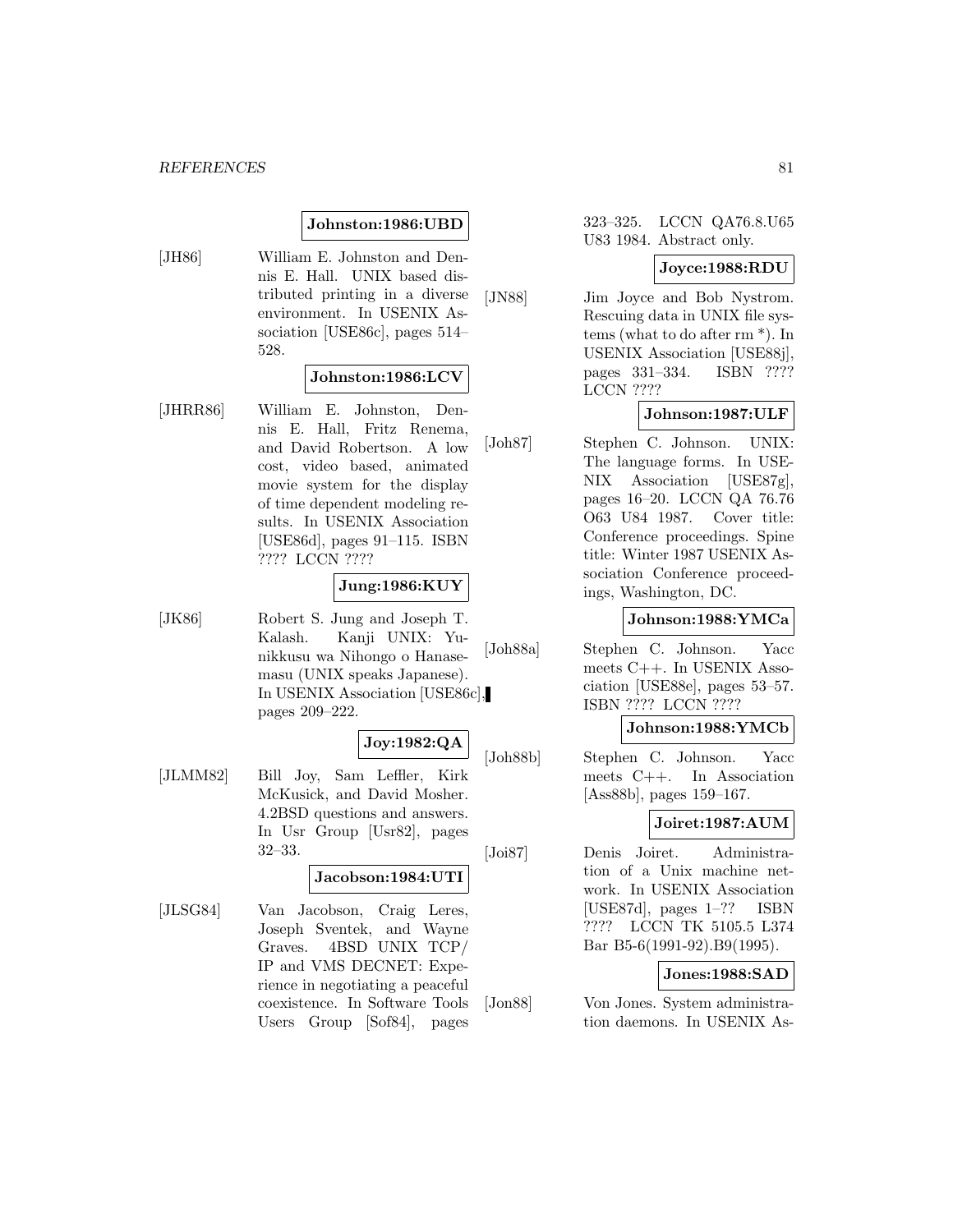sociation [USE88j], pages 137– 143. ISBN ???? LCCN ????

## **Joy:1982:ICP**

[Joy82a] Bill Joy. 4.2BSD interprocess communications primer. In Usr Group [Usr82], pages 30–31. Abstract only.

## **Joy:1982:O**

[Joy82b] Bill Joy. 4.2BSD overview. In Usr Group [Usr82], pages 29– 30. Abstract only.

## **Jones:1987:BSC**

[JS87] Von Jones and David Schrodel. Balancing security and convenience. In USENIX Association [USE87d], pages 5–6. ISBN ???? LCCN TK 5105.5 L374 Bar B5-6(1991-92).B9(1995).

## **Jansen:1989:TAR**

[JS89a] Pierre G. Jansen and Gerard J. M. Smit. Tumult-64: A real-time multi-processor system. In USENIX Association [USE89d], pages 193–203. ISBN ???? LCCN ????

## **Jansen:1989:TRT**

[JS89b] Pierre G. Jansen and Gerard J. M. Smit. Tumult-64: A real-time multi-processor system. In USENIX Association [USE89d], pages 193–203. ISBN ???? LCCN ????

#### **Johnson:1987:DRT**

[JSW87] Thomas D. Johnson, Jonathan M. Smith, and Eric S. Wilson. Disk response time measurements. In USENIX Association [USE87g], pages 147– 162. LCCN QA 76.76 O63 U84 1987. Cover title: Conference proceedings. Spine title: Winter 1987 USENIX Association Conference proceedings, Washington, DC.

## **Jaenson:1985:PAP**

[JTUB85] Richard Jaenson, Gregory Taylor, Cyrus Umrigar, and Alison Brown. A parallel array processing environment under 4.2BSD UNIX. In USENIX Association [USE85e], pages 195– 208. LCCN QA76.8.U65 U8 1985.

## **Jung:1985:PAD**

[Jun85a] Robert S. Jung. Porting the AT&T demand paged UNIX implementation to microcomputers. In USENIX [USE85a], pages 361–372.

## **Jung:1985:PAT**

[Jun85b] Robert S. Jung. Porting the AT&T demand paged UNIX implementation to microcomputers. In USENIX Association [USE85e], pages 361–372. LCCN QA76.8.U65 U8 1985.

## **Juszczak:1989:IPC**

[Jus89] Chet Juszczak. Improving the performance and correctness of an NFS server. In USENIX Association [USE89g], pages 53– 63.

## **Kojima:1983:AMI**

[KAH83a] Tomihiko Kojima, Hidehiko Akita, and Hisashi Hashimoto.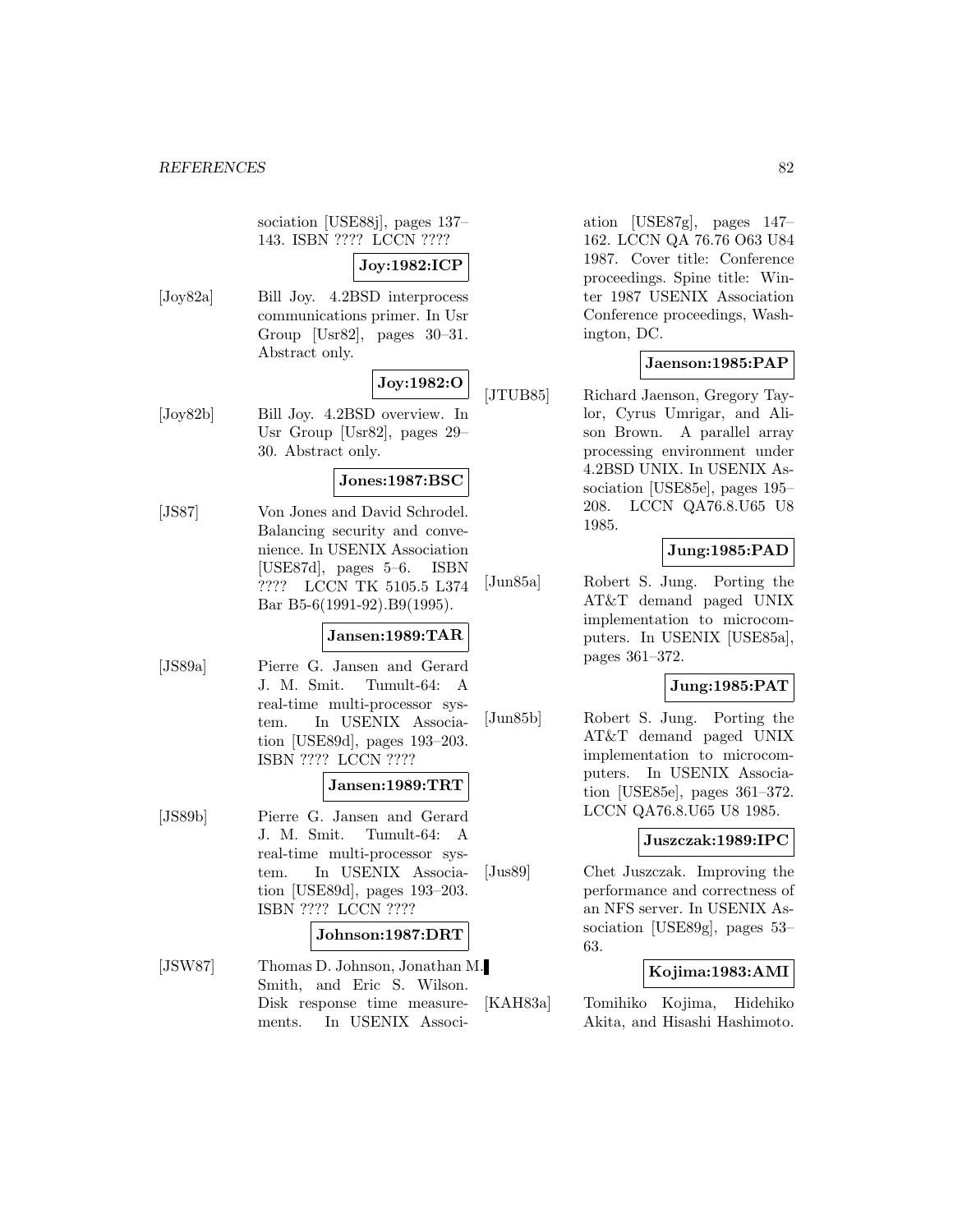An approach to a machine independent UNIX — UNIX on HI-TAC M-series virtual machines. In Software Tools Users Group [Sof83], pages 363–369. LCCN QA76.8.U65 U74 1983. Sponsored by USENIX Association in cooperation with Software Tools Users Group.

## **Kojima:1983:MIS**

[KAH83b] Tomihiko Kojima, Hidehiko Akita, and Hisashi Hashimoto. A multiplexed interactive system PWB/II. In Software Tools Users Group [Sof83], pages 355–362. LCCN QA76.8.U65 U74 1983. Sponsored by USE-NIX Association in cooperation with Software Tools Users Group.

## **Kalish:1982:PMS**

[Kal82] Douglas I. Kalish. Programdb: Maintaining symbol use data for source code control. In Usr Group [Usr82], pages 92–?? Abstract only.

## **Karels:1983:IVS**

[Kar83] Michael Karels. An implementation of the vfork system call for PDP-11 UNIX. In Association [Ass83a], pages 40–?? Abstract only.

## **Katz:1982:LSA**

[Kat82a] Fred M. Katz. The logical softshell: A full-screen interface to UNIX. In Usr Group [Usr82], pages 92–?? Abstract only.

[Kat82b] Fred M. Katz. The logical softshell: A full-screen interface to UNIX. In USENIX [USE82a], pages 92–?? Abstract only.

## **Katz:1982:TTC**

**Katz:1982:LSF**

[Kat82c] Fred M. Katz. Time and tuples: Concurrency control in LOGIX. In Usr Group [Usr82], pages 29–?? Abstract only.

## **Katsive:1983:UMC**

[Kat83] Bob Katsive. UNIX markets and competition. In Association [Ass83a], pages 308–309. Abstract only.

## **Katz:1984:US**

[Kat84] Lou Katz. USENET in the sky. ;login: the USENIX Association newsletter, 9(6):8– 10, December 1984. CODEN LOGNEM. ISSN 1044-6397.

## **Katseff:1989:DPM**

[Kat89] Howard P. Katseff. Debugging and performance monitoring in HPC/VORX. In USENIX Association [USE89d], pages 255– 267. ISBN ???? LCCN ????

## **Kazar:1985:CAP**

[Kaz85a] Michael Leon Kazar. Camphor: A programming environment for extensible systems. In USENIX Association [USE85e], pages 107–112. LCCN QA76.8.U65 U8 1985.

## **Kazar:1985:CPE**

[Kaz85b] Michael Leon Kazar. Camphor: A programming environ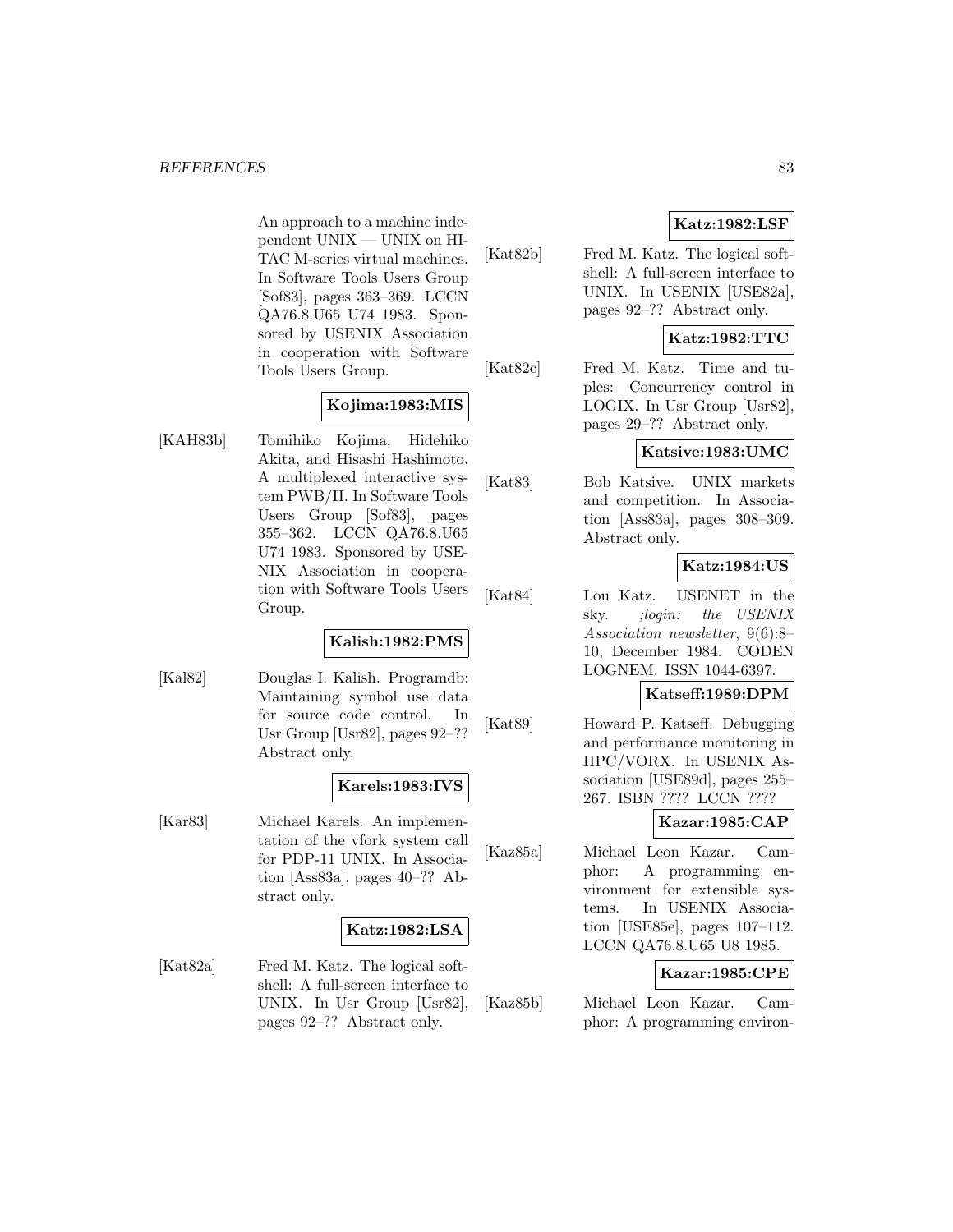ment for extensible systems. In USENIX [USE85a], pages 107– 112.

#### **Kazar:1988:SCI**

[Kaz88] Michael Leon Kazar. Synchronization and caching issues in the Andrew File System. In USENIX Association [USE88j], pages 27–36. ISBN ???? LCCN ????

## **Kaashoek:1989:EDD**

[KBT89] M. Frans Kaashoek, Henri E. Bal, and Andrew S. Tanenbaum. Experience with the distributed data structure paradigm in Linda. In USENIX Association [USE89d], pages 175–191. ISBN ???? LCCN ????

## **Keeffe:1988:STM**

[Kee88] David Keeffe. Software tools for music or communications standard works! In USENIX Association [USE88e], pages 149– 156. ISBN ???? LCCN ????

### **Kelley:1989:MAD**

[Kel89] Michael H. Kelley. Multiprocessor aspects of the DG/UX kernel. In USENIX Association [USE89g], pages 85–99.

## **Kendall:1983:BRC**

[Ken83] Samuel C. Kendall. Bcc: Runtime checking for C programs. In Software Tools Users Group [Sof83], pages 5–16. LCCN QA76.8.U65 U74 1983. Sponsored by USENIX Association in cooperation with Software Tools Users Group.

## **Kepecs:1985:LPU**

[Kep85] Jonathan Kepecs. Lightweight processes for UNIX implementation and applications. In USENIX Association [USE85e], pages 299–308. LCCN QA76.8.U65 U8 1985.

## **Kernighan:1983:BH**

[Ker83] Brian W. Kernighan. A bit of history. In Software Tools Users Group [Sof83], pages 385–?? LCCN QA76.8.U65 U74 1983. Abstract only.

#### **Kercheval:1984:RMS**

[Ker84] Berry Kercheval. A reliable mail service for the UUCP net: Implementation status report. In Software Tools Users Group [Sof84], pages 374–?? LCCN QA76.8.U65 U83 1984. Abstract only.

#### **Kermarrec:1988:OGD**

[Ker88] Alain Kermarrec. An overview of the GOTHIX distributed system. In USENIX Association [USE88e], pages 69–78. ISBN ???? LCCN ????

## **Kint:1989:ADH**

[KGL89] Richard W. Kint, Charles V. Gale, and Andrew B. Liwen. Administration of a dynamic heterogeneous network. In USENIX Association [USE89e], pages 59–67. ISBN ???? LCCN ????

## **Kao:1989:SIH**

[KGTM89] Ping-Hui Kao, Bill Gates, Bruce Thompson, and Dale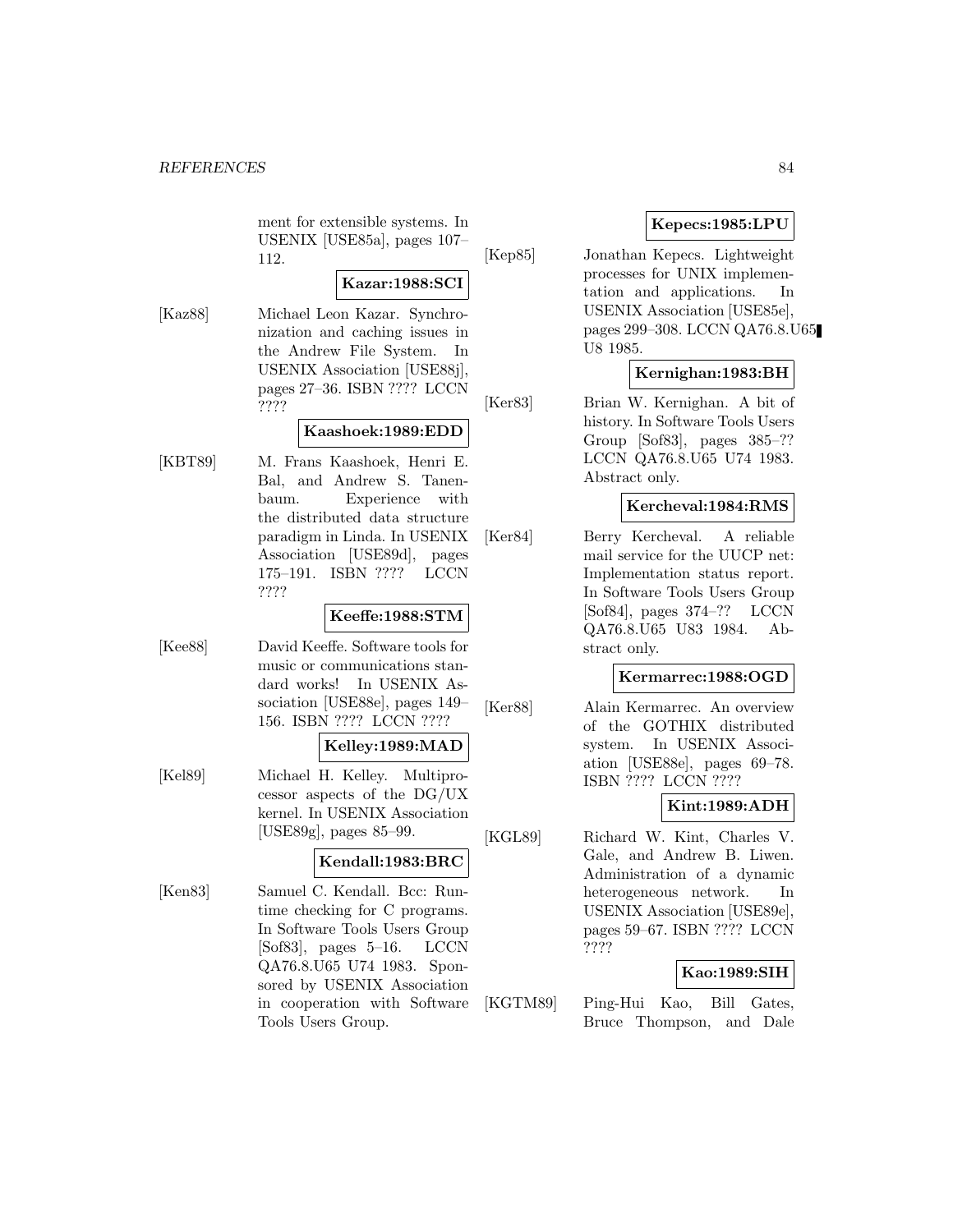McCluskey. Support of the ISO-9660/HSG CD-ROM file system in HP-UX. In USENIX Association [USE89f], pages 189–202. LCCN QA 76.76 O63 U83 1989.

## **Kurihara:1982:APE**

[KI82] Masatoshi Kurihara and Yukio Ikadai. Application programming environment on UNIX. In Usr Group [Usr82], pages 178– ?? Abstract only.

## **Killian:1984:PF**

[Kil84] T. J. Killian. Processes as files. In Software Tools Users Group [Sof84], pages 203–207. LCCN QA76.8.U65 U83 1984.

## **Kim:1987:EMM**

[Kim87] Yoon W. Kim. Electronic mail maintenance/distribution. In USENIX Association [USE87d], pages 27–?? ISBN ???? LCCN TK 5105.5 L374 Bar B5- 6(1991-92).B9(1995).

## **King:1983:ICD**

[Kin83] Laura L. King. The Informix commercial DBMS for UNIX. In Association [Ass83a], pages 245–?? Abstract only.

## **Kingston:1984:MTR**

[Kin84] Douglas P. Kingston, III. MMDFII: A technical review. In USENIX [USE84a], pages 32–41.

## **Kingston:1986:SDI**

[Kin86] Doug Kingston. A study in digital image reduction or how to make small faces. EUUG Newsletter, 6(3):31–39, Winter 1986. CODEN EONLE8. ISSN 1011- 4211.

## **Kirslis:1987:SWC**

[Kir87] Peter A. Kirslis. A style for writing C++ classes. In USE-NIX Association [USE87a], pages 147–148. ISBN ???? LCCN ???? Extended Abstract only.

## **Kivolowitz:1984:OSM**

[Kiv84] Perry S. Kivolowitz. Optical storage management under the UNIX operating system. In Software Tools Users Group [Sof84], pages 297–311. LCCN QA76.8.U65 U83 1984.

## **Kingsbury:1989:JPR**

[KK89a] Brent A. Kingsbury and John T. Kline. Job and process recovery in a UNIX-based operating system. In USENIX Association [USE89g], pages 355– 364.

## **Korn:1989:DFS**

[KK89b] David G. Korn and Eduardo Krell. The 3-D file system. In USENIX [USE89b], pages 147– 156.

## **Korn:1989:FS**

[KK89c] David G. Korn and Eduardo Krell. The 3-D file system. In USENIX Association [USE89f], pages 147–156. LCCN QA 76.76 O63 U83 1989.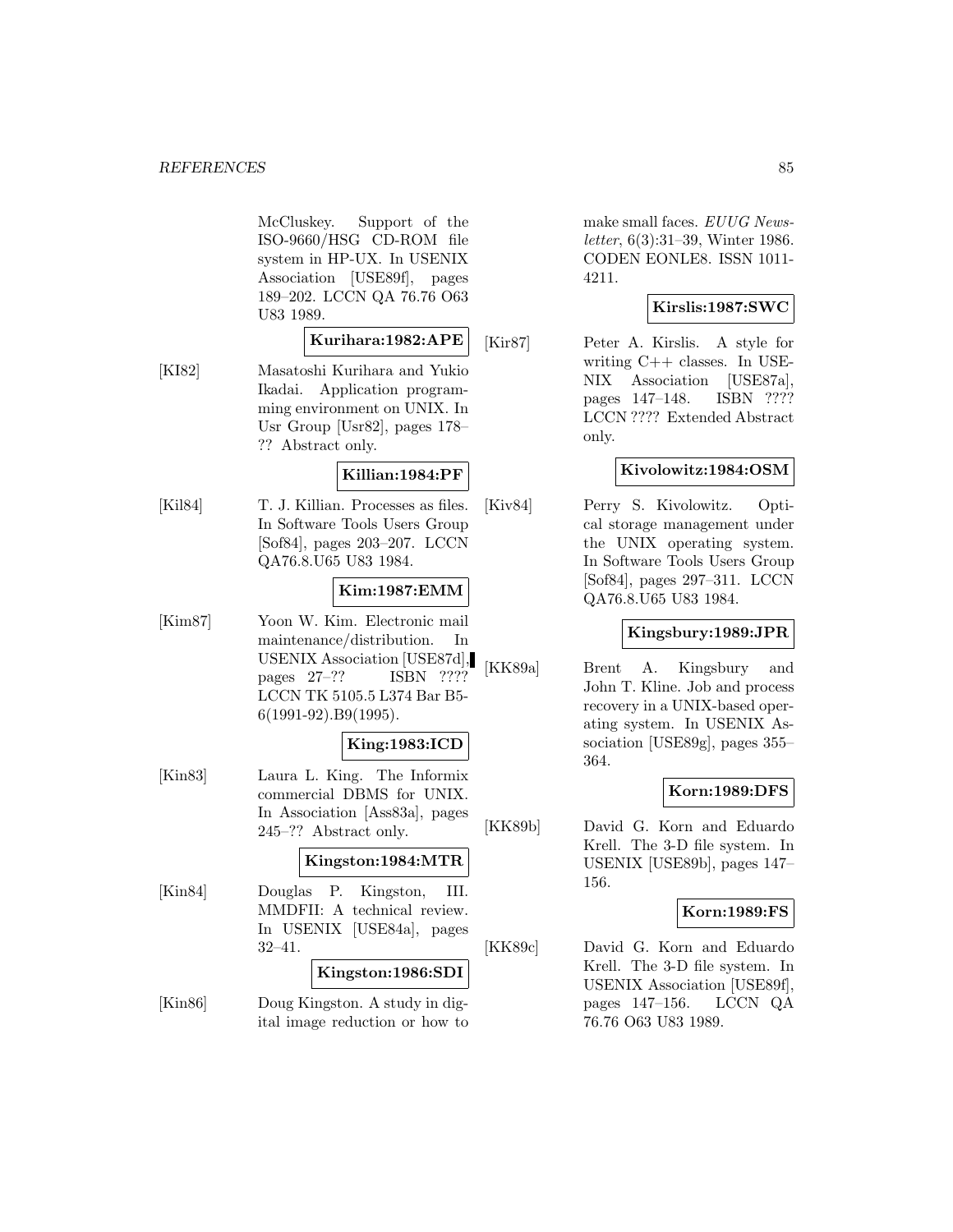### **Kornatowski:1982:CDR**

[KL82a] John Z. Kornatowski and Ivor Ladd. Current database research at the Computer Systems Research Group, University of Toronto. In Usr Group [Usr82], pages 150–?? Abstract only.

## **Kornatowski:1982:CSM**

[KL82b] John Z. Kornatowski and Ivor Ladd. Current status of Mistress (version 2) and future plans. In Usr Group [Usr82], pages 198–?? Abstract only.

## **Kugler:1987:UAC**

[KL87a] Hans-Jurgen Kugler and Barry Lynch. Uncle  $-$  A case study in constructing tools for the PCTE. In USENIX Association [USE87b], pages 123–130. ISBN ???? LCCN ????

### **Kugler:1987:UCS**

[KL87b] Hans-Jurgen Kugler and Barry Lynch. Uncle  $-$  A case study in constructing tools for the PCTE. In USENIX Association [USE87b], pages 123–130. ISBN ???? LCCN ????

#### **Koelbel:1989:EIM**

[KLB89] Charles Koelbel, Fady Lamaa, and Bharat Bhargava. Efficient implementation of modularity in RAID. In USENIX Association [USE89d], pages 127–143. ISBN ???? LCCN ????

#### **Klein:1985:CBP**

[Kle85] Daniel Klein. A capability based protection mechanism under Unix. In USENIX Association [USE85c], pages 152– 159.

### **Kleiman:1986:VAM**

[Kle86] S. R. Kleiman. Vnodes: An architecture for multiple file system types in Sun UNIX. In USENIX Association [USE86c], pages 238–247.

## **Klein:1987:UUB**

[Kle87] Daniel V. Klein. UBOAT — A Unix based on-line aid to tutorials. In USENIX Association [USE87b], pages 31–39. ISBN ???? LCCN ????

## **Klein:1989:CCU**

[Kle89] Daniel V. Klein. A comparison of compiler utilization of instruction set architectures. In USENIX Association [USE89g], pages 313–329.

## **Kaufer:1988:SCI**

[KLP88a] Stephen Kaufer, Russell Lopez, and Sesha Pratap. Saber-C an interpreter-based programming environment for the C language. In USENIX Association [USE88j], pages 161–171. ISBN ???? LCCN ????

## **Kaufer:1988:SIP**

[KLP88b] Stephen Kaufer, Russell Lopez, and Sesha Pratap. Saber-C — an interpreter-based programming environment for the C language. In Association [Ass88f], pages 161–171.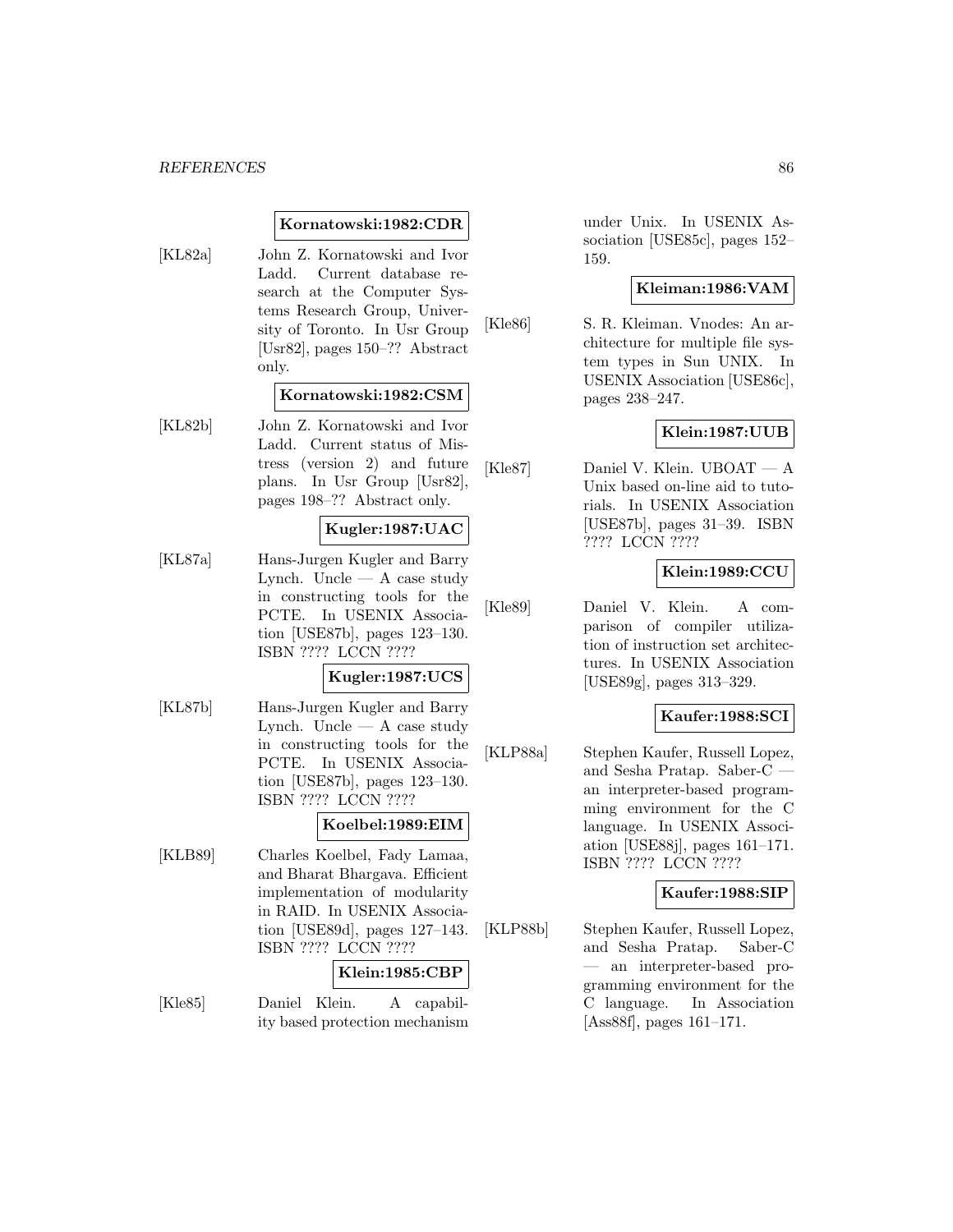## **Kingston:1982:MDQ**

[KM82] Douglas P. Kingston, III and Michael J. Muuss. The multiple device queuing system. In USENIX [USE82a], pages 63– 67.

## **Kridle:1983:PED**

[KM83] Bob Kridle and Kirk McKusick. Performance effects of disk subsystem choices for Vax systems running 4.2BSD UNIX. In Software Tools Users Group [Sof83], pages 155–169. LCCN QA76.8.U65 U74 1983. Sponsored by USENIX Association in cooperation with Software Tools Users Group.

## **Kahrs:1984:ATT**

[KM84a] Mark Kahrs and Lee Moore. Adventures with typesetterindependent TROFF. In Software Tools Users Group [Sof84], pages 258–269. LCCN QA76.8.U65 U83 1984.

#### **Kahrs:1984:ATI**

[KM84b] Mark Kahrs and Lee Moore. Adventures with typesetterindependent TROFF. In USE-NIX [USE84a], pages 258–269.

## **Kelly:1985:PIC**

[KM85] Thomas J. Kelly and Allen McIntosh. A portable intermediate code optimizer for C. In USENIX Association [USE85e], pages 577–589. LCCN QA76.8.U65 U8 1985.

## **Karels:1986:NPM**

[KM86] Michael J. Karels and Marshall Kirk McKusick. Network performance and management with 4.3BSD and IP/TCP. In USENIX Association [USE86c], pages 182–188.

## **Kogure:1987:USV**

[KM87] Hiromichi Kogure and Richard McGowan. A UNIX System V STREAMS TTY implementation for multiple language processing. In USENIX Association [USE87f], pages 323–336.

## **Kahle:1988:UCM**

[KNI88] Brewster U. Kahle, William A. Nesheim, and Marshall Isman. UNIX and the Connection Machine operating system. In USENIX Association [USE88i], pages 93–107. ISBN ???? LCCN ????

## **Kuwana:1988:MIS**

[KNN88a] Eiji Kuwana, Hironobu Nagano, and Yuzou Nakamura. Man-machine interfaces for software development environments (HandS). In USENIX Association [USE88j], pages 309–323. ISBN ???? LCCN ????

## **Kuwana:1988:MMI**

[KNN88b] Eiji Kuwana, Hironobu Nagano, and Yuzou Nakamura. Man-machine interfaces for software development environments (HandS). In Association [Ass88f], pages 309–323.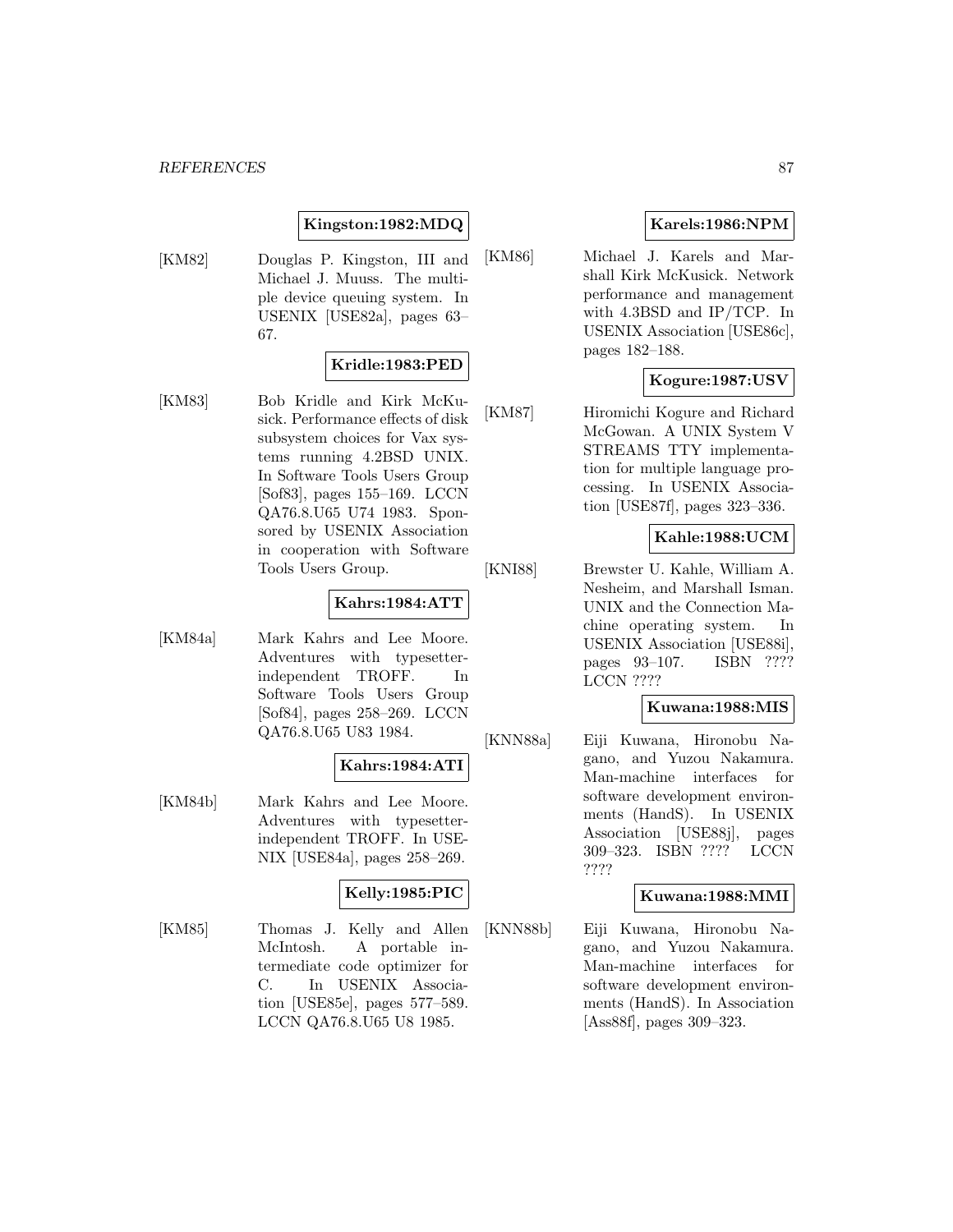|  | Knowles:1987:PMB |  |
|--|------------------|--|
|--|------------------|--|

- [Kno87] Frank Knowles. A partial model for a B-Level Unix. In USENIX Association [USE87f], pages 257–271. **Kodosky:1982:UEA** [Kod82a] Jeffrey L. Kodosky. UNIX etc. at National instruments. In Usr Group [Usr82], pages 141–149. **Kodosky:1982:UEN** [Kod82b] Jeffrey L. Kodosky. UNIX etc. at National instruments. In USENIX [USE82a], pages 141– 149. **Koenig:1984:ASD** [Koe84] Andrew Koenig. Automatic software distribution. In Software Tools Users Group [Sof84], pages 312–322. LCCN QA76.8.U65 U83 1984. **Koenig:1985:SPL** [Koe85] Andrew Koenig. The Snocone programming language. In USENIX Association [USE85e], pages 87–106. LCCN QA76.8.U65 U8 1985. **Koehler:1987:GRH** [Koe87a] Matt Koehler. GFS revisited or how I lived with four different local file systems. In USENIX Association [USE87f], pages 291–305. **Koenigsberg:1987:RRS** [Koe87b] Christopher Koenigsberg. Re
	- lease of replicated software in the vice file system. In USENIX

Association [USE87d], pages 14–15. ISBN ???? LCCN TK 5105.5 L374 Bar B5-6(1991- 92).B9(1995).

## **Koenig:1988:AAC**

[Koe88] Andrew Koenig. Associative arrays in C++. In Association [Ass88f], pages 173–186.

## **Kolstad:1985:WG**

[Kol85] Rob Kolstad. Whither the gurus. In USENIX Association [USE85c], page ?? Title listed, no text or abstract.

## **Kolstad:1986:HPE**

[Kol86] Bob Kolstad. High performance enhancements of C-1 Unix. In USENIX Association [USE86e], pages 192–?? Title listed only, no paper or abstract.

## **Korn:1983:KAS**

[Kor83a] David Korn. KSH — A shell programming language. In Software Tools Users Group [Sof83], pages 191–202. LCCN QA76.8.U65 U74 1983. Sponsored by USENIX Association in cooperation with Software Tools Users Group.

## **Korn:1983:KSP**

[Kor83b] David Korn. KSH — A shell programming language. In Association [Ass83a], pages 191– 202.

### **Korty:1989:SLL**

[Kor89a] Joseph A. Korty. Sema: a lint-like tool for analyzing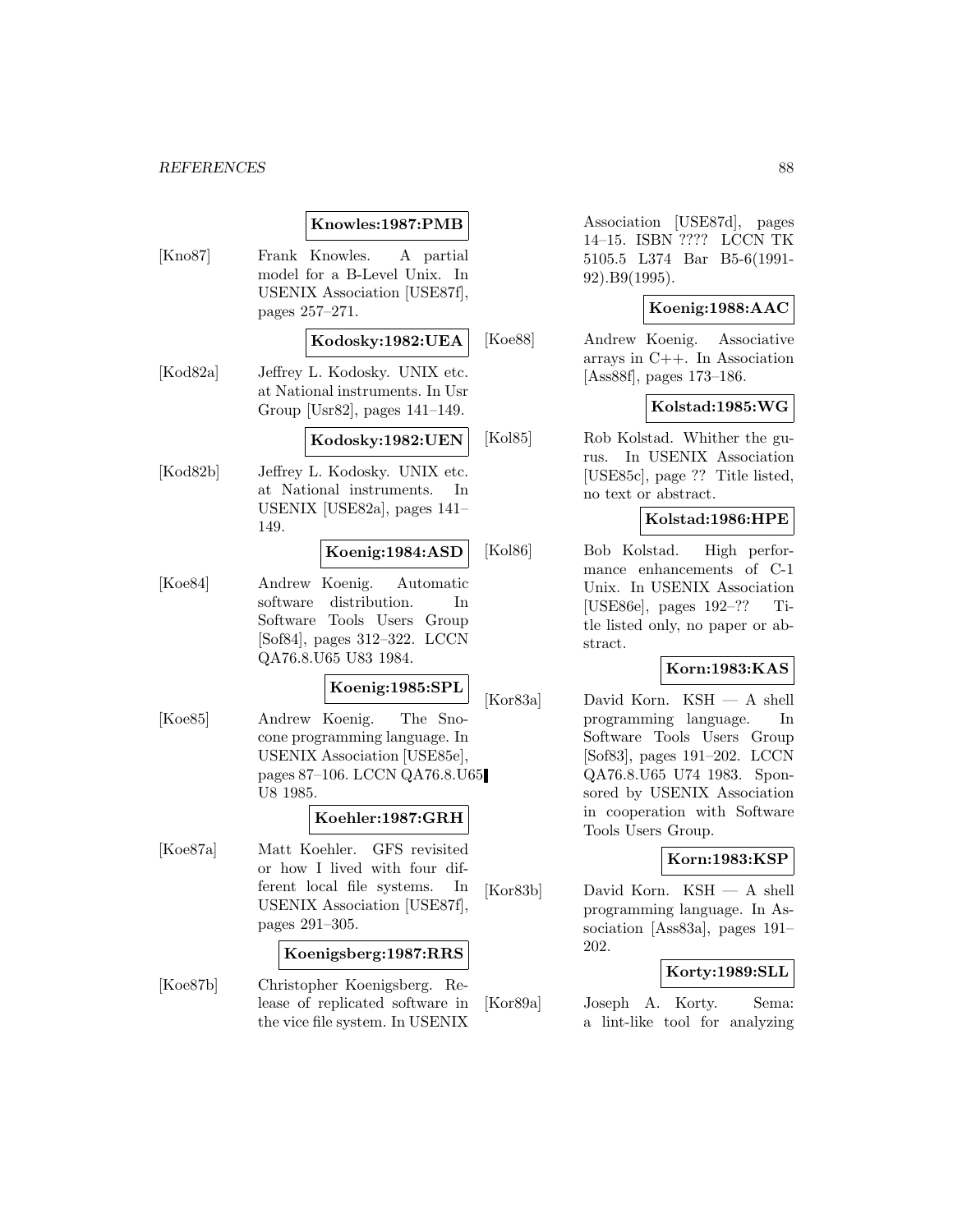semaphore usage in a multithreaded UNIX kernel. In USE-NIX [USE89c], pages 113–123.

## **Korty:1989:SLT**

[Kor89b] Joseph A. Korty. Sema: a Lint-like tool for analyzing semaphore usage in a multithreaded UNIX kernel. In USE-NIX Association [USE89g], pages 113–123.

## **Kasten:1985:DCB**

[KR85] Vince Kasten and Paul Ruel. Development of a compiler for the Bourne shell. In USENIX Association [USE85c], pages 52–58.

### **Kramer:1983:LLN**

[Kra83] Steven M. Kramer. LINUS (Leading Into Noticeable UNIX Security). In Association [Ass83a], pages 143–?? Abstract only.

## **Kramer:1988:IAC**

[Kra88a] Steven M. Kramer. On incorporating access control lists into the UNIX operating system. In USENIX Association [USE88g], pages 38– 48. LCCN QA76.8.U65 U55  $1988(1)-1990(2)/$ .

## **Kramer:1988:RSP**

[Kra88b] Steven M. Kramer. Retaining SUID programs in a secure UNIX. In Association [Ass88f], pages 107–118.

## **Kretsch:1983:CPE**

[Kre83] D. J. Kretsch. C programming environment. In Association

[Ass83a], pages 111–?? Abstract only.

## **Kridle:1984:NIT**

[Kri84a] Bob Kridle. New 1/2-inch tape options and trade-offs for 4.2BSD UNIX on DEC VAX processors. In USENIX Association [USE84c], pages 168–182. ISBN none. LCCN QA76.8.U65 U55 1984.

## **Kridle:1984:NTO**

[Kri84b] Bob Kridle. New 1/2-inch tape options and trade-offs for 4.2BSD UNIX on DEC VAX processors. In USENIX Association [USE84c], pages 168–182. ISBN none. LCCN QA76.8.U65 U55 1984.

## **Kristol:1986:FGP**

[Kri86] David M. Kristol. Four generations of portable C compiler. In USENIX Association [USE86c], pages 335–343.

## **Kolstad:1983:MUN**

[KSH83] Rob Kolstad and Karen Summers-Horton. Mapping the UUCP network. EUUG Newsletter, 3(4):34–39, Winter 1983. CODEN EONLE8. ISSN 1011- 4211.

## **Kolstad:1984:MUN**

[KSH84] Rob Kolstad and Karen Summers-Horton. Mapping the UUCP network. In USENIX Association [USE84c], pages 251–258. ISBN none. LCCN QA76.8.U65 U55 1984.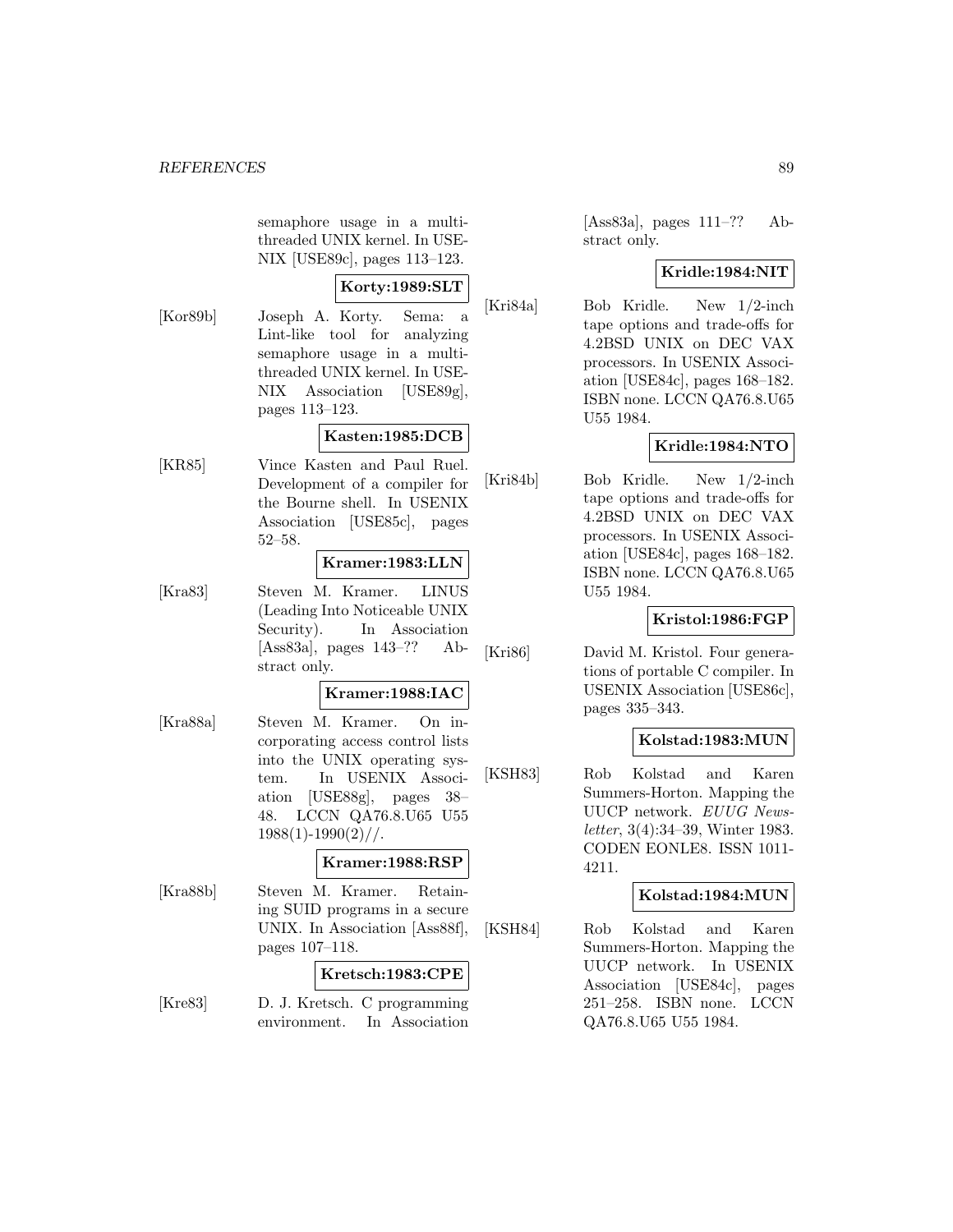## **Kirslis:1988:ILB**

[KT88a] Peter A. Kirslis and Robert B. Terwilliger. Implementing a logic-based executable specification language. In USENIX [USE88a], pages 211–225.

## **Kirslis:1988:ILE**

[KT88b] Peter A. Kirslis and Robert B. Terwilliger. Implementing a logic-based executable specification language. In USENIX Association [USE88k], pages 211–225.

## **Kahane:1986:WHA**

[KTS<sup>+</sup>86a] Stephen N. Kahane, Stephen G. Tolchin, Marvin J. Schneider, Debra W. Richmond, Patrick Barta, Margaret K. Ardolino, and Howard S. Goldberg. Windows in the hospital or A workstation-based inpatient clinical information system in the Johns Hopkins Hospital. In USENIX Association [USE86e], pages 45–61.

## **Kahane:1986:WHW**

[KTS<sup>+</sup>86b] Stephen N. Kahane, Stephen G. Tolchin, Marvin J. Schneider, Debra W. Richmond, Patrick Barta, Margaret K. Ardolino, and Howard S. Goldberg. Windows in the hospital or A workstation-based inpatient clinical information system in the Johns Hopkins hospital. In USENIX [USE86b], pages 45–61.

## **Keizer:1983:ACK**

[KTv83] Ed Keizer, Andrew S. Tanenbaum, and Hans van Staveren. The Amsterdam Compiler Kit. EUUG Newsletter, 3(4):29– 33, Winter 1983. CODEN EONLE8. ISSN 1011-4211.

## **Kucera:1989:MLS**

[Kuc89] Julie Kucera. Making libc suitable for use by parallel programs. In USENIX Association [USE89d], pages 145–152. ISBN ???? LCCN ????

## **Korn:1985:SBM**

[KV85] David G. Korn and Kiem-Phong Vo. In search of a better malloc. In USENIX Association [USE85e], pages 489–506. LCCN QA76.8.U65 U8 1985.

### **Kernighan:1989:PMP**

[KV89] Brian W. Kernighan and Christopher J. Van Wyk. Page makeup by postprocessing text formatter output. In Association [Ass89b], pages 103–132.

## **Lockwood:1989:FCT**

[LA89a] Paul Lockwood and Divyakant Agrawal. A fault-tolerant client-server transaction model. In USENIX Association [USE89h], pages 63–71. ISBN ???? LCCN ????

## **Lockwood:1989:FTC**

[LA89b] Paul Lockwood and Divyakant Agrawal. A fault-tolerant client-server transaction model. In USENIX Association [USE89h],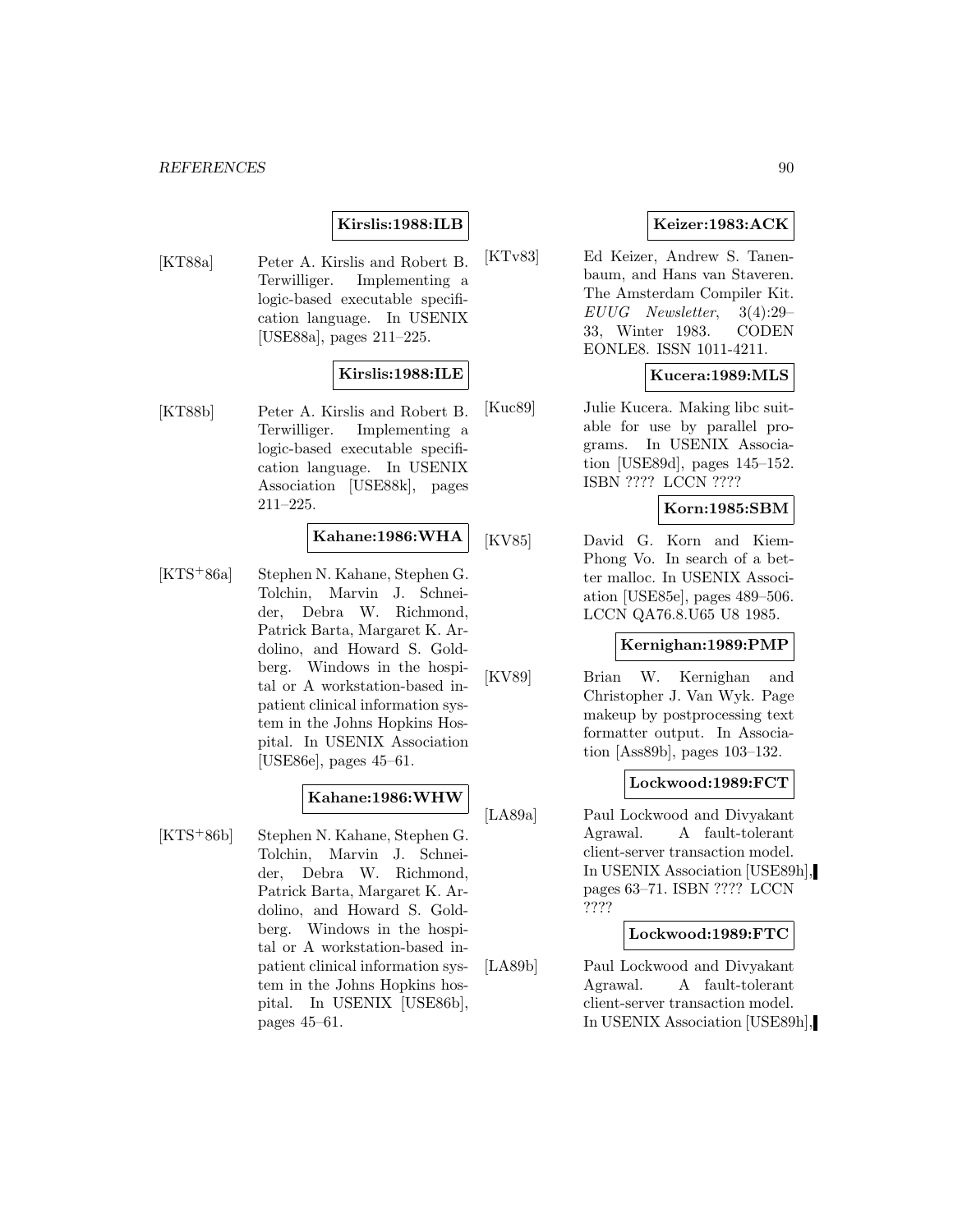pages 63–71. ISBN ???? LCCN ????

## **Ladipo:1988:SOS**

[Lad88a] Ola Ladipo. A subscriptionoriented software package update distribution system (SPUDS). In USENIX Association [USE88f], pages 75–77. ISBN ???? LCCN ????

## **Ladipo:1988:SSP**

[Lad88b] Ola Ladipo. A subscriptionoriented software package update distribution system (SPUDS). In USENIX Association [USE88f], pages 75–77. ISBN ???? LCCN ????

## **Lindsley:1988:ISC**

[LAKS88] Rick Lindsley, Seth Alford, Richard Kurschner, and Roger Southwick. Identifying security concerns. In USENIX Association [USE88g], pages 82– 83. LCCN QA76.8.U65 U55  $1988(1)$ -1990(2)//. Abstract only.

#### **Lamb:1983:TUS**

[Lam83] J. Eli Lamb. Towards a UNIX system Ada programming support environment. In Association [Ass83a], pages 143–?? Abstract only.

## **Lankford:1984:USV**

[Lan84] Jeffrey P. Lankford. UNIX system V and 4BSD performance. In Software Tools Users Group [Sof84], pages 228–236. LCCN QA76.8.U65 U83 1984.

## **Langston:1986:EEW**

[Lan86] Peter S. Langston. (201) 644- 2332 or Eedie & Eddie on the wire — an experiment in music generation. In USENIX Association [USE86c], pages 13–27.

## **Lauder:1981:MID**

[Lau81a] Piers Lauder. MX — an indirect driver for multiplexing virtual "tty" lines. ; login: the USENIX Association newsletter, 6(3):4–6, March 1981. CO-DEN LOGNEM. ISSN 1044- 6397.

## **Lauder:1981:SSW**

[Lau81b] Piers Lauder. Share scheduling works! ;login: the USE-NIX Association newsletter, 6 (3):10–13, March 1981. CO-DEN LOGNEM. ISSN 1044- 6397.

## **Lauder:1981:SSU**

[Lau81c] Piers Lauder. SUN — the Sydney Unix net. ;login: the USE-NIX Association newsletter, 6 (3):7–9, March 1981. CODEN LOGNEM. ISSN 1044-6397.

## **Lauder:1985:DAA**

[Lau85] Piers Lauder. Domain addressing in ACSnet. ;login: the USE-NIX Association newsletter, 10 (3):5–8, August 1985. CODEN LOGNEM. ISSN 1044-6397.

#### **Lawson:1983:URA**

[Law83a] Jim Lawson. UNIX research at Lucasfilms. In Association [Ass83a], pages 167–?? Abstract only.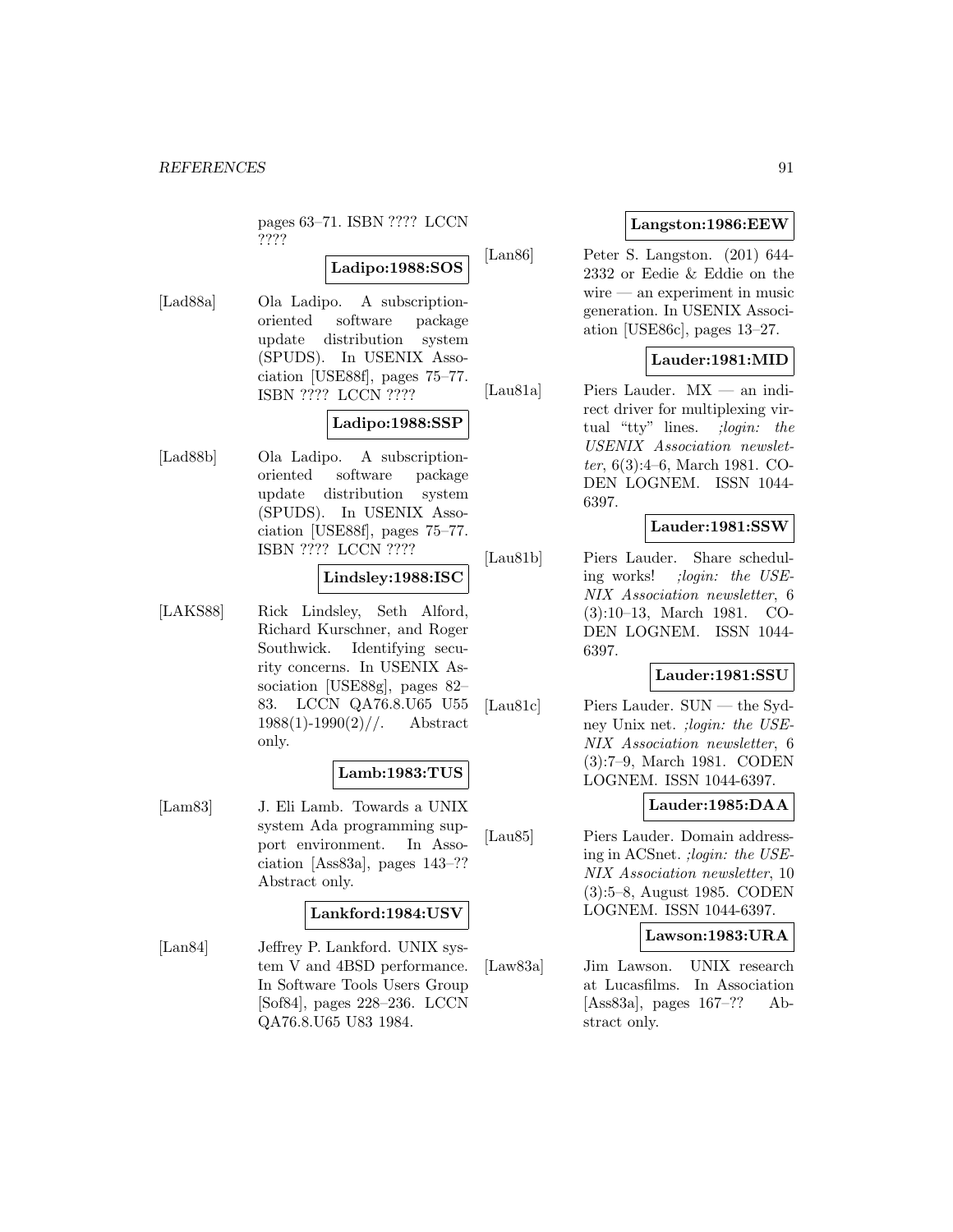## **Lawson:1983:URL**

[Law83b] Jim Lawson. UNIX research at Lucasfilms. In USENIX [USE83a], pages 167–?? Abstract only.

## **Lee:1989:WBL**

[LB89a] T. Paul Lee and R. E. Barkley. A watermark-based lazy buddy system for kernel memory allocation. In USENIX [USE89b], pages 1–13.

## **Lee:1989:WLB**

[LB89b] T. Paul Lee and R. E. Barkley. A watermark-based lazy buddy system for kernel memory allocation. In USENIX Association [USE89f], pages 1–13. LCCN QA 76.76 O63 U83 1989.

#### **Linton:1987:DII**

[LC87a] Mark A. Linton and Paul R. Calder. The design and implementation of InterViews. In USENIX Association [USE87a], pages 256–267. ISBN ???? LCCN ????

## **Liu:1987:PTM**

[LC87b] Xing Liu and Patrick Conley. Program translation by manipulating abstract syntax trees. In USENIX Association [USE87a], pages 345–360. ISBN ???? LCCN ????

## **Lea:1988:LGC**

[Lea88] Douglas Lea. libg++, the GNU C++ library. In USENIX Association [USE88k], pages 243– 256.

## **Leach:1989:BRP**

[Lea89] George W. Leach. Book review: Programming in  $C++$ . ;*lo*gin: the USENIX Association newsletter, 14(5):9–??, September/October 1989. CODEN LOGNEM. ISSN 1044-6397.

## **Leblang:1987:SPA**

[Leb87] David B. Leblang. Software performance analysis using call graphs and workstation graphics. In USENIX Association [USE87g], pages 124–132. LCCN QA 76.76 O63 U84 1987. Cover title: Conference proceedings. Spine title: Winter 1987 USENIX Association Conference proceedings, Washington, DC.

## **Leeper:1987:LML**

[Lee87a] Evelyn C. Leeper. Login management for large installations. In USENIX Association [USE87d], pages 35–?? ISBN ???? LCCN TK 5105.5 L374 Bar B5-6(1991-92).B9(1995).

#### **Leese:1987:DMF**

[Lee87b] Ken Leese. Data management: A full-text information retrieval perspective. In USENIX Association [USE87g], pages 191–?? LCCN QA 76.76 O63 U84 1987. Abstract only.

## **Lee:1989:IUT**

[Lee89] Geoffrey M. Lee. Integrating UNIX terminal services into a distributed operating system. In USENIX Association [USE89g], pages 29–42.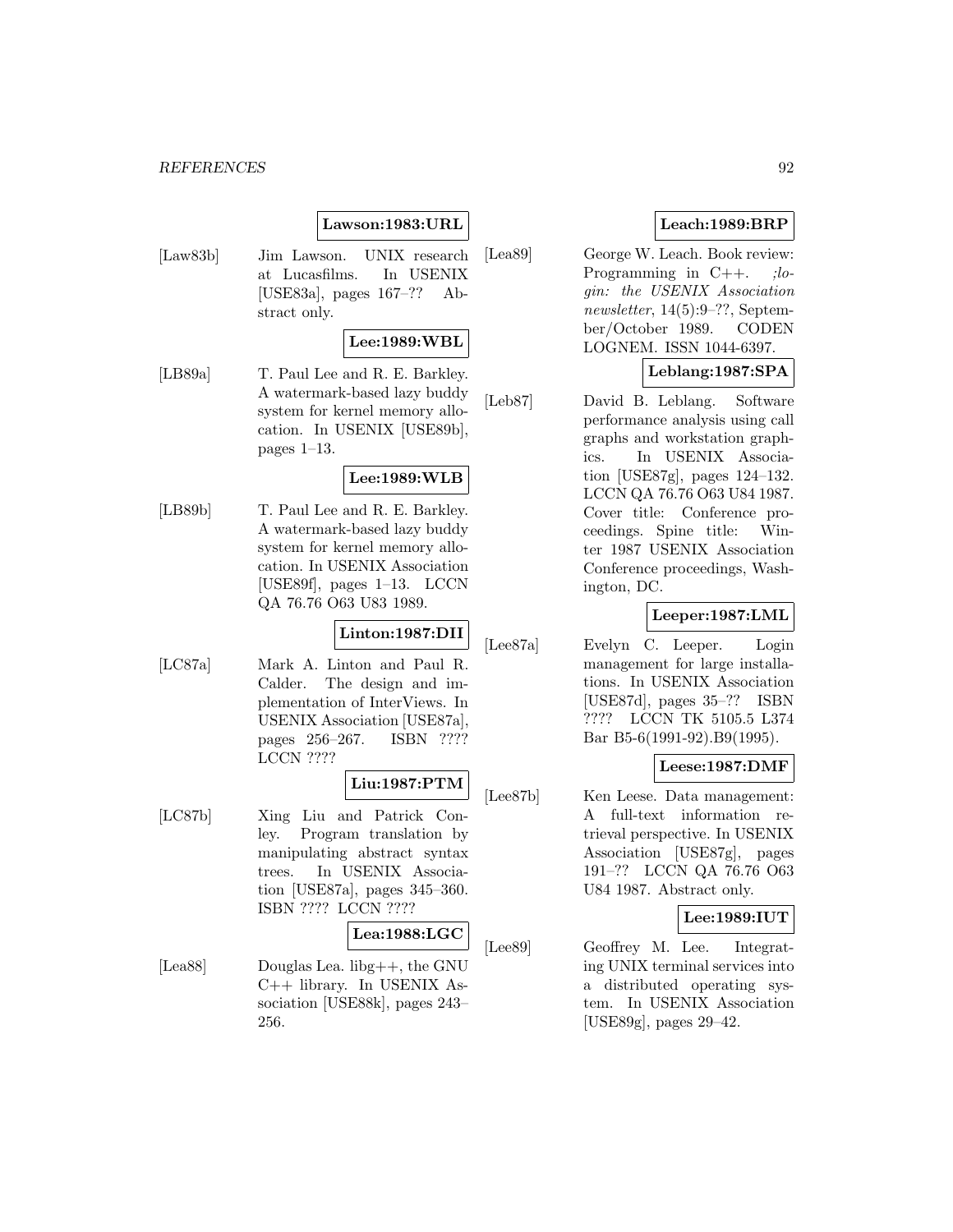## **Leffler:1982:NC**

[Lef82] Sam Leffler. 4.2BSD network communications. In Usr Group [Usr82], pages 31–?? Abstract only.

#### **Laskodi:1988:UFS**

[LEG88] Terry Laskodi, Bob Eifrig, and Jason Gait. A UNIX file system for a write-once optical disk. In Association [Ass88f], pages 51– 60.

#### **Lennert:1986:DRP**

[Len86a] David C. Lennert. Decreasing realtime process dispatch latency through kernel preemption. In USENIX Association [USE86c], pages 405–414.

#### **Lennert:1986:SVC**

[Len86b] David C. Lennert. A System V compatible implementation of 4.2BSD job control. In USENIX Association [USE86c], pages 459–474.

## **Lennert:1987:HWU**

[Len87] Dave Lennert. How to write a UNIX daemon. ;login: the USENIX Association newsletter,  $12(4):17-23$ , July/August 1987. CODEN LOGNEM. ISSN 1044-6397.

## **Lesk:1983:TDS**

[Les83] Michael Lesk. Technology driven software vs. psychology of users: An irresistible force meets an immovable object. In Software Tools Users Group [Sof83], pages 2–?? LCCN

QA76.8.U65 U74 1983. Abstract only.

#### **Lesk:1987:PVC**

[Les87] Michael Lesk. Packets vs. circuits, in two centuries. EUUG Newsletter, 7(2):3–5, 1987. CO-DEN EONLE8. ISSN 1011- 4211.

## **Lesk:1988:CUS**

[Les88a] Michael Lesk. Can UNIX survive secret source code? In Association [Ass88b], pages 189– 199.

### **Lesk:1988:GII**

[Les88b] Michael Lesk. GRAB — inverted indexes with low storage overhead. In Association [Ass88c], pages 207–220.

## **Lesk:1988:WMO**

[Les88c] Michael Lesk. Word manipulation in online catalog searching: Using the UNIX system for library experiments. In USENIX Association [USE88e], pages 135–147. ISBN ???? LCCN ????

#### **Lester:1988:CSM**

[Les88d] Ken Lester. Computer security measures at Eastman Kodak, Product Software Engineering Department. In USENIX Association [USE88g], pages 84– 85. LCCN QA76.8.U65 U55  $1988(1)$ -1990(2)//. Abstract only.

## **Levine:1983:IST**

[Lev83] John R. Levine. Interactive system/three and the Intel data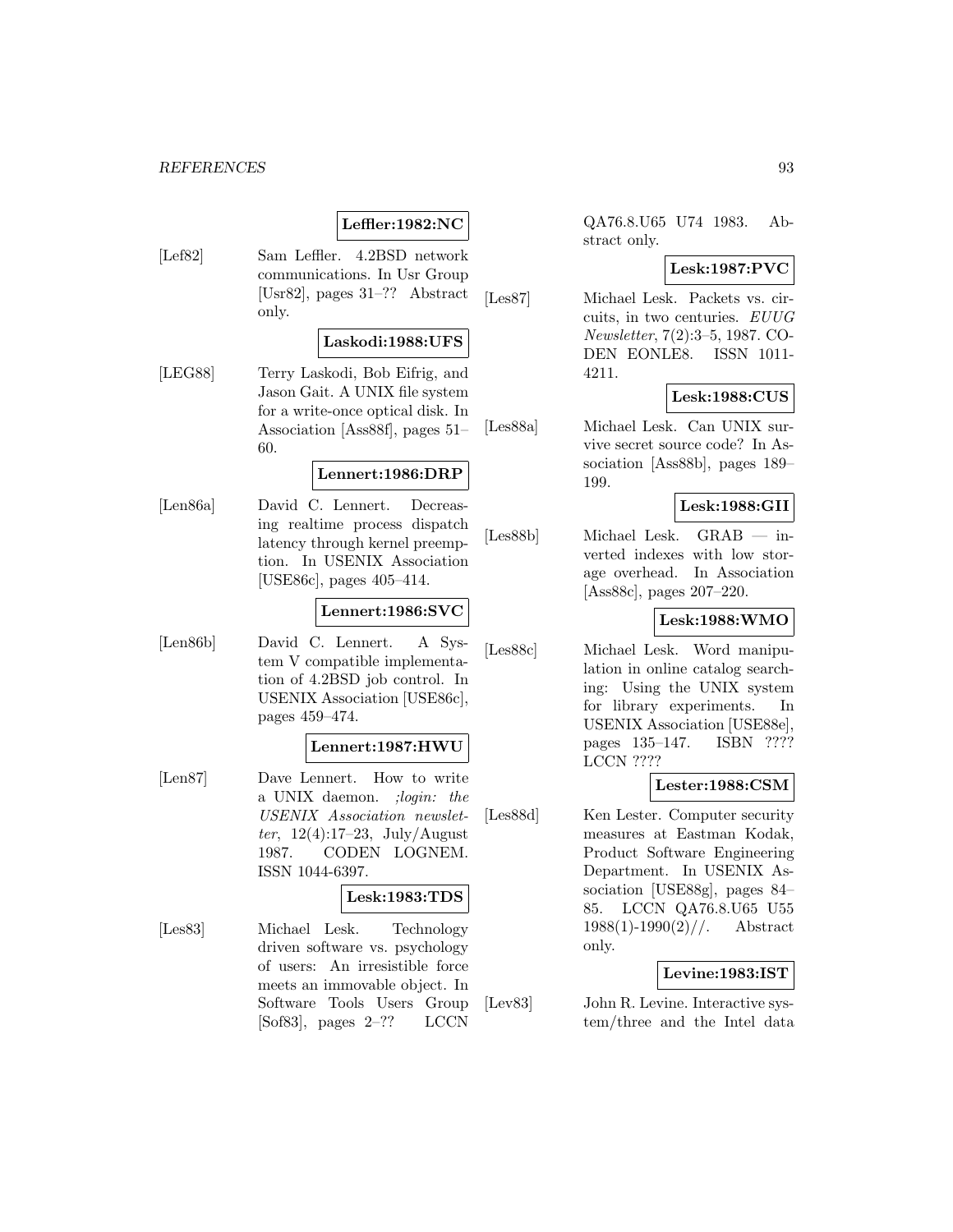base processor. In Association [Ass83a], pages 229–236.

# **Lewis:1986:GAD**

[Lew86a] Bob Lewis. Galadriel: A display list-based window manager. In USENIX Association [USE86e], pages 1–10.

# **Lewis:1986:GDL**

[Lew86b] Bob Lewis. Galadriel: A display list-based window manager. In USENIX [USE86b], pages 1–10.

## **Lumpp:1989:CAC**

[LFN<sup>+</sup>89a] James E. Lumpp, Jr., Samuel A. Fineberg, Wayne G. Nation, Thomas L. Casavant, Edward C. Bronson, Howard Jay Siegel, Pierre H. Pero, Thomas Schwederski, and Dan C. Marinescu. CAPS — A coding aid used with the PASM parallel processing system. In USENIX Association [USE89d], pages 269–288. ISBN ???? LCCN ????

## **Lumpp:1989:CCA**

[LFN<sup>+</sup>89b] James E. Lumpp, Jr., Samuel A. Fineberg, Wayne G. Nation, Thomas L. Casavant, Edward C. Bronson, Howard Jay Siegel, Pierre H. Pero, Thomas Schwederski, and Dan C. Marinescu. CAPS — A coding aid used with the PASM parallel processing system. In USENIX Association [USE89d], pages 269–288. ISBN ???? LCCN ????

## **Lai:1988:SDA**

[LG88] Nick Lai and Terence E. Gray. Strengthening discretionary access controls to inhibit Trojan horses and computer viruses. In Association [Ass88f], pages 275–286.

## **Lee:1988:SSP**

[LGZ88] I. Lee, R. Gerber, and A. Zwarico. Specifying scheduling paradigms for time dependent processes. In Association [Ass88e], pages 7–11.

## **Look:1984:REU**

[LH84a] Byron Look and Gary Ho. Real-time extensions to the UNIX operating system. In USENIX Association [USE84c], pages 293–299. ISBN none. LCCN QA76.8.U65 U55 1984.

## **Look:1984:RTE**

[LH84b] Byron Look and Gary Ho. Real-time extensions to the UNIX operating system. In USENIX Association [USE84c], pages 293–299. ISBN none. LCCN QA76.8.U65 U55 1984.

## **Libes:1985:ULS**

[Lib85a] Don Libes. User-level shared variables (in a hierarchical control environment). In USENIX [USE85a], pages 317–324.

## **Libes:1985:USV**

[Lib85b] Don Libes. User-level shared variables (in a hierarchical control environment). In USENIX Association [USE85e], pages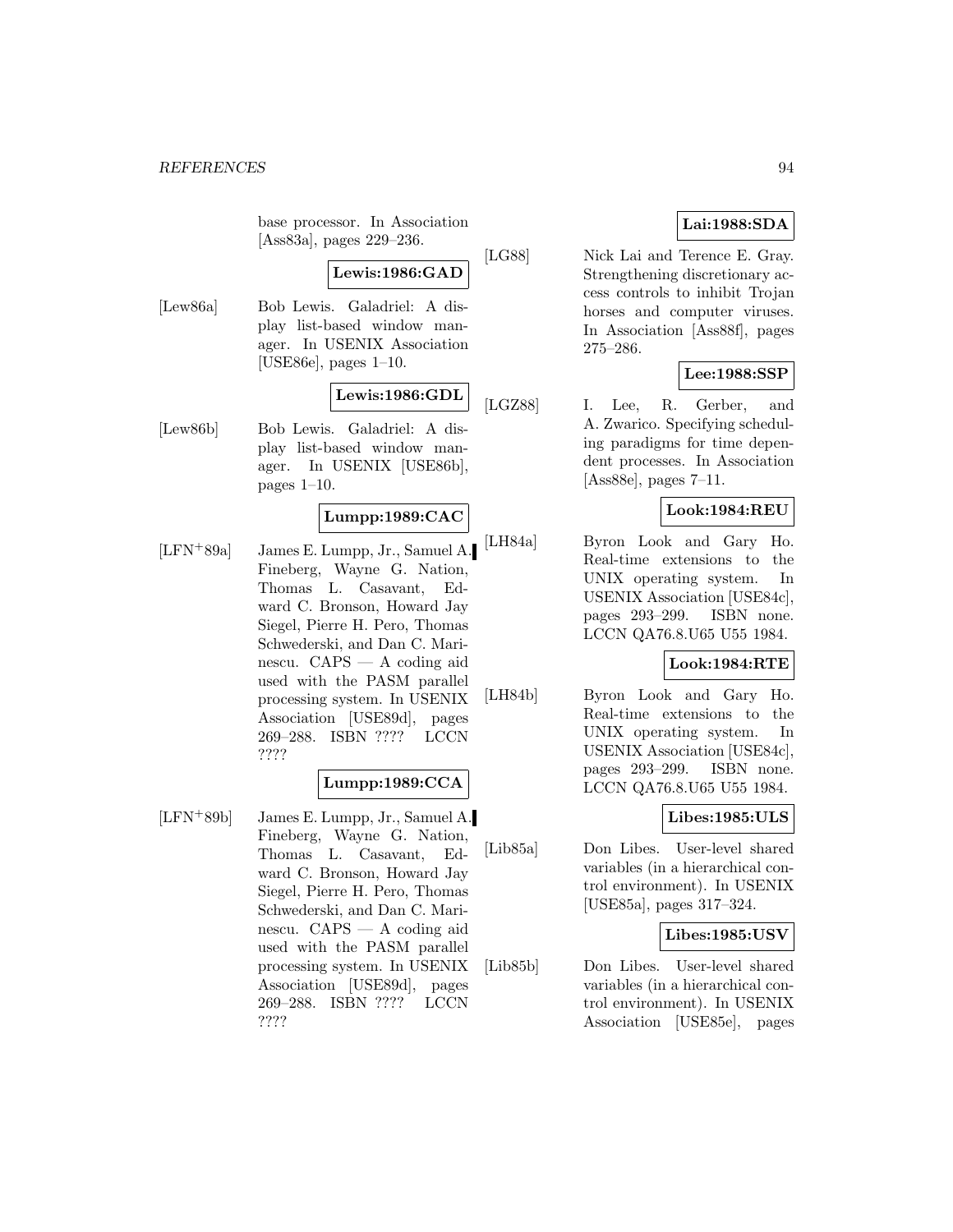317–324. LCCN QA76.8.U65 U8 1985.

## **Libes:1987:MPO**

[Lib87] Don Libes. Multiple programs in one UNIX process. ; login: the USENIX Association newsletter,  $12(4):7-13$ , July/August 1987. CODEN LOGNEM. ISSN 1044-6397.

## **Lilly:1988:ANP**

[Lil88] Deb Lilly. Administration of network passwd files and NFS file access. In USENIX Association [USE88f], pages 3–5. ISBN ???? LCCN ????

## **Lindberg:1984:LIU**

[Lin84] Jeff Lindberg. A layered implementation of the UNIX kernel on the HP9000 series 500 computers. In USENIX Association [USE84c], pages 183–194. ISBN none. LCCN QA76.8.U65 U55 1984.

## **Lindsley:1988:MYC**

[Lin88a] Rick Lindsley. Making your console secure. In USENIX Association [USE88g], pages 61– 62. LCCN QA76.8.U65 U55  $1988(1)$ -1990(2)//. Abstract only.

## **Lindsley:1988:SLS**

[Lin88b] Rick Lindsley. Suggested levels of security. In USENIX Association [USE88g], pages 78– 81. LCCN QA76.8.U65 U55  $1988(1)$ -1990(2)//.

## **Lions:1988:HIL**

[Lio88] John Lions. Help! I'm losing my files! In USENIX Association [USE88e], pages 23–28. ISBN ???? LCCN ????

## **Litzkow:1987:RUT**

[Lit87] Michael J. Litzkow. Remote Unix — turning idle workstations into cycle servers. In USENIX Association [USE87f], pages 381–384.

## **Lai:1984:MMU**

[LJ84] Clara S. Lai and Chris Peer Johnson. Memory management units and the UNIX kernel. In Software Tools Users Group [Sof84], pages 208–213. LCCN QA76.8.U65 U83 1984.

## **Lucas:1982:EYW**

[LK82] Brian Lucas and Mark Kampe. Everything you wanted to know about System III but Bell was afraid to tell you. In Usr Group [Usr82], pages 68–?? Abstract only.

## **Leffler:1984:MIP**

[LKM84] Sam Leffler, Mike Karels, and M. Kirk McKusick. Measuring and improving the performance of 4.2BSD. In Software Tools Users Group [Sof84], pages 237–252. LCCN QA76.8.U65 U83 1984.

## **Lucas:1983:GOF**

[LL83a] Brian Lucas and Heinz Lycklama. A general-purpose object-file format. In Software Tools Users Group [Sof83],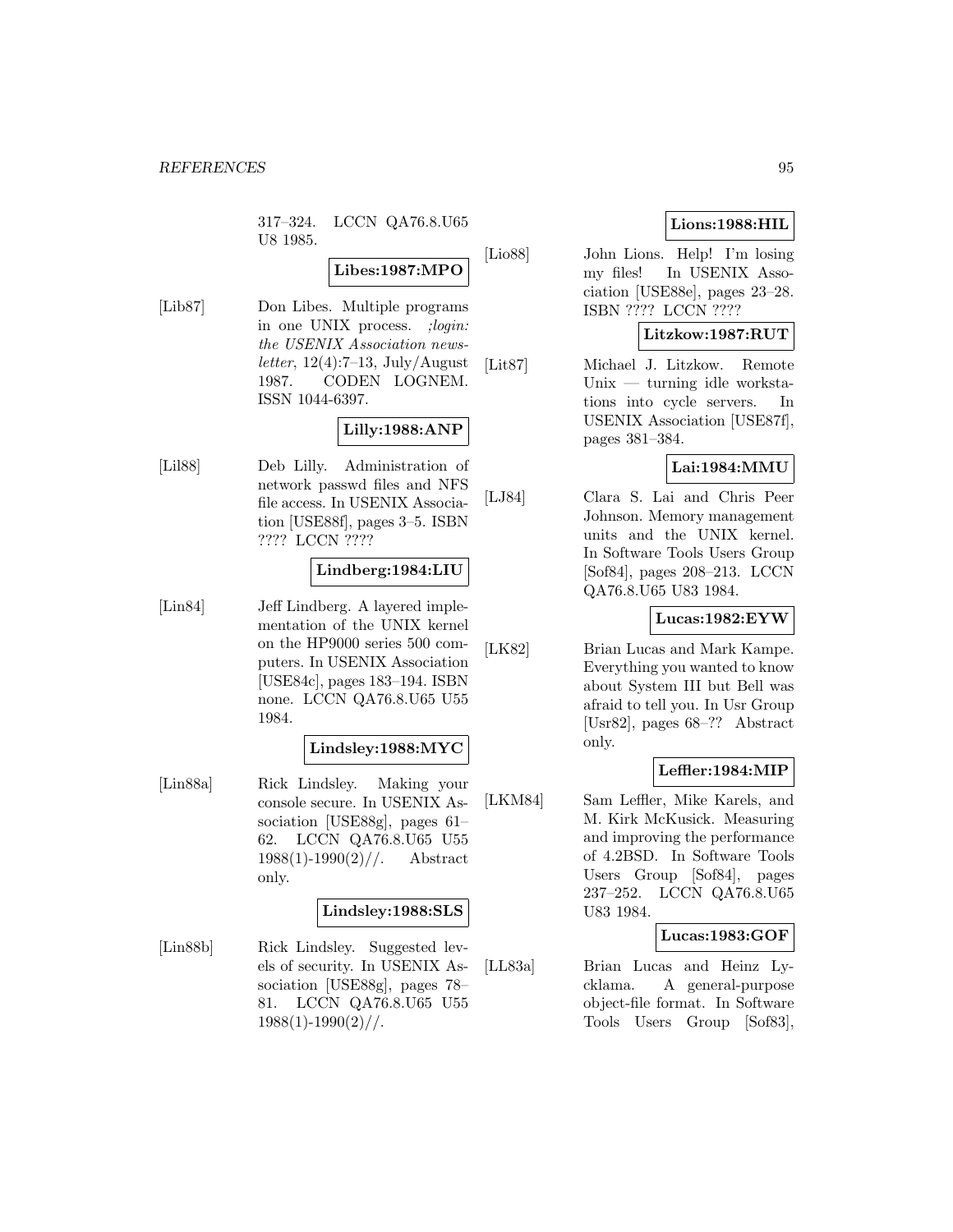pages 119–?? LCCN QA76.8.U65 U74 1983. Abstract only.

## **Lucas:1983:GPO**

[LL83b] Brian Lucas and Heinz Lycklama. A general-purpose object-file format. In Association [Ass83a], pages 119–?? Abstract only.

## **Lee:1987:SPP**

[LLM87] T. P. Lee, M. W. Luppi, and R. E. Menninger. Solving performance problems on a multiprocessor UNIX system. In USENIX Association [USE87f], pages 399–405.

## **Liu:1988:SHR**

[LLS88] Jane W. S. Liu, Kwei-Jay Lin, and X. Song. Scheduling hard real-time transaction. In Association [Ass88e], pages 112– 116.

## **Loomis:1983:CAA**

[LM83a] Jeff Loomis and Phil Mercurio. Computer animation at UCSD. In Association [Ass83a], pages 261–267.

## **Loomis:1983:CAU**

[LM83b] Jeff Loomis and Phil Mercurio. Computer animation at UCSD. In USENIX [USE83a], pages 261–267.

## **Langue:1988:PUL**

[LM88a] Y. Langue and T. Muntean. PARX: A UNIX-like operating system for transputer-based parallel supercomputers. In USENIX Association [USE88i], pages 109–120. ISBN ???? LCCN ????

## **Langue:1988:PUO**

[LM88b] Y. Langue and T. Muntean. PARX: A UNIX-like operating system for Transputer-based parallel supercomputers. In USENIX Association [USE88i], pages 109–120. ISBN ???? LCCN ????

## **Lippman:1988:CRP**

[LM88c] S. B. Lippman and B. E. Moo. C++: From research to practice. In USENIX Association [USE88k], pages 123–135.

## **Lin:1988:REP**

[LN88] Kwei-Jay Lin and Swaminathan Natarajan. Refinement and enhancement: Primitives for monotonic computations. In Association [Ass88e], pages 27– 31.

## **Lawson:1985:GOP**

[LNSZ85] Robert P. Lawson, Avi Naiman, David Slocombe, and Mathew Zaleski. Geritol for old programs or Troff's got a lot of life in it yet! In USENIX Association [USE85c], pages 165–169.

## **Locanthi:1987:FBA**

[Loc87] Bart N. Locanthi. Fast bitblt() with asm() and cpp. In USE-NIX Association [USE87b], pages 243–259. ISBN ???? LCCN ????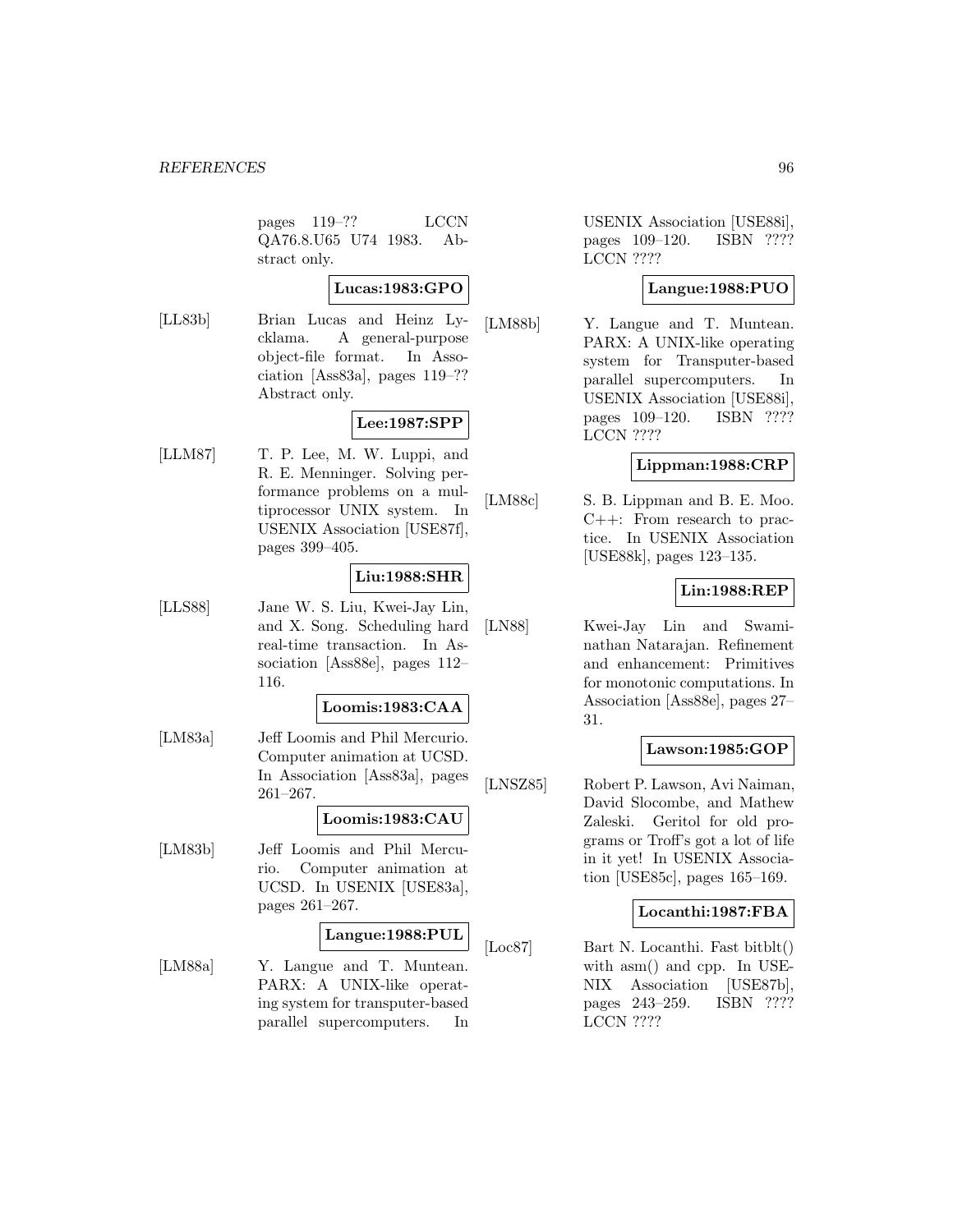## **Long:1982:FC**

[Lon82a] Tim Long. Formatting C. EUUG Newsletter, 2(4):73– 85, Winter 1982. CODEN EONLE8. ISSN 1011-4211.

### **Long:1982:PCC**

[Lon82b] Tim Long. Proposed changes to C. EUUG Newsletter, 2(4): 70–72, Winter 1982. CODEN EONLE8. ISSN 1011-4211.

## **Leffler:1988:TBD**

[LOR88a] Samuel J. Leffler, Eben F. Ostby, and William T. Reeves. A tool-based 3-D modeling and animation workstation. In USENIX Association [USE88e], pages 29–40. ISBN ???? LCCN ????

## **Leffler:1988:TMA**

[LOR88b] Samuel J. Leffler, Eben F. Ostby, and William T. Reeves. A tool-based 3-D modeling and animation workstation. In USENIX Association [USE88e], pages 29–40. ISBN ???? LCCN ????

## **Lord:1988:TPH**

[Lor88c] Thomas Lord. Tools and policies for the hierarchical management of source code development. In Association [Ass88f], pages 95–106.

#### **Louden:1982:STB**

[Lou82] Bill Louden. Software tools bulletin board. In Usr Group [Usr82], pages 283–?? Abstract only.

## **Lanzillo:1989:IDI**

[LP89] Leo Lanzillo and Craig Partridge. Implementation of dial-up IP for UNIX systems. In USENIX Association [USE89g], pages 201–207.

## **Linton:1987:DAP**

[LQC87] Mark A. Linton, Russell W. Quong, and Paul R. Calder. The design of the allegro programming environment. In USENIX Association [USE87a], pages 268–273. ISBN ???? LCCN ????

## **Lee:1984:OPC**

[LR84] Kok-Weng Lee and Mario D. Ruggiero. An optimizing portable C compiler for the new CDC CYBER 180. In Software Tools Users Group [Sof84], pages 100–109. LCCN QA76.8.U65 U83 1984.

## **Lemke:1989:VXC**

[LR89] David Lemke and David S. H. Rosenthal. Visualizing X11 clients. In USENIX Association [USE89g], pages 125–138.

## **Lutz:1983:RUK**

[LS83a] Michael Lutz and Michael Shon. Running the UNIX kernel in user mode. In Software Tools Users Group [Sof83], pages 171–176. LCCN QA76.8.U65 U74 1983. Sponsored by USENIX Association in cooperation with Software Tools Users Group.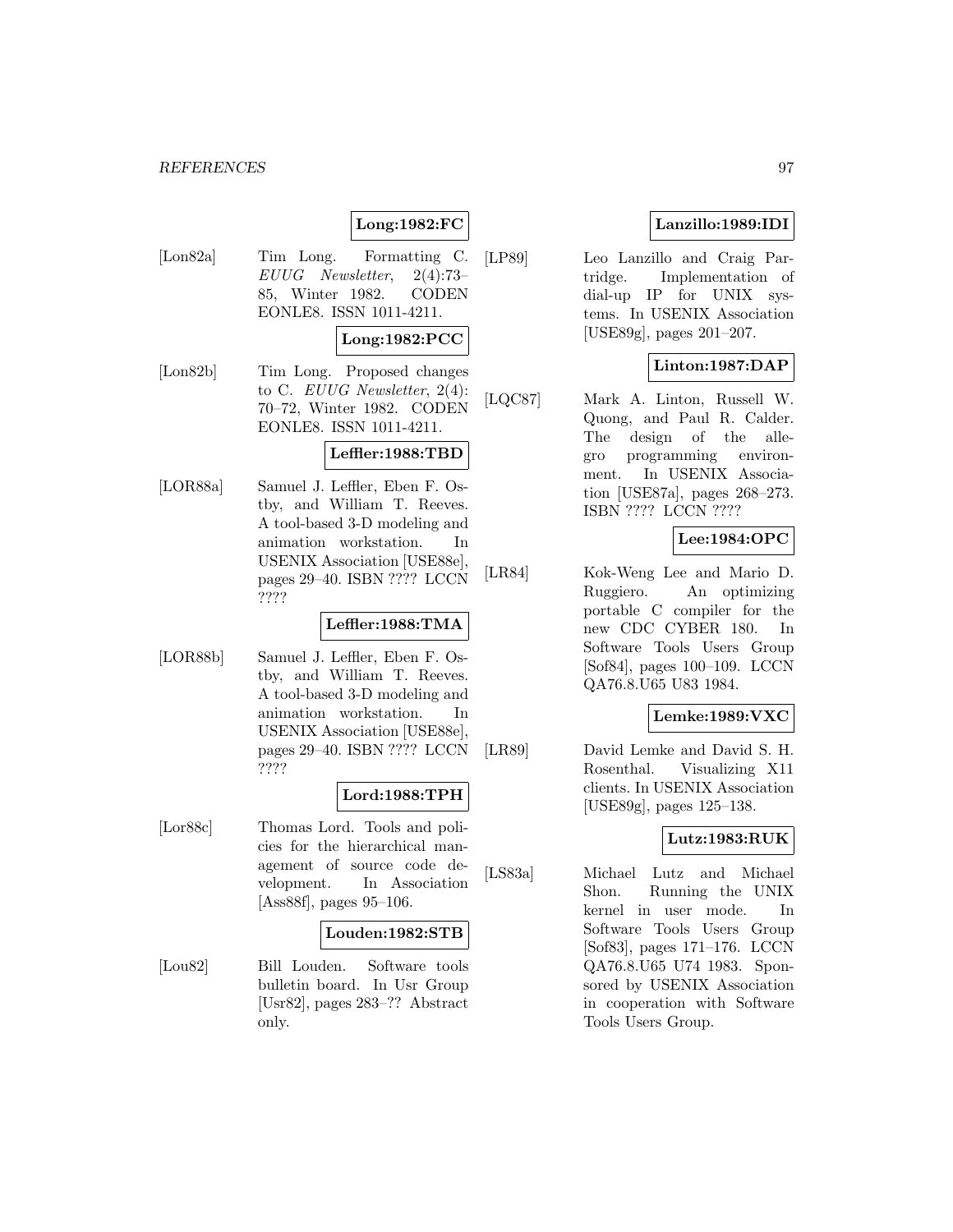## **Lyon:1983:SWW**

[LS83b] Tom Lyon and Bill Shannon. 4.2BSD on the Sun workstation (or what we did on our summer vacation) (or how to emulate a VAX on a 68000). In Association [Ass83a], pages 132– ?? Abstract only.

## **Lyon:1985:ACF**

[LS85] Tom Lyon and Joseph Skudlarek. All the chips that fit. In USENIX Association [USE85e], pages 557–561. LCCN QA76.8.U65 U8 1985.

## **Lippman:1988:PCM**

[LS88] S. B. Lippman and B. Stroustrup. Pointers to class members in C++. In USENIX Association [USE88k], pages 305–323.

## **Luppi:1988:BET**

[LSC<sup>+</sup>88] Mark Luppi, Mark Seiden, Joseph Collins, Daniel Fisher, Keith Iverson, Charles Marshall, Josef Sachs, and David Shaw. Building an equities trading system in a distributed UNIX environment. In USENIX Association [USE88j], pages 97–104. ISBN ???? LCCN ????

## **Lea:1989:IAA**

[LW89a] Rodger Lea and Jonathan Walpole. The implementation of Aide: A support environment for distributed objectoriented systems. In USENIX Association [USE89d], pages 289–299. ISBN ???? LCCN ????

## **Lea:1989:IAS**

[LW89b] Rodger Lea and Jonathan Walpole. The implementation of aide: A support environment for distributed object-oriented systems. In USENIX Association [USE89d], pages 289–299. ISBN ???? LCCN ????

## **Lycklama:1983:UGS**

[Lyc83a] Heinz Lycklama. The /usr/ group standards committee. In Association [Ass83a], pages 335–347.

#### **Lycklama:1983:SRU**

[Lyc83b] Heinz Lycklama. Status report from the /usr/group standards committee. In Software Tools Users Group [Sof83], pages 353–?? LCCN QA76.8.U65 U74 1983. Abstract only.

## **Lycklama:1984:UGS**

[Lyc84] Heinz Lycklama. /usr/group standards effort. In USENIX Association [USE84c], pages 231–244. ISBN none. LCCN QA76.8.U65 U55 1984.

## **Lycklama:1985:UMY**

[Lyc85] Heinz Lycklama. UNIX on a microprocessor — 10 years later. In USENIX Association [USE85e], pages 5–16. LCCN QA76.8.U65 U8 1985.

#### **Lycklama:1982:FPS**

[LZ82] Heinz Lycklama and Steve Zucker. A family of portable systems based on System III. In Usr Group [Usr82], pages 198– ?? Abstract only.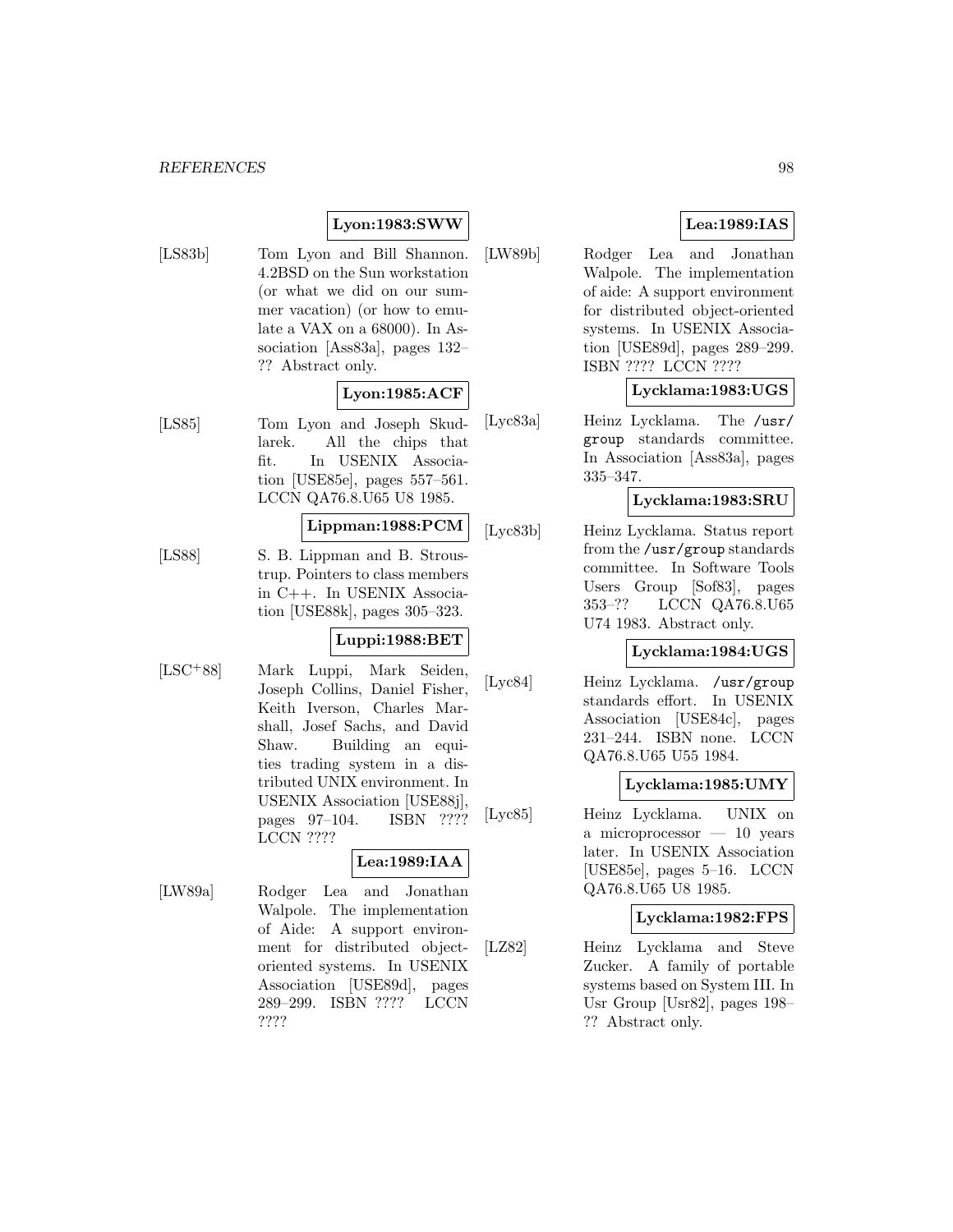## **McCormack:1988:UXT**

[MA88] Joel McCormack and Paul Asente. Using the X toolkit or how to write a widget. In Association [Ass88f], pages 1–13. URL ftp://aeneas.mit.edu/ pub/usenix/xtk.PS; ftp: //ftp.uu.net/networking/ athena/usenix/xtk.PS.Z. FTP - aeneas.mit.edu:/pub/usenix/xtk.PS; local - xtk.ps.

## **McGowan:1983:MMM**

[MAB83] Martin J. McGowan, III, William L. Anderson, and Allen H. Brumm. Mm4 make with M4 for maintaining makefiles. In Association [Ass83a], pages 59–?? Abstract only.

## **Mackay:1983:TIP**

[Mac83a] Don Mackay. Terminalindependent plotting packages: An example and suggestions for standards. In USENIX [USE83a], pages 251–255.

### **Mackay:1983:TPP**

[Mac83b] Don Mackay. Terminalindependent plotting packages: An example and suggestions for standards. In Association [Ass83a], pages 251–255.

## **Manis:1983:RAR**

[Man83a] Rod Manis. /rdb: A relational data base management system. In Association [Ass83a], pages 237–240.

## **Manis:1983:RRD**

[Man83b] Rod Manis. /rdb: A relational data base management system. In USENIX [USE83a], pages 237–240.

## **Maniago:1987:CMA**

[Man87a] Pierette Maniago. Consulting via mail at Andrew. In USE-NIX Association [USE87d], pages 22–23. ISBN ???? LCCN TK 5105.5 L374 Bar B5- 6(1991-92).B9(1995).

## **Mann:1987:PEC**

[Man87b] Daniel Mann. A preprocessor extending C++ to support rule based systems via access orientation. EUUG Newsletter, 7(4): 12–35, Winter 1987. CODEN EONLE8. ISSN 1011-4211.

## **Martin:1983:DD**

[Mar83] Marlene Martin. Distribution and differentiation. In Association [Ass83a], pages 313–?? Abstract only.

## **Martin:1984:ASP**

[Mar84] Dave Martin. Avionics simulation package: A large systems application in Ratfor. In Software Tools Users Group [Sof84], pages 352–?? LCCN QA76.8.U65 U83 1984. Abstract only.

#### **Mashey:1983:SAM**

[Mas83a] John Mashey. Software army on the march — project strategies and tactics. In Association [Ass83a], pages 17–21.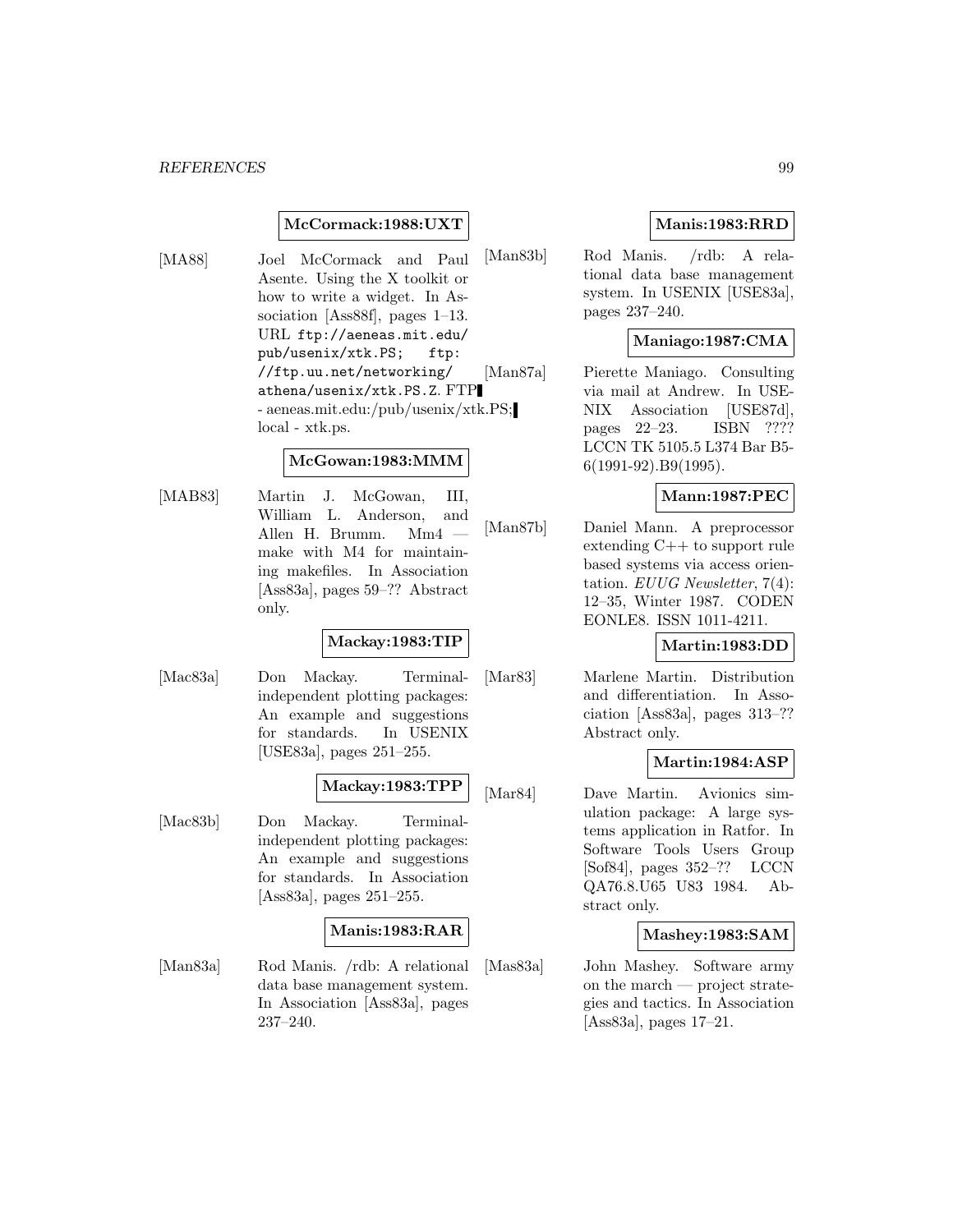## **Mashey:1983:SLS**

[Mas83b] John R. Mashey. SOLID: for on-line systems development. In USENIX [USE83a], pages 333–334. Abstract only.

## **Mashey:1983:SOS**

[Mas83c] John R. Mashey. SOLID: for on-line systems development. In Association [Ass83a], pages 333–334. Abstract only.

## **Mashey:1987:ULP**

[Mas87] John R. Mashey. UNIX: Leverage — past, present, future. In USENIX Association [USE87g], pages 1–8. LCCN QA 76.76 O63 U84 1987. Cover title: Conference proceedings. Spine title: Winter 1987 USE-NIX Association Conference proceedings, Washington, DC.

#### **Mashey:1988:UPP**

[Mas88] John R. Mashey. UNIX past, present, and future: Changing roles, changing technologies. In USENIX Association [USE88e], pages 7–13. ISBN ???? LCCN ????

## **Martin:1989:EP**

[MBBP89] Bruce Martin, Charles Bergan, Walter Burkhard, and Jehan-Francois Paris. Experience with PARPC. In USENIX Association [USE89g], pages 1–12.

## **Myers:1986:PAF**

[MBS86a] Rob Myers, Peter Broadwell, and Robin Schaufler. Plasm: A fish sample. In USENIX Association [USE86d], pages 37–39. ISBN ???? LCCN ????

## **Myers:1986:PFS**

[MBS86b] Rob Myers, Peter Broadwell, and Robin Schaufler. Plasm: A fish sample. In USENIX Association [USE86d], pages 37–39. ISBN ???? LCCN ????

## **Mosher:1982:FP**

[MC82] David A. Mosher and Robert P. Corbett. F77 performance. ;login: the USENIX Association newsletter, 7(3):9–14, June 1982. CODEN LOGNEM. ISSN 1044-6397.

## **Mahler:1985:AAP**

[MC85a] Stephen J. Mahler and David A. Curry. Access  $-$  A program to interpret pathname access permissions for the UNIX operating system. In USENIX Association [USE85c], pages 59–64.

## **Mahler:1985:API**

[MC85b] Stephen J. Mahler and David A. Curry. Access — A program to interpret pathname access permissions for the UNIX operating system. In USENIX [USE85b], pages 59–64.

## **McCarron:1988:UUS**

[McC88] Shane P. McCarron. An update on UNIX standards activities. ;login: the USENIX Association newsletter, 13(5):18–22, September/October 1988. CO-DEN LOGNEM. ISSN 1044- 6397.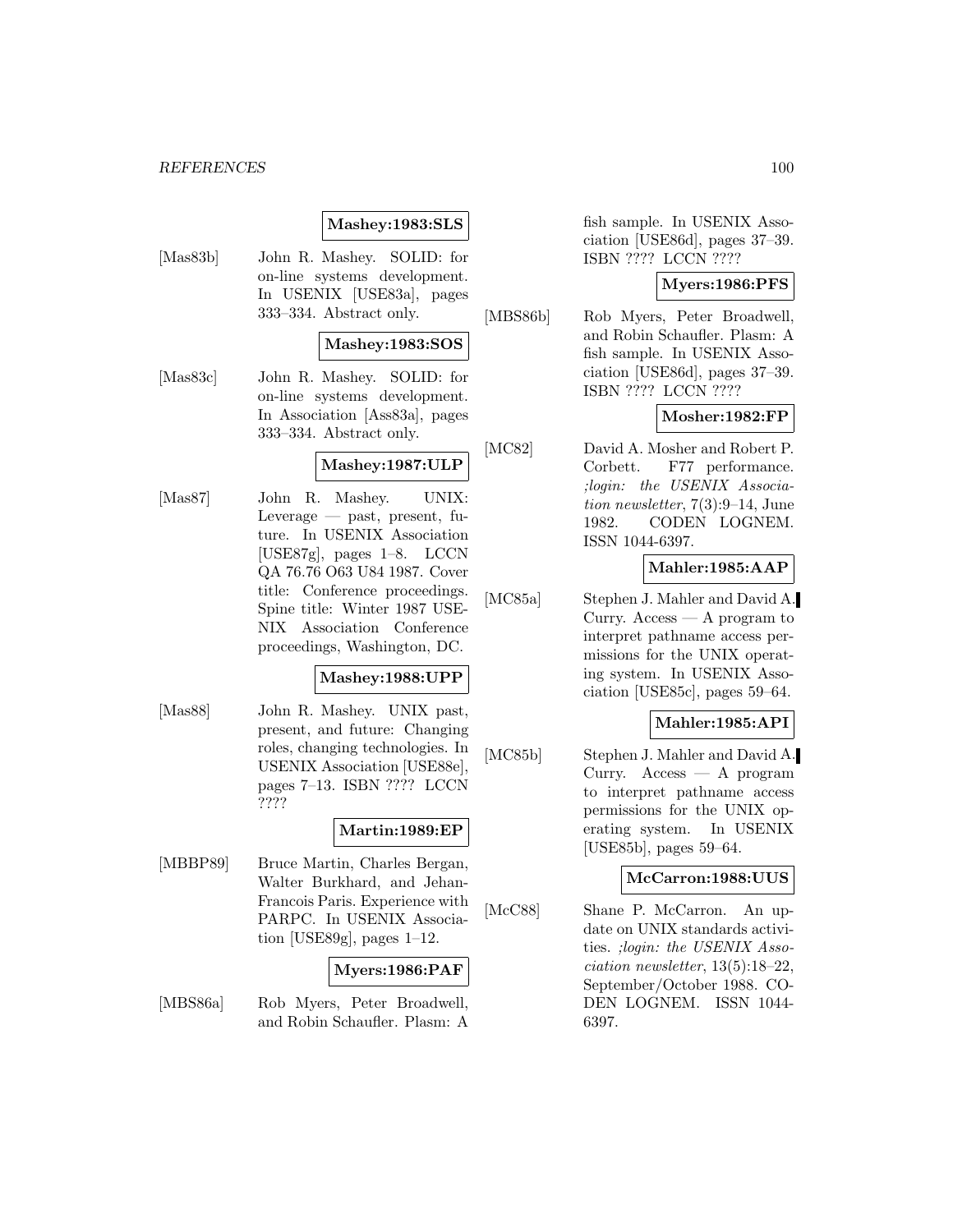## **McDowell:1984:UBC**

[McD84a] Rex McDowell. A UNIX-Based color graphics workstation. In USENIX Association [USE84c], pages 115–122. ISBN none. LCCN QA76.8.U65 U55 1984.

## **McDowell:1984:UCG**

[McD84b] Rex McDowell. A UNIX-Based color graphics workstation. In USENIX Association [USE84c], pages 115–122. ISBN none. LCCN QA76.8.U65 U55 1984.

#### **McDonell:1987:TPE**

[McD87] Ken J. McDonell. Taking performance evaluation out of the "stone" age. In USENIX Association [USE87f], pages 407– 417.

#### **McGeady:1985:WMO**

[McG85] S. McGeady. Window managers are operating systems: Software for a distributed graphics system. ;login: the USENIX Association newsletter, 10(4):23–34, October/ November 1985. CODEN LOGNEM. ISSN 1044-6397.

## **McGeady:1986:NGH**

[McG86a] S. McGeady. Next-generation hardware for windowed displays. In USENIX [USE86b], pages 11–22.

#### **McGeady:1986:NHW**

[McG86b] S. McGeady. Next-generation hardware for windowed displays. In USENIX Association [USE86e], pages 11–22.

## **McIvor:1987:UBE**

[McI87] Alan McIvor. UTek build environment. In USENIX Association [USE87f], pages 437–443.

#### **McIlroy:1989:V**

[McI89] M. Douglas McIlroy. Virology 101. In Association [Ass89b], pages 173–181.

## **McKee:1982:CUC**

[McK82a] Roger McKee. The coming UNIX crash. In Usr Group [Usr82], pages 281–??

### **McKusick:1982:FS**

[McK82b] Kirk McKusick. 4.2BSD file system. In Usr Group [Usr82], pages 31–?? Abstract only.

#### **McKie:1983:WE**

[McK83a] Jim McKie. Where is europe? In Association [Ass83a], pages 323–326.

## **McKie:1983:WIE**

[McK83b] Jim McKie. Where is Europe? In Software Tools Users Group [Sof83], pages 323–326. LCCN QA76.8.U65 U74 1983. Sponsored by USENIX Association in cooperation with Software Tools Users Group.

## **McKusick:1983:GAC**

[McK83c] Marshall Kirk McKusick. gprof: A call graph execution profiler. In Software Tools Users Group [Sof83], pages 81–88. LCCN QA76.8.U65 U74 1983. Sponsored by USENIX Association in cooperation with Software Tools Users Group.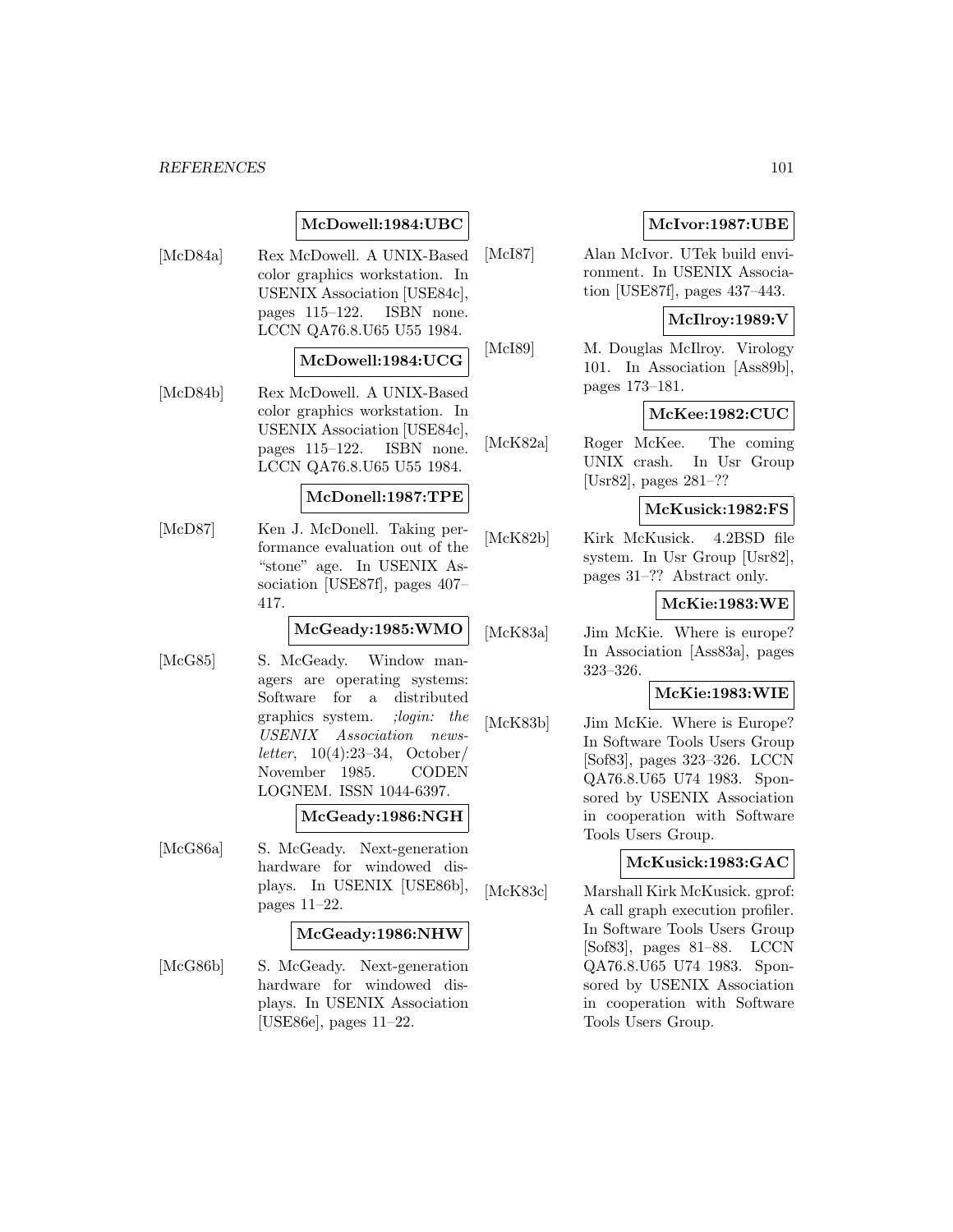## **McKusick:1983:GCG**

[McK83d] Marshall Kirk McKusick. gprof: A call graph execution profiler. In Association [Ass83a], pages 81–88.

## **McKenney:1988:BSN**

[McK88a] Paul E. McKenney. Broadcast storms, nervous hosts, and load imbalances. ; login: the USENIX Association newsletter, 13(5):9–17, September/October 1988. CODEN LOGNEM. ISSN 1044-6397.

### **McKenney:1988:CNA**

[McK88b] Paul E. McKenney. Charge number accounting without kernel modifications. ;login: the USENIX Association newsletter,  $13(4):9-12$ , July/August 1988. CODEN LOGNEM. ISSN 1044-6397.

#### **McLaren:1983:UDG**

[McL83] Wayne McLaren. UNIX a la Data General. In ` Software Tools Users Group [Sof83], pages 79–?? LCCN QA76.8.U65 U74 1983. Abstract only.

#### **McLeod:1984:IPU**

[McL84] Bubette McLeod. Introducing people to UNIX. In Software Tools Users Group [Sof84], pages 344–345. LCCN QA76.8.U65 U83 1984.

## **Murrel:1987:IWT**

[MD87] S. L. Murrel and D. De Baer. An interactive WYSIWYG table editor. In USENIX Association [USE87f], pages 19–29.

#### **Manas:1988:DES**

[MdM88] Jose A. Manas and Tomas de Miguel. Design of and experience with a software documentation tool. In USENIX Association [USE88e], pages 105– 115. ISBN ???? LCCN ????

## **Mee:1985:OA**

[Mee85] Gary Mee. OEM application. In USENIX Association [USE85e], pages 188–190. LCCN QA76.8.U65 U8 1985.

#### **Meine:1984:UST**

[Mei84] Bill Meine. An update on the software tools standards effort. In Software Tools Users Group [Sof84], pages 352–?? LCCN QA76.8.U65 U83 1984. Abstract only.

#### **Mercurio:1982:UMS**

[Mer82] Philip J. Mercurio. The UCSD MSG system: Iterative design in the UNIX environment. In Usr Group [Usr82], pages 151– 163.

#### **Meyer:1982:CSC**

[Mey82a] Dennis F. Meyer. C style and coding standards. EUUG Newsletter, 2(4):86–106, Winter 1982. CODEN EONLE8. ISSN 1011-4211.

## **Meyer:1982:ODQ**

[Mey82b] Dennis F. Meyer. Optimizing database queries in SQL. In Usr Group [Usr82], pages 16– 17. Abstract only.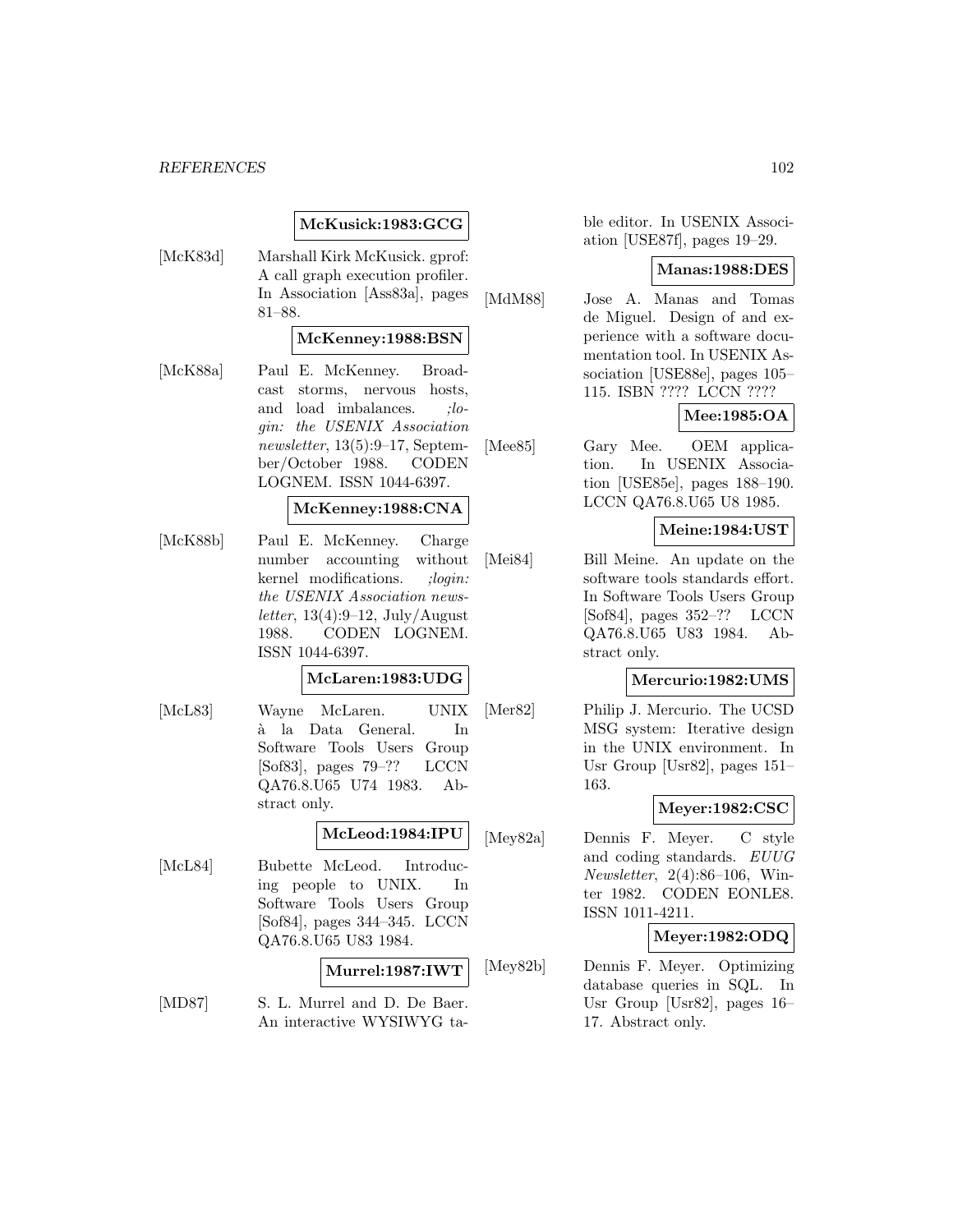## **Meyers:1985:MSP**

[Mey85] William J. Meyers. Monitoring system and process performance. In USENIX Association [USE85c], pages 69–77.

## **Meyer:1988:DMF**

[Mey88] Andreas Meyer. Directly mapped files. In USENIX Association [USE88e], pages 231– 236. ISBN ???? LCCN ????

### **Mankins:1983:SWM**

[MF83] David Mankins and Daniel Franklin. A simple window management facility for the UNIX timesharing system. In Software Tools Users Group [Sof83], pages 203–228. LCCN QA76.8.U65 U74 1983. Sponsored by USENIX Association in cooperation with Software Tools Users Group.

## **Minnich:1989:MSD**

[MF89] Ronald G. Minnich and David J. Farber. The Mether system: Distributed shared memory for SunOS 4.0. In USENIX Association [USE89f], pages 51– 60. LCCN QA 76.76 O63 U83 1989. URL ftp:// metropolis.super.org/pub/ mether/usenix.ps; local mether.ps. FTP metropolis.super.org:/pub/mether/usenix.ps; local - mether.ps.

## **Miller:1989:ESR**

[MFS89] Barton P. Miller, Lars Fredriksen, and Bryan So. An empirical study of the reliability of operating system utilities. In USENIX Association [USE89j], pages 59–76.

## **Marcie:1988:GPT**

[MH88] S. G. Marcie and R. L. Holt. General purpose transaction support features for the UNIX operating system. In USENIX Association [USE88e], pages 179–184. ISBN ???? LCCN ????

## **Midden:1987:ACS**

[Mid87] Marshall M. Midden. Academic Computing Services and Systems (ACSS). In USENIX Association [USE87d], pages 30– 31. ISBN ???? LCCN TK 5105.5 L374 Bar B5-6(1991- 92).B9(1995).

## **Miller:1984:CUS**

[Mil84a] Joaquin Miller. Connecting a UNIX system to an X.25 net-

work. In USENIX Association [USE84c], pages 47–56. ISBN none. LCCN QA76.8.U65 U55 1984.

## **Miller:1984:DPV**

[Mil84b] Richard Miller. A demand paging virtual memory manager for System V. In Software Tools Users Group [Sof84], pages 178–182. LCCN QA76.8.U65 U83 1984.

## **Mills:1986:MMB**

[Mil86] Philip M. Mills. A multiuser multiprocessor benchmark to compare UNIX systems. In USENIX Association [USE86c], pages 59–71.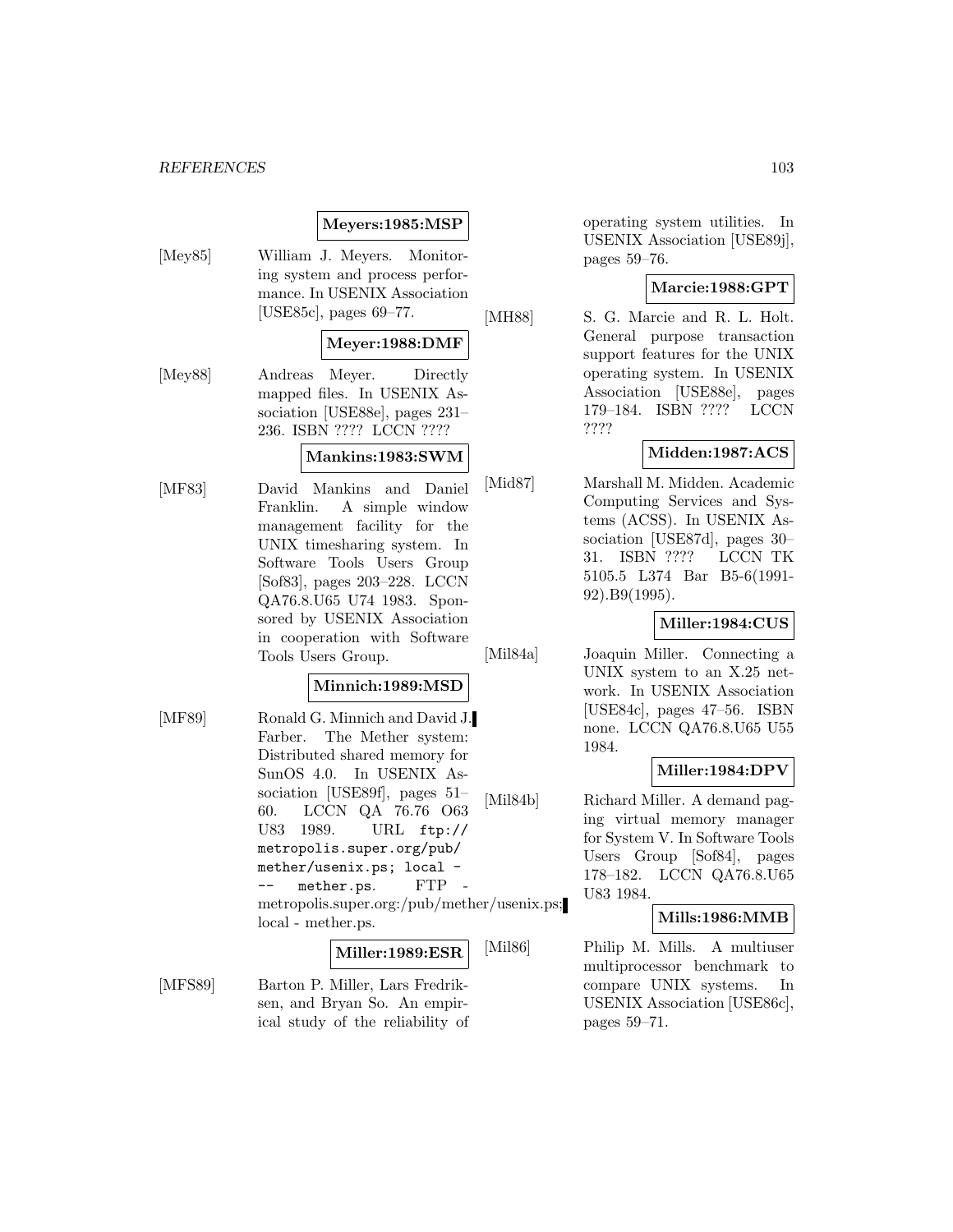## **Milne:1987:AMB**

[Mil87] Allan C. Milne. The analysis and manipulation of BNF definitions. In USENIX Association [USE87b], pages 105–122. ISBN ???? LCCN ????

## **Miller:1988:EHL**

[Mil88] William M. Miller. Exception handling without language extensions. In USENIX Association [USE88k], pages 327–341.

## **Miller:1989:CSM**

[Mil89] Dale Miller. Controlling software for multiple projects. In USENIX Association [USE89j], pages 39–50.

## **Minter:1982:HCS**

[Min82a] Charles Minter. A highperformance computer system suited to UNIX. In Usr Group [Usr82], pages 107–?? Abstract only.

## **Minter:1982:HPC**

[Min82b] Charles Minter. A highperformance computer system suited to UNIX. In USENIX [USE82a], pages 107–?? Abstract only.

## **Miya:1986:URU**

[Miy86] E. N. Miya. User requirements for UNIX on "big iron". In USENIX Association [USE86e], pages 104–109.

## **Miya:1988:SOC**

[Miy88] E. N. Miya. Some observations on computer performance characterization: Supercomputer

and mini-supercomputer clocks and compilers. In USENIX Association [USE88i], pages 51– 66. ISBN ???? LCCN ????

## **Matthews:1984:F**

[MK84a] Manton Matthews and Yogeesh Kamath. The FP-Shell. In Software Tools Users Group [Sof84], pages 133–140. LCCN QA76.8.U65 U83 1984.

## **Matthews:1984:FS**

[MK84b] Manton Matthews and Yogeesh Kamath. The FP-Shell. In USENIX [USE84a], pages 133– 140.

### **Mankovich:1985:PUV**

[MK85a] James E. Mankovich and Robert B. Kolstad. Porting the 4.2BSD UNIX virtual memory subsystem. In USENIX Association [USE85c], pages 4–10.

## **McKusick:1985:PIF**

[MK85b] M. Kirk McKusick and Mike Karels. Performance improvements and functional enhancements in 4.3BSD. In USENIX Association [USE85e], pages 519–531. LCCN QA76.8.U65 U8 1985.

## **McKusick:1988:DGP**

[MK88] Marshall Kirk McKusick and Michael J. Karels. Design of a general purpose memory allocator for the 4.3BSD UNIX kernel. In Association [Ass88f], pages 295–303.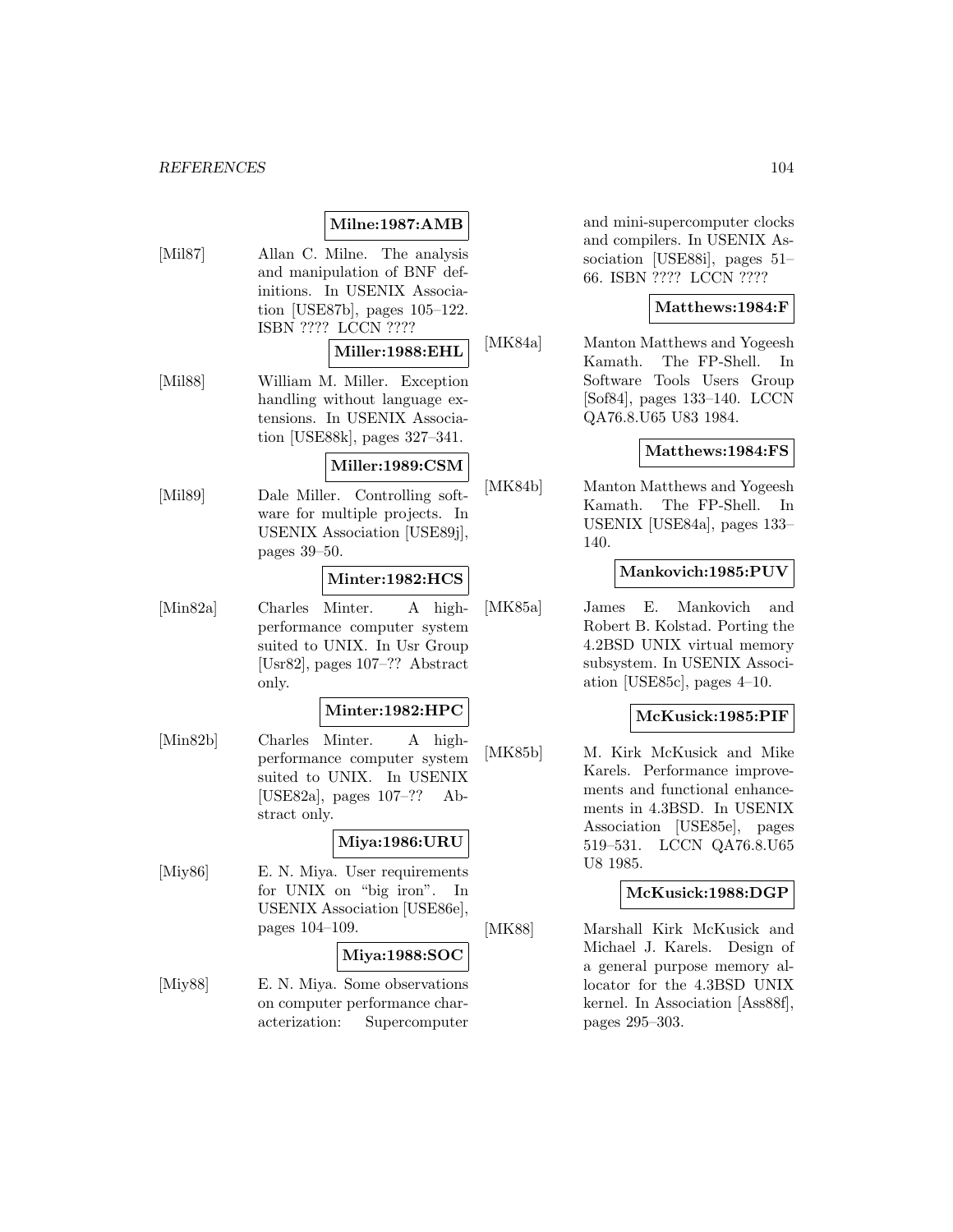## **McKusick:1989:RE**

[MKB89] Marshall Kirk McKusick, Michael J. Karels, and Keith Bostic. The release engineering of 4.3BSD. In USENIX Association [USE89j], pages 95–100.

## **Mahler:1988:TSC**

[ML88] Axel Mahler and Andreas Lampen. A toolkit for software configuration management. In USENIX Association [USE88e], pages 185–202. ISBN ???? LCCN ????

## **Madany:1988:CCH**

[MLRC88] Peter W. Madany, Douglas E. Leyens, Vincent F. Russo, and Roy H. Campbell. A C++ class hierarchy for building UNIX-Like file systems. In USENIX Association [USE88k], pages 65–79.

## **Macklem:1988:GSE**

[MLS88] Rick Macklem, Jim Linders, and Hugh Smith. G shell environment. In Association [Ass88f], pages 15–22.

## **Mitchell:1988:ISC**

[MMTW88] Mike Mitchell, Kent Moat, Tom Truscott, and Bob Warren. Invoking system calls from within the UNIX kernel. In USENIX Association [USE88j], pages 277–282. ISBN ???? LCCN ????

## **Matthews:1985:LAP**

[MN85a] Manton M. Matthews and Ted Nolan. LEVI: A prototype active assistance interface. In USENIX Association [USE85e], pages 325–331. LCCN QA76.8.U65 U8 1985.

### **Matthews:1985:LPA**

[MN85b] Manton M. Matthews and Ted Nolan. LEVI: A prototype active assistance interface. In USENIX [USE85a], pages 325– 331.

## **Mogul:1989:SFD**

[Mog89] Jeffrey C. Mogul. Simple and flexible datagram access controls for Unix-based gateways. In USENIX Association [USE89f], pages 203–221. LCCN QA 76.76 O63 U83 1989.

## **Mok:1988:TMT**

[Mok88] Aloysius K. Mok. Task management techniques for enforcing ED scheduling on periodic task set. In Association [Ass88e], pages 42–46.

## **Moran:1988:SVM**

[Mor88a] Joseph P. Moran. SunOS virtual memory implementation. In USENIX Association [USE88e], pages 285–300. ISBN ???? LCCN ????

## **Morris:1988:MTD**

[Mor88b] James H. Morris. "make or take" decisions in andrew. In Association [Ass88f], pages 1–8.

### **Morris:1988:TDA**

[Mor88c] James H. Morris. "make or take" decisions in Andrew. In USENIX Association [USE88j], pages 1–8. ISBN ???? LCCN ????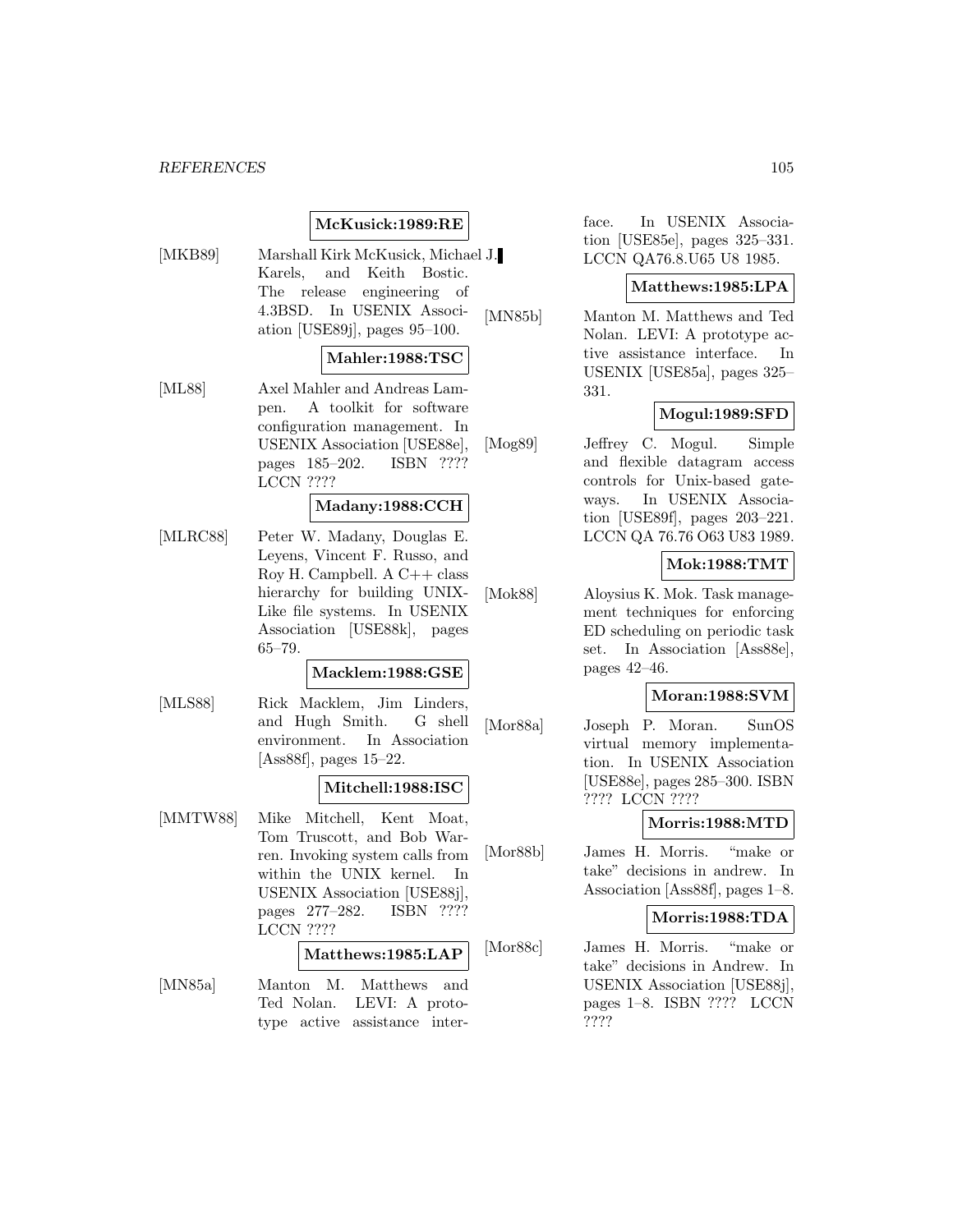## **Morris:1988:AUA**

[Mor88d] Robert Morris. Adventures in UNIX arithmetic. In USENIX Association [USE88e], pages 157–159. ISBN ???? LCCN ????

#### **Morris:1988:UAU**

[Mor88e] Robert A. Morris. An unorthodox approach to undergraduate software engineering instruction. In Association [Ass88a], pages 405–419.

## **Mosher:1982:L**

[Mos82] David Mosher. 4.2BSD licensing. In Usr Group [Usr82], pages 32–?? Abstract only.

## **Moyer:1983:BAB**

[Moy83a] James A. Moyer. BIBFIND — A bibliographic retrieval system. In Association [Ass83a], pages 63–67.

## **Moyer:1983:BBR**

[Moy83b] James A. Moyer. BIBFIND — A bibliographic retrieval system. In USENIX [USE83a], pages 63–67.

#### **Meertens:1984:IBP**

[MP84] Lambert Meertens and Steven Pemberton. An implementation of the B programming language. In USENIX Association [USE84c], pages 65–74. ISBN none. LCCN QA76.8.U65 U55 1984.

## **Massalin:1989:FGS**

[MP89a] Henry Massalin and Calton Pu. Fine-grain scheduling. In USE-

NIX Association [USE89d], pages 91–104. ISBN ???? LCCN ????

## **Massalin:1989:FS**

[MP89b] Henry Massalin and Calton Pu. Fine-grain scheduling. In USE-NIX Association [USE89d], pages 91–104. ISBN ???? LCCN ????

## **McIlroy:1988:MSFa**

[MR88a] M. D. McIlroy and J. A. Reeds. Multilevel security with fewer fetters. In USENIX Association [USE88e], pages 117–122. ISBN ???? LCCN ????

### **McIlroy:1988:MSFb**

[MR88b] M. D. McIlroy and J. A. Reeds. Multilevel security with fewer fetters. In USENIX Association [USE88g], pages 24– 31. LCCN QA76.8.U65 U55  $1988(1)$ -1990 $(2)$ //.

## **McIlroy:1988:MWS**

[MR88c] M. D. McIlroy and J. A. Reeds. Multilevel Windows on a single-level terminal. In USENIX Association [USE88g], pages 32– 34. LCCN QA76.8.U65 U55  $1988(1)$ -1990 $(2)$ //. Describes a prototype of modifications to the Teletype 5620 and driving software to allow multi-level windows. Also explains some of the limitations of the method.

## **McSwain:1988:RCA**

[MR88d] Jon McSwain and Tom Richardson. Real-time control of an autonomous land vehicle. In As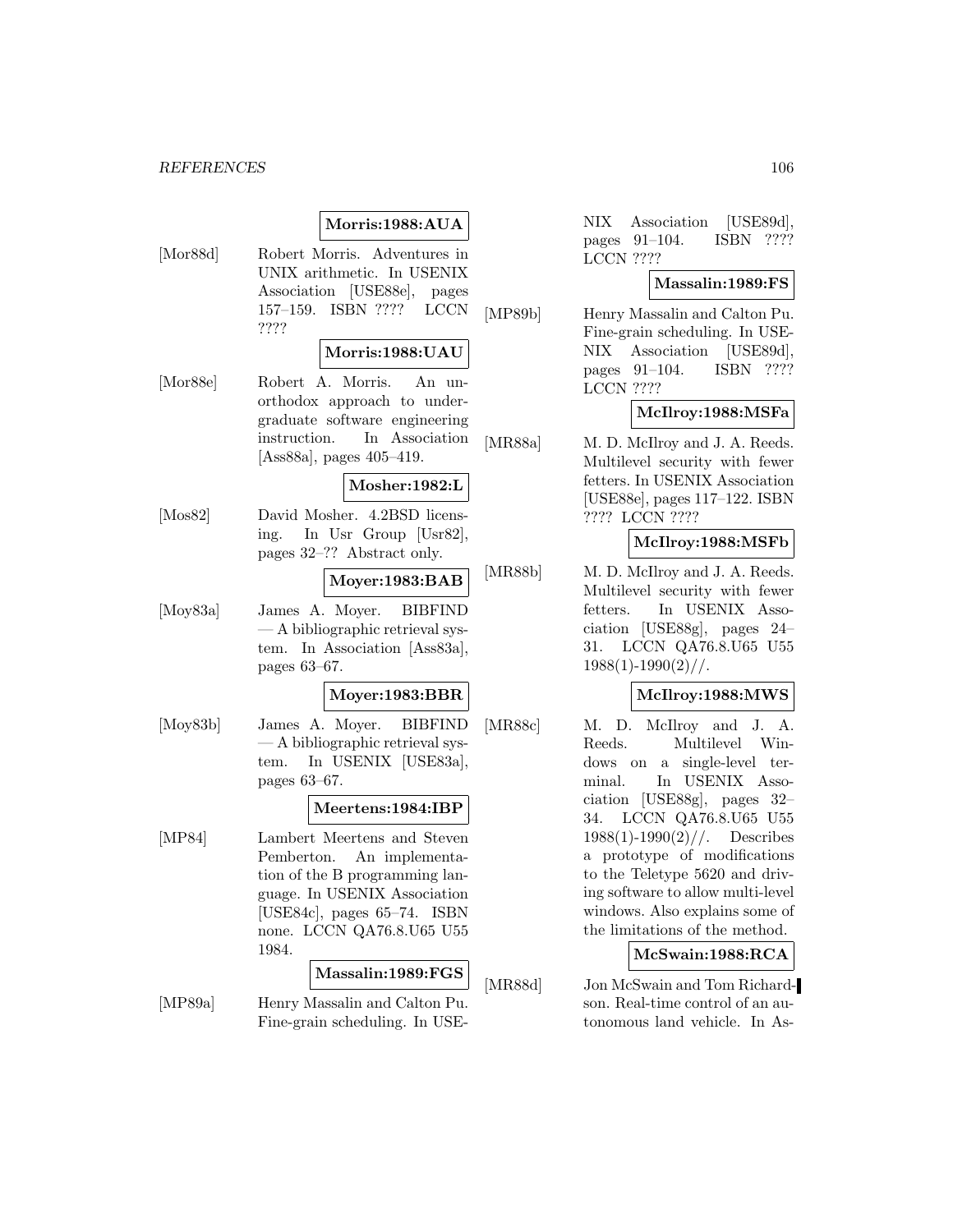sociation [Ass88e], pages 107– 111.

## **McSwain:1988:RTC**

[MR88e] Jon McSwain and Tom Richardson. Real-time control of an autonomous land vehicle. In Association [Ass88e], pages 107– 111.

#### **Montgomery:1989:FBH**

[MR89] Ken Montgomery and Dan Reynolds. Filesystem backups in a heterogeneous environment. In USENIX Association [USE89e], pages 95–97. ISBN ???? LCCN ????

#### **Mandelberg:1988:PMU**

[MS88] K. I. Mandelberg and V. S. Sunderam. Process migration in UNIX networks. In USENIX Association [USE88j], pages 357–363. ISBN ???? LCCN ????

#### **McJones:1989:EUS**

[MS89] Paul R. McJones and Garret F. Swart. Evolving the UNIX system interface to support multithreaded programs. In USE-NIX Association [USE89g], pages 393–404.

#### **Muuss:1988:BBUb**

[MSM88a] Michael John Muuss, Terry Slattery, and Donald F. Merritt. BUMP — the BRL/USNA migration project. In USENIX Association [USE88g], pages 183–214. LCCN QA76.8.U65 U55  $1988(1)$ -1990 $(2)$ //.

## **Muuss:1988:BBUc**

[MSM88b] Michael John Muuss, Terry Slattery, and Donald F. Merritt. BUMP — the BRL/ USNA migration project. In USENIX Association [USE88i], pages 183–214. ISBN ???? LCCN ????

## **Muuss:1988:BBUa**

[MSM88c] Mike Muuss, Terry Slattery, and Don Merritt. BUMP — the BRL/USNA migration project. In USENIX Association [USE88f], pages 39–?? ISBN ???? LCCN ???? Abstract only.

## **Muuss:1988:BBUd**

[MSM88d] Mike Muuss, Terry Slattery, and Don Merritt. BUMP — the BRL/USNA migration project. In USENIX Association [USE88f], pages 39–?? ISBN ???? LCCN ???? Abstract only.

## **Mankin:1989:LFP**

[MT89] Allison Mankin and Kevin Thompson. Limiting factors in the performance of the slowstart TCP algorithms. In USE-NIX Association [USE89g], pages 219–228.

## **Mullen:1987:UNS**

[Mul87] John R. Mullen. UNIX and networking: A separate peace. In USENIX Association [USE87g], pages 21–?? LCCN QA 76.76 O63 U84 1987. Abstract only.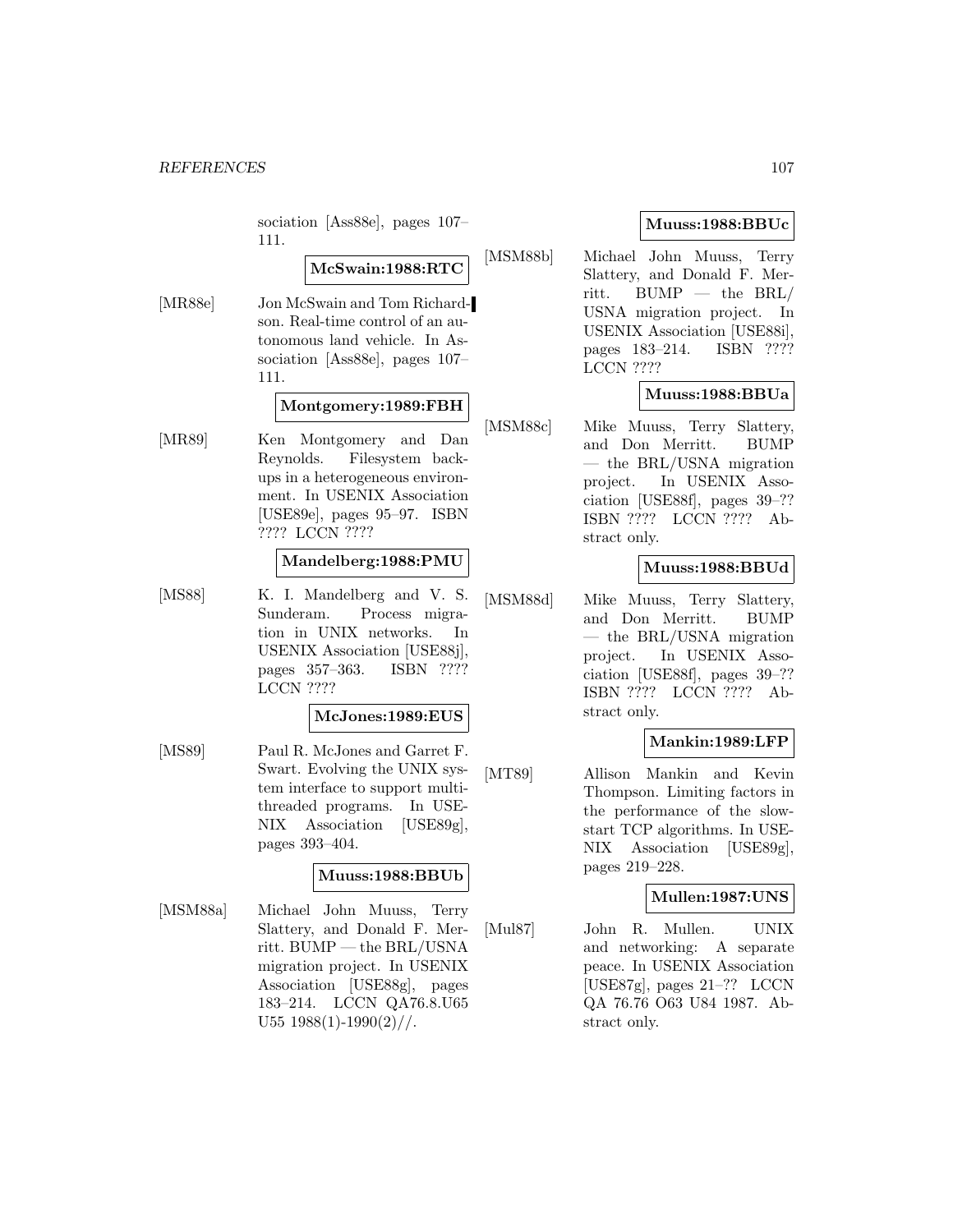## **Murphy:1983:CU**

[Mur83] Timothy Murphy. Circular UNIX. EUUG Newsletter, 3(3): 28–32, Autumn 1983. CODEN EONLE8. ISSN 1011-4211.

### **Murai:1988:JEa**

[Mur88a] Jun Murai. The JUNET environment. EUUG Newsletter, 8 (2):3–12, Summer 1988. CO-DEN EONLE8. ISSN 1011- 4211.

#### **Murai:1988:JEb**

[Mur88b] Jun Murai. The JUNET environment. In USENIX Association [USE88e], pages 41–?? ISBN ???? LCCN ???? Abstract only.

### **Murphy:1988:CEI**

[Mur88c] R. L. Murphy. Comparing the efficiency of the Internet protocols to DECNET. In USENIX Association [USE88j], pages 105–110. ISBN ???? LCCN ????

## **Murray:1988:BWB**

[Mur88d] R. B. Murray. Building wellbehaved type relationships in C++. In USENIX [USE88a], pages 19–30.

#### **Murray:1988:BWT**

[Mur88e] R. B. Murray. Building wellbehaved type relationships in C++. In USENIX Association [USE88k], pages 19–30.

#### **Muuss:1987:RRS**

[Muu87] Michael John Muuss. RT & REMRT: Shared memory parallel and network distributed ray-tracing programs. In USE-NIX Association [USE87c], pages 86–97. ISBN ???? LCCN ????

## **McNamara:1984:WDD**

[MVB84] Jean McNamara, Paresh Vaish, and Richard N. Bryant. Writing device drivers for XENIX systems. In USENIX Association [USE84c], pages 195–208. ISBN none. LCCN QA76.8.U65 U55 1984.

## **Mills:1984:TDE**

[MW84] Charles C. Mills and Anthony I. Wasserman. A transition diagram editor. In Software Tools Users Group [Sof84], pages 287–296. LCCN QA76.8.U65 U83 1984.

## **Myers:1986:PCD**

[Mye86] Rob Myers. Pictorial conversation: Design considerations for interactive graphical media. In USENIX Association [USE86d], pages 17–35. ISBN ???? LCCN ????

## **Nachbar:1986:WNF**

[Nac86] Daniel Nachbar. When network file systems aren't enough: Automatic software distribution revisited. In USENIX Association [USE86c], pages 159–171.

#### **Nachbar:1988:SAP**

[Nac88a] Daniel Nachbar. SPIFF — A program for making controlled approximate comparisons of files. In Association [Ass88f], pages 73–84.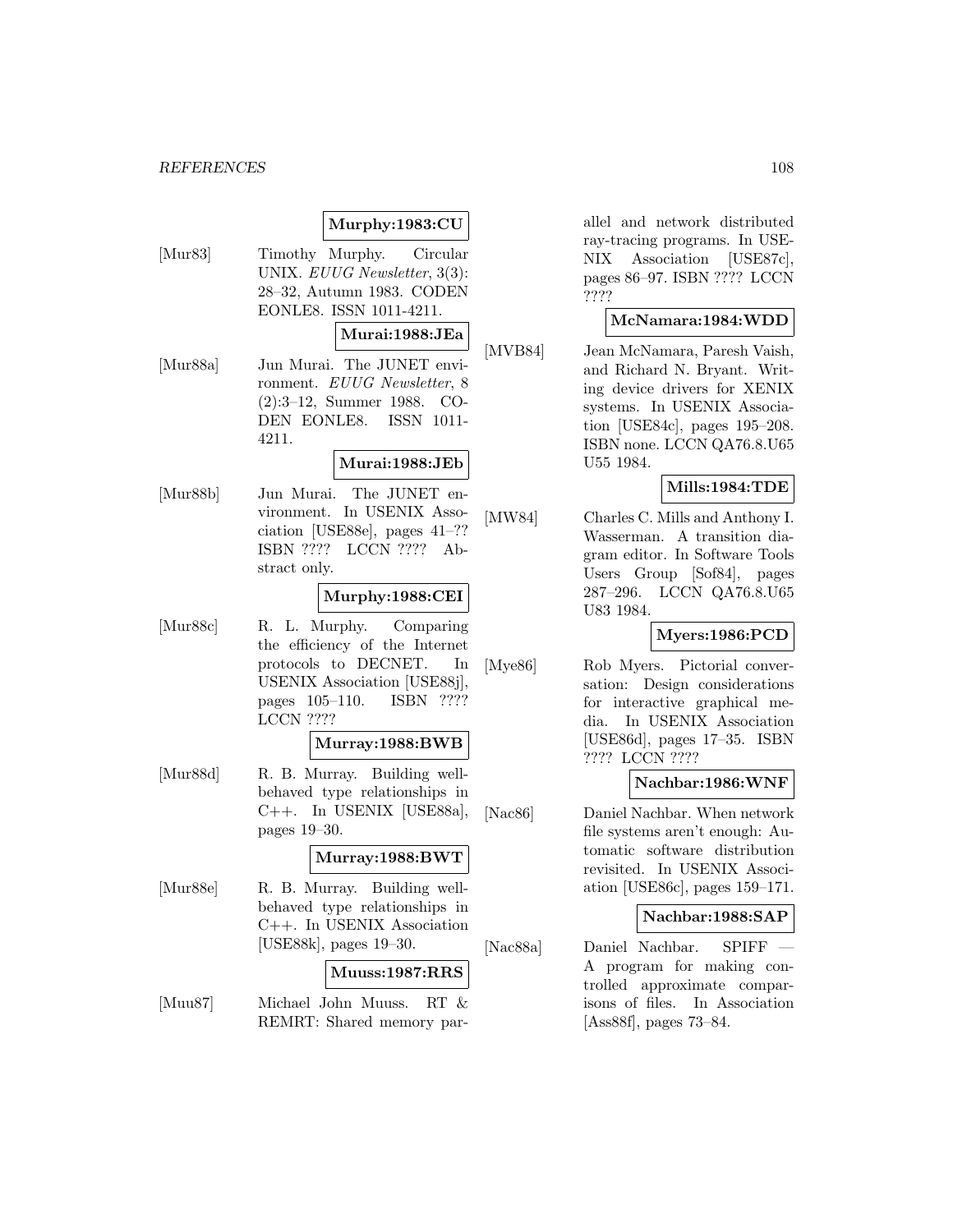# **Nachbar:1988:SPM**

[Nac88b] Daniel Nachbar. SPIFF A program for making controlled approximate comparisons of files. In USENIX Association [USE88j], pages 73–84. ISBN ???? LCCN ????

### **Northlich:1984:ETI**

[NB84] Bill Northlich and Bruce Borden. The Excelan TCP/IP protocol package. In USENIX Association [USE84c], pages 1–12. ISBN none. LCCN QA76.8.U65 U55 1984.

#### **Neff:1983:VMM**

[Nef83] Laura Neff. Virtual memory management in GENIX. In Software Tools Users Group [Sof83], pages 109–117. LCCN QA76.8.U65 U74 1983. Sponsored by USENIX Association in cooperation with Software Tools Users Group.

#### **Neuendorffer:1986:GAT**

- [Neu86a] Thomas Neuendorffer. GLO A tool for developing windowbased programs. In USENIX Association [USE86e], pages 34–44. **Neuendorffer:1986:GTD**
- [Neu86b] Thomas Neuendorffer. GLO A tool for developing windowbased programs. In USENIX [USE86b], pages 34–44.

# **Neyer:1983:UTM**

[Ney83a] James A. Neyer. UNIX timesharing menu-driven office system for terminals (UTMOST).

In Association [Ass83a], pages 116–?? Abstract only.

#### **Neyer:1983:UTS**

[Ney83b] James A. Neyer. UNIX timesharing menu-driven office system for terminals (UTMOST). In USENIX [USE83a], pages 116–?? Abstract only.

# **Nowitz:1984:EIU**

[NHR84] D. A. Nowitz, P. Honeyman, and B. E. Redman. Experimental implementation of UUCP — security aspects. In USENIX Association [USE84c], pages 245–250. ISBN none. LCCN QA76.8.U65 U55 1984.

#### **Nicholson:1985:CDI**

[Nic85] Robert T. Nicholson. The Clipboard Data Interchange Facility. In USENIX Association [USE85c], pages 131–135.

# **Nicklin:1989:EUH**

[Nic89] Peter Nicklin. Experiences using a hypertext framework to manage software. In USENIX Association [USE89j], pages 125–136.

# **Nielsen:1984:EOB**

[NLR84a] Erik Reeh Nielsen, Soren Lauesen, and Vilhelm Rosenqvist. An expandable object-based UNIX kernel. In USENIX [USE84a], pages 193–202.

# **Nielsen:1984:EOU**

[NLR84b] Erik Reeh Nielsen, Soren Lauesen, and Vilhelm Rosenqvist. An expandable object-based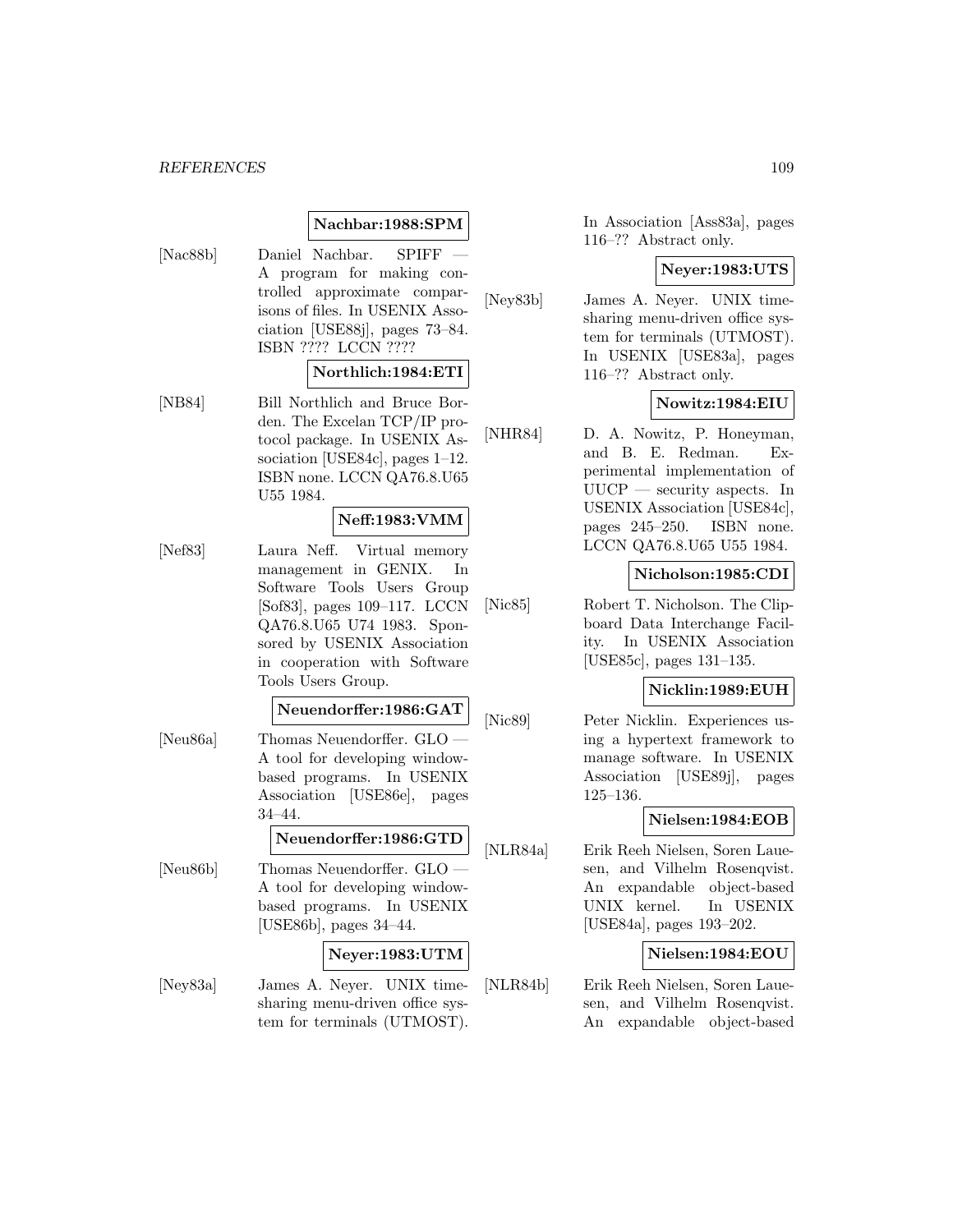UNIX kernel. In Software Tools Users Group [Sof84], pages 193–202. LCCN QA76.8.U65 U83 1984.

# **Nakamura:1983:LMS**

[NM83a] Osamu Nakamura and Jun Murai. On-line manual system for software development on UNIX. In Association [Ass83a], pages 19–30.

# **Nakamura:1983:OMS**

[NM83b] Osamu Nakamura and Jun Murai. On-line manual system for software development on UNIX. In Software Tools Users Group [Sof83], pages 19–30. LCCN QA76.8.U65 U74 1983. Sponsored by USENIX Association in cooperation with Software Tools Users Group.

# **Northlich:1982:EUP**

[NMP82] William R. Northlich, Jr., T. D. McCreery, and P. M. Powers. Embedding UNIX in a product (or, is 'real-time' real?). In Usr Group [Usr82], pages 1–14.

# **Neelands:1983:UN**

[NMS83] Paul Neelands, Richard Miller, and Chris Sturgess. UNIX for the National 16032. In Association [Ass83a], pages 269–272. Extended abstract.

# **Nelson:1988:CS**

[NO88a] Michael Nelson and John Ousterhout. Copy-on-write for Sprite. In Association [Ass88f], pages 187–201.

# **Nelson:1988:CWS**

[NO88b] Michael Nelson and John Ousterhout. Copy-on-write for Sprite. In USENIX Association [USE88j], pages 187–201. ISBN ???? LCCN ????

# **Norred:1984:MPA**

[Nor84] Michael Norred. Mine planning applications in Ratfor. In Software Tools Users Group [Sof84], pages 354–?? LCCN QA76.8.U65 U83 1984. Abstract only.

# **Norwood:1988:TUS**

[Nor88] Earl W. Norwood, III. Transitioning users to a supported environment. In USENIX Association [USE88f], pages 45–46. ISBN ???? LCCN ????

# **Novak:1983:UME**

[Nov83] Robert E. Novak. Using Make effectively. In Software Tools Users Group [Sof83], pages 59– ?? LCCN QA76.8.U65 U74 1983. Abstract only.

# **Neuman:1988:AUE**

[NS88] B. Clifford Neuman and Jennifer G. Steiner. Authentication of unknown entities on an insecure network of untrusted workstations. In USENIX Association [USE88g], pages 10– 11. LCCN QA76.8.U65 U55  $1988(1)$ -1990(2)//. Abstract only.

# **Nycum:1985:RLI**

[NSB85] Susan Nycum, Gaston Snow, and Ely Bartlett. Research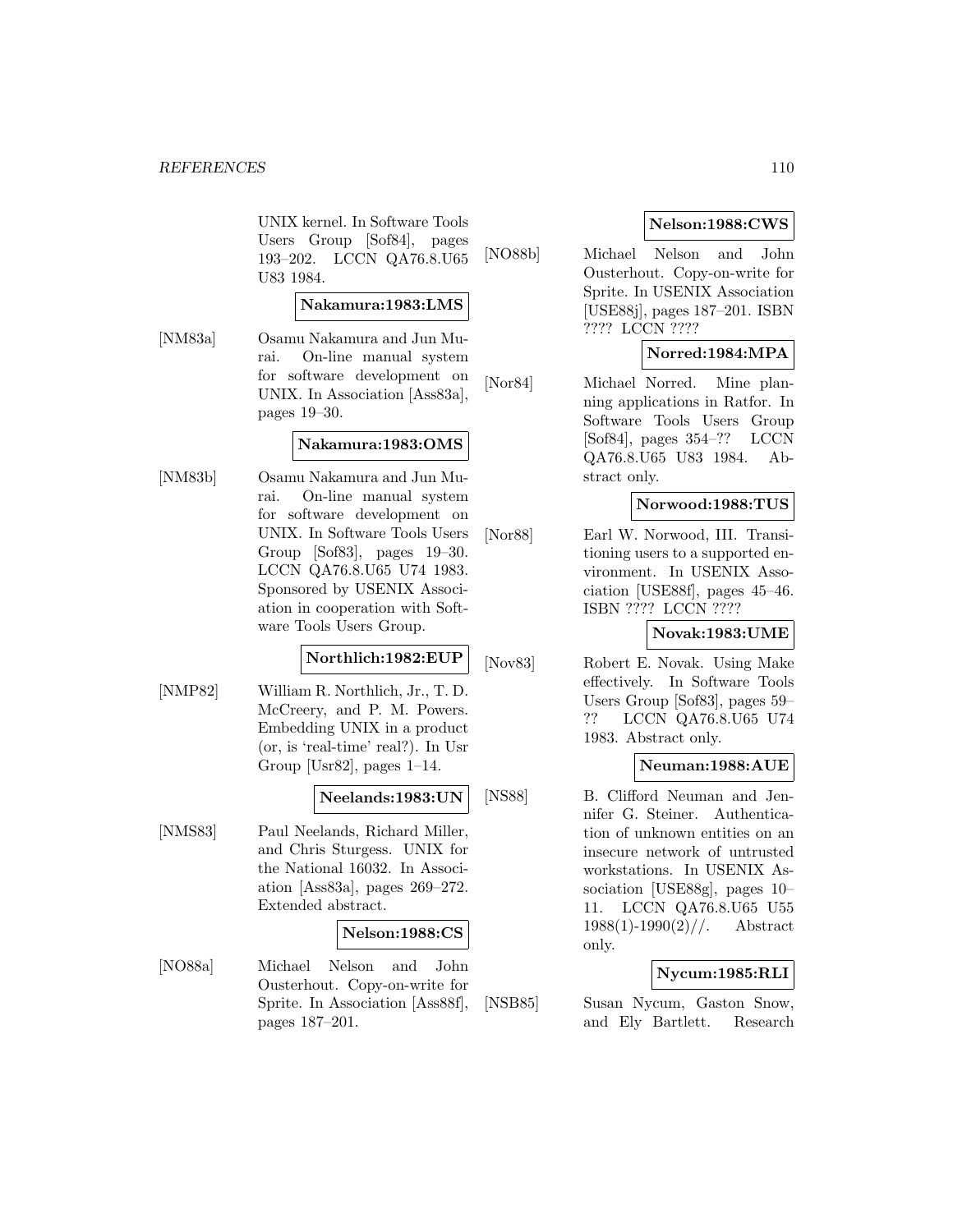into liability issues in Netnews transmission. In USENIX Association [USE85c], page ?? Title listed, no text or abstract.

# **Neuman:1988:APR**

[NY88] Clifford Neuman and Wayne Yamamoto. Adding packet radio to the Ultrix kernel. In USENIX Association [USE88j], pages 303–308. ISBN ???? LCCN ????

#### **Nyberg:1986:ICA**

[Nyb86] Karl A. Nyberg. Implementing Curses in Ada. In USENIX Association [USE86e], pages 314– 319.

# **OBrien:1982:PUP**

[O'B82] Gregory J. O'Brien. Porting UNIX to a personal computer. In Usr Group [Usr82], pages 247–?? Abstract only.

#### **OBrien:1985:AFM**

[O'B85] Michael T. O'Brien. Automatic forwarding of mail in CSNET. In USENIX Association [USE85c], pages 191–194.

# **Ousterhout:1987:OSP**

[OCD<sup>+</sup>87] John Ousterhout, Andrew Cherenson, Fred Douglis, Michael Nelson, and Brent Welch. An overview of the Sprite project. ;login: the USE-NIX Association newsletter, 12 (1):13–17, January/February 1987. CODEN LOGNEM. ISSN 1044-6397.

# **ODell:1983:BUA**

[O'D83a] Michael O'Dell. Berkeley UNIX after 4.2BSD: Where is it going and why do we want it to get there? In Software Tools Users Group [Sof83], pages 292–?? LCCN QA76.8.U65 U74 1983. Abstract only.

# **ODell:1983:UEM**

[O'D83b] Michael D. O'Dell. UNIX and electronic mail: Trials, tribulations, and proposals. In Software Tools Users Group [Sof83], pages 327–?? LCCN QA76.8.U65 U74 1983. Abstract only.

# **ODell:1983:PUW**

[O'D83c] Mike O'Dell. Portability in the UNIX world — what UNIX can learn from the software tools. In Association [Ass83a], pages 314–?? Abstract only.

# **ODell:1987:HAL**

[O'D87a] Michael D. O'Dell. The HUB: A lightweight object substrate. In USENIX Association [USE87b], pages 191–199. ISBN ???? LCCN ????

# **ODell:1987:HLO**

[O'D87b] Michael D. O'Dell. The HUB: A lightweight object substrate. In USENIX Association [USE87b], pages 191–199. ISBN ???? LCCN ????

# **ODell:1987:WTD**

[O'D87c] Michael D. O'Dell. What they don't tell you about window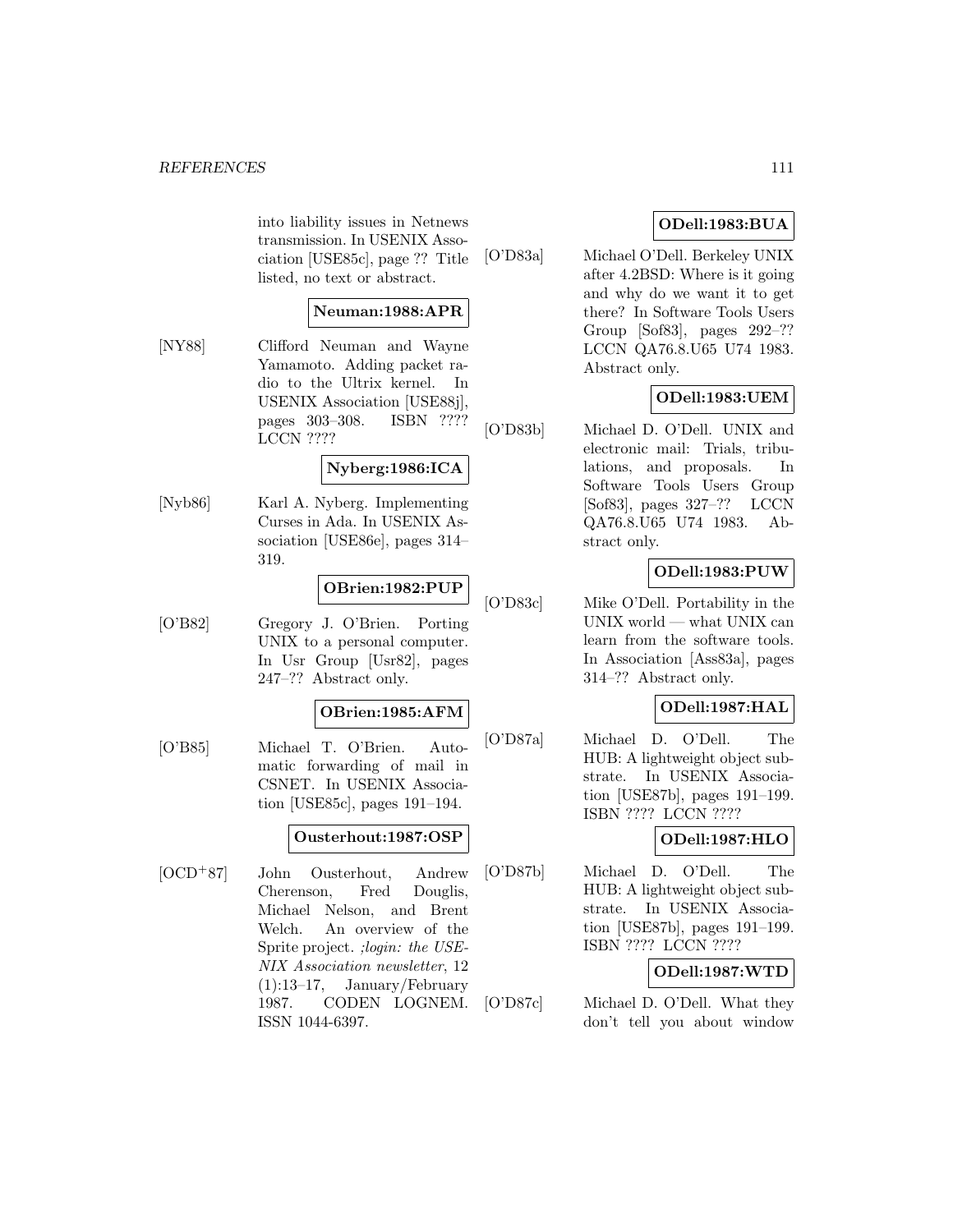systems. In USENIX Association [USE87b], pages 11–16. ISBN ???? LCCN ????

# **ODell:1987:UWV**

[O'D87d] Mike O'Dell. UNIX: The world view. In USENIX Association [USE87g], pages 35– 45. LCCN QA 76.76 O63 U84 1987. Cover title: Conference proceedings. Spine title: Winter 1987 USENIX Association Conference proceedings, Washington, DC.

# **Ohkubo:1984:LKB**

[Ohk84] Kiyoki Ohkubo. LIPs: Knowledge base development system. In Software Tools Users Group [Sof84], pages 151–158. LCCN QA76.8.U65 U83 1984.

# **Ostby:1985:SAS**

[OK85a] Eben Ostby and Allan Kaplan. SM: A small mailer. In USENIX Association [USE85e], pages 539–546. LCCN QA76.8.U65 U8 1985.

#### **Ostby:1985:SSM**

[OK85b] Eben Ostby and Allan Kaplan. SM: A small mailer. In USE-NIX [USE85a], pages 539–546.

### **OBrien:1984:CG**

[OL84a] Michael T. O'Brien and Daniel B. Long. CSNET grows up. In USENIX Association [USE84c], pages 13–16. ISBN none. LCCN QA76.8.U65 U55 1984.

# **OBrien:1984:CGU**

[OL84b] Michael T. O'Brien and Daniel B. [Opp89a] Long. CSNET grows up. In

USENIX Association [USE84c], pages 13–16. ISBN none. LCCN QA76.8.U65 U55 1984.

# **Oldroyd:1988:PAS**

[Old88a] Jim R. Oldroyd. POSIX — A standard interface. In USENIX Association [USE88e], pages 271–284. ISBN ???? LCCN ????

# **Oldroyd:1988:PSI**

[Old88b] Jim R. Oldroyd. POSIX — A standard interface. In USENIX Association [USE88e], pages 271–284. ISBN ???? LCCN ????

# **Olson:1988:CAL**

[OLJ<sup>+</sup>88] S. Margaret Olson, Paul H. Levine, Stuart H. Jones, Stephanie Bodoff, and Stephen C. Bertrand. Concurrent access licensing. In Association [Ass88f], pages 287–294.

# **Olander:1986:FNS**

[OMI86] David J. Olander, Gilbert J. McGrath, and Robert K. Israel. A framework for networking in system V. In USENIX Association [USE86c], pages 38–45.

#### **Ondishko:1989:ADM**

[Ond89] Denise Ondishko. Administration of department machines by a central group. In USENIX Association [USE89f], pages 73–82. LCCN QA 76.76 O63 U83 1989.

# **Opperman:1989:AHX**

Mark Opperman. At home with X11/NeWS Windows. In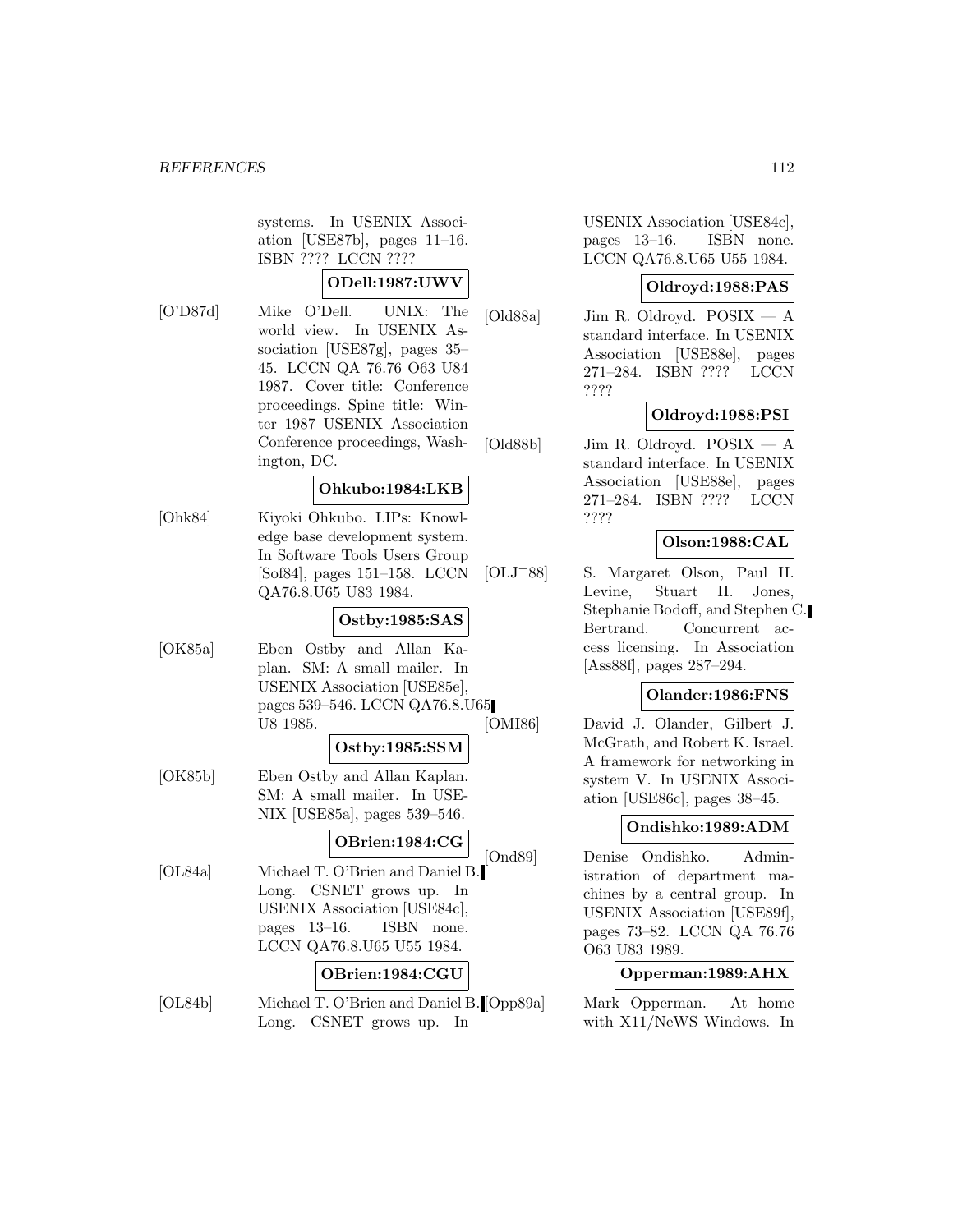USENIX Association [USE89f], pages 119–131. LCCN QA 76.76 O63 U83 1989.

# **Opperman:1989:HXN**

[Opp89b] Mark Opperman. At home with X11/NeWS Windows. In USE-NIX [USE89b], pages 119–131.

# **ORiordan:1988:DIC**

[O'R88] Martin J. O'Riordan. Debugging and instrumentation of C++ programs. In USENIX Association [USE88k], pages 227–242.

# **Orr:1983:ICO**

[Orr83] Douglas Orr. Imposing character-oriented I/O on a record-oriented system. In Software Tools Users Group [Sof83], pages 418–?? LCCN QA76.8.U65 U74 1983. Abstract only.

# **Ortmeyer:1988:CAL**

[Ort88] David Ortmeyer. Concurrent access licensing and NLS. In USENIX Association [USE88f], pages 73–74. ISBN ???? LCCN ????

#### **Otillio:1988:CAR**

[Oti88] Troy Otillio. C++ approach to real-time systems: Task interface library. In USENIX Association [USE88k], pages 257– 269.

# **OToole:1985:IXP**

[OTW85] James O'Toole, Chris Torek, and Mark Weiser. Implementing XNS protocols for

4.2BSD. In USENIX Association [USE85c], pages 90–97.

# **Pucci:1989:EEI**

[PA89] Marc F. Pucci and J. L. Alberi. Experiences with efficient interprocess communication in DUNE. In USENIX Association [USE89d], pages 349–360. ISBN ???? LCCN ????

# **Panoff:1988:RPR**

[Pan88] Robert M. Panoff. Real productivity for real science without real UNIX. In USENIX Association [USE88i], pages 35–?? ISBN ???? LCCN ???? Abstract only.

# **Partridge:1986:MRU**

[Par86] Craig Partridge. Mail routing using domain names: An informal tour. In USENIX Association [USE86c], pages 366–376.

# **Partridge:1987:IRD**

[Par87] Craig Partridge. Implementing the Reliable Data Protocol (RDP). In USENIX Association [USE87f], pages 367–379.

# **Pariser:1988:RSD**

[Par88a] E. C. Pariser. Reduction of static and dynamic memory requirements on the Cray X-MP. In USENIX Association [USE88i], pages 169–182. ISBN ???? LCCN ????

# **Parseghian:1988:SIF**

[Par88b] Patricia E. Parseghian. A simple incremental file backup system. In USENIX Association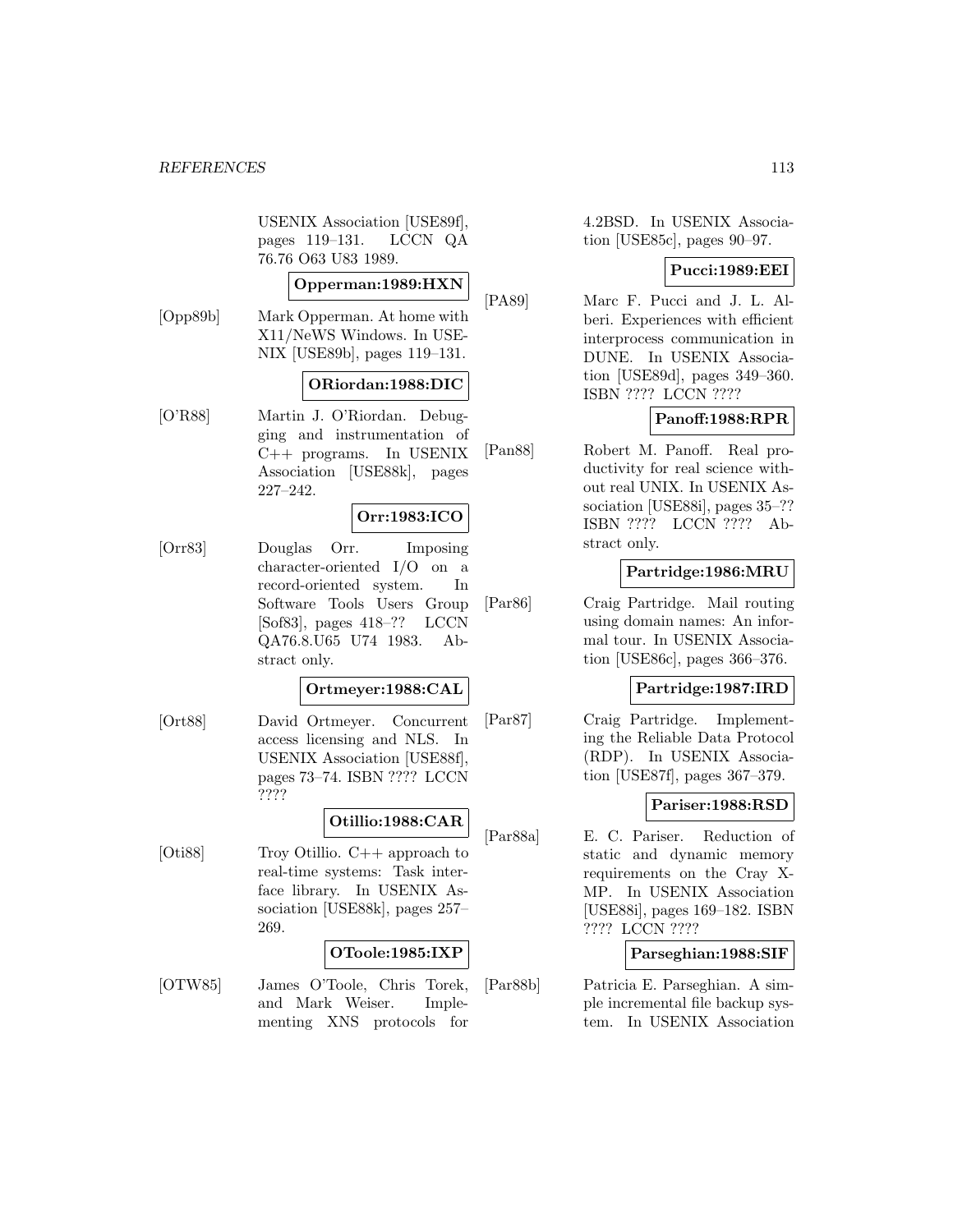[USE88f], pages 41–42. ISBN ???? LCCN ????

# **Partridge:1988:UIH**

[Par88c] Craig Partridge. A UNIX implementation of HEMS. In USENIX Association [USE88j], pages 89–96. ISBN ???? LCCN ????

# **Patriquin:1983:FSC**

[Pat83] Ed Patriquin. File system considerations in a multiple processor UNIX environment. In Software Tools Users Group [Sof83], pages 118–?? LCCN QA76.8.U65 U74 1983. Abstract only.

# **Paxson:1984:LTV**

[Pax84] Vern Paxson. A LEX tool for the VOS. In Software Tools Users Group [Sof84], pages 353–?? LCCN QA76.8.U65 U83 1984. Abstract only.

#### **Polyak:1984:LUR**

[PB84] Steven T. Polyak and Jeffrey S. Barr. Life with UNIX in realtime. In USENIX Association [USE84c], pages 285–292. ISBN none. LCCN QA76.8.U65 U55 1984.

# **Probert:1986:SIH**

[PBL86] Dave Probert, Jeff Berkowitz, and Mark Lucovsky. A straightforward implementation of 4.2BSD on a highperformance multiprocessor. In USENIX Association [USE86e], pages 141–156.

# **Peterson:1986:URT**

[PBT86] John W. Peterson, Rod G. Bogart, and Spencer W. Thomas. The Utah Raster Toolkit. In USENIX Association [USE86d], pages 1–12. ISBN ???? LCCN ????

# **Peachey:1980:BDU**

[Pea80] Darwyn Peachey. Buffer deadlock in UNIX. ; login: the USE-NIX Association newsletter, 5 (8):10–??, October 1980. CO-DEN LOGNEM. ISSN 1044- 6397.

# **Peachey:1983:ISN**

[Pea83] Darwyn Peachey. Improved schedulers for non-paged UNIX systems. In Association [Ass83a], pages 39–?? Abstract only.

# **Peacock:1988:CFF**

[Pea88] J. Kent Peacock. The counterpoint fast file system. In USENIX Association [USE88j], pages 243–249. ISBN ???? LCCN ????

# **Perlman:1982:DAP**

[Per82a] Gary Perlman. Data analysis programs on CSL UNIX. In Usr Group [Usr82], pages 211–224.

# **Perlman:1982:MIU**

[Per82b] Gary Perlman. MENUNIX: An interface to UNIX files and programs. In Usr Group [Usr82], pages 225–234.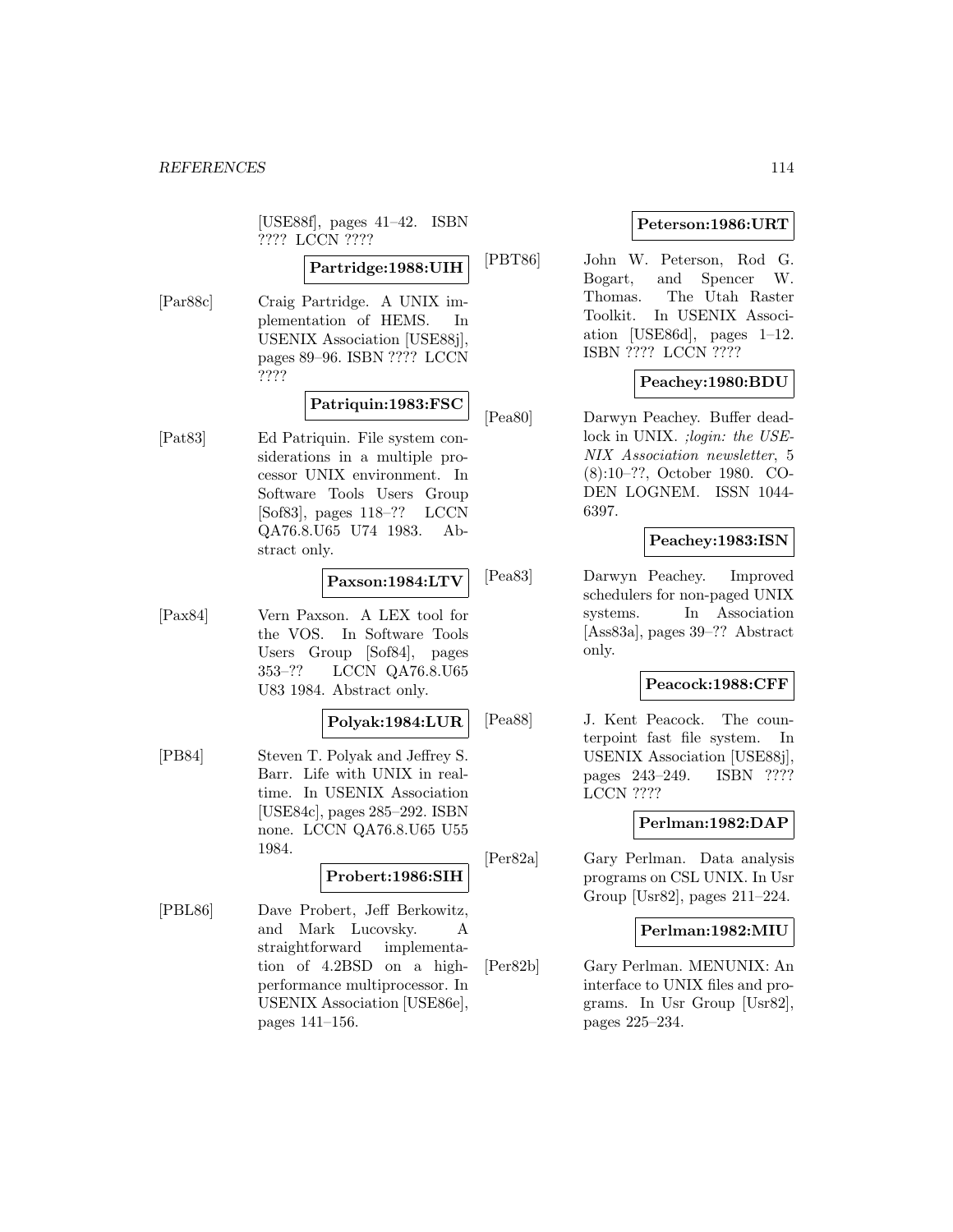# **Perlman:1983:IAS**

[Per83] Gary Perlman. The interface arsenal: Software tools for user-interface development. In Software Tools Users Group [Sof83], pages 177–?? LCCN QA76.8.U65 U74 1983. Abstract only.

# **Perlman:1985:OSC**

[Per85] Gary Perlman. An overview of the SETOPT command line option parser generator. In USENIX Association [USE85c], pages 160–164.

#### **Perkins:1987:MDP**

[Per87a] Lawrence B. Perkins. Managing the development of performance-constrained UNIX-Based software on microcomputers. In USENIX Association [USE87g], pages 46–59. LCCN QA 76.76 O63 U84 1987. Cover title: Conference proceedings. Spine title: Winter 1987 USE-NIX Association Conference proceedings, Washington, DC.

# **Perry:1987:UNM**

[Per87b] Rick Perry. Using news multicasting with UUCP. In USE-NIX Association [USE87d], pages 26–?? ISBN ???? LCCN TK 5105.5 L374 Bar B5- 6(1991-92).B9(1995).

#### **Petersen:1983:HPS**

[Pet83] Eric Petersen. The history and purpose of standards. In Association [Ass83a], pages 348–?? Brief description only.

# **Peterson:1987:DCC**

[Pet87] John W. Peterson. Distributed computation for computer animation. In USENIX Association [USE87c], pages 24–36. ISBN ???? LCCN ????

# **Pawlowski:1984:DSL**

[PF84a] Brian Pawlowski and Alan Filipski. The dynamics of a semilarge software project with specific reference to a UNIX system port. In USENIX [USE84a], pages 332–342.

# **Pawlowski:1984:DSS**

[PF84b] Brian Pawlowski and Alan Filipski. The dynamics of a semilarge software project with specific reference to a UNIX system port. In Software Tools Users Group [Sof84], pages 332–342. LCCN QA76.8.U65 U83 1984.

# **Potrebic:1987:DBS**

[PG87] Peter Potrebic and Phil Goldman. A debugger-based system for graphical display and editing of data structures. In USENIX Association [USE87f], pages 147–158.

# **Peacock:1988:BBA**

[PG88a] Don Peacock and Mark Giuffrida. Big brother: A network services expert. In Association [Ass88f], pages 393–398.

# **Peacock:1988:BBN**

[PG88b] Don Peacock and Mark Giuffrida. Big brother: A network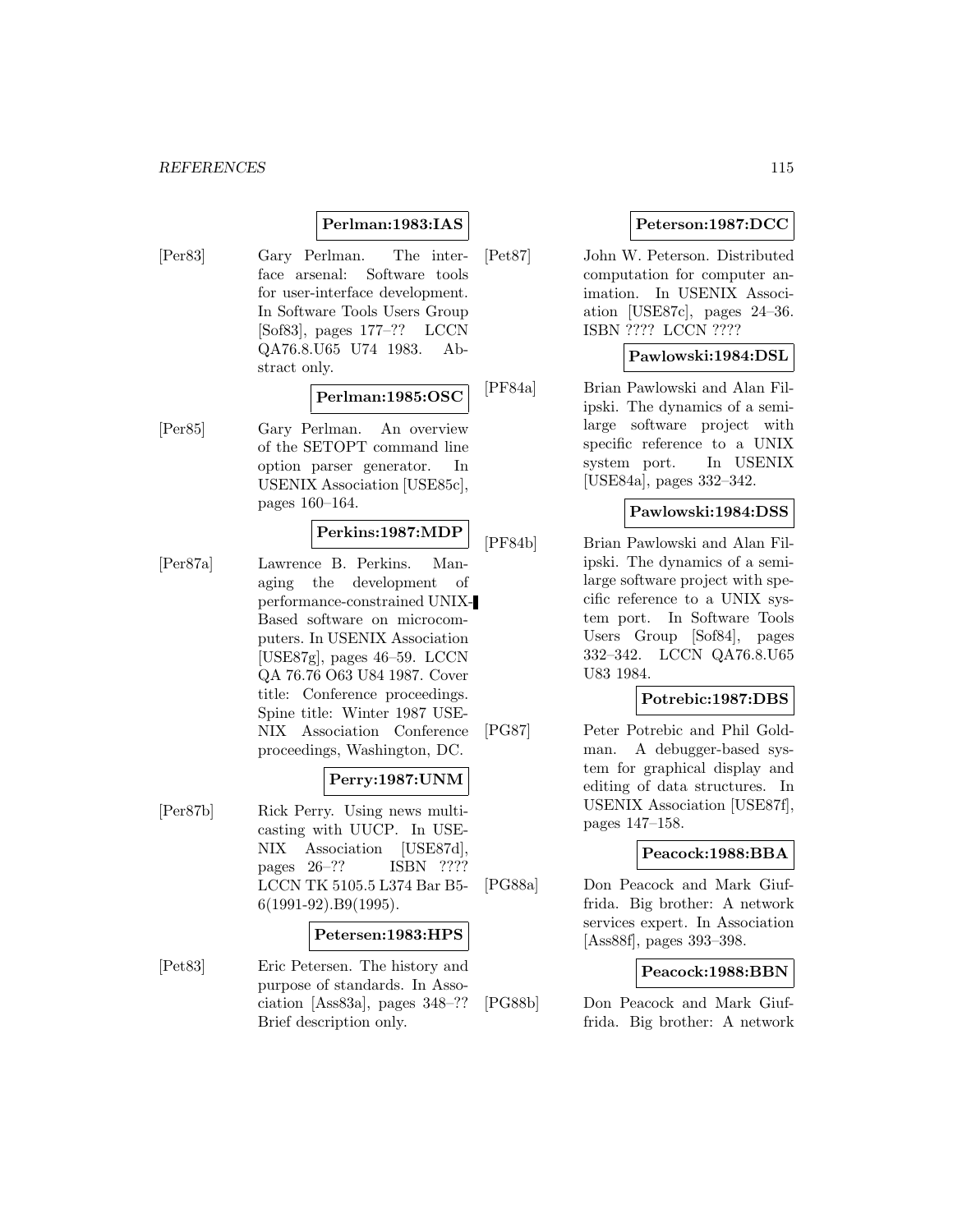services expert. In USENIX Association [USE88j], pages 393– 398. ISBN ???? LCCN ????

# **Phillips:1988:MMA**

[PG88c] Gretchen Phillips and Don Gworek. Makealiases — a mail aliasing system. In USENIX Association [USE88f], pages 17–19. ISBN ???? LCCN ????

# **Phillips:1984:LIN**

[Phi84] Alex Phillips. The Livermore Interactive Network Communication System. In Software Tools Users Group [Sof84], pages 98–99. LCCN QA76.8.U65 U83 1984. Abstract only.

# **Palay:1988:ATOa**

[PHS<sup>+</sup>88a] Andrew J. Palay, Wilfred J. Hansen, Mark Sherman, Maria G. Wadlow, Thomas P. Neuendorffer, Zalman Stern, Miles Bader, and Thom Peters. The Andrew Toolkit — an overview. In USENIX Association [USE88j], pages 9–22. ISBN ???? LCCN ???? Abstract only.

# **Palay:1988:ATOb**

[PHS<sup>+</sup>88b] Andrew J. Palay, Wilfred J. Hansen, Mark Sherman, Maria G. Wadlow, Thomas P. Neuendorffer, Zalman Stern, Miles Bader, and Thom Peters. The Andrew Toolkit — an overview. In USENIX Association [USE88e], pages 311–?? ISBN ???? LCCN ???? Abstract only.

# **Pickard:1983:PNU**

[Pic83] Monte Pickard. The Plexus networked UNIX. In Association [Ass83a], pages 51–?? Abstract only.

# **Pike:1982:MBG**

[Pik82] Rob Pike. Merging bitmap graphics and UNIX. In Usr Group  $[Usr82]$ , pages  $61-??$ Abstract only.

# **Pike:1983:USC**

[Pik83] Rob Pike. UNIX style, or cat -v considered harmful. In Software Tools Users Group [Sof83], pages 263–?? LCCN QA76.8.U65 U74 1983. Abstract only.

# **Pike:1984:TOT**

[Pik84a] Rob Pike. A text-oriented terminal multiplexor for blits. In USENIX [USE84a], pages 173– ?? Abstract only.

# **Pike:1984:TTM**

[Pik84b] Rob Pike. A text-oriented terminal multiplexor for blits. In Software Tools Users Group [Sof84], pages 173–?? LCCN QA76.8.U65 U83 1984. Abstract only.

# **Pike:1988:WSS**

[Pik88] Rob Pike. Window systems should be transparent. In Association [Ass88c], pages 279– 296.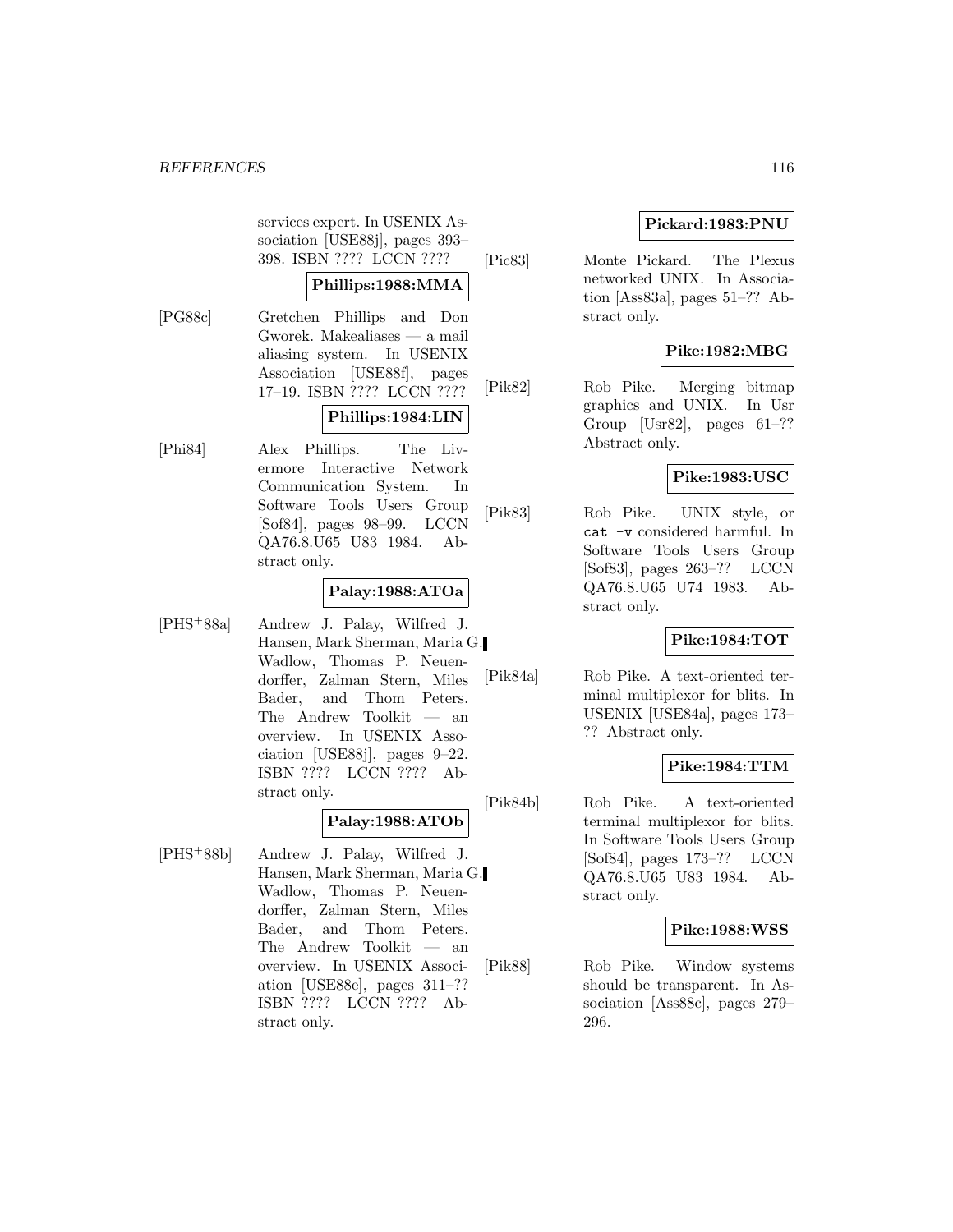# **Pike:1989:CWS**

[Pik89] Rob Pike. A concurrent window system. In Association [Ass89b], pages 133–153.

# **Pittman:1989:RB**

[Pit89] Jon H. Pittman. The render button. In USENIX Association [USE89i], pages 99–114. ISBN ???? LCCN ????

# **Phillipson:1989:PFS**

[PJ89a] Steven H. Phillipson and Stefan Jeffers. Part-task flight simulation on a UNIX graphics workstation. In USENIX Association [USE89i], pages 115–128. ISBN ???? LCCN ????

# **Phillipson:1989:PTF**

[PJ89b] Steven H. Phillipson and Stefan Jeffers. Part-task flight simulation on a UNIX graphics workstation. In USENIX Association [USE89i], pages 115–128. ISBN ???? LCCN ????

# **Polk:1988:FUD**

[PK88] Jeff Polk and Rob Kolstad. A faster UNIX dump program. In USENIX Association [USE88j], pages 125–129. ISBN ???? LCCN ????

#### **Pleasant:1989:TAD**

[PL89] Melvin J. Pleasant, Jr. and Eliot Lear. Transcending administrative domains by automating system management tasks in a large heterogeneous environment. In USENIX Association [USE89j], pages 51–58.

# **Placeway:1989:BDB**

[Pla89] Paul W. Placeway. A better dump for BSD UNIX. In USENIX Association [USE89e], pages 99–107. ISBN ???? LCCN ????

# **Pato:1988:UAR**

[PMD88] Joseph N. Pato, Elizabeth Martin, and Betsy Davis. A user account registration system for a large (heterogeneous) UNIX network. In USENIX Association [USE88j], pages 155–161. ISBN ???? LCCN ????

# **Pu:1988:SK**

[PMI88] Calton Pu, Henry Massalin, and John Ioannidis. The synthesis kernel. In Association [Ass88d], pages 11–32.

# **Podolski:1982:UE**

[Pod82] Zdravko Podolski. UNIFLEX evaluation. EUUG Newsletter, 2(4):40–44, Winter 1982. CO-DEN EONLE8. ISSN 1011- 4211.

# **Poepping:1987:BRU**

[Poe87] Mark Poepping. Backup and restore for UNIX systems. In USENIX Association [USE87d], pages 10–11. ISBN ???? LCCN TK 5105.5 L374 Bar B5-6(1991-92).B9(1995).

#### **Poston:1988:HPF**

[Pos88] Alan Poston. A High Performance File System for UNIX. In USENIX Association [USE88i], pages 215–226. ISBN ???? LCCN ????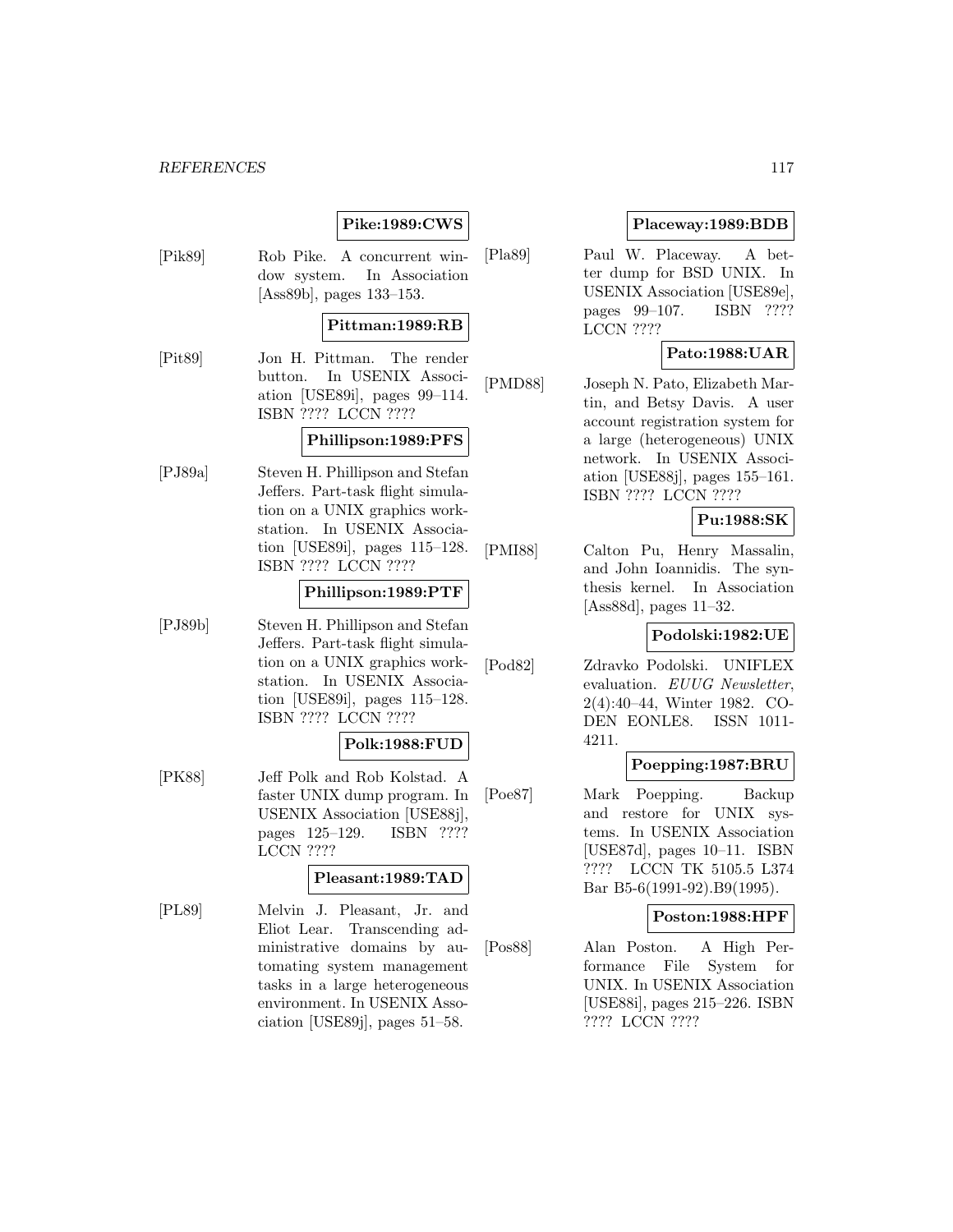# **Powers:1983:GOC**

[Pow83] George Powers. A global optimizing C compiler. In Association [Ass83a], pages 151–166.

# **Powell:1984:UMS**

[Pow84] Michael L. Powell. Using Modula-2 for system programming with UNIX. In Software Tools Users Group [Sof84], pages 119–132. LCCN QA76.8.U65 U83 1984.

# **Pozgaj:1983:UCA**

[Poz83] Steve Pozgaj. UNIX for the Computer Automation 4/95. In Association [Ass83a], pages 307–?? Abstract only.

# **Pike:1985:FN**

[PP85] Rob Pike and David L. Presotto. Face the nation. In USENIX Association [USE85e], pages 81–86. LCCN QA76.8.U65 U8 1985.

#### **Presotto:1985:ICE**

[PR85] D. L. Presotto and D. M. Ritchie. Interprocess communication in the Eighth Edition Unix system. In USENIX Association [USE85e], pages 309– 316. LCCN QA76.8.U65 U8 1985.

#### **Preston:1982:NP**

[Pre82a] David J. Preston. News from Perkin-Elmer. In Usr Group [Usr82], pages 150–?? Abstract only.

# **Preston:1982:NPE**

[Pre82b] David J. Preston. News from Perkin-Elmer. In USENIX [USE82a], pages 150–?? Abstract only.

# **Presotto:1985:USA**

[Pre85] David L. Presotto. Upas a simpler approach to network mail. In USENIX Association [USE85e], pages 533–538. LCCN QA76.8.U65 U8 1985.

#### **Presotto:1988:PBL**

[Pre88] David Leo Presotto. Plan 9 from Bell Labs — the network. In USENIX Association [USE88e], pages 15–21. ISBN ???? LCCN ????

# **Patel:1982:UEA**

[PS82] Sanand Patel and Richard Sniderman. UNIX emulation, again. In Usr Group [Usr82], pages 248–?? Abstract only.

#### **Phillips:1989:MHW**

[PS89] Gretchen Phillips and Ken Smith. Mkuser — or how we keep the usernames straight. In USENIX Association [USE89e], pages 35–39. ISBN ???? LCCN ????

#### **Pike:1985:HN**

[PW85] Rob Pike and P. J. Weinberger. The hideous name. In USENIX Association [USE85e], pages 563–568. LCCN QA76.8.U65 U8 1985.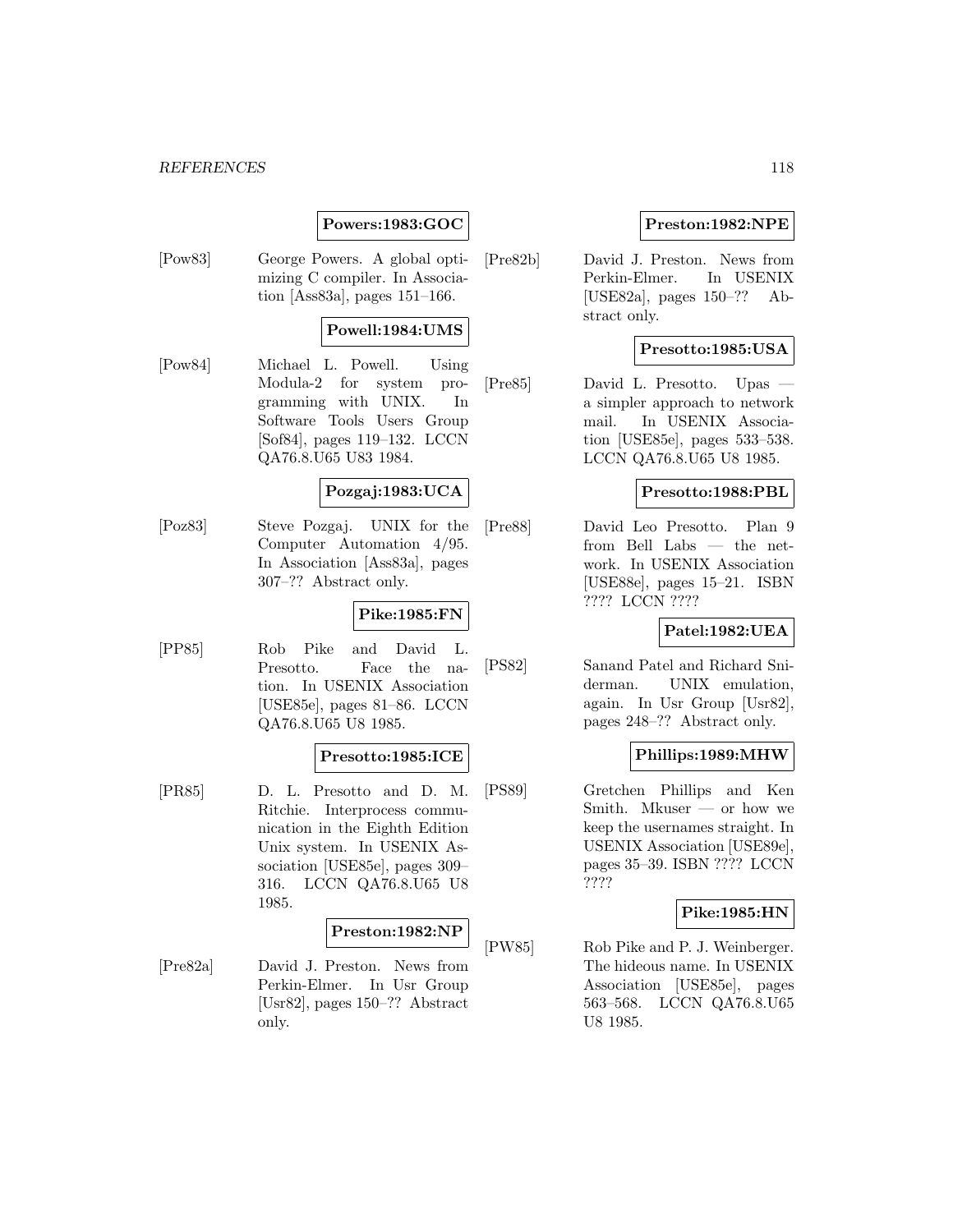# **Pyne:1984:MUB**

[PY84a] T. Scott Pyne and Joseph S. D. Yao. MIPS: A UNIX-Based microcomputer message switching system. In USENIX Association [USE84c], pages 99–114. ISBN none. LCCN QA76.8.U65 U55 1984.

# **Pyne:1984:MUM**

[PY84b] T. Scott Pyne and Joseph S. D. Yao. MIPS: A UNIX-Based microcomputer message switching system. In USENIX Association [USE84c], pages 99–114. ISBN none. LCCN QA76.8.U65 U55 1984.

# **Pyne:1982:IOD**

[Pyn82a] T. Scott Pyne. IAFORM, an on-screen definition package for data retrieval forms. In Usr Group [Usr82], pages 280–?? Abstract only.

#### **Pyne:1982:ISD**

[Pyn82b] T. Scott Pyne. IAFORM, an on-screen definition package for data retrieval forms. In USE-NIX [USE82a], pages 280–?? Abstract only.

# **Rozier:1988:CDO**

[RAA<sup>+</sup>88] M. Rozier, V. Abrossimov, F. Armand, I. Boule, M. Gien, M. Guillemont, F. Herrmann, C. Kaiser, S. Langlois, P. Leonard, and W. Neuhauser. CHORUS distributed operating systems. In Association [Ass88a], pages 305–370.

# **Rafter:1987:ECS**

[Raf87] Mark Rafter. Extending C++ stream I/O to include formats. In USENIX Association [USE87a], pages 149–157. ISBN ???? LCCN ????

# **Rafter:1988:FC**

[Raf88a] Mark Rafter. Formatted I/O in C++. In USENIX Association [USE88e], pages 247–253. ISBN ???? LCCN ????

#### **Rafter:1988:FOC**

[Raf88b] Mark Rafter. Formatted I/O in C++. In USENIX Association [USE88e], pages 247–253. ISBN ???? LCCN ????

# **Rago:1989:BCS**

[Rag89a] Stephen Rago. Out-of-band communication in STREAMS. In USENIX [USE89b], pages 29–37.

# **Rago:1989:OCS**

[Rag89b] Stephen Rago. Out-of-band communication in STREAMS. In USENIX Association [USE89f], pages 29–37. LCCN QA 76.76 O63 U83 1989.

# **Ralya:1988:ROS**

[Ral88a] Tom Ralya. Real-time operating system architecture: Worksteps and related subjects. In Association [Ass88e], pages 87– 106.

# **Ralya:1988:RTO**

[Ral88b] Tom Ralya. Real-time operating system architecture: Worksteps and related subjects. In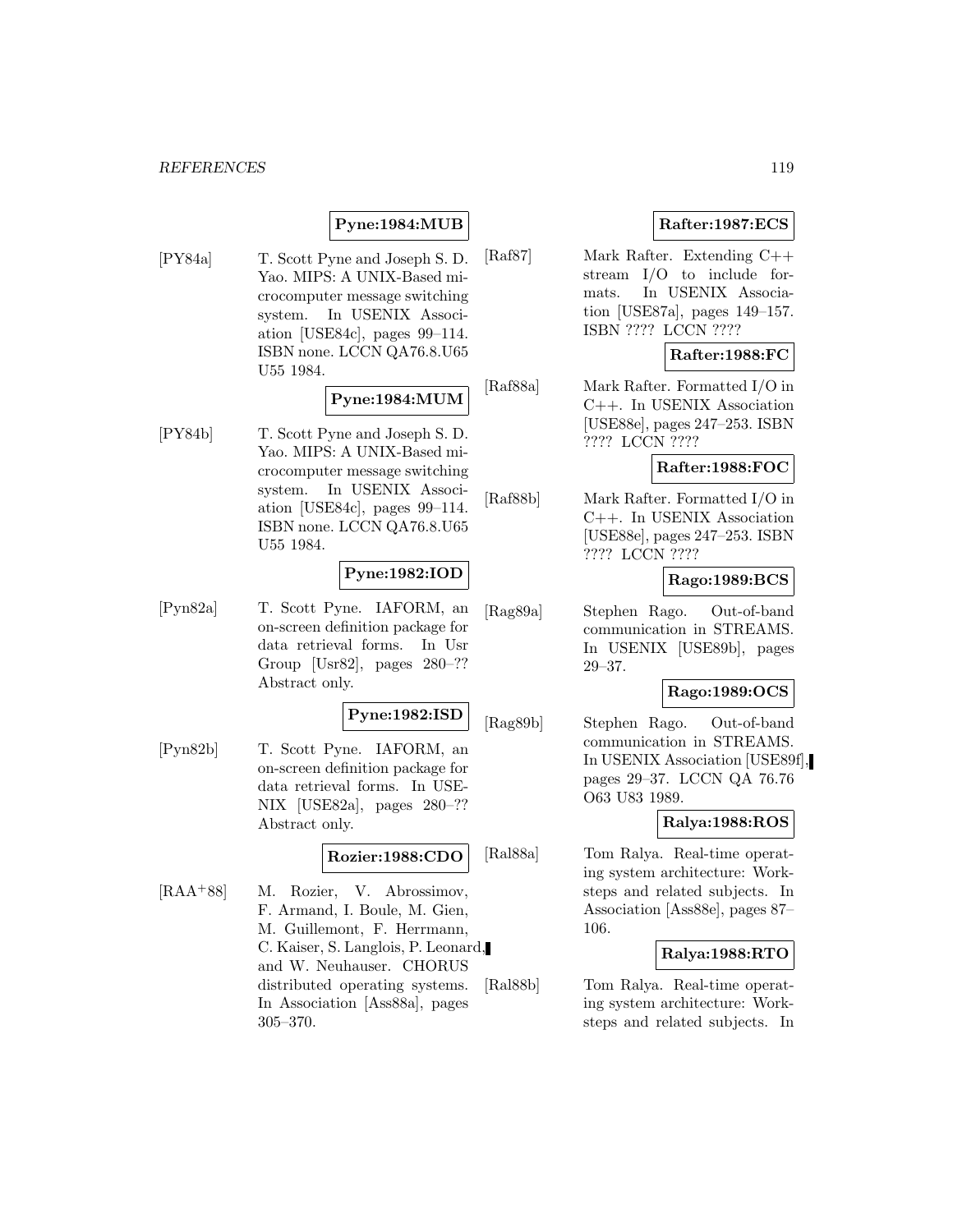Association [Ass88e], pages 87– 106.

# **Raves:1983:DDS**

[RC83] William Raves and James Cassidy. Development of a digital simulation system in a UNIX environment. In Association [Ass83a], pages 169–176.

# **Rosenthal:1983:HCE**

[RCB83] David S. H. Rosenthal, John M. Collins, and Piet Beertema. How to connect to EUNET.  $EUUG$  Newsletter,  $3(2):1-$ 6, Summer 1983. CODEN EONLE8. ISSN 1011-4211.

# **Redman:1985:WAY**

[Red85] Brian E. Redman. Who answers your telephone when you're in the information age? In USENIX Association [USE85e], pages 569–576. LCCN QA76.8.U65 U8 1985.

# **Reek:1981:MUS**

[Ree81] Kenneth A. Reek. Modifications for Unix on small CPU's. ;login: the USE-NIX Association newsletter, 6 (3):14–16, March 1981. CO-DEN LOGNEM. ISSN 1044- 6397.

# **Reeves:1982:UAL**

[Ree82a] Bill Reeves. UNIX at Lucasfilm Ltd. or does Darth Vader code in C? In Usr Group [Usr82], pages 29–?? Abstract only.

### **Reeves:1982:ULL**

[Ree82b] Bill Reeves. UNIX at Lucasfilm Ltd. or does darth Vader code

in C? In USENIX [USE82a], pages 29–?? Abstract only.

# **Reilley:1983:CSR**

[Rei83] G. Brendan Reilley. CSNET status report. In Association [Ass83a], pages 51–?? Abstract only.

# **Reid:1987:RAS**

[Rei87a] Irving Reid. RPCC — A stub compiler for Sun RPC. In USENIX Association [USE87f], pages 357–366.

# **Reid:1987:RSC**

[Rei87b] Irving Reid. RPCC — A stub compiler for Sun RPC. In USENIX Association [USE87f], pages 357–366.

# **Reisman:1989:DCM**

[Rei89] Ron Reisman. Design considerations for multitasking, windowing, networked, multiplatform, distributed applications. In USENIX Association [USE89i]. ISBN ???? LCCN ???? Presentation only, no paper.

# **Renwick:1988:HNSa**

[Ren88a] John Renwick. High-speed networking with supercomputers. In USENIX Association [USE88g], pages 67– ?? LCCN QA76.8.U65 U55  $1988(1)$ -1990 $(2)$ //. Abstract only.

# **Renwick:1988:HNSb**

[Ren88b] John Renwick. High-speed networking with supercomput-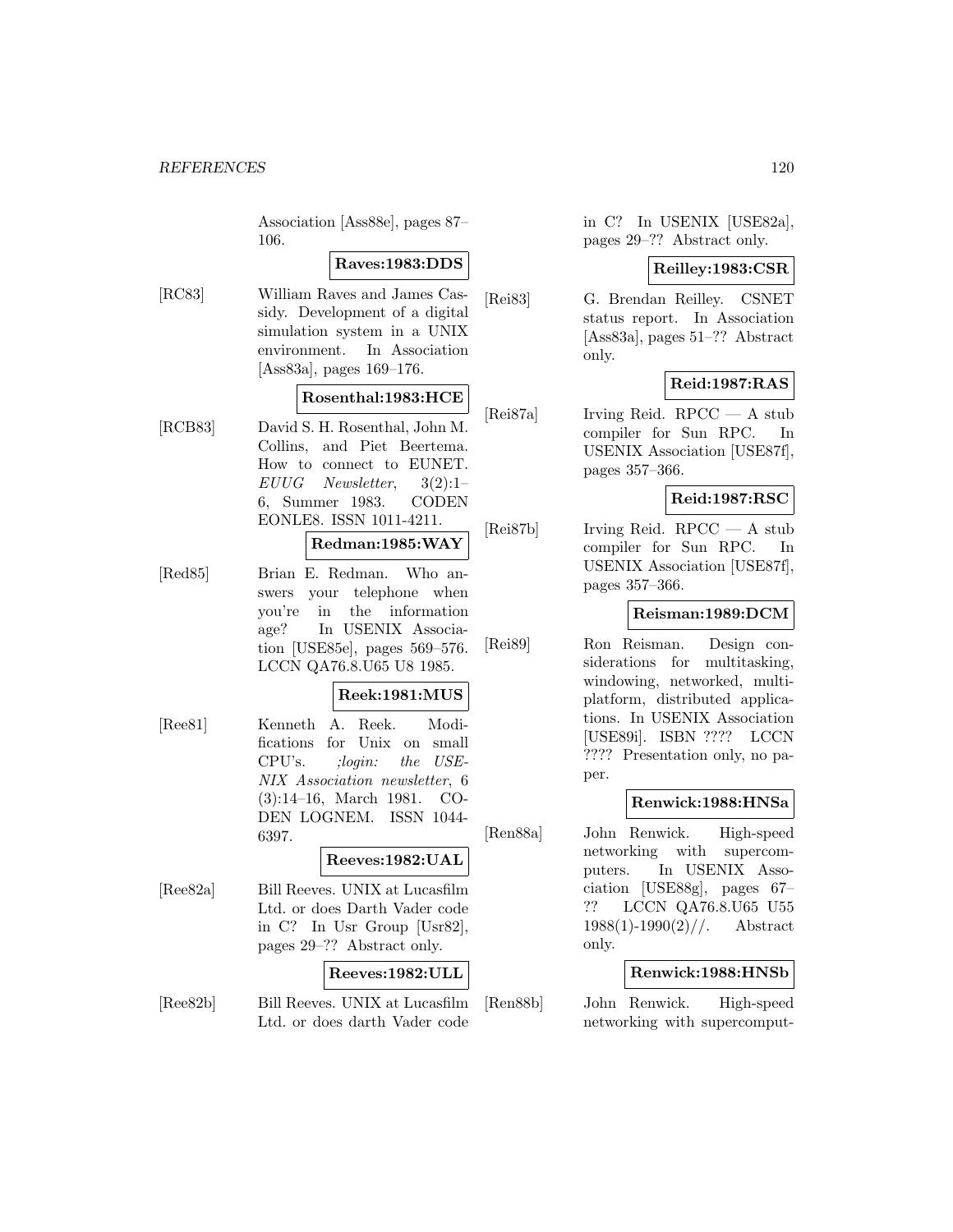ers. In USENIX Association [USE88i], pages 19–24. ISBN ???? LCCN ???? Abstract only.

# **Renwick:1988:HSN**

[Ren88c] John Renwick. High-speed networking with supercomputers. In USENIX Association [USE88i], pages 67–?? ISBN ???? LCCN ???? Abstract only.

# **Requa:1985:UKN**

[Req85] Joseph E. Requa. UNIX kernel networking support and the LINCS communications architecture. In USENIX Association [USE85c], pages 98–103.

### **Rifkin:1986:RAOa**

[RFH<sup>+</sup>86a] Andrew P. Rifkin, Michael P. Forbes, Richard L. Hamilton, Michael Sabrio, Suryakanta Shah, and Kang Yueh. RFS architectural overview. EUUG Newsletter, 6(2):13–23, Spring 1986. CODEN EONLE8. ISSN 1011-4211.

#### **Rifkin:1986:RAOb**

[RFH<sup>+</sup>86b] Andrew P. Rifkin, Michael P. Forbes, Richard L. Hamilton, Michael Sabrio, Suryakanta Shah, and Kang Yueh. RFS architectural overview. In USENIX Association [USE86c], pages 248–259.

# **Rowe:1988:ITU**

[RGDP88] P. Kim Rowe, D. Graham, A. Donenfeld, and B. Pagurek. The Integration Toolkit and the

Unison Real Time Operating System. In USENIX Association [USE88j], pages 347–356. ISBN ???? LCCN ????

#### **Rosenstein:1988:ASM**

[RGL88] Mark A. Rosenstein, Daniel E. Geer, Jr., and Peter J. Levine. The Athena Service Management System. In USENIX Association [USE88j], pages 203– 211. ISBN ???? LCCN ????

#### **Rhodes:1985:MAW**

[RHH85a] Rocky Rhodes, Paul Haeberli, and Kipp Hickman. Mex — A window manager for the IRIS. In USENIX Association [USE85e], pages 381–392. LCCN QA76.8.U65 U8 1985.

#### **Rhodes:1985:MWM**

[RHH85b] Rocky Rhodes, Paul Haeberli, and Kipp Hickman.  $Mex - A$ window manager for the IRIS. In USENIX [USE85a], pages 381–392.

#### **Richards:1985:BDA**

[Ric85] Robert R. Richards. A basic direct access method for UNIX. In USENIX Association [USE85c], pages 176–182.

### **Richards:1987:GC**

[Ric87] John E. Richards. GKS in C++. EUUG Newsletter, 7 (1):53–64, 1987. CODEN EONLE8. ISSN 1011-4211.

#### **Ritchie:1987:UD**

[Rit87] Dennis M. Ritchie. Unix: a dialectic. In USENIX Association [USE87g], pages 29–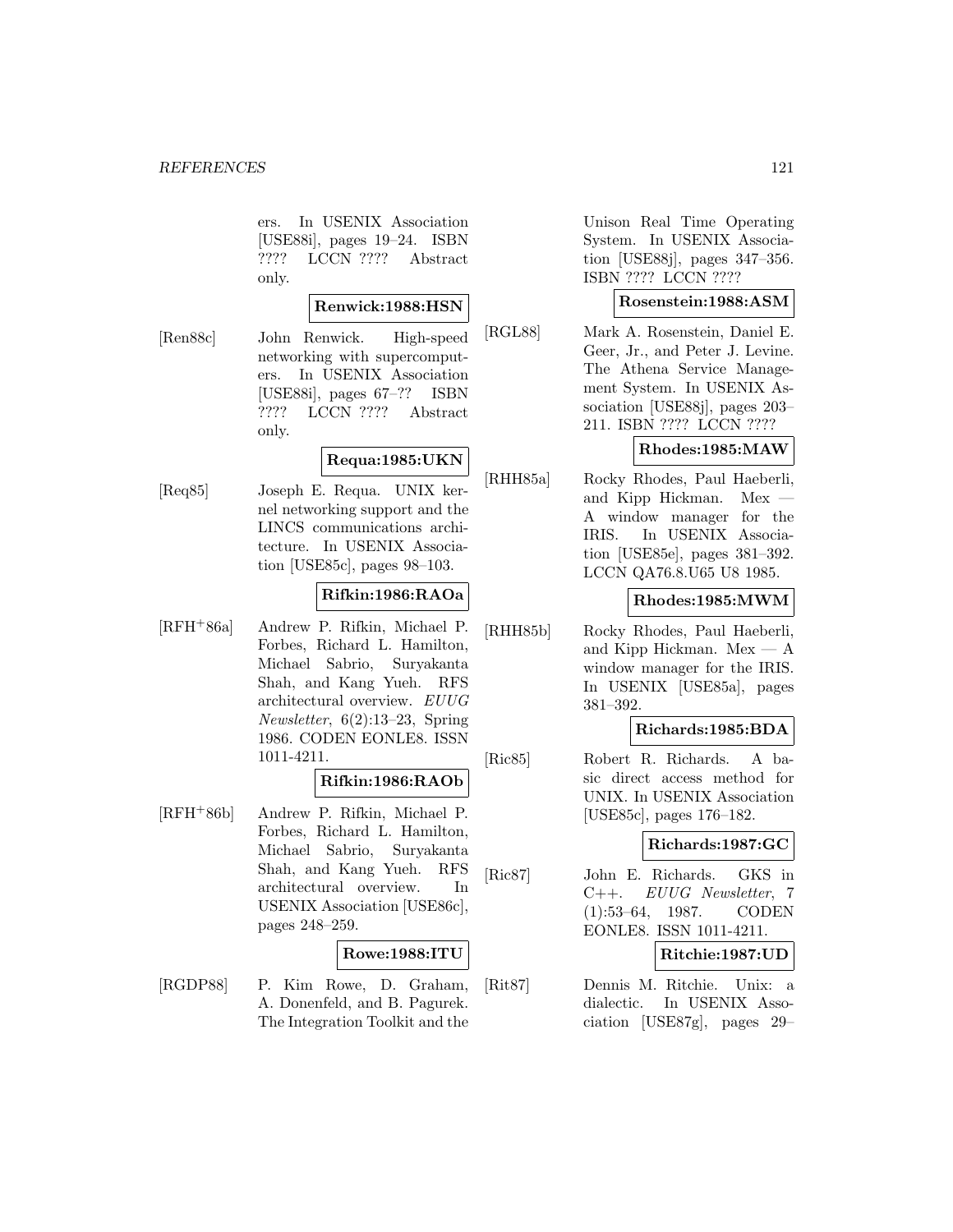34. LCCN QA 76.76 O63 U84 1987. Cover title: Conference proceedings. Spine title: Winter 1987 USENIX Association Conference proceedings, Washington, DC.

# **Ritchie:1988:GFU**

[Rit88] Dennis M. Ritchie. A guest facility for Unicos. In USENIX Association [USE88i], pages 19–24. ISBN ???? LCCN ????

#### **Russo:1988:CIS**

[RK88] Vincent F. Russo and Simon M. Kaplan. A C++ interpreter for Scheme. In USENIX Association [USE88k], pages 95–108.

#### **Ramachandran:1989:IDS**

[RK89] Umakishore Ramachandran and M. Yousef A. Khalidi. An implementation of distributed shared memory. In USENIX Association [USE89d], pages 21–38. ISBN ???? LCCN ????

#### **Rodriguez:1986:GFS**

[RKH86] R. Rodriguez, M. Koehler, and R. Hyde. The Generic File System. In USENIX Association [USE86c], pages 260–269.

# **Rodriguez:1988:DUO**

[RKPP88] Robert Rodriguez, Matt Koehler, Larry Palmer, and Ricky Palmer. A dynamic UNIX operating system. In Association [Ass88f], pages 305–319.

#### **Rajkumar:1988:TSR**

[RL88] Ragunathan Rajkumar and John P. Lehoczky. Task synchronization in real-time operating systems. In Association [Ass88e], pages 18–22.

# **Rees:1986:EOS**

[RLML86a] Jim Rees, Paul H. Levine, Nathaniel Mishkin, and Paul J. Leach. An extensible I/O system. In USENIX Association [USE86c], pages 114–125.

# **Rees:1986:ES**

[RLML86b] Jim Rees, Paul H. Levine, Nathaniel Mishkin, and Paul J. Leach. An extensible I/O system. In USENIX [USE86a], pages 114–125.

# **Robboy:1984:UBO**

[Rob84a] David Robboy. UNIX block I/O optimization on microcomputers. In USENIX Association [USE84c], pages 223–230. ISBN none. LCCN QA76.8.U65 U55 1984.

# **Robins:1984:AUD**

[Rob84b] Charles M. Robins. Adapting UNIX for data communications. In USENIX Association [USE84c], pages 39–46. ISBN none. LCCN QA76.8.U65 U55 1984.

# **Roberts:1987:WNW**

[Rob87] William Roberts. What NeWS? or what light through yonder window breaks? EUUG Newsletter, 7(4):36–41, Winter 1987. CODEN EONLE8. ISSN 1011-4211.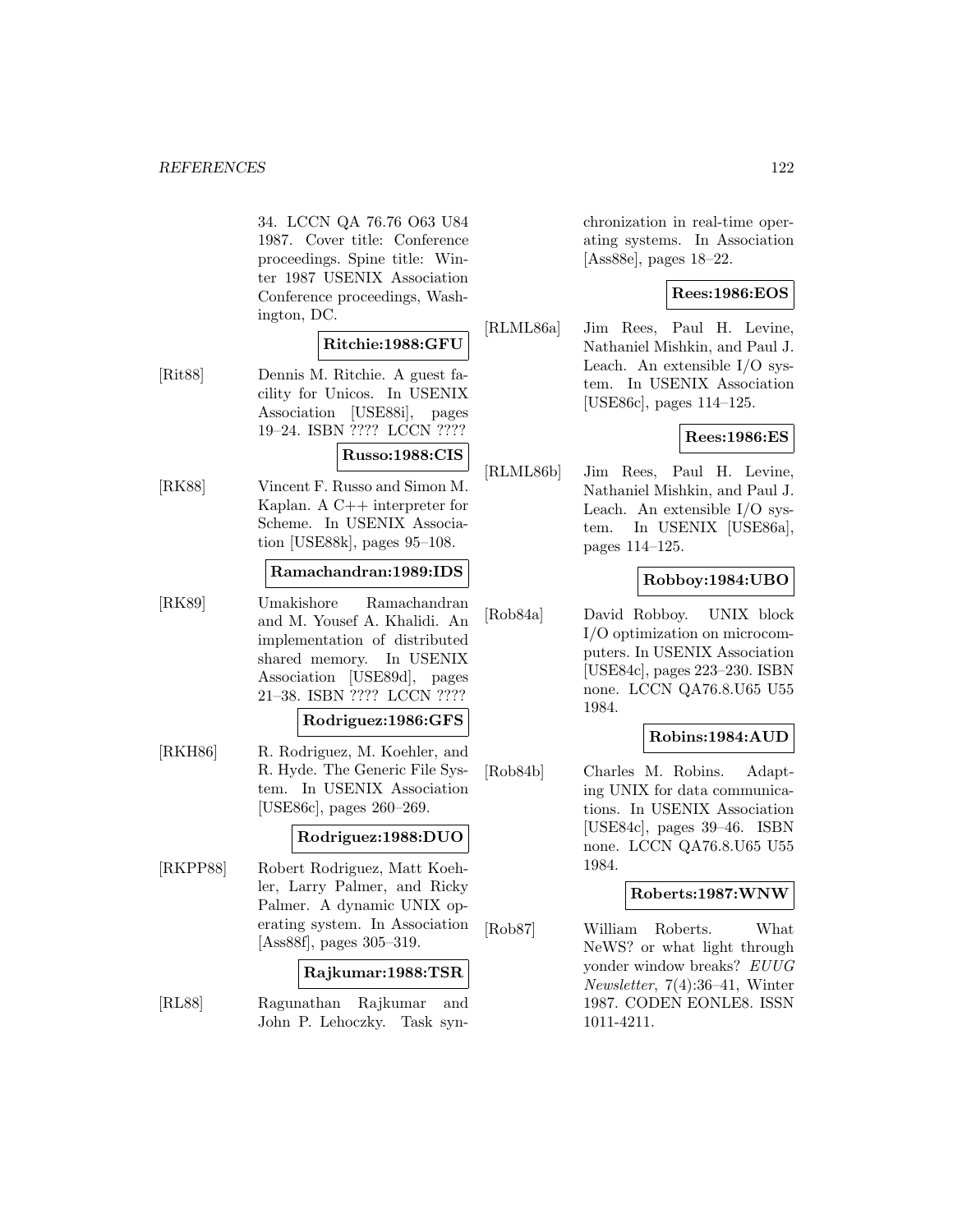# **Roberts:1989:IWS**

[Rob89] William Roberts. Introduction to window systems. In Association [Ass89e], pages 37–43. CODEN EONLE8. ISSN 1011- 4211.

# **Rochkind:1989:UPI**

[Roc89a] Marc J. Rochkind. A unified programming interface for character-based and graphical window systems. In USENIX Association [USE89f], pages 109–117. LCCN QA 76.76 O63 U83 1989.

# **Rochkind:1989:XAV**

[Roc89b] Marc J. Rochkind. XVT: A virtual toolkit for portability between window systems. In USENIX Association [USE89g], pages 151–163.

#### **Rochkind:1989:XVT**

[Roc89c] Marc J. Rochkind. XVT: A virtual toolkit for portability between window systems. In USENIX [USE89c], pages 151– 163.

# **Rodriguez:1986:SCT**

[Rod86] R. Rodriguez. A system call tracer for UNIX. In USENIX Association [USE86c], pages 72–80.

# **Rodriquez:1987:SDN**

[Rod87] Mike Rodriquez. Software distribution in a network environment. In USENIX Association [USE87d], pages 20–?? ISBN ???? LCCN TK 5105.5 L374 Bar B5-6(1991-92).B9(1995).

# **Rosenthal:1982:SCC**

[Ros82] Eric S. Rosenthal. Spelling checkers, compound words, and variant spellings. In Usr Group [Usr82], pages 315–322.

# **Rees:1987:DES**

[ROS87a] Jim Rees, Margaret Olson, and J. Sasidhar. A dynamically extensible streams implementation. In USENIX Association [USE87f], pages 199–207.

# **Rose:1987:CCL**

 $[Ros87b]$  John R. Rose.  $C^*$ : A  $C_{++-}$ like language for data-parallel computation. In USENIX Association [USE87a], pages 127–134. ISBN ???? LCCN ????

# **Rose:1987:ICC**

[Ros87c] John R. Rose. Implementing a compiler in C++: Experience and generalizations. In USE-NIX Association [USE87a], pages 135–146. ISBN ???? LCCN ????

#### **Rosenblum:1987:UFS**

[Ros87d] Paul Rosenblum. Using the Fortran 8x style of programming. Technical report TMC-148, PL87-7, Thinking Machines Corporation, Cambridge, MA, USA, 1987. 12 pp. Presented at the USENIX C++ Conference, Sante Fe December 1987.

# **Rosenthal:1988:SXC**

[Ros88] David Rosenthal. A simple X11 client program -or- how hard can it really be to write "hello,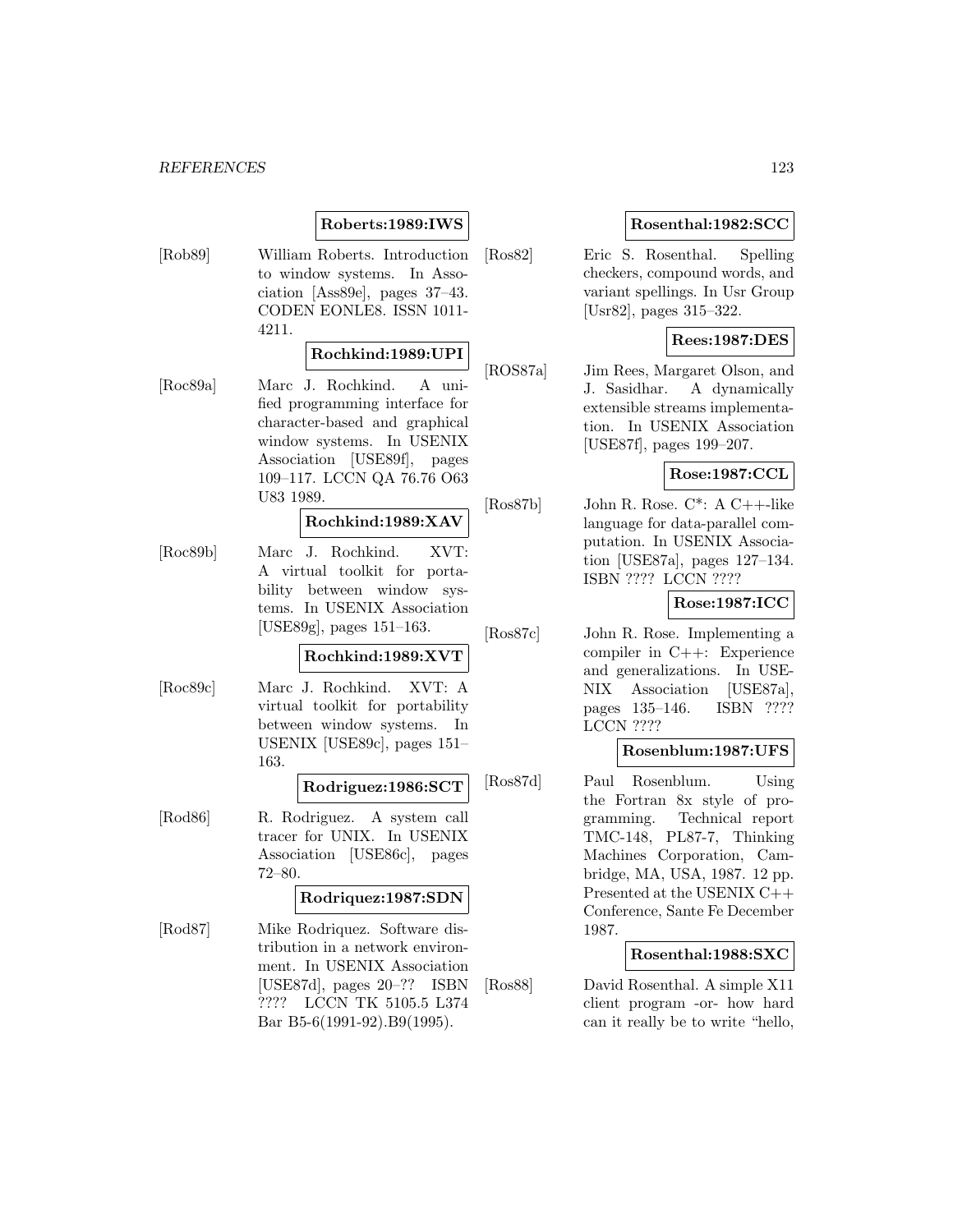world"? In USENIX Association [USE88j], pages 229–242. ISBN ???? LCCN ????

# **Redman:1984:BEB**

[RP84] Brian E. Redman and Pat E. Parseghian. Behind every binary license ins the UNIX heritage. In USENIX Association [USE84c], pages 75–82. ISBN none. LCCN QA76.8.U65 U55 1984.

# **Rose:1985:MHP**

[RR85] Marshall T. Rose and John L. Romine. MH.5: How to process 200 messages a day and still get some real work done. In USENIX Association [USE85e], pages 455–487. LCCN QA76.8.U65 U8 1985.

# **Raghavan:1987:CCB**

[RRS87] Raghunath Raghavan, Niranjan Ramakrishnan, and Sue Strater. A C++ class browser. In USENIX Association [USE87a], pages 274–281. ISBN ???? LCCN ????

# **Raeburn:1989:DEC**

[RRSZ89] Ken Raeburn, Jon Rochlis, William Sommerfeld, and Stan Zanarotti. Discuss: An electronic conferencing system for a distributed computing environment. In USENIX Association [USE89g], pages 331–342.

# **Rose:1987:CEC**

[RS87] John R. Rose and Guy L. Steele, Jr. C\*: An extended C language for data parallel programming. In USENIX Associ-

ation [USE87a], pages 361–397. ISBN ???? LCCN ????

# **Raine:1989:AOF**

[RSSW89] Neil Raine, David Seal, William Stoye, and Roger Wilson. The Acorn Outline Font Manager. In USENIX Association [USE89i], pages 25–36. ISBN ???? LCCN ????

# **Rowe:1985:MPM**

[RSV85] P. K. Rowe, S. Sartzetakis, and B. Vishnubhatla. A multiprocessor performance measurement tool. In USENIX Association [USE85e], pages 421– 432. LCCN QA76.8.U65 U8 1985.

# **Ryan:1983:NPC**

[RSW83] Ralph Ryan, Hans Spiller, and Dave Weil. A new portable compiler for XENIX. In Software Tools Users Group [Sof83], pages 229–235. LCCN QA76.8.U65 U74 1983. Sponsored by USENIX Association in cooperation with Software Tools Users Group.

# **Ross:1983:USG**

[RT83] Douglas J. Ross and M. Martin Taylor. UNIX support for guaranteed real-time processing. In Software Tools Users Group [Sof83], pages 137–153. LCCN QA76.8.U65 U74 1983. Sponsored by USENIX Association in cooperation with Software Tools Users Group.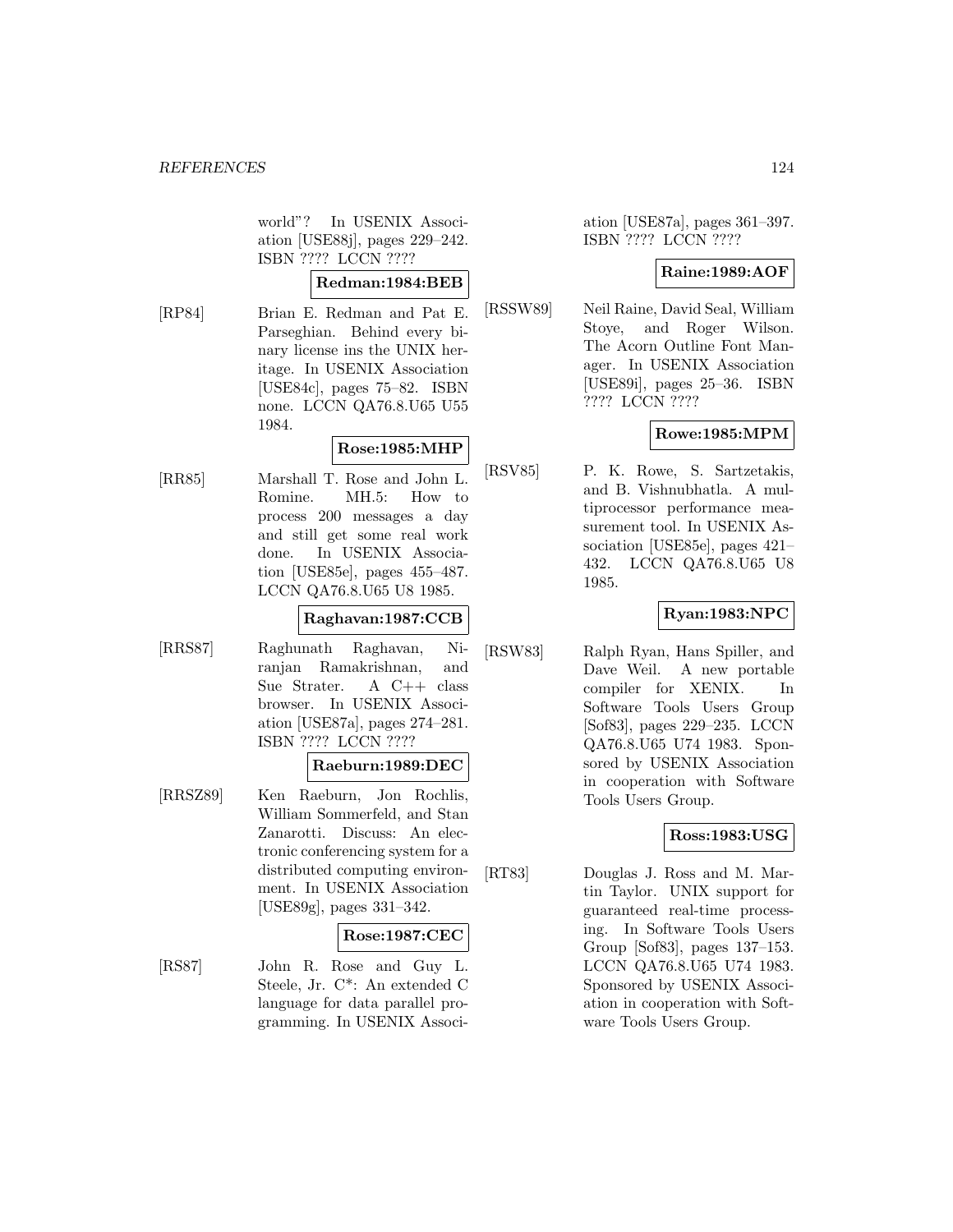# **Raleigh:1988:CAD**

[RU88a] T. M. Raleigh and R. W. Underwood. CRACK: A distributed password advisor. In USENIX Association [USE88g], pages 12– 13. LCCN QA76.8.U65 U55  $1988(1)$ -1990 $(2)$ //. Abstract only.

#### **Raleigh:1988:CDP**

[RU88b] T. M. Raleigh and R. W. Underwood. CRACK: A distributed password advisor. In USENIX [USE88b], pages 12– 13. Abstract only.

# **Ruggiero:1982:PAP**

[Rug82a] Mario Ruggiero. Ped — A portable editor. In Usr Group [Usr82], pages 35–42.

# **Ruggiero:1982:PPE**

[Rug82b] Mario Ruggiero. Ped — A portable editor. In USENIX [USE82a], pages 35–42.

# **Rugaber:1983:USU**

[Rug83] Spencer Rugaber. A uniform and simple user interface to UNIX. In Association [Ass83a], pages 113–115.

# **Rieken:1986:HUBb**

[RW86a] Bill Rieken and Jim Webb. HoneyDanBer UUCP — bringing UNIX systems in the information age, part 2: Error handling, administrative aids, and user enhancements. ;login: the USENIX Association newsletter,  $11(4):10-35$ , July/August

# 1986. CODEN LOGNEM. ISSN 1044-6397.

#### **Rieken:1986:HUBa**

[RW86b] Bill Rieken and Jim Webb. HoneyDanBer UUCP — bringing UNIX systems into the information age, part 1: Performance, security, and networking facilities. ;login: the USENIX Association newslet*ter*,  $11(3):27-36$ , May/June 1986. CODEN LOGNEM. ISSN 1044-6397.

# **Rao:1987:XTS**

[RW87] Ram Rao and Smokey Wallace. The X toolkit — the standard toolkit for X version 11. In USENIX Association [USE87f], pages 117–129.

#### **Rosen:1986:NP**

[RWFC86] Mordecai B. Rosen, Michael J. Wilde, and Bill Fraser-Campbell. NFS portability. In USENIX Association [USE86c], pages 299–305.

#### **Ramamurthy:1987:PCP**

[RWNA87] G. Ramamurthy, Y. T. Wang, Hank Nichols, and Mike Andrews. A prototype capacity planning and configuration modeling tool for UNIX systems. In USENIX Association [USE87g], pages 103–110. LCCN QA 76.76 O63 U84 1987. Cover title: Conference proceedings. Spine title: Winter 1987 USENIX Association Conference proceedings, Washington, DC.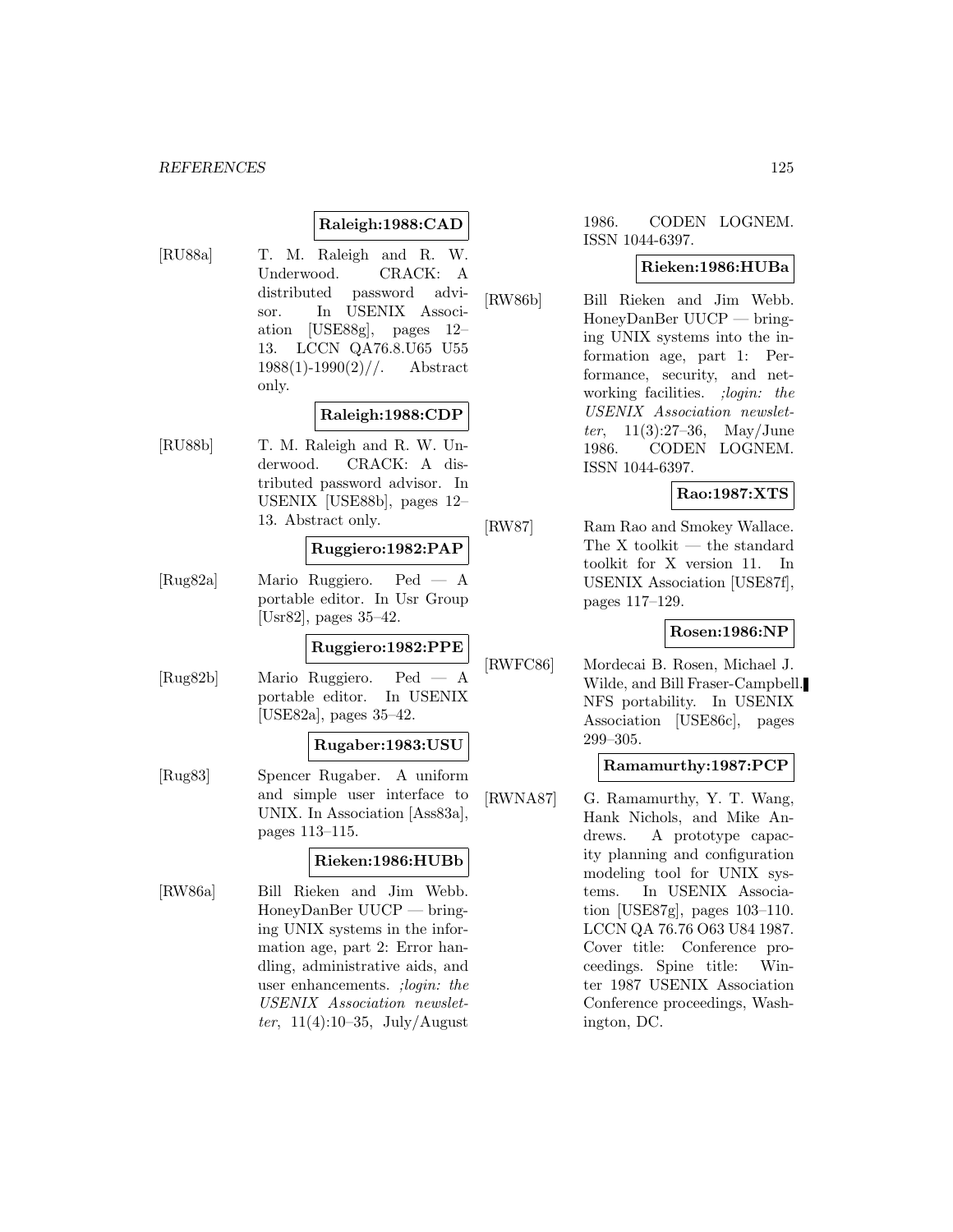# **Smith:1986:FOA**

[SA86a] Edward T. Smith and David B. Anderson. Flamingo: Objectoriented abstractions for user interface management. In USENIX Association [USE86e], pages 72–78.

# **Smith:1986:FOO**

[SA86b] Edward T. Smith and David B. Anderson. Flamingo: Objectoriented abstractions for user interface management. In USE-NIX [USE86b], pages 72–78.

# **Swick:1988:XTM**

[SA88] Ralph R. Swick and Mark S. Ackerman. The X toolkit: More bricks for building userinterfaces or widgets for hire. In USENIX Association [USE88j], pages 221–228. ISBN ???? LCCN ????

# **Salwen:1982:RAL**

[Sal82] Howard Salwen. On ring architected local networks. In Usr Group [Usr82], pages 187–197.

# **Salkind:1988:SOS**

[Sal88] Lou Salkind. The SAGE operating system. In Association [Ass88e], pages 54–58.

# **Salus:1989:BRD**

[Sal89a] Peter H. Salus. Book review: !%@:: A Directory of Electronic Mail Addressing and Networks. *;login: the* USENIX Association newsletter,  $14(6):24-??$ , November/ December 1989. CODEN LOGNEM. ISSN 1044-6397.

# **Salus:1989:BRL**

[Sal89b] Peter H. Salus. Book review: Learning the vi Editor. ;login: the USENIX Association newsletter,  $14(3):14-??$ , May/ June 1989. CODEN LOGNEM. ISSN 1044-6397.

# **Samadi:1987:KBS**

[Sam87] Behrokh Samadi. A knowledgebased system for performance tuning of the UNIX operating system. In USENIX Association [USE87g], pages 110– 123. LCCN QA 76.76 O63 U84 1987. Cover title: Conference proceedings. Spine title: Winter 1987 USENIX Association Conference proceedings, Washington, DC.

# **Sandel:1983:SVS**

[San83] Dave Sandel. System V support offering. In Association [Ass83a], pages 48–49. Abstract only.

# **Sanger:1989:UC**

[San89] Colston Sanger. UNIX clinic. EUUG Newsletter, 9(1):63– 68, Spring 1989. CODEN EONLE8. ISSN 1011-4211.

# **Sauer:1988:PSS**

[Sau88] Charles H. Sauer. Presenting a single system image with fine granularity mounts. ;login: the USENIX Association newsletter,  $13(4):13-20$ , July/August 1988. CODEN LOGNEM. ISSN 1044-6397.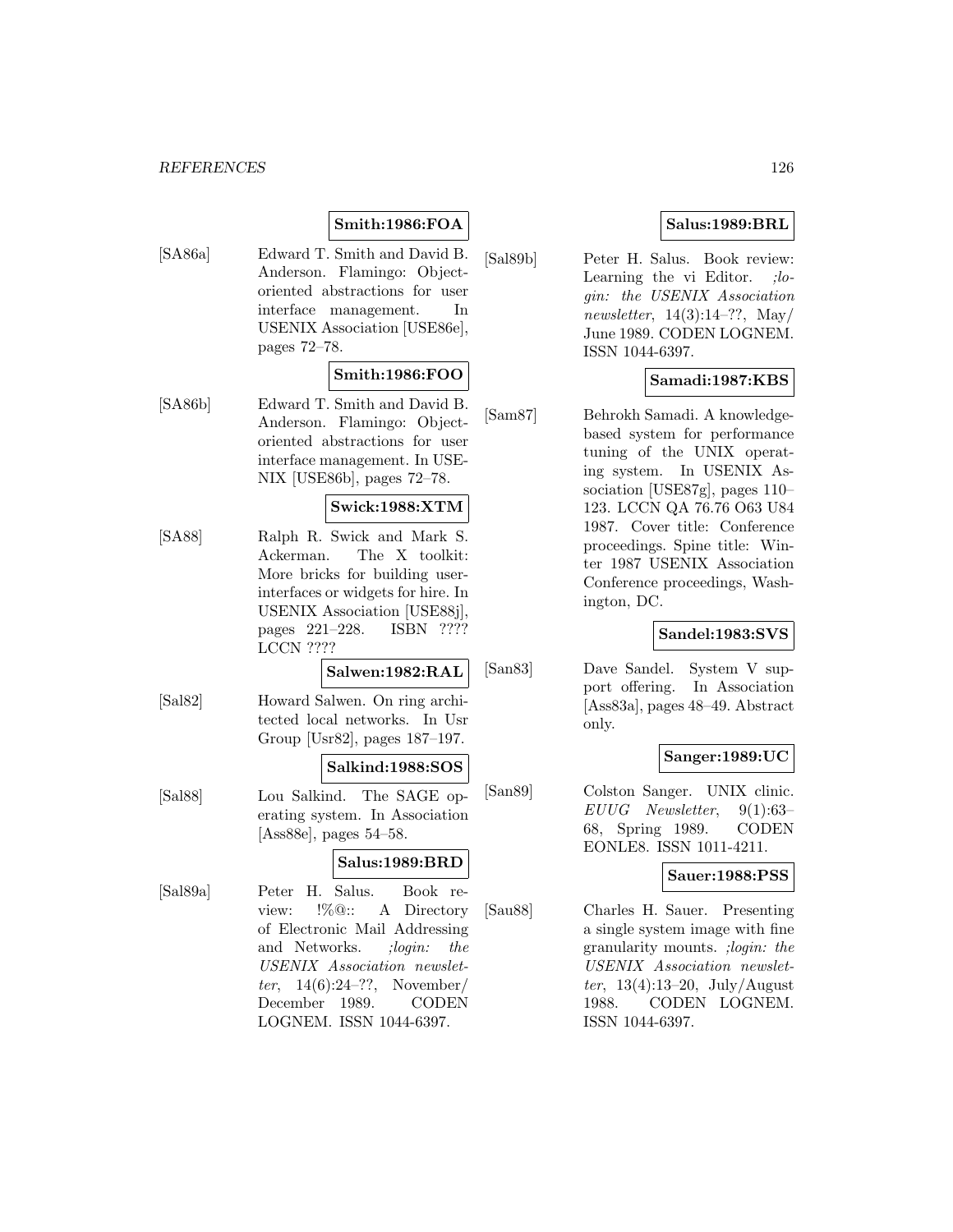# **Saxer:1985:IUB**

[Sax85a] John Saxer. Interpreting UNIX benchmarks. In USENIX Association [USE85c], pages 78–89.

# **Saxon:1985:UGA**

[Sax85b] Michael S. Saxon. Using gsck — A guide to the UNIX file system check program. ;login: the USENIX Association newsletter,  $10(3):13-26$ , August 1985. CODEN LOGNEM. ISSN 1044-6397.

#### **Saxon:1985:UGG**

[Sax85c] Michael S. Saxon. Using gsck — A guide to the UNIX file system check program. ;login: the USENIX Association newsletter, 10(3):13–26, August 1985. CODEN LOGNEM. ISSN 1044-6397.

# **Shipley:1988:HAS**

[SB88a] Peter Shipley and Russell Brand. HACKMAN: A systematic study of real computer security holes. In USENIX Association [USE88g], pages 65– 67. LCCN QA76.8.U65 U55  $1988(1)$ -1990 $(2)$ //.

#### **Shipley:1988:HSS**

[SB88b] Peter Shipley and Russell Brand. HACKMAN: A systematic study of real computer security holes. In USENIX [USE88b], pages 65–67.

# **Sparks:1988:BHG**

[SC88] Hugh Sparks and Bob Chatham. Butterfly HOSE: Graphical programming for parallel systems. In Association [Ass88e], pages 75–79.

# **Sznyter:1986:NVI**

[SCC86a] Edward W. Sznyter, Patrick Clancy, and James Crossland. A new virtual-memory implementation for Unix. In USENIX Association [USE86c], pages 81–92.

# **Sznyter:1986:NVM**

[SCC86b] Edward W. Sznyter, Patrick Clancy, and James Crossland. A new virtual-memory implementation for Unix. In USE-NIX [USE86a], pages 81–92.

# **Schaap:1982:PCL**

[Sch82] Chaim E. Schaap. Portability of C language programs. In Usr Group [Usr82], pages 43–?? Abstract only.

# **Scherrer:1983:PTM**

[Sch83a] Phil Scherrer. Performance of tools: Minis versus micros. In Software Tools Users Group [Sof83], pages 425–?? LCCN QA76.8.U65 U74 1983. Abstract only.

# **Scherrer:1983:STC**

[Sch83b] Phil Scherrer. Software tools in C? In Association [Ass83b], pages 3–6.

# **Scheulen:1983:VCU**

[Sch83c] Bob Scheulen. Version 7 compatibility under System 3/5. In Software Tools Users Group [Sof83], pages 349–352. LCCN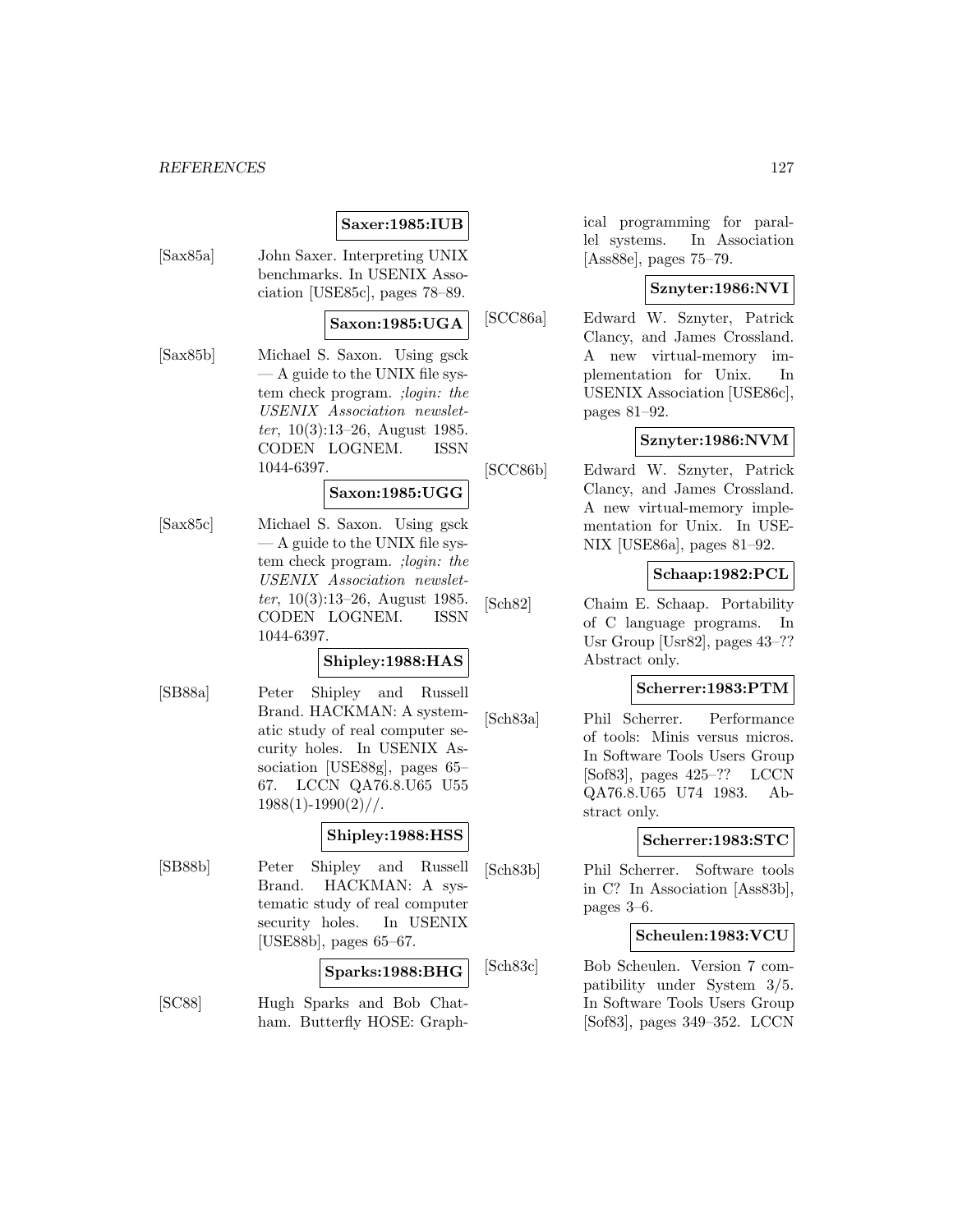QA76.8.U65 U74 1983. Sponsored by USENIX Association in cooperation with Software Tools Users Group.

# **Schefstrom:1986:RCT**

[Sch86a] Dick Schefstrom. Revision control tools and the Ada program library. In USENIX Association [USE86e], pages 241–251.

# **Schoner:1986:EAC**

[Sch86b] James S. Schoner. Ease: A configuration language for Sendmail. ;login: the USENIX Association newsletter, 11(1): 19–31, January/February 1986. CODEN LOGNEM. ISSN 1044-6397.

### **Schoner:1986:ECL**

[Sch86c] James S. Schoner. Ease: A configuration language for sendmail. ;login: the USENIX Association newsletter, 11(1): 19–31, January/February 1986. CODEN LOGNEM. ISSN 1044-6397.

### **Schaufler:1988:XND**

[Sch88a] Robin Schaufler. X11/NeWS design overview. In Association [Ass88f], pages 23–35.

# **Schwarz:1988:CLI**

[Sch88b] Jerry Schwarz. A C++ library for infinite precision floating point. In USENIX Association [USE88k], pages 271–281.

#### **Schaaser:1989:UTN**

[Sch89] Horst Schaaser. Using Transputer networks to accelerate communication protocols. In USENIX Association [USE89d], pages 361–372. ISBN ???? LCCN ????

# **Shein:1989:NAN**

[SCW89a] Barry Shein, Mike Callahan, and Paul Woodbury. NFS-STONE: A network file server performance benchmark. In USENIX Association [USE89f], pages 269–275. LCCN QA 76.76 O63 U83 1989.

#### **Shein:1989:NNF**

[SCW89b] Barry Shein, Mike Callahan, and Paul Woodbury. NFS-STONE: A network file server performance benchmark. In USENIX [USE89b], pages 269– 275.

# **Stephens:1987:ESA**

[SD87] Lindsey E. Stephens and Lawrence W. Dowdy. Experimental sensitivity analysis of performance in a UNIX system. In USENIX Association [USE87g], pages 60–72. LCCN QA 76.76 O63 U84 1987. Cover title: Conference proceedings. Spine title: Winter 1987 USE-NIX Association Conference proceedings, Washington, DC.

# **Schulert:1988:ODU**

[SE88] Andrew Schulert and Kate Erf. Open dialogue: Using an extensible retained object workspace to support a UIMS. In USENIX Association [USE88k], pages 53–64.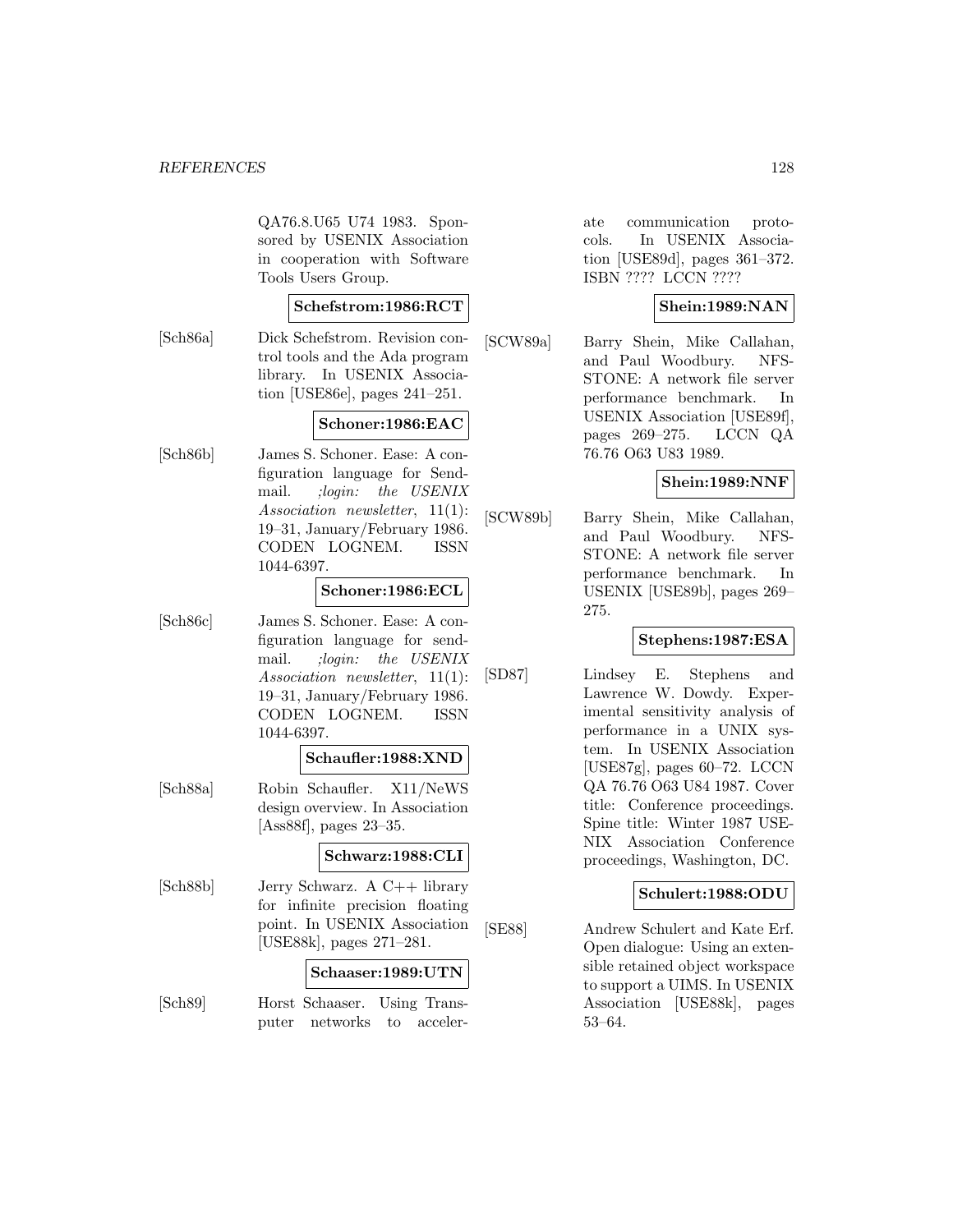# **Seeley:1983:VCP**

[See83] Donn Seeley. VAX11 compatibility on PDP-11s. In Association [Ass83a], pages 193–198.

#### **Seeley:1989:TW**

[See89] Donn Seeley. A tour of the worm. In USENIX Association [USE89g], pages 287–304.

# **Senft:1987:DDE**

[Sen87] Christopher Senft. A distributed design environment for distributed realtime systems. In USENIX Association [USE87b], pages 131–151. ISBN ???? LCCN ????

#### **Sequin:1985:MRM**

[Seq85] Carlo H. Sequin. A modular rendering and modeling system. In USENIX Association [USE85d], pages 38–53. ISBN ???? LCCN ????

# **Sequin:1986:PSI**

[Seq86] Carlo H. Sequin. Procedural spline interpolation in UNICU-BIX. In USENIX Association [USE86d], pages 63–83. ISBN ???? LCCN ????

# **Sequin:1989:MM**

[Seq89] Carlo. H. Sequin. Microfabrication on the Macintosh. In USENIX Association [USE89i], pages 1–16. ISBN ???? LCCN ????

#### **Spafford:1986:RAS**

[SF86] Eugene H. Spafford and John C. Flaspohler. A report on the accuracy of some floating point math functions on selected computers. ;login: the USENIX Association newsletter, 11(2):31–56, March/April 1986. CODEN LOGNEM. ISSN 1044-6397.

# **Shapiro:1989:SOO**

[SGH<sup>+</sup>89] Marc Shapiro, Yvon Gourhant, Sabine Habert, Laurence Mosseri, Michel Ruffin, and Celine Valot. SOS: An object-oriented operating system — assessment and perspectives. In Association [Ass89a], pages 287–337.

# **Sandberg:1985:DIS**

[SGK<sup>+</sup>85] Russel Sandberg, David Goldberg, Steve Kleiman, Dan Walsh, and Bob Lyon. Design and implementation of the Sun Network Filesystem. In USENIX Association [USE85e], pages 119–130. LCCN QA76.8.U65 U8 1985.

# **Shlag:1989:AM**

[SGS89] John F. Shlag, Julian E. Gomez, and Alex D. Seiden. 3D animation on the Macintosh with 3DWorks. In USENIX Association [USE89i], pages 17– 24. ISBN ???? LCCN ????

# **Shattan:1985:DUB**

[SH85] Ariel Shattan and Jenny Hecker. Documenting UNIX: Beyond man pages. In USENIX Association [USE85e], pages 437–454. LCCN QA76.8.U65 U8 1985.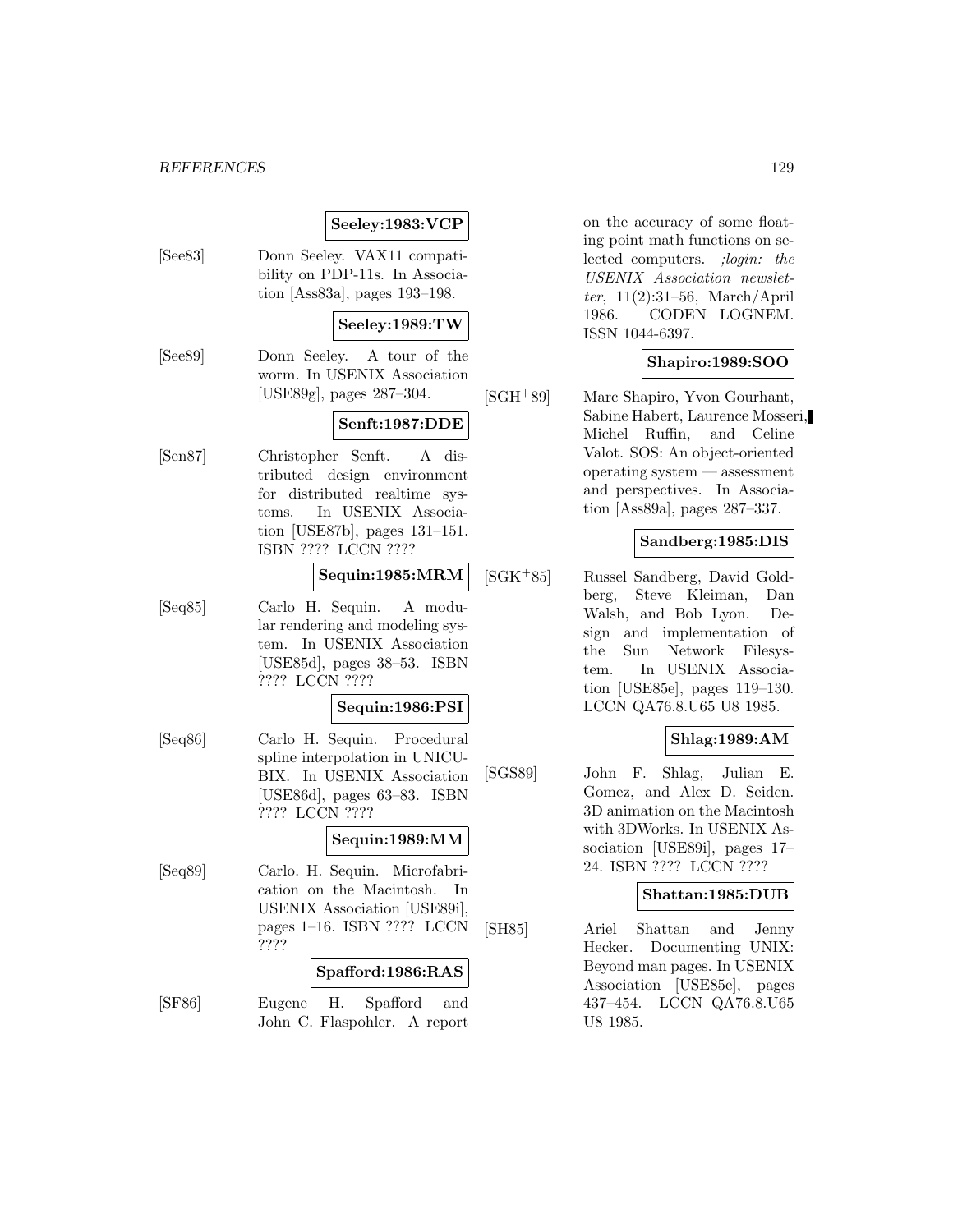# **Snider:1989:MK**

[SH89] Greg Snider and Jim Hays. The Modix kernel. In USENIX Association [USE89g], pages 377– 392.

# **Shantz:1983:GSP**

[Sha83] Michael Shantz. Graphics standards for personal workstations. In Association [Ass83a], pages 257–259.

### **Shapiro:1989:PDO**

[Sha89] Marc Shapiro. Prototyping a distributed objectoriented operating system on Unix. In USENIX Association [USE89d], pages 311–331. ISBN ???? LCCN ????

### **Summers-Horton:1985:SUU**

[SHH85] Karen Summers-Horton and Mark Horton. Status of the USENIX UUCP project. In USENIX Association [USE85c], pages 183–?? Abstract only.

# **Shopiro:1987:ECT**

- [Sho87] Jonathan E. Shopiro. Extending the C++ task system for real-time control. In USENIX Association [USE87a], pages 77–94. ISBN ???? LCCN ???? **Shultz:1989:DEO**
- [Shu89] Roger K. Shultz. A decentralized embedded operating system supporting distributed execution of Ada tasks. In USE-NIX Association [USE89d], pages 391–409. ISBN ???? LCCN ????

# **Sigmon:1987:ASD**

[Sig87] Tim Sigmon. Automatic software distribution. In USENIX Association [USE87d], pages 21–?? ISBN ???? LCCN TK 5105.5 L374 Bar B5-6(1991- 92).B9(1995).

# **Simmons:1988:MLN**

[Sim88] Steve Simmons. Making a large network reliable. In USENIX Association [USE88f], pages 47–?? ISBN ???? LCCN ????

### **Simicich:1989:Y**

[Sim89] Nick Simicich. YABS. In USENIX Association [USE89e], pages 109–121. ISBN ???? LCCN ????

#### **Sinkewicz:1988:SSU**

[Sin88] Ursula Sinkewicz. A strategy for SMP ULTRIX. In Association [Ass88f], pages 203–212.

#### **Skinner:1983:UNS**

[SJ83] Glenn C. Skinner and Bill Jolitz. UNIX on the National Semiconductor NS16032. In Association [Ass83a], pages 291–306.

# **Sauer:1987:RPD**

[SJL<sup>+</sup>87] Charles H. Sauer, Don W. Johnson, Larry K. Loucks, Amal A. Shaheen-Gouda, and Todd A. Smith. RT PC distributed services: File system. ;login: the USENIX Association newsletter,  $12(5):12-22$ .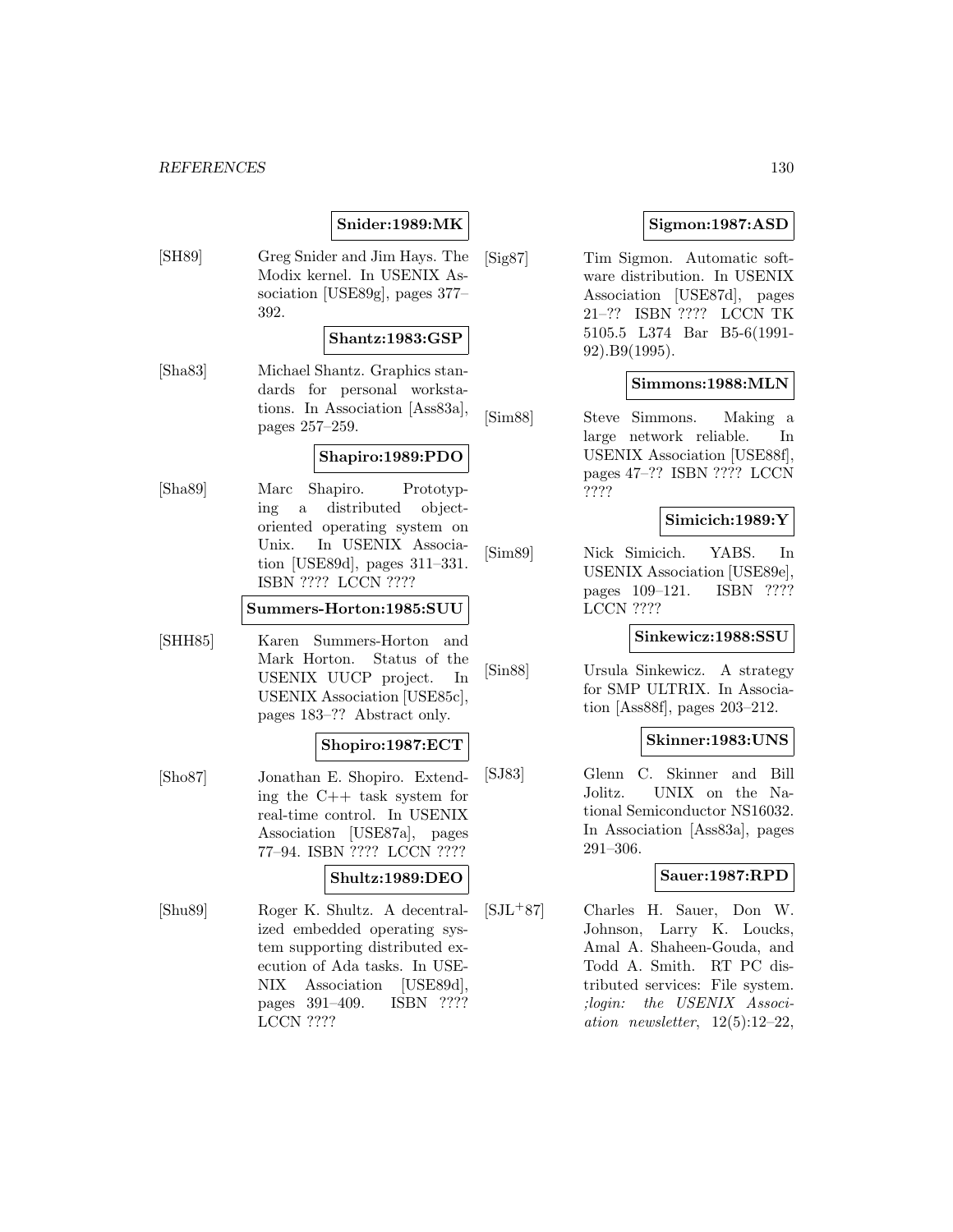September/October 1987. CO-DEN LOGNEM. ISSN 1044- 6397.

# **Skubiszewski:1988:SEU**

[Sku88] Marcin Skubiszewski. Security of Ethernet under UNIX and Internet protocol. EUUG Newsletter, 8(1):2–10, Spring 1988. CODEN EONLE8. ISSN 1011-4211.

# **Schragl:1988:PCB**

[SL88] R. Schragl and D. Lauber. A protocol for the communication between objects. In USENIX Association [USE88e], pages 79–87. ISBN ???? LCCN ????

# **Slezak:1987:MMS**

[Sle87] Tom Slezak. Managing modems and serial ports. In USENIX Association [USE87d], pages 45–?? ISBN ???? LCCN TK 5105.5 L374 Bar B5- 6(1991-92).B9(1995).

# **Scott:1989:IIP**

[SLM89] Michael L. Scott, Thomas J. LeBlanc, and Brian D. Marsh. Implementing issues for the Psyche multiprocessor operating system. In USENIX Association [USE89d], pages 227–236. ISBN ???? LCCN ????

# **Slattery:1984:CDA**

[SM84] T. C. Slattery and William McCool. Circuit design aids — CDA: A printed circuit board manufacturing system. In Software Tools Users Group

[Sof84], pages 280–286. LCCN QA76.8.U65 U83 1984.

# **Smith:1988:ECM**

[SM88a] Jonathan M. Smith and Gerald Q. Maguire, Jr. Effects of copy-on-write memory management on the response time of UNIX fork operations. In Association [Ass88c], pages 255– 278.

# **Smith:1988:ECW**

[SM88b] Jonathan M. Smith and Gerald Q. Maguire, Jr. Effects of copy-on-write memory management on the response time of UNIX fork operations. In Association [Ass88c], pages 255– 278.

# **Spencer:1989:FAA**

[SM89] Jon F. Spencer and Jackie McAlexander. Factors affecting application portability to a B1 level trusted UNIX. In USENIX Association [USE89f], pages 239–255. LCCN QA 76.76 O63 U83 1989.

# **Smith:1983:UWW**

[Smi83] Charles R. Smith. UNIX writer's workbench. In Software Tools Users Group [Sof83], pages 321–?? LCCN QA76.8.U65 U74 1983. Abstract only.

# **Smith:1987:CEN**

[Smi87a] Jeffrey M. Smith. Creating an environment for novice users. In USENIX Association [USE87d], pages 37–?? ISBN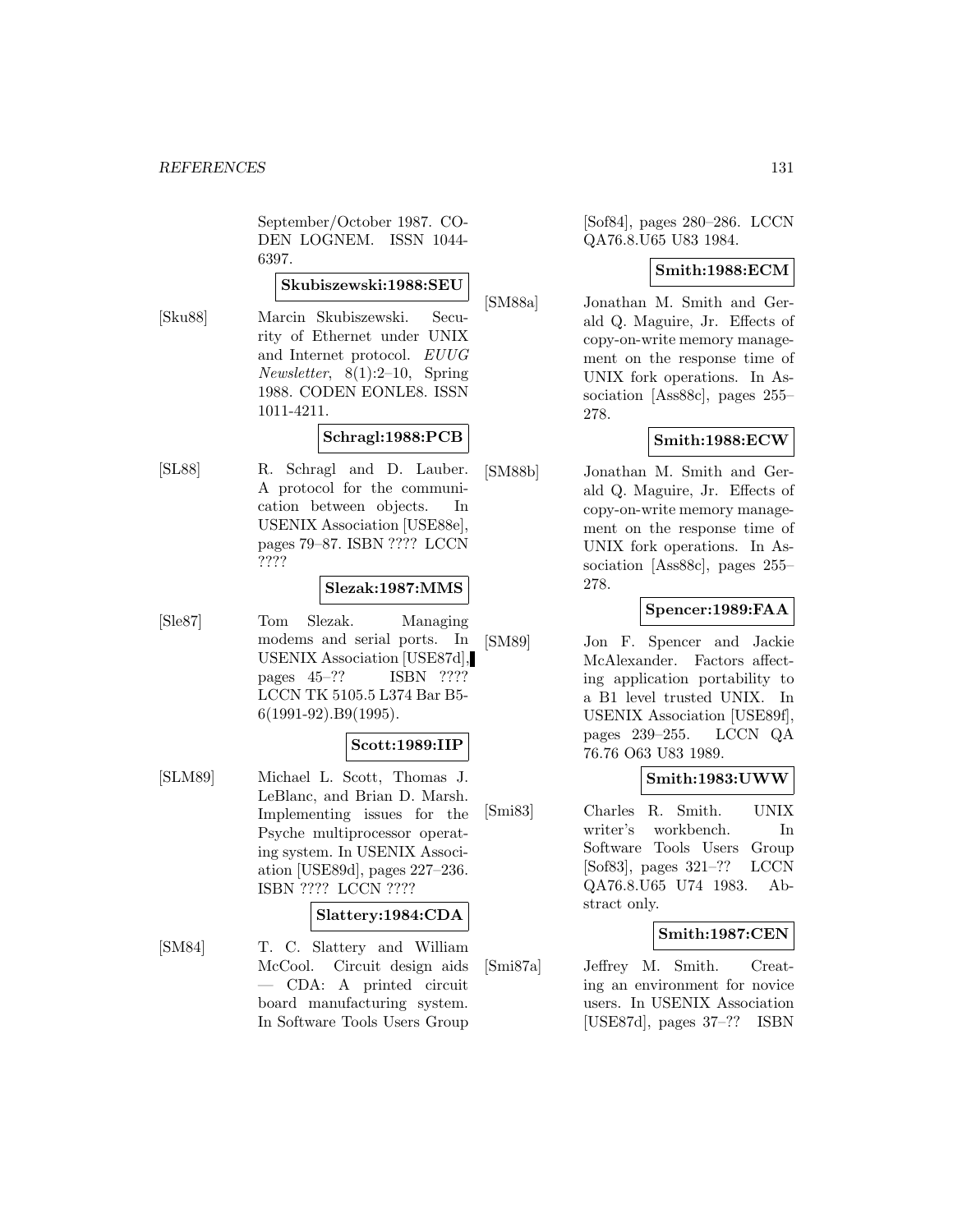???? LCCN TK 5105.5 L374 Bar B5-6(1991-92).B9(1995).

# **Smith:1987:EA**

[Smi87b] Thorn Smith. Excelan administration. In USENIX Association [USE87d], pages 4– ?? ISBN ???? LCCN TK 5105.5 L374 Bar B5-6(1991- 92).B9(1995).

# **Smith:1989:DRA**

[Smi89] Griffith G. Smith, Jr. A distributed resource allocator for UNIX systems. In USENIX Association [USE89f], pages 95– 108. LCCN QA 76.76 O63 U83 1989.

# **Steiner:1988:KAS**

[SNS88] Jennifer G. Steiner, Clifford Neuman, and Jeffrey I. Schiller. Kerberos: An authentication service for open network systems. In USENIX Association [USE88j], pages 191–202. ISBN ???? LCCN ????

# **STUG:1983:PUA**

[Sof83] Software Tools Users Group, editor. Proceedings: USE-NIX Association [and] Software Tools Users Group Summer Conference, Toronto 1983, July 1983, Toronto, Ontario, Canada. USENIX, P.O. Box 7, El Cerrito 94530, CA, USA, 1983. LCCN QA76.8.U65 U74 1983. Sponsored by USENIX Association in cooperation with Software Tools Users Group.

# **STUG:1984:UAS**

[Sof84] Software Tools Users Group, editor. USENIX Association [and] Software Tools Users Group Summer Conference, Salt Lake City 1984: proceedings, June 12–15, 1984, Salt Lake City, Utah, USA. USE-NIX, P.O. Box 7, El Cerrito 94530, CA, USA, 1984. LCCN QA76.8.U65 U83 1984.

# **Somogyi:1988:CFG**

[Som88] Zoltan Somogyi. Cake: a fifth generation version of make. EUUG Newsletter, 8(2):13– 20, Summer 1988. CODEN EONLE8. ISSN 1011-4211.

# **Son:1988:MAD**

[Son88a] Sang H. Son. A messagebased approach to distributed database prototyping. In Association [Ass88e], pages 71–74.

# **Son:1988:MBA**

[Son88b] Sang H. Son. A messagebased approach to distributed database prototyping. In Association [Ass88e], pages 71–74.

# **Spafford:1989:SME**

[Spa89] Eugene H. Spafford. Some musings on ethics and computer break-ins. In USENIX Association [USE89g], pages 305–311.

# **Spence:1987:IDP**

[Spe87] Bruce Spence. Intelligent distributed printing/plotting. In USENIX Association [USE87d], pages 44–?? ISBN ????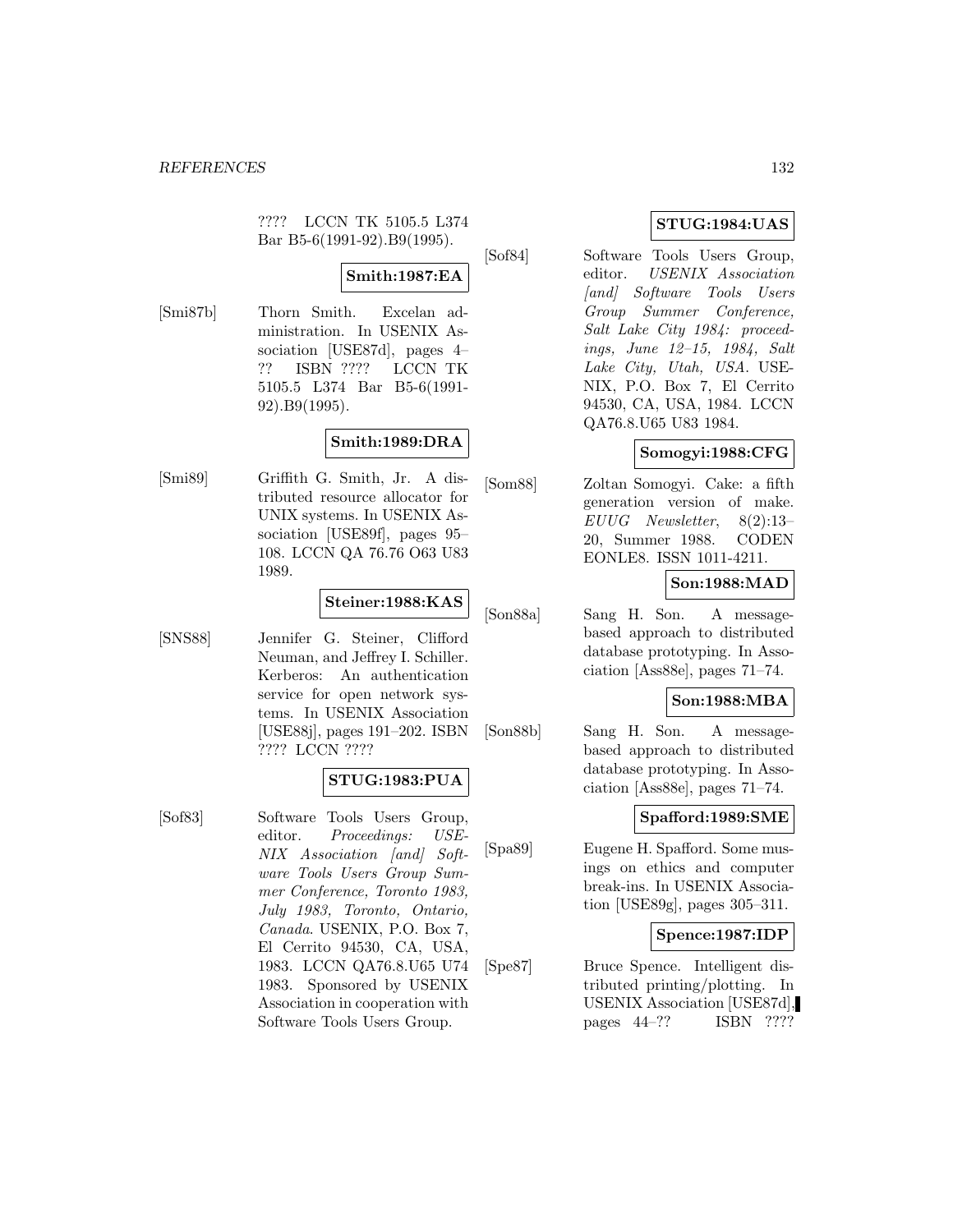LCCN TK 5105.5 L374 Bar B5- 6(1991-92).B9(1995).

# **Spencer:1988:HSC**

[Spe88] Henry Spencer. How to steal code -or- inventing the wheel only once. In USENIX Association [USE88j], pages 335–345. ISBN ???? LCCN ???? URL ftp://ftp.cs.toronto.edu/ doc/programming/steal.ps.

# **Spence:1989:SUF**

[Spe89] Bruce Spence. spy: A Unix file system security monitor. In USENIX Association [USE89e], pages 75–87. ISBN ???? LCCN ????

# **Scheer:1985:UAR**

[SR85a] M. D. Scheer and S. Rajeev. A UNIX-based Ada runtime system. In USENIX Association [USE85c], pages 51–?? Abstract only.

#### **Scheer:1985:UBA**

[SR85b] M. D. Scheer and S. Rajeev. A UNIX-based Ada runtime system. In USENIX [USE85b], pages 51–?? Abstract only.

#### **Scott:1988:GEO**

[SREC88] Roger Scott, Prakash Reddy, Russel Edwards, and David Campbell. GPIO: Extensible objects for electronic design tools. In USENIX Association [USE88k], pages 109–121.

# **Stroustrup:1987:SCC**

[SS87] Bjarne Stroustrup and Jonathan E. Shopiro. A set of  $C_{++}$  classes

for co-routine style programming. In USENIX Association [USE87a], pages 417–439. ISBN ???? LCCN ????

#### **Sanislo:1988:RLS**

[SS88] Jan Sanislo and Mark S. Squillante. An RPC/LWP system for interconnecting heterogeneous systems. In USENIX Association [USE88j], pages 43– 54. ISBN ???? LCCN ????

# **Sumey:1987:GLN**

[SSNU87] Roger A. Sumey, Daniel M. Sunday, David W. Nesbitt, and Kyle M. Upton. A graphics library for Navy Tactical Display Systems. In USENIX Association [USE87c], pages 105–?? ISBN ???? LCCN ???? Abstract only.

# **Shienbrood:1983:UAC**

[SSWW83] Eric R. Shienbrood, Carl A. Soeder, James R. Ward, and Kincade N. Webb. UNIX on Apollo computers (yet another UNIX emulation). In Association [Ass83a], pages 133–142.

# **Smith-Thomas:1989:SML**

[ST89a] Barbara Smith-Thomas. Secure multi-level windowing in a B1 certifiable secure UNIX operating system. In USENIX [USE89c], pages 429–439.

#### **Smith-Thomas:1989:SMW**

[ST89b] Barbara Smith-Thomas. Secure multi-level windowing in a B1 certifiable secure UNIX operating system. In USENIX As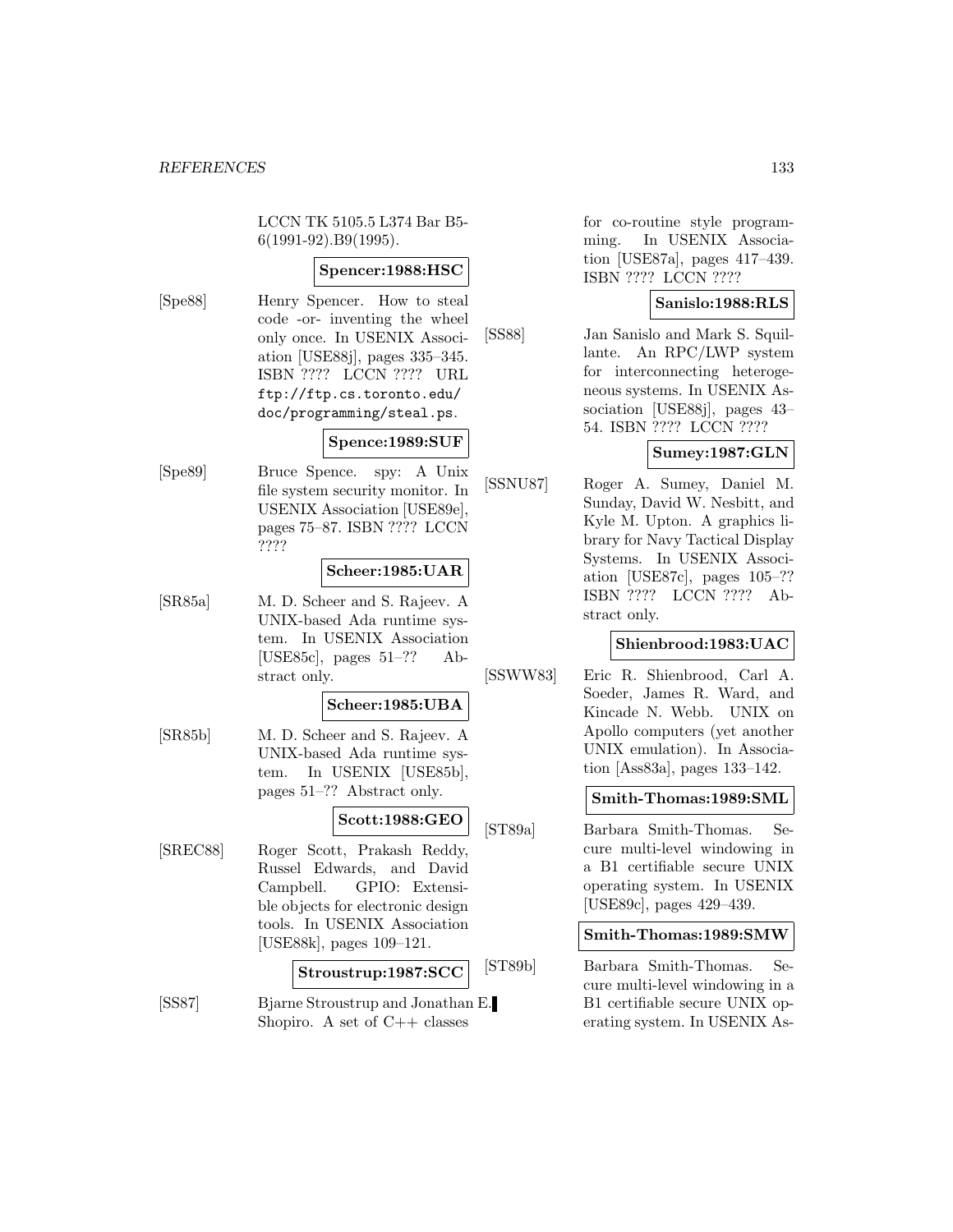sociation [USE89g], pages 429– 439. Describes the architecture of the multi-level version of the AT&T 630 graphics terminal. This terminal was evaluated as part of AT&T System V/MLS, which received a B1 rating.

# **Straathof:1986:USL**

[STA86] Jeffrey H. Straathof, Ashok K. Thareja, and Ashok K. Agrawala. UNIX scheduling for large systems. In USENIX Association [USE86e], pages 111– 139.

# **Stay:1987:DRB**

[Sta87a] Paul Randal Stay. The definition and ray-tracing of B-spline objects in a combinatorial solid geometric modeling system. In USENIX Association [USE87c], pages 81–85. ISBN ???? LCCN ????

# **Stay:1987:DRT**

[Sta87b] Paul Randal Stay. The definition and ray-tracing of B-spline objects in a combinatorial solid geometric modeling system. In USENIX Association [USE87c], pages 81–85. ISBN ???? LCCN ????

# **Straathof:1987:MRP**

[STA87c] Jeffrey H. Straathof, Ashok K. Thareja, and Ashok K. Agrawala. Methodology and results of performance measurements for a new UNIX scheduler. In USENIX Association [USE87g], pages 165–180. LCCN QA 76.76 O63 U84 1987.

Cover title: Conference proceedings. Spine title: Winter 1987 USENIX Association Conference proceedings, Washington, DC.

# **Steffen:1983:CAP**

[Ste83a] J. L. Steffen. Ctrace — A portable debugger for C programs. In Association [Ass83a], pages 187–191.

# **Steffen:1983:CPD**

[Ste83b] J. L. Steffen. Ctrace — A portable debugger for C programs. In USENIX [USE83a], pages 187–191.

# **Steffen:1984:SAC**

[Ste84] Joseph L. Steffen. Software administration over computer networks — the exptools experience. In USENIX Association [USE84c], pages 17–22. ISBN none. LCCN QA76.8.U65 U55 1984.

# **Steffen:1985:IEC**

[Ste85] Joseph L. Steffen. Interactive examination of a C program with Cscope. In USENIX Association [USE85c], pages 170– 175.

# **Sterk:1986:FDS**

[Ste86] Don Sterk. Full duplex support on mainframes. In USENIX Association [USE86e], pages 165– 171.

# **Stewart:1988:NAI**

[Ste88a] C. A. Stewart. Numerical applications interprocess communication protocol: RPCODE: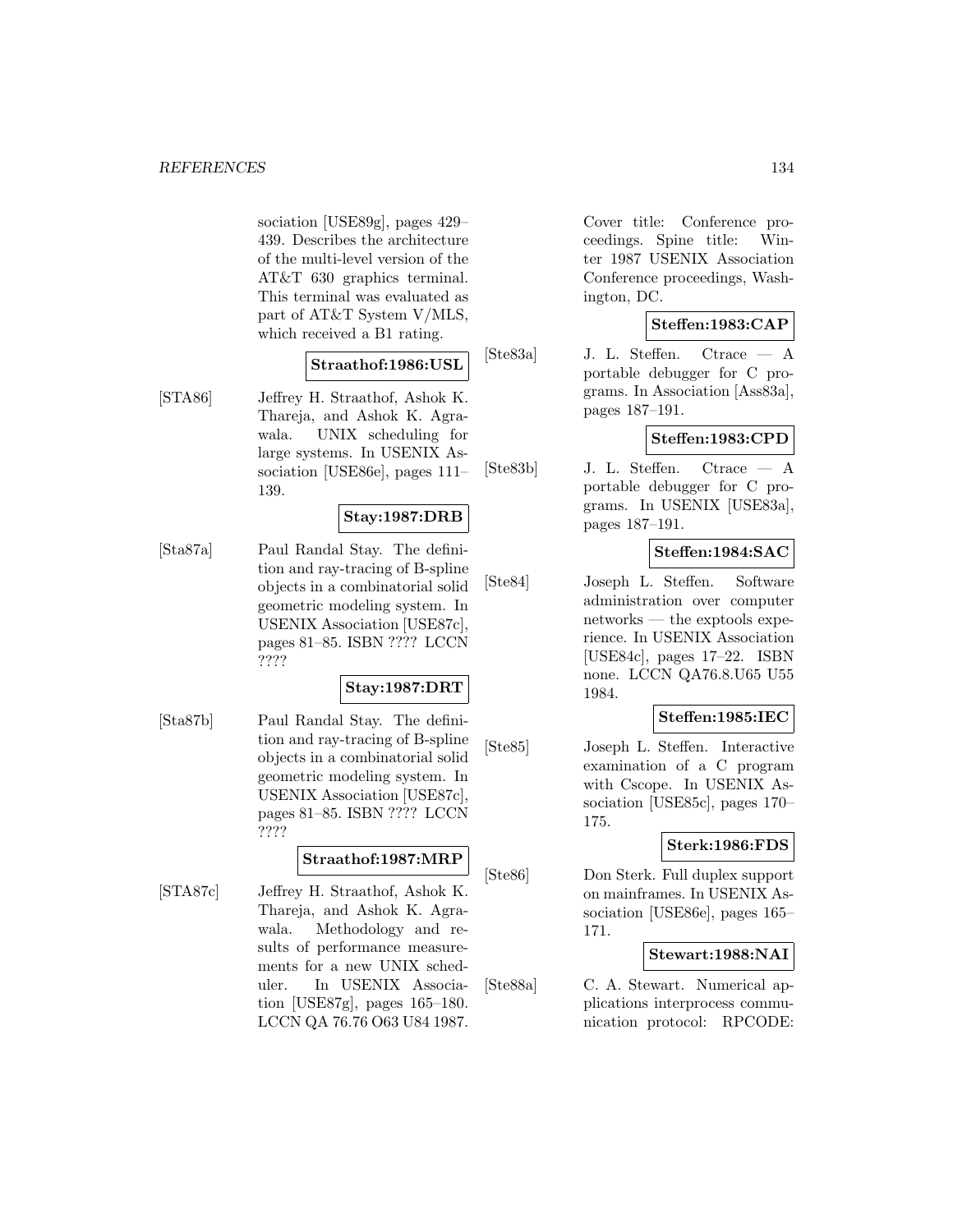RPC server to solve ODEs. In USENIX Association [USE88i], pages 37–42. ISBN ???? LCCN ????

#### **Stewartson:1988:UVB**

[Ste88b] Ian Stewartson. UNIX V.3 and beyond. In USENIX Association [USE88e], pages 161–177. ISBN ???? LCCN ????

# **Stenning:1989:PH**

[Ste89a] Vic Stenning. Project Hygiene. In USENIX Association [USE89j], pages 1–9.

# **Stevens:1989:HDD**

[Ste89b] W. Richard Stevens. Heuristics for disk drive positioning in 4.3BSD. In Association [Ass89c], pages 251–274.

#### **Stitt:1983:RDM**

[Sti83] F. W. Stitt. Research database management software for UNIX-based microcomputers. In Association [Ass83a], pages 201–209.

# **Stokes:1985:UA**

[Sto85] Grant Stokes. University application. In USENIX Association [USE85e], pages 191–193. LCCN QA76.8.U65 U8 1985.

# **Stone:1987:SCH**

[Sto87] Ken Stone. System cloning at HP-SDD. In USENIX Association [USE87d], pages 18– ?? ISBN ???? LCCN TK 5105.5 L374 Bar B5-6(1991- 92).B9(1995).

# **Stokes:1988:PDA**

[Sto88] Ronan Stokes. Prototyping database applications with a hybrid of C++ and 4GL. In USENIX Association [USE88k], pages 41–52.

# **Stroustrup:1985:EFC**

[Str85a] Bjarne Stroustrup. An extensible I/O facility for  $C_{++}$ . In USENIX [USE85a], pages 57– 70.

# **Stroustrup:1985:EOF**

[Str85b] Bjarne Stroustrup. An extensible I/O facility for C++. In USENIX Association [USE85e], pages 57–70. LCCN QA76.8.U65 U8 1985.

#### **Strassman:1987:HB**

[Str87a] Steve Strassman. Hairy brushes. In USENIX Association [USE87c], pages 99–?? ISBN ???? LCCN ???? Abstract only.

# **Stroustrup:1987:EC**

[Str87b] Bjarne Stroustrup. The evolution of  $C++: 1985$  to 1987. In USENIX Association [USE87a], pages 1–21. ISBN ???? LCCN ????

#### **Stroustrup:1987:PDC**

[Str87c] Bjarne Stroustrup. Possible directions for C++. In USENIX Association [USE87a], pages 399–416. ISBN ???? LCCN ????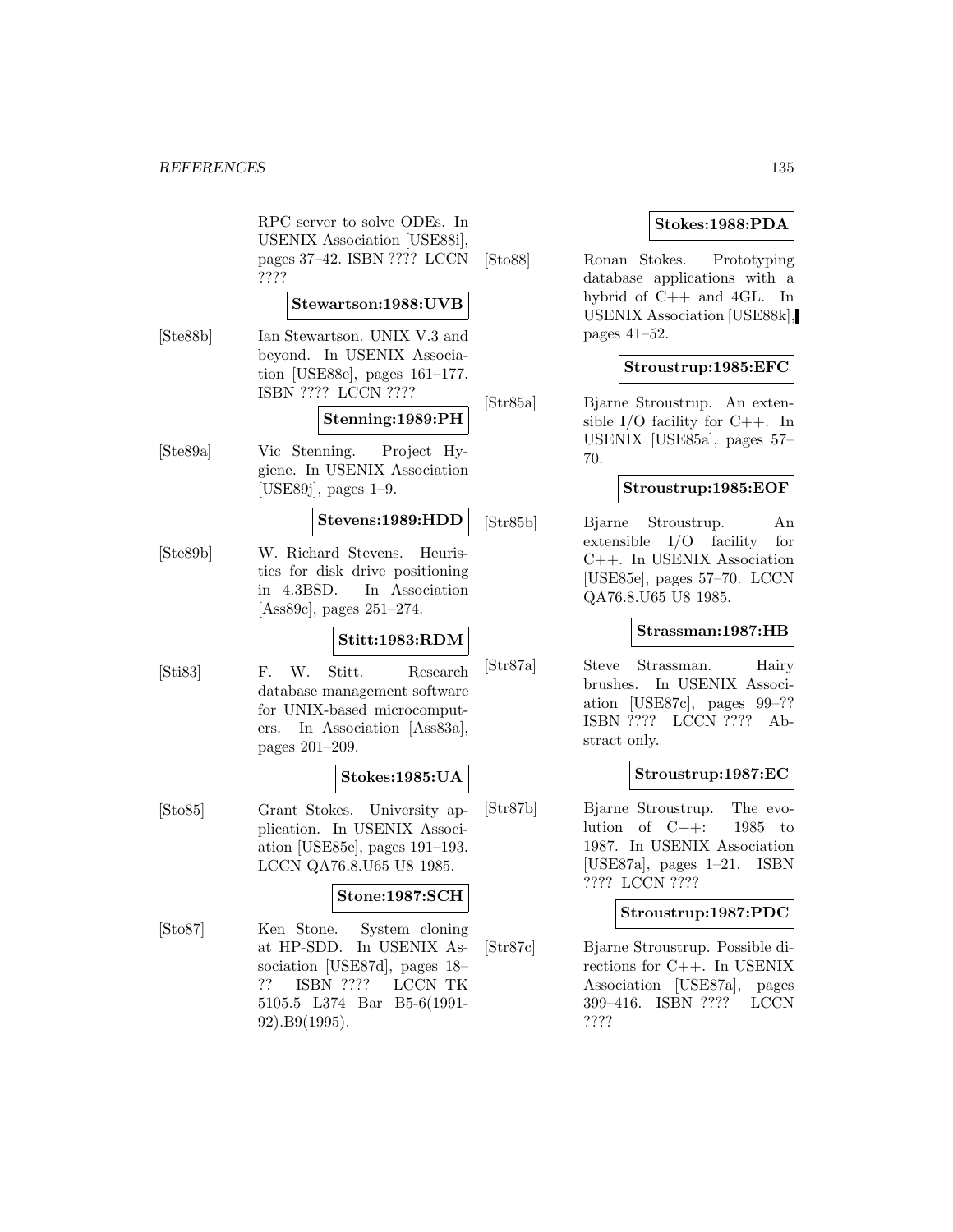# **Stroustrup:1987:WIP**

[Str87d] Bjarne Stroustrup. What is "object-oriented programming"? In USENIX Association [USE87a], pages 159–180. ISBN ???? LCCN ????

#### **Stroustrup:1987:WOO**

[Str87e] Bjarne Stroustrup. What is "object-oriented programming"? In USENIX Association [USE87a], pages 159–180. ISBN ???? LCCN ????

#### **Stroustrup:1988:PTC**

[Str88a] Bjarne Stroustrup. Parameterized types for C++. In USE-NIX Association [USE88k], pages 1–18.

#### **Stroustrup:1988:TLCa**

[Str88b] Bjarne Stroustrup. Type-safe linkage for C++. In USENIX Association [USE88k], pages 193–210.

#### **Stroustrup:1988:TLCb**

[Str88c] Bjarne Stroustrup. Type-safe linkage for C++. In Association [Ass88a], pages 371–403.

# **Stroustrup:1988:TLCc**

[Str88d] Bjarne Stroustrup. Type-safe linkage for C++. In USENIX Association [USE88k], pages 193–210.

#### **Stroustrup:1988:TSLa**

[Str88e] Bjarne Stroustrup. Type-safe linkage for C++. In Association [Ass88a], pages 371–403.

### **Stroustrup:1988:TSLb**

[Str88f] Bjarne Stroustrup. Type-safe linkage for C++. In USENIX [USE88a], pages 193–210.

# **Stroustrup:1989:EC**

[Str89a] Bjarne Stroustrup. The evolution of C++: 1985 to 1989. In Association [Ass89c], pages 191–250.

# **Stroustrup:1989:MIC**

[Str89b] Bjarne Stroustrup. Multiple inheritance for C++. In Association [Ass89a], pages 367–395.

# **Stroustrup:1989:PTC**

[Str89c] Bjarne Stroustrup. Parameterized types for C++. In Association [Ass89d], pages 55–85.

#### **Suzuki:1986:REC**

[STT86a] Tatsuo Suzuki, Hideo Taniguchi, and Hisayasu Takada. A real-time electronic conferencing system based on distributed UNIX. In USENIX Association [USE86c], pages 189–199.

#### **Suzuki:1986:RTE**

[STT86b] Tatsuo Suzuki, Hideo Taniguchi, and Hisayasu Takada. A real-time electronic conferencing system based on distributed UNIX. In USENIX [USE86a], pages 189–199.

#### **Spezzano:1987:NED**

[STV87] Giandomenico Spezzano, Domenico Talia, and Marco Vanneschi. NERECO: An environment for the development of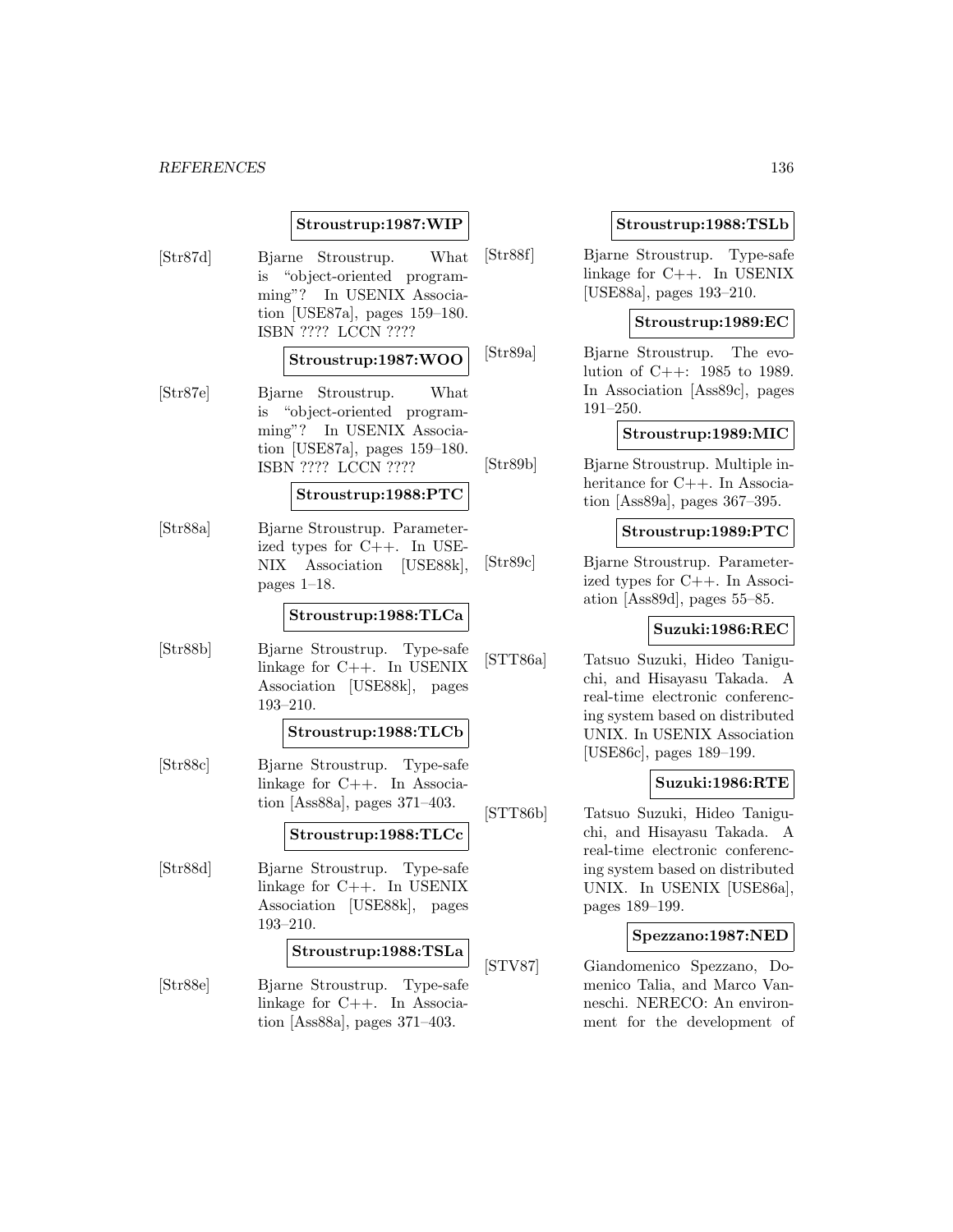distributed software. In USE-NIX Association [USE87b], pages 153–167. ISBN ???? LCCN ????

#### **Sullivan:1987:VCG**

[Sul87] Michael J. Sullivan. Visualization: Computer graphics in the research laboratory. In USENIX Association [USE87c], pages 104–?? ISBN ???? LCCN ???? Abstract only.

# **Sunderam:1988:FTO**

[Sun88] V. S. Sunderam. A fast transaction oriented protocol for distributed applications. In USENIX Association [USE88j], pages 79–87. ISBN ???? LCCN ????

### **Sunderam:1989:ENS**

[Sun89] V. S. Sunderam. An experiment with network shared libraries. In USENIX Association [USE89f], pages 39–49. LCCN QA 76.76 O63 U83 1989.

# **Steffen:1983:ESC**

[SV83] Joseph L. Steffen and Michael T. [SW88] Veach. The edit shell — combining screen editing and the history list. In Software Tools Users Group [Sof83], pages 187–190. LCCN QA76.8.U65 U74 1983. Sponsored by USE-NIX Association in cooperation with Software Tools Users Group.

# **Sventek:1983:PMS**

[Sve83] Joe Sventek. A portable mail system for the software tools virtual operating system. In Association [Ass83b], pages 7– 8. Abstract only.

# **Sanford:1982:DCA**

[SW82] Curtis Sanford and David Walden. Development of a commercial applications system under UNIX. In Usr Group [Usr82], pages 177–?? Abstract only.

# **Shah:1984:DBB**

[SW84a] Bakul Shah and Robert P. Warnock, III. A dynamic badblock forwarding algorithm. In USENIX [USE84a], pages 192– ?? Abstract only.

# **Shah:1984:DBF**

[SW84b] Bakul Shah and Robert P. Warnock, III. A dynamic badblock forwarding algorithm. In Software Tools Users Group [Sof84], pages 192–?? LCCN QA76.8.U65 U83 1984. Abstract only.

# **Schaffer:1988:LII**

Mark A. Schaffer and Geoff Walsh. LOCK/ix: An implementation of UNIX for the LOCK TCB. ;login: the USENIX Association newslet*ter*,  $13(3):11-24$ , May/June 1988. CODEN LOGNEM. ISSN 1044-6397.

# **Swartz:1983:CS**

[Swa83] Robert Swartz. Criteria for standards. In Association [Ass83a], pages 349–?? Abstract only.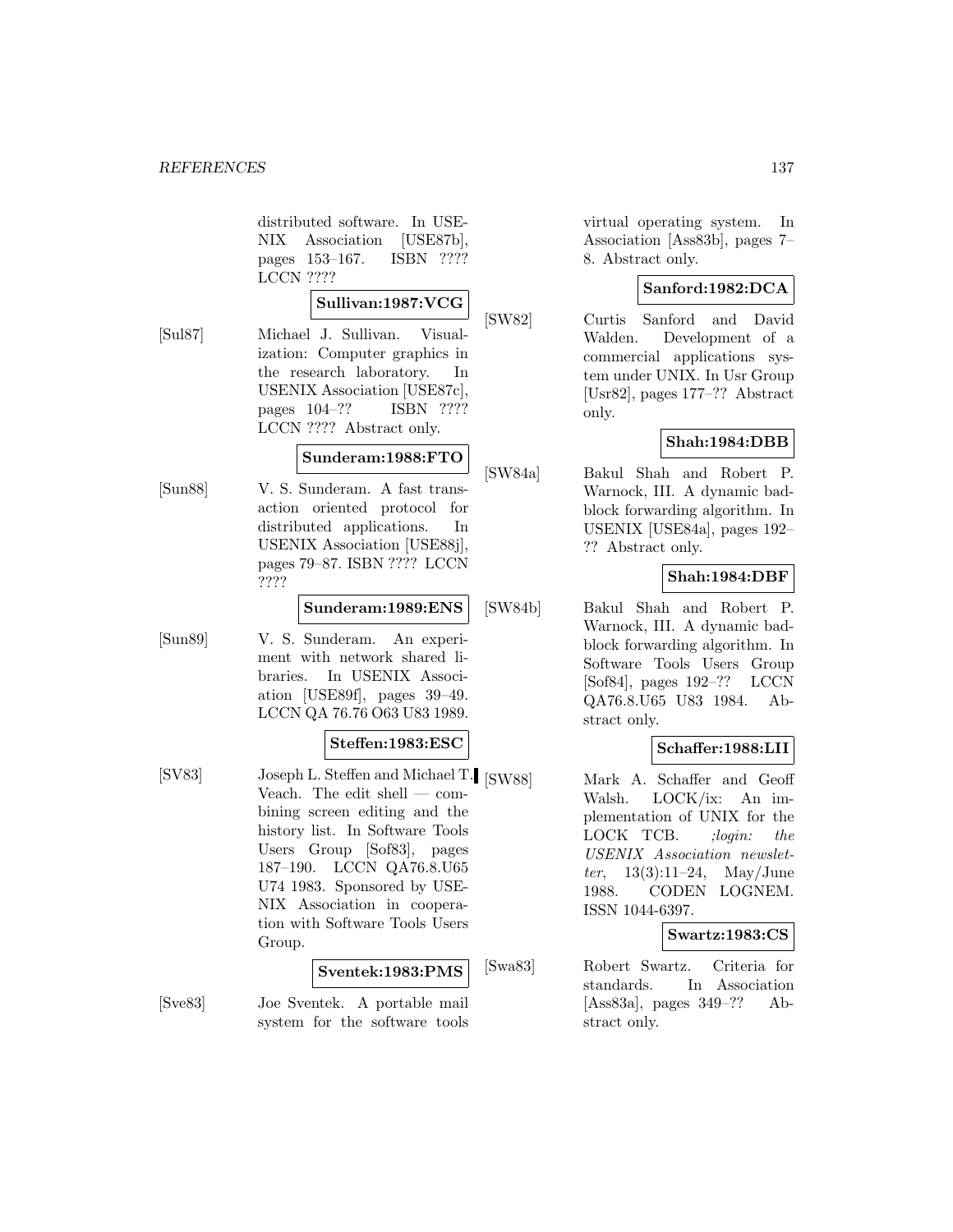# **Toy:1982:RWI**

[TA82] Michael C. Toy and Kenneth C. R. C. Arnold. Rogue: Where it has been, why it was there, and why it shouldn't have been there in the first place. In Usr Group [Usr82], pages 139– ?? Abstract only.

# **Tague:1983:USN**

[Tag83] Berkley A. Tague. The UNIX system: New directions. In Association [Ass83a], pages 109– ?? Abstract only.

# **Talati:1989:DLT**

[Tal89a] Kirit Talati. Distributed online transaction processing on UNIX. In USENIX Association [USE89h], pages 7–12. ISBN ???? LCCN ????

# **Talati:1989:DOT**

[Tal89b] Kirit Talati. Distributed online transaction processing on UNIX. In USENIX Association [USE89h], pages 7–12. ISBN ???? LCCN ????

#### **Tannenbaum:1984:PHU**

[Tan84] Andrew Tannenbaum. Political history of UNIX. In USENIX Association [USE84c], pages 83–88. ISBN none. LCCN QA76.8.U65 U55 1984.

#### **Tannenbaum:1986:R**

[Tan86] Ed Tannenbaum. Recollections. In USENIX Association [USE86d], pages 15–16. ISBN ???? LCCN ????

### **Tanenbaum:1987:MUC**

[Tan87a] Andrew S. Tanenbaum. MINIX: A UNIX clone with source code for the IBM PC. ;login: the USENIX Association newsletter,  $12(2):3-9$ , March/April 1987. CODEN LOGNEM. ISSN 1044-6397.

#### **Tannenbaum:1987:UML**

[Tan87b] Andrew Tannenbaum. The UNIX marketplace in 1987: Life, the UNIverse, and everything. In USENIX Association [USE87f], pages 419–424.

# **Taylor:1986:PIO**

[Tay86] Dave Taylor. Personalizing the impersonal and other tales of communication in the computer age. ; login: the USE-NIX Association newsletter, 11 (6):5–12, November/December 1986. CODEN LOGNEM. ISSN 1044-6397.

# **Taylor:1988:PAR**

[Tay88] Dave Taylor. The postman always rings twice: Electronic mail in a highly distributed environment. In USENIX Association [USE88j], pages 145–153. ISBN ???? LCCN ????

# **Thompson:1988:TLB**

[TBJW88] Michael Y. Thompson, J. M. Barton, T. A. Jermoluk, and J. C. Wagner. Translation lookaside buffer synchronization in a multiprocessor system. In USENIX Association [USE88j], pages 297–302. ISBN ???? LCCN ????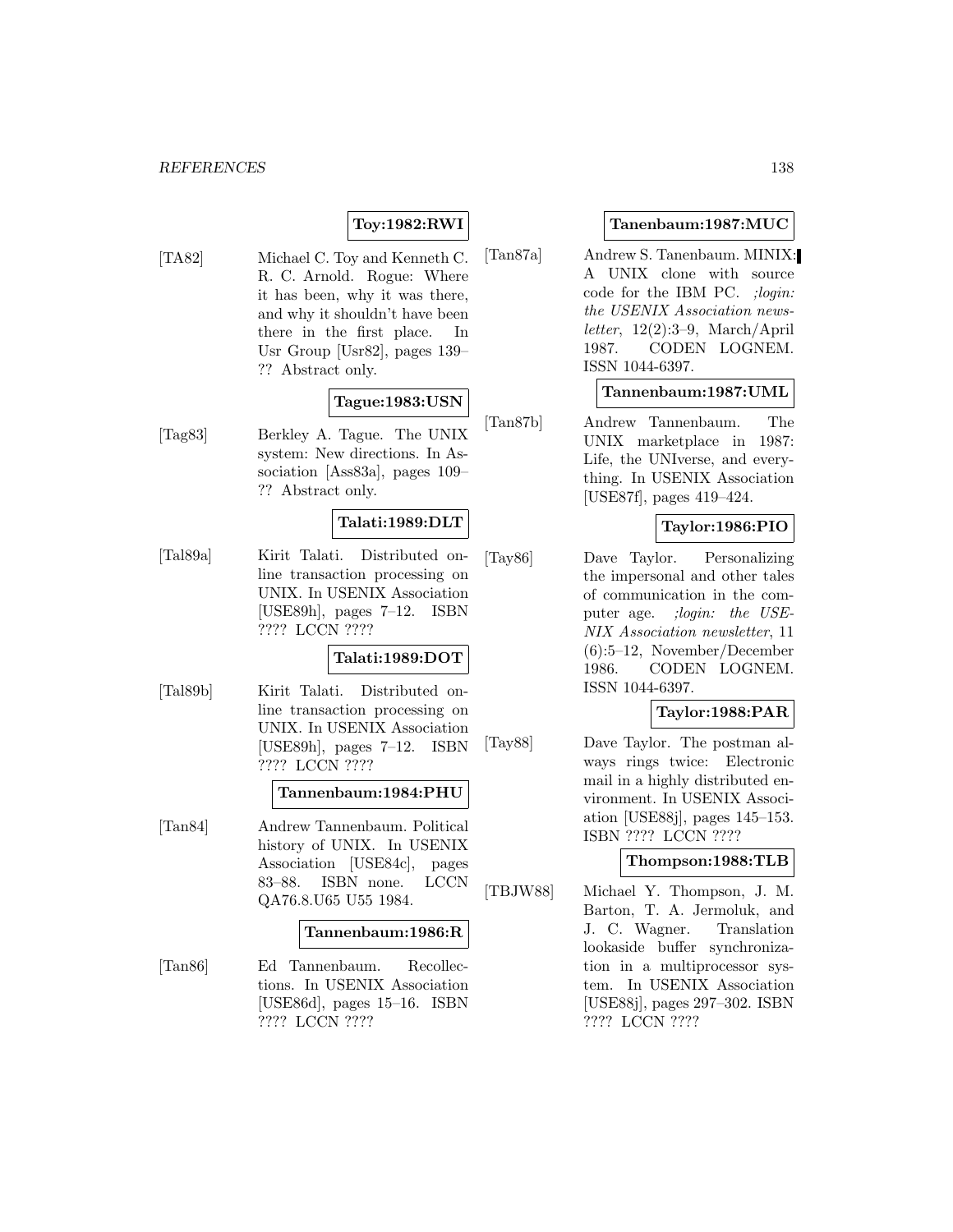# **Tolchin:1987:RWU**

[TBS87] Stephen Tolchin, Eric Bergan, and Marvin Schneider. Real world UNIX DBMS applications: Experiences and observations. In USENIX Association [USE87g], pages 210– 222. LCCN QA 76.76 O63 U84 1987. Cover title: Conference proceedings. Spine title: Winter 1987 USENIX Association Conference proceedings, Washington, DC.

# **Terry:1987:ONL**

- [Ter87] Michael J. C. Terry. An overview of the Native Language System. EUUG Newsletter, 7(2):25–33, 1987. CODEN EONLE8. ISSN 1011-4211. **Test:1982:NWS**
- [Tes82] Jack A. Test. NUnix window system description. In Usr Group [Usr82], pages 45–50.

### **Test:1986:MMC**

[Tes86a] Jack A. Test. Multi-processor management in the Concentrix operating system. In USENIX Association [USE86e], pages 172–182.

#### **Test:1986:MPM**

[Tes86b] Jack A. Test. Multi-processor management in the concentrix operating system. In USENIX [USE86b], pages 172–182.

# **Thomas:1989:PDE**

[TF89a] Spencer W. Thomas and Martin Friedmann.  $PEX - A$  3-D extension to X Windows. In USENIX [USE89c], pages 139– 149.

#### **Thomas:1989:PEX**

[TF89b] Spencer W. Thomas and Martin Friedmann. PEX A 3-D extension to X Windows. In USENIX Association [USE89g], pages 139–149.

#### **Taylor:1986:SNS**

[TG86] Bradley Taylor and David Goldberg. Secure networking in the Sun environment. In USENIX Association [USE86c], pages 28–37.

### **Teixeira:1988:SUG**

[TG88] Thomas J. Teixeira and Robert F. Gurwitz. Stellix: UNIX for a graphics supercomputer. In Association [Ass88f], pages 321– 330.

# **Tsai:1989:TNA**

[TGB<sup>+</sup>89] Chii-Ren Tsai, Virgil D. Gligor, Wilhelm Burger, Mark E. Carson, Pau-Chen Cheng, Janet A. Cugini, Matthew S. Hecht, Shau-Ping Lo, Sohail Malik, and N. Vasudevan. A trusted network architecture for AIX systems. In USENIX Association [USE89g], pages 457–471.

#### **Tanenbaum:1982:SB**

[TH82] Andy Tanenbaum and Teus Hagen. Some benchmarks. EUUG Newsletter, 2(4):29– ??, Winter 1982. CODEN EONLE8. ISSN 1011-4211.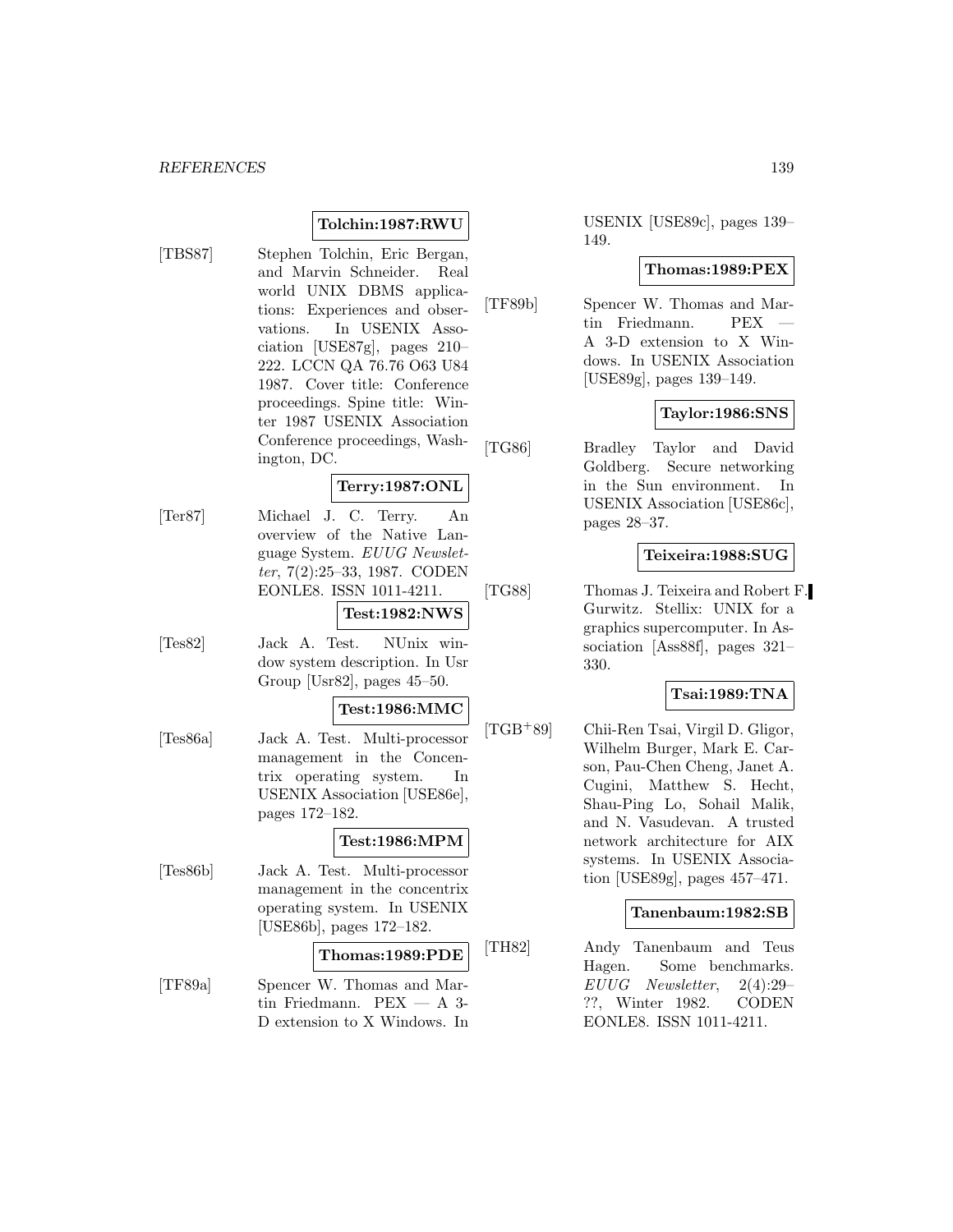### **Tanenbaum:1983:TPMa**

[TH83a] Andrew S. Tanenbaum and Teus Hagen. Two programs, many UNIX systems. EUUG Newsletter, 3(1):12–13, Spring 1983. CODEN EONLE8. ISSN 1011-4211.

# **Tanenbaum:1983:TPMb**

[TH83b] Andrew S. Tanenbaum and Teus Hagen. Two programs, many UNIX systems (reprint). EUUG Newsletter, 3(4):24– 26, Winter 1983. CODEN EONLE8. ISSN 1011-4211.

# **Tillman:1986:NUV**

[TH86] Irwin Tillman and Peter Honeyman. Netnews under VM/ CMS. ;login: the USENIX Association newsletter, 11(4):36– 38, July/August 1986. CODEN LOGNEM. ISSN 1044-6397.

# **Taylor:1987:ASA**

[TH87] Lloyd W. Taylor and John R. Hayes. An automated student account system. In USENIX Association [USE87d], pages 29–?? ISBN ???? LCCN TK 5105.5 L374 Bar B5-6(1991- 92).B9(1995).

# **Thomas:1985:ACA**

[Tho85a] Spencer W. Thomas. The Alpha 1 computer-aided geometric design system in the UNIX environment. ; login: the USE-NIX Association newsletter, 10 (4):54–64, October/November 1985. CODEN LOGNEM. ISSN 1044-6397.

# **Thomas:1985:ACG**

[Tho85b] Spencer W. Thomas. The Alpha 1 computer-aided geometric design system in the UNIX environment. ; login: the USE-NIX Association newsletter, 10 (4):54–64, October/November 1985. CODEN LOGNEM. ISSN 1044-6397.

# **Thomas:1985:LCG**

[Tho85c] Spencer W. Thomas. A low cost graphics workstation. In USENIX Association [USE85d], pages 13–22. ISBN ???? LCCN ????

# **Thomas:1986:STB**

[Tho86] Spencer W. Thomas. Scattered thoughts on B-splines. In USE-NIX Association [USE86d], pages 49–62. ISBN ???? LCCN ????

# **Tiemann:1988:SRP**

[Tie88] Michael D. Tiemann. Solving the RPC problem in GNU C++. In USENIX Association [USE88k], pages 343–361.

# **Tilson:1982:HUL**

[Til82] Michael C. Tilson. How to use lots of memory. In Usr Group [Usr82], pages 107–?? Abstract only.

# **Tilson:1983:TCP**

[Til83] Michael Tilson. A tutorial on C portability. In Association [Ass83a], pages 315–323.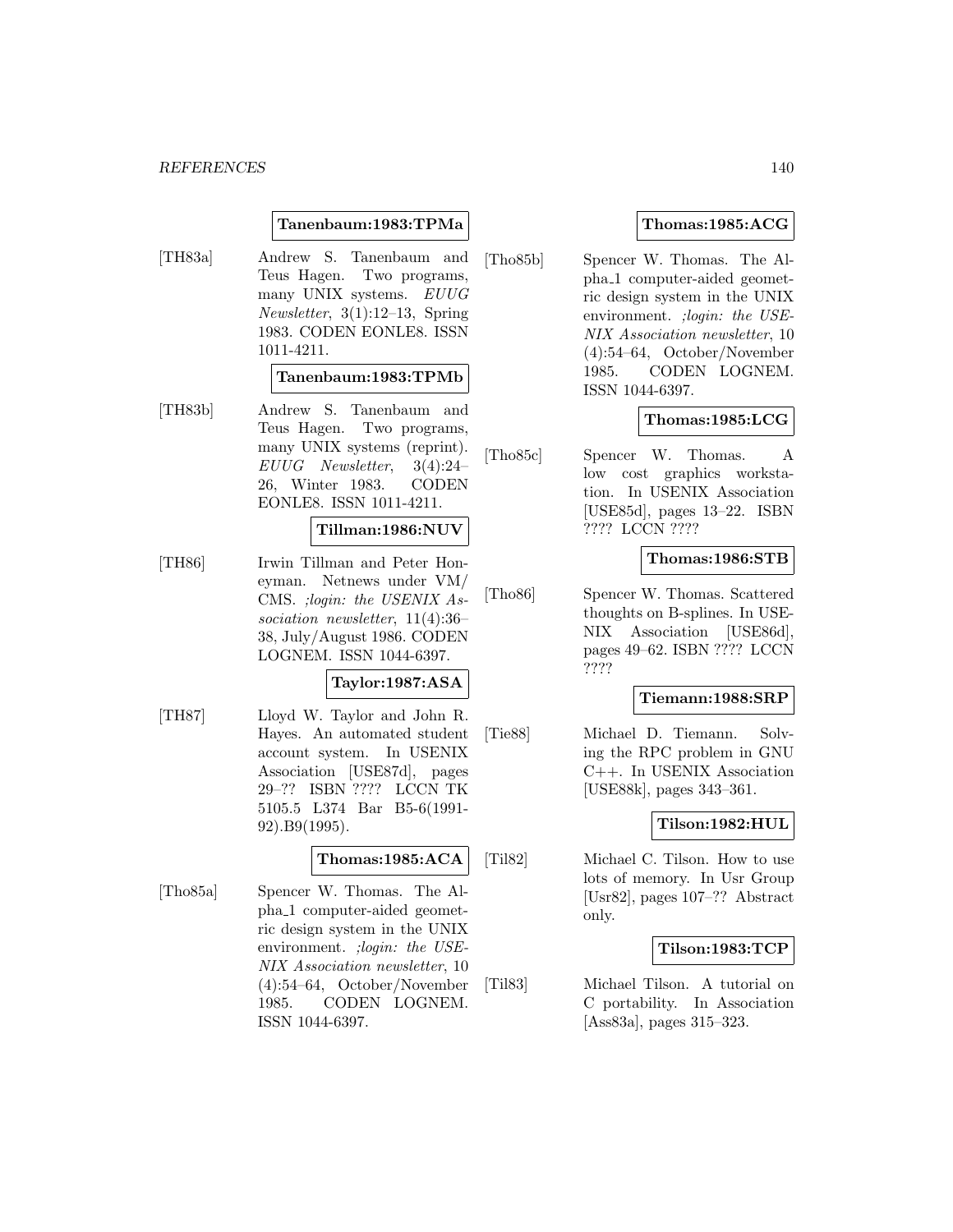# **Tilson:1984:TUS**

[Til84] Michael Tilson. Towards a UNIX standard. In Software Tools Users Group [Sof84], pages 1–10. LCCN QA76.8.U65 U83 1984.

#### **Tilson:1987:UAT**

[Til87a] Michael Tilson. UNIX at the turn of the century. In USENIX Association [USE87f], pages 425–435.

#### **Tilson:1987:UTC**

[Til87b] Michael Tilson. UNIX at the turn of the century. In USENIX Association [USE87f], pages 425–435.

#### **Tilbrook:1988:UTC**

[Til88] David Tilbrook. USENIX Technical Conference, Dallas, TX, 1988, 1988. 1 videocassette  $(1 \text{ hr.} + 51 \text{ min.}).$ 

#### **Tilbrook:1989:UFA**

[Til89] David Tilbrook. Under 10 flags (not always smooth sailing). In USENIX Association [USE89j], pages 137–146.

# **Tims:1985:PRO**

[Tim85] Tracy Tims. A portable reference optimizer for the System V loader. In USENIX Association [USE85e], pages 591–596. LCCN QA76.8.U65 U8 1985.

#### **Tokuda:1988:SBP**

[TK88a] Hideyuki Tokuda and Makoto Kotera. Scheduler 1-2-3: It's better to be predictable than ad

hoc. In Association [Ass88e], pages 1–6.

#### **Tokuda:1988:SIB**

[TK88b] Hideyuki Tokuda and Makoto Kotera. Scheduler 1-2-3: It's better to be predictable than ad hoc. In Association [Ass88e], pages 1–6.

#### **Tanenbaum:1982:DSO**

[TM82] Andrew S. Tanenbaum and Sape J. Mullender. Design and structure of an open distributed operating system. EUUG Newsletter, 2(4):20–21, Winter 1982. CODEN EONLE8. ISSN 1011-4211.

# **Ton:1987:RFD**

[Ton87] Patricia J. Ton. RDBMS features and data integrity issues in an Army Budget Database System. In USENIX Association [USE87g], pages 196– 209. LCCN QA 76.76 O63 U84 1987. Cover title: Conference proceedings. Spine title: Winter 1987 USENIX Association Conference proceedings, Washington, DC.

# **Torcaso:1983:IWV**

[Tor83a] William Torcaso. The IS/1 workbench for VAX/VMS. In Association [Ass83a], pages 199–?? Abstract only.

#### **Torcaso:1983:WVV**

[Tor83b] William Torcaso. The IS/1 workbench for VAX/VMS. In USENIX [USE83a], pages 199– ?? Abstract only.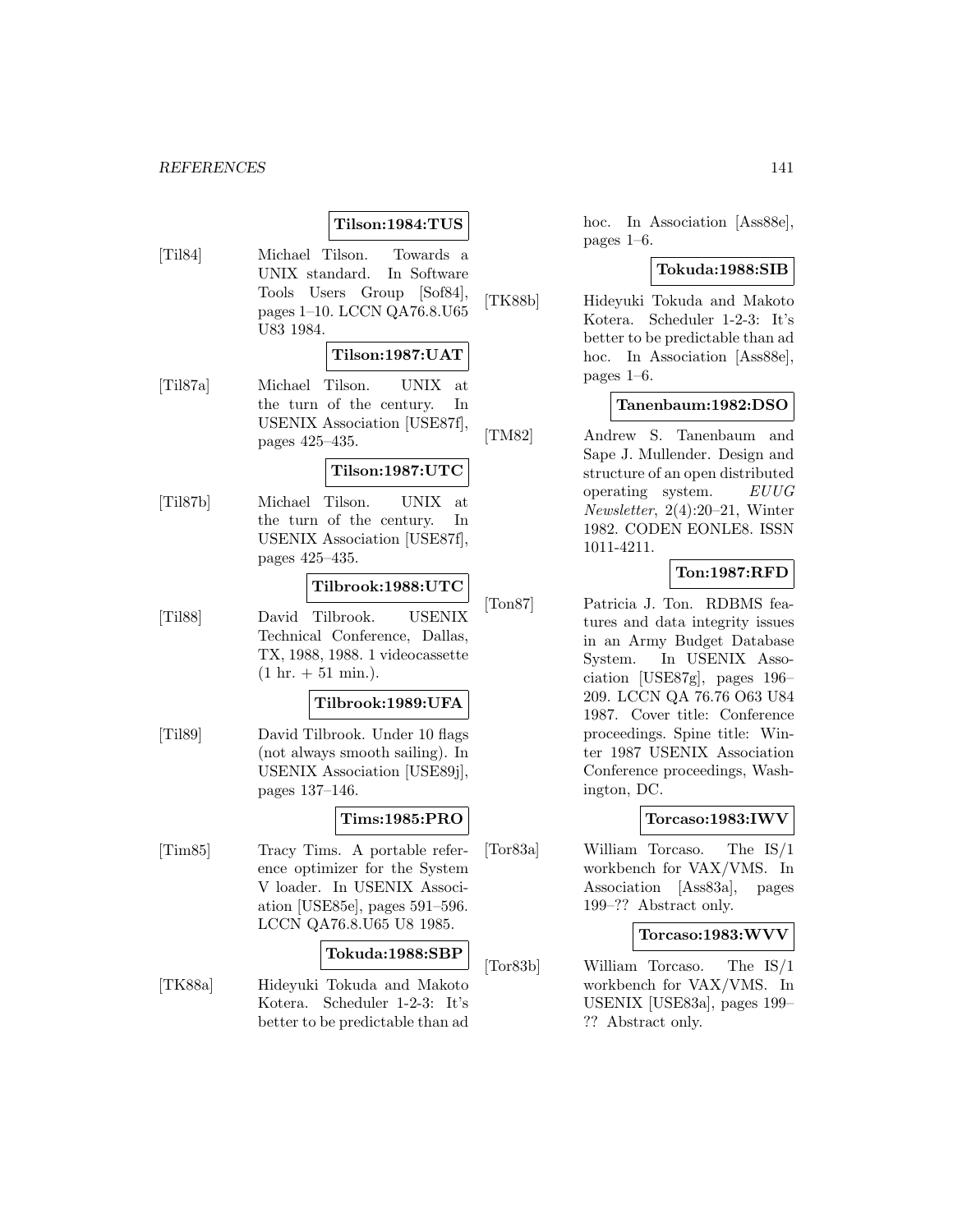# **Tilbrook:1986:TMI**

[TP86] D. M. Tilbrook and P. R. H. Place. Tools for the maintenance and installation of a large software distribution. In USENIX Association [USE86c], pages 223–237.

# **Terry:1984:BIN**

[TPRZ84] Douglas B. Terry, Mark Painter, David W. Riggle, and Songnian Zhou. The Berkeley Internet name domain server. In Software Tools Users Group [Sof84], pages 23–31. LCCN QA76.8.U65 U83 1984.

# **Tichy:1984:TDF**

[TR84] Walter F. Tichy and Zuwang Ruan. Towards a distributed file system. In Software Tools Users Group [Sof84], pages 87– 97. LCCN QA76.8.U65 U83 1984.

#### **Trammell:1985:CBH**

[Tra85] R. D. Trammell. A capability based hierarchic architecture for UNIX window management. In USENIX Association [USE85e], pages 373–379. LCCN QA76.8.U65 U8 1985.

# **Treese:1988:BUW**

[Tre88] G. Winfield Treese. Berkeley UNIX on 1000 workstations: Athena changes to 4.3BSD. In USENIX Association [USE88j], pages 175–182. ISBN ???? LCCN ????

# **Tevanian:1987:MTU**

[TRG<sup>+</sup>87] Avadis Tevanian, Jr., Richard F. Rashid, David B. Golub, David L. Black, Eric Cooper, and Michael W. Young. Mach threads and the Unix kernel: The battle for control. In USENIX Association [USE87f], pages 185–197.

# **Trickey:1987:CVL**

[Tri87] Howard Trickey. C++ versus Lisp: A case study. In USENIX Association [USE87a], pages 440–449. ISBN ???? LCCN ????

# **Tristam:1989:CVW**

[Tri89] David A. Tristam. Controlling virtual words with the panel library. In USENIX Association [USE89i], pages 83–92. ISBN ???? LCCN ????

# **Tevanian:1987:UIS**

[TRY<sup>+</sup>87] Avadis Tevanian, Jr., Richard F. Rashid, Michael W. Young, David B. Golub, Mary R. Thompson, William Bolosky, and Richard Sanzi. A Unix interface for shared memory and memory mapped files under Mach. In USENIX Association [USE87f], pages 53–67.

# **Tilbrook:1987:CUS**

[TS87] David Tilbrook and Zalman Stern. Cleaning up UNIX source or bringing discipline to anarchy. In USENIX Association [USE87b], pages 275–286. ISBN ???? LCCN ????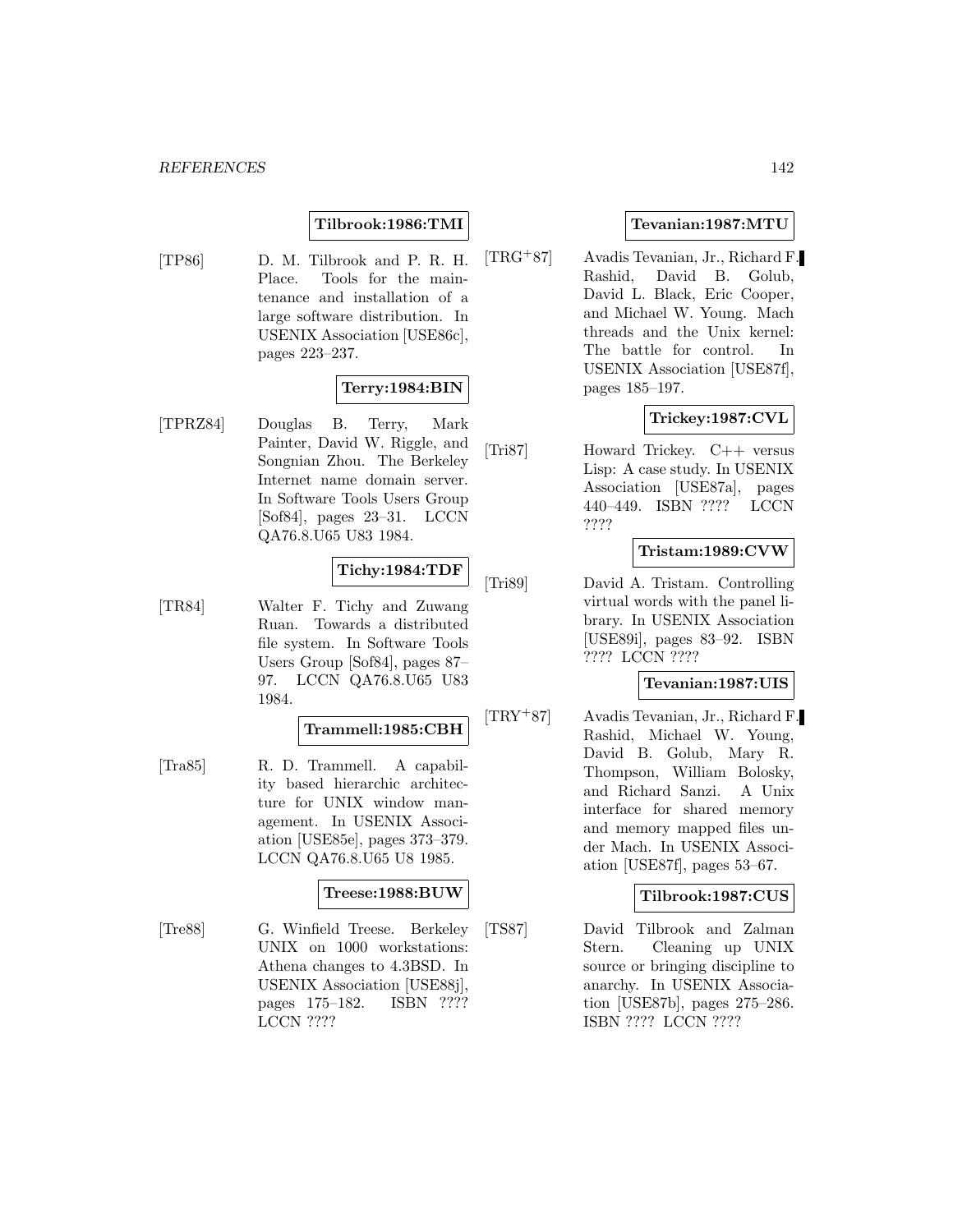# **Tuori:1982:UBT**

[Tuo82] Martin Tuori. A UNIX benchmarking tool with results from the PDP-11/44, VAX 11/780, and Perkin-Elmer 3242. In Usr Group [Usr82], pages 237–246.

# **Tuori:1983:TUS**

[Tuo83] Martin Tuori. Talking to UNIX — some experience with speech input. In Software Tools Users Group [Sof83], pages 179–185. LCCN QA76.8.U65 U74 1983. Sponsored by USENIX Association in cooperation with Software Tools Users Group.

# **Turner:1987:MAF**

[Tur87] David Turner. Miranda an advanced functional programming system running under UNIX. In USENIX Association [USE87f], pages 459–469.

#### **Turner:1988:OM**

[Tur88] David Turner. An overview of Miranda. In USENIX Association [USE88e], pages 59–67. ISBN ???? LCCN ????

# **Tuthill:1982:TAF**

[Tut82] Bill Tuthill. Teaching awk as a first programming language. In Usr Group [Usr82], pages 44–?? Abstract only.

# **Tuthill:1983:DRB**

[Tut83] Bill Tuthill. Development of refer: Bug fixes and enhancements (or (unofficially) "refer madness"). In Association [Ass83a], pages 99–103.

# **Tanenbaum:1983:UTK**

[TvK83] Andrew S. Tanenbaum, Hans van Staveren, and E. G. Keizer. A UNIX tool kit for making portable compilers. In Software Tools Users Group [Sof83], pages 255–261. LCCN QA76.8.U65 U74 1983. Sponsored by USENIX Association in cooperation with Software Tools Users Group.

# **Torek:1984:MWS**

[TW84] Chris Torek and Mark Weiser. The Maryland Window System. In Software Tools Users Group [Sof84], pages 166–172. LCCN QA76.8.U65 U83 1984.

# **Truscott:1986:SUD**

[TWM86a] Tom Truscott, Bob Warren, and Kent Moat. A state-wide UNIX distributed computing system. In USENIX Association [USE86c], pages 499–513.

#### **Truscott:1986:SWU**

[TWM86b] Tom Truscott, Bob Warren, and Kent Moat. A state-wide UNIX distributed computing system. In USENIX [USE86a], pages 499–513.

# **Thomas:1982:CU**

[TY82] Rebecca Thomas and Jean Yates. The commercialization of UNIX. In Usr Group [Usr82], pages 281–282. Abstract only.

### **Association:1988:CSJ**

[UE88] Computing systems: the journal of the USENIX Association, page various, 1988. ISSN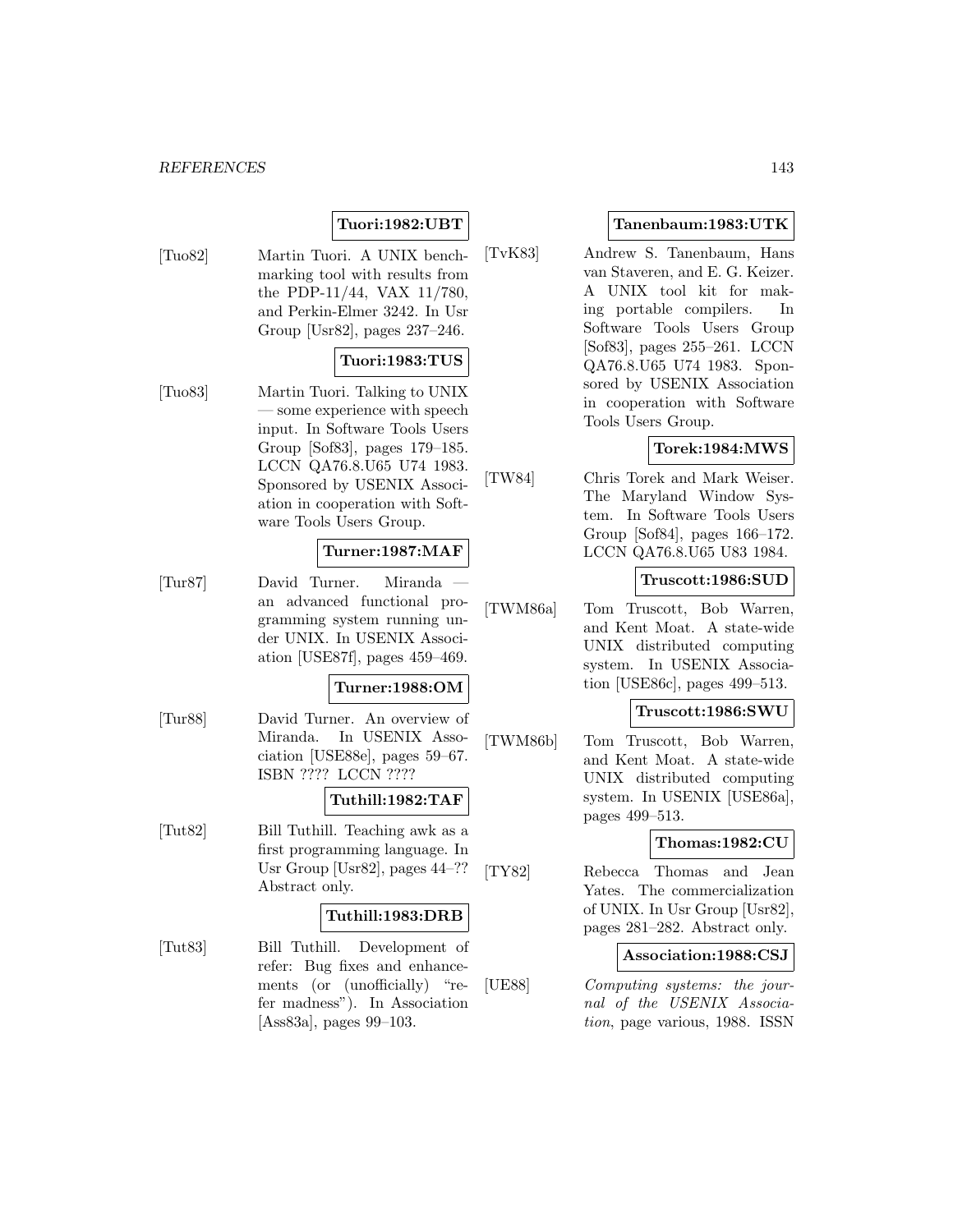0895-6340. University of California Press, Berkeley, CA, USA.

# **Uhler:1987:MWS**

[Uhl87] Stephen A. Uhler. MGR — a window system for UNIX. In USENIX Association [USE87c], pages 106–?? ISBN ???? LCCN ???? Abstract only.

# **Uitti:1987:HAC**

[Uit87a] Stephen Uitti. Hacct — A charge back system. In USE-NIX Association [USE87d], pages 34–?? ISBN ???? LCCN TK 5105.5 L374 Bar B5- 6(1991-92).B9(1995).

### **Uitti:1987:HCB**

[Uit87b] Stephen Uitti. Hacct — A charge back system. In USE-NIX Association [USE87d], pages 34–?? ISBN ???? LCCN TK 5105.5 L374 Bar B5- 6(1991-92).B9(1995).

# **Upshaw:1983:NTV**

[UJ83] Bob Upshaw and Van Jacobson. New tools for the virtual operating system. In Association [Ass83b], pages 9–13.

#### **Upshaw:1982:PVO**

[Ups82] Bob Upshaw. Portability in the Virtual Operating System. In Usr Group [Usr82], pages 303– 312.

# **Uttal:1985:TIU**

[URK85] Judi Uttal, Jeff Rothschild, and Charles Kline. Transparent integration of UNIX and MS-

DOS. In USENIX Association [USE85c], pages 104–116.

#### **USENIX:1982:UCP**

[USE82a] USENIX, editor. USENIX Conference Proceedings, Summer, 1982. Boston, MA. USE-NIX, Berkeley, CA, USA, Summer 1982.

# **USENIX:1982:UST**

[USE82b] USENIX, editor. USE-NIX/Software Tools Conference Proceedings, Summer, 1982. Boston, MA. Software Tools Users Group, Berkeley, CA, USA, Summer 1982.

# **USENIX:1983:UCPa**

[USE83a] USENIX, editor. USENIX Conference Proceedings, Winter, 1983. San Diego, CA. USENIX, Berkeley, CA, USA, Winter 1983.

### **USENIX:1983:USTa**

[USE83b] USENIX, editor. USE-NIX/Software Tools Conference Proceedings, Summer, 1983. Toronto, Ontario. Software Tools Users Group, Berkeley, CA, USA, Summer 1983.

# **USENIX:1984:UCP**

[USE84a] USENIX, editor. USENIX Conference Proceedings, Summer, 1984. Salt Lake City, UT. USENIX, Berkeley, CA, USA, Summer 1984.

# **USENIX:1984:UST**

[USE84b] USENIX, editor. USE-NIX/Software Tools Conference Proceedings, Summer,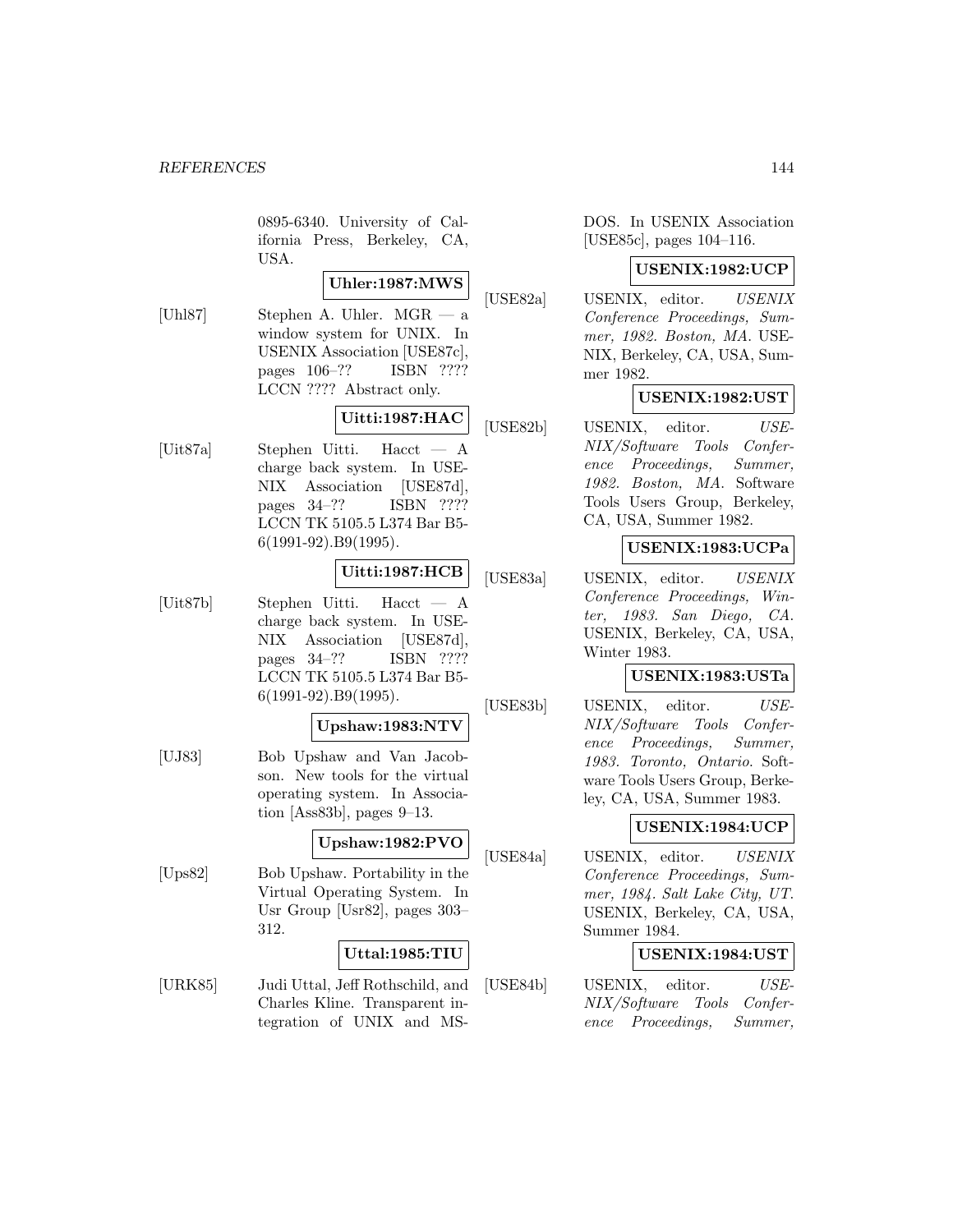1984. Salt Lake City, UT. Software Tools Users Group, Berkeley, CA, USA, Summer 1984.

# **USENIX:1984:UUC**

[USE84c] USENIX Association, editor. USENIX UniForum Conference Proceedings, January 17– 20, 1984. Washington DC, USA. USENIX, Berkeley, CA, USA, January 17–20, 1984. ISBN none. LCCN QA76.8.U65 U55 1984.

## **USENIX:1985:UCPa**

[USE85a] USENIX, editor. USENIX Conference Proceedings, Summer, 1985. Portland, OR. USE-NIX, Berkeley, CA, USA, Summer 1985.

### **USENIX:1985:UCPb**

[USE85b] USENIX, editor. USENIX Conference Proceedings, Winter, 1985. Dallas, TX. USE-NIX, Berkeley, CA, USA, Winter 1985.

# **USENIX:1985:PUA**

[USE85c] USENIX Association, editor. Proceedings: USENIX Association Winter Conference, January 23–25, 1985, Dallas, Texas, USA. USENIX, P.O. Box 7, El Cerrito 94530, CA, USA, 1985.

# **USENIX:1985:SCG**

[USE85d] USENIX Association, editor. Second Computer Graphics Workshop Proceedings, December 12–13, 1985. Monterey, CA. USENIX, Berkeley, CA,

# USA, December 12–13, 1985. ISBN ???? LCCN ????

#### **USENIX:1985:SCP**

[USE85e] USENIX Association, editor. Summer conference proceedings, Portland 1985: June 11– 14, 1985, Portland, Oregon USA. USENIX, P.O. Box 7, El Cerrito 94530, CA, USA, 1985. LCCN QA76.8.U65 U8 1985.

## **USENIX:1986:UCPa**

[USE86a] USENIX, editor. USENIX Conference Proceedings, Summer, 1986. Atlanta, GA. USE-NIX, Berkeley, CA, USA, Summer 1986.

# **USENIX:1986:UCPb**

[USE86b] USENIX, editor. USENIX Conference Proceedings, Winter, 1986. Denver, CO. USE-NIX, Berkeley, CA, USA, Winter 1986.

# **USENIX:1986:SCP**

[USE86c] USENIX Association, editor. Summer conference proceedings, Atlanta 1986: June 9–13, 1986, Atlanta, Georgia, USA. USENIX, P.O. Box 7, El Cerrito 94530, CA, USA, 1986.

## **USENIX:1986:TCG**

[USE86d] USENIX Association, editor. Third Computer Graphics Workshop Proceedings, November 20–21, 1986. Monterey, CA. USENIX, Berkeley, CA, USA, November 20–21, 1986. ISBN ???? LCCN ????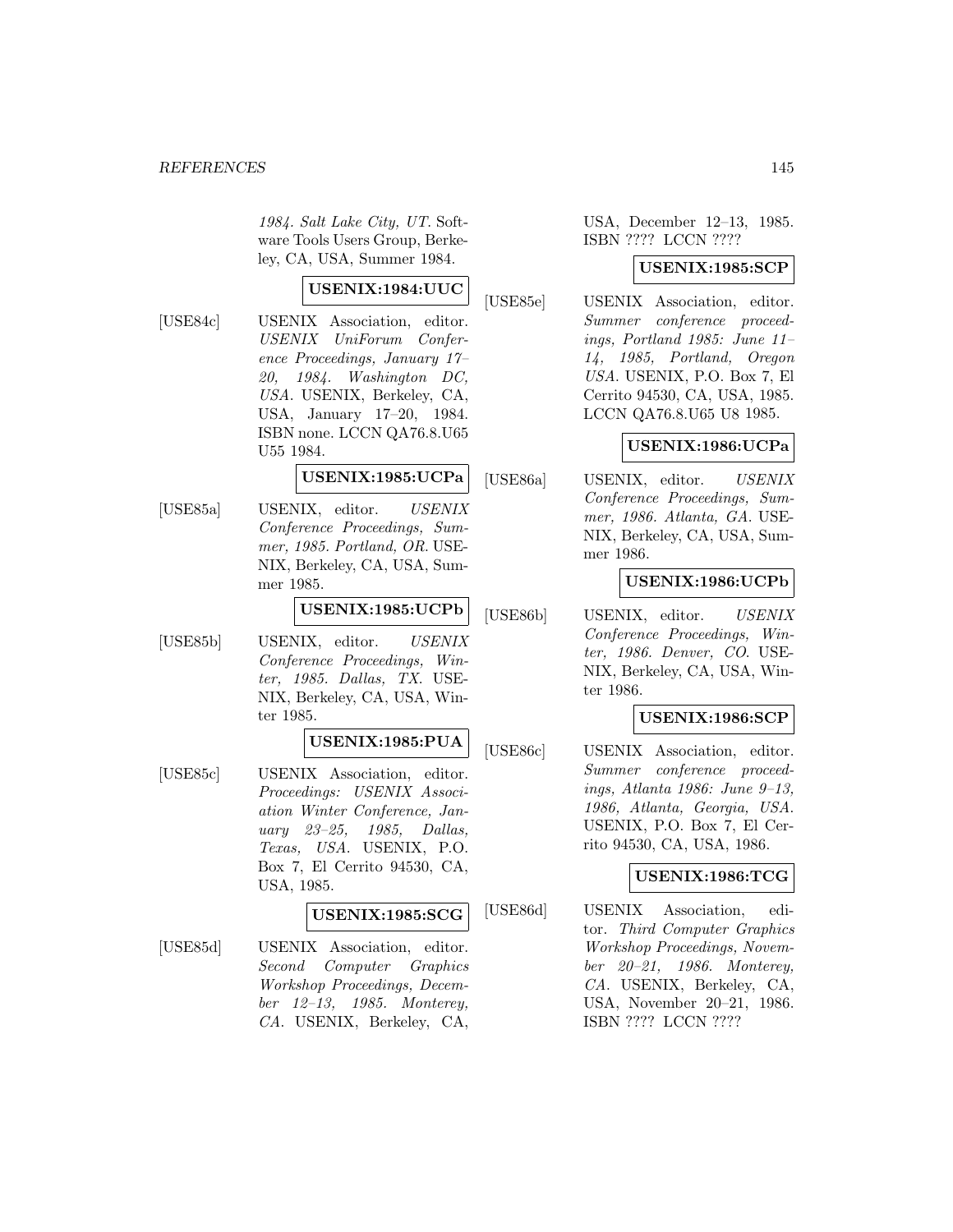# **USENIX:1986:UAW**

[USE86e] USENIX Association, editor. USENIX Association Winter Conference proceedings: January 15–17, 1986, Denver, Colorado USA. USENIX, P.O. Box 7, El Cerrito 94530, CA, USA, 1986.

## **USENIX:1987:CWP**

[USE87a] USENIX Association, editor. C++ Workshop Proceedings, November 9–10, 1987. Santa Fe, NM. USENIX, Berkeley, CA, USA, November 9–10, 1987. ISBN ???? LCCN ????

# **USENIX:1987:ECP**

[USE87b] USENIX Association, editor. EUUG Conference Proceedings, Autumn, 1987. Dublin, Ireland. EUUG, Buntingford, Herts, UK, Autumn 1987. ISBN ???? LCCN ????

#### **USENIX:1987:FCG**

[USE87c] USENIX Association, editor. Fourth Computer Graphics Workshop Proceedings, October 8–9, 1987. Cambridge, MA. USENIX, Berkeley, CA, USA, October 8–9, 1987. ISBN ???? LCCN ????

# **USENIX:1987:LIS**

[USE87d] USENIX Association, editor. Large Installation System Administrators Workshop Proceedings, April 9–10, 1987. Philadelphia, PA. USENIX, Berkeley, CA, USA, April 9–10, 1987. ISBN ???? LCCN TK 5105.5 L374 Bar B5-6(1991- 92).B9(1995).

# **USENIX:1987:P**

[USE87e] USENIX Association, editor. Proceedings. USENIX, Berkeley, CA, USA, 1987. LCCN T 385 C67 1987. Cover title: USENIX.

## **USENIX:1987:PSU**

[USE87f] USENIX Association, editor. Proceedings of the Summer 1987 USENIX Conference: June 8–12, 1987, Phoenix, Arizona, USA. USENIX, Berkeley, CA, USA, 1987.

# **USENIX:1987:UAW**

[USE87g] USENIX Association, editor. USENIX Association Winter Conference proceedings, Washington, DC, 1987: January 21–23, 1987, Washington, District of Columbia, USA. USE-NIX, P.O. Box 7, El Cerrito 94530, CA, USA, 1987. LCCN QA 76.76 O63 U84 1987. Cover title: Conference proceedings. Spine title: Winter 1987 USENIX Association Conference proceedings, Washington, DC.

## **USENIX:1988:CCP**

[USE88a] USENIX, editor.  $C++$  Conference Proceedings, October 17– 21, 1988. Denver, CO. USE-NIX, Berkeley, CA, USA, October 17–21, 1988.

# **USENIX:1988:USWa**

[USE88b] USENIX, editor. UNIX Security Workshop Proceedings, August 29–30, 1988. Portland,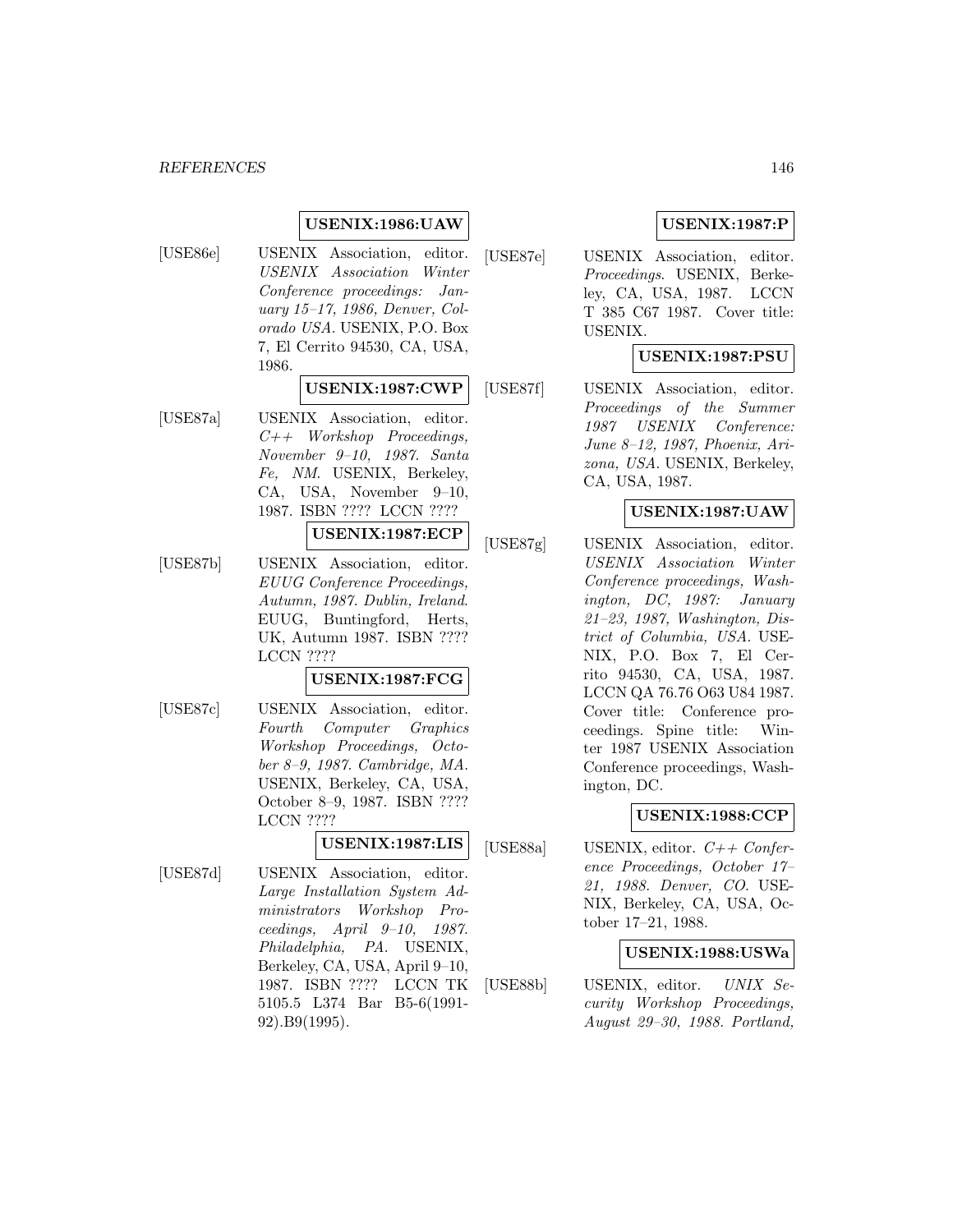OR. USENIX, Berkeley, CA, USA, August 29–30, 1988.

#### **USENIX:1988:AIU**

[USE88c] USENIX Association, editor. Abstracts of IEEE and USE-NIX of the Fifth Workshop on Real-Time Software and Operating Systems. USENIX, Berkeley, CA, USA, 1988.

# **USENIX:1988:APS**

[USE88d] USENIX Association, editor. The Andrew Project selected papers from the USENIX technical conference Winter 1988. Information Technology Center, Carnegie Mellon University, Pittsburgh, PA, USA, 1988.

# **USENIX:1988:ECP**

[USE88e] USENIX Association, editor. EUUG Conference Proceedings, Spring, 1988. London, England. EUUG, Buntingford, Herts, UK, Spring 1988. ISBN ???? LCCN ????

#### **USENIX:1988:LIS**

[USE88f] USENIX Association, editor. Large Installation Systems Administration Workshop Proceedings, November 17–18, 1988. Monterey, CA. USENIX, Berkeley, CA, USA, November 17–18, 1988. ISBN ???? LCCN ????

#### **USENIX:1988:PFU**

[USE88g] USENIX Association, editor. Proceedings of the (First) USE-NIX Security Workshop, August 29–30, 1988, Portland,

OR, USA. USENIX, Berkeley, CA, USA, 1988. LCCN QA76.8.U65 U55 1988(1)-  $1990(2)$  / /.

## **USENIX:1988:PSU**

[USE88h] USENIX Association, editor. Proceedings of the Summer 1988 USENIX Conference: June 20–24, 1988, San Francisco, California, USA. USE-NIX, Berkeley, CA, USA, 1988.

# **USENIX:1988:USWb**

[USE88i] USENIX Association, editor. UNIX and Supercomputers Workshop Proceedings, September 26–27, 1988. Pittsburgh, PA. USENIX, Berkeley, CA, USA, September 26–27, 1988. ISBN ???? LCCN ????

# **USENIX:1988:UCPb**

[USE88] USENIX Association, editor. USENIX Conference Proceedings (Dallas, TX, USA). USE-NIX, Berkeley, CA, USA, Winter 1988. ISBN ???? LCCN ????

## **USENIX:1988:UPC**

[USE88k] USENIX Association, editor. USENIX proceedings: C++ Conference, Denver, CO, October 17–21, 1988. USENIX, Berkeley, CA, USA, 1988.

#### **USENIX:1989:SMW**

[USE89a] USENIX, editor. Software Management Workshop Proceedings, April 3–4, 1989. New Orleans, LA. USENIX, Berkeley, CA, USA, April 3–4, 1989.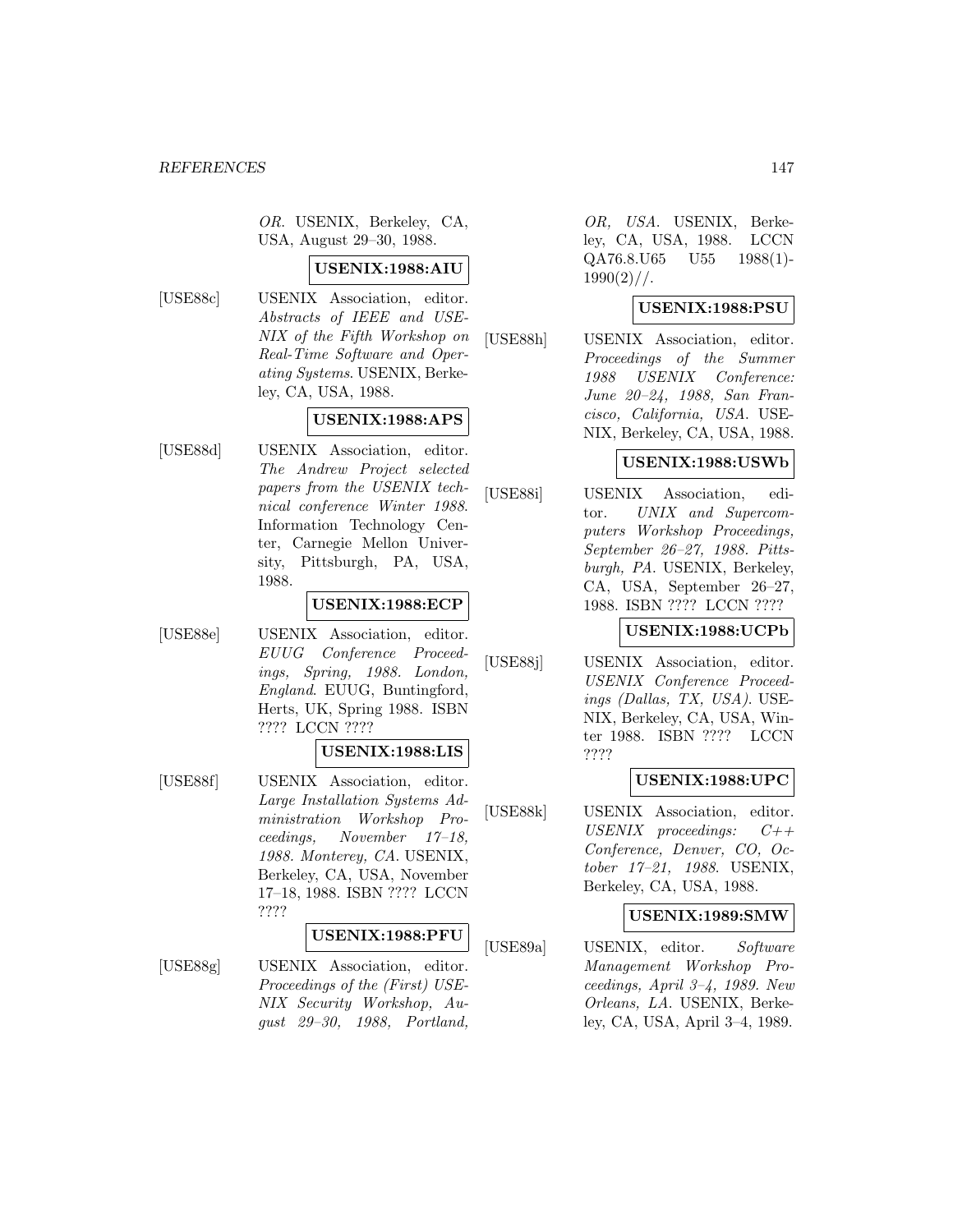## **USENIX:1989:UCPb**

[USE89b] USENIX, editor. USENIX Conference Proceedings, Summer, 1989. Baltimore, MD. USENIX, Berkeley, CA, USA, Summer 1989.

## **USENIX:1989:UCPa**

[USE89c] USENIX, editor. USENIX Conference Proceedings, Winter, 1989. San Diego, CA. USENIX, Berkeley, CA, USA, Winter 1989.

#### **USENIX:1989:DMS**

[USE89d] USENIX Association, editor. Distributed and Multiprocessor Systems Workshop Proceedings, October 5–6, 1989. Fort Lauderdale, FL. USENIX, Berkeley, CA, USA, October 5– 6, 1989. ISBN ???? LCCN ????

# **USENIX:1989:LIS**

[USE89e] USENIX Association, editor. Large Installation Systems Administration III Workshop Proceedings, September 7–8, 1989. Austin, TX. USENIX, Berkeley, CA, USA, September 7–8, 1989. ISBN ???? LCCN ????

#### **USENIX:1989:PSU**

[USE89f] USENIX Association, editor. Proceedings of the Summer 1989 USENIX Conference: June 12 — June 16, 1989, Baltimore, Maryland USA. USE-NIX, Berkeley, CA, USA, 1989. LCCN QA 76.76 O63 U83 1989.

# **USENIX:1989:PWU**

[USE89g] USENIX Association, editor. Proceedings of the Winter 1989 USENIX Conference: January 30–February 3, 1989, San Diego, California, USA. USE-NIX, Berkeley, CA, USA, 1989.

## **USENIX:1989:UTP**

[USE89h] USENIX Association, editor. UNIX Transaction Processing Workshop Proceedings, May 1– 2, 1989. Pittsburgh, PA. USE-NIX, Berkeley, CA, USA, May 1–2, 1989. ISBN ???? LCCN ????

## **USENIX:1989:UFC**

[USE89i] USENIX Association, editor. USENIX Fifth Computer Graphics workshop, November 16–17, 1989. Monterey, CA. USENIX, Berkeley, CA, USA, November 16–17, 1989. ISBN ???? LCCN ????

## **USENIX:1989:UWP**

[USE89j] USENIX Association, editor. USENIX workshop proceedings: software management, April 3–4, 1989, New Orleans, Louisiana. USENIX, Berkeley, CA, USA, 1989.

#### **USENIX:1989:WP**

[USE89k] USENIX Association, editor. Workshop on Experiences with Building Distributed and Multiprocessor Systems (WEB-DMS). USENIX, Berkeley, CA, USA, 1989.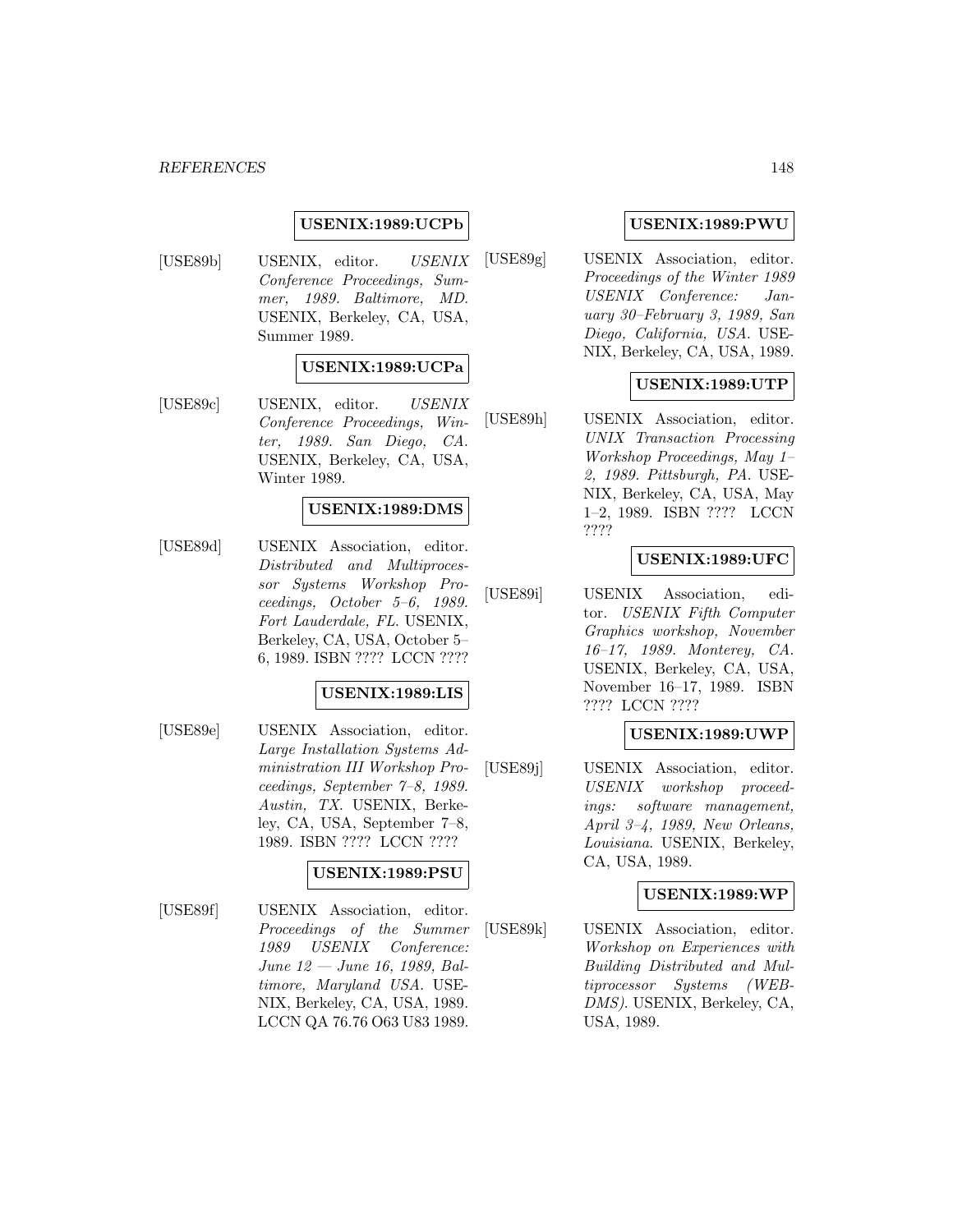# **Upshaw:1983:WCI**

[USJ83] Bob Upshaw, Joe Sventek, and Van Jacobson. West Coast Implementors Group proposed standards. In Association [Ass83b], pages 15–16. Abstract only.

# **USENIX:1982:UAS**

[Usr82] Usr Group, editor. /usr/ group, USENIX Association, Software Tools Users Group Joint Conference Proceedings: Boston, July 1982. USENIX, Berkeley, CA, USA, 1982.

# **Ullman:1984:BTB**

[UTC84] Ellen Ullman, Page Thompson, and Jerry Carlin. Building tunnels and bridges: Constructing a commercial application under UNIX. In USENIX Association [USE84c], pages 259–284. ISBN none. LCCN QA76.8.U65 U55 1984.

# **Veer:1986:UEO**

[van86] Gerrit C. van der Veer. UNIX and the electronic office cognitive ergonomic reflections. EUUG Newsletter, 6(3):41– 49, Winter 1986. CODEN EONLE8. ISSN 1011-4211.

#### **VanBaak:1987:VDN**

[Van87] Thomas Van Baak. Virtual disks: A new approach to disk configuration. In USENIX Association [USE87g], pages 145– 146. LCCN QA 76.76 O63 U84 1987. Abstract only.

# **VanCleef:1988:SAM**

[Van88] Robert E. Van Cleef. System administration and maintenance of fully configured workstations. In USENIX Association [USE88f], pages 79– 81. ISBN ???? LCCN ????

# **Vasilatos:1987:ADA**

[Vas87a] Alix Vasilatos. Automated dumping at Project Athena. In USENIX Association [USE87d], pages 7–?? ISBN ???? LCCN TK 5105.5 L374 Bar B5- 6(1991-92).B9(1995).

#### **Vasilatos:1987:ADP**

[Vas87b] Alix Vasilatos. Automated dumping at project Athena. In USENIX Association [USE87d], pages 7–?? ISBN ???? LCCN TK 5105.5 L374 Bar B5- 6(1991-92).B9(1995).

### **Verbaeten:1983:PU**

[VB83] P. Verbaeten and Y. Berbers. Porting UNIX. In Association [Ass83a], pages 285–289.

# **Huu:1987:ESD**

[vH87] Le van Huu. An environment for SGML document preparation. In USENIX Association [USE87f], pages 43–52.

#### **Vlissides:1988:AOD**

[VL88a] John M. Vlissides and Mark A. Linton. Applying objectoriented design to structured graphics. In USENIX Association [USE88k], pages 81–94.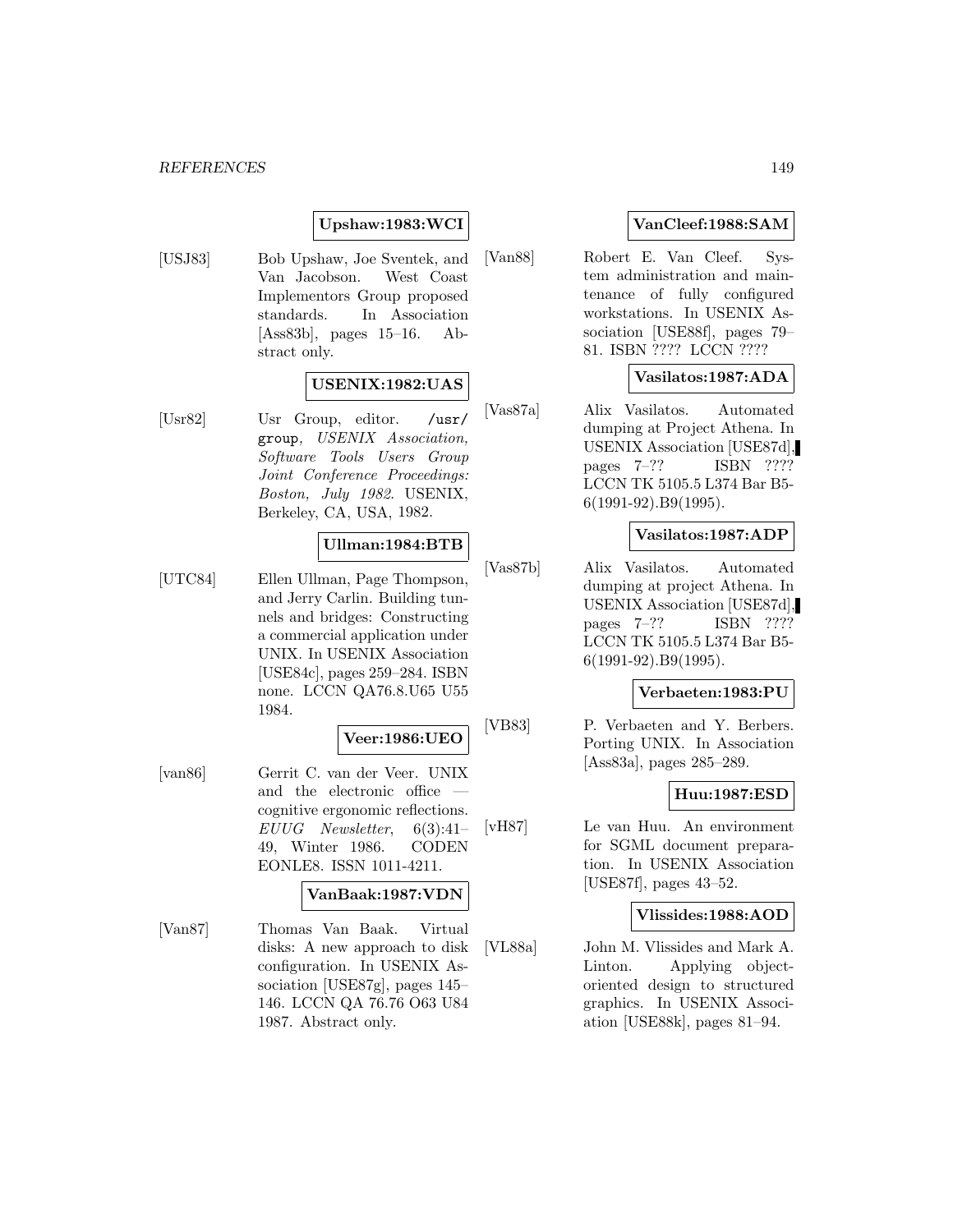# **Vlissides:1988:AOO**

[VL88b] John M. Vlissides and Mark A. Linton. Applying objectoriented design to structured graphics. In USENIX [USE88a], pages 81–94.

# **Vaish:1984:TDX**

[VM84] Paresh K. Vaish and Jean Marie McNamara. Techniques for debugging XENIX device drivers. In Software Tools Users Group [Sof84], pages 214–223. LCCN QA76.8.U65 U83 1984.

# **vandeGoor:1988:UMS**

[vM88] A. J. van de Goor and A. Moolenaar. UNIX I/O in a multiprocessor system. In USENIX Association [USE88j], pages 251–258. ISBN ???? LCCN ????

## **vandeGoor:1988:MUS**

[vMM88] A. J. van de Goor, A. Moolenaar, and J. M. Mulder. Multiprocessor UNIX: Separate processing of I/O. In USENIX Association [USE88e], pages 123– 134. ISBN ???? LCCN ????

#### **Waidhofer:1982:TID**

[Wai82] Gordon W. Waidhofer. Tabstar — information data base management. In Usr Group [Usr82], pages 280–?? Abstract only.

#### **Walsh:1982:UUAa**

[Wal82a] Daniel Walsh. UTS: UNIX on the Amdahl 470. In USENIX [USE82a], pages 210–?? Abstract only.

# **Walsh:1982:UUAb**

[Wal82b] Daniel Walsh. UTS: UNIX on the Amdahl 470. In USENIX [USE82a], pages 247–?? Abstract only.

# **Walsh:1982:UUAc**

[Wal82c] Daniel Walsh. UTS: UNIX on the Amdahl 470. In Usr Group [Usr82], pages 210–?? Abstract only.

# **Waldo:1986:MTA**

[Wal86a] James Waldo. Modelling text as A hierarchical object. In USENIX Association [USE86c], pages 270–283.

# **Waldo:1986:MTH**

[Wal86b] James Waldo. Modelling text as A hierarchical object. In USENIX [USE86a], pages 270– 283.

# **Waldo:1987:UCD**

[Wal87] Jim Waldo. Using C++ to develop a WYSISYG hypertext toolkit. In USENIX Association [USE87a], pages 246–255. ISBN ???? LCCN ????

# **Wambecq:1983:NAD**

[Wam83a] A. Wambecq. NETIX: A distributed operating system based on UNIX software and local networking. In Software Tools Users Group [Sof83], pages 295–310. LCCN QA76.8.U65 U74 1983. Sponsored by USENIX Association in cooperation with Software Tools Users Group.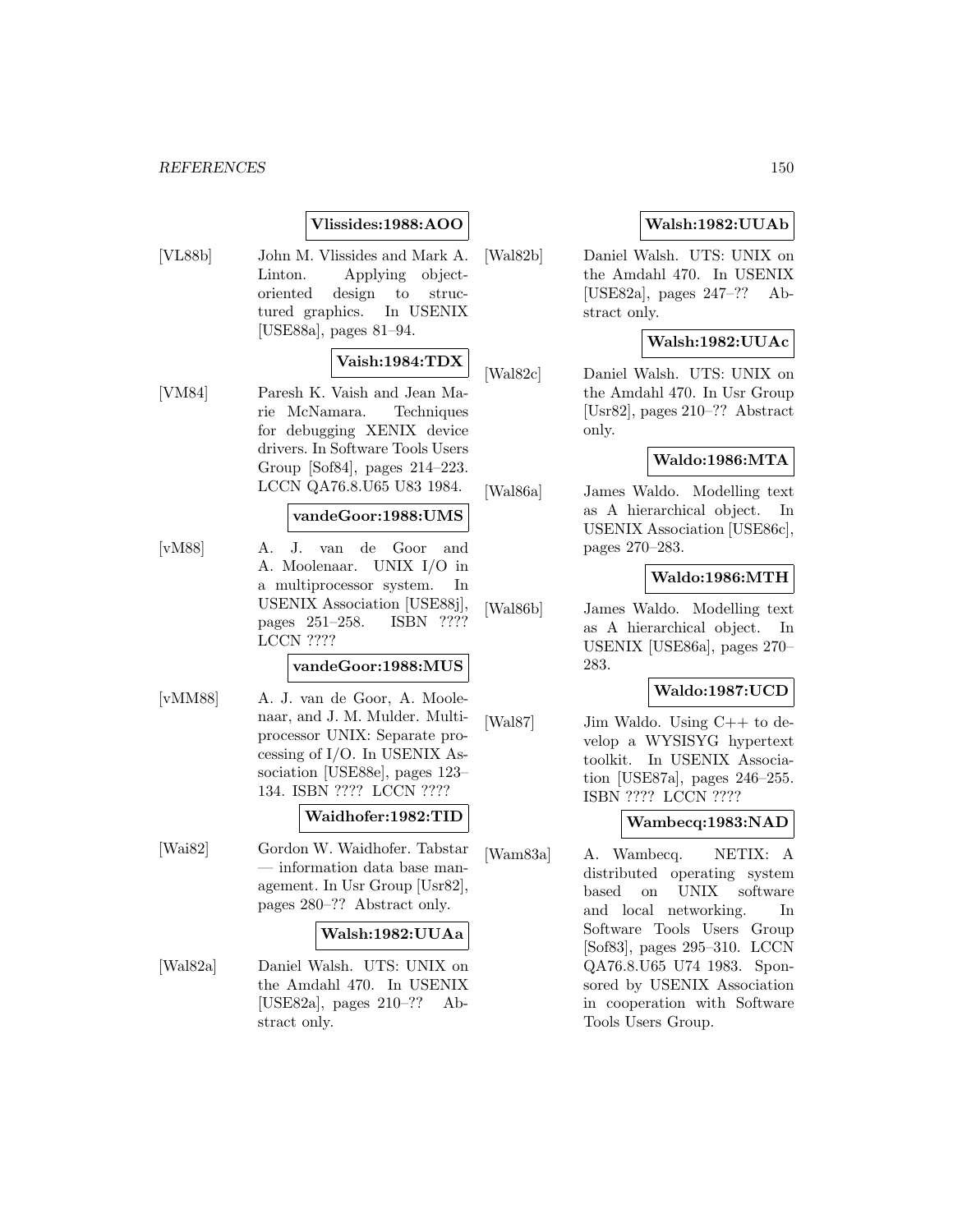# **Wambecq:1983:NDO**

[Wam83b] A. Wambecq. NETIX: A distributed operating system based on UNIX software and local networking. In Association [Ass83a], pages 295–310.

### **Wareham:1982:SDL**

[War82] Elwyn Wareham. Systems designers limited vendor presentation on Angus. In Usr Group [Usr82], pages 210–?? Abstract only.

# **Ward:1983:DID**

[War83] J. Robert Ward. The design and implementation of the DB relational database management system. In Association [Ass83a], pages 211–228.

# **Warnock:1984:UMD**

[War84] Robert P. Warnock, III. Usermode development of hardware and kernel software. In USE-NIX [USE84a], pages 224–226. Abstract only.

#### **Watt:1983:LSU**

[Wat83] Alan S. Watt. List of sources for UNIX device drivers. ;login: the USENIX Association newsletter, 8(3):14–39, June 1983. CODEN LOGNEM. ISSN 1044-6397.

#### **Watson:1988:OAD**

[Wat88a] Pat H. Watson. An overview of architectural directions for realtime distributed systems. In Association [Ass88e], pages 59– 65.

# **Watson:1988:CTH**

[Wat88b] W. Bruce Watson. Capacity testing a HYPERchannel-Based local area network. In USENIX Association [USE88f], pages 83–85. ISBN ???? LCCN ????

# **Watson:1988:CAC**

[Wat88c] W. Bruce Watson. Computer aided capacity planning of a very large information management system. In USENIX Association [USE88f], pages 63–65. ISBN ???? LCCN ????

## **Wood:1985:PLE**

[WB85a] Jean Wood and Hans-Joachim Brede. Parlez-vous L'UNIX? the European perspective, past and future. In USENIX Association [USE85e], pages 17–23. LCCN QA76.8.U65 U8 1985.

#### **Wood:1985:PVL**

[WB85b] Jean Wood and Hans-Joachim Brede. Parlez-vous L'UNIX? the European perspective, past and future. In USENIX [USE85a], pages 17–23.

## **Waldo:1987:GFF**

[WDL87] James Waldo, Marcia Delaney, and John Laporta. A generalized font file format. In USENIX Association [USE87c], pages 107–?? ISBN ???? LCCN ???? Abstract only.

## **Wehr:1983:UFS**

[Weh83] Larry A. Wehr. UNIX file system evolution. In Association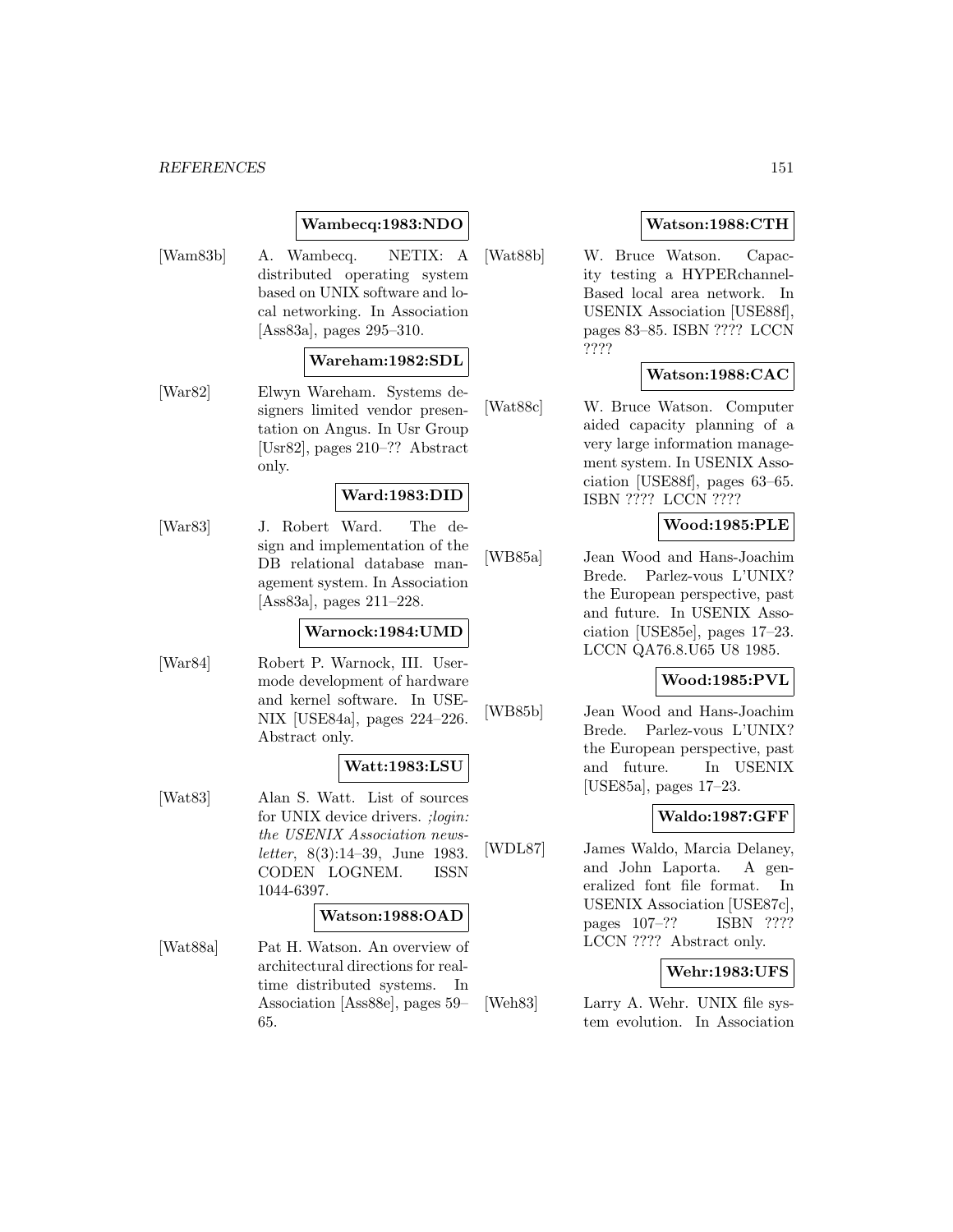[Ass83a], pages 110–?? Abstract only.

### **Weinberger:1984:VNF**

[Wei84a] P. J. Weinberger. The Version 8 Network File System. In Software Tools Users Group [Sof84], pages 86–?? LCCN QA76.8.U65 U83 1984. Abstract only.

## **Weinstein:1984:BNN**

[Wei84b] Lauren Weinstein. Broadcasting of Netnews and network mail via satellite. In Software Tools Users Group [Sof84], pages 18–22. LCCN QA76.8.U65 U83 1984.

### **Weinstein:1985:NSA**

[Wei85a] Lauren Weinstein. Netnews via satellite: A progress report (12/84). In USENIX Association [USE85c], pages 1–3.

#### **Weinstein:1985:NSP**

[Wei85b] Lauren Weinstein. Netnews via satellite: A progress report (12/84). In USENIX [USE85b], pages 1–3.

#### **Weinstein:1985:PS**

[Wei85c] Lauren Weinstein. Project Stargate. In USENIX Association [USE85e], pages 79–80. LCCN QA76.8.U65 U8 1985.

## **Walsh:1984:CBT**

[WG84] Robert Walsh and Robert Gurwitz. Converting the BBN TCP/IP to 4.2BSD. In Software Tools Users Group

[Sof84], pages 52–61. LCCN QA76.8.U65 U83 1984.

#### **Wolfe:1983:PAP**

[WH83] Peter Wolfe and Allen Hustler. A powerful accounting package for UNIX-Based systems. In Software Tools Users Group [Sof83], pages 321–?? LCCN QA76.8.U65 U74 1983. Abstract only.

# **Weiser:1989:LVG**

[WHM89] Mark Weiser, Barry Hayes, and Jock Mackinlay. Learning from visualized garbage collector. In USENIX Association [USE89i], pages 93–98. ISBN ???? LCCN ????

# **Williams:1982:BFM**

[Wil82a] Gary Williams. A businessoriented file manager under UNIX, with contention control and ISAM. In Usr Group [Usr82], pages 269–279.

# **Williams:1982:BOF**

[Wil82b] Gary Williams. A businessoriented file manager under UNIX, with contention control and ISAM. In USENIX [USE82a], pages 269–279.

# **Wilder:1983:GVC**

[Wil83a] Henry Wilder. Getting venture capital. In Association [Ass83a], pages 308–?? Abstract only.

## **Wilens:1983:SAH**

[Wil83b] Michael E. Wilens. SERIX — A high performance implementation of UNIX for the IBM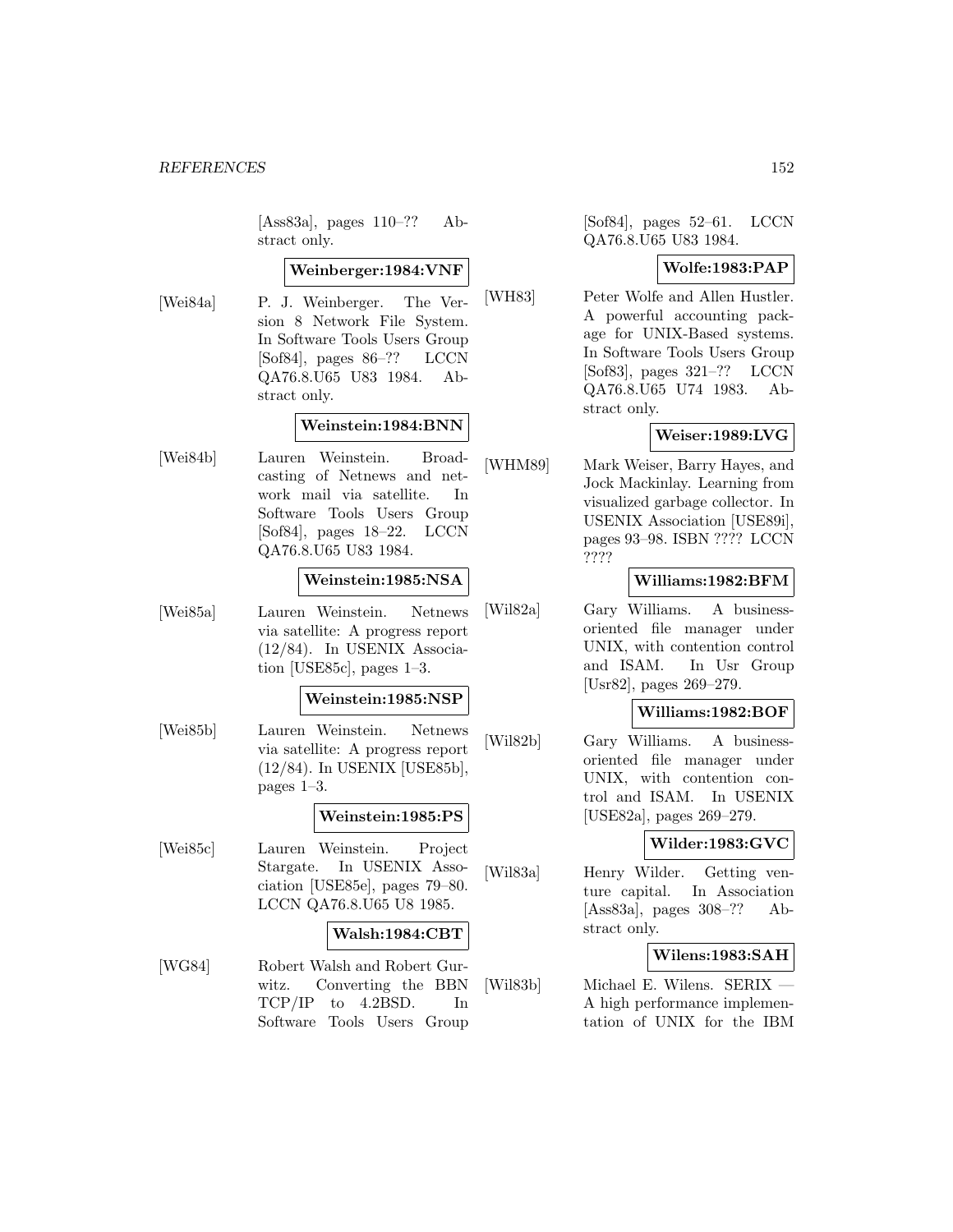Series/1. In Software Tools Users Group [Sof83], pages 89– 99. LCCN QA76.8.U65 U74 1983. Sponsored by USENIX Association in cooperation with Software Tools Users Group.

## **Wilens:1983:SHP**

[Wil83c] Michael E. Wilens. SERIX A high performance implementation of UNIX for the IBM Series/1. In Association [Ass83a], pages 89–99.

## **Williams:1983:E**

[Wil83d] Ellen Williams. EUNICE. In Association [Ass83a], pages 284–?? Abstract only.

# **Wilhelms:1987:DE**

[Wil87a] Jane Wilhelms. Dynamics for everyone. In USENIX Association [USE87c], pages 49–72. ISBN ???? LCCN ????

# **Williams:1987:GMP**

[Wil87b] Alain D. D. Williams. Grouse: Messages and prompts in programs. EUUG Newsletter, 7(2):35–44, 1987. CODEN EONLE8. ISSN 1011-4211.

#### **Wilhelms:1988:DCG**

[Wil88] Jane Wilhelms. Dynamics for computer graphics: A tutorial. In Association [Ass88d], pages 63–93.

#### **Williams:1989:SMS**

[Wil89] Tim Williams. Session management in System V Release 4. In USENIX Association [USE89g], pages 365–375.

# **Winsor:1988:AOR**

[Win88] Don Winsor. Access for operators that require root privileges (SUID & SGID). In USENIX Association [USE88g], pages 57–60. LCCN QA76.8.U65 U55  $1988(1)$ -1990 $(2)$ //.

# **Weiner:1982:UPP**

[WJ82] James L. Weiner and Brian L. Johnson. UNIX/Prime: Porting the UNIX operating system to Prime machines. In Usr Group [Usr82], pages 247–248. Abstract only.

#### **Wasserman:1983:FUA**

[WK83a] Anthony I. Wasserman and Martin Kersten. Focus/USE: A low keystroke database editor and browser. In Association [Ass83a], pages 241–244.

#### **Wasserman:1983:FUL**

[WK83b] Anthony I. Wasserman and Martin Kersten. Focus/USE: A low keystroke database editor and browser. In USENIX [USE83a], pages 241–244.

## **Walsh:1985:OSN**

[WLS<sup>+</sup>85] Dan Walsh, Bob Lyon, Gary Sager, J. M. Chang, D. Goldberg, S. Kleiman, T. Lyon, R. Sandberg, and P. Weiss. Overview of the Sun network file system. In USENIX Association [USE85c], pages 117–124.

## **Weisman:1982:CCD**

[WM82] Robert Weisman and Mike Meissner. C compiler for Data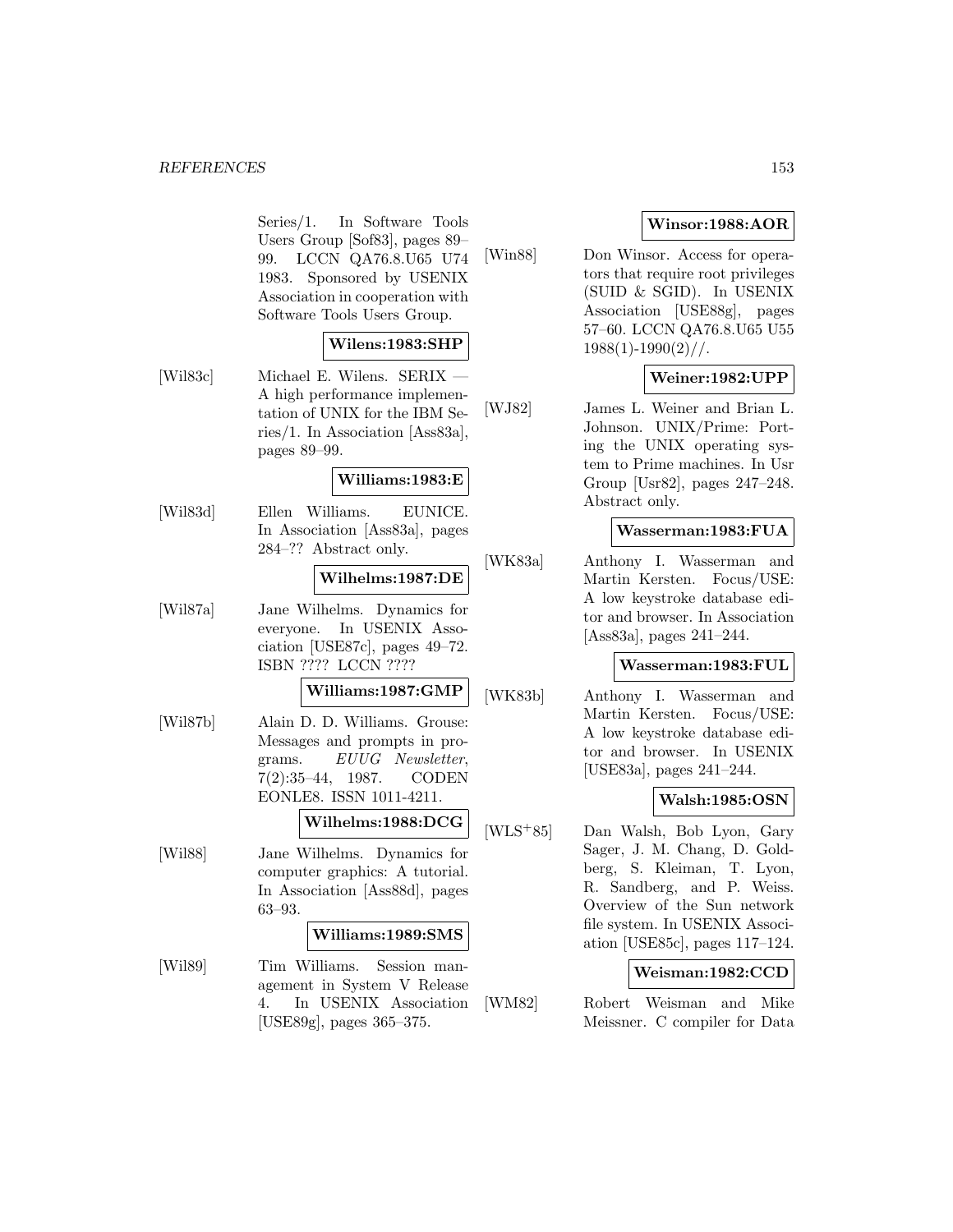General AOS/VS. In Usr Group [Usr82], pages 199–209.

# **Welch:1988:PDU**

[WO88] Brent B. Welch and John K. Ousterhout. Pseudo devices: User-level extensions to the Sprite File System. In Association [Ass88f], pages 37–49.

## **Wohlever:1988:USA**

[Woh88] Kevin Wohlever. UNICOS system administration at the Ohio Supercomputer Center — tuning considerations. In USENIX Association [USE88i], pages 135–136. ISBN ???? LCCN ???? Abstract only.

# **Wood:1983:VCC**

[Woo83a] Jean Wood. VMS C compiler. In Association [Ass83a], pages 330–?? Abstract only.

#### **Woods:1983:FFF**

[Woo83b] James A. Woods. Finding files fast. ;login: the USENIX Association newsletter, 8(1):8– 10, February 1983. CODEN LOGNEM. ISSN 1044-6397.

## **Woznick:1982:MRU**

[Woz82] Benjamin J. Woznick. Managing a roomful of UNIX systems. In Usr Group [Usr82], pages 179–185.

#### **Wilkenloh:1989:CEB**

[WRM<sup>+</sup>89] C. J. Wilkenloh, U. Ramachandran, S. Menon, R. J. LeBlanc, M. Y. A. Khalidi, P. W. Hutto, P. Dasgupta, R. C. Chen,

J. M. Bernabeu, W. F. Appelbe, and M. Ahamad. The Clouds experience: Building an object-based distributed operating system. In USENIX Association [USE89d], pages 333– 347. ISBN ???? LCCN ????

# **Wasserman:1983:RAT**

[WS83a] Anthony I. Wasserman and David T. Shewmake. RAPID: A tool for building interactive information systems. In Association [Ass83a], pages 105–108.

#### **Wasserman:1983:RTB**

[WS83b] Anthony I. Wasserman and David T. Shewmake. RAPID: A tool for building interactive information systems. In USE-NIX [USE83a], pages 105–108.

# **Warnock:1984:SST**

[WS84] Robert P. Warnock, III and Bakul Shah. A simple simulation toolkit in C. In USENIX [USE84a], pages 2–11. Abstract on p. 110, paper in Addendum pp. 2–11.

## **Yamasaki:1988:SPU**

[Yam88] Michael J. Yamasaki. Special purpose user-space network protocols. In USENIX Association [USE88j], pages 63–69. ISBN ???? LCCN ????

## **Yao:1983:UA**

[Yao83] Joseph Yao. UNIX APL. In Association [Ass83a], pages 330– ?? Abstract only.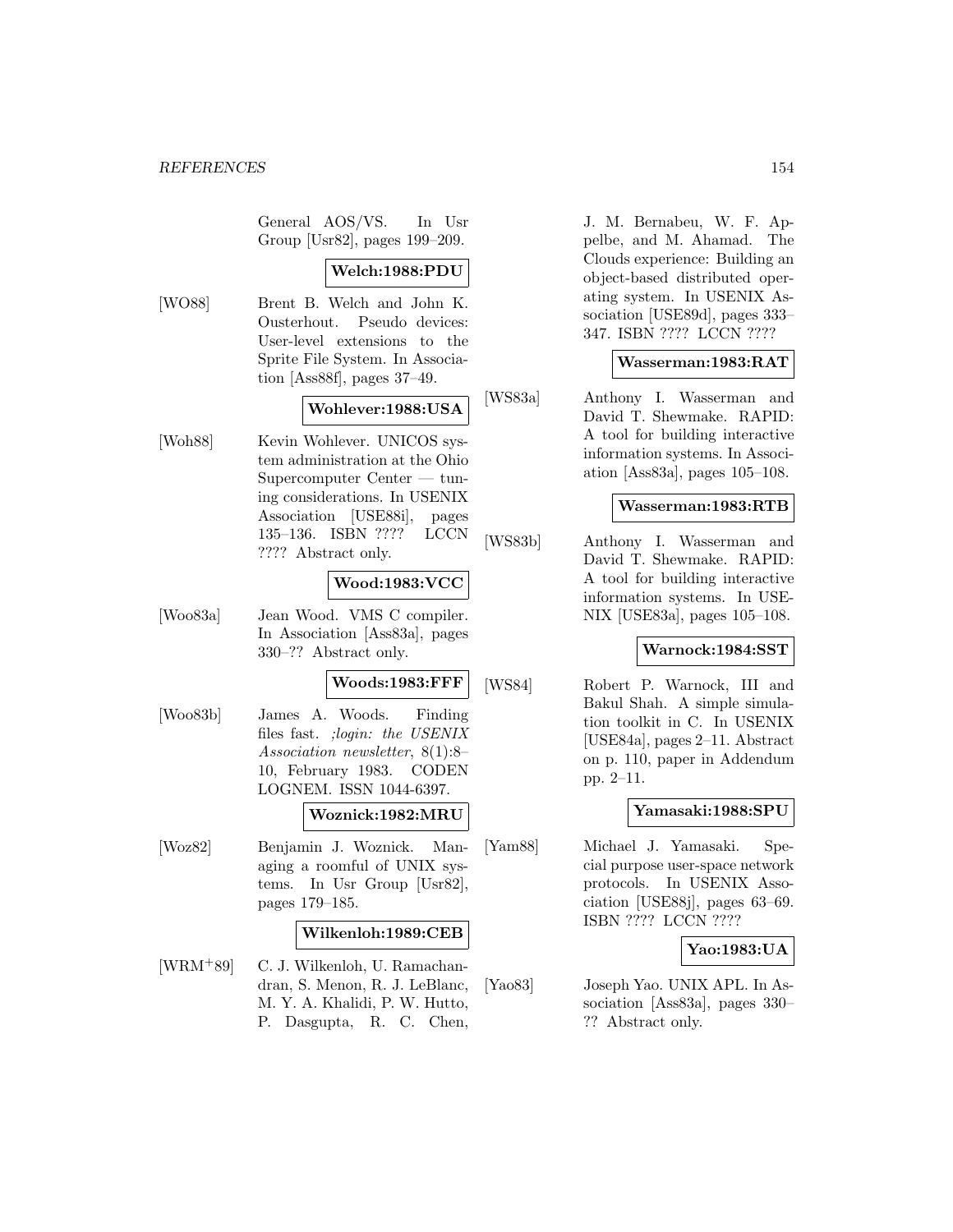# **Yashinovitz:1989:ODB**

[YKK89] C. J. Yashinovitz, T. Kovacs, and John Kalucki. An optical disk backup/restore system. In USENIX Association [USE89e], pages 123–131. ISBN ???? LCCN ????

## **Yost:1985:CTM**

[Yos85] David Yost. The cloned tree method of revision control or A rich person's revision control system or how I adapted the UNIX file system and tools that manipulate it to perform project revision control. In USENIX Association [USE85e], pages 229–245. LCCN QA76.8.U65 U8 1985.

# **Yeong:1989:UIS**

[YSF89] Wengyik Yeong, Martin Lee Schoffstall, and Mark S. Fedor. A UNIX implementation of the simple network management protocol. In USENIX Association [USE89g], pages 209– 217.

# **Yates:1983:WUD**

[YT83] Jean Yates and Rebecca Thomas. Writing user documentation for UNIX systems. In Association [Ass83a], pages 117–?? Abstract only.

#### **Yee:1988:SSS**

[YTS88] B. S. Yee, J. D. Tygar, and A. Z. Spector. StrongBox: Support for self-securing programs. In USENIX Association [USE88g], pages 50– ?? LCCN QA76.8.U65 U55

 $1988(1)-1990(2)/\ldots$  Abstract only.

# **Zadrozny:1989:ARS**

[Zad89] Peter Zadrozny. Administering remote sites. In USENIX Association [USE89e], pages 45–47. ISBN ???? LCCN ????

# **Zhou:1985:FST**

[ZDS85] Songnian Zhou, Herve Dacosta, and Alan Jay Smith. A file system tracing package for Berkeley UNIX. In USENIX Association [USE85e], pages 407–419. LCCN QA76.8.U65 U8 1985.

### **Zemon:1983:FTP**

[Zem83] Arthur Zemon. A friendly text processing environment. In Association [Ass83a], pages 116– ?? Abstract only.

#### **Zorn:1988:MAP**

[ZH88] Benjamin Zorn and Paul Hilfinger. A memory allocation profiler for C and Lisp programs. In Association [Ass88f], pages 223–237.

# **Zhou:1987:EAR**

[Zho87] Songnian Zhou. An experimental assessment of resource queue lengths as load indices. In USENIX Association [USE87g], pages 73–82. LCCN QA 76.76 O63 U84 1987. Cover title: Conference proceedings. Spine title: Winter 1987 USE-NIX Association Conference proceedings, Washington, DC.